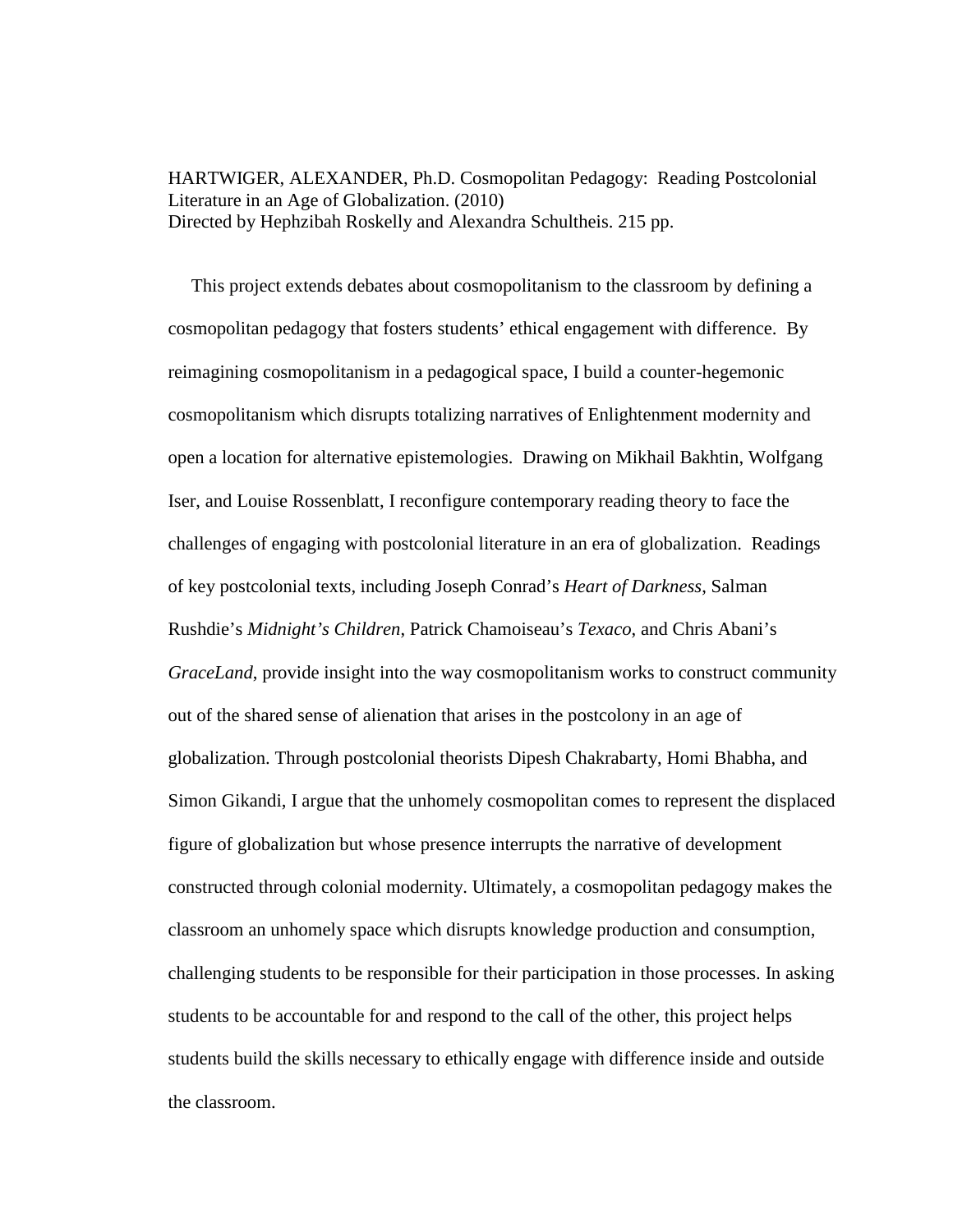# COSMOPOLITAN PEDAGOGY: READING

# POSTOCLONIAL LITERATURE IN

# AN AGE OF GLOBALIZATION

by

Alexander Hartwiger

A Dissertation Submitted to the Faculty of The Graduate School at The University of North Carolina at Greensboro in Partial Fulfillment of the Requirements for the Degree Doctor of Philosophy

> Greensboro 2010

> > Approved by

Committee Co-chair

\_\_\_\_\_\_\_\_\_\_\_\_\_\_\_\_\_\_\_\_\_\_\_\_\_\_\_\_\_\_

\_\_\_\_\_\_\_\_\_\_\_\_\_\_\_\_\_\_\_\_\_\_\_\_\_\_\_\_\_\_

Committee Co-chair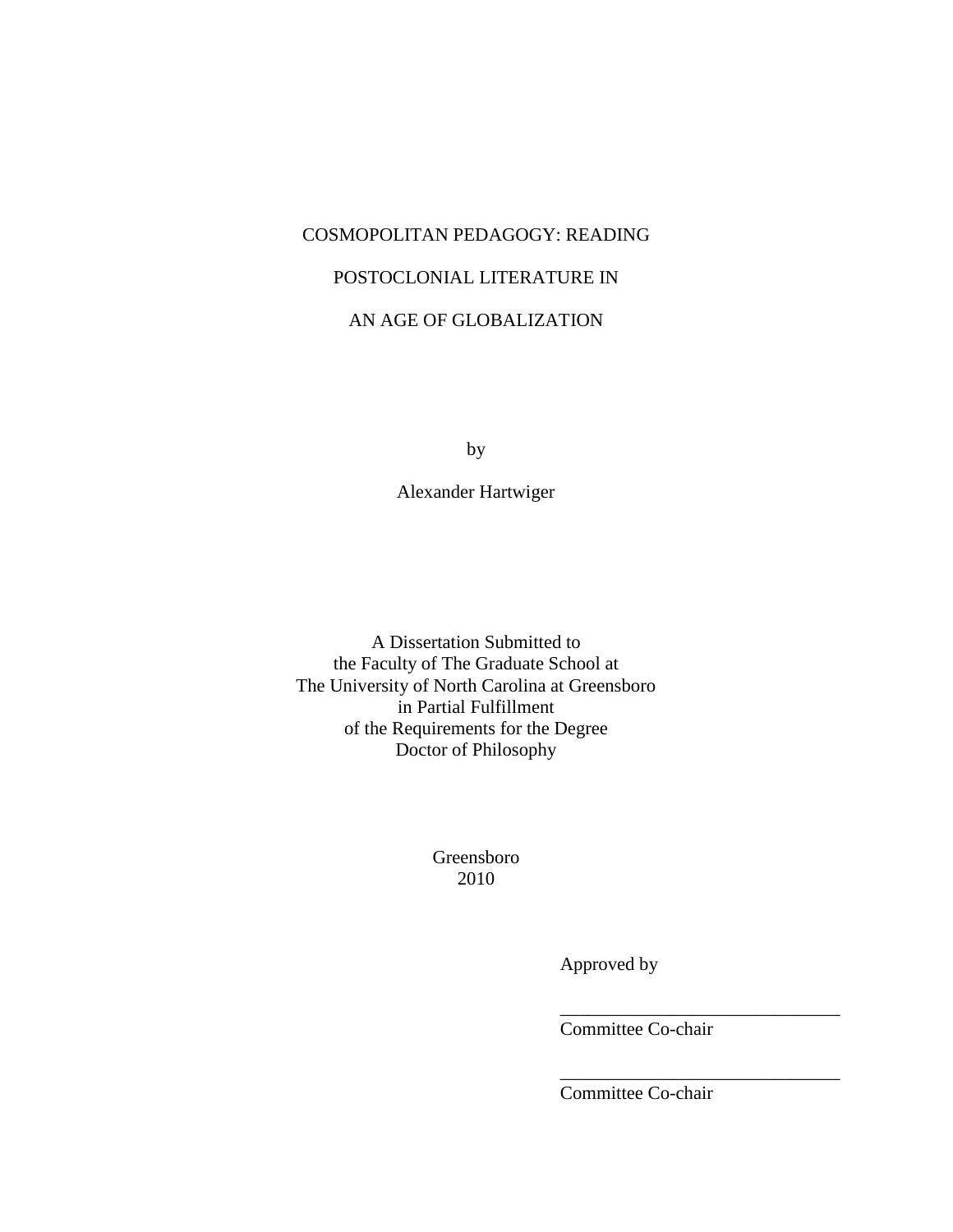To Asel Asleh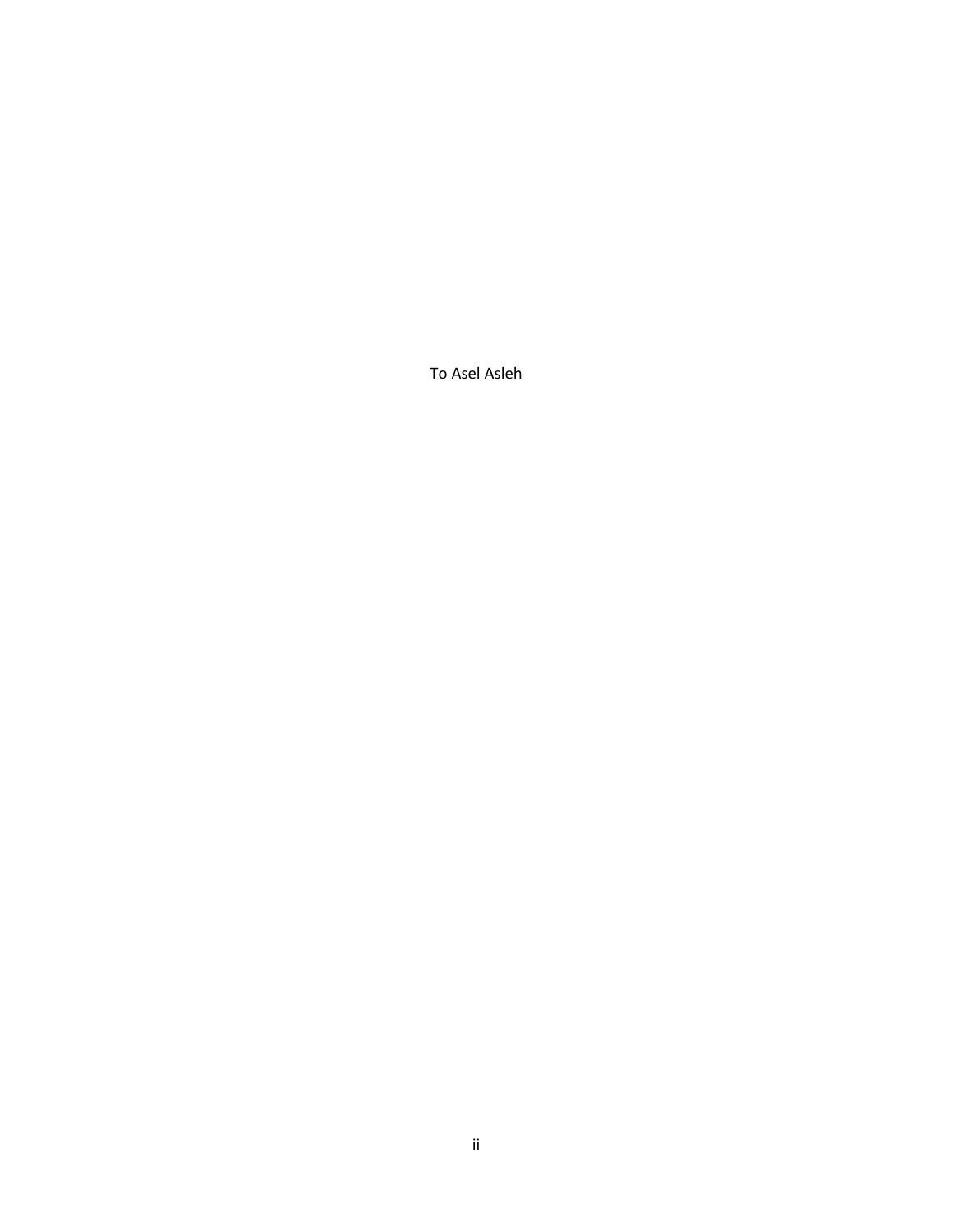## APPROVAL PAGE

 This dissertation has been approved by the following committee of the Faculty of The Graduate School at The University of North Carolina at Greensboro.

Committee Co-chair \_\_\_\_\_\_\_\_\_\_\_\_\_\_\_\_\_\_\_\_\_\_\_\_\_\_\_\_\_\_\_\_\_\_\_\_\_\_\_\_\_\_ Hephzibah Roskelly

Committee Co-chair \_\_\_\_\_\_\_\_\_\_\_\_\_\_\_\_\_\_\_\_\_\_\_\_\_\_\_\_\_\_\_\_\_\_\_\_\_\_\_\_\_\_

Alexandra Schultheis

Committee Members \_\_\_\_\_\_\_\_\_\_\_\_\_\_\_\_\_\_\_\_\_\_\_\_\_\_\_\_\_\_\_\_\_\_\_\_\_\_\_\_\_

Nancy Myers

\_\_\_\_\_\_\_\_\_\_\_\_\_\_\_\_\_\_\_\_\_\_\_\_\_\_\_\_ Date of Acceptance by Committee

\_\_\_\_\_\_\_\_\_\_\_\_\_\_\_\_\_\_\_\_\_\_\_\_\_\_\_\_ Date of Final Oral Examination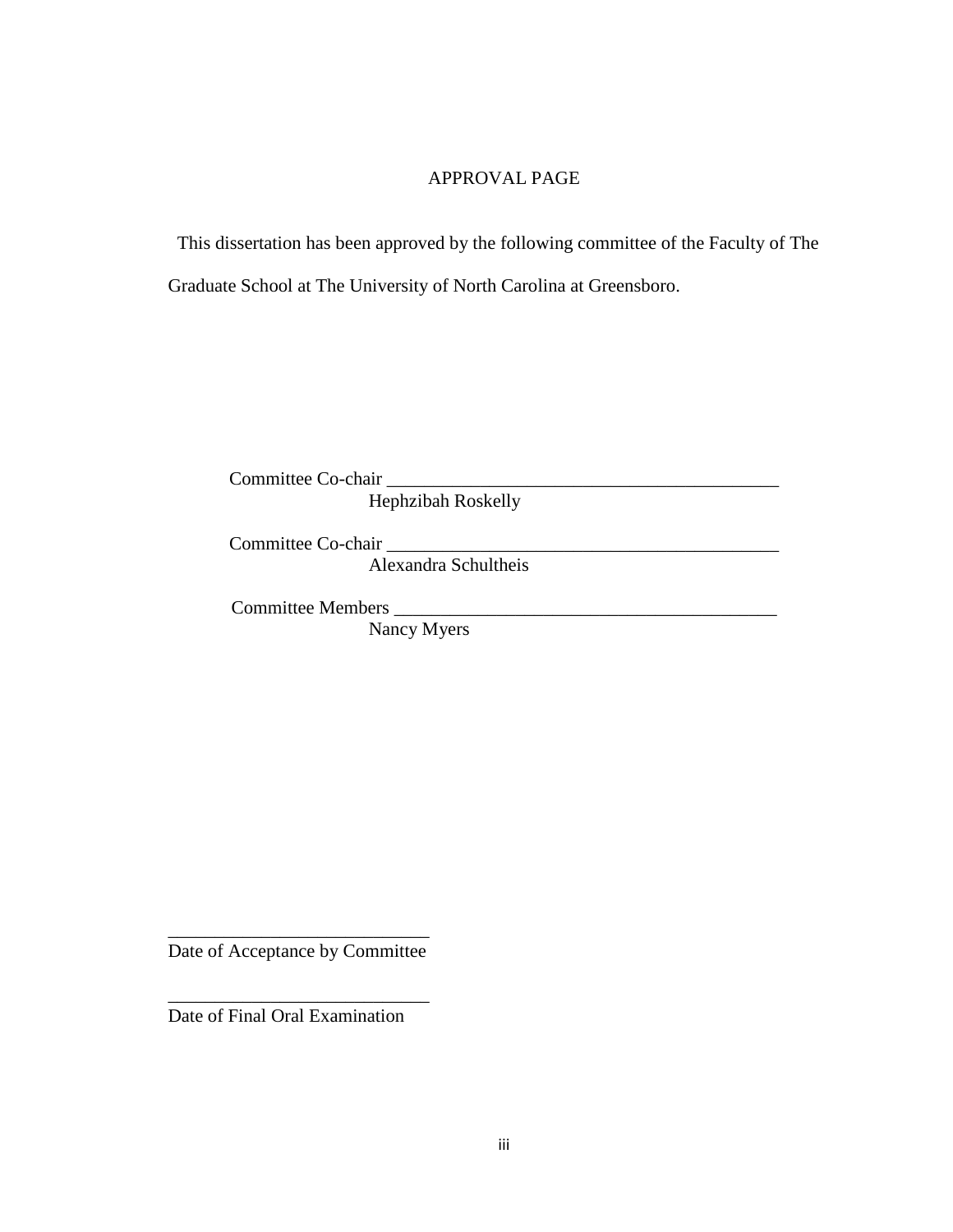## ACKNOWLEDGEMENTS

I offer thanks and gratitude to my entire committee for the support, suggestions, and insight. Special recognition goes to Belinda Walzer whose countless hours of conversation and continued faith in the project kept me inspired. Heidi Hartwiger's willingness to read at a moment's notice was a welcomed assurance that I never overlooked the fine details.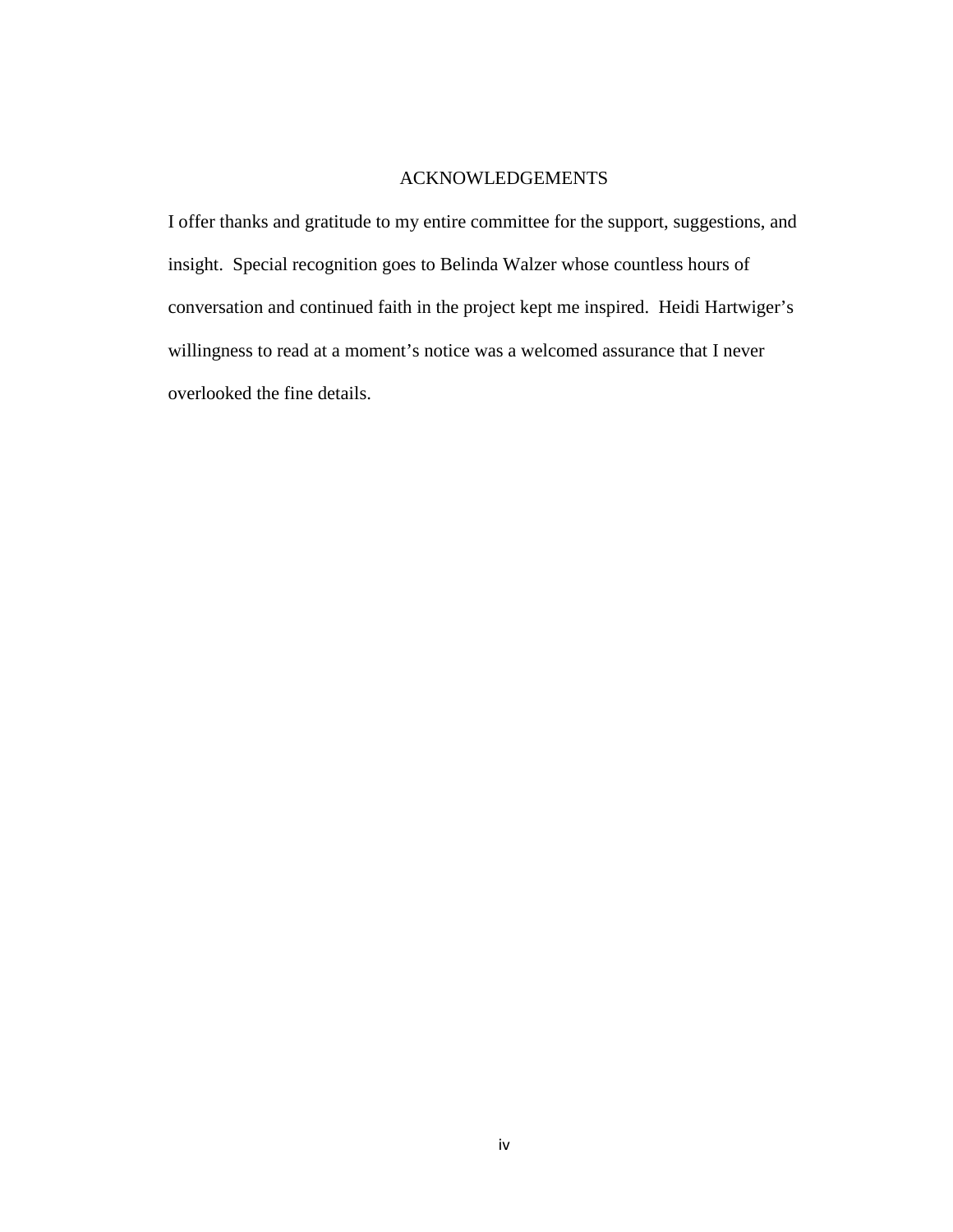# TABLE OF CONTENTS

| <b>CHAPTER</b>                                                                                 |     |
|------------------------------------------------------------------------------------------------|-----|
|                                                                                                |     |
| II. COUNTER HEGEMONIC COSMOPOLITANISM: REIMGAINING<br>COSMOPOLITANISM IN A PEDAGOGICAL SPACE14 |     |
| III. COSMOPOLITAN PEDAGOGY: FROM THEORY TO PRACTICE67                                          |     |
| IV. IMAGINATION: CULTIVATING COSMOPOLITAN CLASSROOM                                            |     |
| V. THE UNHOMELY COSMOPOLITAN: ADRIFT IN THE GLOBAL                                             |     |
|                                                                                                |     |
|                                                                                                | 208 |

# Page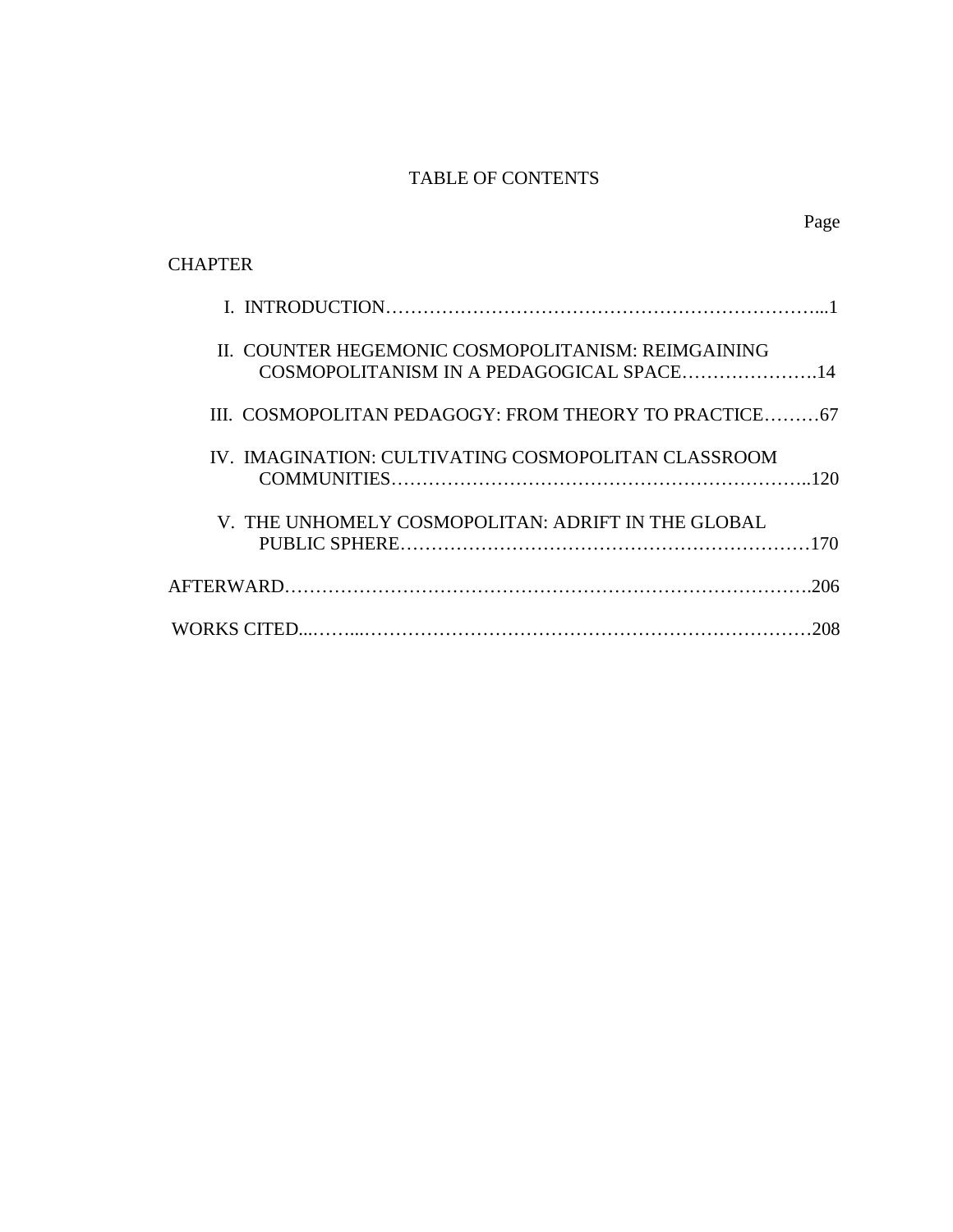# **CHAPTER I**

## **INTRODUCTION**

#### The Classroom in the World and the World in the Classroom

 In the fall of 2002, I was in India in the rural town of Paud in the state of Maharastra, teaching at an international school of 200 students representing 68 different nationalities. I recall the day I introduced *Heart of Darkness* to my class of 22 students, and the amazement I had at being in a classroom in India teaching a Polish born novelist who wrote in English about a fictionalized African journey to students from Europe, Africa, North America, and Asia. The novel elicited useful, and at times frank, conversation about colonialism's impact and legacy on the world and created a site for students to speak to one another through the specifics of the text. It was the first time I realized the power of literature to open dialogue across difference to help students move from the fixity of particular points of view to fluid positions which provided insightful and everchanging vantage points. It was not the literature in and of itself which created this situation, but it was the experience of the literary engagement, the very act of reading, in such a diverse and challenging environment that enabled students to orientate themselves to others and otherness in productive and instructional ways.

 My experiences at the Mahindra United World College of India taught me the importance of bringing the world into the classroom and seeing the classroom in the world. What I would like to suggest is that literature serves as the nexus point between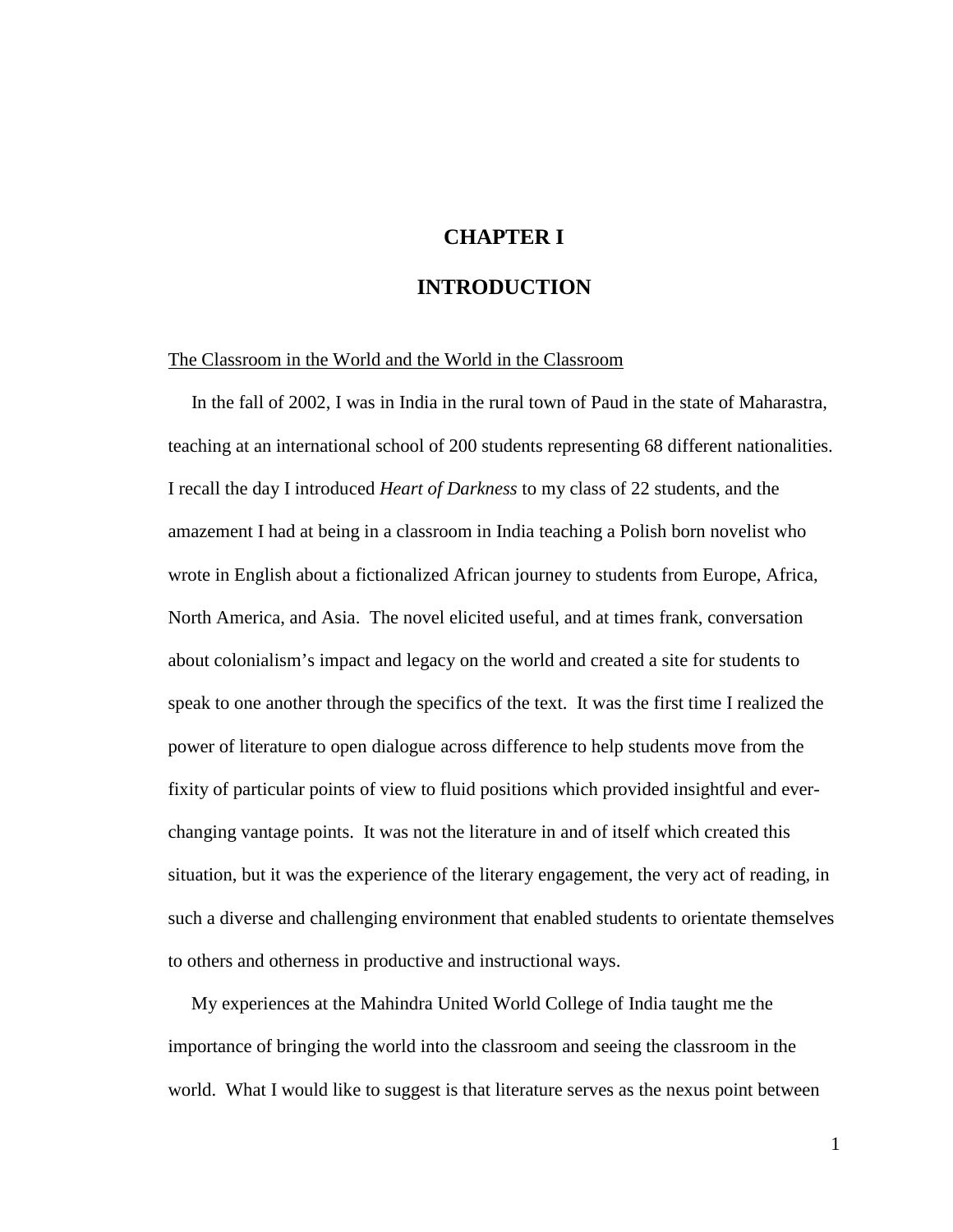the two. I argue that we must recognize the possibilities for pedagogy to be an intervention in the world, disrupting, disquieting, and destabilizing familiar narratives that reduce the world to prefabricated realities or master narratives. The aim of this project is to create a pedagogical approach to literature $^1$  $^1$  which opens a space for dialogue between reader and text, necessitating an ethics of responsibility for difference. While all classroom environments might not be like the one I had in India, there are particular pedagogical practices, which I call a cosmopolitan pedagogy, that can result in the same outcome. Cosmopolitan pedagogy entails a commitment to the act of reading as an act of engagement with the world. Through the four chapters, I move between literary analysis, cosmopolitan theory, and practical pedagogy to give a comprehensive expression of how a cosmopolitan pedagogy works and what it can offer students. I locate my project in the postcolonial literature course as a way to access a set of problems that shape our current geo-political landscape and challenge students to engage with difference.

### Making the Invisible Visible

 Globalization has spread its economic, social, and political nets across the planet, creating one world, albeit a deeply disproportionate one. In defining globalization, I am working from the supposition that this is not just an economic force, but also one that mediates flows of culture, law, and politics. Additionally, it can be characterized as "'the intensification of worldwide social relations which link distant localities in such a way that local happenings are shaped by events occurring many miles away or vice versa'"

<span id="page-7-0"></span> $<sup>1</sup>$  In this project, I work from a more restrictive view of literature. Rather than thinking of literature simply</sup> as working with letters, I choose to think of it in J. Hillis Miller's terms as a way of knowing. My definition of literature is not a value based one, but rather predicated on the need for imaginative engagement with a text.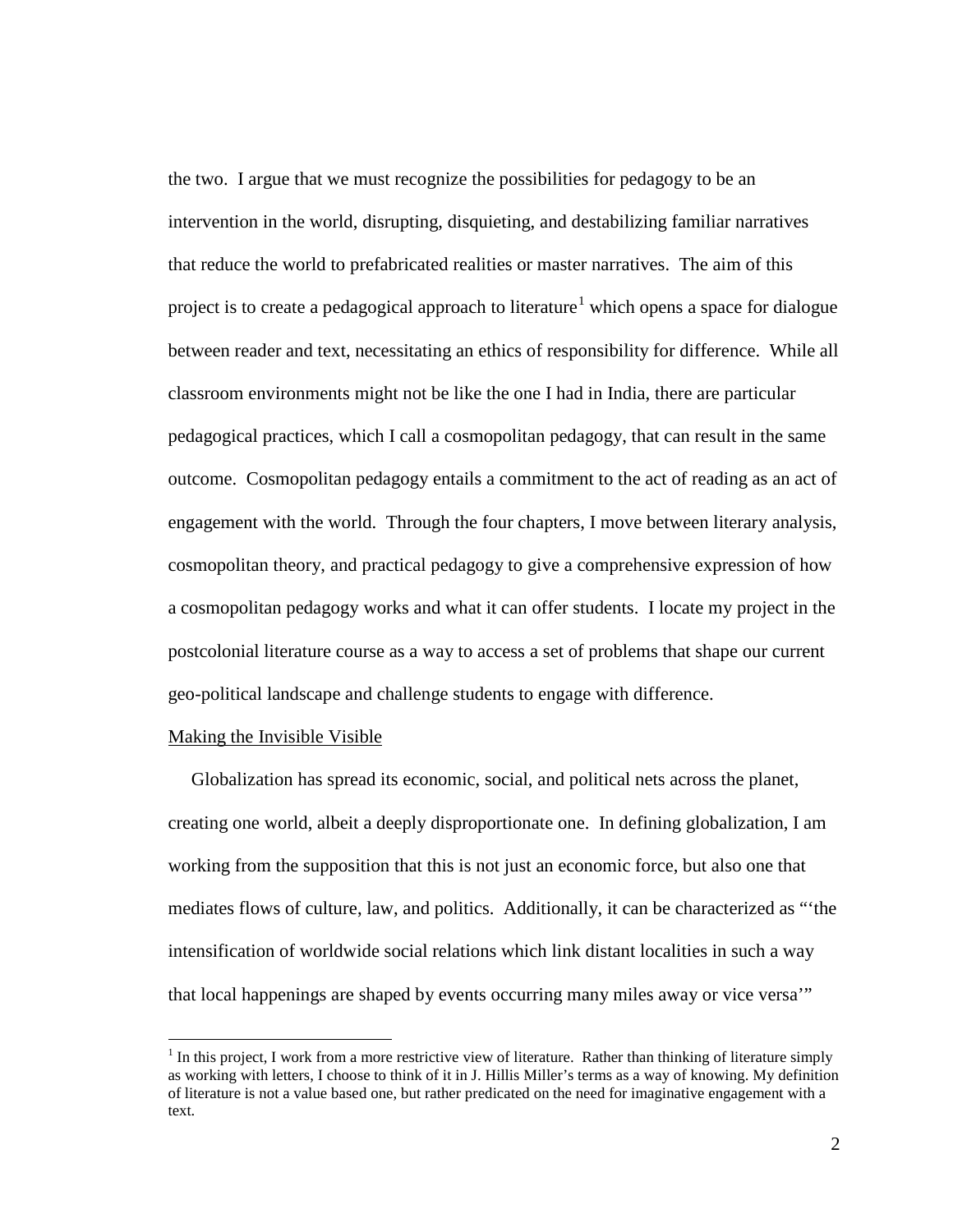(Giddens qtd. in Gupta). The historically unparalleled amount of contact between peoples generated by globalization has spawned a new set of problems for our global community. Rather than bringing individuals together to embrace difference as such, globalization's centrifugal forces often reduce or assimilate difference into dominant cultures, creating intensely asymmetrical power structures. The result is that globalization often works in one direction, the global north forcing its economic and cultural influence on the global south, negating the opportunity for equal exchange between peoples. The fallout of this uneven relationship permeates all aspects of society and the world. The increase of hybrid identities, diasporic populations, and migratory labor, which result from globalization, necessitates the challenge of making interstitial spaces visible and livable. The monolithic categories that served as primary identities for so long, such as nationality, race, religion, etc., no longer adequately represent the dynamic nature of individual identity. However, we have not found an appropriate way to recognize these voices in-between. In the United States, the multicultural movement worked toward recognition of minority and disenfranchised voices, but the limitations of this theory within globalized discourses ultimately renders it dated and ineffectual. Cosmopolitanism has come to represent the follow up to multiculturalism, achieving multiculturalism's goals more effectively.

 *Cosmopolitan Pedagogy: Reading Postcolonial Literature in an Age of Globalization*  rests at the crossroads of several disciplines and challenges some of the fundamental approaches with which teachers have operated until now when working with non-Western literature. This project offers a critique of the popular reading models utilized in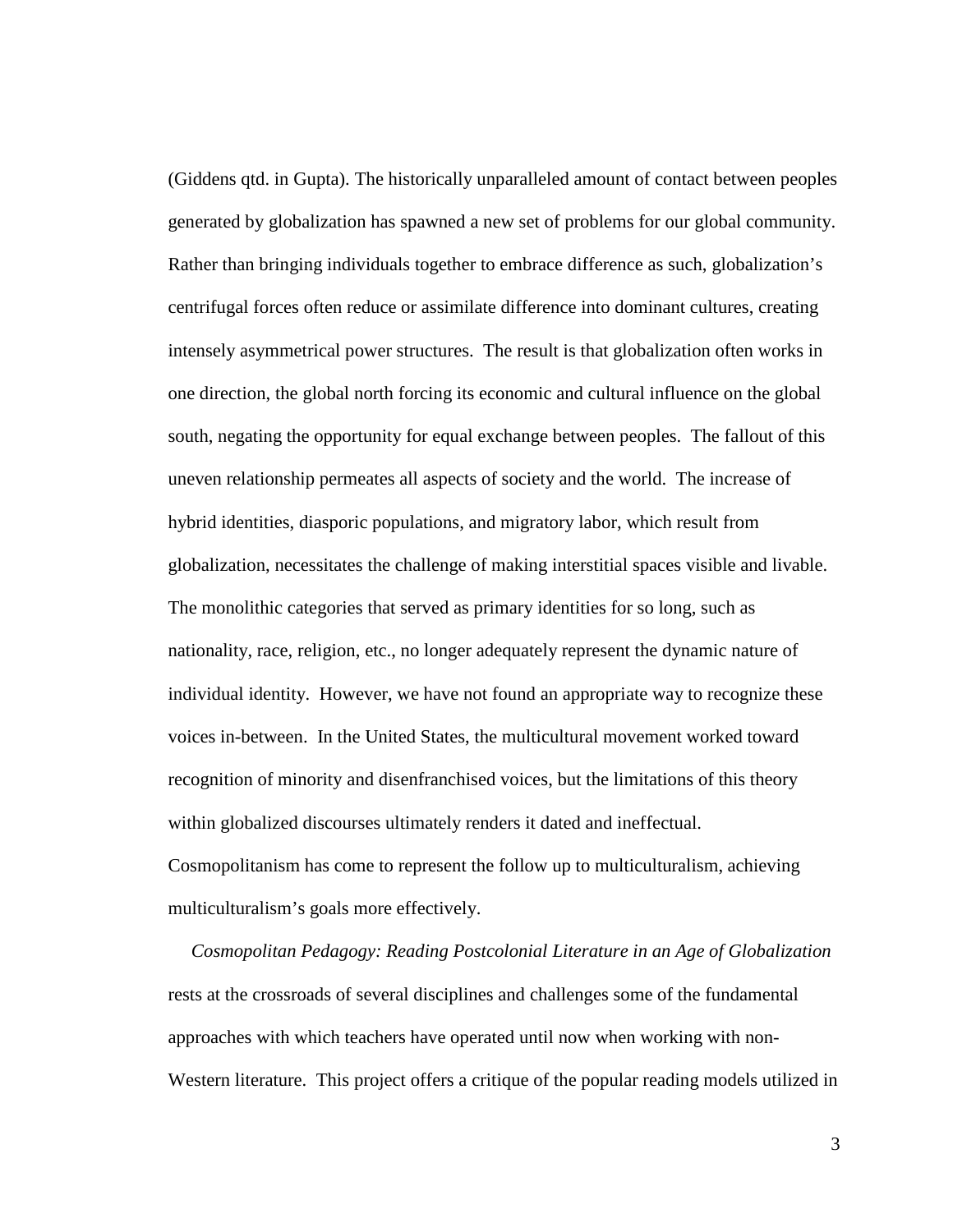postcolonial classrooms, and it suggests a new way of approaching difference through a cosmopolitan framework. I draw from well-established reading theory, including work by Mikhail Bhaktin, Wolfgang Iser, Louise Rosenblatt, and Mary Louise Pratt, and read their work through a cosmopolitan lens in order to adapt it for reading literature in an age of globalization. Building from these theorists allows me the opportunity to work from canonical critical positions, adjusting them in order to meet today's classroom demands. Cosmopolitanism has been and continues to be at the center of contentious debates concerning diversity, identity, and ethics. Entering this milieu with a pedagogical perspective in order to bridge the gap between cosmopolitan theory and contemporary critical pedagogy provides an alternative reading model that responds to the challenges that globalization raises for students. To accomplish this task, I turn to current and emerging cosmopolitan theory, incorporating Anthony Appiah's "rooted cosmopolitanism," Martha Nussbaum's argument for a cosmopolitan education and Boaventura de Sousa Santos' counter hegemonic cosmopolitanism. Putting the work of these three theorists in conversation helps me to create an unhomely cosmopolitanism which when situated in the classroom realizes my pedagogical goals of decentering power, destabilizing positionality, and fostering ethical engagement. This concept of the unhomely provides the unmooring of students and texts from fixed positions and opens, in Homi Bhabha's terms, a Third Space from which to interact. This universal condition of unhomeliness provides the counter-hegemonic cosmopolitan link between reader and text.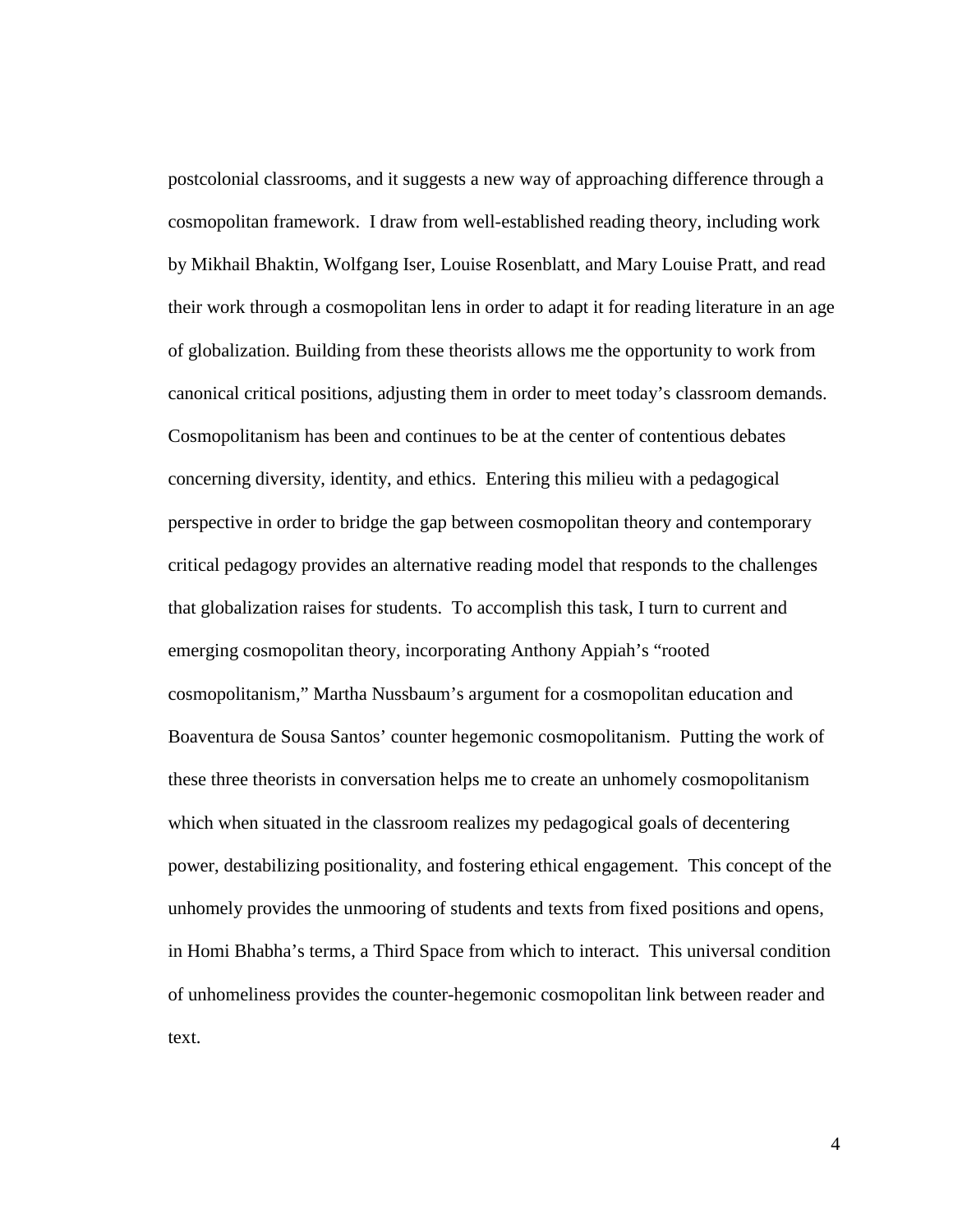Despite increasing university requirements for global non-Western and diverse course material, current pedagogical practices do not address ethics in an age of globalization, and I argue that it must. As a result of neglecting to deal with how difference is being understood today, the classroom's potential as a site for critical thinking about what constitutes knowledge often collapses into locations of knowledge consumption. This part of my project works to uncover globalization's impact on classroom pedagogy by not only asking how we can globalize our curricula, but also how we can alter our pedagogy to foster an ethical engagement with difference, thereby refusing to promote or even accommodate the inequities which can arise as a result of globalization. In situating my study in the postcolonial literature classroom I consider both the field's often-stated desire to question hegemonic forces as well as the ironic tendency for students to consume or appropriate postcolonial literature without altering their systems of knowledge. While the postcolonial classroom offers these specific challenges, at the center of my project is a basic ethical question, situated within a pedagogical context, concerning the relationship between students and knowledge acquisition. I approach this encounter through a Levinasian ethical framework. Emmanuel Levinas argues that ethics is the first philosophy, preceding ontology and epistemology. I work from this hypothesis, foregrounding my project in an ethical framework which calls for the recognition of the irreducibility of an other's difference. Thus, before my project even considers pedagogical approaches or establishes my reimagining of cosmopolitanism, it is grounded in an ethical framework that strives to preserve the difference of an other.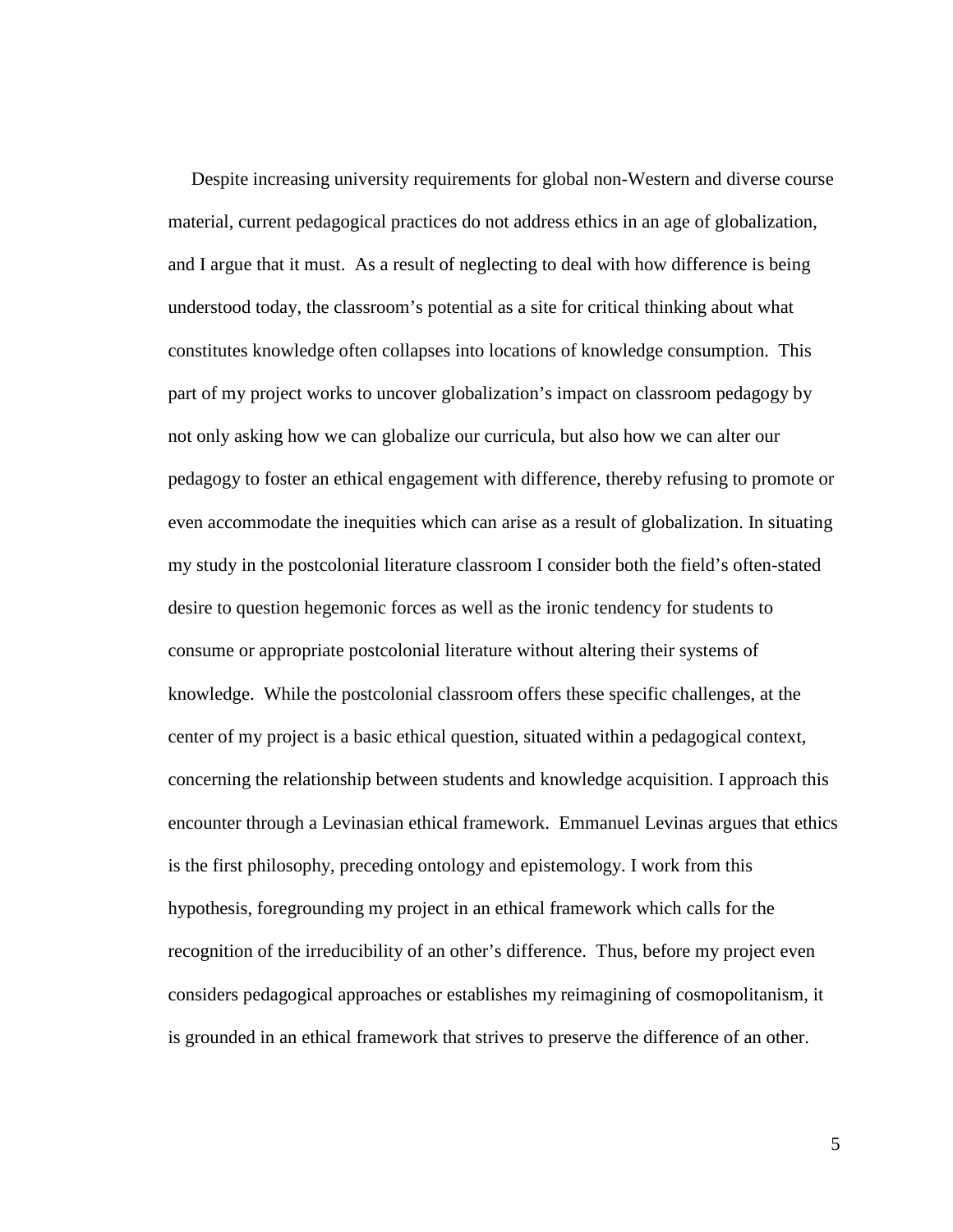In general, this project is indebted to postcolonial theory and literature because they both provide non-Western and counter hegemonic approaches to dominant narratives, such as the autonomous individual, which have circulated in pedagogical practices for some time. Specifically, Gayatri Spivak's structure of rights suggests the need for training in literary reading by both the benefactors and beneficiaries of rights, offers a model to structure and justify my project within the privileged world of the academy. Additionally, Dipesh Chakrabarty's work in *Provincializing Europe* explores ways in which non-western histories constantly arise to disrupt the continuity of modernity. Utilizing his terminology of History 1 (history centered on Enlightenment modernity) and History 2 (subaltern histories), I suggest that a cosmopolitan pedagogy can provide moments of History 2 in the classroom to unsettle the uninterrupted privileging of knowledge organized through exclusively European discourses. Finally, I put several postcolonial literary texts, Salman Rushdie's *Midnight's Children*, Patrick Chamoiseau's *Texaco*, and Chris Abani's *GraceLand*, in conversation with a cosmopolitan pedagogical theory to provide imaginative solutions to the problems which I engage. My commitment to postcolonial theory and literature in this project stems from a belief that postcolonial theory and literature not only provide perspectives from the geographic and intellectual margins, challenging the centrality of Western thought, but also remain dedicated to acknowledging and working for the betterment of the material realities which inform much of their work. As a whole, this project's multidisciplinary approach requires that I put all of the different components - ethical, pedagogical, postcolonial, and theoretical in conversation. In this way this process yields productive ends as it opens up new ways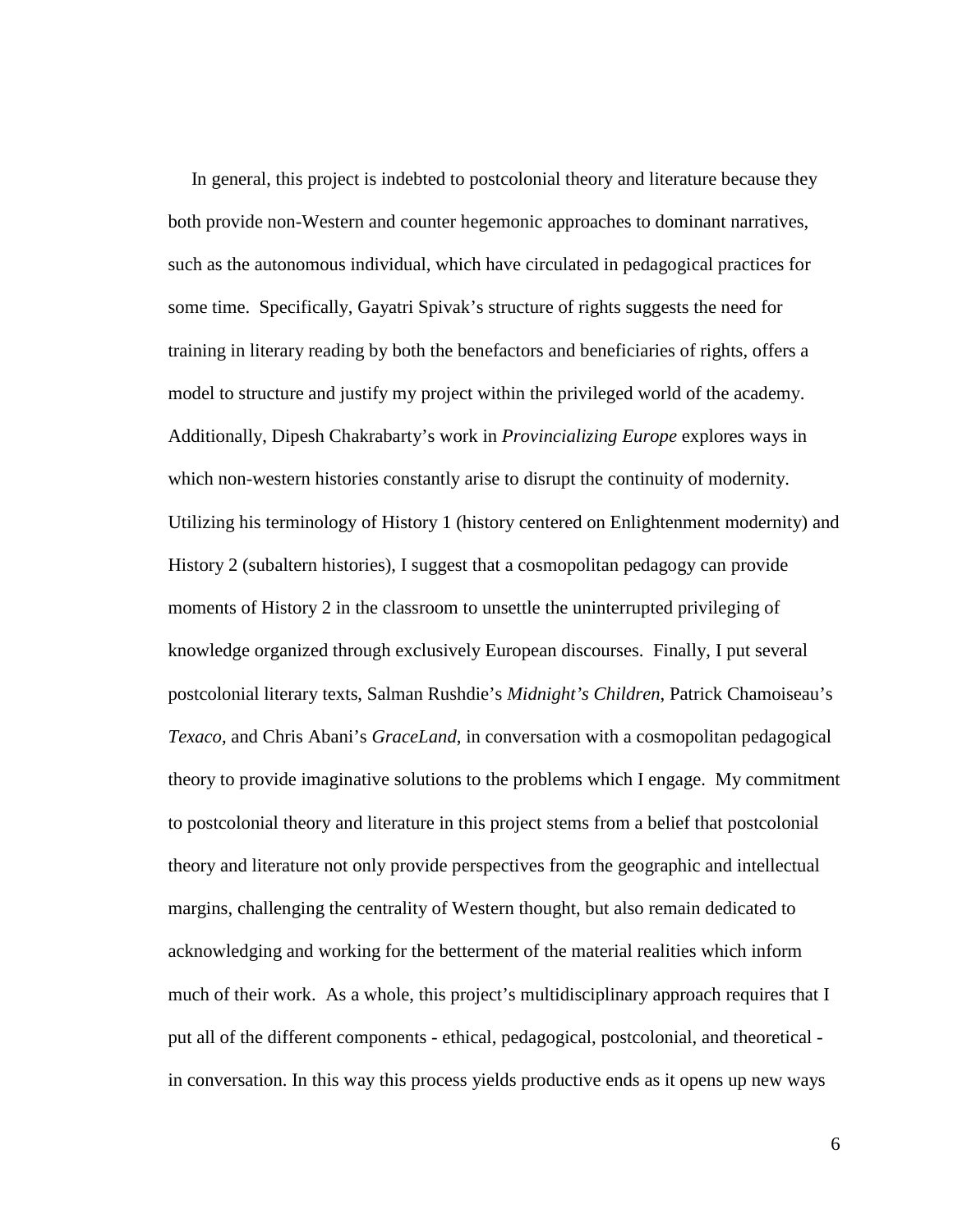of addressing familiar questions and produces an environment which maintains a commitment to working across difference. It is my hope that the methodology for this project mirrors the goal of the project: ethical encounters with difference produce knowledge about others in the world which is mindful of and makes visible the hegemonic forces which structure that very knowledge production.

### Chapter Outlines

 In Chapter One, "Counter-hegemonic Cosmopolitanism: Reimagining Cosmopolitanism in a Pedagogical Space," I explore cosmopolitanism's theoretical history, addressing its growth out of a European intellectual tradition and its response to multiculturalism, ultimately providing a counter-hegemonic cosmopolitanism. I provide a much needed history of cosmopolitanism and show how subjectivity has gradually shifted from the idea of a sovereign, coherent subject to one predicated on intersubjectivity. This move establishes the basis for cosmopolitanism's commitment to the recognition and preservation of the other, which in subsequent chapters I use as the foundation for the reader / text relationship. This chapter attempts to divorce cosmopolitanism from an elitism which limited it to those who had the cultural and economic capital to build relationships across difference. Situating cosmopolitanism in a pedagogical space reimagines and opens it as a way of participating in the world regardless of positionality. Ultimately, this chapter provides the foundation for the cosmopolitanism I employ throughout the remaining chapters.

 In Chapter Two, "Cosmopolitan Pedagogy: From Theory to Practice," I critique the current Western-centric approach to reading pedagogy common in the Enlightenment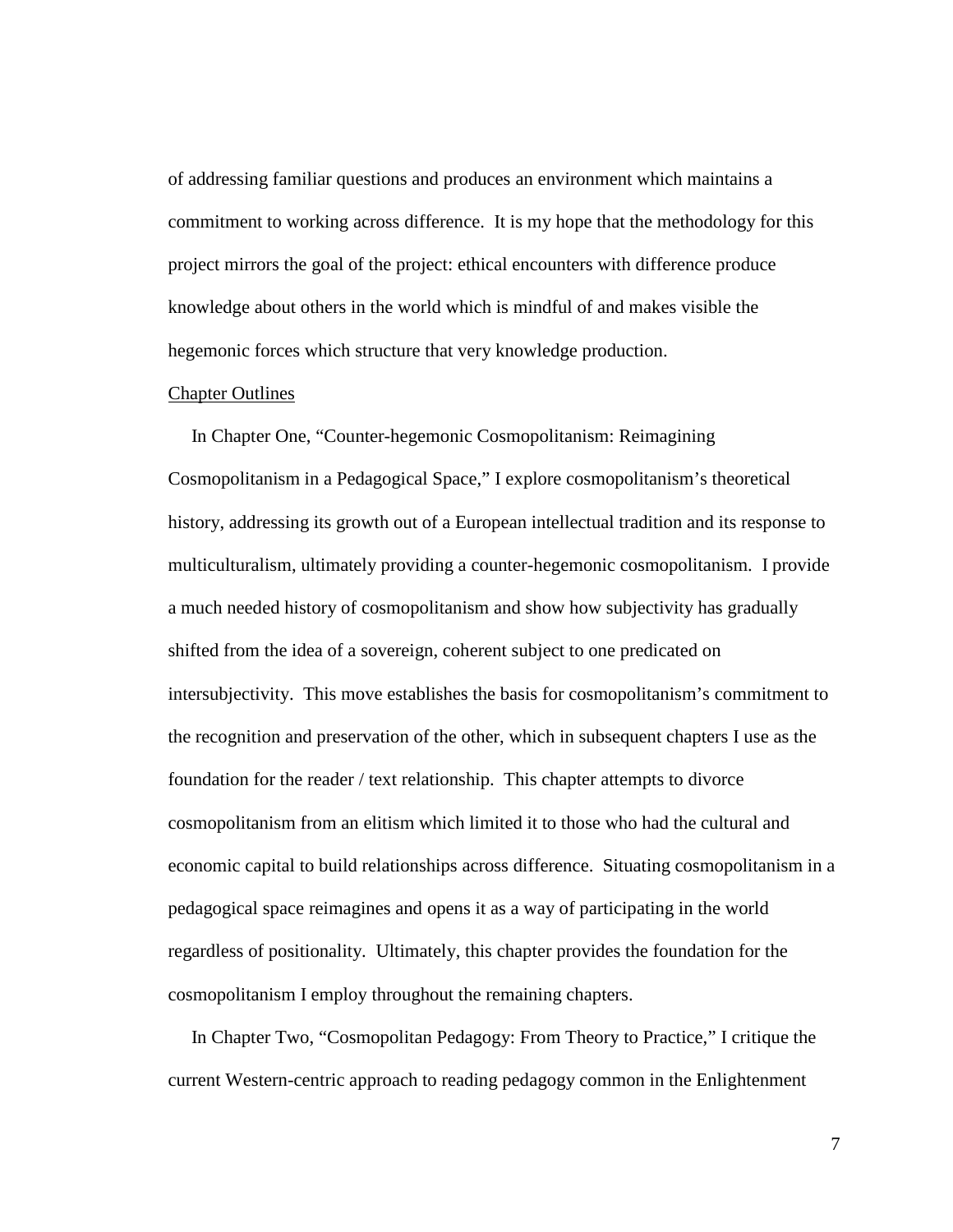University in Bill Reading's terms, and I offer a reading model which will open the possibility of an ethical encounter between readers and postcolonial literature. Drawing on Freireian methodology, especially in courses that explicitly deal with global and postcolonial literature, my project helps students generate new ways of reading and creating the world. This conscientization helps students recognize the assumptions implicit in their positionality. I build on Louise Rosenblatt's transaction model, which helps students consider the ethical and complex dimensions of engaging with postcolonial literature. I explore how students easily move between anthropological, totalizing readings to those that radically decontextualize texts in problematic ways and work to produce a cosmopolitan space which recognizes context but maintains a fluid relationship thereby creating multiple points of engagement with a text. In this chapter, I offer a unit lesson on Afghan refugees, located in Khaled Hosseini's *The Kite Runner* and Michael Winterbottom's *In This World*, as a way to ground a cosmopolitan pedagogy in practical application. This unit plan shows a cosmopolitan pedagogy in action and demonstrates how teachers can construct classroom assignments in order to help students ethically engage with difference, unmooring students from their positionality and, by extension, making visible the assumptions which they carry into the classroom.

 In Chapter Three, "ImagiNation: Cultivating Cosmopolitan Classroom Communities," I explore how cosmopolitanism can be used to create a reading community that works outside of the traditional *bildung* structure which customarily privileges individuality as the focal point of growth and development. I use Bhaktin's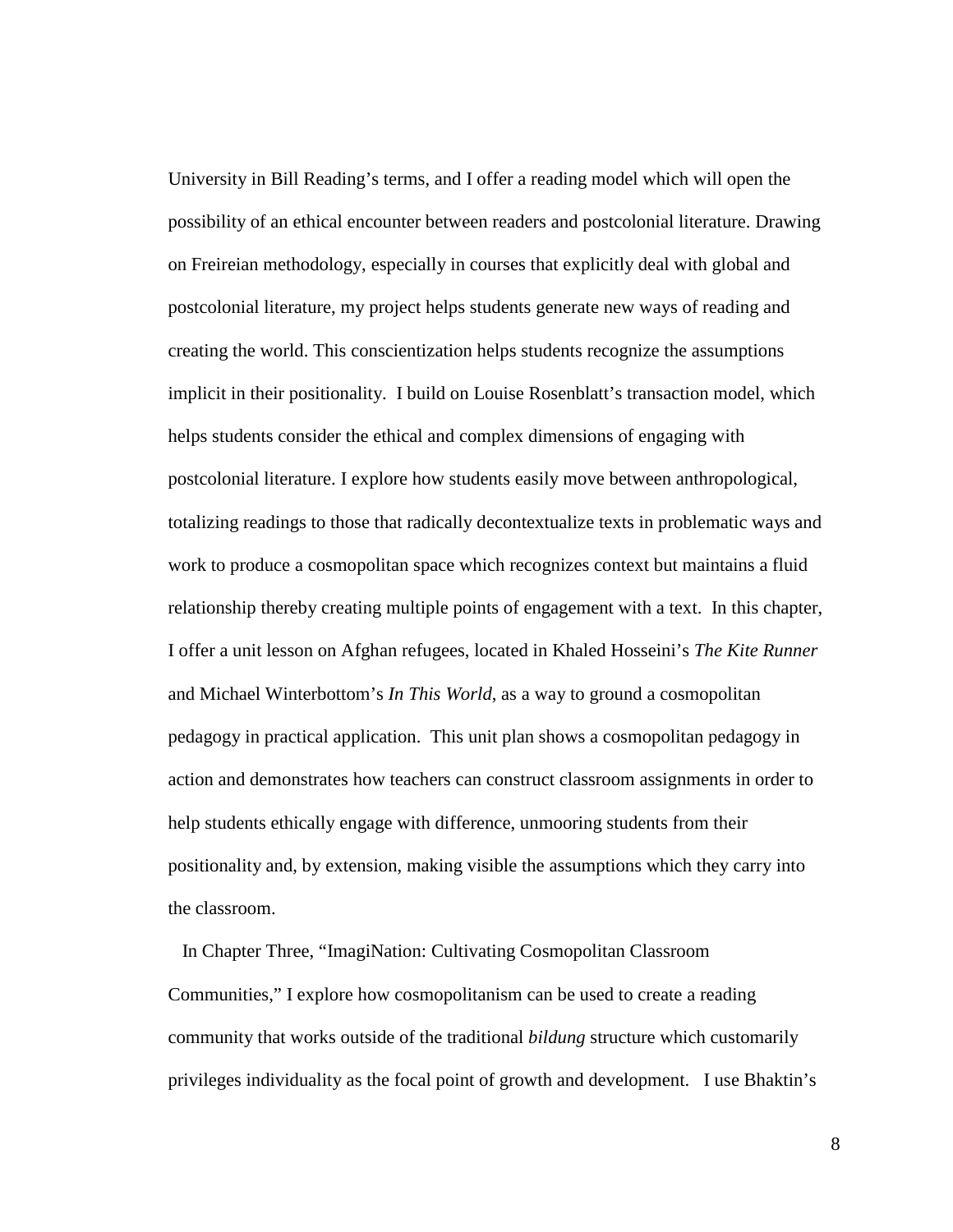dialogical reading to demonstrate that reading is always already a social act in order to consider the possibility of literary engagement as a process of community development. Denying the collaborative nature of reading only reinforces Enlightenment narratives of development. Since this chapter is predicated on reading as a social act, I examine how framing reading as an ethical engagement across difference makes the reading process receptive to working within a cosmopolitan framework. Specifically, I employ a Levinasian ethical model in which the preservation of difference, through a non-totalizing relationship, opens a teaching moment where students can learn from and with the other, not just about the other. My hope is to discourage purely anthropological or emotional readings of culturally dissimilar literature in order to engage with a text on a more self-reflexive level. This kind of pedagogical practice unmoors students from their positions of power in relationship to a text, resulting in a renegotiation with the text and by default difference. I provide a reading of two novels, Salman Rushdie's *Midnight's Children* and Patrick Chamoiseau's *Texaco*, in order to explore how cosmopolitan community construction works more effectively from a grassroots cosmopolitanism based on participation rather than a top-down framework. Through Dipesh Chakrabarty's idea of History 1 and History 2, I show how a grassroots cosmopolitanism interrupts dominant narratives of Western modernity and opens a space for alternative epistemologies. As such, the classroom turns from a space normally given to passing along dominant narratives to a space which problematizes those narratives through the inclusion of alternative voices.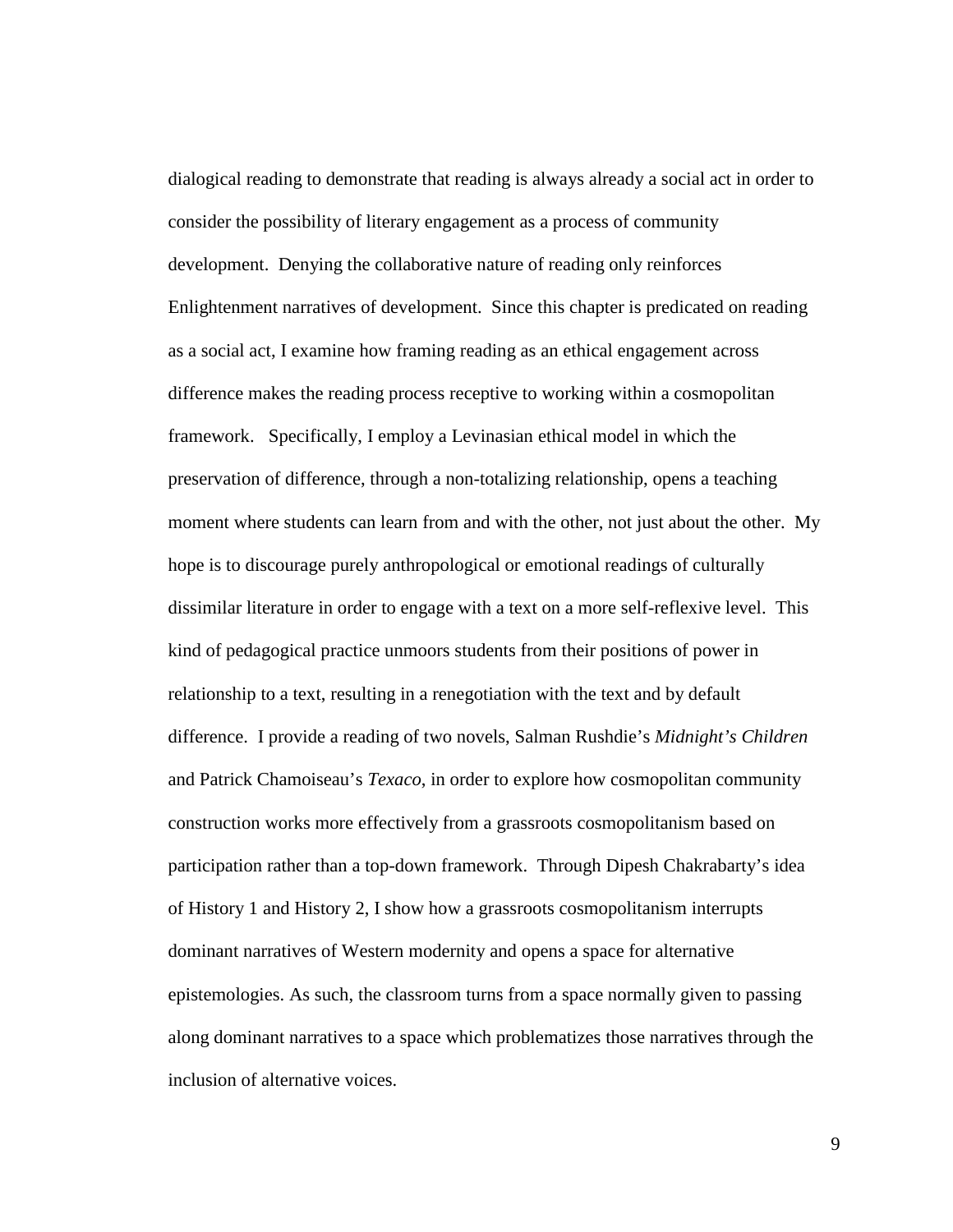In Chapter Four, "The Unhomely Cosmopolitan: Adrift in the Global Sphere," I conclude with the concept of the unhomely cosmopolitan. This chapter suggests that cosmopolitan pedagogy is not about making a person feel at home in the world, a phrase commonly associated with western, hegemonic cosmopolitanisms, but rather disrupting and disorienting a reader in order to locate collective identification in mutual alienation. I provide examples from two texts which situate the unhomely cosmopolitan from two different perspectives within a colonial framework. From the colonial perspective, I examine how Marlow in *Heart of Darkness* exhibits characteristics of the unhomely cosmopolitan but ultimately reifies the colonial project by upholding the binaries of self and other, public and private. In contrast, I incorporate a reading of Elvis, the protagonist from contemporary Nigerian novelist Chris Abani's *GraceLand*, in order to show how the unhomely cosmopolitan arises from the postcolony, unhomed from nation, culture, and tradition to enter an inhospitable global public sphere. The presence of this unhomely figure disrupts positionality and asks readers to join him or her in this cosmopolitan space of otherness. This space of collectivity through alienation requires students to inhabit more fluid subject positions, destabilizing the appropriation of difference and opening a site of ethical engagement.

### Interdisciplinarity and Commitments Beyond the Classroom

 A core element of this project is a commitment to interdisciplinarity within the academy. The compartmentalization of both postcolonial studies and composition in English departments, in which they function as supplementary or subordinate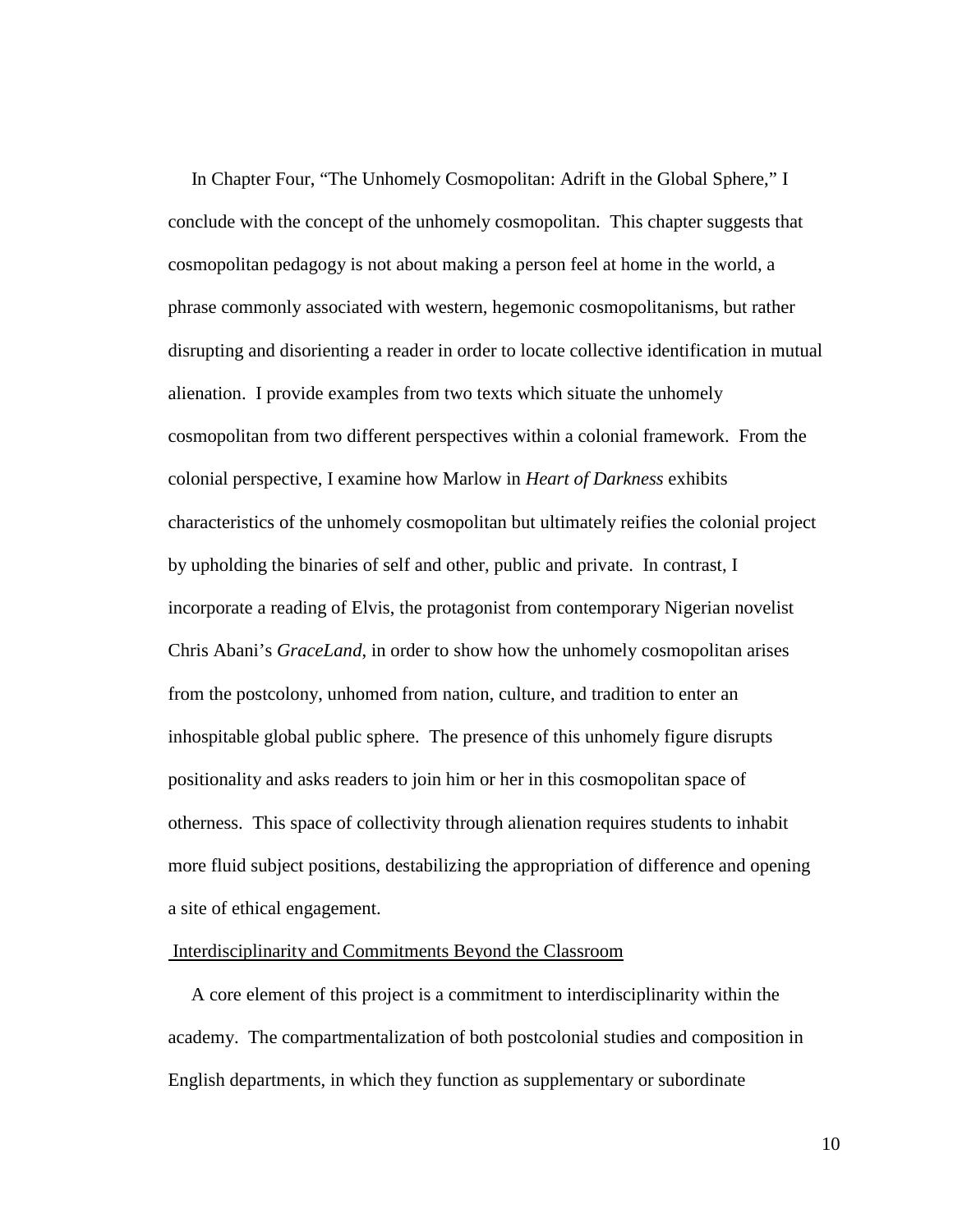disciplines to Western literary studies, creates difficulty in collaborating across disciplines. This is especially evident for postcolonial and composition studies because at different points they have had to justify their position within English departments. As such, the opportunity for postcolonialists and compositionists to work in an interdisciplinary manner is curtailed in favor of legitimizing their inclusion in the academy. By this point, both disciplines have managed to become mainstays of English departments, but they seem to function differently, even at odds sometimes, because of the different perceptions of how they function within departments. Postcolonial studies is often characterized as an overly theoretical field which prides itself on its insularity and exclusivity, allowing access only to those who work through its often opaque lexicon. On the other end of the spectrum, composition studies is viewed as lacking theoretical rigor and focusing solely on practice. In my project, I bring the strengths of these two disciplines together, embracing postcolonial studies' dedication to interrogating structures of power and social justice and composition's commitment to putting the student at the center of the university. Putting these two disciplines in dialogue provides the potential for the classroom space to transform into a site of action inside and outside the university. This move creates what Henry Giroux describes as "a space of dialogue and unmitigated questioning ... that makes visible the urgency of politics necessary to reclaim democratic values, identities, relations, and practices" (129-130). The willingness to bring together disparate disciplines reinforces the spirit of cosmopolitanism, which gives shape and name to the project, in order to learn from our encounters with difference.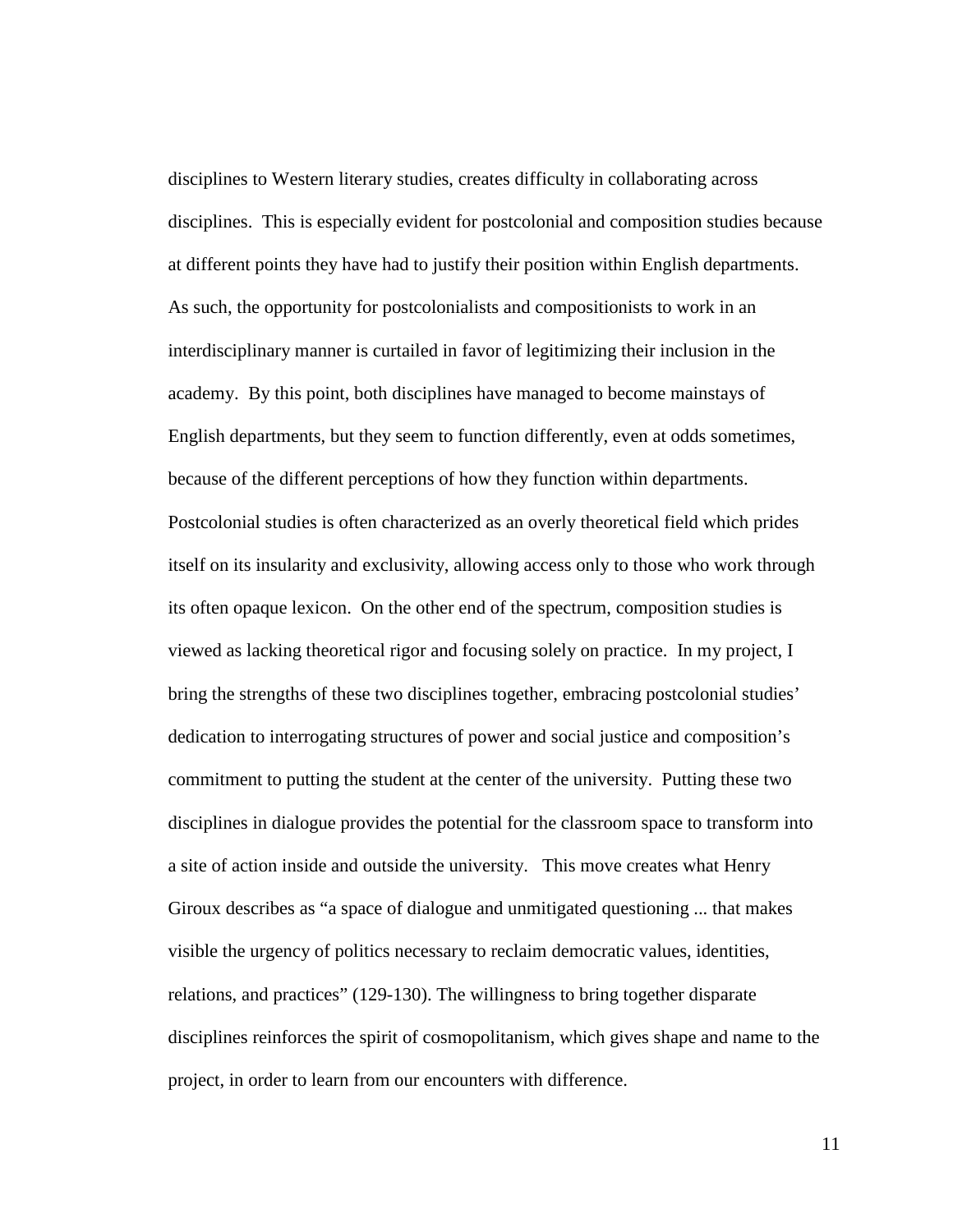While my project is situated within the academy, it is a project that is committed to, in Spivak's eloquent words, "an *uncoercive* rearrangement of desire" (original emphasis, "Righting Wrongs" 529). I refuse to see a distinction between the classroom and the world. Yes, there is a recognition of those who have the opportunity to access higher education, but that does not mean that work that builds ethical relationships cannot and should not happen there. What transpires in the classroom has a lasting impact on what happens in the world. Benita Parry argues in "The Institutionalization of Postcolonial Studies," that postcolonial studies needs to maintain its commitment to

"theoretical sophistication that has marked its engagement with Orientalist discourse, Eurocentricism, and the exegetics of representation, but to link such meta-critical speculations with studies of actually existing political, economic, and cultural conditions, past and present" (80).

A cosmopolitan pedagogy takes up that challenge to not only exist as a theoretical model but also as an agent of change. I start by recognizing the work that can be done in the university through a commitment to pedagogy. It is that work which helps establish communities committed to having productive and sustainable engagements with and across difference in order to affect material change. Stephen Slemon makes a similar point at the end of "Post-colonial Critical Theories" that

the intellectual challenge for post-colonial critical theory is to attempt to come to know the story of colonial and neo-colonial engagements in all their complexity, and to find ways to represent those engagements in a language that can build cross-disciplinary, cross-community, cross-cultural alliances for the historical production of genuine social change. (197)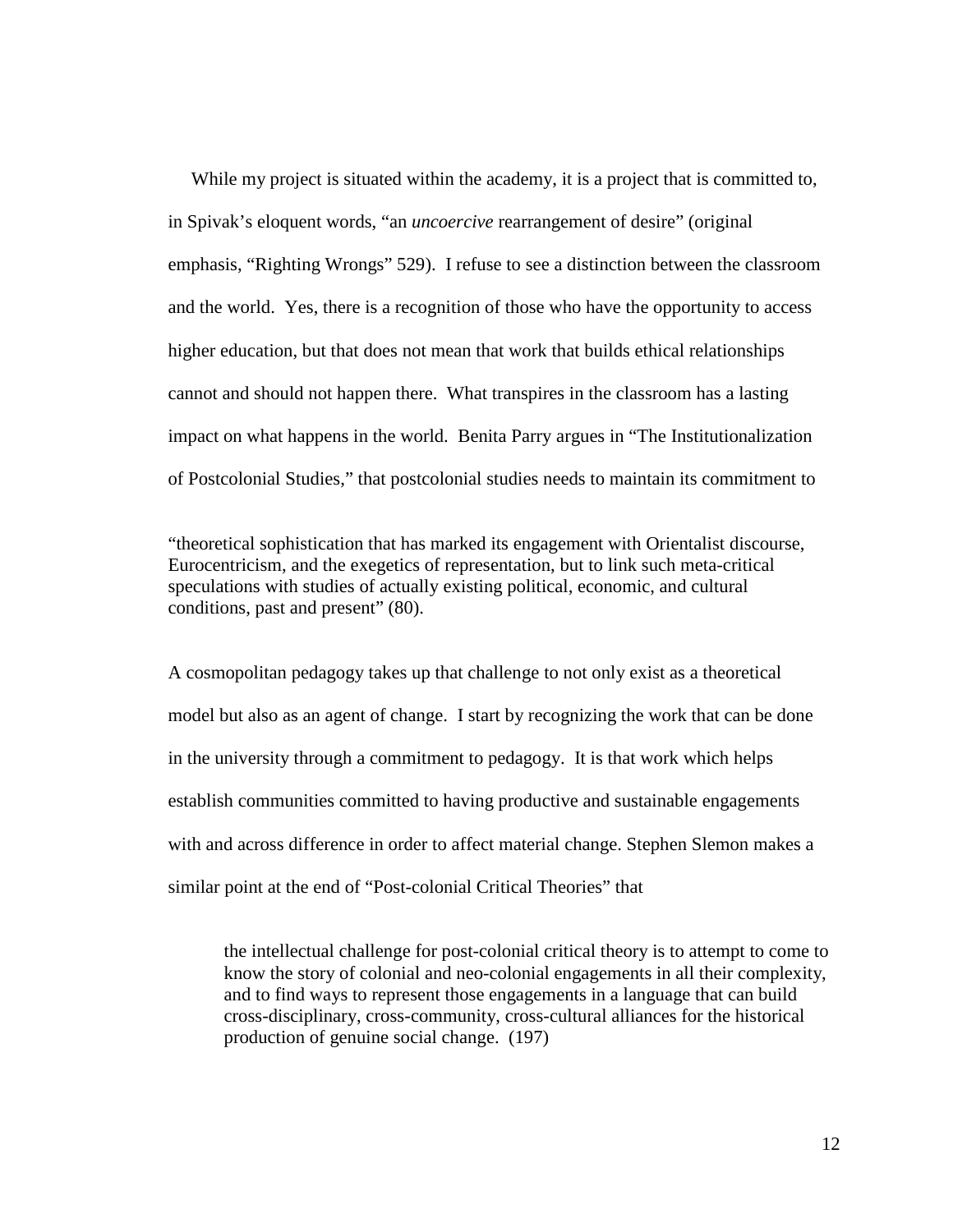My project speaks to these concerns and suggests that a pedagogical approach which recognizes these challenges has the potential to produce an outcome, making manifest the material realities of political, economic, and cultural conditions for those who were and remain a product of colonialism. A cosmopolitan pedagogy makes the classroom an unhomely space which disrupts knowledge production and consumption, challenging students to be responsible for their participation in those processes. In asking students to be accountable for and respond to the call of the other, this project helps students build the skills necessary to ethically engage with others and otherness inside and outside the classroom.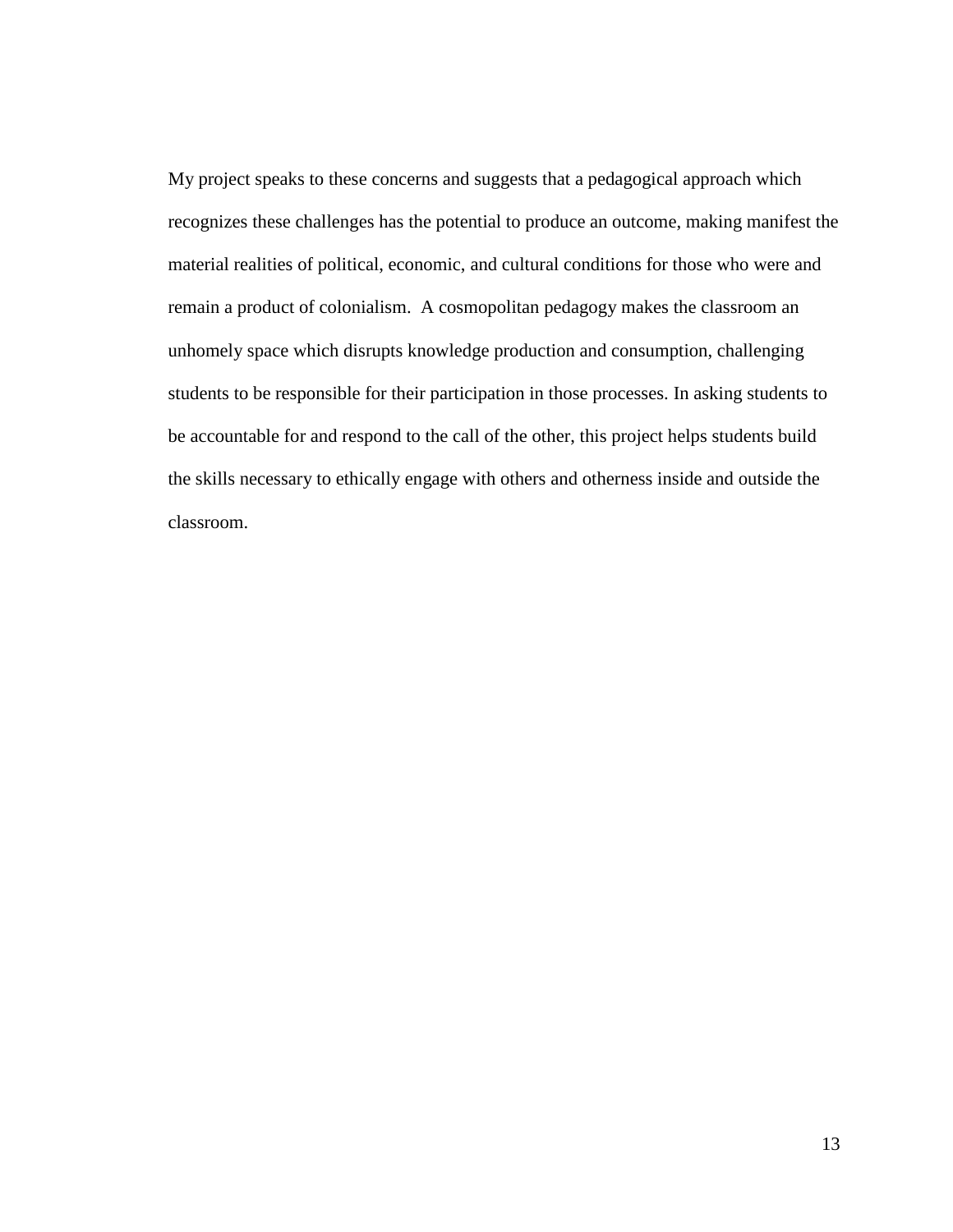# **CHAPTER II**

# **COUNTER-HEGEMONIC COSMOPOLITANISM: REIMAGINING COSMOPOLITANISM IN A PEDAGOGICAL SPACE**

 Several years ago, I attended an academic conference on cosmopolitanism during which the opening speaker demonstrated how to make a cosmopolitan drink. At the podium, he pulled out vodka, orange liqueur, cranberry juice, and lime and proceeded to make the drink. The entire time this was happening, I was waiting for the punch line. Disappointingly, it never came. Instead, this was an attempt to conjoin critical cosmopolitanisms with popular cosmopolitanism<sup>[1](#page-19-0)</sup>, an attempt that seemed to fall rather flat based on the audience reaction. Rather than bringing these two together, more work is required to differentiate these two strains of the many strains of cosmopolitanism. Cosmopolitanism is a multifaceted idea, but merging popular cosmopolitanism with critical cosmopolitanism only muddies our understanding of this already entangled concept. While I appreciate the opening speaker's attempt to reach out to all the

<span id="page-19-0"></span><sup>&</sup>lt;sup>1</sup> While I appreciate his effort in showing us the connection between the two, I was a little disappointed that cosmopolitanism continues to be misunderstood and misused. Fortunately, the majority of the conference rigorously interrogated cosmopolitanisms many implications in today's world. However, there is no denying that cosmopolitanism has taken on an increasingly popular understanding which deviates from its theoretical base. In fact, this more pedestrian interpretation undermines the core principles of cosmopolitanism. This misconception that a cosmopolitan is someone who can travel the world or sample culture as he or she wishes conflicts with the basic values instilled in cosmopolitanism. Obviously, one cannot ignore the magazine Cosmo as well and its association with style and sophistication. The sense of responsibility to the other is lost in these modern interpretations. As a result, cosmopolitanism takes on a very elitist connotation which disassociates it from the very democratic philosophy it actually is. The first step in reimagining cosmopolitanism is to help others gain an understanding of its complexity.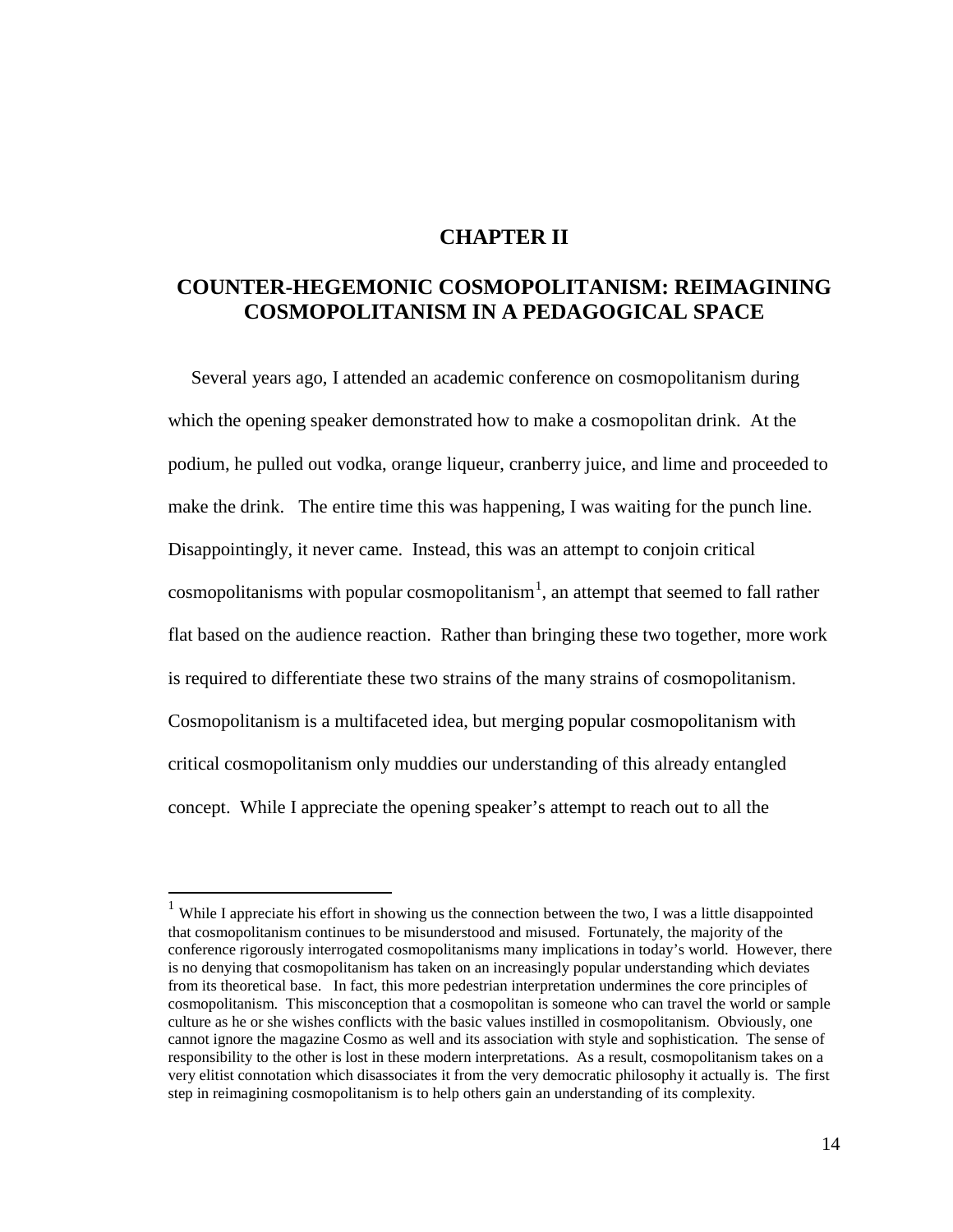participants in the conference, the result was an oversimplification of a complex philosophical outlook. Instead of blending cosmopolitanism together as one idea, we might begin thinking about cosmopolitanisms and the points at which these versions of cosmopolitanism diverge<sup>[2](#page-20-0)</sup>, providing opportunities for a critical self-awareness within the field.

 To be clear, cosmopolitanism(s) do share a set of characteristics which define it as a theory, a worldview, and in this project a pedagogical approach to teaching literature. Ulf Hannerz in "Cosmopolitans and Locals in World Culture" expresses cosmopolitanism's basic tenets as "an orientation, a willingness to engage with the Other" (239). He continues, adding that "it is an intellectual and aesthetic stance of openness toward divergent cultural experiences, a search for contrasts rather than uniformity" (239). I would also include that cosmopolitanism maintains a respect for the welfare, safety, and rights of all individuals regardless of race, class, gender, nationality, or other demarcations of difference. Understanding these characteristics, which can be included in both theoretical and practical endeavors, allows for a distinction between cosmopolitan projects and projects which simply provide moments of contact across culture or through transnational organizations. The point I wish to stress is that cosmopolitanism is often mischaracterized and reduced simply to cross-cultural encounters. While working across culture may be a component of cosmopolitanism, it also carries with it an ethical component which requires the regard for the humanity of others. To better understand how cosmopolitanism has evolved in a way that embraces

<span id="page-20-0"></span> <sup>2</sup> A similar position is taken by Breckenridge, et al. in *Cosmopolitanism*.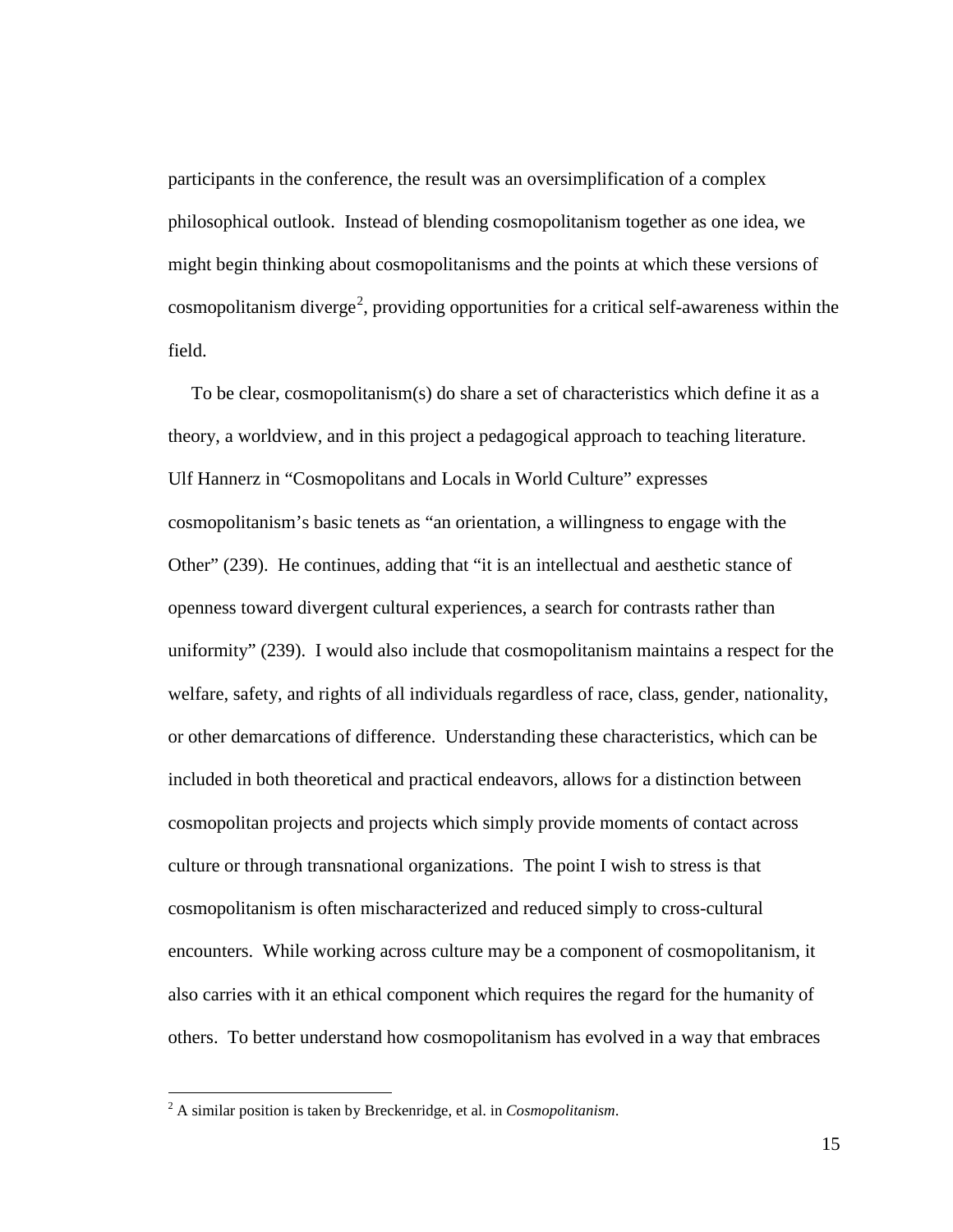these characteristics, it is necessary to look back historically to see where cosmopolitanism originated and the different branches that have emerged through time. I trace this history through subjectivity as a way to show how the identity of the individual, a central focus of cosmopolitanism, has continued to evolve through the many manifestations of this theory.

### Greek Stoic and Cynic Cosmopolitanism

 The origins of cosmopolitanism date back to the Greek Cynics and Stoics of the fourth and third century BC respectively. This philosophy worked in opposition to the standard belief of the time which was predicated on the idea that a person was defined exclusively by his or her affiliation with a particular city or community. In other words, a person's identity was based on place of origin. The Greek Cynic, Diogenes, resisted this restrictive limitation on identity formation. When questioned about his citizenship, Diogenes' famously responded "'I am a citizen of the world [*kosmopolitês*]'" (Diogenes Laertius VI 63). In characterizing himself as a citizen of the world and not as a citizen of Sinope, "Diogenes apparently refused to agree that he owed special service to Sinope and the Sinopeans" ("Cosmopolitanism"). For Diogenes, this was not an argument for some sort of world state, as some historians may suggest, but rather a more philosophical understanding of humankind's relationship to nature and the autonomy of the individual. Instead of belonging to a man made city-state, Diogenes posited that all people belonged to a natural order. That is to say, Diogenes argued that the laws of nature were the most important ones and governed over all, transcending man-made laws to affect everyone equally, regardless of class, gender, or race. The oft repeated "citizen of the world" cliché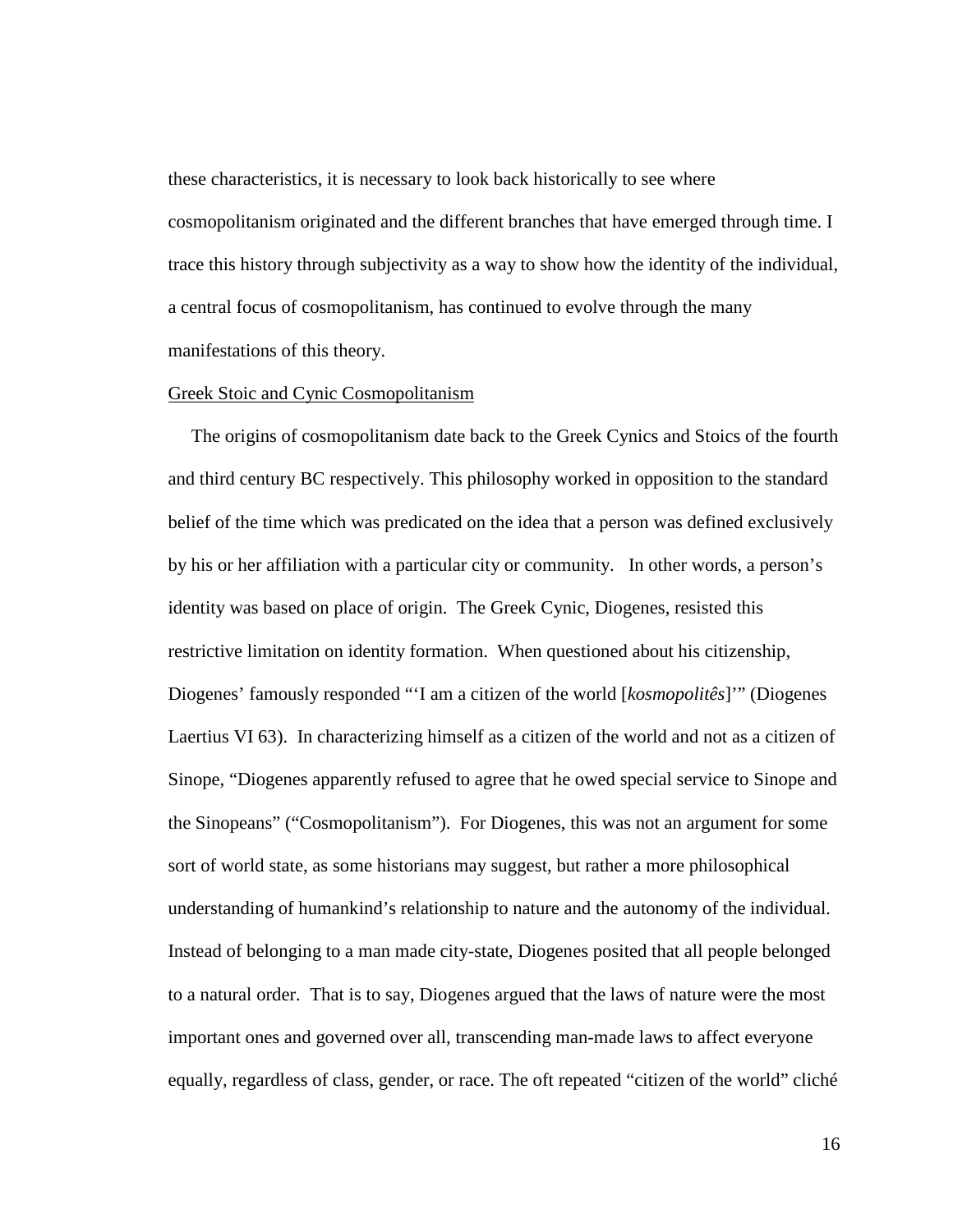frequently misrepresents Diogenes, pulling his ideas out of context in order to justify a supranational structure which organizes humankind under one governmental structure. Robert Fine and Robin Cohen in their essay, "Four Cosmopolitan Moments," explain how this idea of adhering to natural law came to become associated with the familiar "citizen of the world" definition. They write that "Tomlinson<sup>[3](#page-22-0)</sup> suggests the etymology is 'clear enough': the Greek words *kosmos*, meaning 'world' and *polis*, meaning 'city'. 'Hence,' he continues 'a cosmopolitan is a citizen of the world'. The 'hence' is not so self-evident" (137). Fine and Cohen unpack the complicated nature of what this idea meant to ancient Greeks. They argue that the idea of not belonging to a city-state goes against the basic "Aristotelian conception of man as *zoon politikon*, one whose very nature demands that he live in a particular state" (138). Instead, they argue that while the concept was rooted in Cynic thought, particularly Antisthenes and Diogenes, it was the stoic, Zeno, who advanced the modern understanding. For Zeno, every person had the "divine spark and all were capable of *logos*" (138). These natural rights were not contingent upon a person's political status but emanated from the individual as inalienable rights. Zeno's insistence that everyone has the capacity for reason forced Greeks to consider the possibility that a person is not recognized as human because of his or her identification with a particular city-state or other state apparatus, but it is a person's capacity for reason and thought which makes him or her human. This approach provided a foundation for the sovereign subject, suggesting a coherent, unified identity as an innate part of being human. However, this view did not absolve individuals from

<span id="page-22-0"></span> <sup>3</sup> Tomlinson, John. *Globalization and Culture*. U of Chicago P: Chicago, 1999.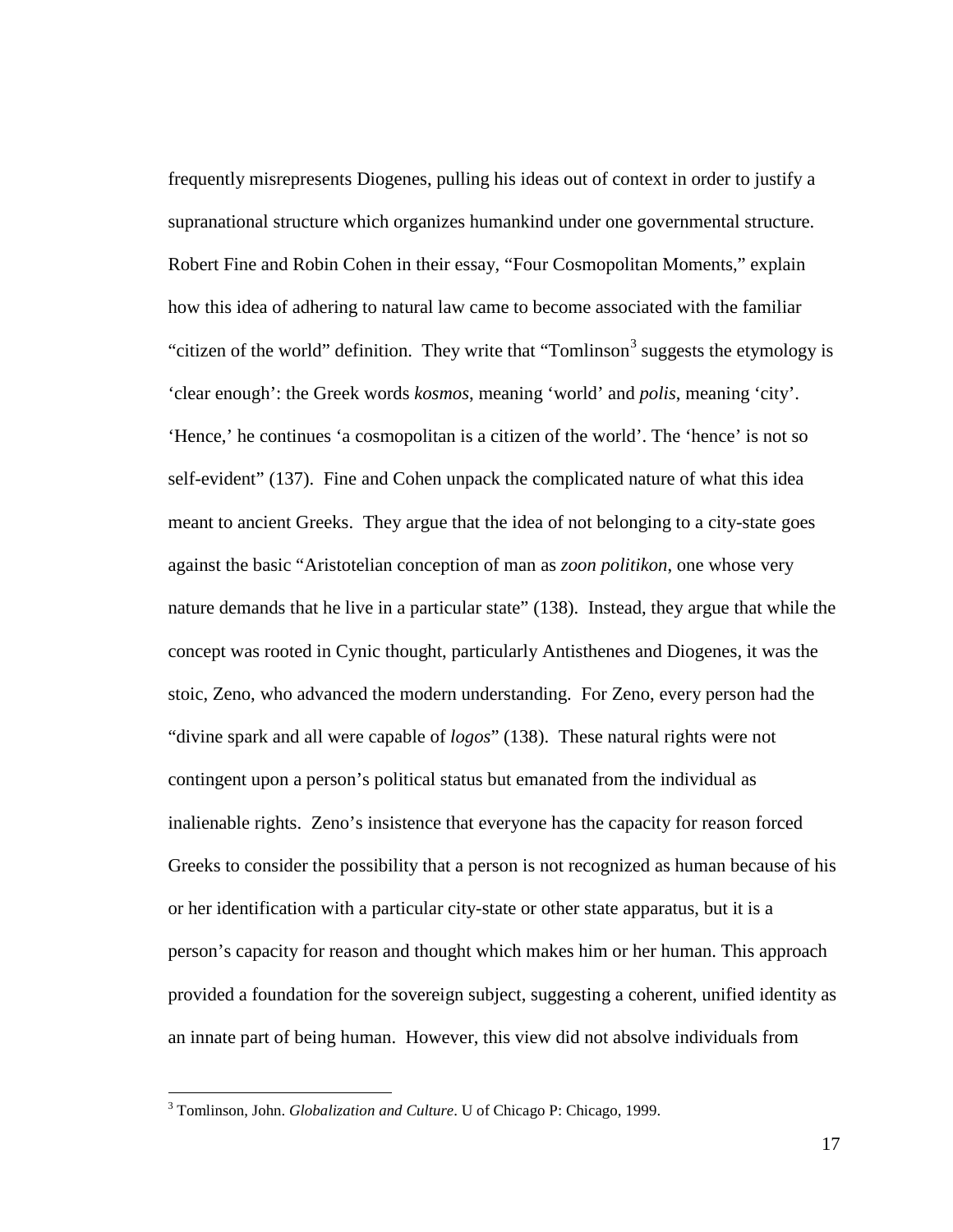moral responsibilities to others, in fact, it called for a universal connection among all people in recognition of the value of the individual. As a result of this perspective, in a legal framework, law is not what gives a person human qualities or identity, but instead it is put in place to protect those rights. While this idea did not gain much traction in ancient Greece, it did resonate in early Roman law, particularly in Cicero's avowal that all men were equal under the law. Obviously, the resonance of this particular viewpoint can be recognized in contemporary political law as well, most obviously in the United States Constitution and the Universal Declaration of Human Rights (UDHR). At the heart of this early manifestation of cosmopolitanism is the problematizing of identity, particularly as it related to citizenship. As ancient Greece was expanding, the city-state of Athens began to grow with non-native Athenians, igniting questions about belonging and rights. This is a debate that continues today. The renderings of contemporary cosmopolitanisms, especially as they pertain to the subject, have much to do with how one interprets the ancient Greek formulation of the term. There have been several other significant moments in the development of cosmopolitan theory before it has reached its most recent understanding.

### From *Orbis Christianus* to Kant's Enlightenment Cosmopolitanism

 Before the second major cosmopolitan moment, Emmanuel Kant's Enlightenment cosmopolitanism (late eighteenth century), the rise of Christianity in Europe, especially in the thirteen century, provided a minor resurgence of the idea. Thomas Aquinas was one of the major philosophical figures of this time, and his work provided the foundation for the moral responsibility of the individual to a wider community. At the heart of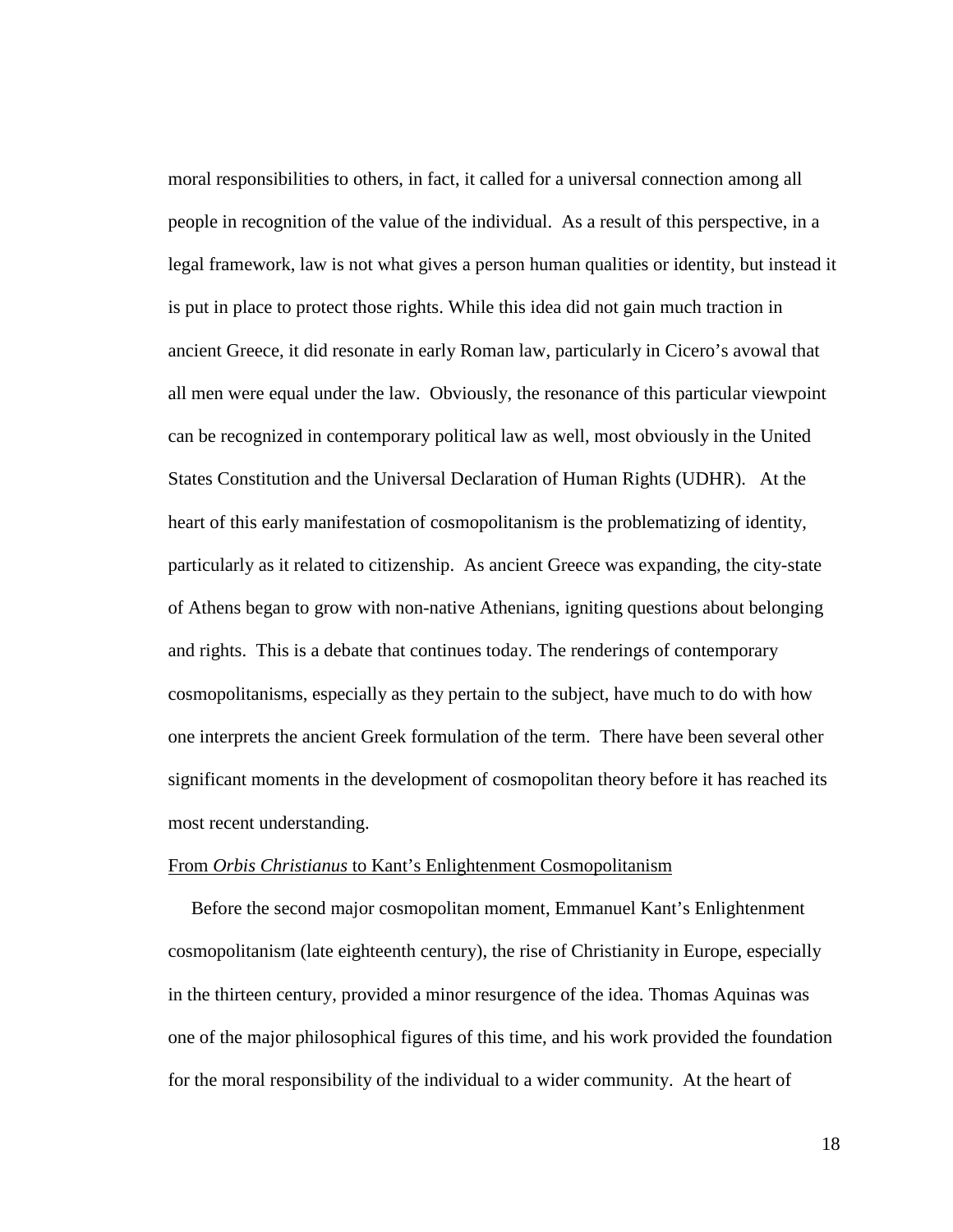Aquinas' doctrine is a commitment to charity, peace, and happiness which was cultivated through virtue. The individual, Aquinas argued, needed both reason and faith in order to understand the truth of God, the beatific vision. Part of achieving a closer relationship to God was the commitment to helping other Christians on their journey toward spiritual development. This morality, which is grounded in the obligation to helping others, still informs cosmopolitan norms today. Aquinas' reliance on natural law owes much to Aristotelian thought, reinforcing the sovereignty of the individual subject and, by extension, purporting the autonomy of the individual. However, individuals were still organized within a larger structure, Christianity, and if a person was a non-believer, he or she was less exalted. In a pre-modern world, Christianity worked as a unifying force, maintaining a commitment to both natural law and divine law, which developed as an early political structure. Through religious identification, Christianity was used as a way to unify peoples across geographical, political, and social divisions. Gradually, with the shift from feudal political structures to the modern state, Christianity became increasingly committed to expanding its presence throughout the world. Presented as *Orbis Christianus*, Christianity became a planetary organizing principle which helped unite Christians. Obviously, this vision of a world order based on religious belief was problematic because it pitted secular citizens and other religions against Christians, rendering cosmopolitanism projects contradictory to one of its core tenets, a shared common humanity. The *Orbis Christianus* concept offered the possibility of only one worldview which is inherently incongruous with cosmopolitanism's plurality of worldviews. Additionally, this worldview supported the continued conversion of non-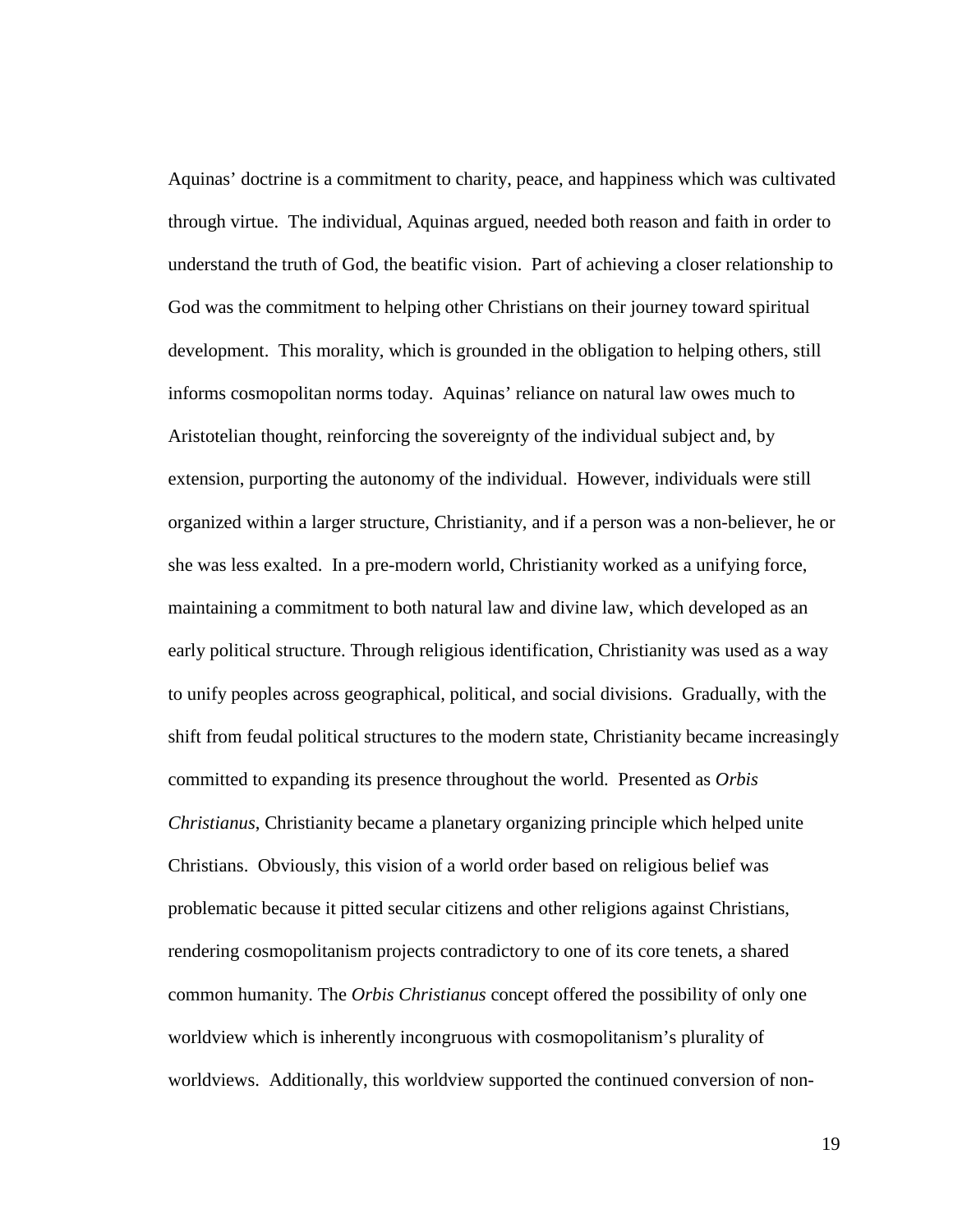believers through evangelical missions as a way to unify the world under one religion. These missions were often co-opted by nationalist enterprises, resulting in conversion through violence and exploitation. In the eighteenth and nineteenth centuries, Christianity became an integral part of colonial missions, providing the rationale at home for these endeavors as well as a governing mechanism in the colonies. Christian cosmopolitanism appeared to bridge differences across geography and culture, but it still presented itself in exclusivity rather than cosmopolitanism's inclusivity of diversity.

 In the late eighteenth century, Immanuel Kant ushered in a more modern, political cosmopolitanism which coincided with the rise of the nation-state. As such, a commitment to helping others becomes a facet of the state apparatus as opposed to the individual. The state becomes the driving force for ensuring the protection and the sanctity of human life. *The Stanford Encyclopedia of Philosophy* remarks that

In *Perpetual Peace* (1795) Kant argues that true and world-wide peace is possible only when states are organized internally according to 'republican' principles, when they are organized externally in a voluntary league for the sake of keeping peace, and when they respect the human rights not only of their citizens but also of foreigners. ("Cosmopolitanism")

From Kant's perspective, the formation of a supra-national organization could ensure that nations would act responsibly toward one another in trade, security, and other measures, but more importantly, every individual would have a guarantor for his or her rights through this voluntary "league of nations." As Kant argues in *Perpetual Peace*, "The peoples of the earth have entered in varying degrees into a universal community, and it is developed to the point where a violation of laws in *one* part of the world is felt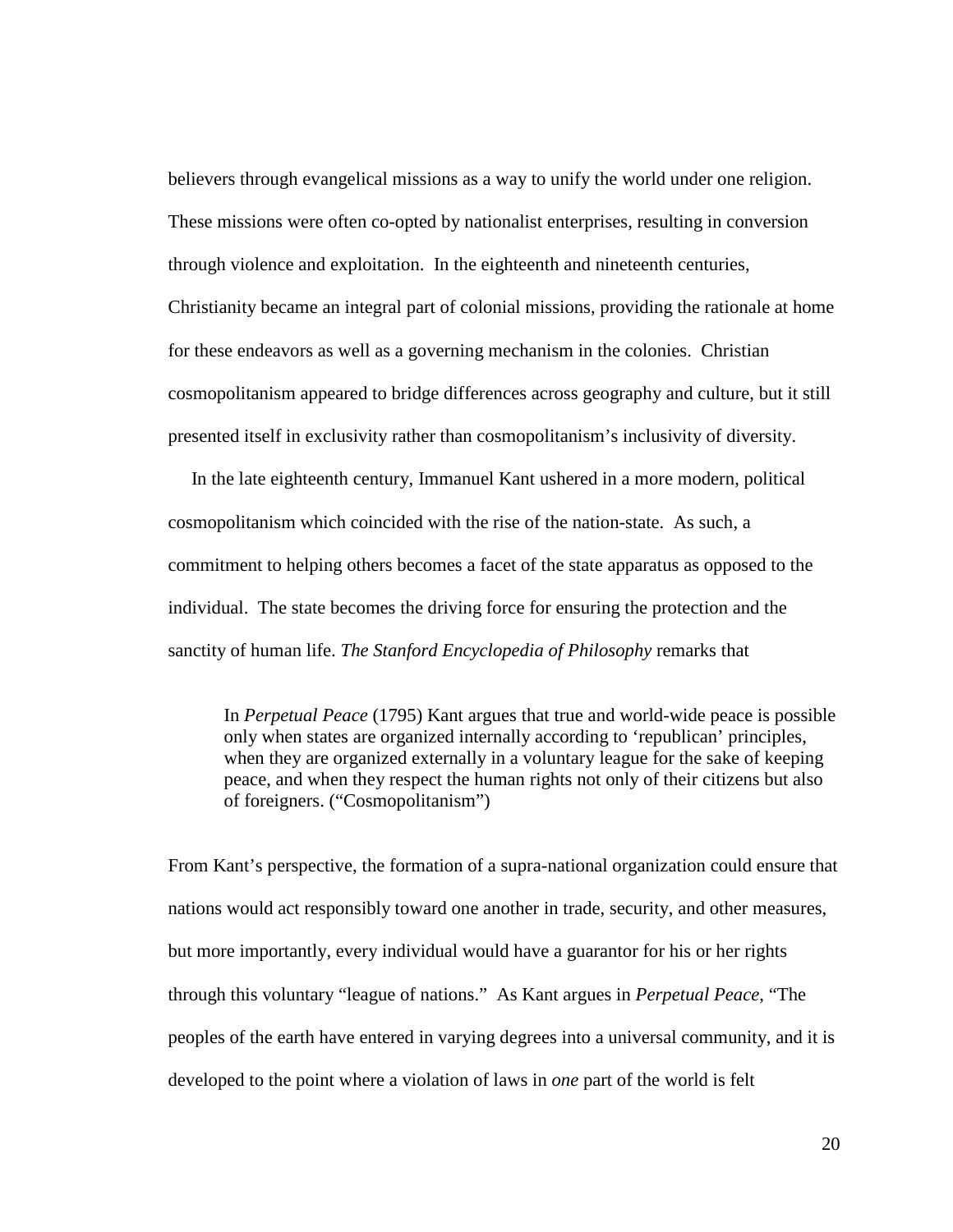*everywhere*" (qtd. in Harvey 532). Kant's philosophy echoes the Roman formulation that everyone is equal under the law, but his view brings with it a much more overt political perspective<sup>[4](#page-26-0)</sup>. One complication to Kant's model is that it is predicated on an assumption of what it is to be human. There is a subtext to the statement which suggests that everyone is equal under the law. In Kant's work, everyone is actually a specific type of person, expressly a European, male who is recognized by a political community. By this point, identity is clearly connected with nationality; it is the emergence of the modern political subject.

 The rise of Enlightenment cosmopolitanism was triggered by the expansion and increasing interaction, primarily through exploration and trade, between peoples both at the individual and nation-state level. This capitalist component to cosmopolitanism reveals an elitist element to cosmopolitanism which remains problematic today. When this increased contact between states is coupled with documents such as the *Declaration of the Rights of Man* and the *Declaration of Independence* which explore the inherent rights of individuals, an inextricable link between the nation-state and basic human rights begins to emerge in cosmopolitan thought. Ironically, Kant's cosmopolitanism, which was predicated on the nation-state structure, did not take into account the strength that nationalism played in individuals' lives. Kant, a proponent of the belief that there were

<span id="page-26-0"></span><sup>&</sup>lt;sup>4</sup> Kantian cosmopolitanism is complicated by Kant's views on race and geography. His classification of peoples into a hierarchy undermines his philosophical work on cosmopolitanism. Nevertheless, Kant, writing during the rise of the nation-state, did offer a unique view of the cooperation between nations for the protection of individuals.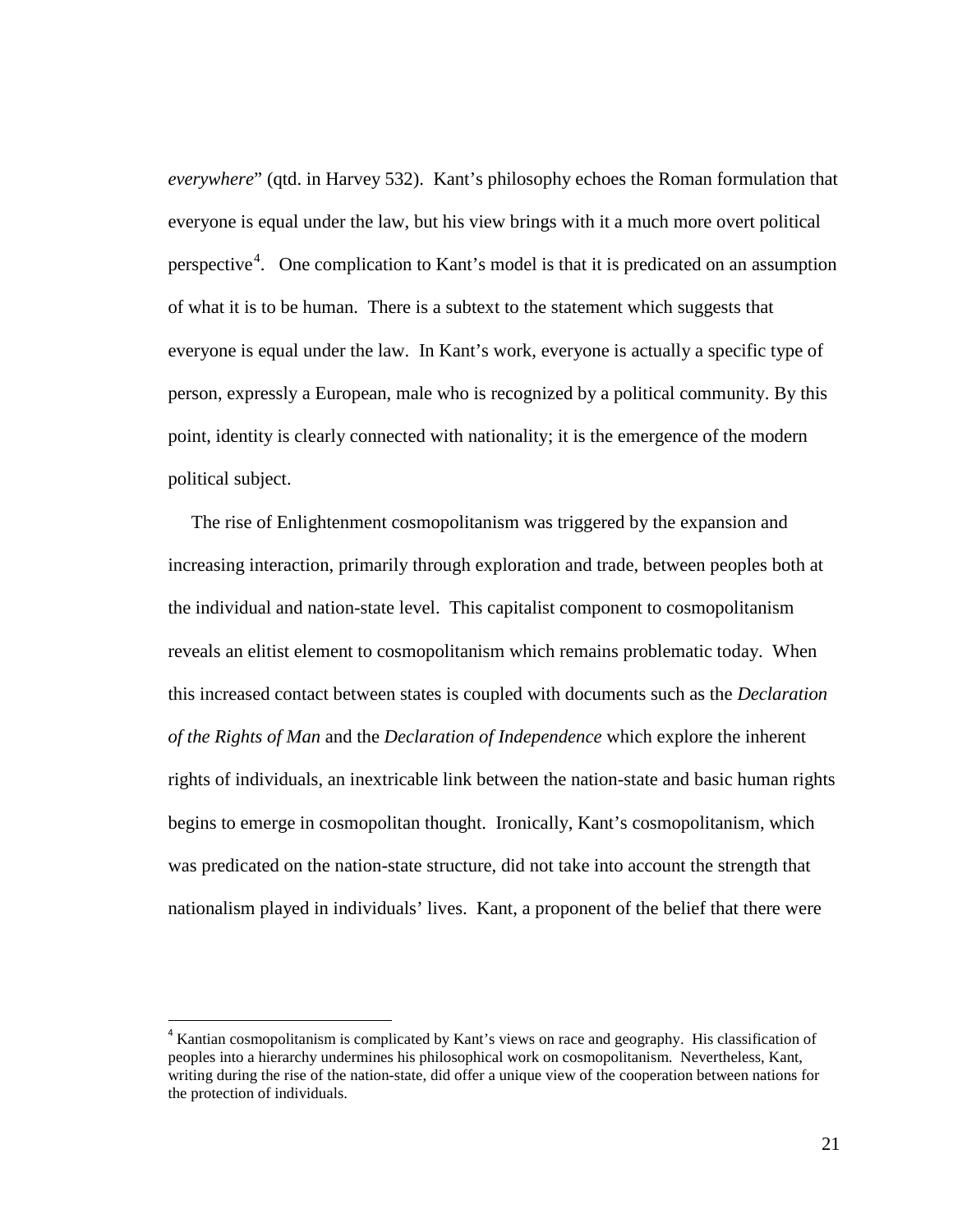shared characteristics which helped to define a nation<sup>[5](#page-27-0)</sup>, opposed nationalism and as Robert Fine argues in *Political Investigations: Hegel, Marx, Arendt*, "Kant viewed nationalism as a kind of enslavement to the passions, an error, something alien to the free spirit of republicanism" (140). Kant believed that the *telos* to all of the revolutions of his time was a cosmopolitan confederation of states. He was not so much interested in creating a world state as much as an organization among states which could work above the nation-state level to ensure the protection of individuals as well as the stability of relations among states. Looking back over the 200 years since Kant's work, the nationstate strengthened in ways which Kant had not imagined and for much of that time, the nation-state provided a bounded community for individuals which worked through an oppositional framework. Far from reaching across borders to make connections, the nation-state looked inward for solidarity. Throughout the nineteenth and twentieth centuries, the primary identity category was nationality. The individual subject was interpolated into the nation. The telos of development for an individual was socialization into the nation and by extension a political community. This move marks a significant shift in cosmopolitan thought, moving from the sovereign subject whose rationality provided the foundation for one's being to a political subject who is dependent on the nation-state for rights and identity. Benedict Anderson suggests that the rise of printcapitalism in the form of newspapers and serial novels provided a way to connect citizens of the nation across time and space. These texts provided a shared experience and

<span id="page-27-0"></span> <sup>5</sup> Kant presents some of these ideas in the deeply problematic work, "Of National Characteristics, so far as They Depend upon the Distinct Feeling of the Beautiful and Sublime" in *Observations on the Feeling of the Beautiful and the Sublime*. In this text, Kant draws on essentializing and stereotypical depictions of many different cultures, including those in Africa, Asia, and North America.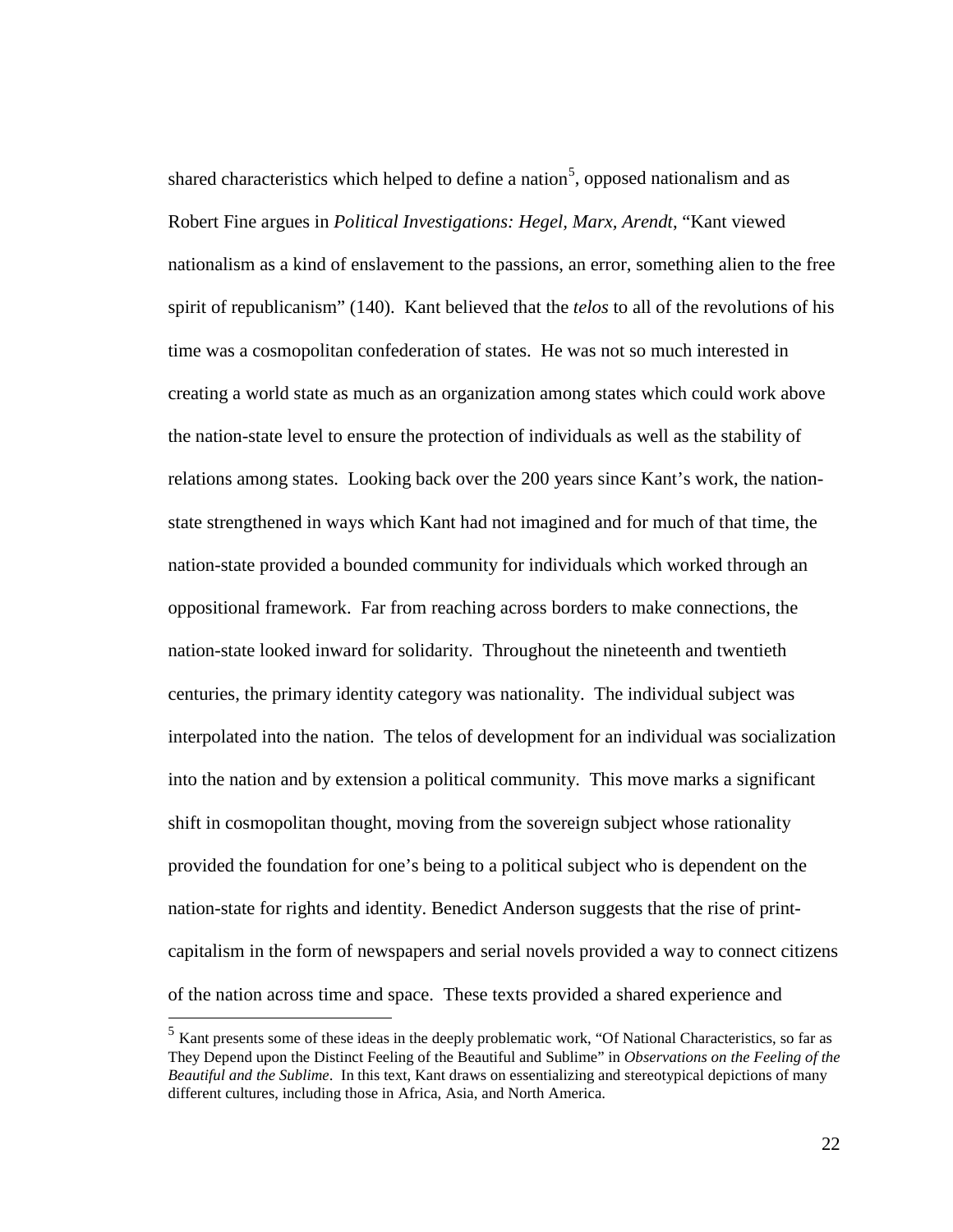culture. Ironically, it was during the strengthening of the nation-state that colonial expansion was at its peak. Colonial encounters typically reinforced positionality, and when mediated through anthropological and pseudo-scientific approaches, difference served to reify binary positions of us and them, civilized and savage, etc. Instead of engaging across cultural divides, colonialism's abusive and divisive systems of control served to hierarchize otherness. The openness to otherness and difference that is a hallmark of cosmopolitanism through a shared understanding of being equal under natural law was buried beneath a growing hegemonic capitalist system predicated on domination and exploitation.

Historically, regional and global projects such as *Orbis Christianus*, colonialism, and even earlier trade related enterprises such as those found along major trading routes have arguably been examples of actually existing cosmopolitanisms, but this form of cosmopolitanism often existed outside of the nation-state or other governmental structures and did not rely on the theoretical principles which characterize Stoic and Cynic cosmopolitanism, Kantian cosmopolitanism and the new cosmopolitanisms of the 1990s. It is in these types of moments that the popular connotation of a cosmopolitan, a sentiment that still lingers today, as being at home in the world was initiated. Far from adhering to cosmopolitanism's regard for the well being of others and belief in the possibility of difference without hierarchy, movements like colonialism were built on economic principles that rationalized difference to exploit peoples for capitalist enterprises. To reduce cosmopolitanism to moments of contact between and across culture through trade or other means strips this theory of its attempts at a larger project of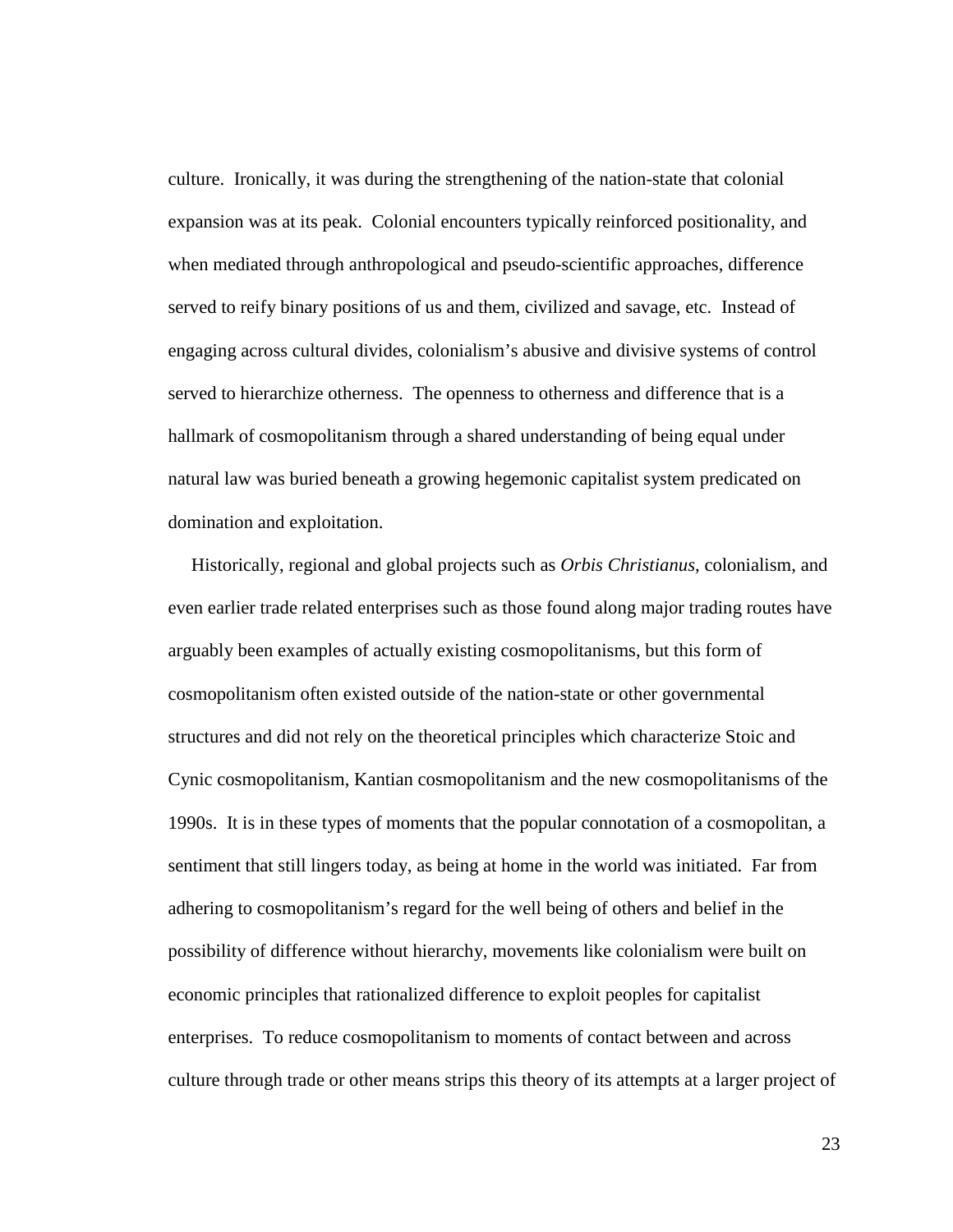"planetary conviviality" (Mignolo 157). However, it is important to understand the different narratives of cosmopolitanism, even those which fall outside of theoretical projects or work outside the nation-state structure, to gain insight into how the term is used today.

## Post-World War II Cosmopolitanism to Today's New Cosmopolitanisms

 It was not until the post-World War II period, specifically in the independence movements throughout the postcolonial world and in the formation of the United Nations, that the idea of cooperation across nations returned as a focal point of geo-political concern. Hanna Arendt was foremost among the thinkers of this time at constructing a system that strived for inclusiveness even in diversity. Her political philosophy of equality under the law is the basis for much contemporary human rights work and also marks a shift from understanding the subject as sovereign to one that is interdependent on others for his or her being. Arendt's political philosophy argues for an understanding of intersubjective relationships as a way to understand ourselves among others in the world. In *The Human Condition*, Arendt points out that

the impossibility of becoming unique masters of what they [humans] do, of knowing its consequences and relying upon the future, is the price they pay for plurality and reality, for the joy of inhabiting together with others a world whose reality is guaranteed for each by the presence of all. (244)

In *Hannah Arendt and the Challenge of Modernity: A Phenomenology of Human Rights,*  Serena Parekh locates an implicit critique of sovereign subjectivity, suggesting that "sovereignty is the opposite of freedom, since … freedom entails acting in concert with others, not in isolation" (73). Arendt's work reignited questions of natural and civil law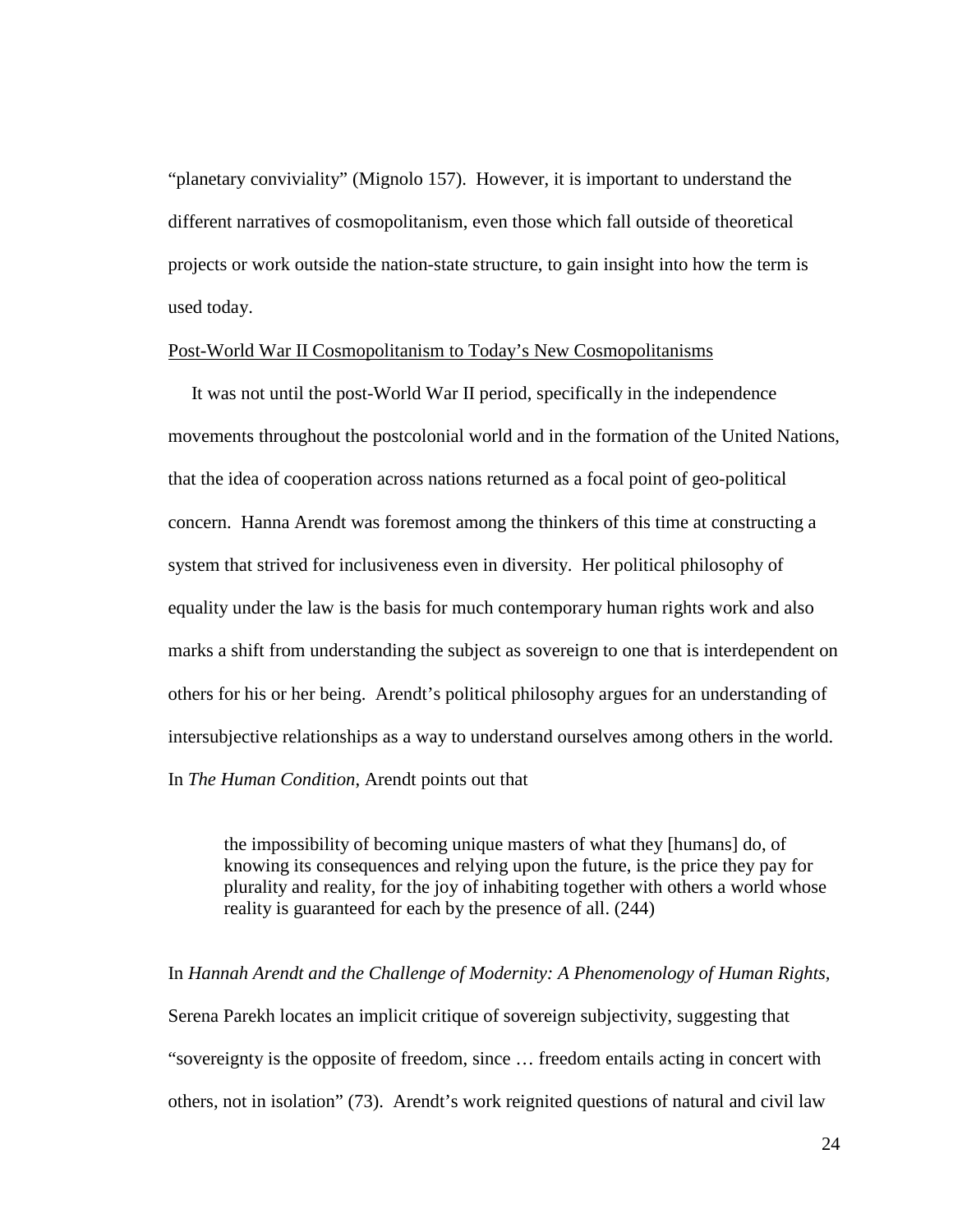and enquired at a fundamental level what it means to be human. A person's political identity then was of paramount importance because it often determined to what extent that person had rights coverage. Her dedication to the idea of human dignity provides a foundation for the connection between human rights and cosmopolitanism. By insisting that rights are generated from access to political communities instead of conceived of as inalienable rights, Arendt directly addressed the crises of refugees and stateless persons following WWII. Her work brought to bear the catastrophic failure of inalienable rights to protect those whose lives were lost during the Holocaust. Arendt argued that "a man who is nothing but a man has lost the very qualities which make it possible for other people to treat him as fellow-man" (300). For Arendt and other intellectuals of the midtwentieth century, political inclusion seemed like the best way for individuals to be protected from dehumanization and rights abuses. Since much of this thought centered on working through and ultimately above the nation-state apparatus (i.e. United Nations), cosmopolitanism became one of the primary methods for conceiving of human rights distribution because it provided a way for individuals to have their rights covered. It also provided a framework which necessitated an interdependence among people and nations for the betterment of all. With cosmopolitanism's focus on post-WWII human rights issues much of the debates on cosmopolitanism in the latter half of the twentieth century were housed in political science and social science departments. It was not until the 1990s that another cosmopolitan moment opened debates to other disciplines.

 In 1989, the fall of the Berlin Wall and the subsequent thawing of Cold War binaries provided an opportunity to question the seemingly unshakable nation-state structure.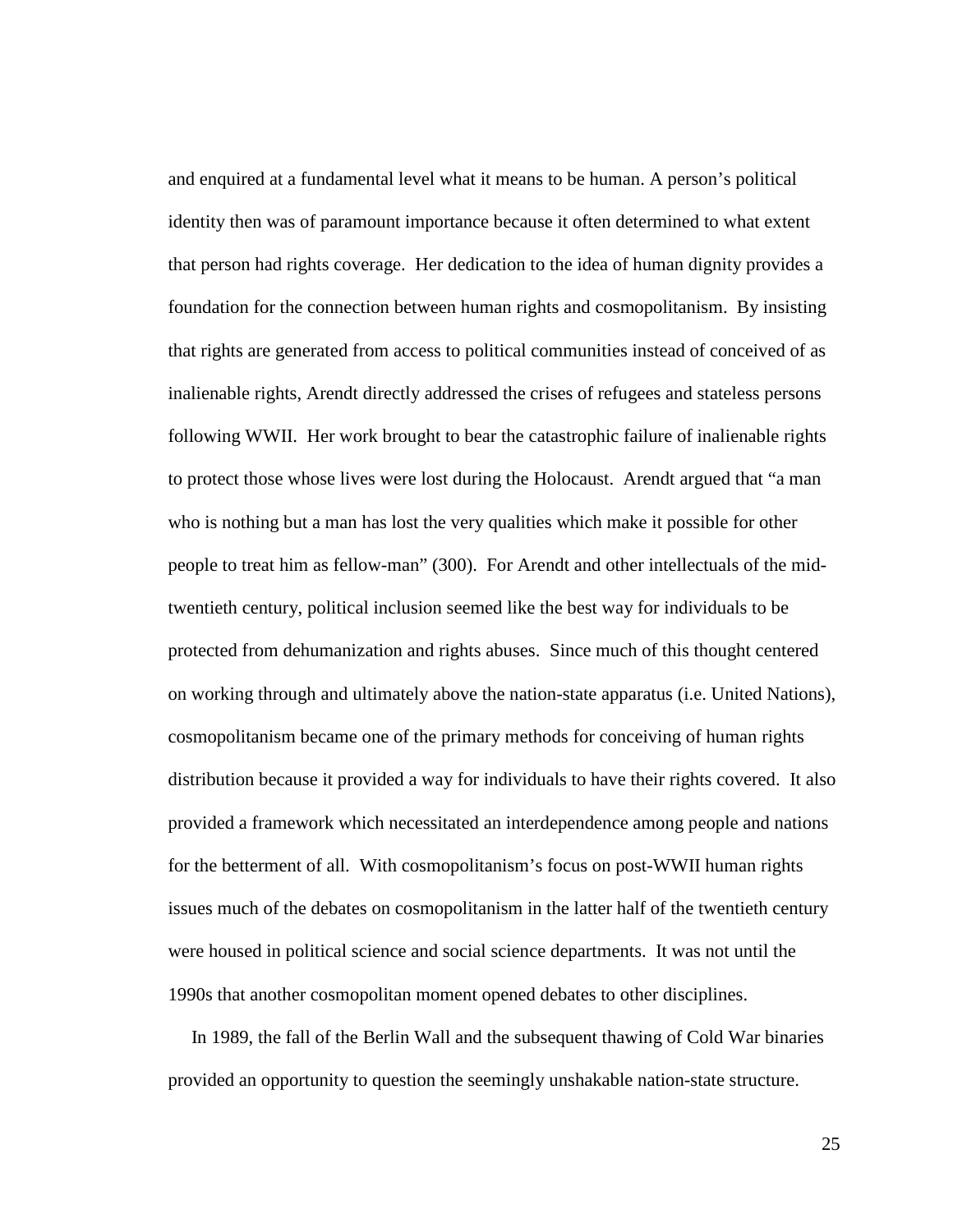With new economic markets opening throughout the world and the rise of the transnational corporation, the nation-state was now not the only powerhouse on the block. Transnational corporations provided a new global force, increasing the flow of capital and people with frighteningly little regulation. The increased encounters that resulted from the global outreach of many businesses coupled with technological advancements in travel and communications challenged the nation-state as the primary identity marker. Individuals were forced to consider allegiances outside the nation-state. People began to form new bonds across borders, creating what George H.W. Bush called in 1991, a "New World Order." While President Bush pushed for an "enduring peace" and "a world where the United Nations, freed from cold war stalemate, is poised to fulfill the historic vision of its founders. A world in which freedom and respect for human rights find a home among all nations" others saw this moment as a chance to question the hegemonic force of the nation-state (Bush, George H.W. March 6, 1991). In 1994, Martha Nussbaum published "Patriotism and Cosmopolitanism," an essay that critiqued the myopic scope of responsibility that nationalism generates. Her essay set off a firestorm of responses, collected in *For Love of Country?* (1996). Nussbaum's 1994 essay changed the course of cosmopolitan conversations, opening this theory up to other disciplines beyond political science and sociology, especially the humanities. With essays from Judith Butler, Elaine Scarry, Kwame Anthony Appiah, and many others, this collection ignited the biggest advancements in cosmopolitan thought since the Enlightenment.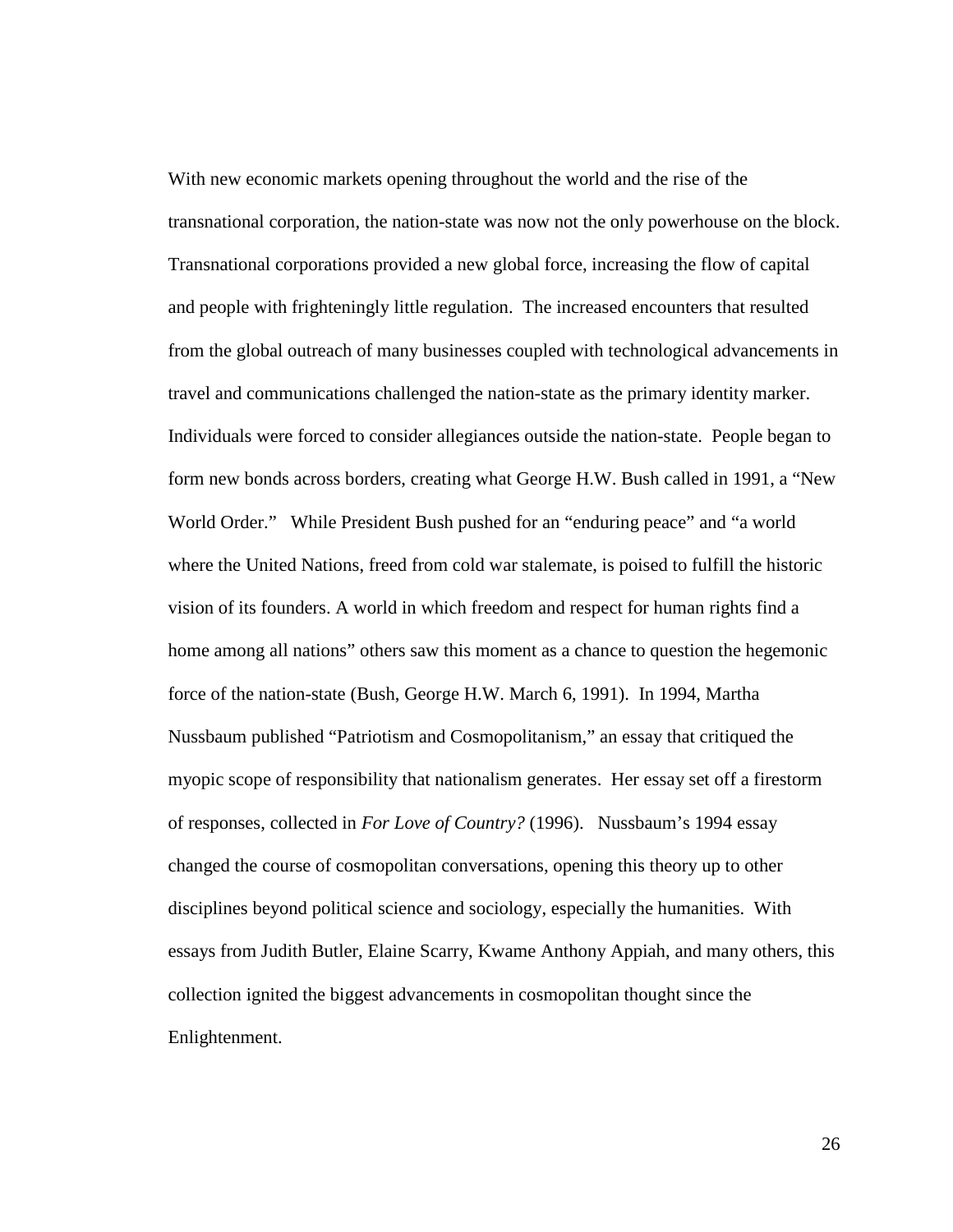Some of the responses to Nussbaum's essay were unsurprising in that they rehashed previously rehearsed arguments about the limitations of cosmopolitanism. For example, Gertrude Himmelfarb gives a strong defense for rooted identity, stating that we come into it [the world] complete with all the particular, defining characteristics that go into a fully formed human being, a being with an identity. Identity is neither an accident nor a matter of choice. It is given, not willed (77). From her comments, Himmelfarb reveals her deep skepticism and outright fear of cosmopolitanism, falling back on traditional structures like the nation-state to ensure political stability as well as structure for an individual's life . Another rebuttal to Nussbaum's essay, this time by Michael Walzer, argues that

I am not a citizen of the world as she [Nussbaum] would like me to be. I am not even aware that there is a world such that one could be a citizen of it. No one has ever offered me citizenship, or described the naturalization process, or enlisted me in the world's institutional structures. (125)

Walzer's argument echoes the sentiments of much of the critique of Nussbaum's position, that it is utopian and untenable because of the impossibility and impracticality of a supra-national organization. However, he does not necessarily critique cosmopolitanism's goal of recognizing a shared common humanity.

 The late 1980s and early 1990s marked a period of global restructuring as the thaw of the Cold War opened up the world beyond the superpower stalemate structure. The Berlin Wall came down only five years before Nussbaum published her essay. With the removal of this literal and symbolic wall, Cold War era binaries ceased to make sense in a more transnational landscape. In this same time period, 1993 to be exact, Samuel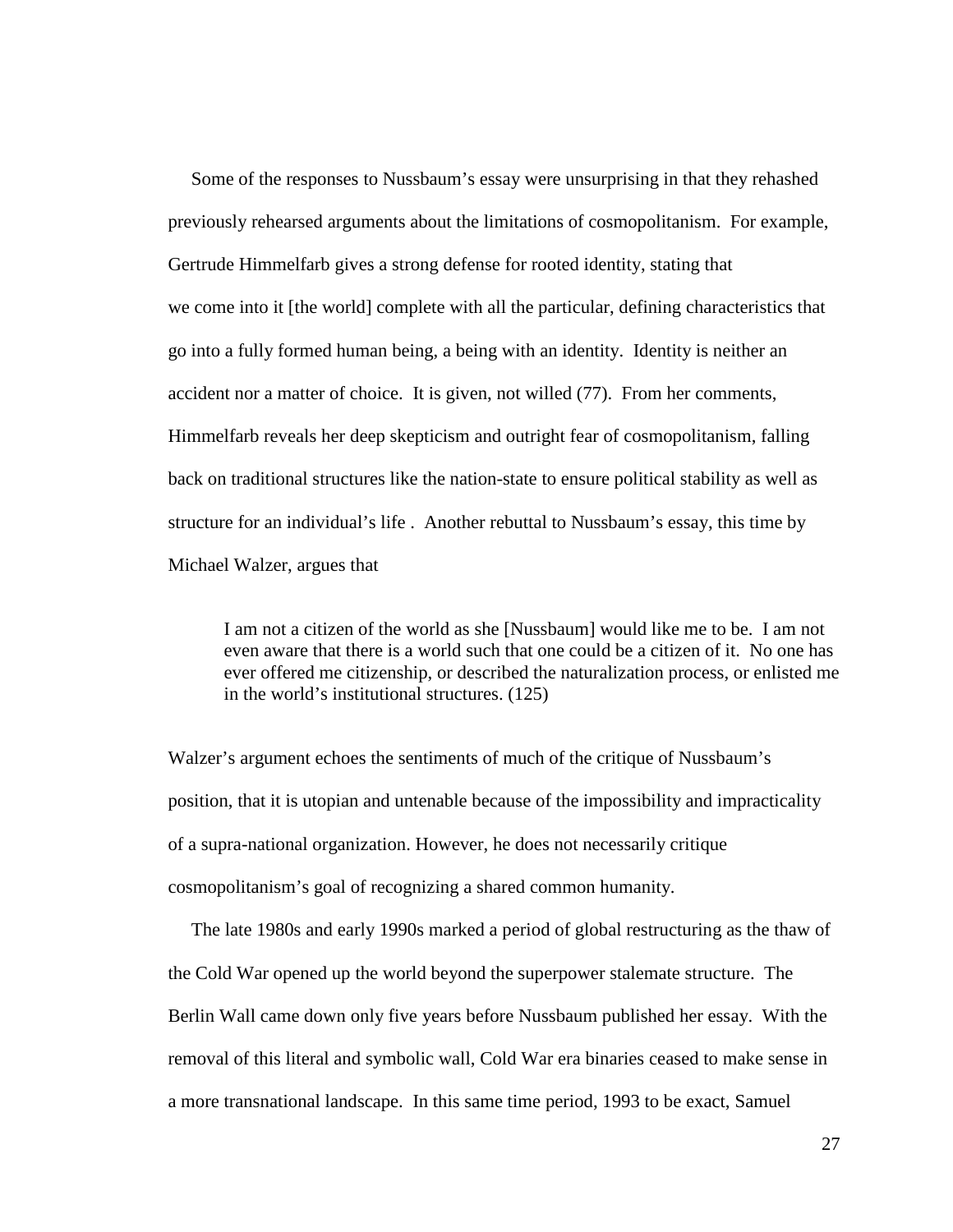Huntington published "The Clash of Civilizations" in *Foreign Affairs*. In this essay, Huntington suggests that global conflict in the future will not be between nation-states but rather between civilizations. Huntington argues that the softening of the nation-state will cause individuals to search for something to fill that primary identity category. Huntington imagined that people will fill that void by connecting with their civilization. He defines a civilization as "the highest cultural grouping of people and the broadest level of cultural identity people have short of that which distinguishes humans from other species" (23-24). Huntington takes the time to break down the approximately seven civilizations<sup>[6](#page-33-0)</sup>, meticulously describing their differences. Obviously there are myriad issues that can be raised by this premise, but my primary purpose in this context is to show that in the early to mid-1990s there was a scramble taking place to identify the primary identity shaper. Huntington offers one solution, albeit an extremely divisive one, that seems to have played out in political policy in the United States during the early 2000s. Nussbaum on the other hand takes an opposing position, suggesting that this is the time for the recognition of a common humanity, a unifying of difference if you will. The concerns raised in response to her article appear to be preoccupied with the replacement of the nation-state. However, a closer look at Nussbaum's original article and her reply at the end of *For Love of Country?* reveal that she is asking us to reimagine the possibilities that cosmopolitanism holds, particularly as they pertain to the

<span id="page-33-0"></span><sup>&</sup>lt;sup>6</sup> This is Huntington's own characterization. It is unclear the exact number of civilizations presented in Huntingon's work. Issue has been taken with this formulation. Among the most insightful is Edward Said's response in *"The Clash of Civilizations*." Said argues that Huntington does not account for the dynamic nature of civilizations and worse, it creates a state of perpetual conflict between culture often seen as a method of legitimating political and military objectives.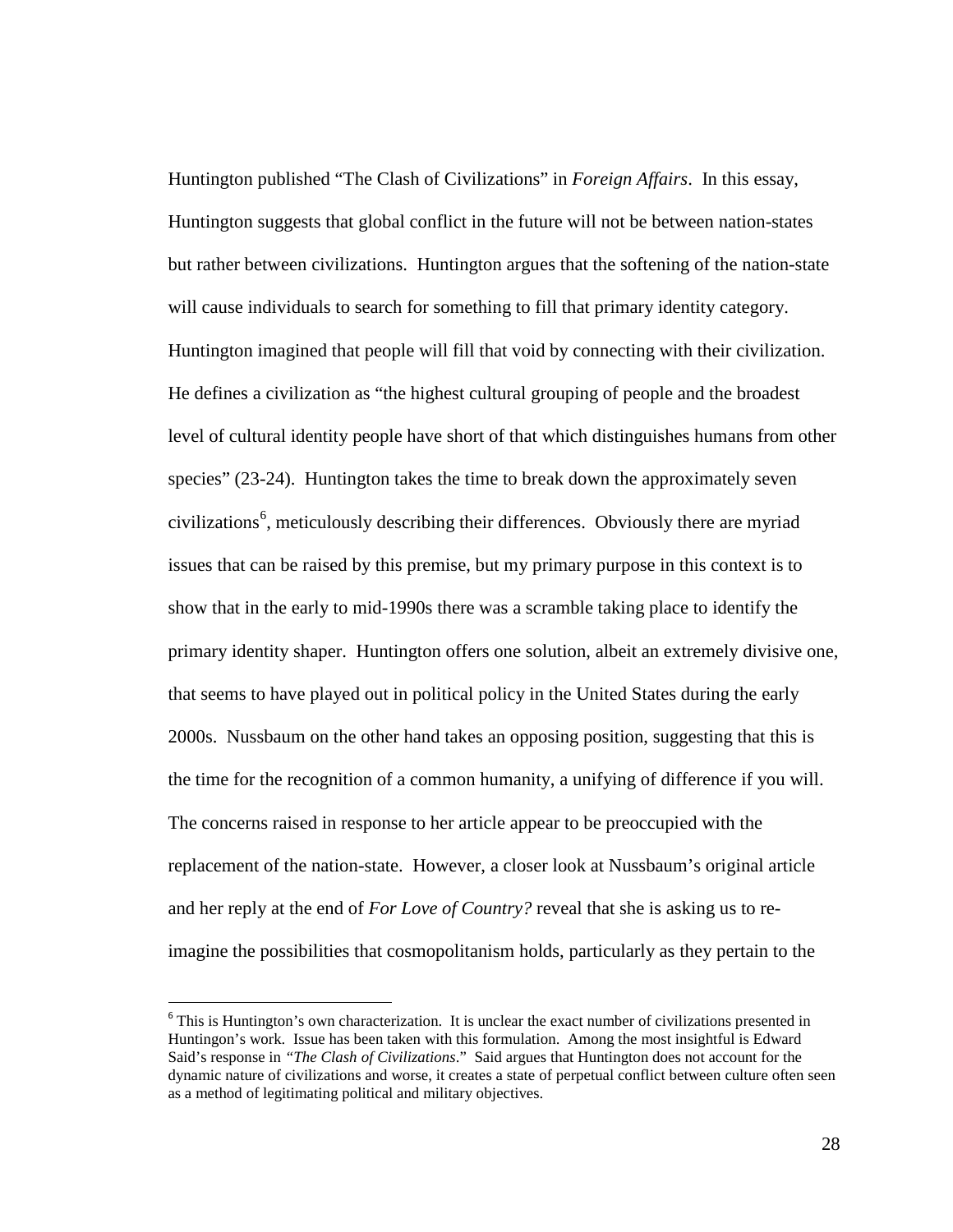individual. Additionally, her argument calls for a cosmopolitan education as a manner of cultivating this worldview, even though the details of this educational plan remain underdeveloped. By locating cosmopolitanism as an educational endeavor, Nussbaum suggests that cosmopolitanism is something that can be learned, not simply bestowed on individuals, which in many ways responds to Walzer's critique because it suggests that the logistics of cosmopolitanism can be worked through at a micro instead of macro level approach. The benefit of the debate surrounding Nussbaum's essay is a revitalization of cosmopolitanism through an exploration of what it can offer at a time when technological advancements shrink the globe, rendering borders more permeable.

 A few of the essays in *For Love of Country?* manage to break themselves from the patriotism /nationalism and nation-state / world-state debates and offer a glimpse of cosmopolitanism's potential for reframing contemporary debates on identity issues, human rights, and alterity. Elaine Scarry's essay "The Difficulty of Imagining Other Persons" stands out in this collection as a thoughtful interrogation of the challenge of empathetic identification. Her essay provides a helpful critique of the struggle to represent another's pain and the problem of turning that recognition into action. Scarry suggests that it is both through emotional connections which lead to action and constitutional frameworks that every individual is ensured recognition before the law. In many ways, she is extending Arendt's thinking regarding human dignity. At the core of Scarry's work is the question of what impetus might prompt people to act in the name of an other. Scarry's essay touches on one of the toughest questions for cosmopolitanism: how to build thick relationships across national, political, cultural, ethnic, etc. borders?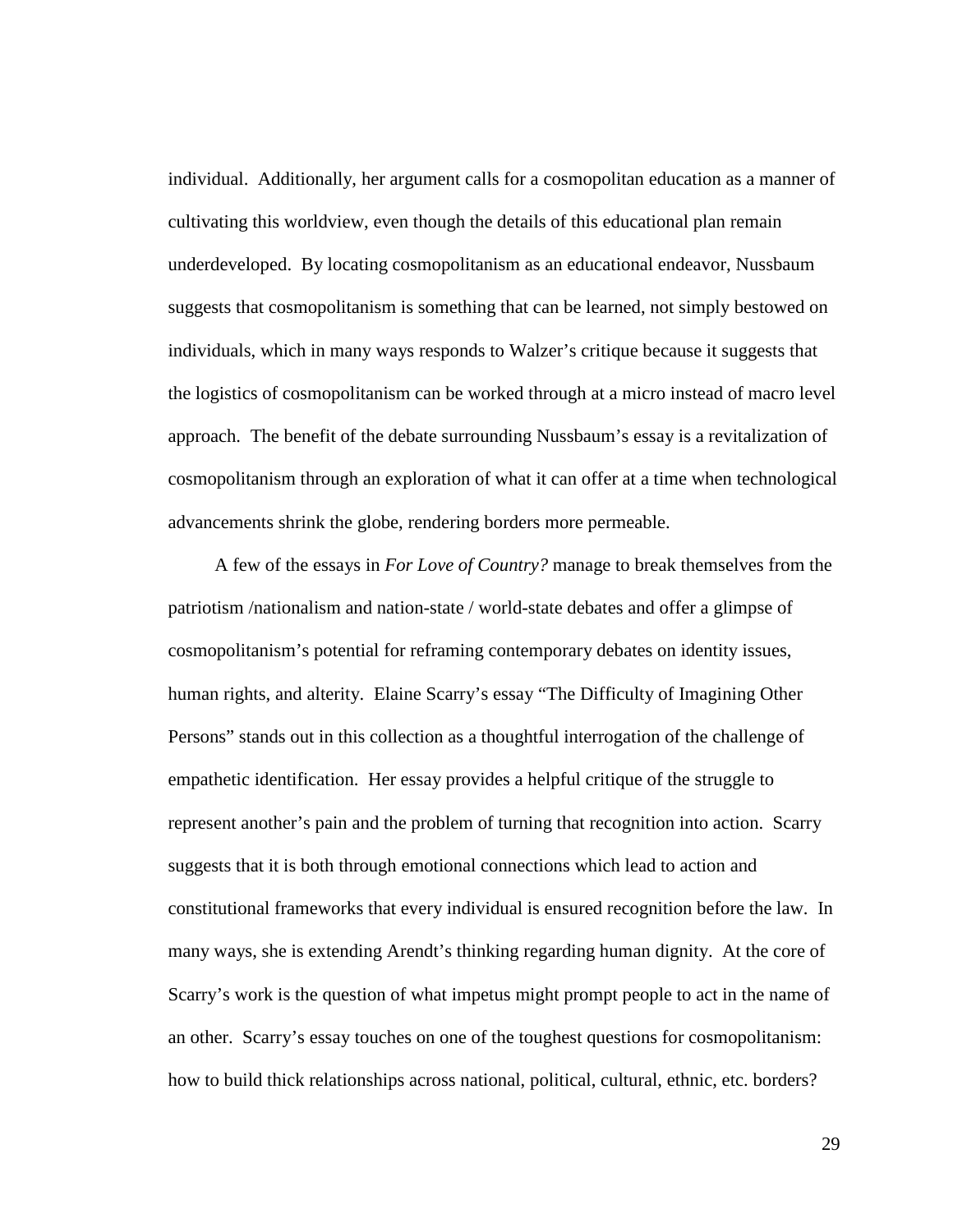In the same volume, Kwame Anthony Appiah's "Cosmopolitan Patriots" takes up this question and considers the idea of multiple affiliations as it pertains to building relationships. Appiah's essay ushers in a new era of cosmopolitanism that attempts to avoid the pitfalls of Nussbaum's universalist approach, and it considers a way to broach the task of multiple allegiances, from the local to the global. Appiah opens with a story about his father's ability to bridge local affiliations with global responsibilities. He mentions how his father is tied at once to his region, Asante, his nation, the broader allegiance to Africa, and finally his responsibilities to the world. Appiah's father leaves his children with the dictum that "'remember that you are citizens of the world'….wherever you choose to live we should make sure we left that place better than we found it" (21). This anecdote serves to initiate Appiah's defense against the charge that cosmopolitans are rootless, carrying little to no responsibility for others. One of the major critiques of cosmopolitanism asserts that being a citizen of the world means an individual is a citizen of nowhere. Appiah's argument is that citizenship, which is a loaded term because it brings with it a set of obligations to others under law, can be simultaneous and multiple, extending from local to global communities. Appiah also refutes the criticism that cosmopolitanism ultimately leads toward a singular, global humanism. He argues that "cosmopolitan celebrates the fact that there are different local human ways of being, while humanism is consistent with the desire for global homogeneity" (25). Appiah assumes the challenge of dispelling the myth that cosmopolitanism is synonymous with the creation of a world state. His anti-universalist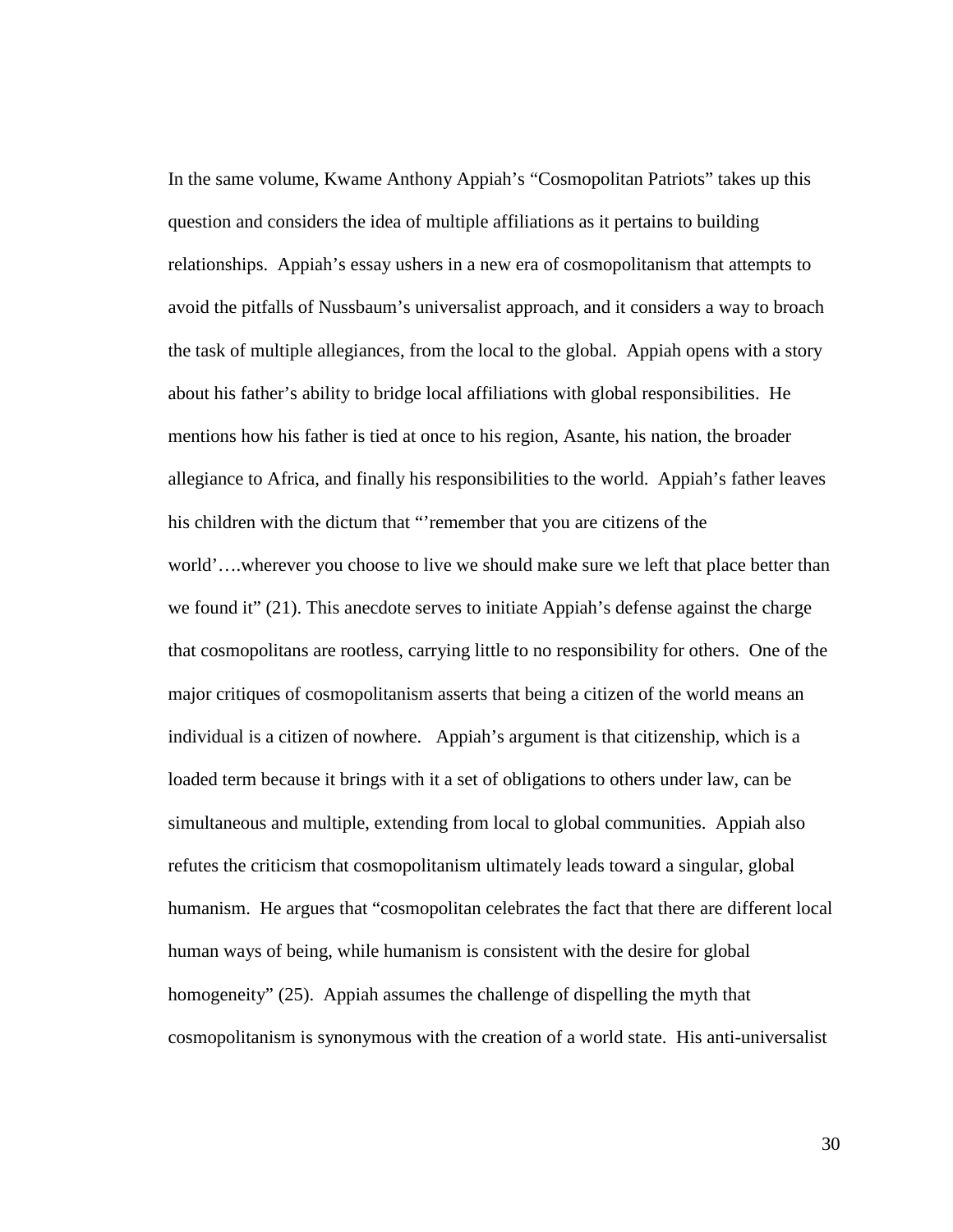position is not in conflict with the presence of governing bodies at the nation-state level or the presence of local culture. In fact, Appiah suggests that

it is because humans live best on a smaller scale that we should defend not just the state, but the country, the town, the street, the business, the craft, the profession, and the family, as communities, as circles among the many circles that are narrower than the human horizon. (29)

The thoughts that Appiah offers in "Cosmopolitan Patriots" are the first glimpse of the new cosmopolitanisms that have emerged out of the 1990s' resurrection of cosmopolitanism. Appiah has continued to flesh out his ideas in works such as *Ethics*  after Identity (2004) and *Cosmopolitanism: Ethics in a World of Strangers* (2006<sup>[7](#page-36-0)</sup>), furthering the connections between cosmopolitanism and ethics.

 What these cosmopolitanisms of the 1990s attempt to offer are alternatives or advancements to the way cosmopolitanism had been previously conceived. In particular, this shift is located in individual identity. The cosmopolitanisms of the 1990s work to build allegiances and identities outside the nation-state structure. Some of these renderings, like Nussbaum's, still rely on sovereign subjectivity grounded in logos as a foundation for cosmopolitan thought, but others begin to push for an understanding of how global interconnectedness shapes the way individuals understand themselves. What I hope to show through this important historical overview is that cosmopolitanism has continuously adapted to the structural and political models which govern individuals. It

<span id="page-36-0"></span> $<sup>7</sup>$  Both of these works take an extensive look at morality, values, and ethics as they pertain to</sup> cosmopolitanism. He is particularly keen on working through the challenge of how a person negotiate's thick and thin relationships. Additionally, Appiah works to unravel the association between cosmopolitanism and moral relativism. His insistence is that there are shared frameworks from which right and wrong might be explored.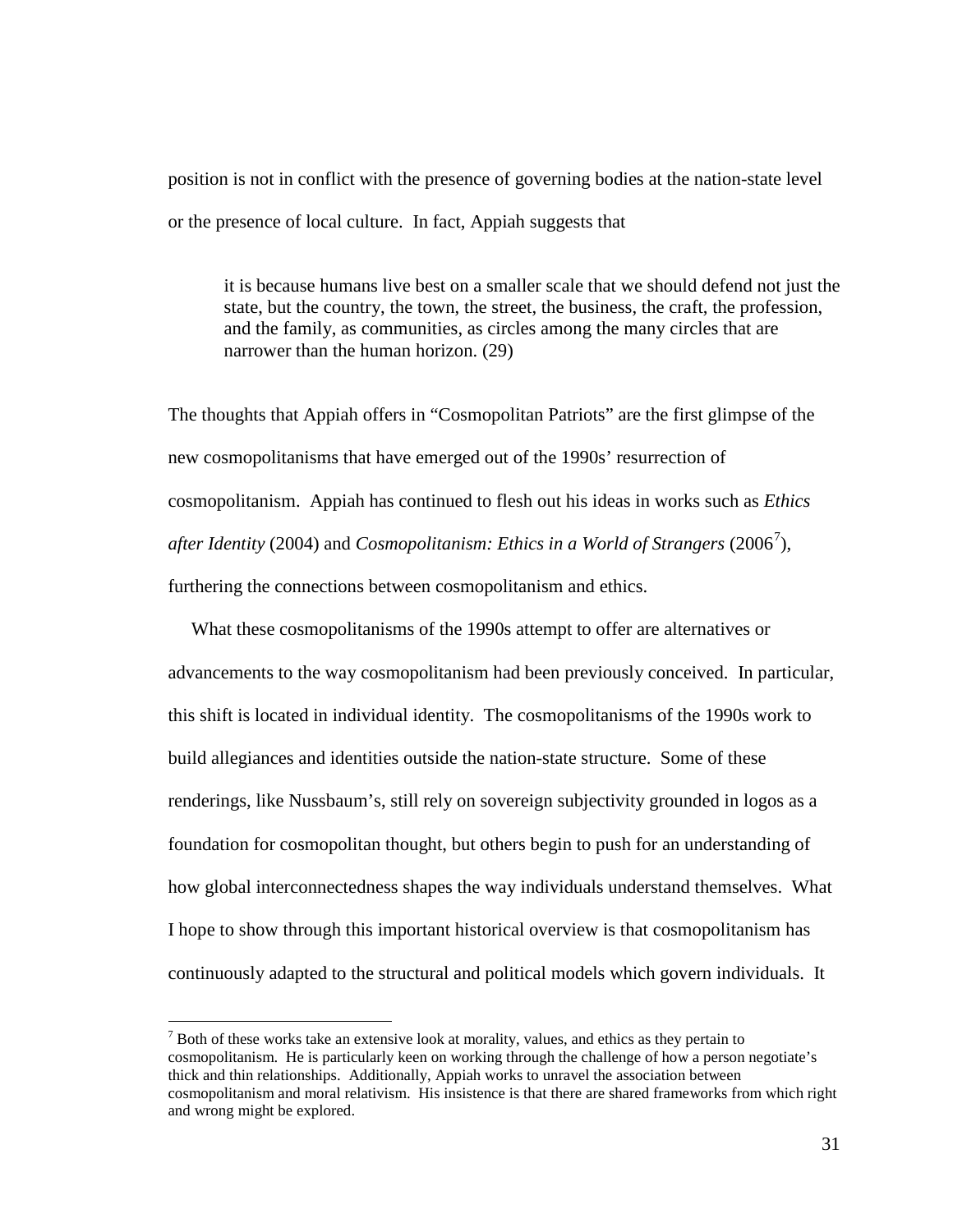moved from a theory based on natural law, became a way for Christianity to organize believers throughout the world, provided a theoretical model for rights distribution in modern political structures, and currently it acts as a way to negotiate the multiple social affiliations that arise from globalization.

# Co-opting Cosmopolitanism

 Because of its adaptability, cosmopolitanism is susceptible to being incorporated in hegemonic projects. Granted, those permutations of this theory strip it of its commitment to others and a willingness to engage with difference through non-hierarchical methods. These new cosmopolitanisms can be characterized not only by their proliferation of diverse interpretations of cosmopolitanism, including descriptors that frame cosmopolitanism as "vernacular," "actually existing," "subaltern," "rooted," etc., but also it can be understood as a project which seeks to effectively bridge the local / global divide, providing a counter to globalization's top-down organizing structure. Walter Mignolo describes this attempt in his essay "The Many Faces of Cosmo-polis: Border Thinking and Critical Cosmopolitanism as "a set of projects toward planetary conviviality" (157). It is that desire for conviviality that drives the new cosmopolitanisms to push against power structures in order to reveal new organizing principles across difference. Recognizing the increased flow of capital and people, these new cosmopolitanisms attempt to reimagine social affiliations, taking into account a person's commitment to local communities while maintaining global responsibilities. Mignolo is suggesting the possibility of horizontal relationships across communities that are not necessarily mediated through governmental structures. One of the major critiques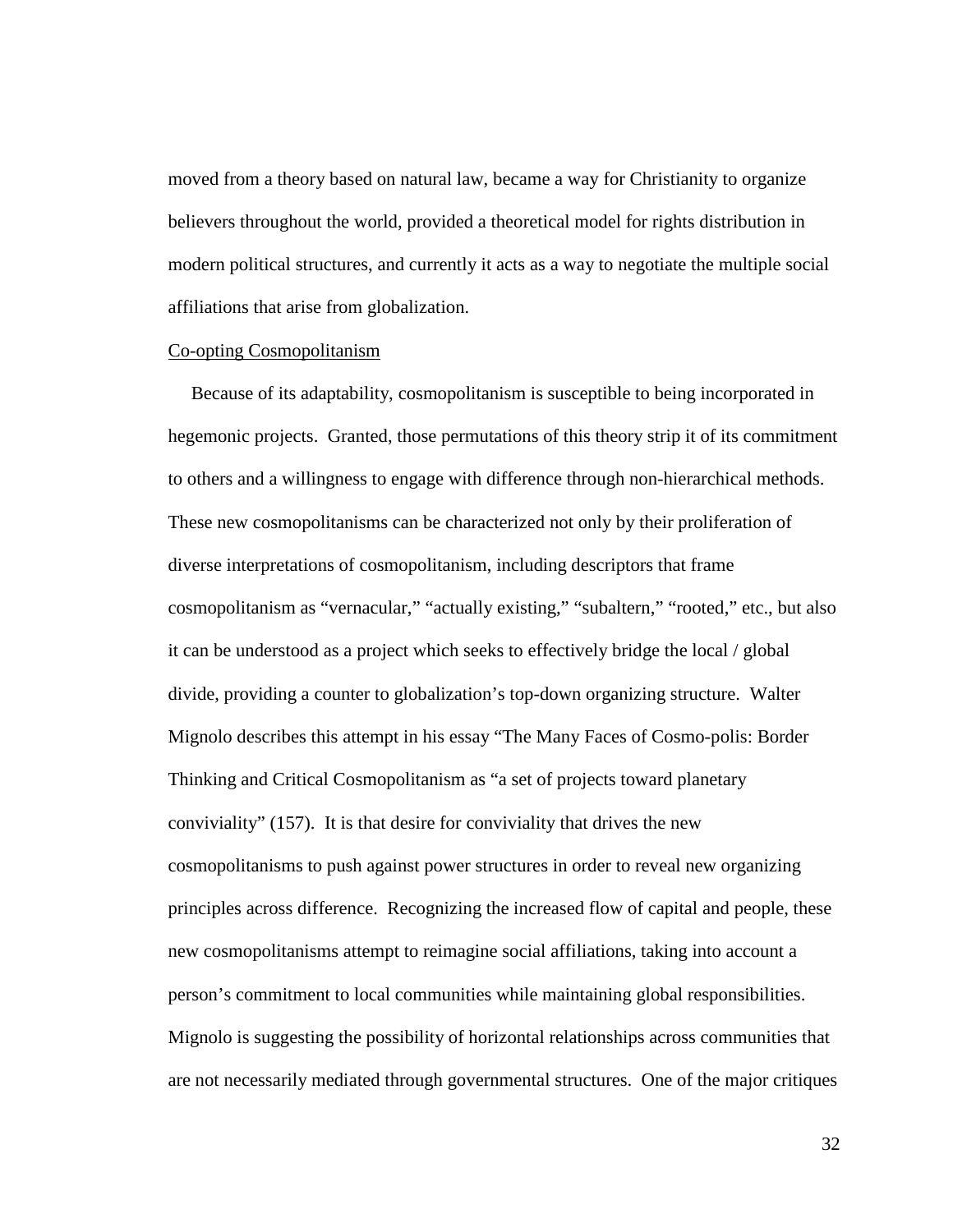leveled against these emerging theories is that they are not grounded in lived realities, instead catering to a cosmopolitan elite. Critics argue that these new cosmopolitanisms do not take into account the problems that arise for the disenfranchised who are forced unwittingly into these newly emerging systems. As David Harvey explains in *Cosmopolitanism and the Geography of Freedom* 

the chronic failures on the part of the new cosmopolitans to ground their theories in spaces and place in effective ways or, when they naively attempt to do so, not to go much beyond conventional neoliberal wisdoms make it tempting to dismiss their whole line of argument as yet another moral or legalistic masks for the continuance of elite class and imperialist power. (94)

This argument that cosmopolitanism caters to an elite few is one that is echoed by other critics. Craig Calhoun in "The Class Consciousness of Frequent Travelers: Towards a Critique of Actually Existing Cosmopolitanism" charges cosmopolitanism as having the potential to be a part of Western hegemonic structures, specifically capitalism.

Ultimately, Calhoun sees cosmopolitanism's greatest problem as its reinforcement of the status quo. He argues that "advocates of cosmopolitan democracy often offer a vision of political reform that is attractive to elites partly because it promises to find virtue without a radical redistribution of wealth or power" (108). In such a system, further stratification between the local and global occurs through the privileging of who has access to connect across borders. What Harvey and Calhoun both touch on is the vulnerability of these new cosmopolitanisms to be co-opted by a neo-liberalism which justifies intervention, economically, politically and militaristically, into local communities through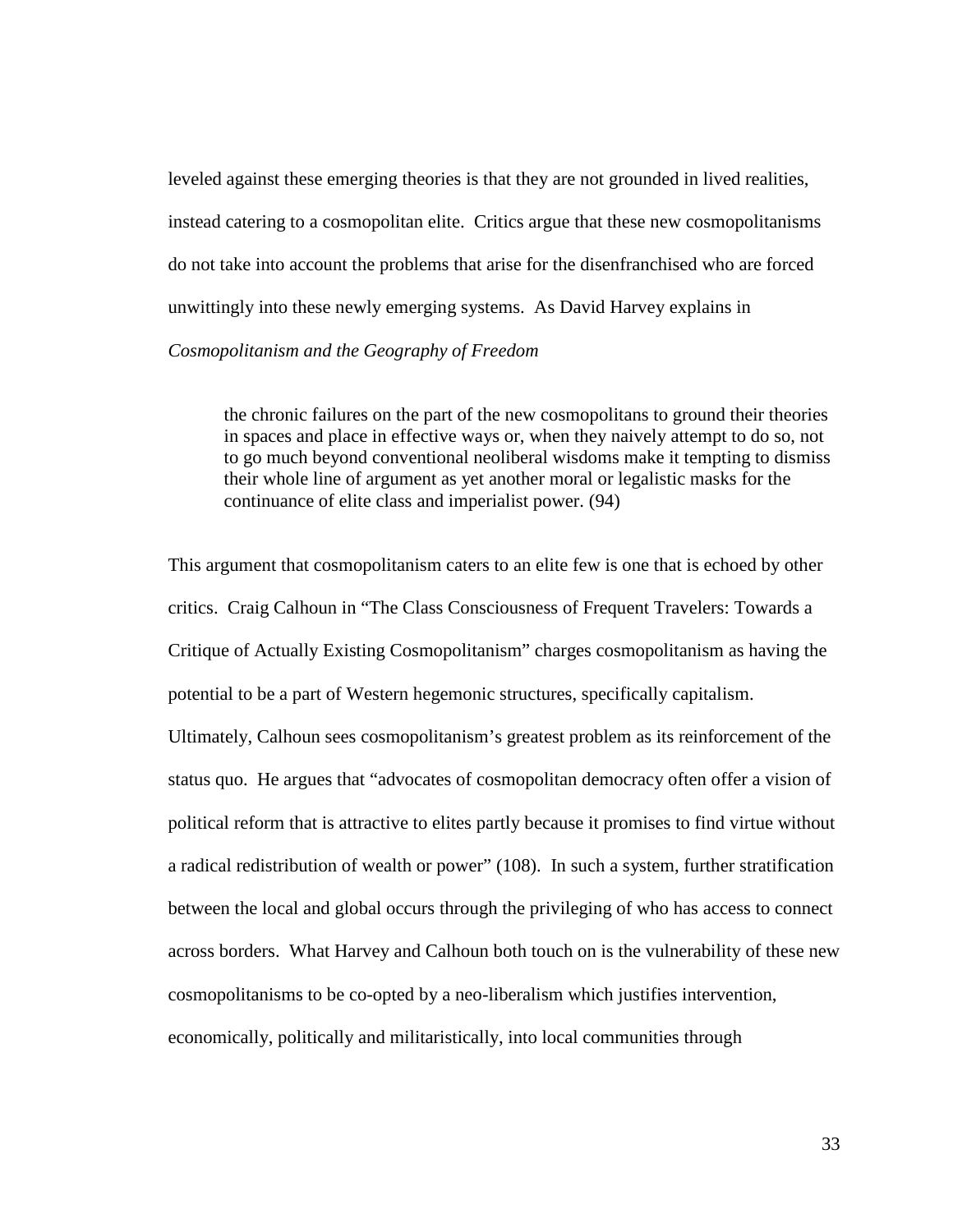humanitarian and democratic projects. This concern became a reality in the United States in the early 2000s.

 One of the most recognizable moments for the co-opting of modern cosmopolitanism for nationalistic and imperialistic purposes occurred in the aftermath of the terrorist attacks on September  $11<sup>th</sup>$ . Calhoun writes,

on 11 September 2001, terrorists crashing jets into the World Trade Center and the Pentagon struck a blow against cosmopolitanism – perhaps more successfully than against their obvious symbolic targets. They precipitated a renewal of statecentered politics and a 'war on terrorism', seeking military rather than law enforcement solutions to crime. (Calhoun 86)

Writing in 2002, with only a year's perspective, Calhoun immediately recognized the damage to cosmopolitanism as a result of the response to the terrorist attacks on September  $11<sup>th</sup>$ . As time passes and scholars look back on this specific historical moment, they will indeed identify a squandered opportunity to embrace a shared humanity and a move from a state-centric model of pursuing justice to an international model. Long forgotten will be the outpouring of solidarity, exemplified by the *Le Monde* headline on Sept. 12, 2001, "We all are Americans." Cosmopolitanism could have provided a way to understand this event outside of a nation-state structure and help people throughout the world imagine it as an attack on humanity. This move would have increased the human resources available to respond to this problem, and it would have attempted to address the root causes which prompted the attacks. The brand of fundamentalism that inspired such horrific events exists in philosophical opposition to cosmopolitanism. Fundamentalism works through bounded and exclusive communities,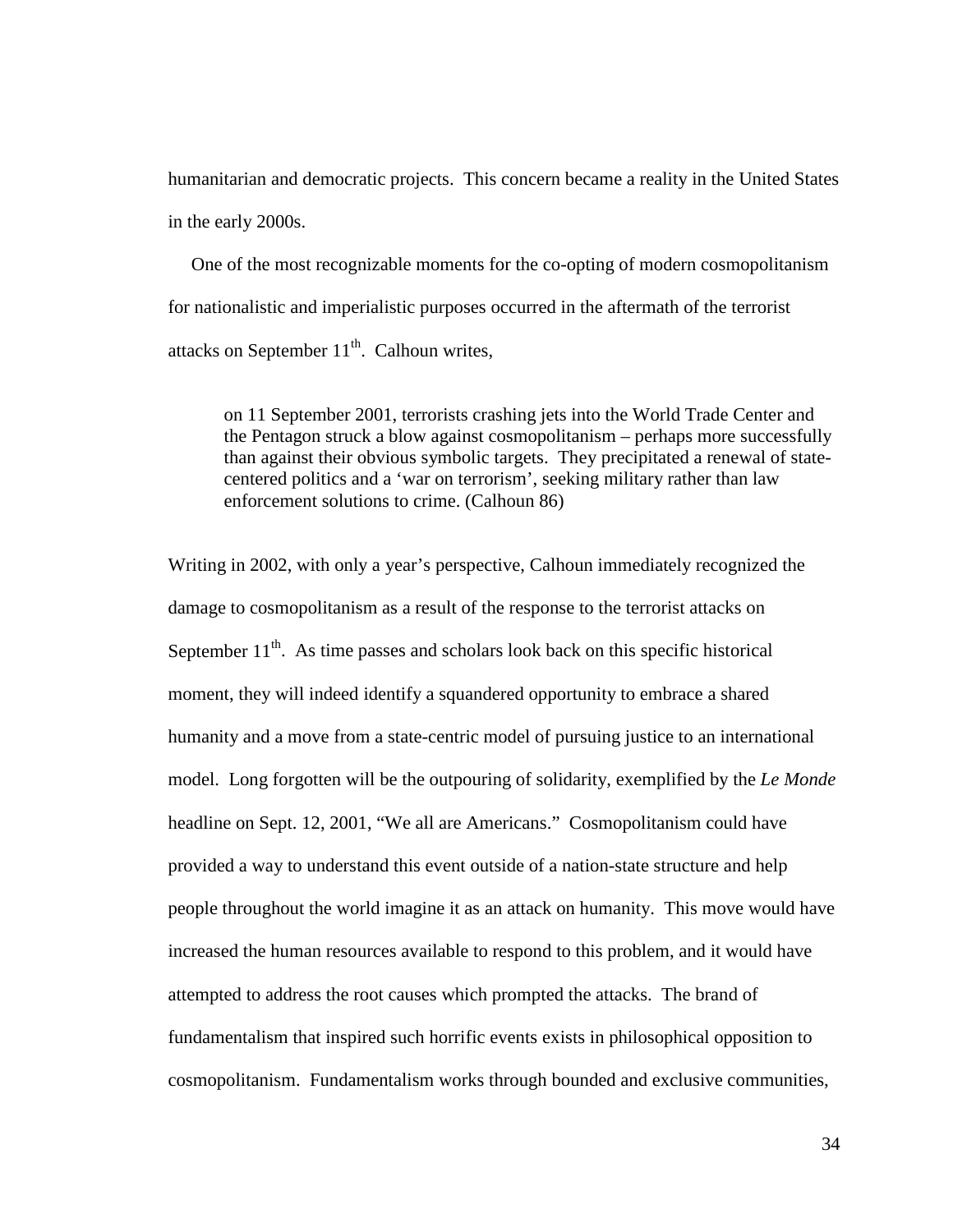attempting to make the world in its own image. Cosmopolitanism recognizes and promotes a plurality of being, enriching interaction between peoples and provides productive relationships. Unfortunately, the opportunity to oppose fundamentalism through cosmopolitanism was lost when the US decided on a unilateral political and military response. If this revitalization of the nation-state's power is not damaging enough to cosmopolitanism, the outright commandeering of cosmopolitanism in current American foreign policy has twisted these ideas, inverting cosmopolitanism's intentions.

 The cosmopolitanism of the 1990s has been succeeded by a darker, paradoxical cosmopolitanism. Much of today's military offensives and prisoner detentions are justified through the invocation of cosmopolitan principles. In *Postcolonial Melancholia*, Paul Gilroy acknowledges this appropriation of cosmopolitanism for political and military purposes, noting that "the meaning and ambition of the term 'cosmopolitanism' has been hijacked and diminished by a belief that failed states rather than poverty and hopelessness are the breeding ground of terror and envy." Cosmopolitanism, as it has been understood from Kant to Arendt, checks the power of the nation-state from above, with supranational organizations that ensure stable relationships between nations. However, when cosmopolitanism is appropriated by a powerful nation-state, who acts outside the bounds of cooperation, the drive of selfinterest easily outweighs altruistic motivations, providing a situation in which

in the names of cosmopolitanism and humanitarianism, these particular moral sensibilities can promote and justify intervention in other people's sovereign territory on the grounds that their ailing or incompetent national state has failed to measure up to the levels of good practice that merit recognition as civilized. (Gilroy 59-60)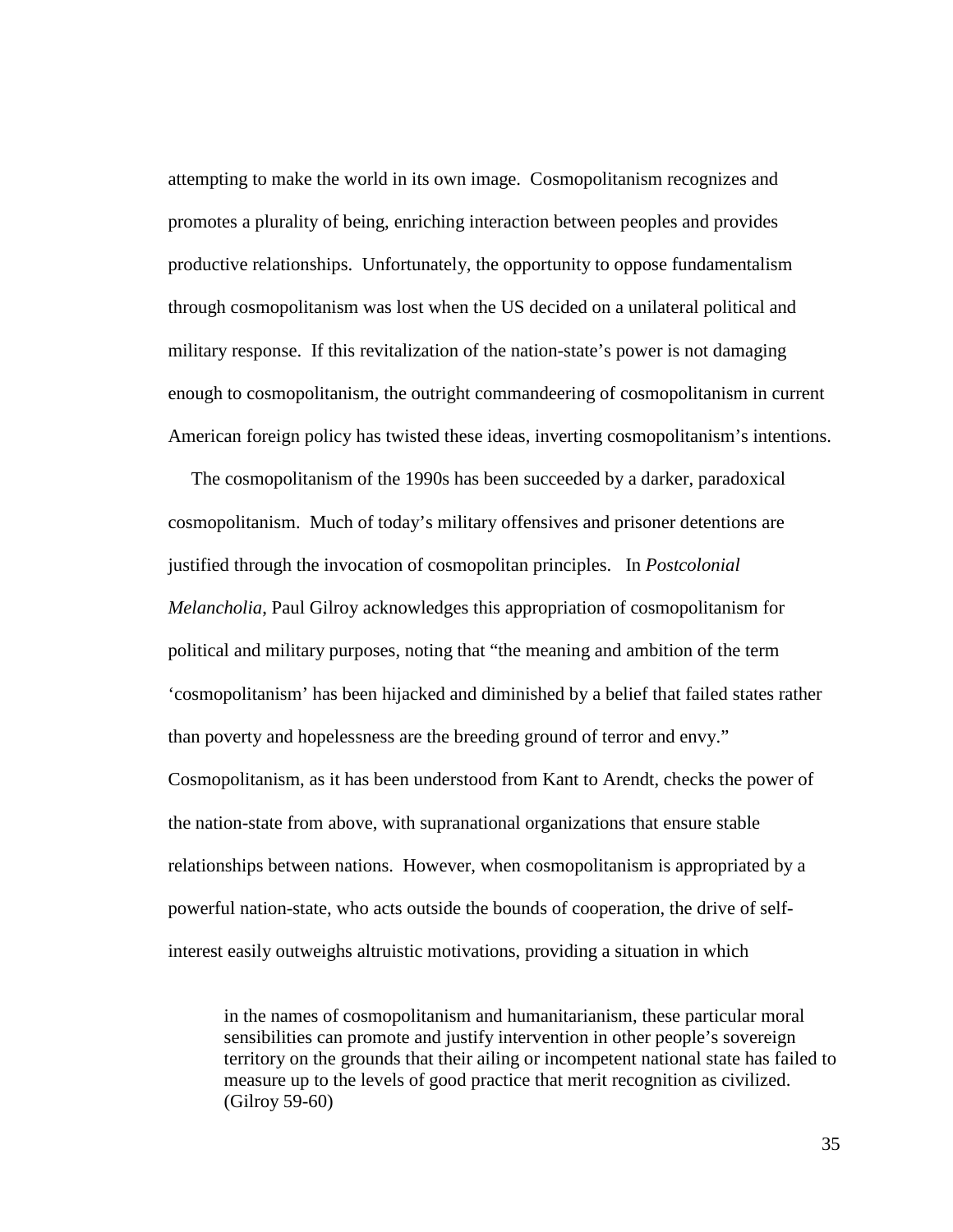This new cosmopolitan world created through military interventions, exists ironically through Western imperialist power, shaping identities without the input and participation of individuals throughout the world. Sold to the public as a means of liberating people from despotic and anti-modern regimes, this new cosmopolitanism does not work to strengthen global justice, but instead reinforces the nation state as "the primary institutional guarantor of political rights" (Gilroy 65).

 Ironically, this new, "armored cosmopolitanism" exploits the gaps in human rights coverage in order to justify intervention but also as a way to prosecute enemy combatants. Since the "war on terror" pits civilization, recognized in the form of the nation-state, versus a terror network, international law regarding treatment, due process, etc. can be circumvented. As I have argued early in the chapter, cosmopolitanism is deeply invested in rights coverage for individuals. Stemming initially from natural law and eventually from civil law, cosmopolitanism became the means from which to distribute these rights. The Kantian conception of rights suggests that every individual has inalienable rights, suggesting a sovereign subjectivity, and it is through the nationstate that those rights are guaranteed. In the mid-twentieth century, Hannah Arendt critiques this model and points out the lapses in coverage for those who exist outside of the nation-state, suggesting that rights are not necessarily embedded in the individual but granted through political inclusion. This intersubjective position is predicated on a belief that individuals must work in concert in order to ensure human rights. When a person exists outside the nation-state boundaries, for all intents and purposes, he or she exists outside humanity, beyond law. Remembering Arendt's quote from earlier in this chapter,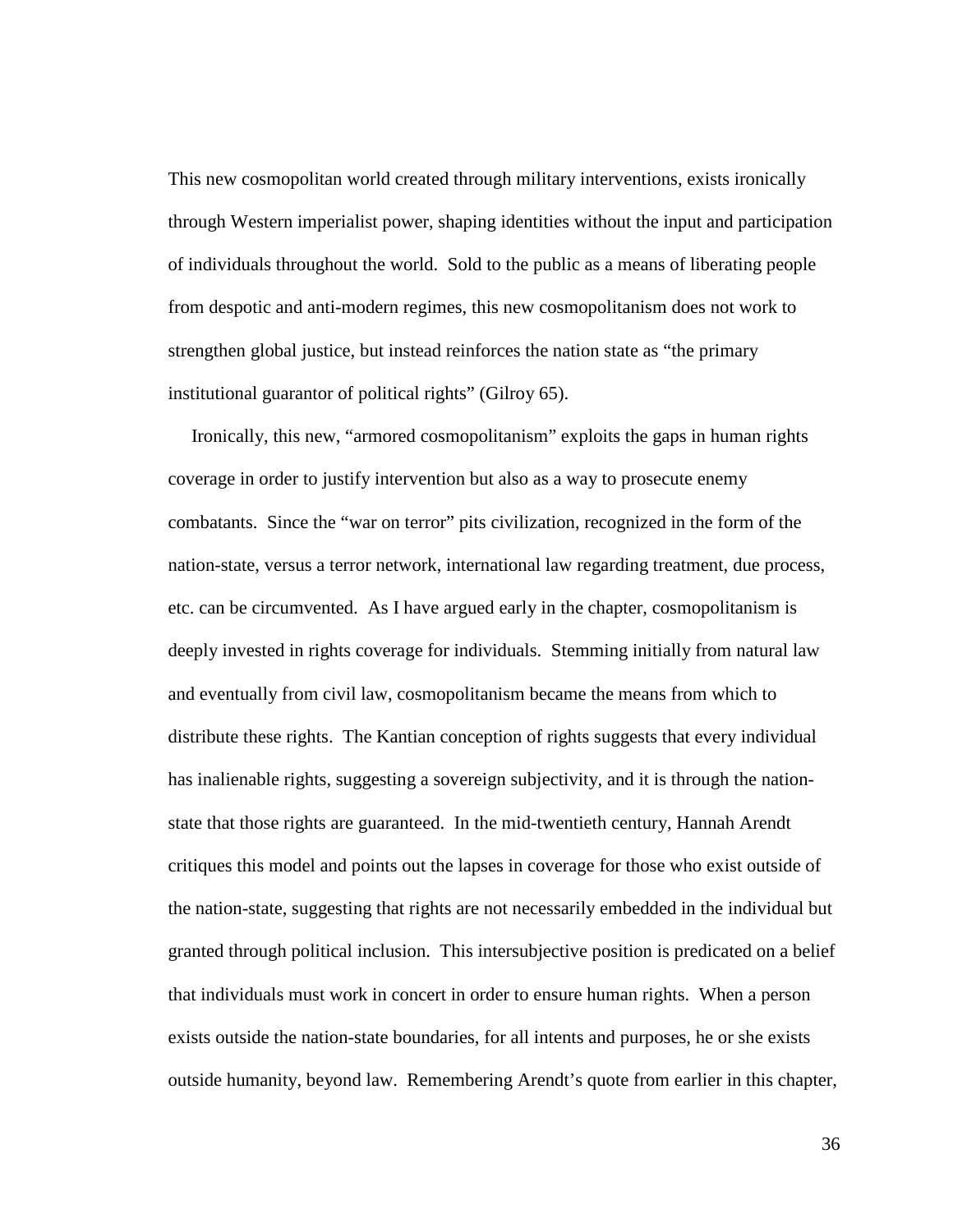"a man who is nothing but a man has lost the very qualities that make it possible for other people to treat him as fellow-man" (300), we see how coverage still has not been extended to all peoples. In the name of a cosmopolitan, humanitarian justice, human rights violations are sanctioned. That is not to suggest that justice should not be pursued, but utilizing a cosmopolitan humanism which leads to human rights abuses seems perverse.

 Gilroy's comments on the shift in contemporary cosmopolitan theory are not the only observations about the "hijacking" of cosmopolitanism. At the end of *Human Rights, Inc*., Joseph Slaughter quotes a message from President George W. Bush to the people of Afghanistan. President Bush expresses his regard for "human life and human dignity" and also expresses his pleasure of hearing "stories of young girls going to school for the first time so they can realize their potential" (317). Bush reiterates this sentiment, explaining, "We like stories, and expect stories, of young girls going to school in Afghanistan" (317). Slaughter's analysis suggests that

the implicit cosmopolitan model of reading lurking within George Bush's statement of great novelistic expectations asks relatively little of our literary, humanitarian imaginations; it invites us to identify not with people unlike us but with our kind of people – people who 'care about the plight of people. (324)

Slaughter's argument continues,

in a world where privileges and rights, as well as literary technologies and juridico-institutional resources, are unequally distributed, such cosmopolitan reading practices often serve to recenter the traditional subjects of history now as the subjects of benevolence, humanitarian interventionist sentimentality, and human rights – the literary agents of international human rights imaginary. (324)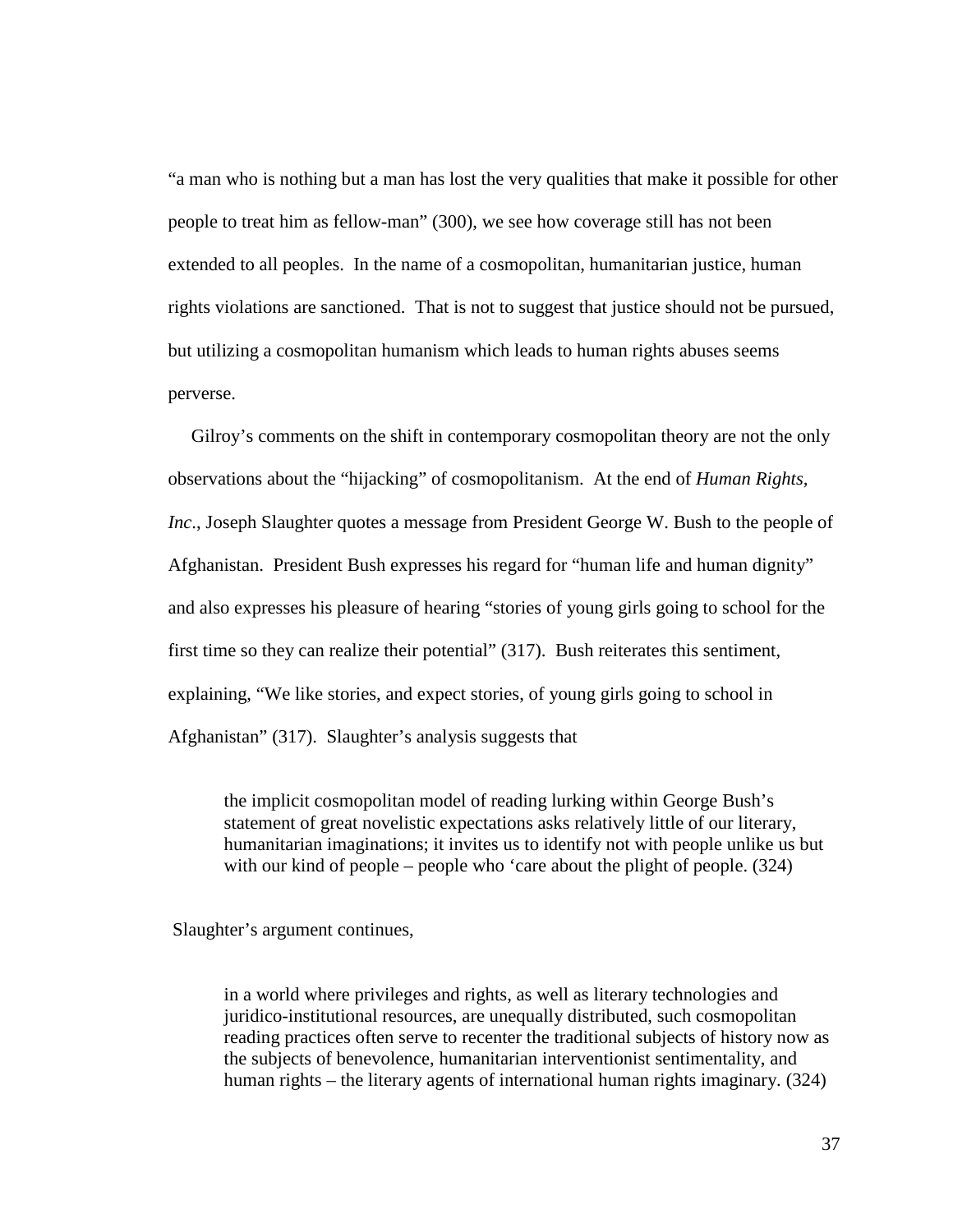The climate created for readers is one that reinscribes their position as protectors of human rights through their reading practices and the subjects who are being read remain victims of human rights violations, devoid of agency. This cosmopolitan world, as George W. Bush projects it, is made to resemble our own world. In this model, difference is something to be enjoyed and appreciated, never challenging one's own identity or position. These trends can be observed in many of the popular non-Western texts of the past several years. Works like Khaled Hosseini's *The Kite Runner*, Azar Nafisi's *Reading Lolita in Tehran*, Dave Egger's *What is the What*, and Ishmael Beah's *A Long Way Gone* argue for a cosmopolitan understanding of difference yet limit this potential by presenting readers with foreign landscapes or experiences that ultimately work to reinforce an understanding of the world already familiar and embraced in the West. Readers find legibility and familiarity in literary form and the messages these works communicate, permitting readers to take a sympathetic tour through the world without the complexities and complications of deep inequities surfacing. From the vicious cycle that Slaughter identifies, it becomes apparent that humanitarian benefactor and humanitarian beneficiary locked into place and reinforced through reading practices all under the auspices of new cosmopolitanism.

#### Subaltern Cosmopolitanism

Even with the many concerns raised over cosmopolitanism<sup>[8](#page-43-0)</sup>, it still offers a theoretical model which can work to reshape social structures in a globalized world, offer multiple

<span id="page-43-0"></span><sup>&</sup>lt;sup>8</sup> Another contentious issue for cosmopolitanism is the lack of attention paid to the gendering of the term. Emerging from a Western Enlightenment tradition has meant that cosmopolitanism is culpable of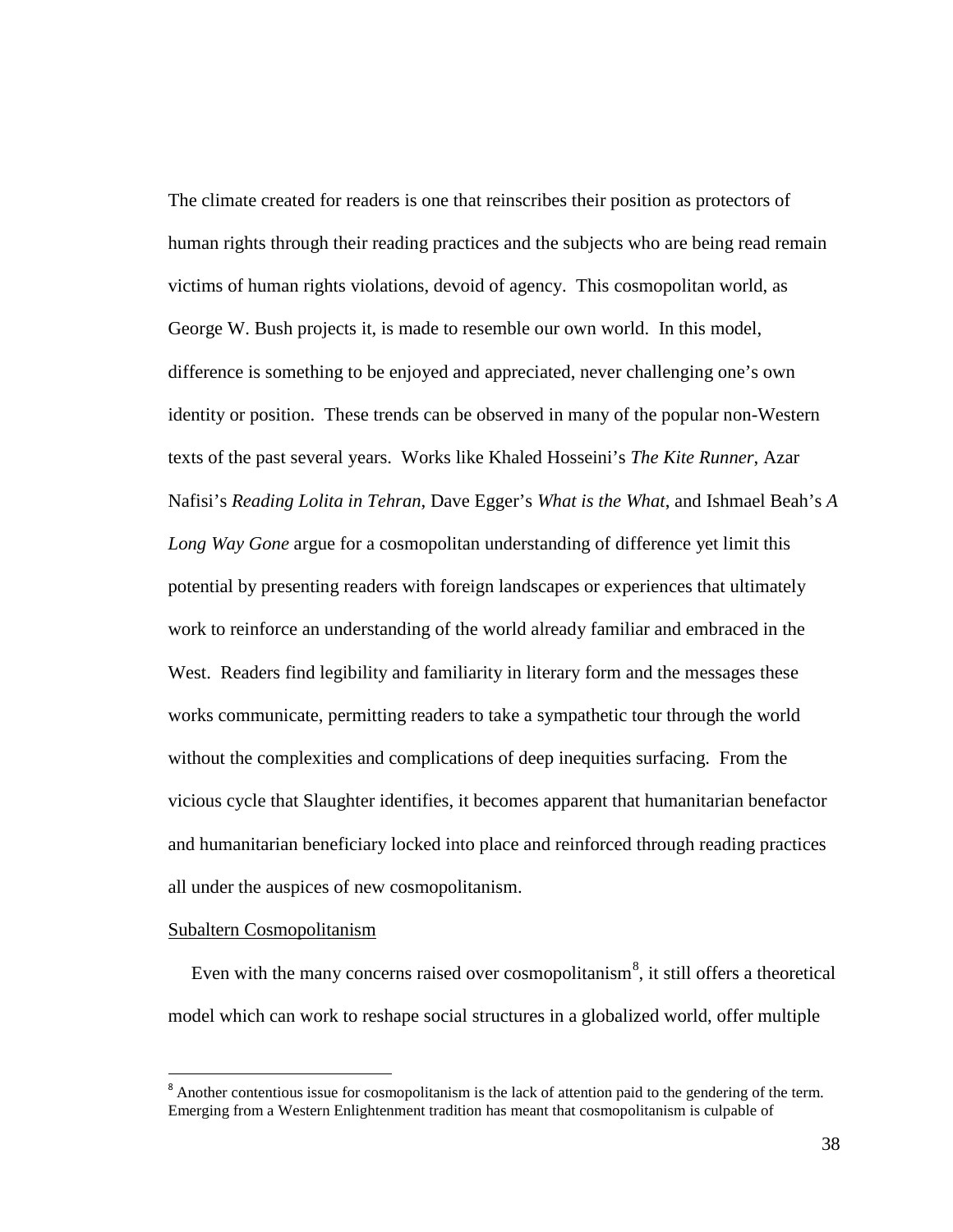connections across difference, and provide a space for the development of multiple epistemologies. I argue that it is through individual relationships and everyday encounters with difference that a cosmopolitan ethos can be created which in turn can effect change at a systemic level. It is in its ability to embrace plurality without heirarchizing that cosmopolitanism emerges as a viable option for managing globalization's hegemonic tendencies, but this is a move which comes from below through grassroots, participatory actions instead of from state level decrees. While Harvey and Calhoun both address concerns over cosmopolitanism's accommodation of only an elite, Western class of people, they do see a potential for cosmopolitanism from below. For Calhoun, cosmopolitanism's potential can be realized when there is a commitment "to the reduction of material inequality and more openness to radical change" (108). Calhoun's transformative approach relies heavily on a reimagining of cosmopolitanism outside of current power structures. In particular, Calhoun takes umbrage with the capitalist structure that continues to widen the gap between rich and poor. Calhoun believes that cosmopolitanism needs to disentangle itself from an elite position which works more in cooperation with hegemonic forces than against them. Harvey reemphasizes Calhoun's position, suggesting a way of working against neoliberal globalization from below. Harvey draws on Boaventura de Sousa Santos' work as an example of cosmopolitanism from below. De Sousa Santos offers a "subaltern cosmopolitanism" which provides translocal solidarities as a way to work from below by

replicating a patriarchal system which seeks to other the non-male, non-Western, and culturally unfamiliar. Shameem Black addresses this issue and explores the potential for cosmopolitanism to work at creating a global solidarity for women in her essay "Fertile Cosmofeminism: Ruth L.Ozeki and Transnational Reproduction."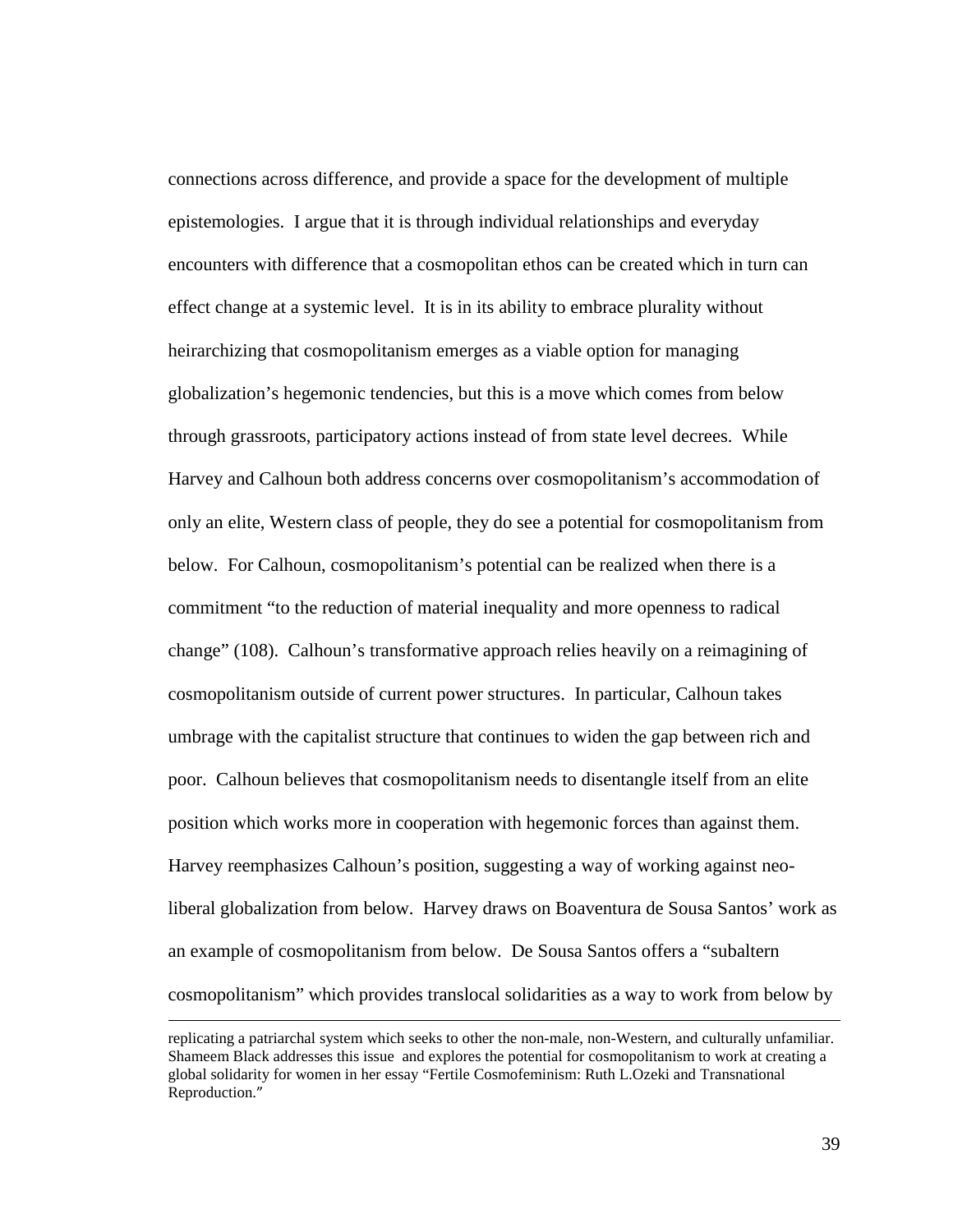connecting similar local struggles and providing global frameworks for addressing issues. Fundamental to this project is "the task of translation of particularist demands and local engagements into a common language of opposition to the neoliberal capitalism and imperialist strategies that lie at the root of current problems" (97). In other words, Harvery's characterization of cosmopolitanism from below works as a counter hegemonic force by consolidating local efforts through a global network of localized connections. This translocal approach eschews the center / periphery model in favor of connecting local struggles with global actors such as NGOs and other organizations. De Sousa Santos' approach relies heavily on a belief that the individual is a social construction and never outside of those forces. Importantly, this is a notable difference with previous manifestations of cosmopolitanism that characterize the individual as coherent and autonomous. In order for cosmopolitanism to work from below, it must be understood as a collaborative project which recognizes the interdependency of the self and the other in order to displace the privilege of the sovereign subject. This approach suggests that the other is always already present in the self. In an era of globalization this is imperative because it makes visible the relationships across borders, economies, and strata of society. That is not to say that those relationships are equitable, but in bringing them to light it draws attention to the need to address those inequities. Walter Mignolo also identifies the current structure of cosmopolitan encounters as a major concern because it creates a framework in which cosmopolitanism "only connects from the center of the large circle outward, and leaves the outer places disconnected from each other." (184). For Mignolo, this model "would be a cosmopolitanism from above, like Vitoria's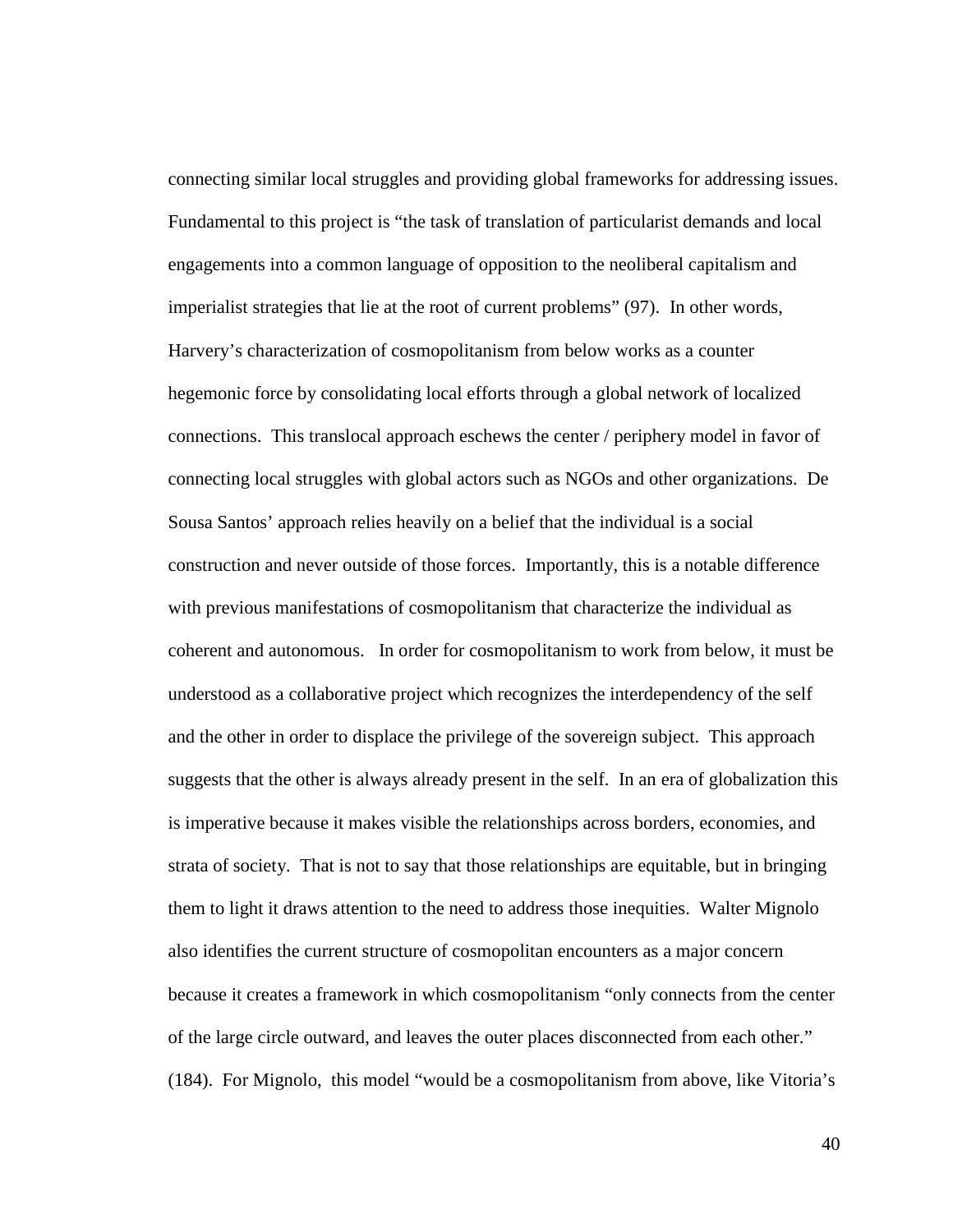and Kant's cosmopolitanism in the past and Rawls's and Habermas's cosmopolitanism today" and as such, it creates a system in "which only one philosophy has it 'right'" (184). The challenge then is to position cosmopolitanism in a space which generates the conditions necessary to work against and outside of a top-down framework, building connections and encounters that skirt an imperialist center. Doing so would produce the conditions from which cosmopolitanism could emerge in the voices once pushed to the margins in order to join together collectively against globalization's hegemonic forces, creating more open dialogue, encouraging local responses to issues ranging from human rights implementation, environmental protection, and economic development. While I am intrigued by the idea of a cosmopolitanism from below and think it has potential for addressing important but often ignored issues of the global South, I believe it is crucial that the forces are challenged from within. Creating a cosmopolitanism from below not only requires connections between disenfranchised groups, in the form of something like De Sousa Santos' subaltern cosmopolitanism, but also it necessitates a reimagining of cosmopolitanism within Western social and institutional structures. This two pronged approach allows cosmopolitanism to work from below, connecting marginalized groups in a global structure, and it invites a reconsideration of how knowledge production about others and otherness is complicit in maintaining the status quo.

 To better understand the first of these two approaches, cosmopolitanism from below, it is necessary to examine how De Sousa Santos' subaltern cosmopolitanism works as a counter hegemonic approach to neoliberal globalization. De Sousa Santos explains that this form of cosmopolitanism not only fights against "the economic, social, and political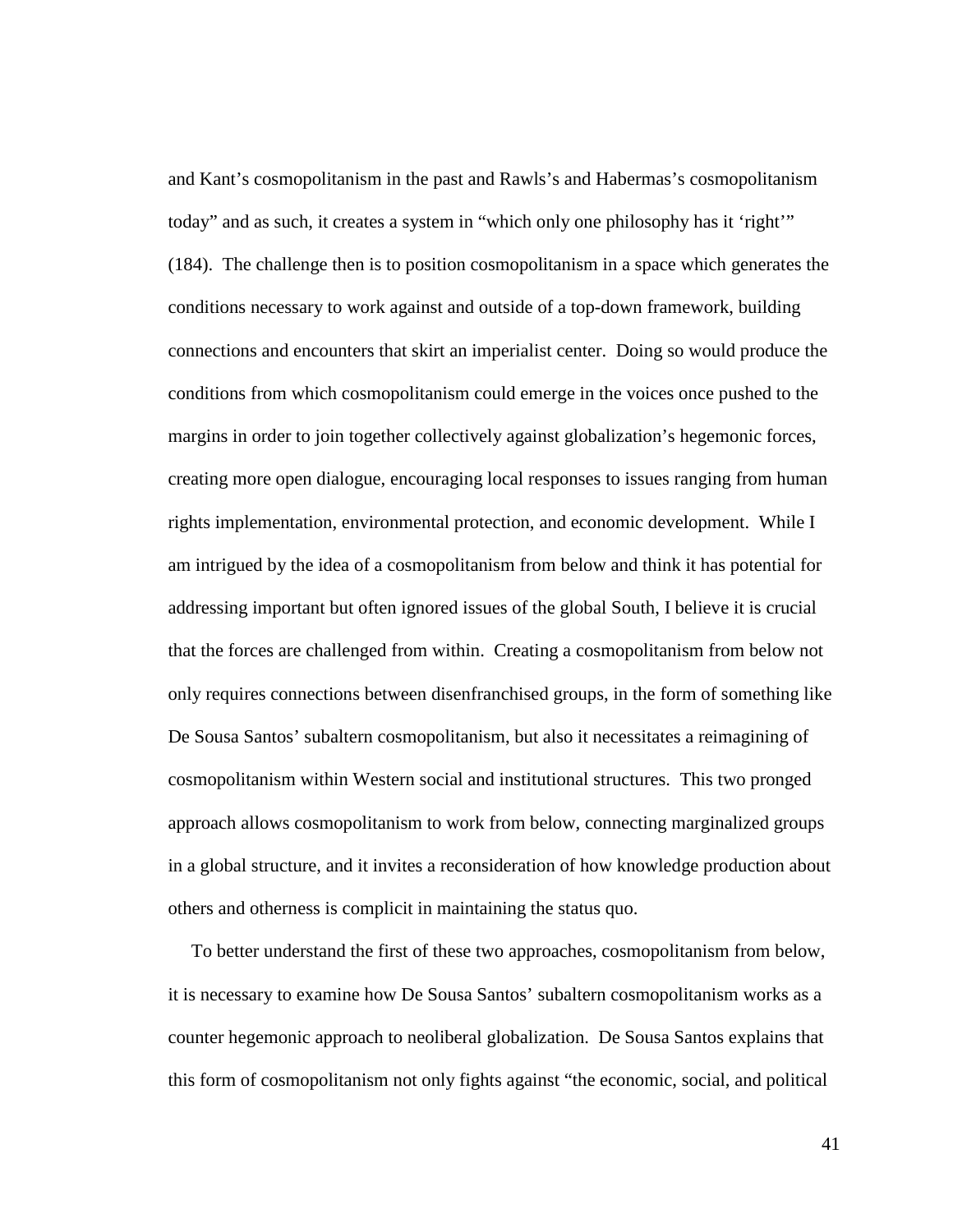outcomes of hegemonic globalization" because they challenge the underlying assumptions and offer an alternative (*Toward a New Legal Common Sense* 459). De Sousa Santos eschews current debates on cosmopolitanism by offering the simple assessment that "cosmopolitanism has been a privilege of those that can afford it" (460). The result of such an elite approach to cosmopolitanism is that cosmopolitanism remains a possibility only for the privileged In addressing the question of who needs cosmopolitanism, de Sousa Santos responds, "whoever is a victim of intolerance and discrimination needs tolerance; whoever is denied basic human dignity needs a community of human beings; whoever is a non-citizen needs world citizenship in any given community or nation" (460). In the past, cosmopolitanism has been presented as a lifestyle or a way of seeing the world, but de Sousa Santos believes that it can effect change in the world. De Sousa Santos' cosmopolitanism takes the form of action, that is, building connections and solidarities through encounters with difference and action toward alleviating inequities which is in contrast to the elite cosmopolitanism whose privilege is predicated on many of those inequalities. In order to achieve this activist cosmopolitanism, de Sousa Santos draws on the principles of local groups that are currently fighting against social exclusion in order to show how they offer alternative structures to mainstream resistance. His primary example of a community which is working to have its voice heard without compromising its identity is the Zapatista movement in Mexico. He pulls out four major components of the Zapatista movement in order to draw parallels with what subaltern cosmopolitanism can achieve. First, the Zapatista movement is fundamentally about inclusion. The Zapatista's work is not a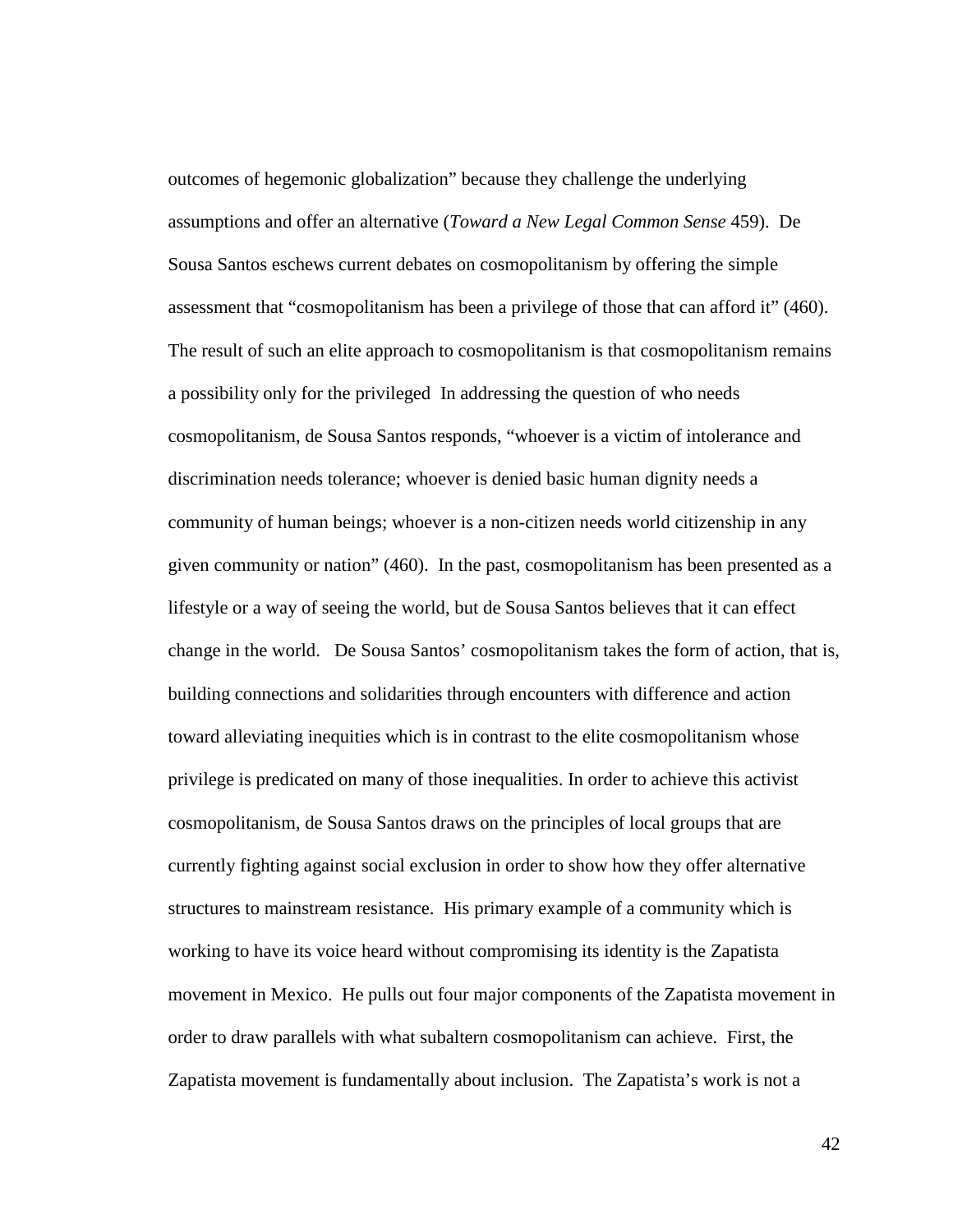matter of gaining rights for a particular group; instead it is about opening a space for all disenfranchised groups. Second, the goal of inclusion for all necessitates not just equality but recognition of the heterogeneity of a group. In other words, this requires a respect for differences and a willingness to allow a group "to decide to what extent they wish to hybridize or de-differentiate" (461). Third, the creation of alternatives to the current political structure in which connections are made horizontally to create a deep democracy predicated on inclusion. Fourth, "the theory, whatever its value, will always be last, not first" (463). Therefore, the goal of inclusion is not to unify movements under one ideological position but rather to acknowledge that the struggles are localized and often take on a shape and order reflective of that space. What cosmopolitanism promotes is a willingness to translate those movements to develop a "mutual intelligibility among them so that they may benefit from the experiences of others and network with them" (463). In drawing out these four principles from the Zapatista movement, de Sousa Santos has worked to lay the groundwork for a subaltern cosmopolitanism. He acknowledges that other movements provide the same sort of framework, just in their localized manner. He hopes his work has "rendered the world less comfortable for global capitalism" (464). In doing so, de Sousa Santos is also working against the elitist cosmopolitan projects which have relied on a macro level, trickle down approach to connecting people across difference. Cosmopolitanism from below reveals the human cost of globalization and suggests a way to connect the global disenfranchised to provide solidarities that can activate change in the world. This form of cosmopolitanism relies on acknowledging the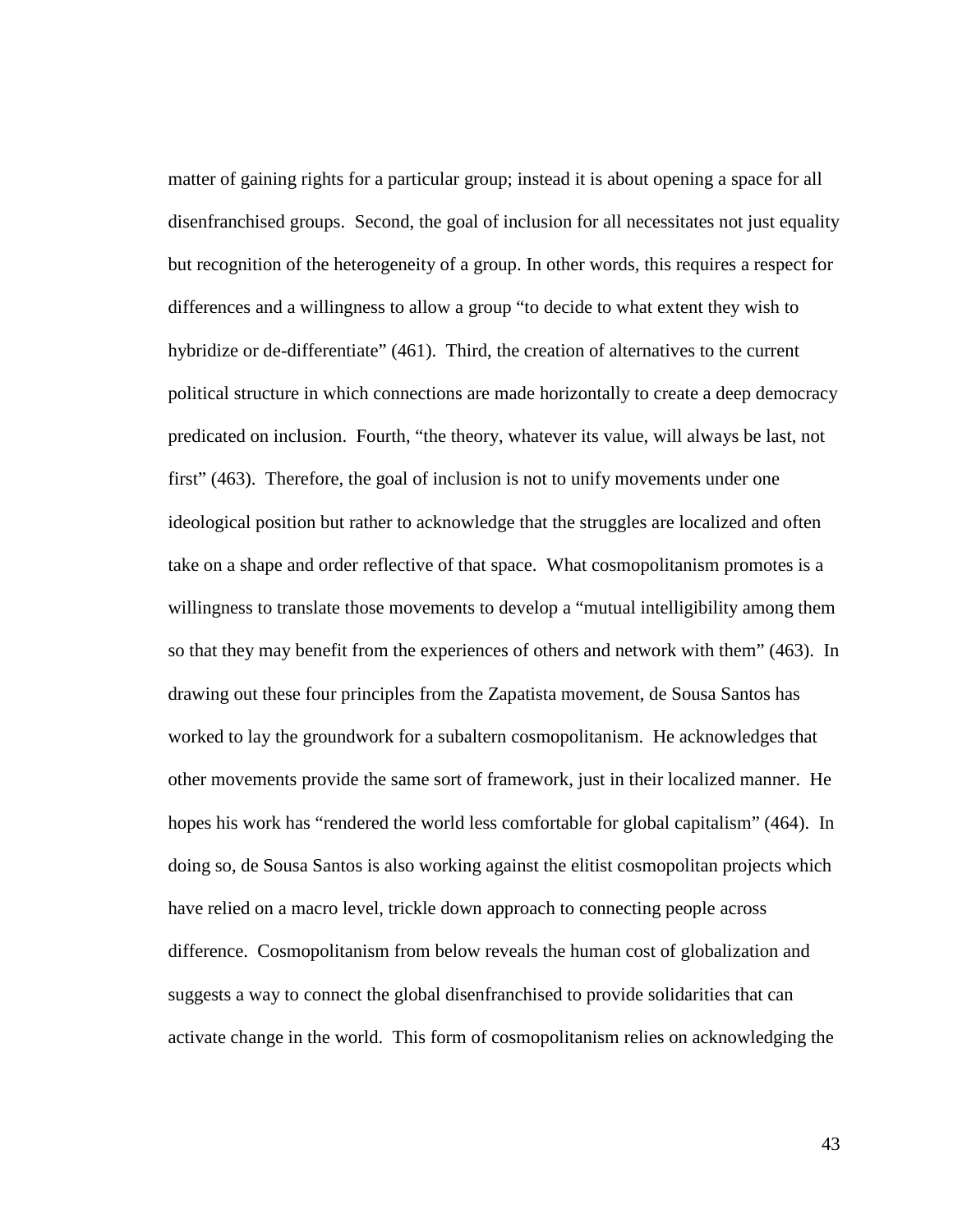similar circumstances, albeit with specific manifestations, in order to build a coalition of voices from below.

 De Sousa Santos' approach seems more than slightly utopian in its formulation, but it does offer an interesting space for a consideration of alternative ways of living in a globalized world through a reimagining of the current system. In other words, de Sousa Santos suggests the possibility of multiple epistemological approaches to difference. He does not seek to overturn globalization because ultimately he believes it is globalization which promotes the contact among those currently existing on the periphery. Establishing these relationships enables the possibility of translocal solidarity. The key to communicating across those movements is the willingness to appreciate the translatability of these struggles. De Sousa Santos uses cosmopolitanism as a way to facilitate that dialogue because it provides a way to negotiate difference without hierarchies. These efforts may be situated in local temporalities, but de Sousa Santos sees them as part of a larger struggle against hegemonic forces.

 I do not want this approach to be misconstrued as simply supporting all organizations which create solidarity across nation-state borders in order to advance a particular ideology. After all, that is the basic recipe for the type of terrorist activity which has developed over the past twenty years. It is important to remember that cosmopolitanism values human life "irrespective of whether an individual belongs to 'our' or to 'another' political and social community" ("Terrorism and Cosmopolitanism"). Terrorist organizations as well as faith organizations "can be narrowing, rather than broadening, despite working in a transborder fashion" (Vertovec and Cohen 20). Transnational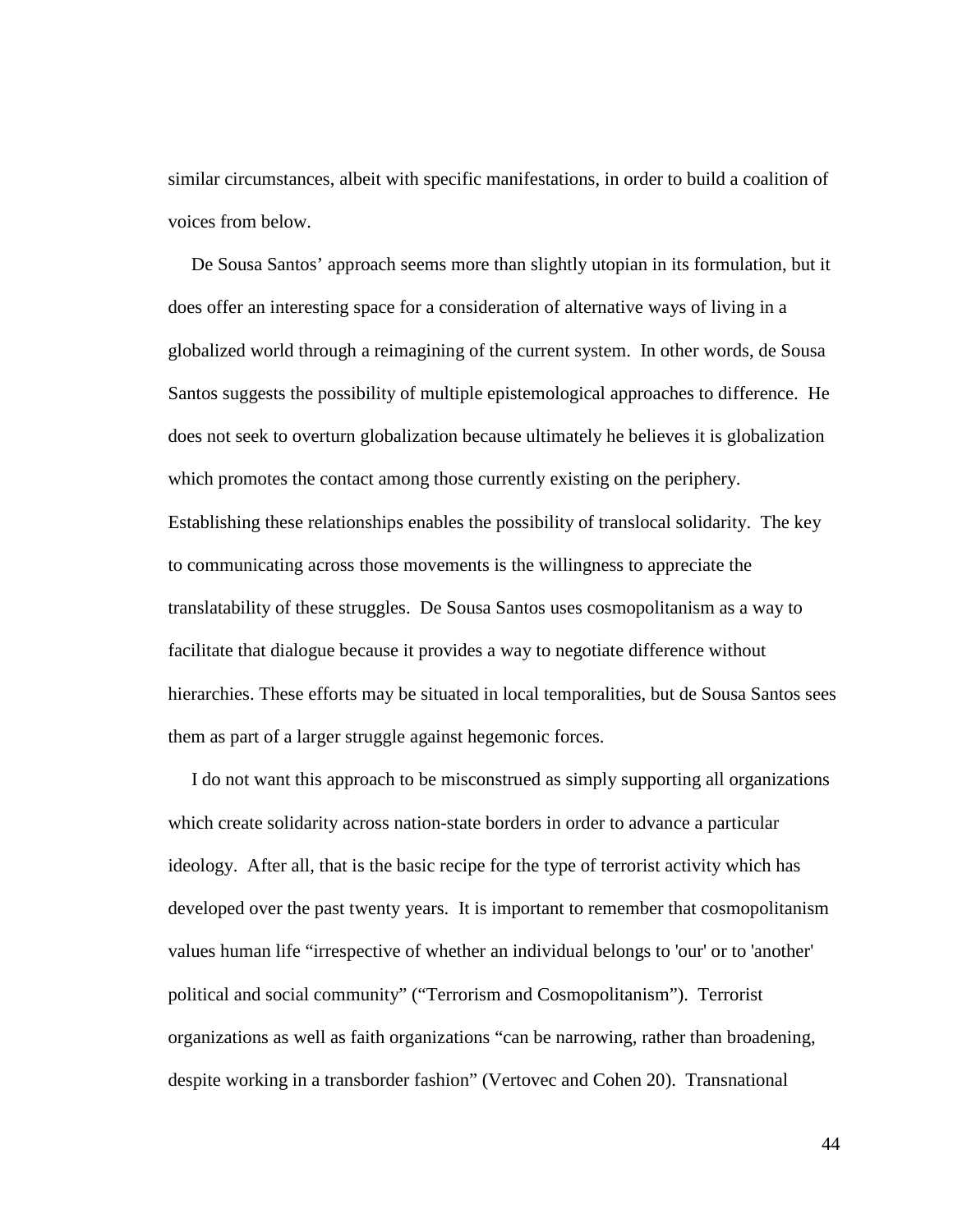approaches to solidarity are a necessary part of creating cosmopolitan communities, but there needs to be a complementary component that is founded on openness to preserving the difference of others as well as a basic regard for the welfare of individuals through the protection of their rights.

 If de Sousa Santos presents the foundation of a cosmopolitan approach for the disenfranchised, I hope to couple his work with a reimagining of cosmopolitanism within current power structures, specifically the university system. By working outside mainstream structures in projects like subaltern cosmopolitanism and inside the system in the cosmopolitan pedagogy that I will propose, cosmopolitanism can provide a means of addressing the social, political, and economic disparities that form the basis for global power imbalances. To focus only on one of these approaches limits the potential for change because it does not address the fundamental problem of cosmopolitanism – its close association with privileged communities. De Sousa Santos's subaltern cosmopolitanism works to connect and empower groups that have been denied recognition; however, his approach does not address, and understandably so, a plan for reconfiguring mainstream cosmopolitanism. Without work being done from inside current structures like the university, de Sousa Santos' model merely works in opposition with mainstream cosmopolitanism, creating a stalemate between competing ideologies that can never work in concordance. To better understand this two pronged approach, I turn to a similar methodology employed by Gayatri Spivak regarding human rights education and reform.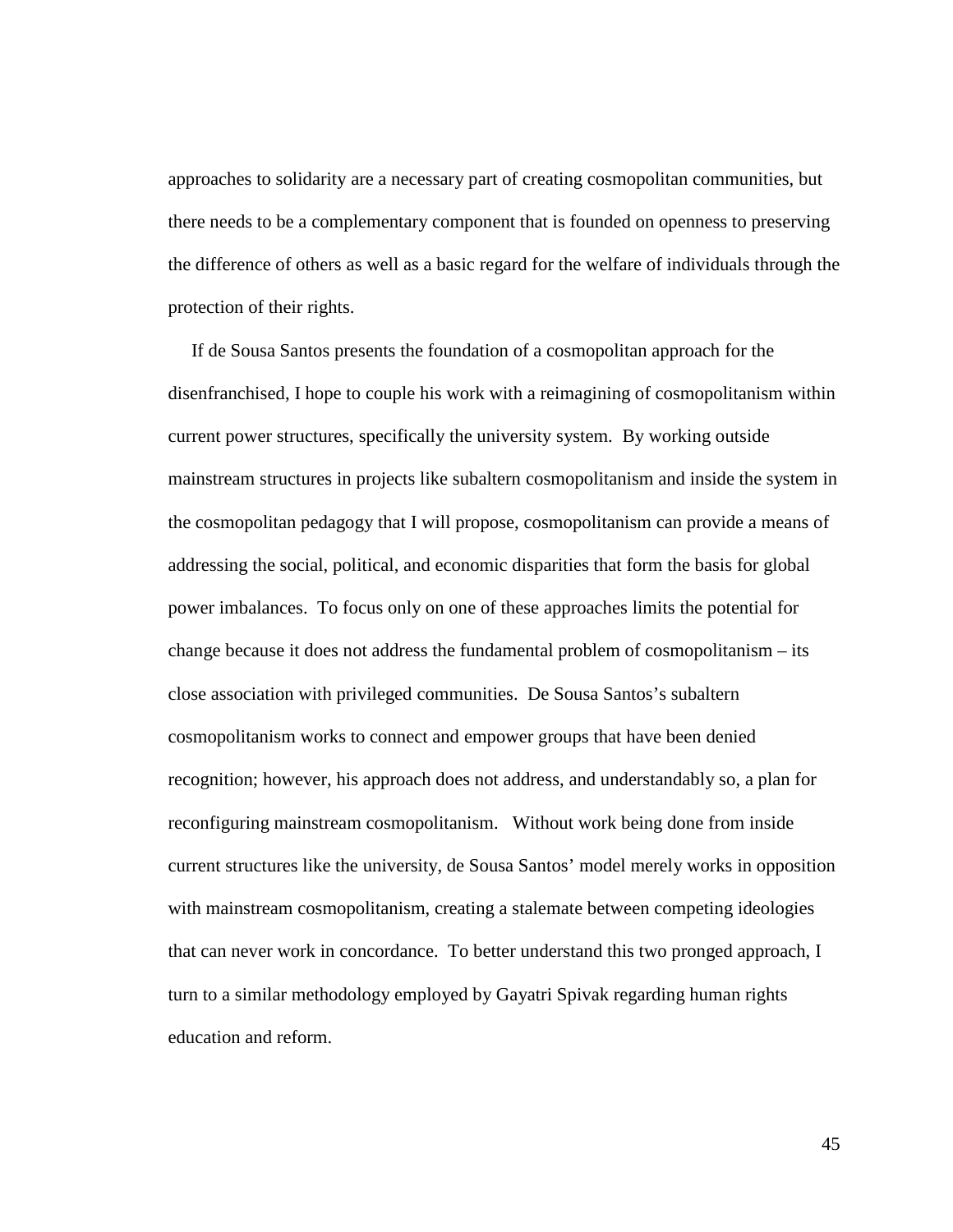### Building the Structure of a Cosmopolitan Pedagogy

 In her 2002 article "Righting Wrongs," Spivak problematizes the current human rights structure. In this essay, Spivak argues that in order for human rights projects to succeed and produce sustainable change, they need to rethink the benefactor / beneficiary binary. It is in this structure of rights that the victim is perpetually denied agency in the process of righting wrongs and the benefactor remains the benevolent guarantor of rights. As a result, the positions of rights giver and rights receiver remain static. Spivak proposes the development of what she calls a literary reading as a means to disrupt the fixity of position. This approach requires that educational practices both for human rights benefactors and beneficiaries need to be reformed within the academy, specifically through imaginative moment of literary engagement. Spivak argues that for human rights benefactors "the teacher can try to rearrange desires noncoercively…through an attempt to develop in the student a habit of literary reading, even just 'reading,' suspending oneself into the text of an other— for which the first condition and effect is a suspension of the conviction that I am necessarily better, I am necessarily indispensable, I am necessarily the one to right wrongs" (532). It is through a recognition of the call of the other, a nonreciprocal ethical responsibility, that readers can begin to be accountable for their relationship to others. Literary reading also promotes change from below. The imaginative engagement that the literary event provides promotes an awareness of self in order, in Freirian terms," "to name the world" (76). That is, when the rural poor of the global South are challenged beyond rote memorization, they can break out of cultural systems which reinforce "a certain hierarchical order of functioning" (559). This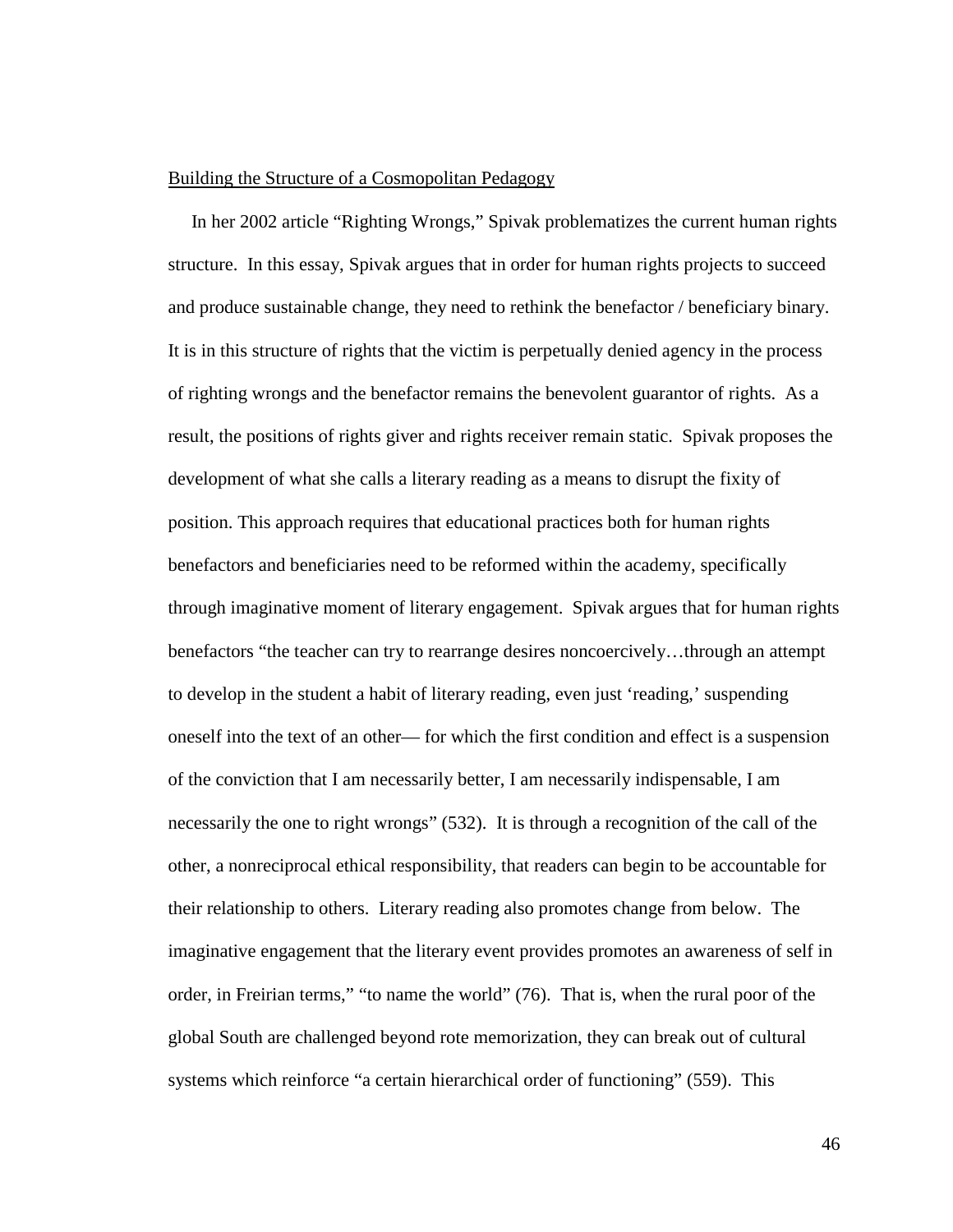imaginative engagement with language produces greater self-awareness and initiates a greater horizon of possibility. Spivak concludes her essay with the reminder that "the efforts I have described may be the only recourse for a future to come when the reasonable righting of wrongs will not inevitably be the manifest destiny of groups poised to right them" (564). I describe Spivak's literary approach because it provides a model from which cosmopolitanism might be reimagined from both a counter hegemonic position and within established institutions.

 De Sousa Santos and others take up the challenge of reworking cosmopolitanism from below, and I locate my project in the pedagogical space of the university postcolonial literature classroom. The pedagogical space provides an interesting location from which to work through the process of knowledge construction about difference because it provides a forum where students encounter alternative epistemological perspectives that challenge hegemonic traditions. There is no guarantee that those moments of contact provide ethical outcomes, the retention of the other's difference, which is why it is necessary to work through a theoretical framework like cosmopolitanism in order to make the ideological conditions under which knowledge construction takes place more transparent. My decision to use cosmopolitanism for this project stems from the fact that the pedagogical space necessarily is a site of negotiation with difference.

Cosmopolitanism provides an ethical response to those encounters with difference and suggests the ability to learning from instead of simply learning about others. In this regard, I reimagine cosmopolitanism, moving it from a theoretical and political perspective to a pedagogical approach to reading. The postcolonial classroom is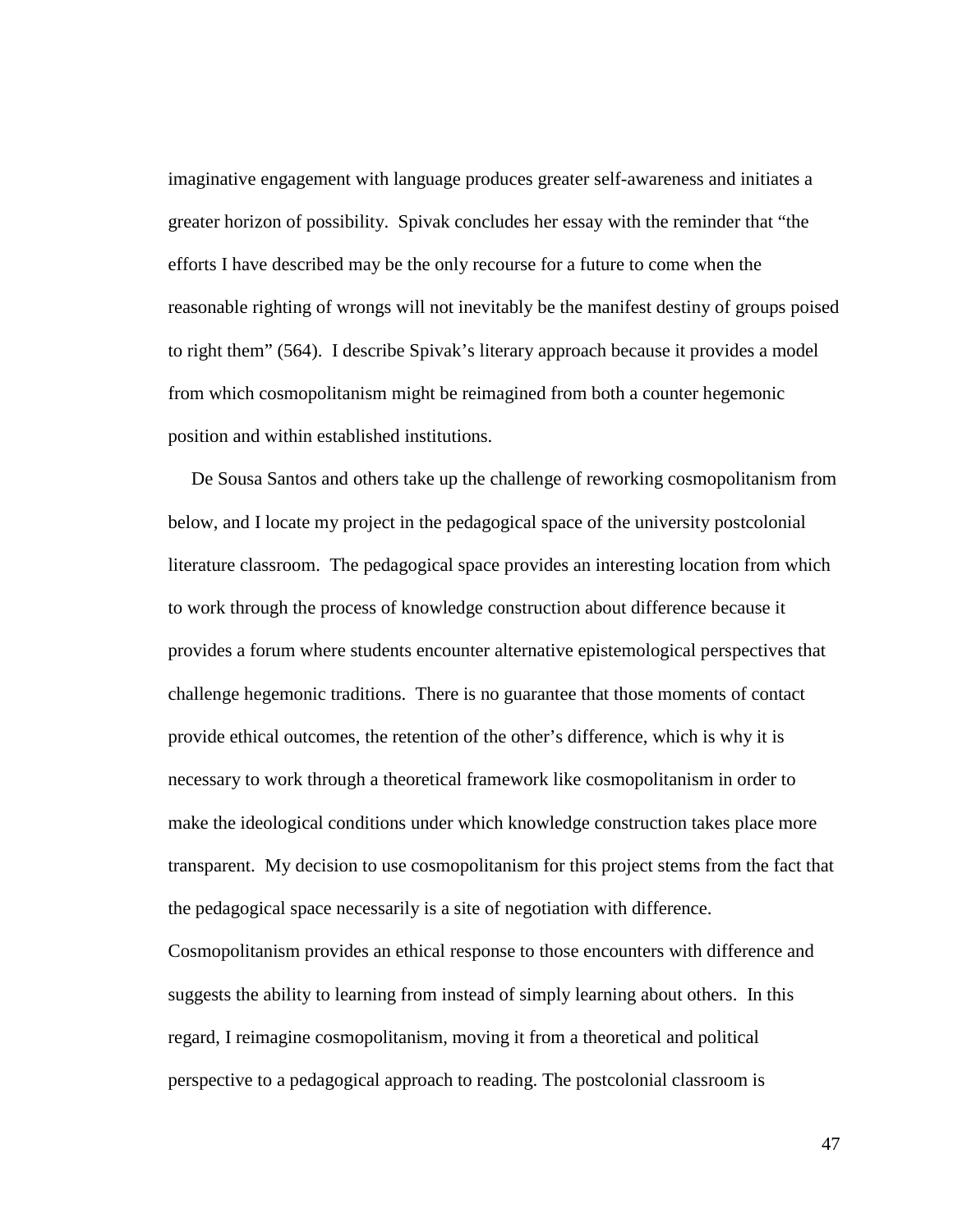particularly interesting location for this project because as discipline postcolonial studies works against consumption or appropriation of difference yet there is an ironic tendency for students in postcolonial literature classrooms to attempt to domesticate difference into what they already know about the world. In "Dodging the Crossfire: Questions for Postcolonial Pedagogy," Rajeswari Mohan reminds us that that postcolonial texts can make "visible the ideological supports of global economic and political arrangements" (263). Mohan makes the case for the potential of postcolonial texts to identify if not actively work against deeply entrenched hegemonic forces. But it is important to recognize that it is not just the text themselves which create this resistance or opposition to power structures; The way these texts are read activates their potential to generate and recognized alternative epistemologies. In this regard, cosmopolitanism proves a perfect fit in that it provides an orientation for students to be open to read postcolonial texts to find points of contact which can lead to productive dialogue instead of just reinforcing points of difference thereby closing down conversations. The pedagogical space is an excellent location for fostering cosmopolitan perspectives because it challenges students to interrogate long-held beliefs and build knowledge based on those interactions. We may even consider the pedagogical space as a mini public sphere in which the exchange of information takes place in a relatively democratic space. In order to achieve such a productive environment, it is important to understand the ideological influences on this space as well as the potential that this space holds. Additionally, looking at previously attempted projects, especially multiculturalism, provides a gauge of what type of problems arise in the pedagogical space.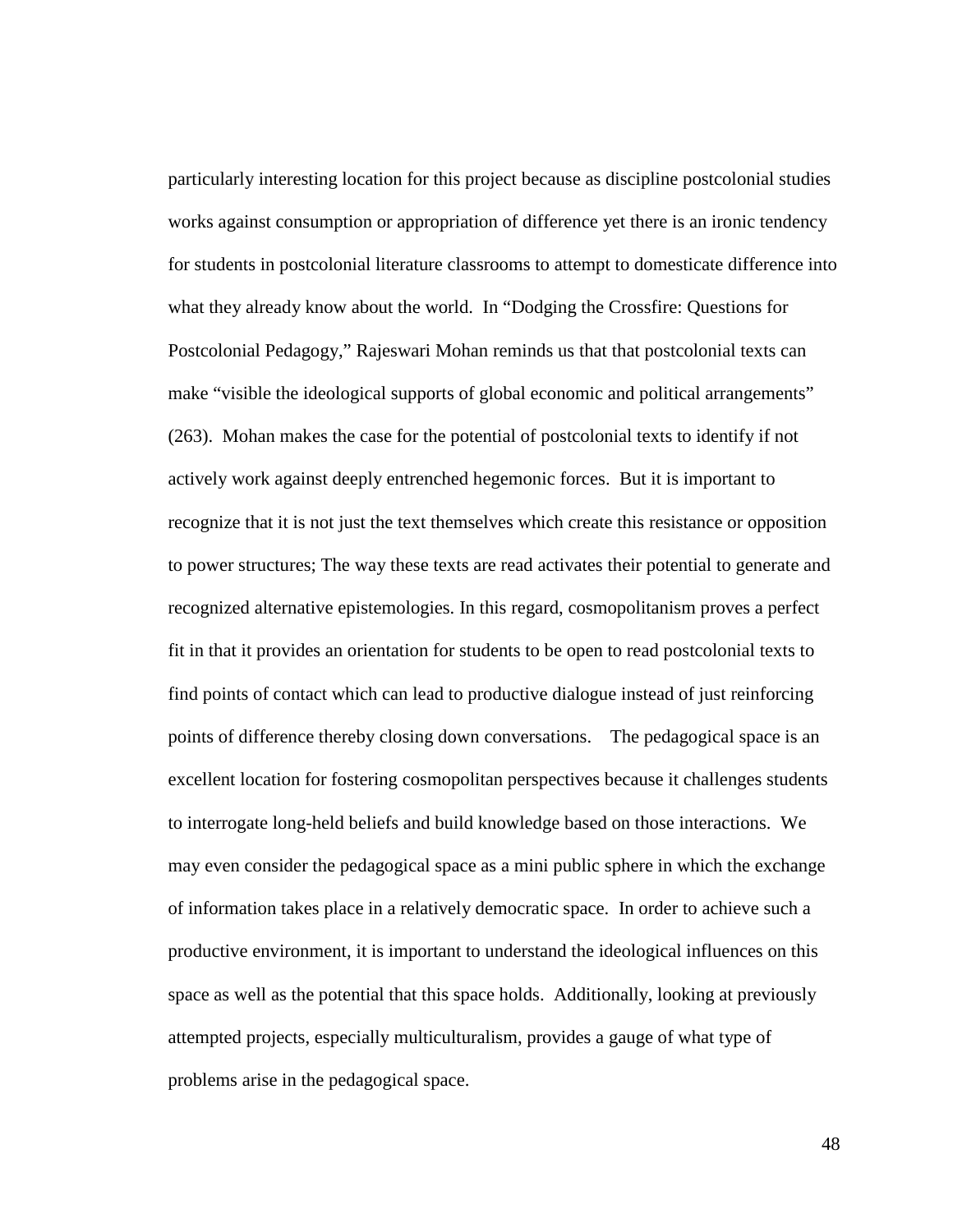# What Pedagogical Sites Can Offer Cosmopolitanism

Pedagogical sites are marked as locations of knowledge production where students intervene in the world, creating their relationship to knowledge, others, and the world. Unfortunately, the potential of this space is not always fully realized. Instead of becoming agents of change, students often remain passive receptors of prefabricated knowledge. Students learn to learn about others instead of from others. It is in the pedagogical space that grand narratives about "the Other" are transformed into cultural capital, which "can be exchanged on the world market for upward mobility" (Mohanty 184). Instead of education working toward material gain or even reifying power structures, a cosmopolitan pedagogy imagines educational work in the Freirean tradition of a liberatory education. Education is a way of naming a person's world, and as Henry Giroux argues

pedagogy at its best is about neither training nor political indoctrination; instead, it is about a political and moral practice that provides the knowledge, skills, and social relations that enable students to expand the possibilities of what it means to be critical citizens. ("Academic Repression in the First Person: The Attack on Higher Education and the Necessity of Critical Pedagogy")

It is in becoming citizens engaged in the world through the educational process that the transformative power of learning emerges. The contact between reader and text is a particularly powerful moment because it requires a negotiation with difference that puts the self into question in the presence of an other.

 In the introduction to Paulo Freire and Donald Macedo's work, *Literacy: Reading the Word and the World* Giroux quotes David Lusted at length to underscore the fundamental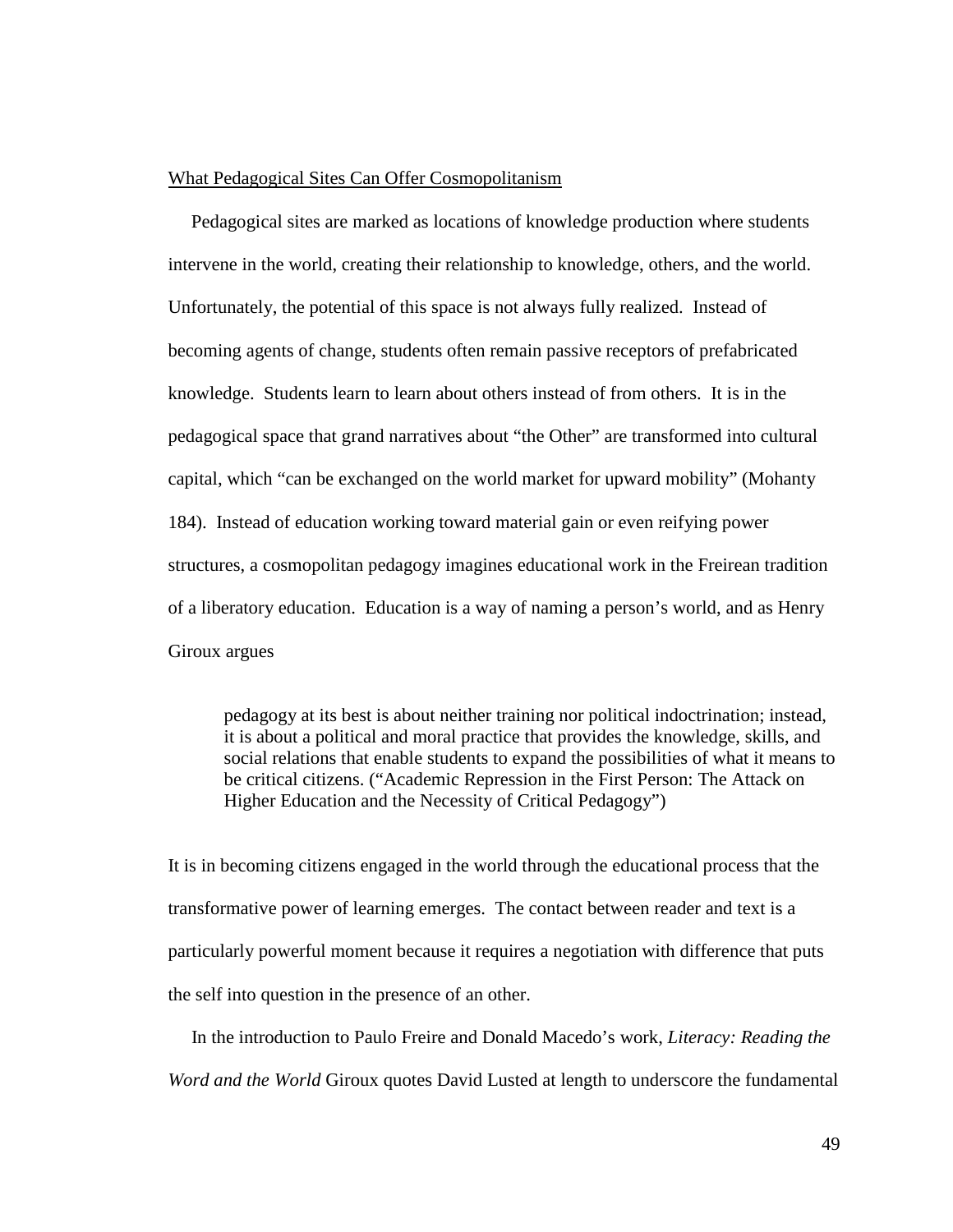nature of knowledge production through the literary encounter. Lusted writes,

# knowledge

is produced in the process of interaction, between writer and reader at the moment of reading, and between teacher and learner at the moment of classroom engagement. Knowledge is not the matter that is offered so much as the matter that is understood. To think of fields of bodies of knowledge as if they are the property of academics and teachers is wrong. It denies an equality in the relations at the moment of interaction and falsely privileges one side of the exchange. (18)

Creating a balance between a reader and text is a key aspect of producing an ethical engagement and is explored in more depth in Chapter Two. For now, it is important to examine other pedagogical approaches which have attempted to work in a counter hegemonic fashion and then differentiate what a cosmopolitan pedagogy works at accomplishing.

#### The Multicultural Model

 Other projects have attempted to address this same central issue of fostering cross cultural encounters in a non-hierarchized manner and building relationships across difference. Since the 1980s and 1990s, the most recognized model in the humanities is multiculturalism. While multiculturalism's goals are similar to the ones I hope to achieve, its methodology and structure belie its objective. Both conservative and liberal thinkers have problematized the multicultural model and indicated its inability to work effectively to achieve its goals.

 One of the fundamental issues concerning multiculturalism's method of addressing difference is the tolerance approach. In other words, multiculturalism suggests a structure in which otherness is not placed in contact with others' ways of knowing and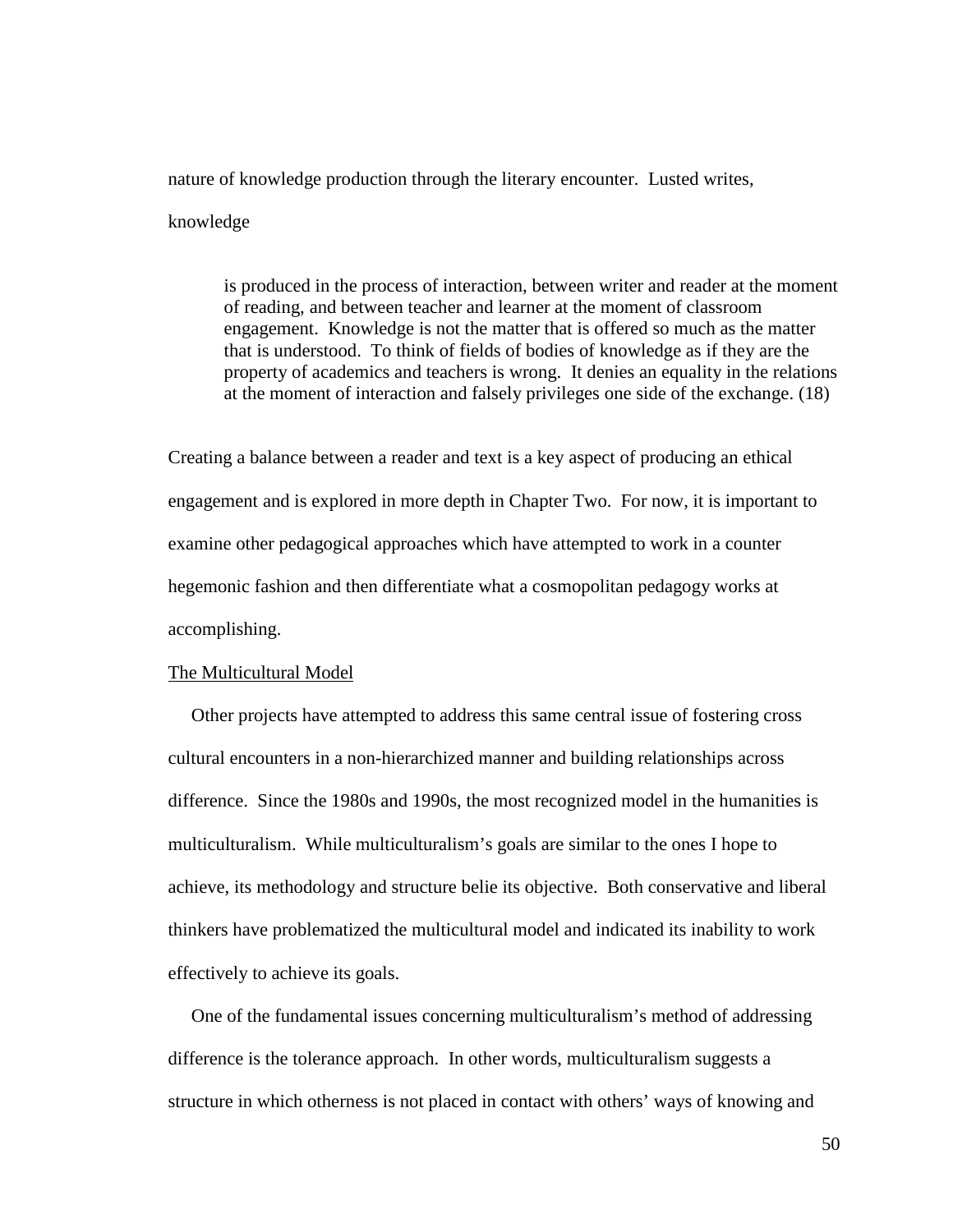ways of being but rather a space is carved out from which each culture, ethnicity, or some other all encompassing grouping can situate itself side-by-side with other groups. This is problematic on many fronts, least of which is the presumption that there are adequate ways to categorize groups of people and ways of thinking. What I am concerned with, however, is the latent tolerance which reinforce already established power structures. In "The Face of the Other," Nandita Dutta addresses this apprehension, arguing that

the prevailing view of multiculturalism is trenchantly attacked by S. P. Mohanty as 'demand[ing] a suspension of judgment on purely a priori grounds . . . a weak pluralist image of non-interference and peaceful coexistence . . . based on the abstract notion that everything about the other culture is (equally) valuable' (1998: 145). In other words, multiculturalism is finally reducible to a bland 'rights-for-all' or a 'live and let live' state that is quite immune to the other because, instead of celebrating difference and inviting a minutely calibrated response, it simply tolerates it. (439)

It is precisely this mentality of tolerance that undermines multicultural projects. Working in a slightly different field, political science, Wendy Brown elaborates on why tolerance produces such a problematic framework. In *Regulating Aversion*, Brown underscores the imbalanced power structure, stating that "tolerance as a political practice is always conferred by the dominant, it is always a certain expression of domination even as it offers protection or incorporation to the less powerful" (178). Translating Brown's thoughts into more practical terms, when we look at how multiculturalism has been applied to academic departments, the incorporation of subjects and courses deemed multicultural further entrench a center periphery model. The goal of carving out a space from which to speak and present difference is indeed laudable, however the reification of an "us" and "them" binary counteract multiculturalism's aims. Cosmopolitanism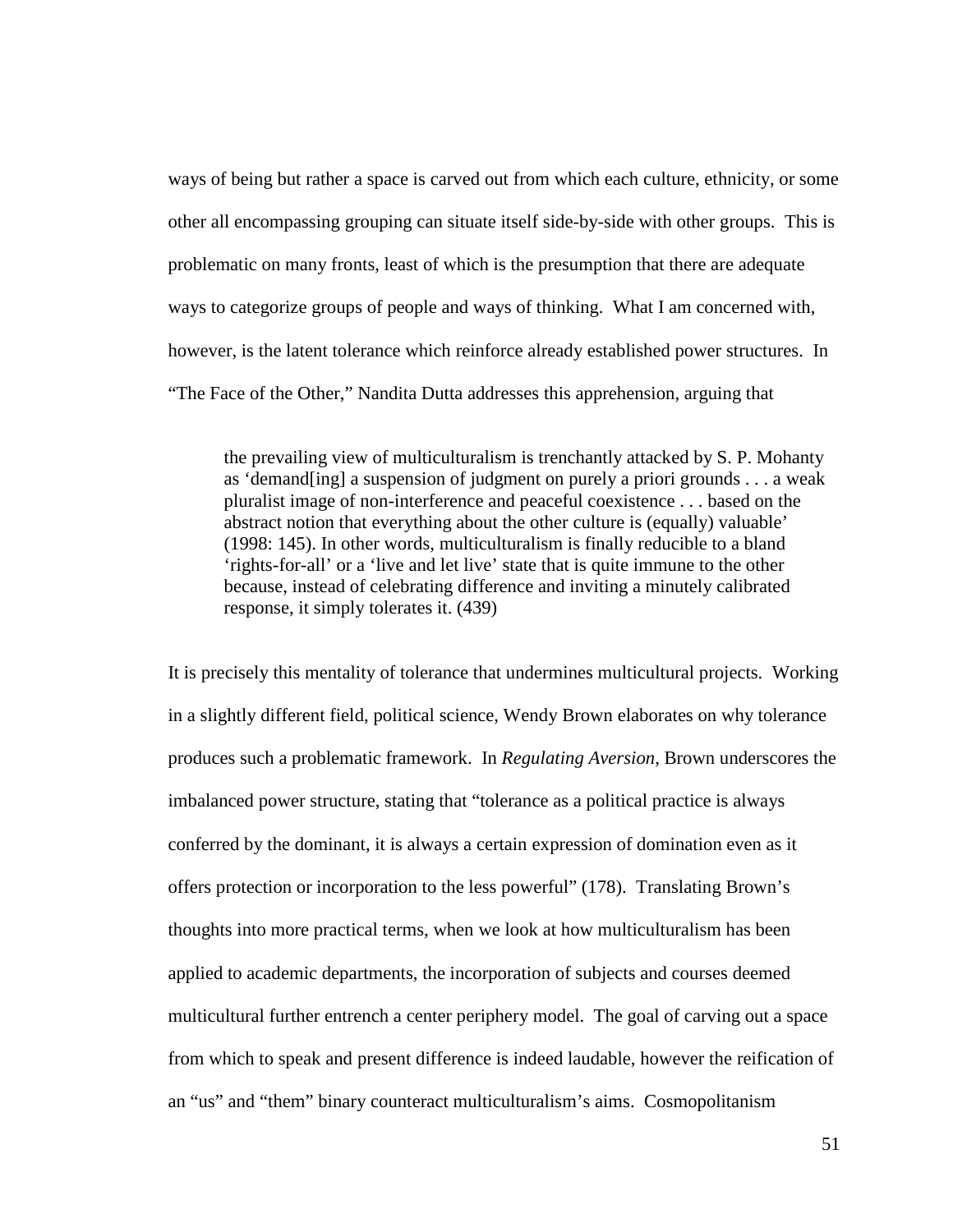responds to this challenge by looking at how texts can speak across literary and literal borders instead of demarcating spaces from which house encounters with difference. In fact, a cosmopolitan pedagogy need not only work in postcolonial literature courses because at its foundation it is about recognizing and engaging with the presence of difference within seemingly homogeneous categories. That being said, I choose to locate this particular project in the postcolonial literature class because it emphasizes the power dynamics that arise in the aftermath of colonialism which provide particularly challenging moments for students.

 Another unfortunate outcome of a multicultural model is the establishment of static, monolithic categories in which to situate identity. Again, the goal of reclaiming identities from the margin in order to deconstruct the myth of a mainstream culture is a necessary and important project, but rather than presenting culture as fluid and always becoming, multiculturalism relied on presenting fixed positions, including hegemonic culture. The resulting balkanization that occurs once a group receives recognition leads to an unfortunate outcome. There is no method for bridging the divide created by this type of particularist movement. Cosmopolitanism, on the other hand, promotes multiple affiliations which provide individuals with the possibility of the simultaneity of identification with more than one identity group. In creating these fluid positions, these groups become more dynamic and open to acknowledging the plurality of being that makes up every group. Unfortunately, often the multicultural model in the United States works to strengthen the center by providing spaces on the margin for others. In *Multi America*, a collection of essays about multiculturalism, Bharati Mukherjee's essay,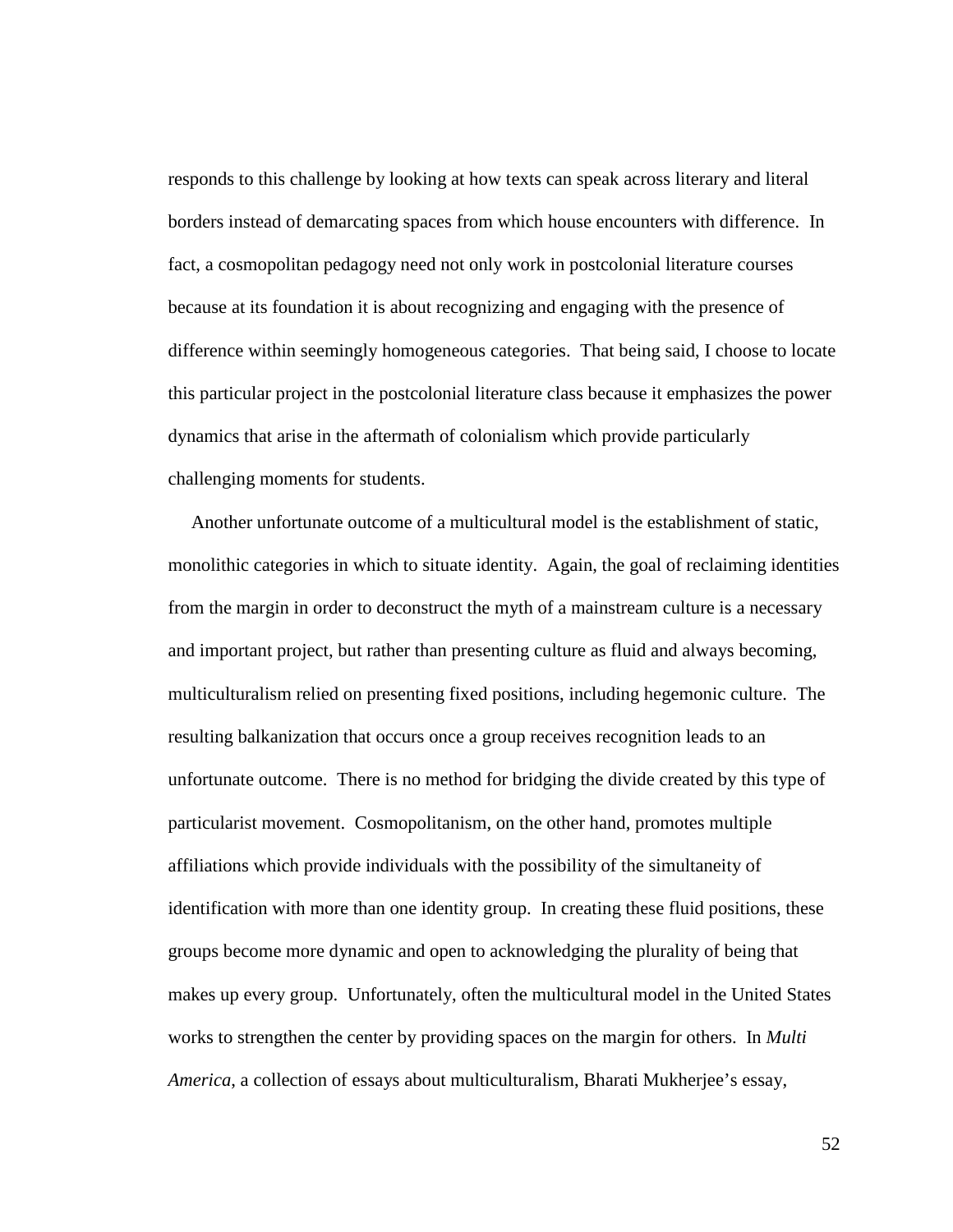"Beyond Multiculturalism" takes a critical look at the limitations and consequences of this movement. She writes that

'Multiculturalism' has come to imply the existence of a central culture, ringed by peripheral cultures. The sinister fallout of official multiculturalism and of professional multiculturalism is the establishment of one culture as the norm and the rest as aberrations. Multiculturalism emphasizes the differences between racial heritages. This emphasis on the differences has too often led to the dehumanization of the different. Dehumanization leads to discrimination. And discrimination can ultimately lead to genocide. (458)

Mukherjee looks to the future of what can occur if multiculturalism is fully actualized. She sees the dangers that arrive from and 'us' versus 'them' mentality, suggesting that "we need to protest any official rhetoric or demagoguery that marginalizes on a racerelated and/or religion-related basis any segment of our society" (458). Ultimately she hopes that people can "think of culture and nationhood not as an uneasy aggregate of antagonistic 'them' and 'us,' but as a constantly re-forming 'we'" (458). Cosmopolitanism provides that framework which destabilizes an either/or mentality, asking individuals to consider the possibility of both/and. Mukherjee's concluding thoughts are precisely cosmopolitanism's goals. Whereas multiculturalism fixates on difference and draws lines at those locations, cosmopolitanism works to find shared experience from which to understand and connect across difference.

 Meyda Yegenoglu looks at this same issue in "Liberal Multiculturalism and the Ethics of Hospitality in the Age of Globalization." While this essay primarily focuses on the economic and political difficulties presented by multiculturalism in the age of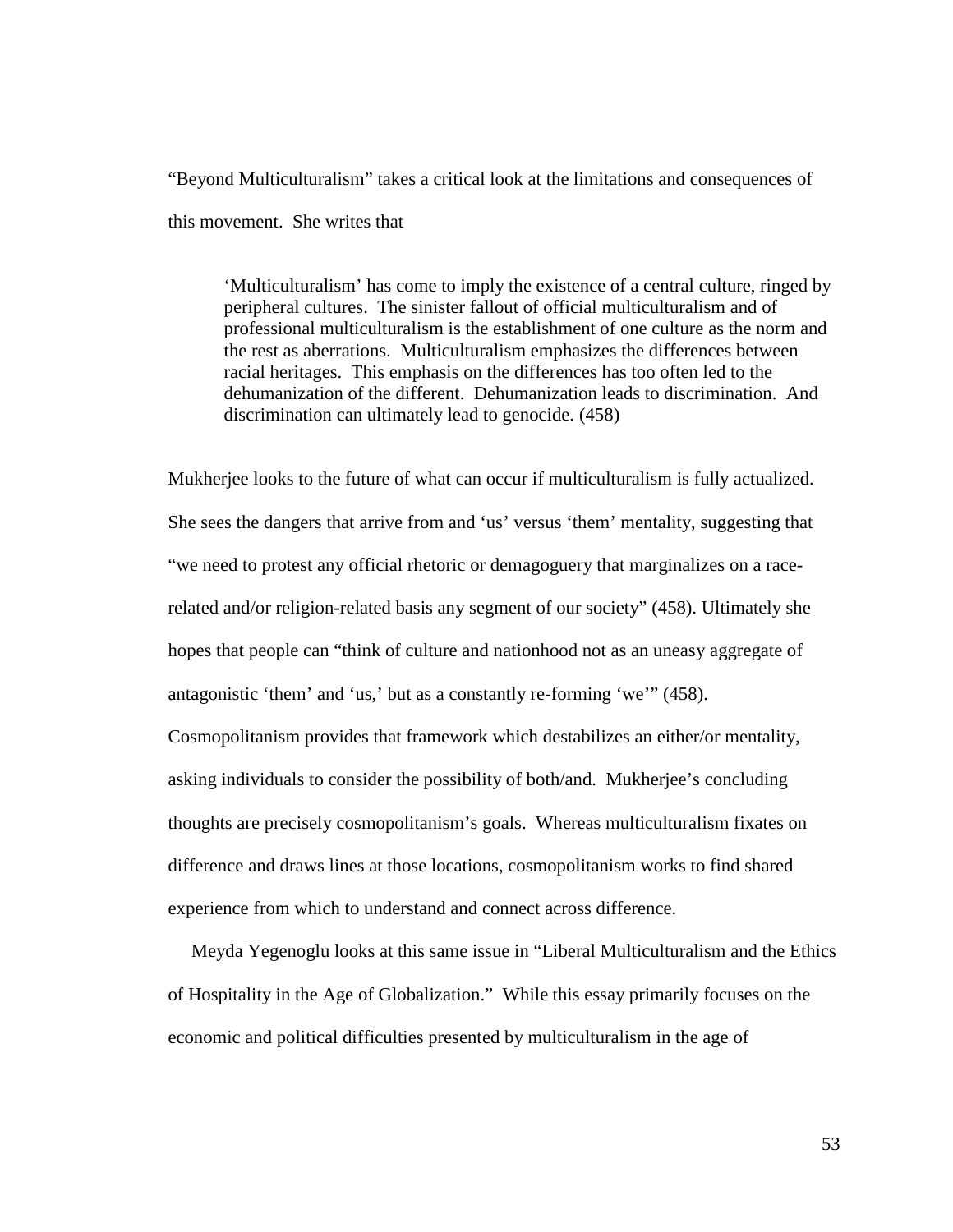globalization, it still presents some insightful ideas of the constraints of multiculturalism.

Yegenoglu asserts that

Multiculturalism is based on a disavowed and inverted self-referential form of racism as it empties its own position of all positive content. The racism of multiculturalism does not reside in its being against the values of other cultures. Quite the contrary: it respects and tolerates other cultures, but in respecting and tolerating the different, it maintains a distance which enables it to retain a privileged position of empty universality. It is this emptied universal position which enables one to appreciate (or depreciate) other local cultures. Thus multiculturalist respect for the particularity of the other is indeed a form of asserting one's own superiority and sovereignty. (6)

The lack of interaction between cultures in a multicultural framework simply avoids the impending encounter with difference. Multicultural theory does nothing to disrupt the control of the center by hegemonic forces, usually those associated with Western neoliberal tendencies, but instead it creates tolerance between groups.

 The consequences that Mukherjee suggests are echoed by Paul Gilroy in *Against Race* and Rey Chow in *Ethics after Idealism*. Rey Chow recognizes a similar pitfall in the way culture is understood through critical theory<sup>[9](#page-59-0)</sup>. She sees people who work with culture through theoretical approaches as being "caught in a prevalent idealism in relation to otherness" (xx). For Chow, idealism works in a similar manner as essentialism. She describes idealism as relating "to alterity through mythification; to imagine 'the other,'

<span id="page-59-0"></span><sup>&</sup>lt;sup>9</sup> In *Ethics After Idealism*, Chow examines the relationship between cultural studies and critical theory, arguing that "a *class distinction* is at work in differentiating the labor that goes into 'critical theory' and the labor that goes into 'cultural stidues'" (original emphasis xvi). Chow problematizes the idea of cultural studies suggesting that in actuality culture is "an unfinished process, a constellation – never in pristine form - of social relations that are to be continually unworked or reworked" (xiv). Chow's interpretation of cultural studies moves beyond the established understanding that cultural studies is simply an examination of the representations of culture through academic inquiry.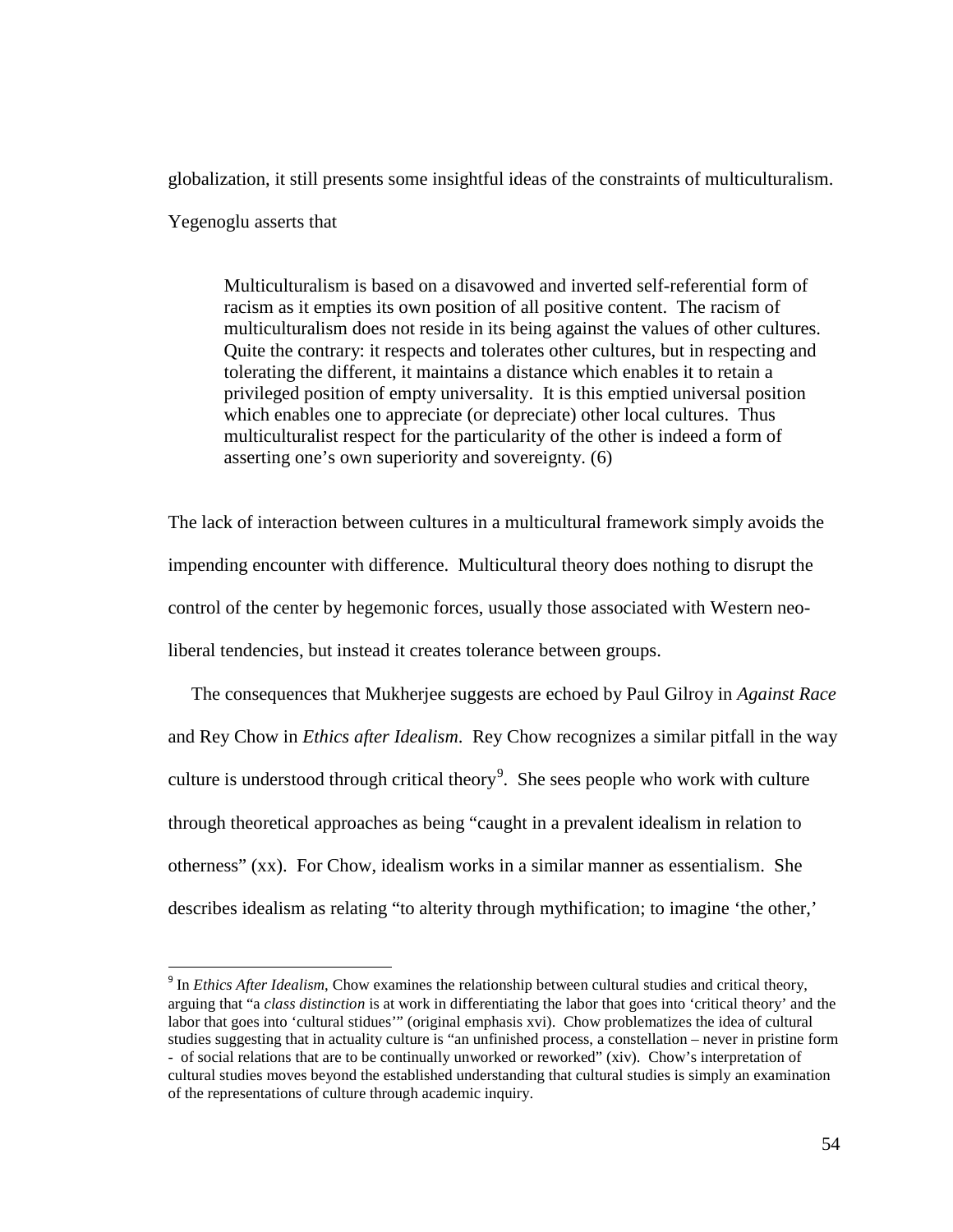no matter how prosaic or impoverished, as essentially different, good, kind, enveloped in a halo, and beyond the contradictions that constitute our own historical place" (xx). Under this model, ethical encounters between self and other could not take place because of the festishizing of the difference of the other. Like Mukherjee, Chow sees disastrous consequences on the horizon if culture is only understood in positivistic and idealized forms. The dangers of the demarcation of 'us' and 'them' that Mukherjee warns of is echoed by Chow. She sees critical theory's study of culture as becoming what it struggles against. Chow looks back at colonialism and explains that "The myth […] was that (white) consciousness had to be established in resistance to captivity – even while whites were holding other peoples and lands captive – so that (white) cultural origins could be kept pure" (31). She recognizes the reverse of this trend in the postcolonial era. Therefore, "the myth is that (white) consciousness must itself 'surrender to' or be 'held captive by' the other – that (white) consciousness is nothing without this captivity called 'otherness'" (31). Chow then links the two periods together asserting that "*what remains constant is the belief that 'we' are not 'them,' and that 'white' is not 'other*.' This belief, which can be further encapsulated as *'we are not other*,' is fascism *par excellence*" (31). The consequences Chow sees are chilling and serve as a reminder that the study of culture contains some of the same core problems that multiculturalism faces. A cosmopolitan pedagogy recognizes these concerns, especially given the fact that most academics are Western trained, postcolonial studies in many ways depends on a centerperiphery model, and cosmopolitanism has its origins in Western philosophical traditions. To turn away from a theory like cosmopolitanism because its roots emerge from Western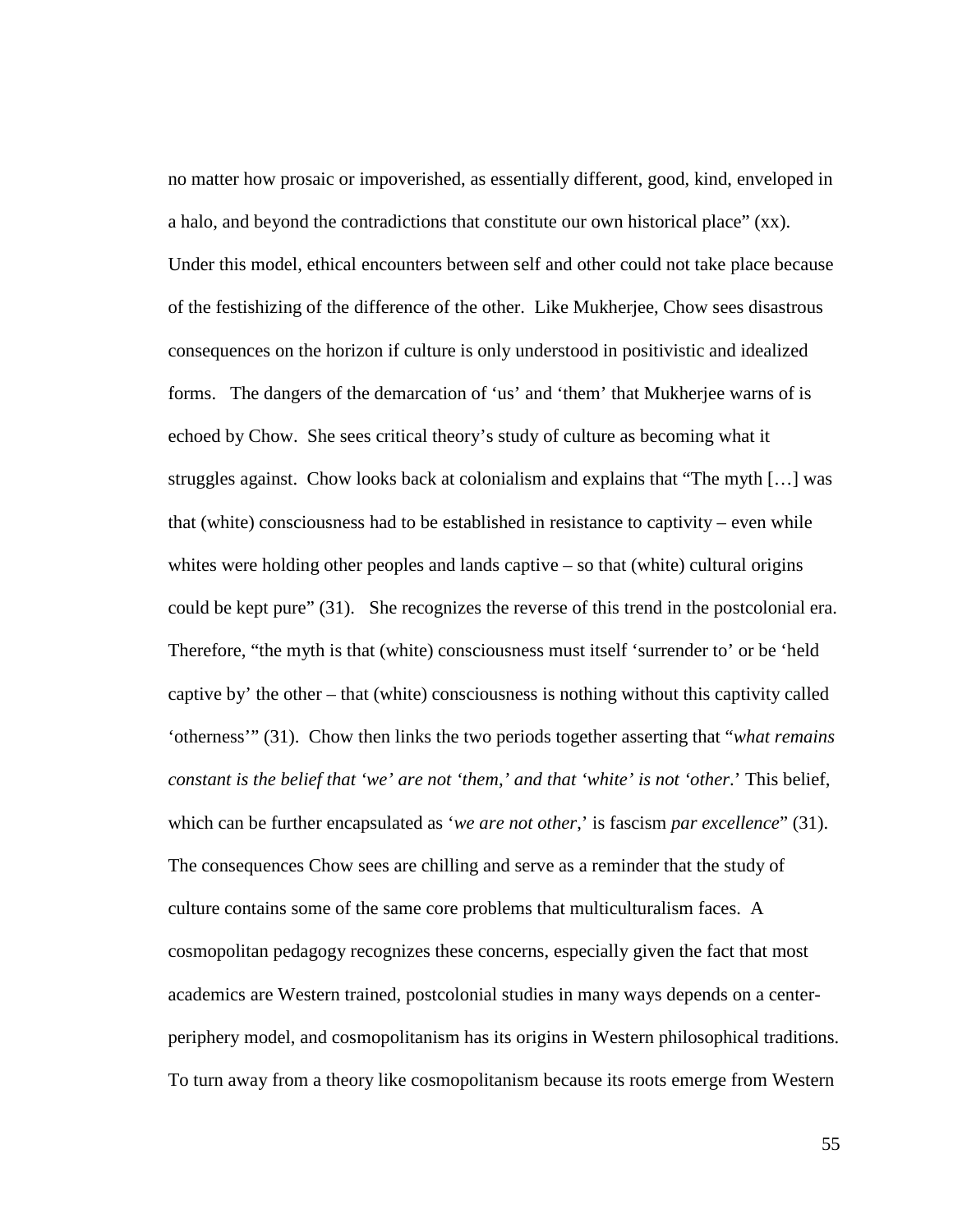thought is short sited and only substitutes one tradition for another. The benefit of using cosmopolitanism is that as a pedagogical practice it is that it is not only open to engaging with different epistemologies, but also it teaches an awareness of non-Western epistemologies. The postcolonial literature classroom is a productive space from which to engage multiple epistemologies because it addresses the tension created by a colonial modernity which marginalized other ways of knowing the world. Cosmopolitanism is not a value regulating theory, instead it puts difference in conversation, working against center-periphery to make visible the networks and frameworks which create the inextricable links between peoples.

 In addition to Chow's and Yegenoglu's critiques, I see the foundation of the multicultural movement as problematic because it works on the supposition that group identity defines an individual. The obvious problem arises when individuals are associated with more than one identity. Which takes priority – race, ethnicity, gender? It is more important to look at the role of the individual in groups and how identity is shaped or limited. There is no doubt that individuals are to some degree shaped by the groups they belong to. In *The Ethics of Identity*, Kwame Anthony Appiah suggests that groups provide a narrative from which individuals can understand their lives. He examines the complexity of the individual in relation to these collective identities. He reiterates the point that Chow makes regarding essentializing. Appiah explains that "once labels are applied to people, ideas about people who fit the label come to have social and psychological effect" (66). Appiah's point is a salient one because it reminds us that not only does the 'us' group have ideas about 'them' but the 'them' group has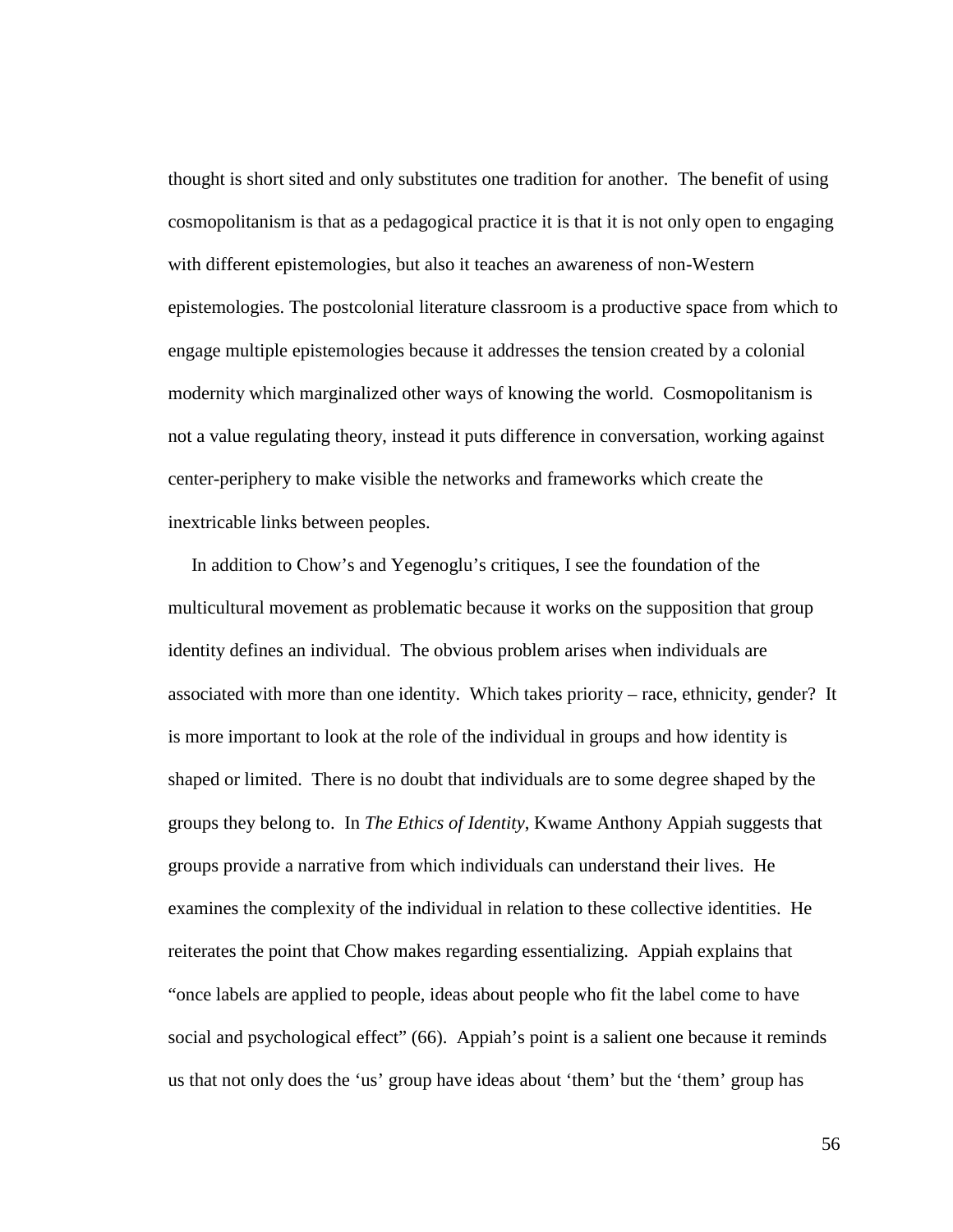ideas about how they see themselves. The result is the construction of a barrier between the self and others which is difficult to breach. Appiah lays out the complicated relation between individual identity and group identity. He makes the good point that "even though my race and my sexuality may be elements of my individuality, someone who demands that I organize my life around these things is not an ally of individuality" (110). Regrettably, that is what multiculturalism is asking from individuals. The individual is swept up by the zeal with which people are so quickly asking for a space to be established for their particular group. I do not want to appear unsympathetic to the struggles for recognition and equal treatment that many marginalized groups have faced. However, in order to truly achieve a point at which equal treatment will occur, divisiveness seems counterintuitive.

 Often in academia the problem with the study of the West's others is that the framework devised for this intellectual endeavor is not built around critical inquiry but instead it is constructed as an oppositional paradigm in which difference is either hierarchized or othered. In *Ethics After Idealism*, Chow offers measured thoughts on the missed opportunity to undertake critical analysis of otherness not for the sake of idealizing otherness but for the sake of engaging with otherness. Chow suggest that instead of,

in the name of studying the West's 'others,' then, the *critique* of cultural politics that is an inherent part of both poststructural theory and cultural studies is pushed aside, and 'culture' returns to a coherent, idealist essence that is outside language and outside meditation. Pursued in a morally complacent, antitheoretical mode, 'culture' now functions as a shield that hides the positivism, essentialism, and nativism – and with them the continual acts of hieracrchization, subordination, and marginalization – that have persistently accompanied the pedagogical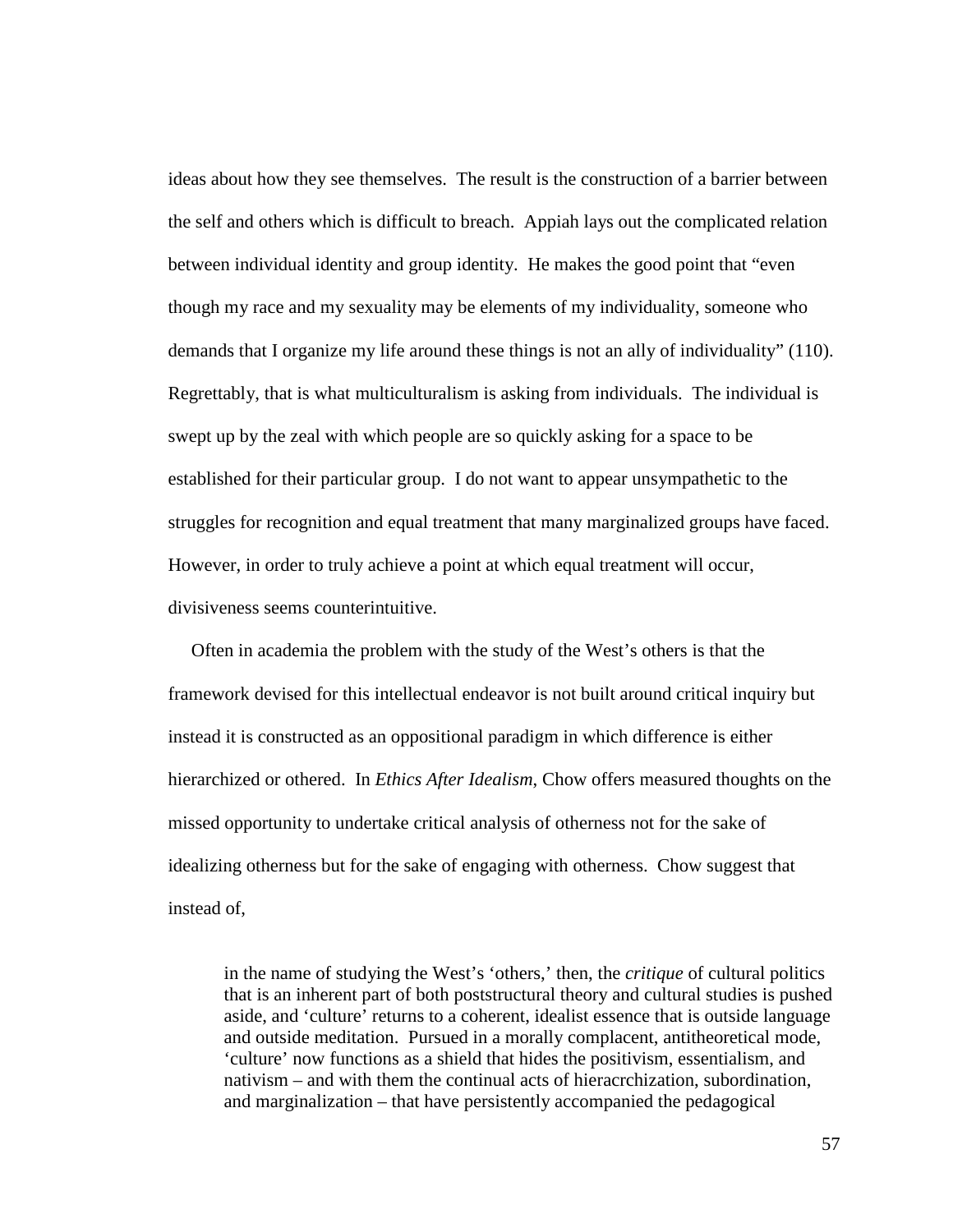practices of area studies; 'culture studies' now becomes a means of legitimizing continual conceptual and methodological irresponsibility in the name of cultural otherness. (9)

Put in simpler terms, literature presented in classes deemed multicultural or cultural potentially suffers from what it is trying to defeat. Under a multicultural system and even in some cultural studies classes the complexity of identity is not being recognized. Issues of representation are simply being traded from one group to another. The individual's voice is lost within a totalizing system. Ironically then, the fallout spreads to writers and artists to produce work which represents the group of which he or she is a member. Molly Travis relays this point in her book, *Reading Cultures*, by way of an anecdote from Nadine Gordimer. Travis quoting Gordimer explains that

'the essential gesture' of criticism […] mandates that a writer living in a politically conflicted country write about the conflict, that a female writer represent the female experience, and that the culturally marginalized author write about the experience of marginality (87).

Travis goes on to show the ramifications of this line of thinking. She explains that "This essential gesture […] reveals the white critic as a manufacturer of otherness, a curator of difference to valorize and preserve her or his own autonomous essence" (87). Travis's critique helps us understand that this is not just a classroom problem; it also permeates academic inquiry by scholars. The most obvious example of the limitations of authors to only write about collective experiences occurs in Fredric Jameson's "Third World Literature in the Era of Multi-national Capitalism." Jameson proposes that "all thirdworld texts are necessarily, I argue, allegorical, and in a very specific way: they are to be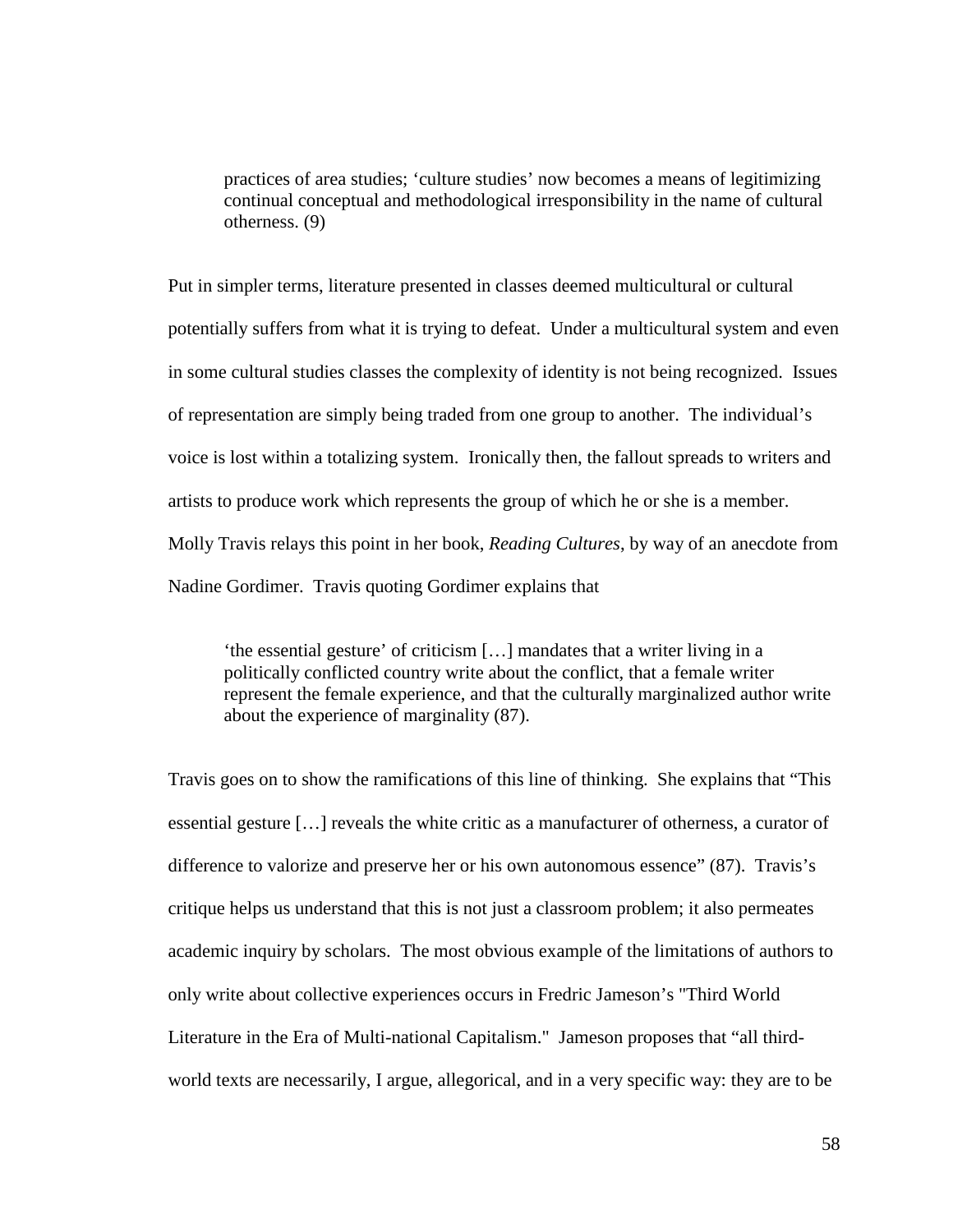read as what I will call *national allegories*, even when, or perhaps I should say, particularly when their forms develop out of predominantly western machineries of representation, such as the novel" (69). Jameson leaves no room for individual expression instead, reinforcing the distance between the "First World" and the "Third World." Jameson's supposition leaves no room for alternative experiences or even domestic inquires. Instead, in Jameson's view, the "Third World" writer is comopletely defined by his or her relationship to colonial structures of power through the nation. In proposing this model, Jameson reifies his position in the metropolitan center and firmly embedding "Third World" literature in the periphery.

 In looking at the problems of studying the West's others in academia, we can see how students learn their relationships with difference. The rise of new cosmopolitanisms in the late 1990s and early 2000s can offer an alternative to these methodologies of dealing with otherness. Situating cosmopolitanism in academia can further serve to disrupt the binaristic, uncomplicated way of seeing difference. These new cosmopolitanisms offer a complexity of thought which match the complexity of experience in the world. In particular, utilizing cosmopolitanism in a pedagogical approach for reading creates the potential for interaction with otherness rather than simply studying otherness.

### Constructing a Cosmopolitan Pedagogy

 Bringing cosmopolitanism into the classroom through literary engagement is as much about understanding different ways of living in the world as it is about recognizing different ways of knowing the world. The postcolonial literature classroom presents an opportunity for students to engage with alternative (alternative to a neo-liberal, Western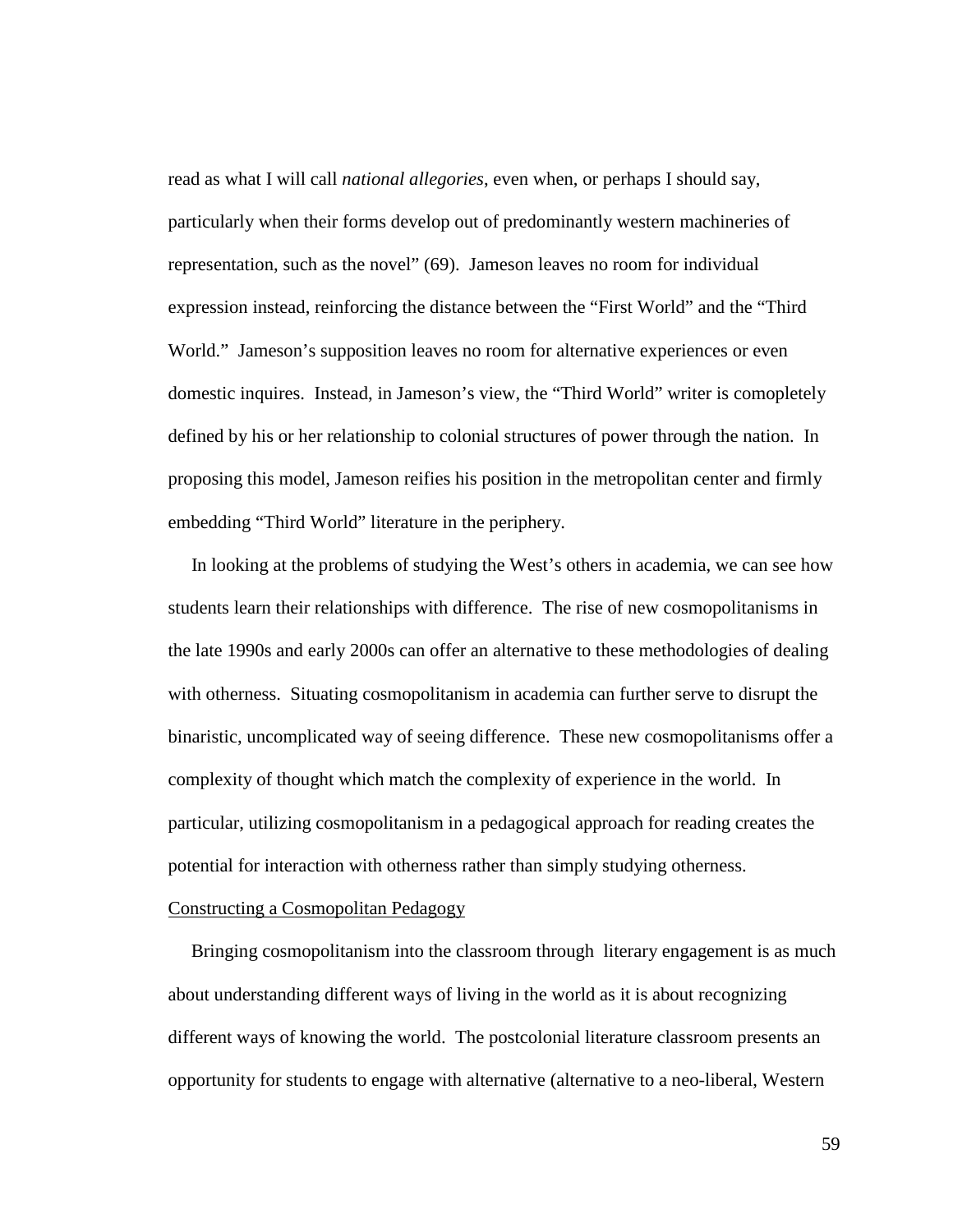modernity) epistemologies as a means of producing a counter-hegemonic space for inquiry. The reliance on a dominant knowledge system, one based on Enlightenment rationalism, continues the colonial legacy of the production of knowledge as a hegemonic act. This premise is after all is what lies at the heart of Edward Said's *Orientalism*. Written over 30 years ago, the core of the critique that is offered in the book still resonates today: "Orientalism is a style of thought based upon ontological and epistemological distinction made between "the Orient" and (most of the time) 'the Occident'" (2). The postcolonial literature classroom initiates students' interaction with difference within a framework of academic inquiry that works to critique the systems of power that govern these encounters with difference, but implicit in that meeting between reader and text is the presence of a privileged western epistemological perspective. As such, the tension created between a text's willingness to explore alternatives while pushing against these hegemonic forces and students' desires to understand a text within a Western epistemological and literary tradition, often gets misread as an opportunity to learn about others instead of learning from others. What is produced in that interaction has implications far beyond the classroom walls. The danger lies in having students walk out of the classroom having reified the cultural assumptions that divide the global North and South into the distressingly similar binaries utilized in colonial projects. Seeing the world as divided between modern and traditional, enlightened and primitive, lawful and lawless, center and periphery, etc. undermines projects which seek to problematize the relationship between global North and South. In order for the postcolonial literature class to fulfill its function as a location governed by a self-awareness of its own role in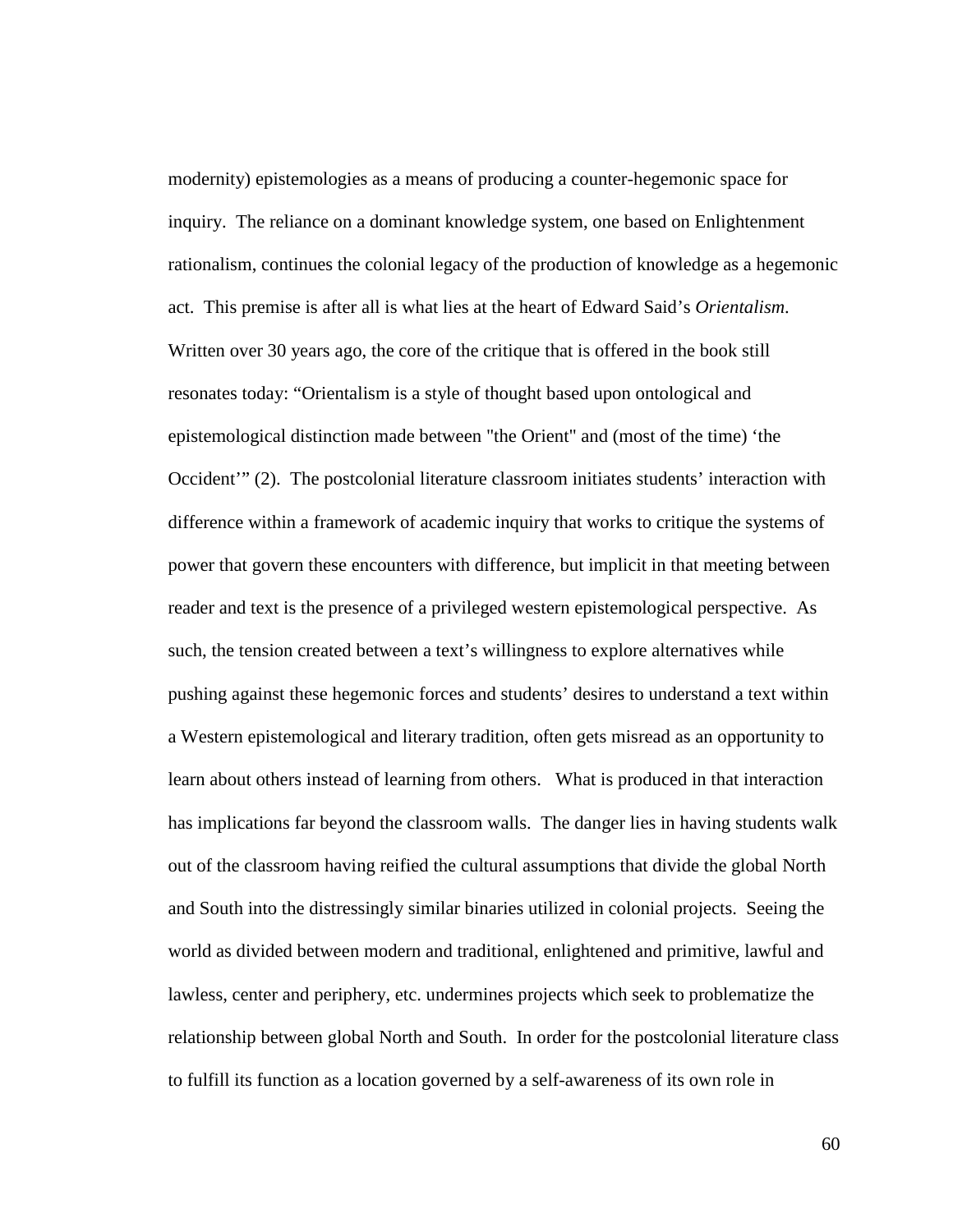knowledge production, there needs to be a way to facilitate encounters with difference that are presented in a non-hierarchical space. Cosmopolitanism offers that structure from which to bring together different ways of living in the world and different ways of knowing the world. As I demonstrated earlier in the chapter, a cosmopolitanism from below can work through a participatory approach to knowledge production that brings together seemingly disparate positions but provides an ethical framework which gird these encounters, promoting the possibilities for sustained and productive relationships.

 What makes this space unique is that not only is it a site of knowledge production, but also that literary engagement, with specifically non-Western texts, presents an opportunity for students to examine divergent epistemologies. Coupling these two processes together makes the classroom a useful space for understanding difference. After all, the epistemological differences presented in literary texts require students to consider their own ways of knowing and how it might be made commensurable with that of the text. When that consideration takes place in a pedagogical space, the opportunity to create hybrid and unique worldviews emerges. As history shows, the danger of hierarchizing knowledge about others and other ways of knowing arises from a colonial mentality which suggests that Western epistemologies, based on Enlightenment rationalism, are by default the only perspectives. In order for the potential of the pedagogical space to be realized, there needs to be a way in which students interact with those diverse and alternative epistemologies. Cosmopolitanism offers that negotiation across difference which promotes understanding but does not limit the potential for variances. Ulf Hannerz's characterization that cosmopolitanism is "an orientation, a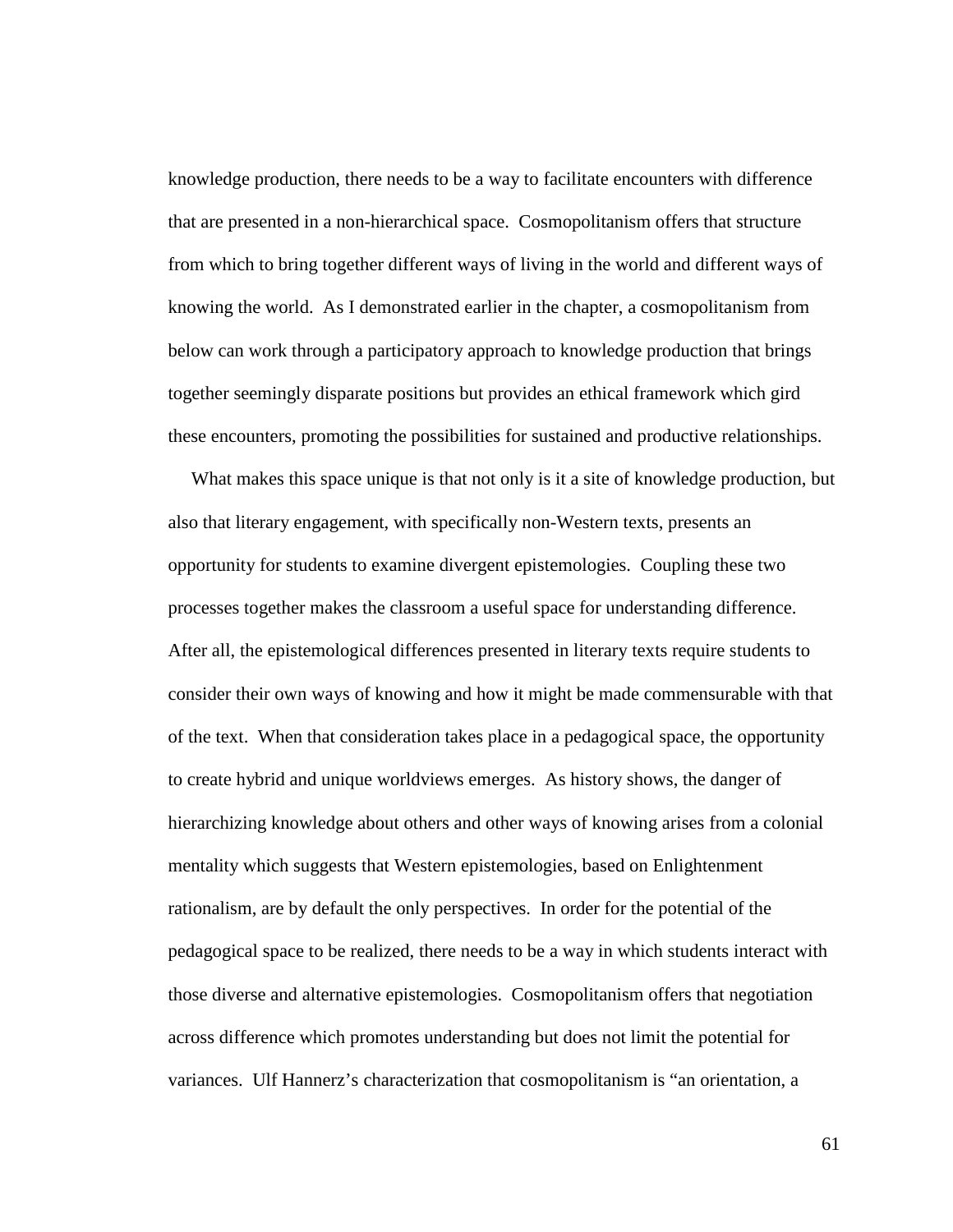willingness to engage with the Other" (239) serves as the foundation for the way in which the pedagogical space can adapt to engaging with difference, but a cosmopolitan pedagogy does not stop at a point of orientation, it also engages with and teaches awareness of those non-Western perspective through literary engagements, restructuring of classroom communities, and the decentering of privilege and positionality in the classroom. In dealing with alternative epistemologies, cosmopolitanism is an effective means of bringing those divergent ways of knowing into conversation more effectively.

 Cosmopolitanism also benefits from being situated in the pedagogical space because it is democratized through the educational setting. In other words, cosmopolitanism goes from being an abstract theory appropriate only for jet-setting individuals to an actually existing cosmopolitanism. In tracing the intellectual history of cosmopolitanism, I hope to have demonstrated its mutability over time, responding to the various social and political structures of a given time. Additionally, cosmopolitanism's concern with the way the individual encounters others has also continued to develop, moving from a sovereign subject to one which recognizes the presence of the other within the self. I build from these advancements, transporting and translating cosmopolitanism into a pedagogical practice. I still incorporate cosmopolitanism's characteristics of responsibility for and to others and its willingness to engage with difference, but I attempt to reimagine cosmopolitanism in more egalitarian ways. My goal is to show that moving cosmopolitanism into the classroom can help students learn how to be prepared to meet the challenges of negotiating with otherness in their everyday lives, striping cosmopolitanism of its elitist legacy. I do this through highlighting the translocal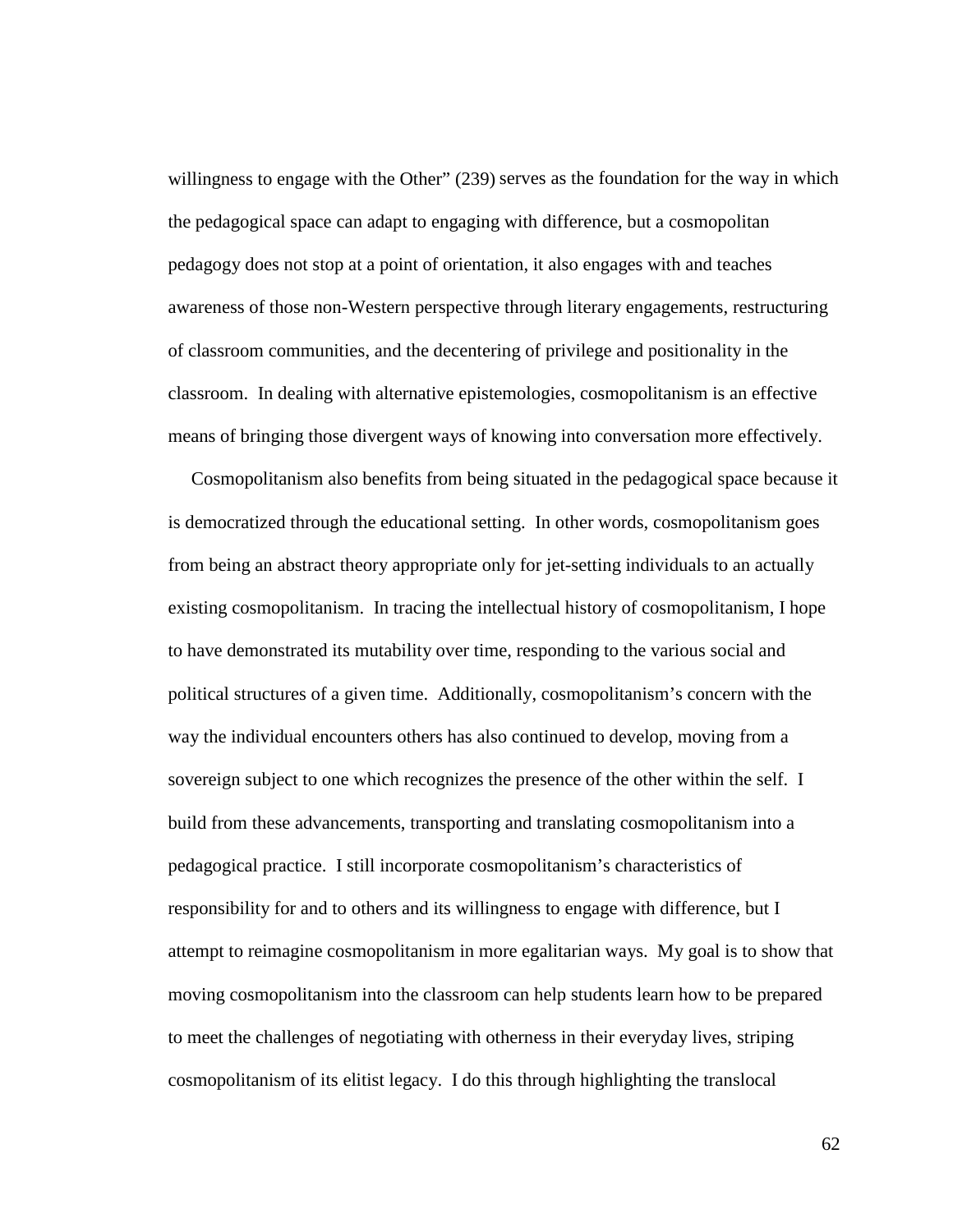connections that can be made between students and the literary texts provide an opportunity for those who often have been outside of the global public sphere to enter into contact with different ways of knowing and being. The hope of course is that exposure to difference will lead to productive engagements with questions on how to create sustainable relationships across difference, how to manage globalizations homogenizing tendencies, and how to understand oneself among others. Facilitating the literary contact zone through cosmopolitanism enables otherness to be understood outside of a Western hegemonic position.

 The insidiousness of many current pedagogical practices not just in colonial / postcolonial encounters but the privileging of Western ways of knowing is a tool used in metropolitan centers to produce subjects who unfailingly adopt a Western epistemological view. While colonial projects restructured ways of life far from imperial centers, the project of colonization was also very much about creating a citizenry who constructed their identities and understanding of the world through a comparative framework which reified binaries of us / them, modern / primitive, center / periphery, etc. The practice of constructing these pairings may be less obvious but it still remains deeply embedded in educational experiences for students. As De Sousa Santos, Nunes and Meneses argue in the introduction to *Another Knowledge is Possible*, the "denial of diversity is a constitutive and persistent feature of colonialism" (xxxiii). This monoepistemic approach to education can be seen across all disciplines, in particular in the sciences, but I am concerned with how this problem emerges through literary encounters. Wars over opening the canon have raged for decades now, nevertheless, literary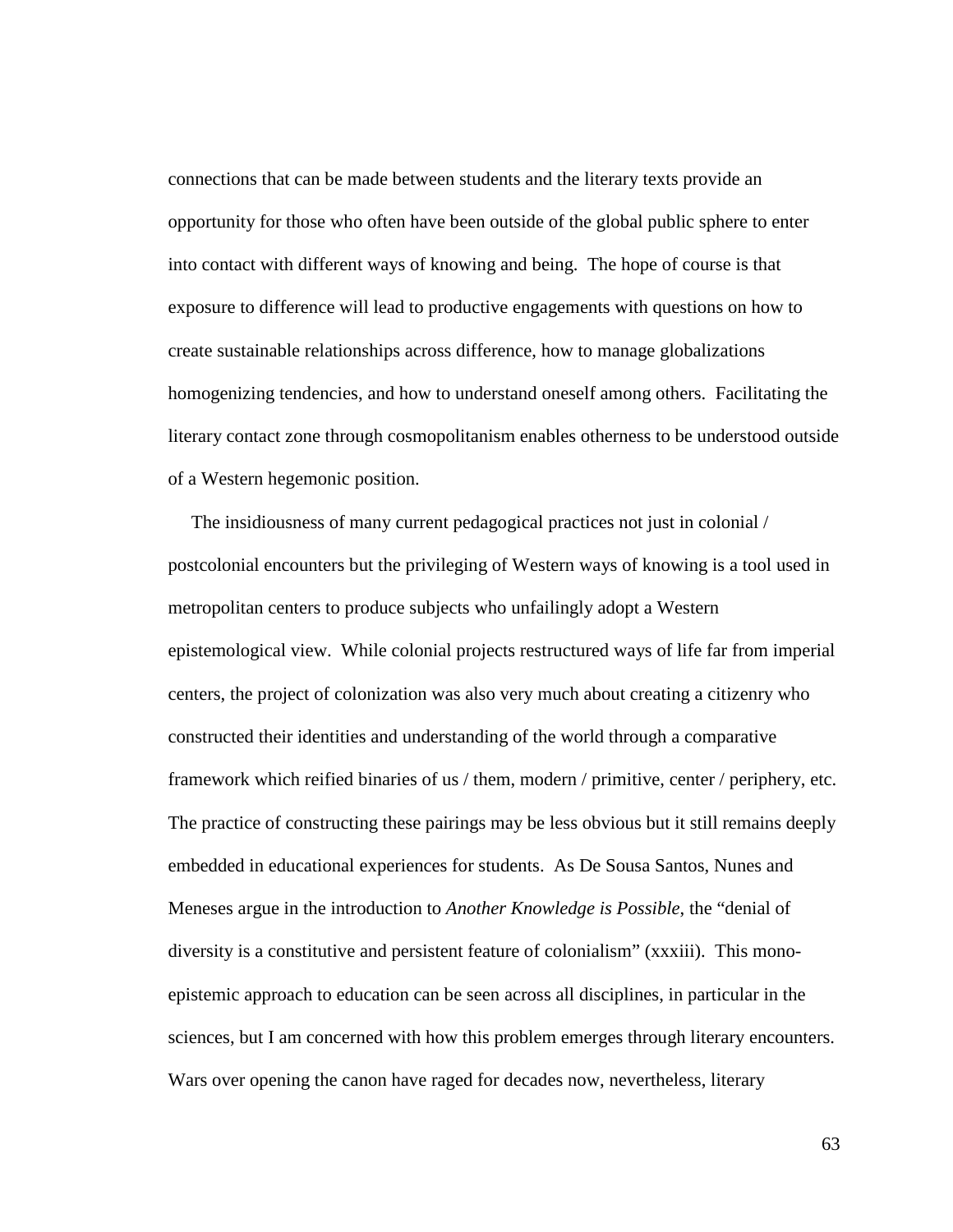experience for most university students in the United States remains Western-centric. Works that are incorporated into mainstream curriculum often require justification for their inclusion, or it is their "exotic" nature which provides students with a glimpse of how others live. What remains missing is an interrogation of the text as a legitimate offering of a particular way of seeing the world. Rey Chow takes up the theoretical underpinnings of this problem in *Ethics After Idealism*. She argues that "questions of authority, and with them hegemony, representation, and right" are being displaced by "facilely dismissive judgments" which ignore the "ideological assumptions in discourses of 'opposition' and 'resistance' as well as in discourses of mainstream power" (13). The problem then is that students are trained to read from a Western perspective which places non-Western texts under impossible circumstances. Chow suggests that

we need to continue to train our students to read – to read arguments on their own terms rather than discarding them perfunctorily and prematurely – not in order to find out about authors' original intent but in order to ask, 'Under what circumstances would such an argument – no matter how preposterous – make sense?' With what assumptions does it produce meanings? In what ways and to what extent does it legitimized certain kinds of cultures while subordinating or outlawing others?' (13)

In a roundabout way, Chow makes the same point that De Sousa Santos, et al. are making. She is arguing for recognition of alternative epistemologies and a reading methodology that approaches texts with an openness which appreciates what non-Western ways of knowing offer. This approach to reading offers a sensitivity to the historical legacy of subordination which has always othered competing knowledges. A cosmopolitan pedagogy challenges students not only to encounter difference but also to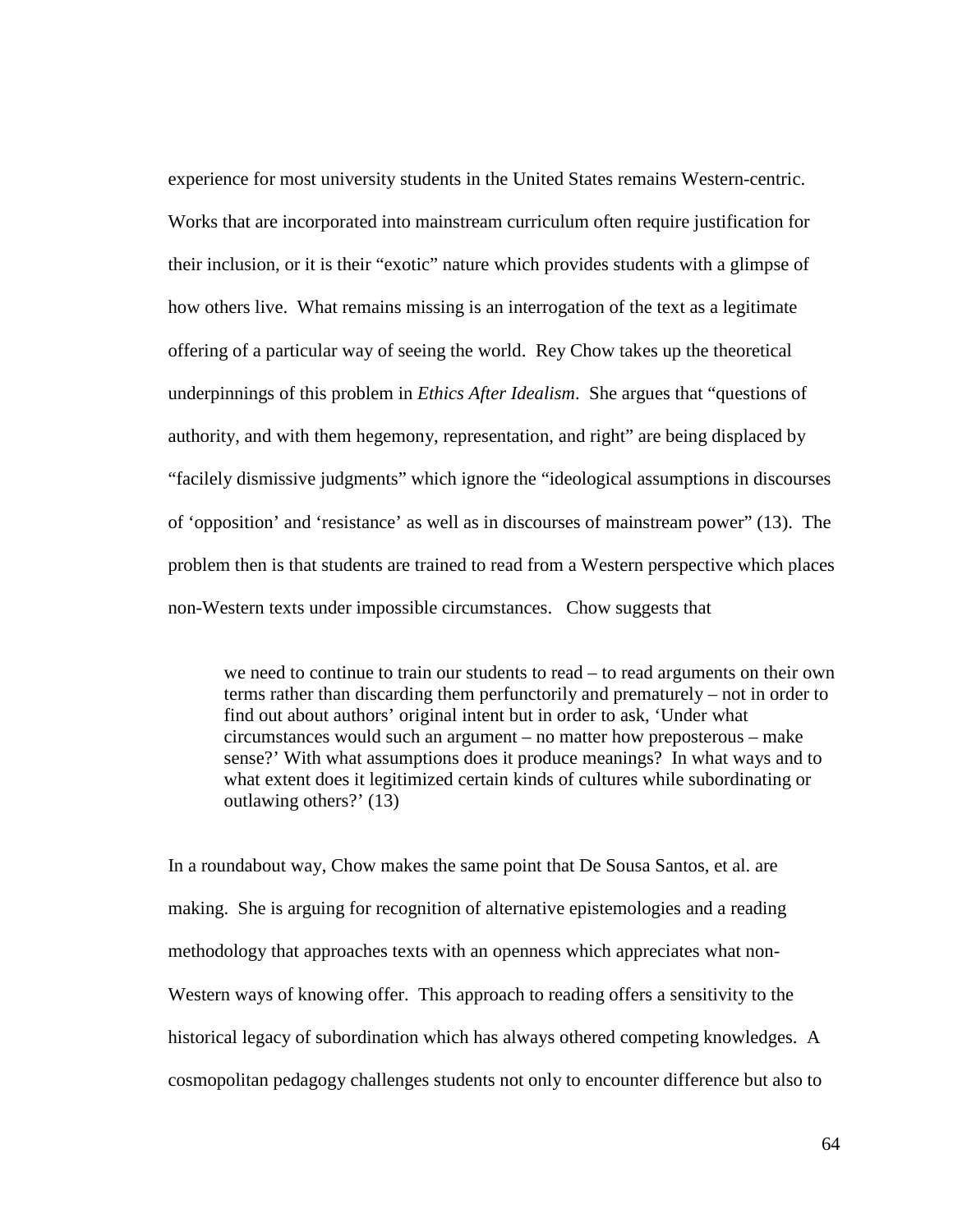understand the conditions that structure and control how we engage with it. In teaching awareness of non-Western epistemologies, a cosmopolitan pedagogy naturally teaches students to locate power structures which mediate how those epistemologies are received. De Sousa Santos, et al. remind us that

there is no essential or definitive way of describing, ordering, and classifying processes, entities, and relationships in the world. The very action of knowing, as pragmatist philosophers have repeatedly reminded us, is an intervention in the world, which places us within it as active contributors to its making. (xxxi)

However, Western epistemological perspectives have been privileged in the US academy for so long that they have become normative. The result is the unrealized reproduction of accepted structures through student participation. By the time most students reach the university level in the United States, they have undergone a cultural indoctrination through their academic and cultural experiences. How then do we work against those embedded biases towards seeing the world one dimensionally? To begin with, students need to develop openness to difference and a comfort in living with the heterogeneous voices that inhabit our world. Cosmopolitanism can facilitate that ethical engagement when situated in a pedagogical space. It provides an opportunity for the literature class to turn into local public spheres which create translocal connections between ways of knowing. In those epistemological, cultural, and ideological exchanges new ways of seeing the world can emerge, but it takes a responsibility and commitment to the kind of ethical encounters that result in making meaning. As De Sousa Santos, et al. reminds us

to produce knowledge is to accept the risk of putting to the test our beliefs and our ignorance without reducing what we do not know to what we already know and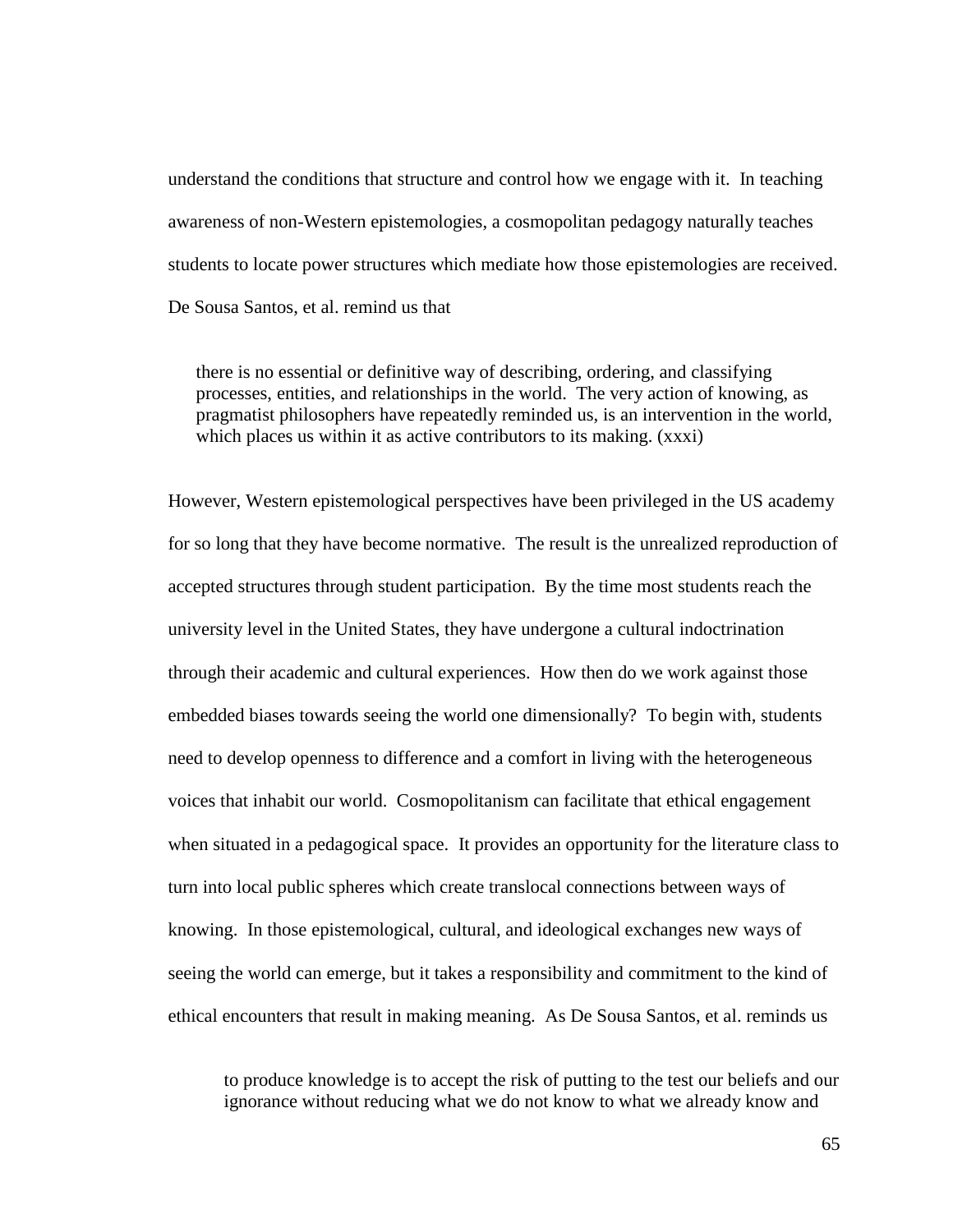without dismissing as irrelevant what we cannot describe because we ignore it, but it is also to exercise prudence and precaution when dealing with the unknown or with the possible consequences of our actions. (xxxi)

Re-seeing the literature classroom as a space devoted to the engagement with difference and the non-hierarchized relationship to knowledge is the first step in building a foundation from which to destabilize the mono-epistemological approach to learning. Cosmopolitanism works as a natural theoretical fit for these encounters because it recognizes uniqueness without categorizing or classifying, opening up a space in which encounters with otherness are more transparent. We can start thinking about this model in a way which allows readers to learn with or from difference instead of about difference. This shift in perspective is the first step in changing reading practices in postcolonial literature classes.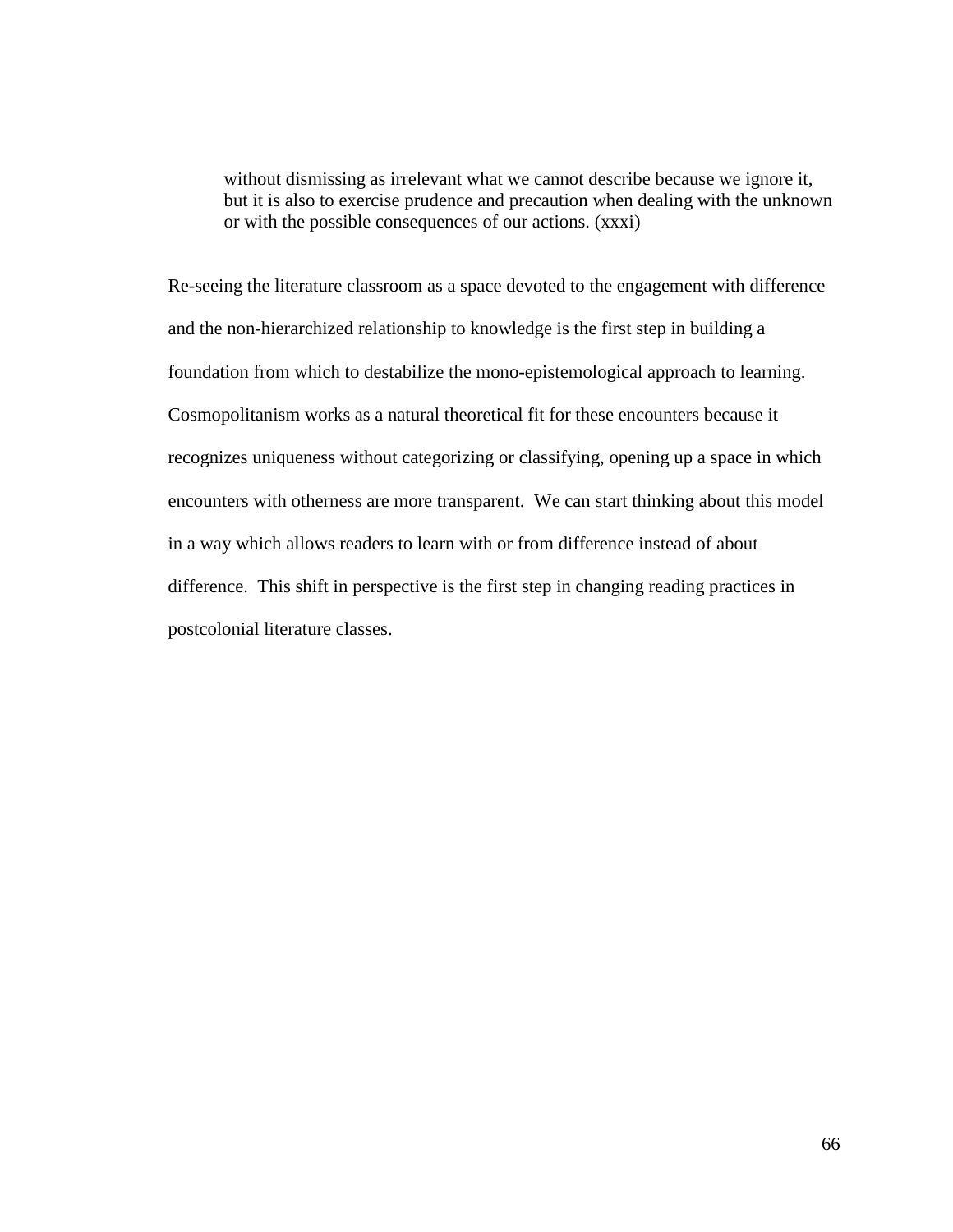## **CHAPTER III**

# **COSMOPOLITAN PEDAGOGY: FROM THEORY TO PRACTICE**

 The moment of contact between reader and text, ostensibly self and other, is the ethical moment. Literature as a form of knowledge production is unique from other disciplines in that it requires an ethical obligation through the imagination to that which cannot be contained, that which is beyond the self. In less esoteric terms, the imaginative moment that a literary encounter produces necessitates a faith in what is beyond comprehension and commodification. This moment requires "an infinite attention to the other" (Blanchot qtd. in Readings 161). The call of the text, a hailing, places readers under obligation to the presence of the other and demands a response, but it is the impossibility of the return of that response which frames this encounter as a matter of ethics. In this chapter, I show how Mary Louise Pratt's contact zone approach to the classroom provides a foundation for understanding the pedagogical space as a location of encountering difference<sup>[1](#page-72-0)</sup>. Situating Pratt's contact zone within Louise Rosenblatt's transactional model provides a context from which to understand how reading theory can

<span id="page-72-0"></span><sup>&</sup>lt;sup>1</sup> I draw my understanding of difference from the poststructuralist exploration of the gap between signifier and signified which yields an unending openness for meaning. Derrida characterizes this experience as "difference," which arises from the combination of the French verbs "to differ" and "to defer." When Derrida brings these two terms together, they result in an idea that expresses how "meaning is always deferred, to the point of an endless supplementarity, by the play of signification" (Norris 391). Derrida's work radically rethinks representation and Stuart Hall uses this work to explore how the constant deferment of meaning is also at work in identity construction. Hall suggests that difference is not simply a comparative framework in which X is not Y but that there are difference even between X and another X. Identity is always in the process of becoming and difference is that which is "left over," beyond a framework which can stabilize identity into a fixed category.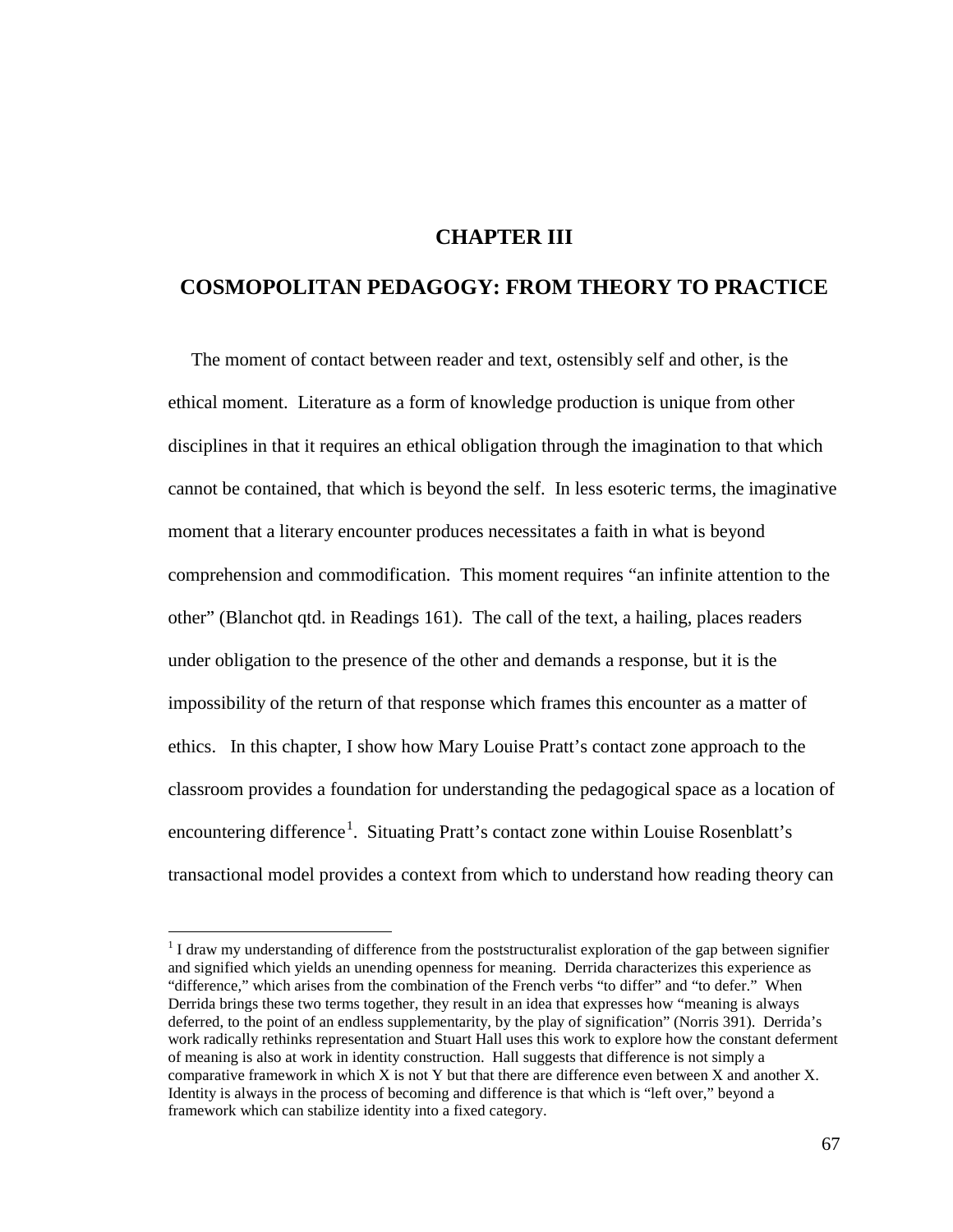help negotiate this moment. I explore how cross cultural literary engagements often produce asymmetrical power relations between reader / text interaction but fail to distinguish how to best negotiate the ethical dimensions of this space. I introduce a Levinasian ethics as a way of navigating this space without attempting to fix or stabilize the otherness of the other. By turning to Levinas' work on ethics, I demonstrate how readers can respond in kind to the demands the text places on readers, and I provide an ethical grounding for the participatory cosmopolitanism model I incorporate. Homi Bhabha's work with cultural difference and the Third Space of enunciation provides an alternative framework from which to interrogate literary encounters in the hope of producing a cosmopolitan reading practice predicated on the condition of unhomelieness which emerges from the disruption of self. To translate these theories into practical pedagogy, I describe a unit I teach on Afghan refugees. The unit is constructed to establish a cosmopolitan ethos in relationship to the texts and establish the skills necessary for students to build ethical engagements with difference and critique problematic assumptions inherent in Western discourse, especially in the human rights regime.

## Cosmopolitan Pedagogy Tenets

 To give a better sense of what a cosmopolitan pedagogy works to accomplish, I have constructed a list of the core tenets of this approach to teaching postcolonial literature. First, a cosmopolitan pedagogy is centered on the reader / text relationship, privileging this interaction as a way to uncover the ethical dimensions of reading postcolonial literature in an age of globalization. Of particular importance in this encounter is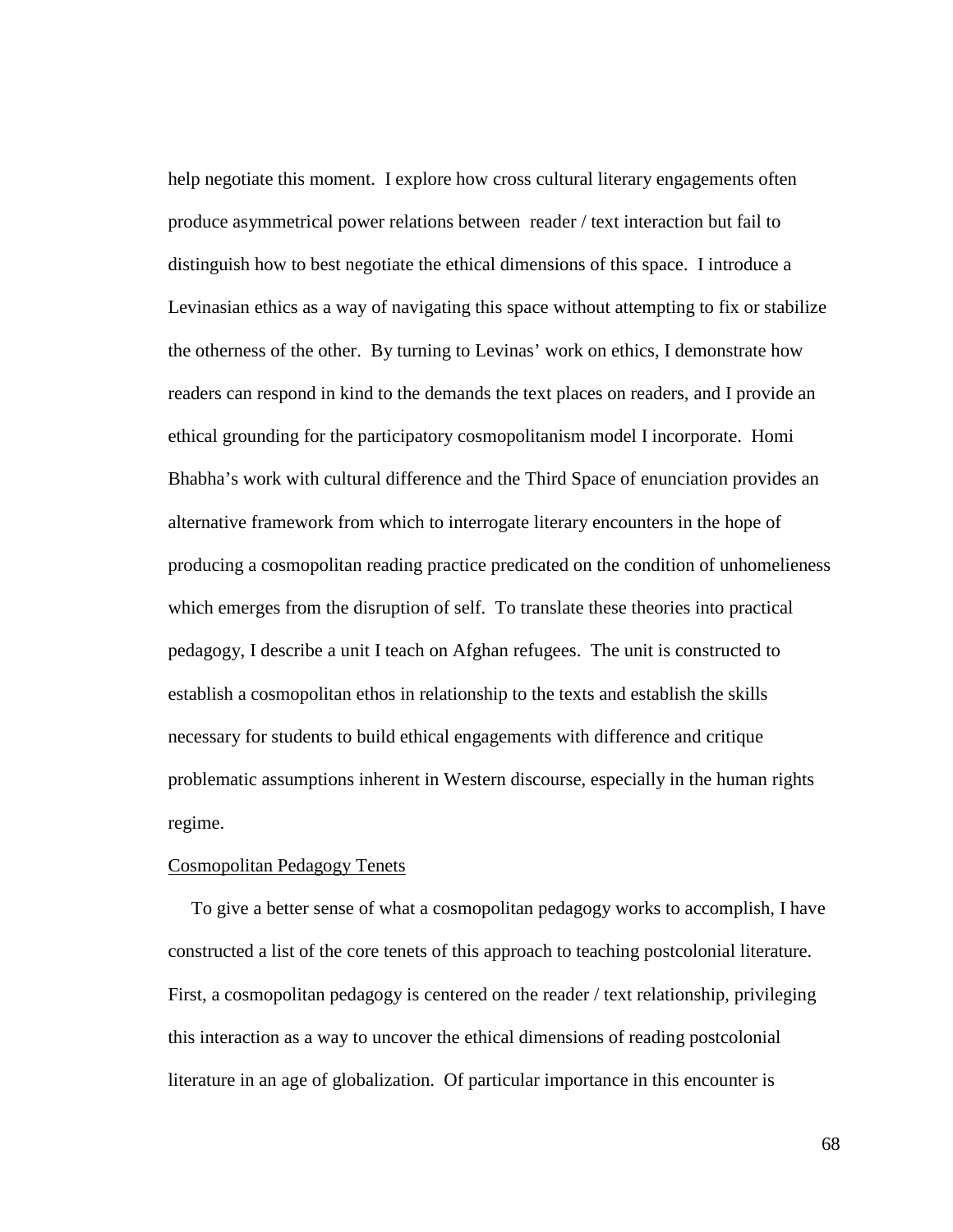recognizing the call of the text. I define the call of the text as the literary and cultural cues that resonate across literary and literal borders. This call places readers under a responsibility not only to recognize from where it emerges, but also it requires students to be accountable for the difference of the other that emerges through that call. How a reader responds to that call is a matter of ethics. The second component of a cosmopolitan pedagogy is recognizing the world in the classroom and the classroom in the world. Too often the classroom is detached from the material realities of the world beyond the classroom walls. Through a specific type of reading practice, the aim of this pedagogy is to help build connections between the work students undertake in the classroom and its application outside of the classroom. A cosmopolitan pedagogy builds the skills necessary to ethically engage with others and otherness both inside and outside the classroom. The third element of a cosmopolitan pedagogy is the orientation toward the other. This is a specifically cosmopolitan disposition that is cultivated and fostered in order to provide students with the foundation from which to address questions of difference. Cosmopolitanism has long been used to describe a particular way of life, but how one becomes cosmopolitan is rarely addressed. Through specific pedagogical practices, students build a cosmopolitan outlook which provides the basis for the way they see the world. Finally, the last aspect of a cosmopolitan pedagogy is the unmooring of the reader and text through the recognition of the universal condition of unhomeliness. The always already presence of other within the self destabilizes the coherence of a subject. In locating that condition in both literary work and in the student, there is a dislodging of the fixity of position. Disrupting the positionality of both the text and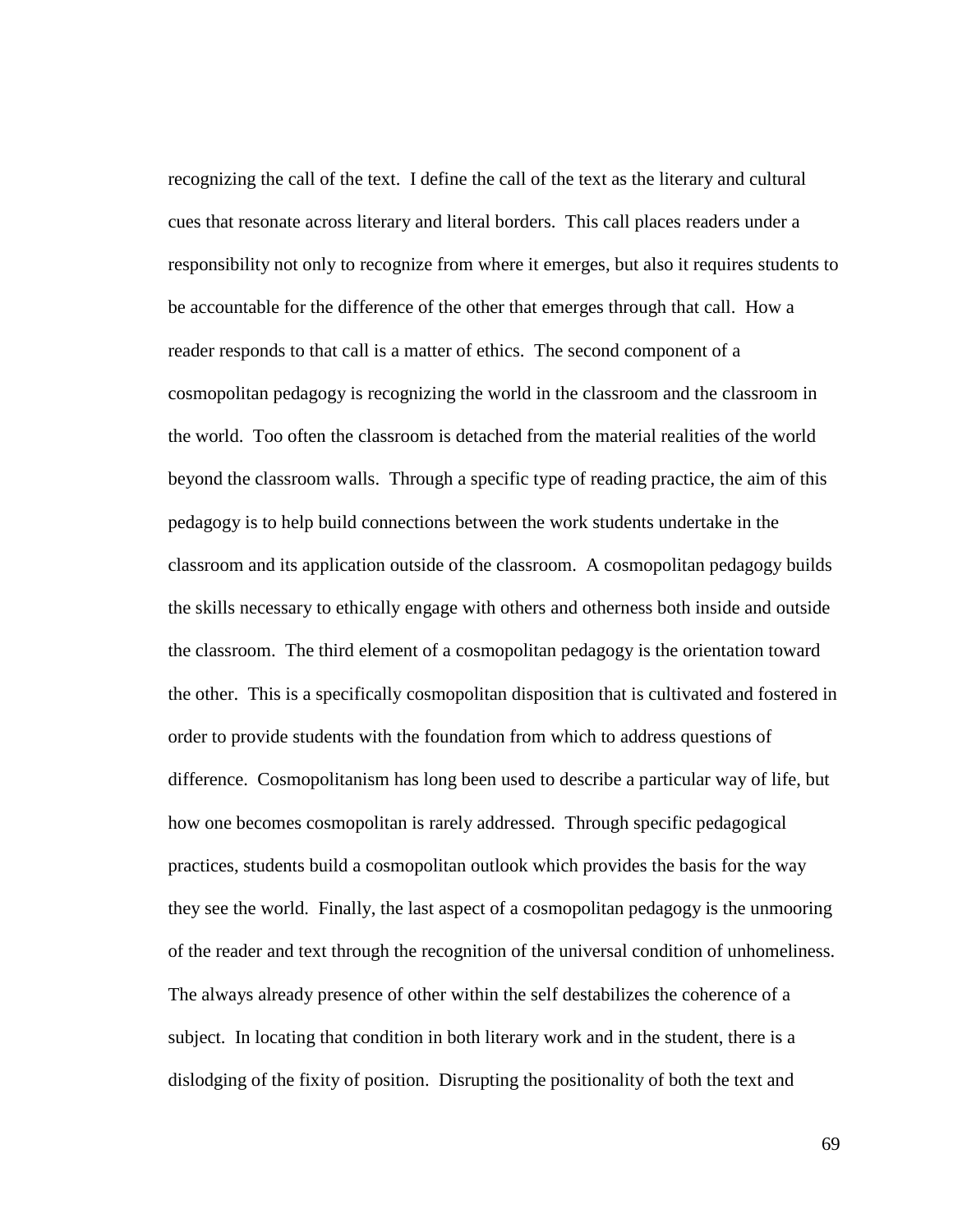reader opens up a cosmopolitan space which is not predicated on particularlist characteristics but instead relies on the recognition of the interconnectedness between the two. These four components comprise the basic tenets of a cosmopolitan pedagogy, providing the core components for this pedagogy to fulfill its goals.

## Contact Zones, Clash of Civilizations, and Area Studies

 Mary Louise Pratt's oft-cited essay, "Arts of the Contact Zone," offers a useful vocabulary from which to understand the classroom space as a location of power relations. By describing the classroom as a "contact zone," Pratt draws attention to the encounters which are a natural part of this space. Her characterization of the contact zone as "social spaces where cultures meet, clash, and grapple with each other, often in contexts of highly asymmetrical relations of power" (33) recognizes the prevailing, often violent, struggles which inhabit these locations as well as the imbalance inherent in them. The transcultural dynamism of this space is a key component in knowledge production, but this outcome can be overshadowed by turning these moments of contact into superficial recognitions of difference. Pratt draws her theory from the anthropological explanation of transculturation as the "processes whereby members of subordinated or marginal groups select and invent from materials transmitted by a dominant or metropolitan culture" (37). In the classroom space though, transculturation need not flow only in one direction. In fact, one of the key components of creating a cosmopolitan pedagogy is destabilizing those positions of dominance and subordination in order to challenge the flows of knowledge and by extension power. Cosmopolitanism relies on the supposition that in negotiating difference there is not a privileged or assumed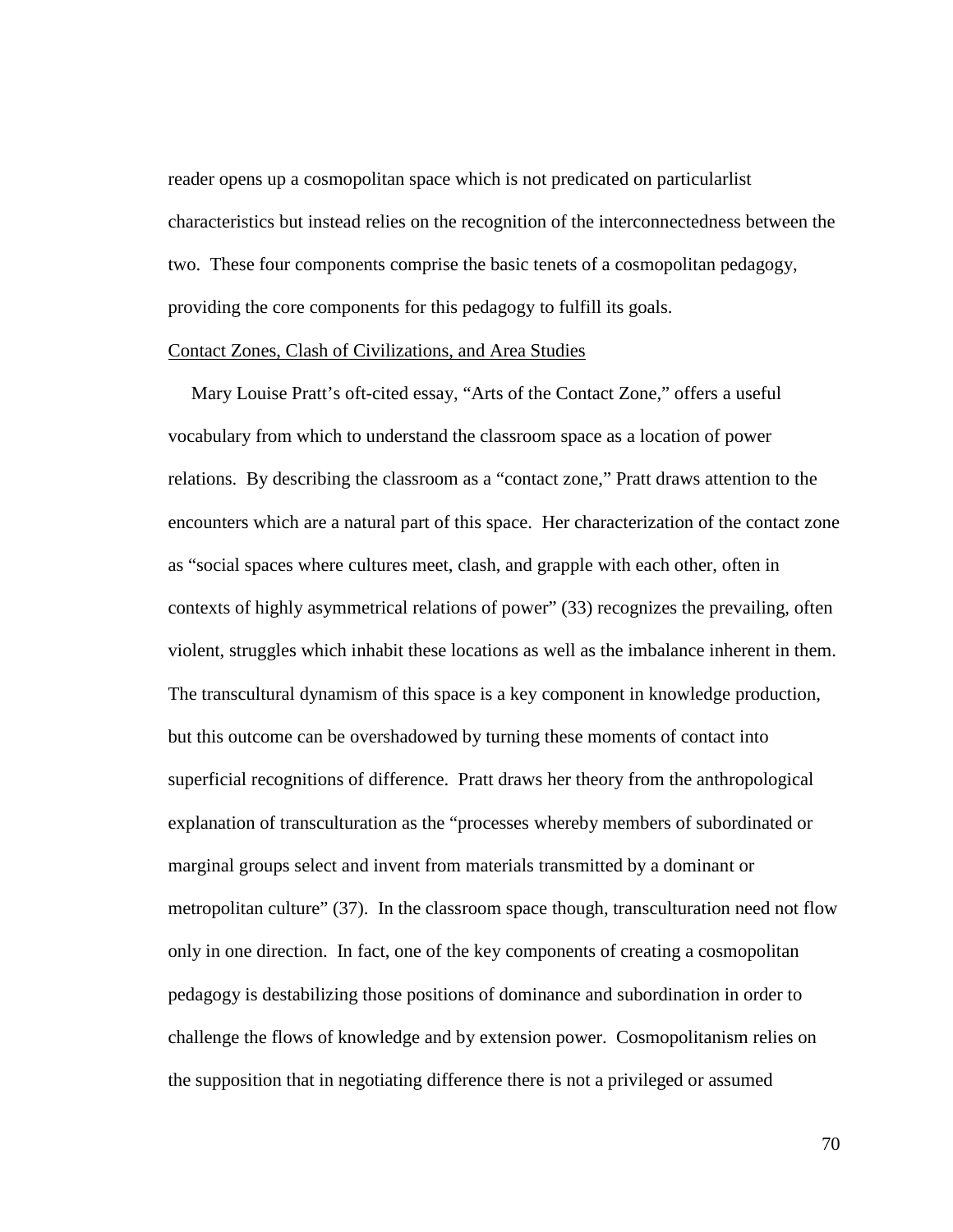hierarchy, however, the institutionalization of knowledge production in the academy does often normalize particular, typically Western, epistemologies. The pedagogical challenge is to instill in the classroom a dynamic which recognizes the worth of competing discourses, establishing a setting which at the very least makes visible the unrecognized assumptions that are a part of knowledge production. To achieve this pedagogy, I work to interrupt and unmoor instead of stabilize and ground. In other words, by defamiliarizing the familiar students must reassess what they thought they already knew in relation to that with which they are coming into contact. This establishes a more fluid dynamic between positionality and knowledge production, opening non-Western epistemologies for consideration outside of a center-periphery model. This is an important move as it helps to dismantle binaristic power structures which marginalize ways of knowing and interrupts asymmetrical relations which have historically been a part of colonial / postcolonial encounters. Facilitating these engagements through literary encounters adds another component which further destabilizes the interaction. The contact between reader and text is already provides a useful instability because while it takes place in the classroom, a stable structure, the struggle for the imaginative ground from which this interaction takes place is always shifting. In other words, in which imaginative world does the interpretive moment take place? It might seem like the easy answer is the reader's imaginative world because that is where the reader interprets the signs, but we should also consider how texts naturally resist appropriation, causing the reader to enter the world of the text<sup>[2](#page-76-0)</sup>. Ultimately, the reader / text relationship provides a

<span id="page-76-0"></span> $<sup>2</sup>$  The power dynamics between reader and text are interesting because it presents a shifting ground in which</sup>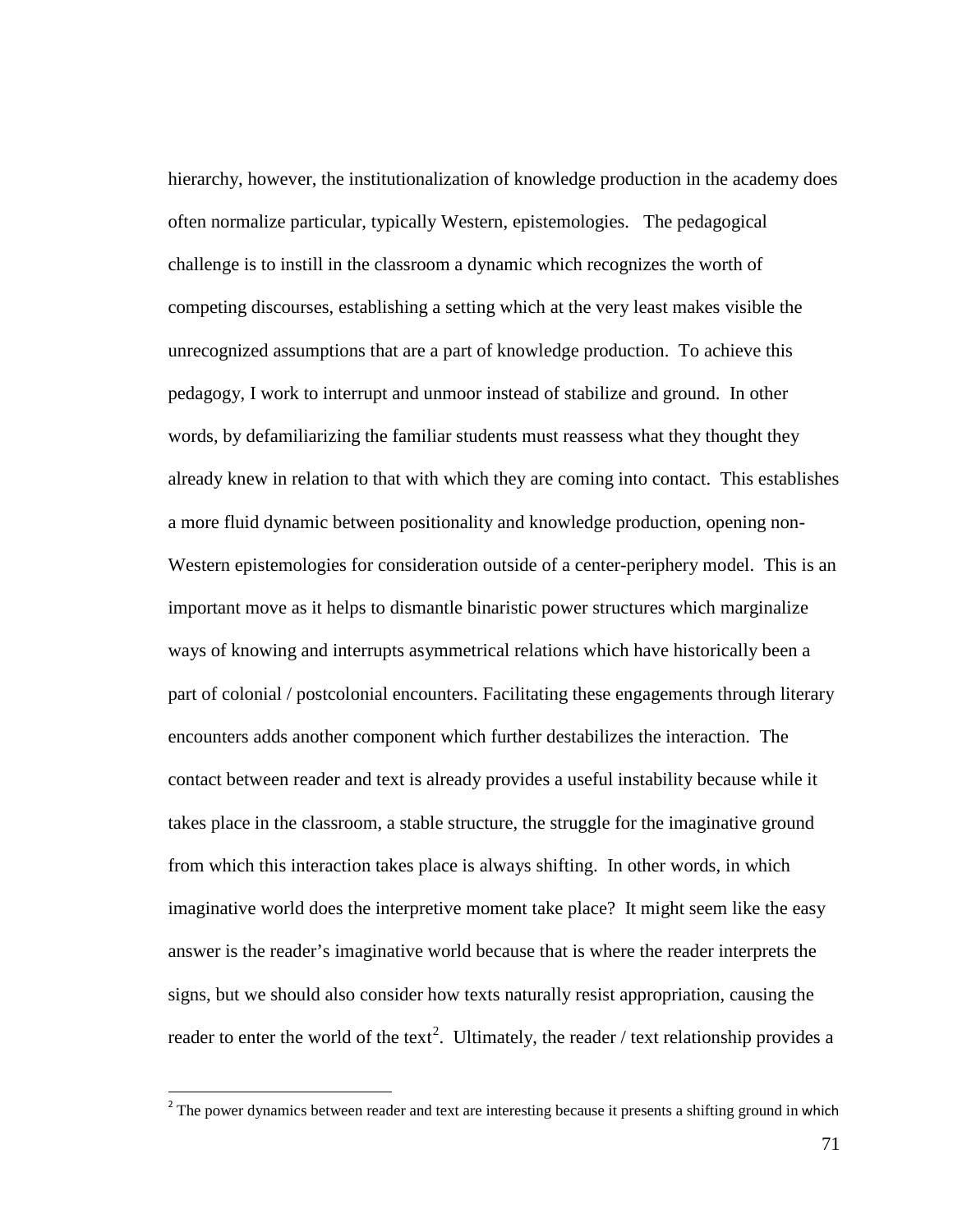transcultural moment, which raises concerns about how readers engage with difference. Transculturation argues for a negotiation with difference, not a complete absorption or appropriation of it. Presented this way, transculturation becomes a question of ethics mediated through pedagogy.

 While Pratt has created a helpful framework for understanding transcultural encounters, theorizing those points of contact and understanding what happens in those moments provides an opportunity to better recognize the hegemonic tendencies between asymmetrical powers. As R. Mark Hall and Mary Rosner suggest in "Pratt and Pratfalls," "rather than privilege contact blindly, we need to do more to examine what actually takes place *at the point of contact*" (original emphasis, 108). It is the ethical dimensions of the relationship to difference that are too often overlooked in this space. In "Encountering the Other," Gary Olson argues that Pratt creates a "multicultural bazaar" environment in which students sample culture but remain unengaged. Olson's criticism is that much contact zone scholarship "deemphasizes systems of oppression and attempts to flatten out differences in order to strive for some mythical, elusive harmony" (87). Olson's critique of Pratt's argument might be too reductionary, but it does raise the issue of to what ends the contact zone generates. I come at this problem from a different angle. Rather than just emphasize what happens at moments of contact, I argue for rethinking and reimaging the space that houses those encounters. When attempts are made to

 $\overline{a}$ 

at different times the reader can assert power over the text through appropriation and imaginative control but there are also moments when a text can intimidate and limit student engagement. My point in making this observation is simply a reminder that control in the reader and text encounter is fluid and dependent on many mitigating circumstances. It is necessary to always look at the contexts which shape these encounters in order to make those moments of control more visible.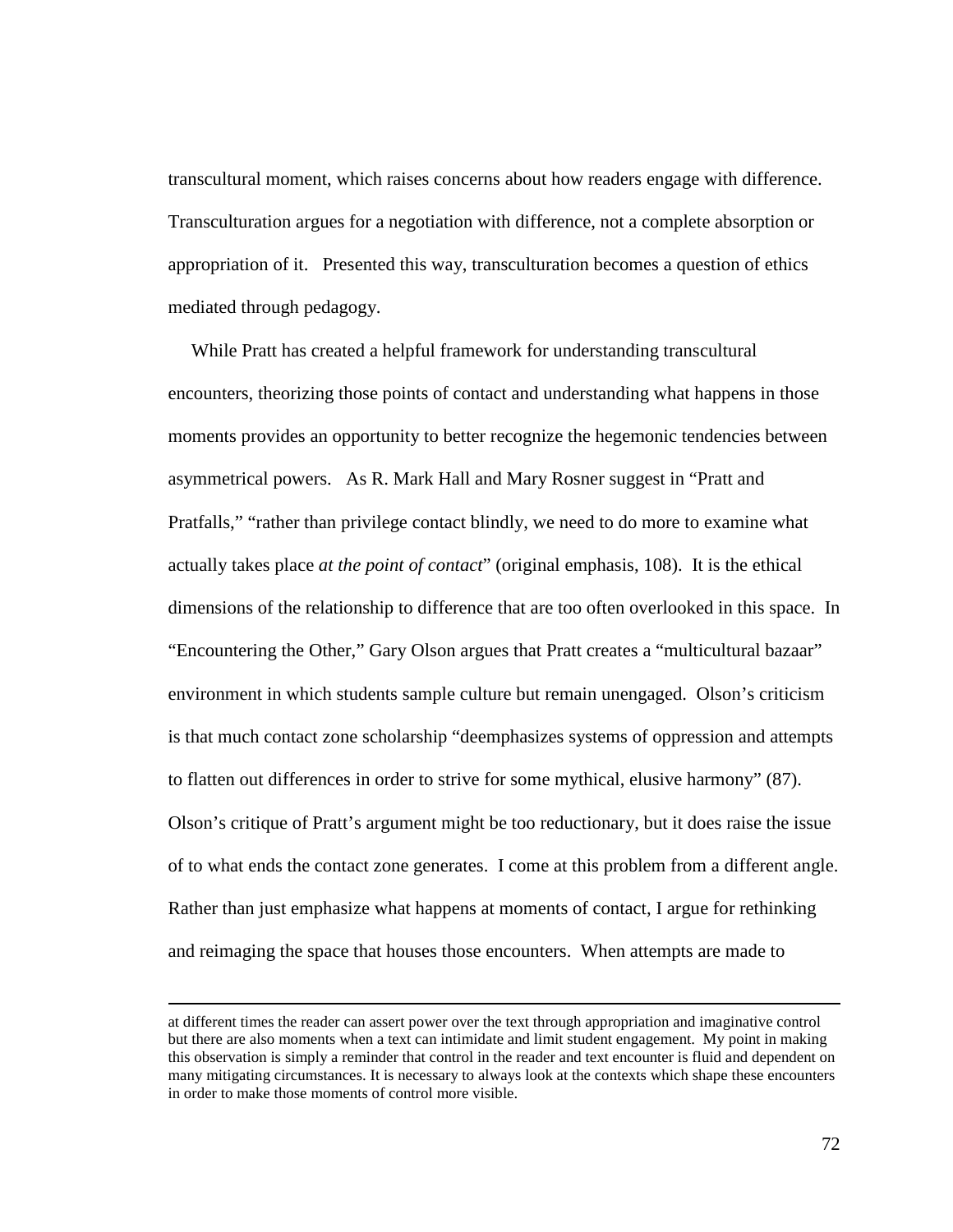smooth out difference without changing the environment in which these points of contact are made the tensions of engaging with others are pushed aside in favor of seemingly amenable relationships but which still reinforce asymmetrical power relations. The benefit of transcultural encounters is not to achieve "some mythical, elusive harmony" but rather to learn how to live with the tension present in the irreducibility of difference (Olson 87). To me, that is the only way to achieve a foundation for ethical relations. Unfortunately, the academic environment, an environment that has thrived on its reputation as a site of critical engagement with knowledge and knowledge production, too often reinforces totalizing relationships to difference, especially when it comes to dealing with cultural difference in reading. Pratt's model for the contact zone does describe the site of transcultural encounter in the classroom and recognizes some of the power imbalances, but more work needs to be conducted to consider the contexts within which these encounters take place.

 "Arts of the Contact Zone" was published in MLA's *Profession* in 1991, only a few years removed from the fall of the Berlin wall, the symbolic and literal dismantling of Cold War binarism. Pratt's essay is timely in that it emerges at a moment of technological advancement as well as affordable and quicker transportation options resulting in more face-to-face transcultural encounters, ostensibly illustrating geographer David Harvery's idea of time-space compression. As mentioned in Chapter One, the 1990s ushered in a flood of new attempts to understand and organize global structures which could manage the forecasted dissolution of the nation-state as the primary identity marker. Competing models for understanding these new formations and increased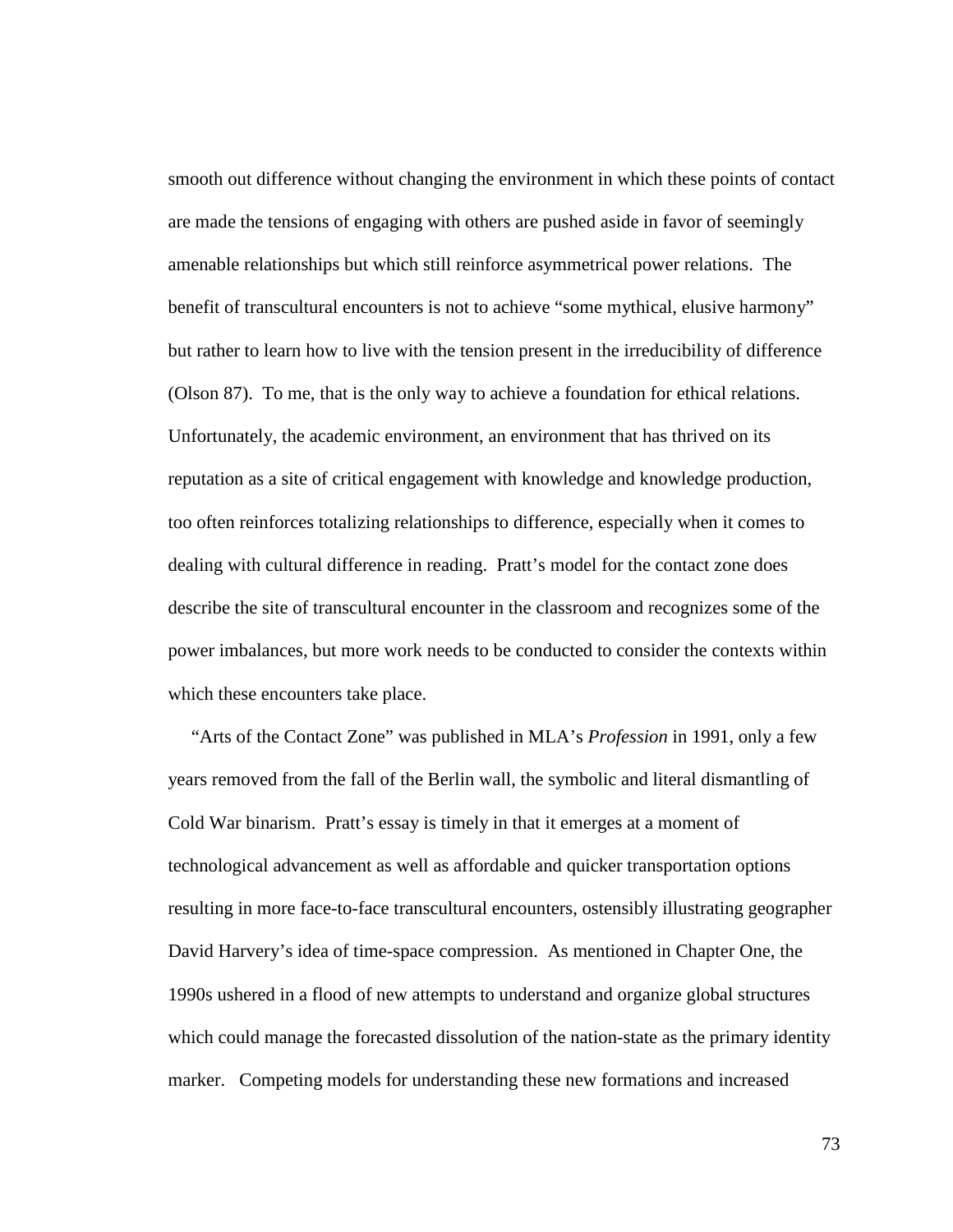contact across difference prospered in the early 1990s but not all of these theories were optimistic about the outcomes. This is, after all, the decade that saw the release of Samuel Huntington's "The Clash of Civilizations" as a strategic plan for understanding future conflicts. Huntington suggested in his 1993 *Foreign Policy* article that

differences between civilizations are real and important; civilizationconsciousness is increasing; conflict between civilizations will supplant ideological and other forms of conflict as the dominant global form of conflict; international relations, historically a game played out within Western civilization, will increasingly be de-Westernized and become a game in which non-Western civilizations are actors and not simply objects. (48)

Obviously, Huntington sees these moments of contact as destructive, ultimately leading to armed conflict, a far cry from what proponents of contact zone theory profess. The critiques of Huntington's hypothesis were many and swift. Some of the most notable attempts to challenge Huntington's argument include Homi K. Bhabha's theory of hybridity and Edward Said's humanism<sup>[3](#page-79-0)</sup>. In fact, in "The Clash of Definitions," Said offers a criticism of Huntington's hypothesis, arguing that "the truly weakest part of the clash of civilizations thesis is the rigid separation assumed among civilizations, despite the overwhelming evidence that today's world is in fact a world of mixtures, of migrations, of crossings over" (587). Said's argument, while addressing his specific concerns about Huntington's attempt to return to a conflict model that justifies the West's role as global policemen, also offers a critique of the methodology that has produced cultural commodification by way of knowledge production, a continuance of his

<span id="page-79-0"></span><sup>&</sup>lt;sup>3</sup> Said's humanism dates to his work from the late 1970s and 1980s but it gained even more momentum in the 1990s when understanding globalization's impact on societies became more pressing.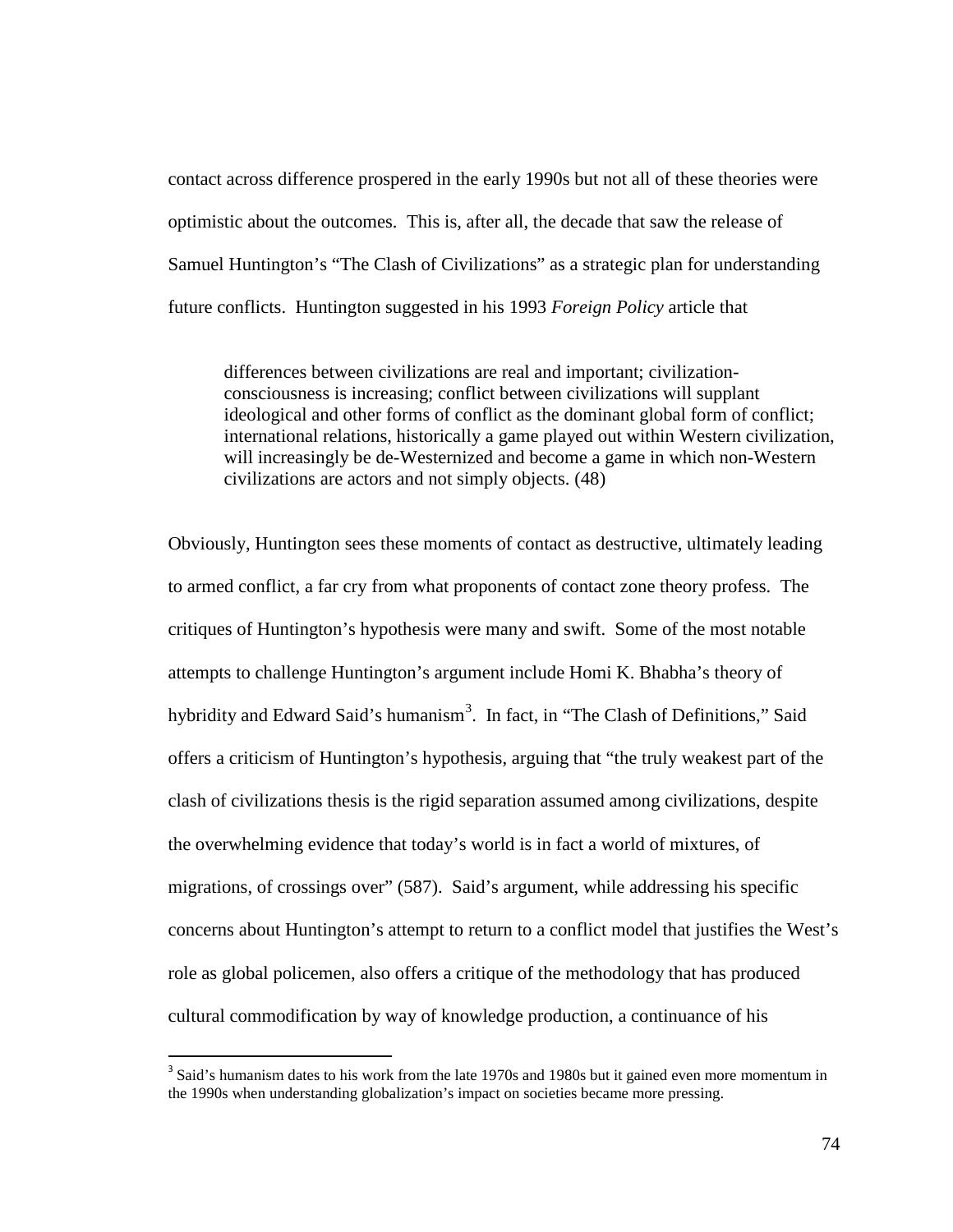arguments from *Orientalism*. Huntington's ideas appear to have emerged from theory to actual foreign policy in the United States in the early 2000s, further complicating the belief that contact zones can produce anything other than conflict. It is precisely this political philosophy which shapes the classroom space as a site of contestation rather than communication. Huntington's approach, though, is not without academic precedent. It grows out of a legacy of area studies that brokered a relationship between the academy and the government. Producing knowledge about others, specifically those who posed a threat to the United States, has a long-standing presence in university research. Obviously, the effect of this relationship is an unwillingness to learn from but rather to learn about otherness. This approach trickles down into reading theory because it suggests that there is some essential quality to a text or culture that can be uncovered, studied, and mastered.

 The popularity of formalism in the early twentieth century and New Criticism for much of the middle part of the twentieth century attests to this point. New Criticism, while critiqued in contemporary scholarship for its archaeological approach of uncovering truths, still circulates in many high schools and universities as the close reading strategy needed to garner an understanding of a text. The 1970s saw a rise of reader response criticism to literature in order to provide a counterbalance to an approach that focused exclusively on the text. However, in some cases, reader response merely inverted this structure and privileged the reader above the text. The problem with both a text-centric interpretive approach and an exclusively reader oriented approach is that neither incorporates the text and the reader in making meaning. The fundamental ideas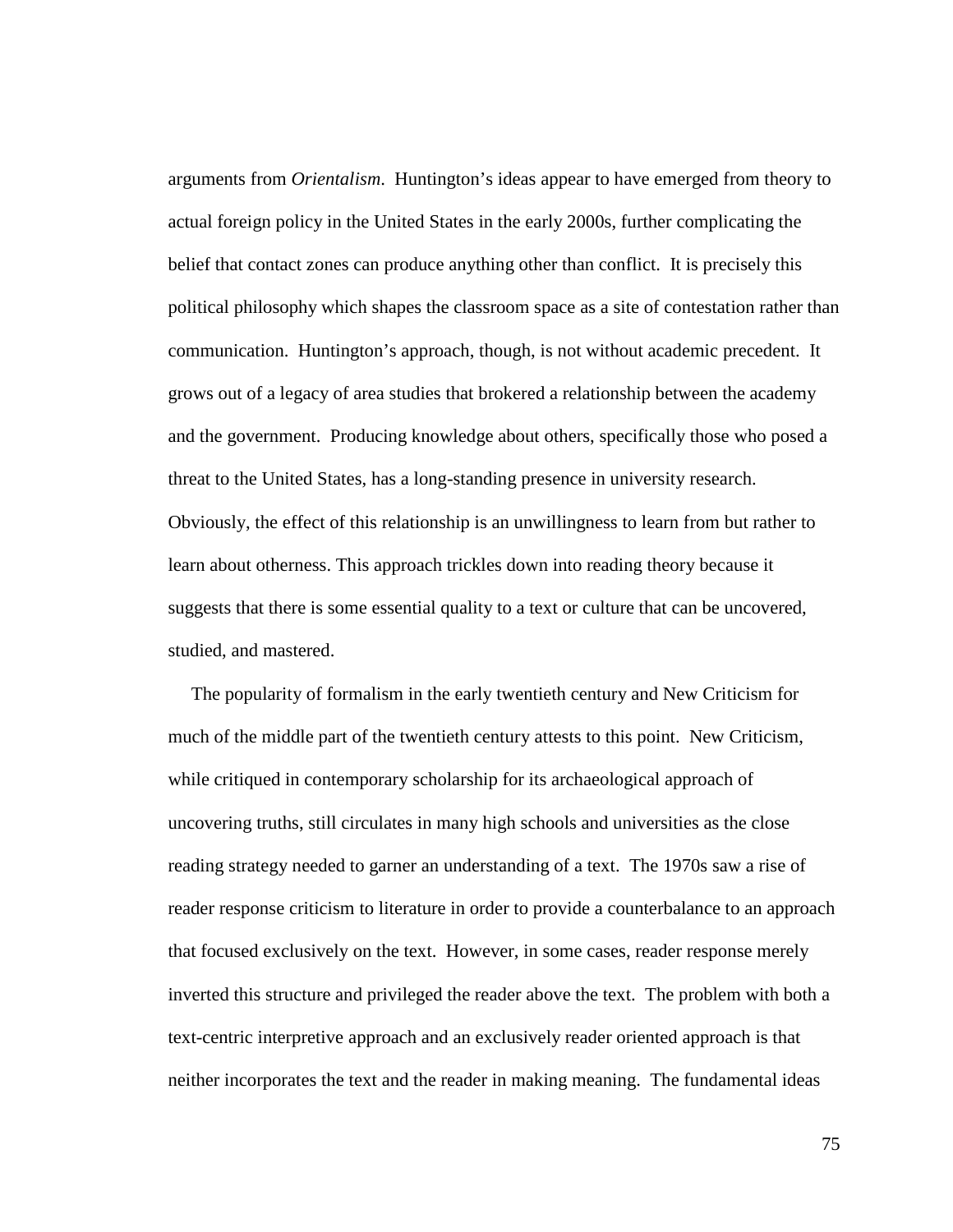behind reader response suggest that the reader is an active agent in making meaning, but when this theory is institutionalized in high schools and even in many universities, it often gets reduced to how a reader feels about a text. Ironically, what ends up happening in a lot of literature classrooms is the simultaneity of both a new critical approach and a reader response method. As a result, the engagement between reader and text is ignored, and a text becomes something to be mined for information while simultaneously creating response and reactions by readers. What is lost in this schizophrenic approach is an understanding of the how and why of a text's ability to create responses in readers. Reading becomes problematic in either of these two scenarios; through a new critical approach the text becomes static, creating a fixed meaning from which student's attempt to unearth the meaning or essence of a particular work through a reader centered approach, texts are radically decontextualized, removing them from the historical and temporal context that shaped them. How do we find a balance from which to establish the interpretive moment?

## Louise Rosenblatt's Transactional Theory

 Louise Rosenblatt offers an enduring reading model from which to understand the relationship between reader and text as a mutual exchange. While new reading theories emerge, looking at the nuances of what happens between reader and text, Rosenblatt's transactional model remains the foundational structure from which to understand this interaction. She carves out a middle ground between New Criticism<sup>[4](#page-81-0)</sup> and reader response

<span id="page-81-0"></span> $4$  Rosenblatt remains under appreciated for her work with reading theory. In many ways, she was a victim of bad timing and popular trends. Writing in the middle of the twentieth century, Rosenblatt had to work against the popularity of New Criticism, which insisted on completely textual readings. Rosenblatt's inclusion of the reader in the process of making meaning was a radical shift from previous approaches.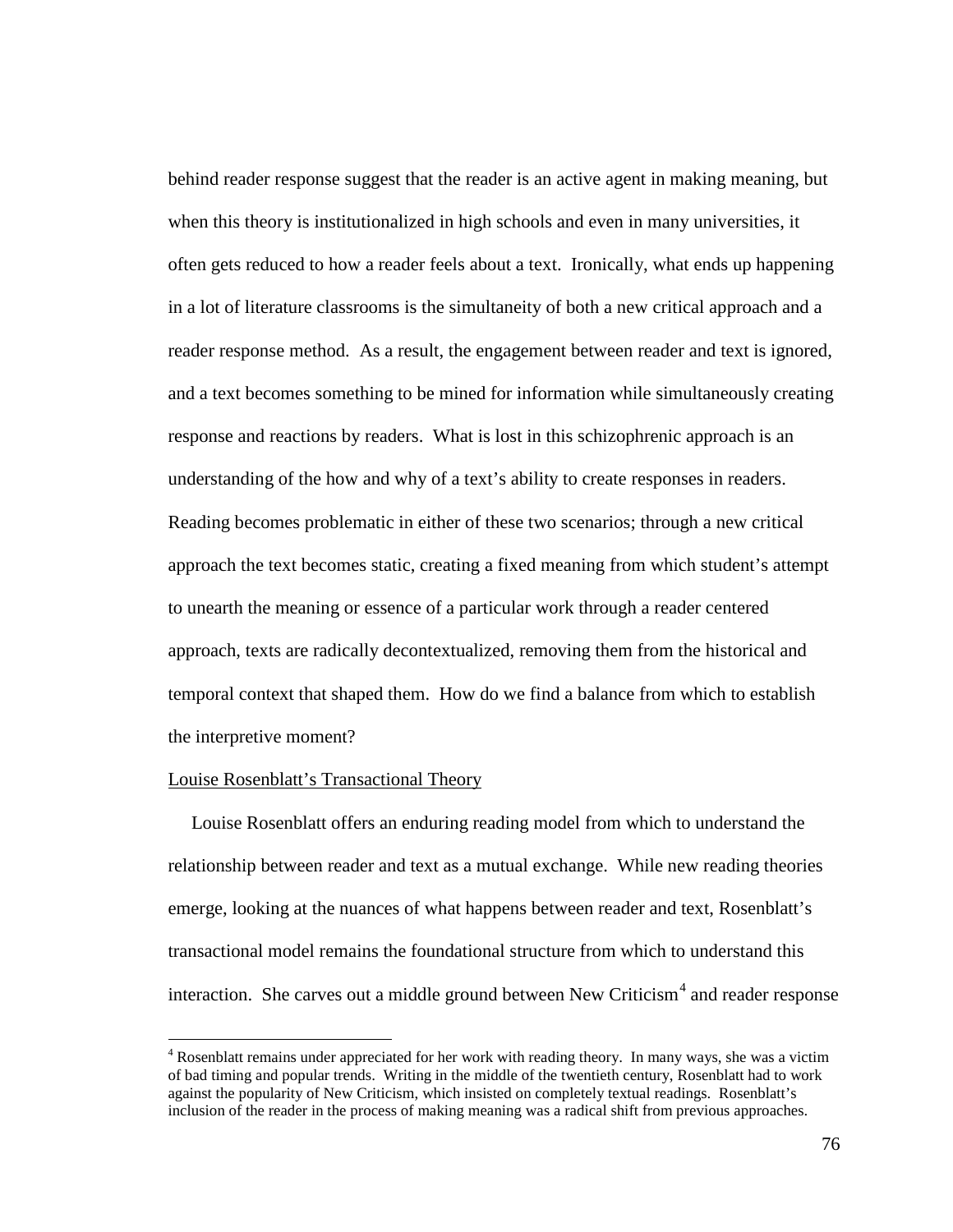which allows for a fluid negotiation. Rosenblatt suggests that there is a continuum on which readers approach a text. It is important to note that Rosenblatt makes the distinction between what readers do and what role the text plays in that process. Rosenblatt is clear that a "text is merely an object of paper and ink until some reader responds to the marks on the page as verbal symbols" (23). Her characterization of what a text is suggests that there is no innate meaning, but it is through the encounter that meaning is created. As such, a reader's approach to a text shapes the purpose of the event, the coming together of reader and text. This is a particularly salient point for understanding reader interaction with non-Western texts because it reinforces the point that meaning is made through the encounter with the text and not through an anthropological reading. It also suggests the necessity of a balanced relationship between reader and text in generating meaning. Rosenblatt constructs a continuum on which readers might interact with a text, ranging from an efferent to an aesthetic position. A reader who performs an efferent reading of a text attempts to derive knowledge or something knowable from the encounter. Rosenblatt characterizes this approach as "focused primarily on what will remain as the residue *after* the reading – the information to be acquired, the logical solution to a problem, the actions to be carried out" (23). In this scenario, readers suspend the imaginative engagement in favor of uncovering the information presented. At the other end of the spectrum, the aesthetic approach suggests that readers have to negotiate the form and the stylistic elements of a text, what I would refer to as the "call of the text," in order to produce some sort of understanding at the moment of reading. In Rosenblatt's words, "in aesthetic reading, the reader's attention is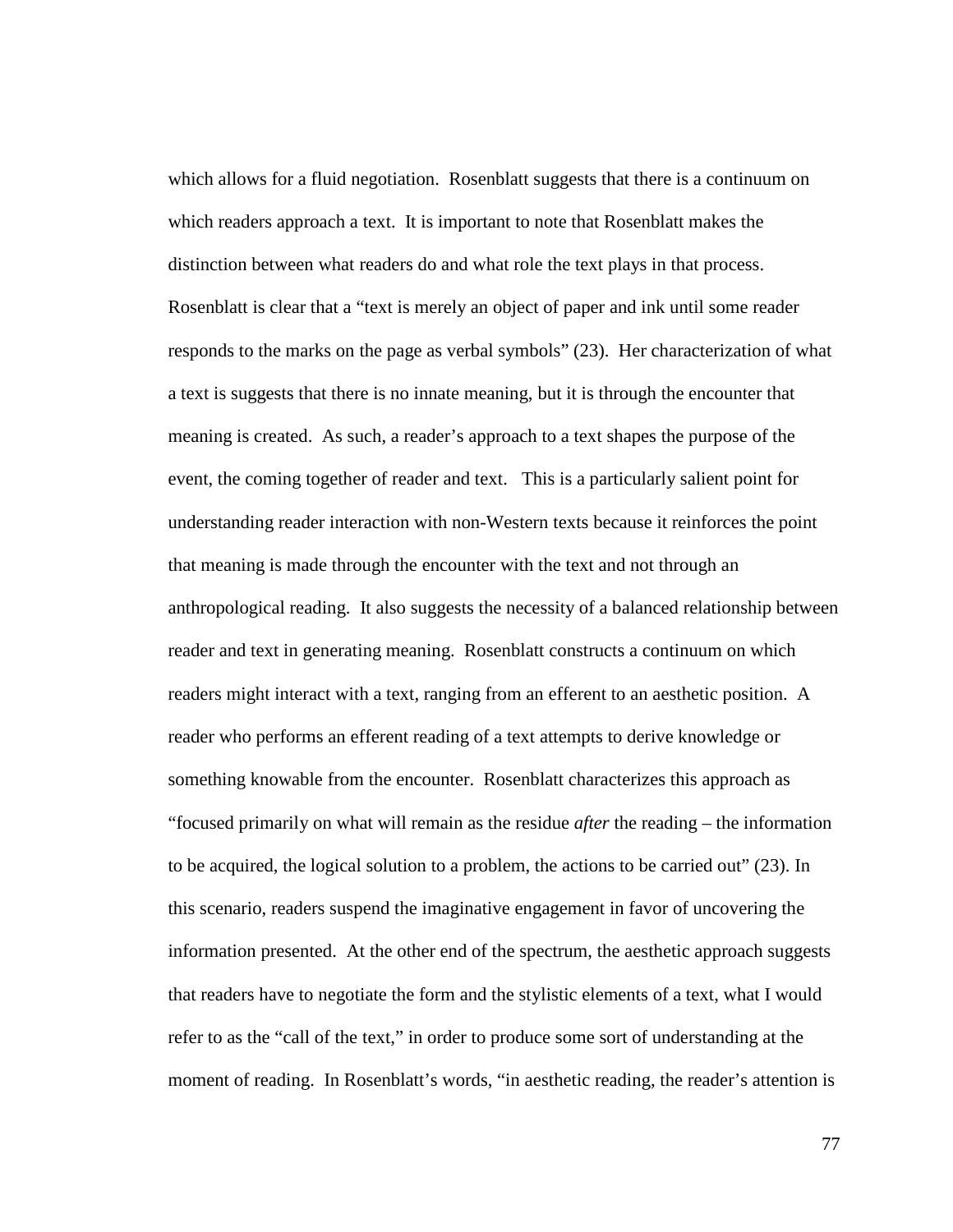centered directly on what he is living through during his relationship with that particular text" (25). The idea of the transactional approach hinges on the reader's outlook toward the activity of reading, which I would argue is necessarily a pedagogical concern. That determination shapes the experience, but Rosenblatt is clear to point out that we are constantly shifting between these polarities. She argues that "the reader who adopts the aesthetic stance can pay attention to all of the elements activated within him by the text, and can develop the fusion of thought and feeling, of cognitive and affective, that constitutes the integrated sensibility" (46). While literature might seem to call for an aesthetic approach, it does not deny the potential for an understanding beyond the mere experience. Postcolonial literature presents a unique challenge to this transactional approach. Since the setting and sometimes the language are often foreign to students, it is almost incumbent on them to read efferently in order to understand the historical, cultural, and/or linguistic differences. For some readers of postcolonial literature, there is hardly an opportunity to engage aesthetically because they are still trying to figure out a way to negotiate difference<sup>[5](#page-83-0)</sup>. When students of postcolonial literature only read from an efferent position though, they risk turning the experience into an anthropological approach which exoticizes difference, turning it into commodifiable knowledge. The problem for readers who rely solely on an efferent approach is that it forces a text to act as a representation of a people or a place. Unfortunately, the tendency for students to learn about a place or people instead of from it or them is often an inherent part of the classroom experience. The goal of a cosmopolitan pedagogy is to facilitate a space where

<span id="page-83-0"></span> $<sup>5</sup>$  In this context, difference continues to refer to the alterity of the other.</sup>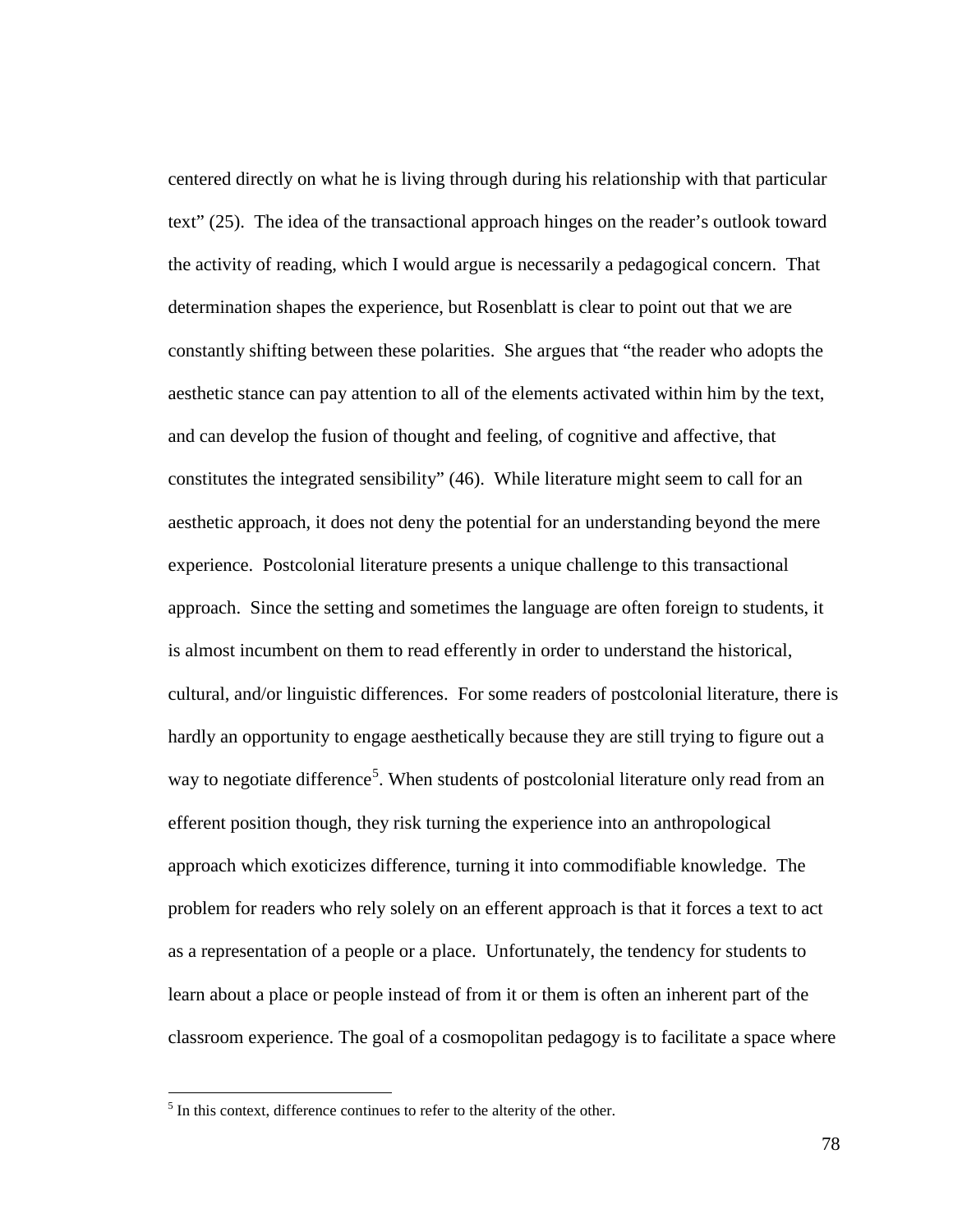the reader / text encounter can contain both the positionality of the reader and text but still provide a space in which the event of reading can happen in a space between those two positions. In Rosenblatt's model, this would require readers to continuously by slide between efferent and aesthetic approaches, encouraging an understanding of particular traditions, customs, languages, etc and simultaneously accommodating a space in which the experience of reading is also privileged. What is fundamental to this process then is the recognition of the dialogue between reader and text, which is a matter of ethics. The responsibility of learning how to negotiate between efferent and aesthetic reading need not rest only on students' shoulders, but instead this moment should be understood as a pedagogical problem where teachers can intervene to help facilitate that engagement between reader and text. Cosmopolitanism, specifically the particapatory cosmopolitanism I described in the first chapter, provides an approach that complements Rosenblatt's transactional model because it easily accommodates the fluid positionality which Rosenblatt's model requires. The key to realizing these possibilities rests on pedagogical implementation through the teacher's role in facilitating these encounters. This idea is explored in greater depth at the end of the chapter.

 To read postcolonial literature solely from an efferent position is to limit its potential as a counter-hegemonic force, one that challenges long-standing beliefs and narratives. What is missing when students approach postcolonial texts solely from an efferent position is the negotiation with the call of the text. There is little to no engagement to speak of, which limits the possibility for new knowledge to emerge from this encounter. It is a problem that dialogue is silenced in favor of a one-way approach to the text. Paulo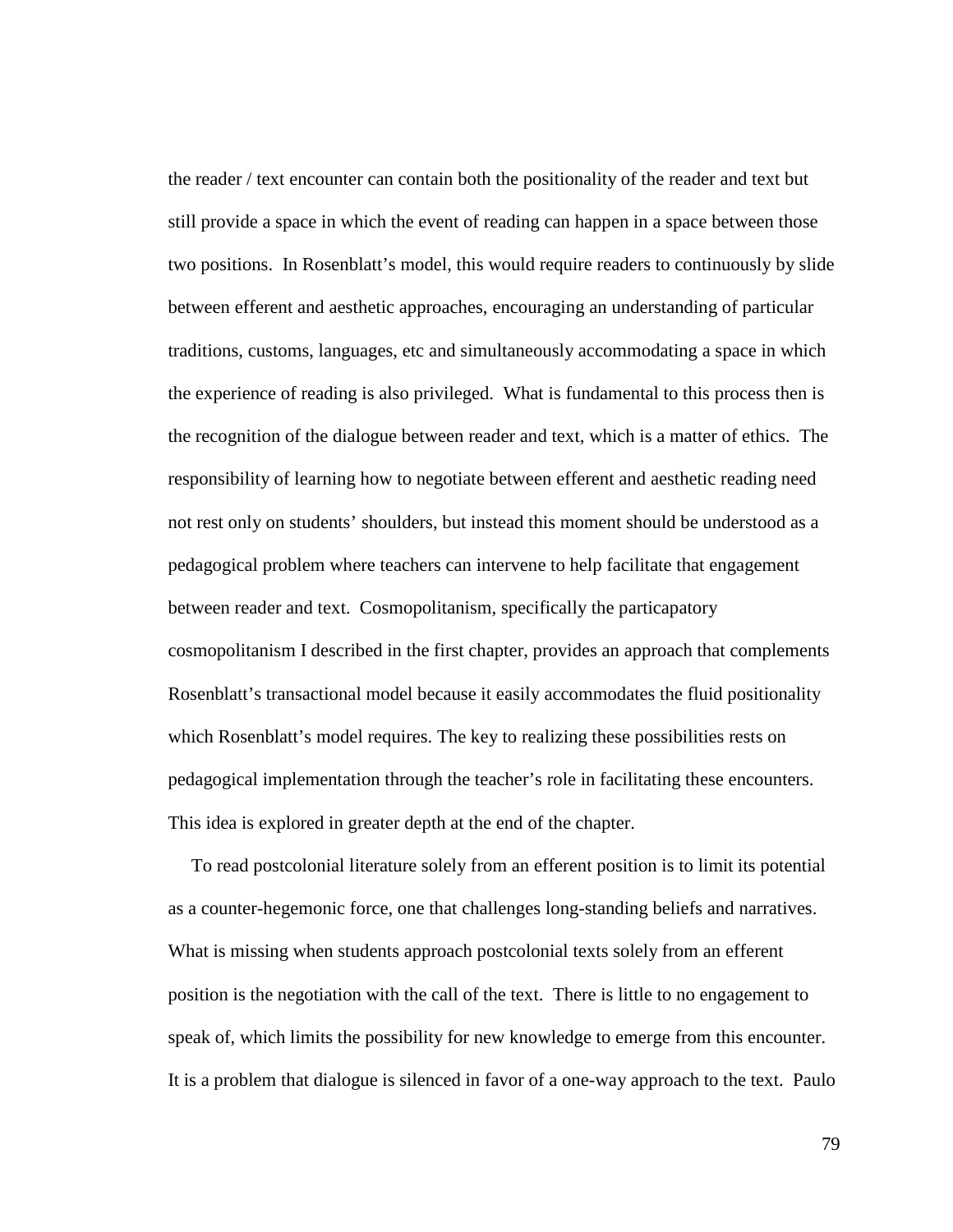Freire critiques one-sided approaches to learning suggesting that it requires others to inhabit one's own worldview. Reading from an efferent position replicates this one-sided approach, allowing readers to simply reinforce what they already know about the world. When dialogue between both positions emerges, the chance for a collaborative, cosmopolitan understanding of the world increases. In "Pedagogy of the Oppressed," Freire writes that

It is not our role to speak to the people about our own view of the world, nor to attempt to impose that view on them, but rather to dialogue with the people about their view and ours. We must realize that their view of the world, manifested variously in their action, reflects their *situation* in the world. Education and political action which is not critically aware of this situation runs the risk either of 'banking' or of preaching in the desert. (85)

The type of relationship that Freire suggests is one that is not only grounded in respect for others but also requires individuals to participate in this generative project of making the world. Preceding this engagement is an ethical relationship which creates the conditions under which productive dialogue can take place. In reading practices, this is manifested in the ability for readers to shift fluidly from efferent and aesthetic reading positions. I suggest in this chapter and others that cosmopolitanism provides the theoretical foundation which can support this reading structure. For cosmopolitanism to work in the classroom it requires an ethical component which precedes the reader / text relationship. I choose to incorporate a Levinasian ethics in a cosmopolitan pedagogy as a way to foreground the relationship by acknowledging the responsibility to and for the other.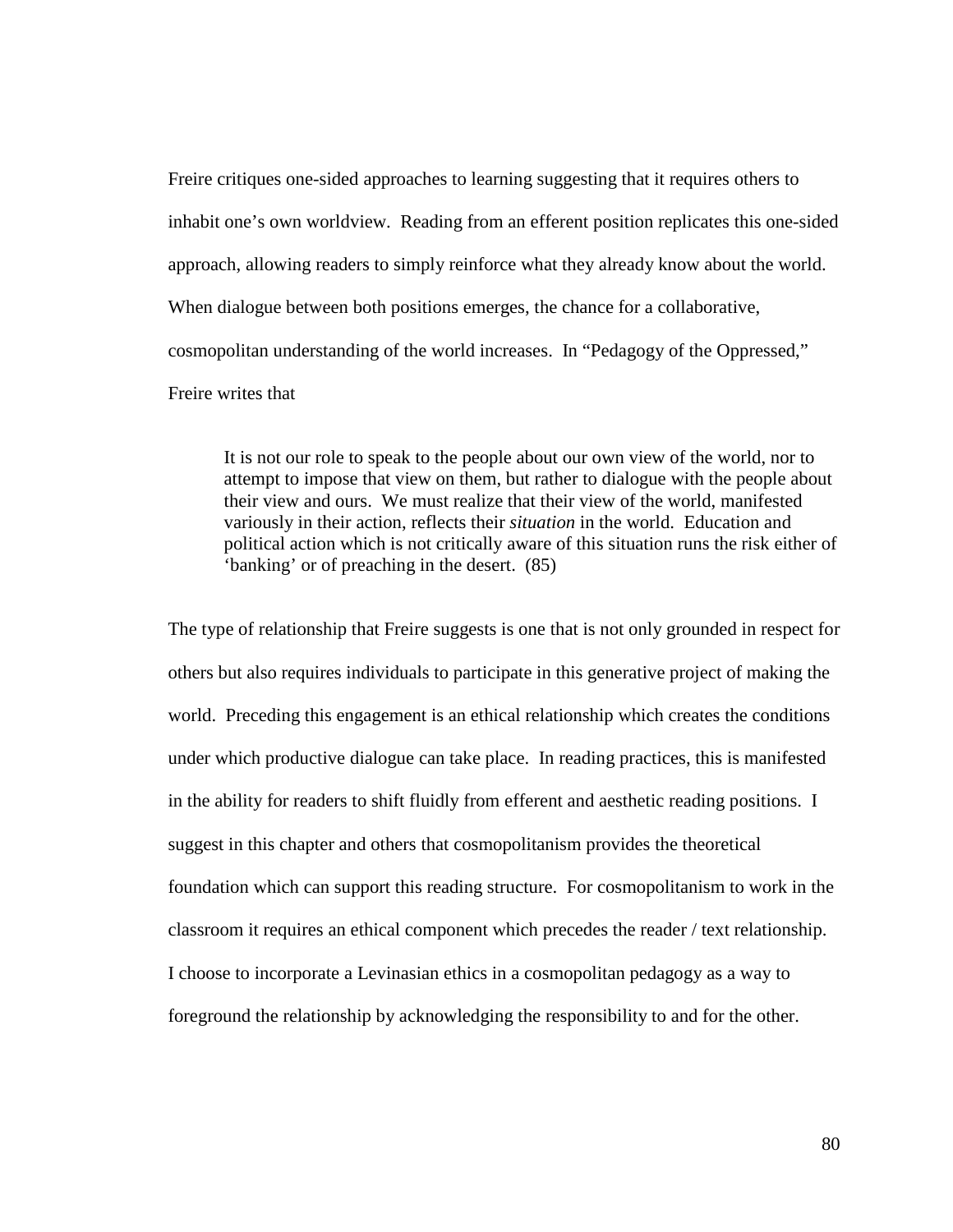### Levinasian Ethics

 Emmanuel Levinas characterizes ethics as the first philosophy because it precedes being. As such, Levinasian ethics breaks from Western phenomenological philosophical traditions in that it suggests that ethical responsibility emerges from a radical alterity rather than shared sense of belonging. For Levinas, it is not what makes people similar that create a responsibility to others; it is the irreducibility of the Other's<sup>[6](#page-86-0)</sup> difference which commands attention. The call of the Other precedes will and puts an individual under obligation to be responsible to the other without promise of reciprocity. Drucilla Cornell explains this relationship as one in which "the call to responsibility is prior to our subjectivity, prior to our choice. We may not answer, be we are not free to simply silence the call" (1617). I see cosmopolitanism working in a similar fashion as it moves from a theory based on sovereign subjectivity to one grounded in intersubjective relationships which reveal the presence of the other as always already a part of the self. In understanding cosmopolitanism this way, our responsibility for others is founded through a mutually enabling subjectivity not in relations between autonomous subjects.

 In *Totality and Infinity* Levinas establishes this encounter between Self and Other as the ethical moment. For Levinas, the Self or 'I' has a metaphysical desire for completion that can only be reached through the relationship with the Other. In this relationship the 'I's' autonomy is put into question by the presence of the Other. The 'I' is faced with two possible decisions concerning the Other, annihilation or responsibility. Annihilation

<span id="page-86-0"></span> <sup>6</sup> I choose to capitalize "Self" and "Other" here to stay consistent with Levinas' use of these words. The capital letters represent the radical alterity which cannot be reduced. In other parts of this work, I use a lower case "s" and "o" to express the possibility of multiple alterities within ourselves and others.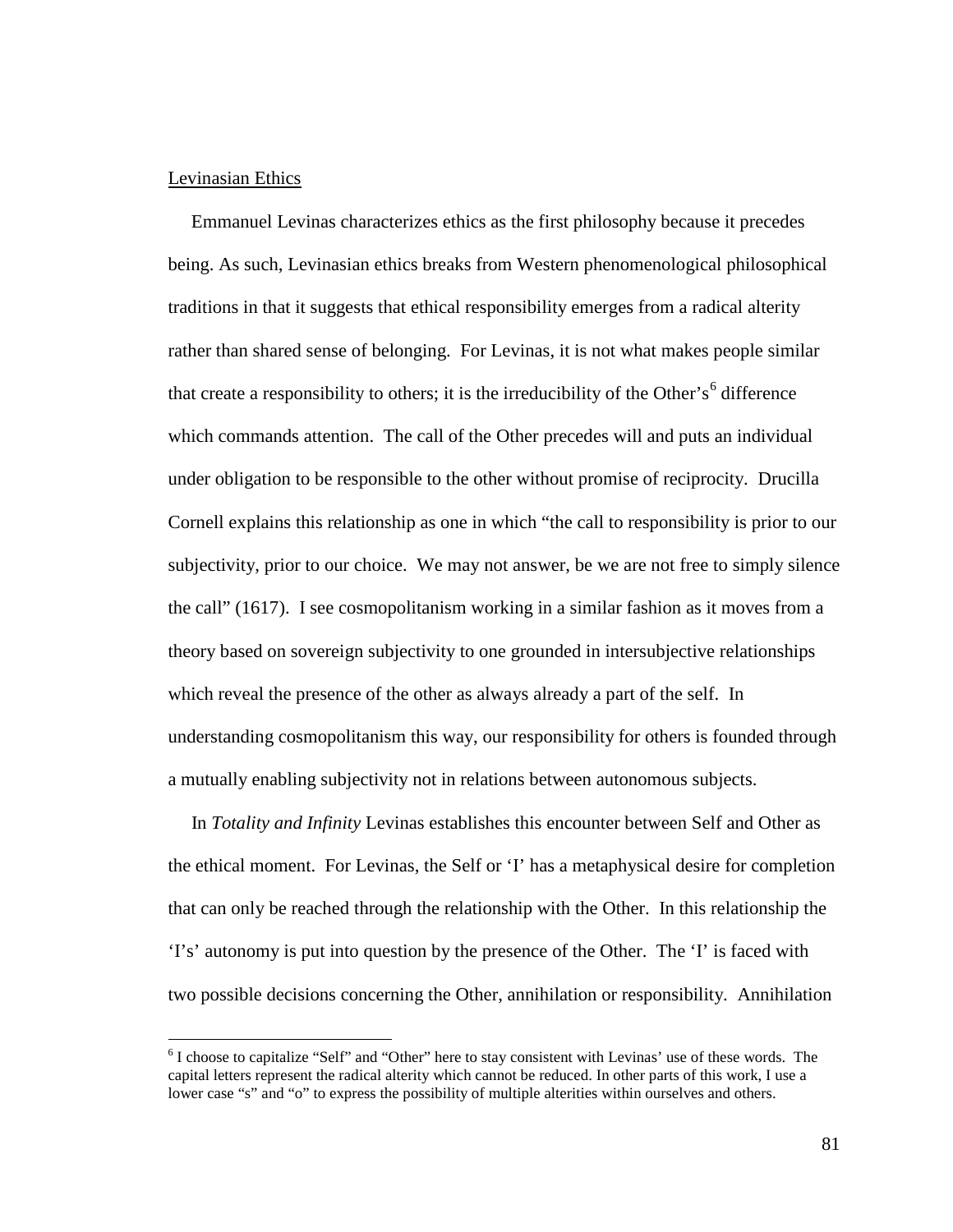is not in and of itself a physical violence to the Other but it is an appropriation of the Other's difference, situating it within the Self. As such, it reduces the Other to the same and interrupts "their continuity, making them play roles in which they no longer recognize themselves" (Levinas 21). Interestingly, the inverse of this relationship, defining Self in opposition to the Other is still a violent act in that it places the relationship in a totalizing structure. Levinas suggests that an ethical relationship is constitutive of the radical alterity of the Other. Another way of phrasing this idea is that an ethical relationship is one in which an infinite relationship emerges between Self and Other in which the idea of the Other is more than the Self can contain. This overflow, which is constantly made anew by the presence of the Other, is an indelible spectral presence which demands responsibility. Levinas characterizes this encounter with the Other as a face-to-face meeting which calls into question a being's autonomy. The privileging of the face-to-face meeting stems from Levinas' idea that the face is unique and cannot be devoured in a way that an object might. It is present but elusively out of reach. It is the face of radical alterity which resists appropriation. In Levinas' words, "the expression the face introduces into the world does not deny the feebleness of my powers, but my ability for power" (198). For Levinas the presence of the face of the Other proposes that there is a perceived challenge to the Self's autonomy because it is not able to be contained. That is to say, the Other is always the absolute Other and as a result, the "I" must understand the subject position of the Other. Since the relationship between Self and Other is based on language and thus infinite, it will constantly be renegotiated, but this is also the result of the continual desire to approach the Other with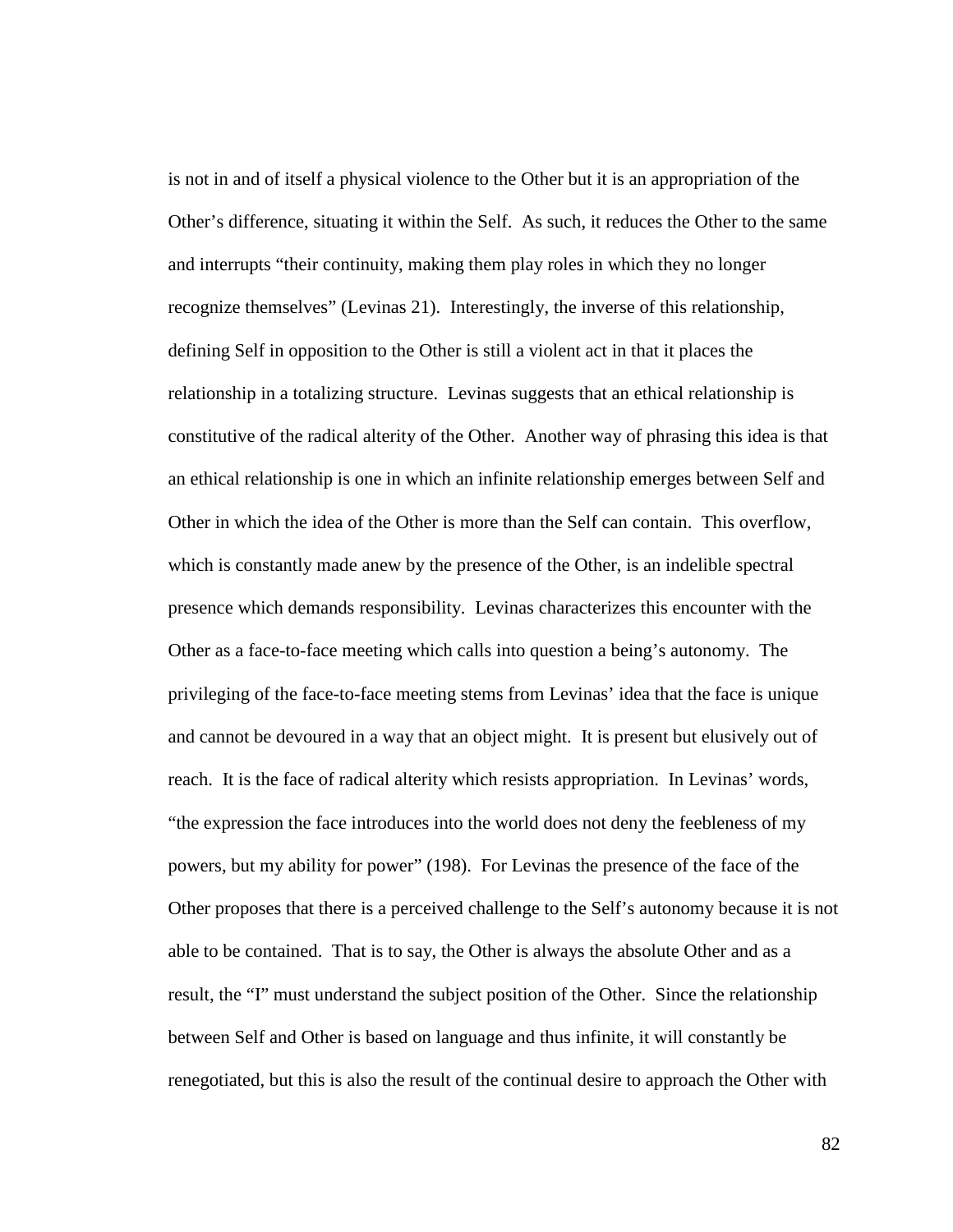the hope of fulfillment. However, the presence of the Other serves as a constant reminder of the Self's limits, complicating the relationship once again. Thinking about the reader / text relationship allows us to move from purely theoretical terms to a practical manifestation of this relationship. The text acts like Levinas' "face" of difference in that it resists appropriation because it is constructed through language which constantly defers meaning. Thus, when a reader and text interact, the interaction requires the reader to enter into a non-totalizing relationship that acknowledges the continued emergence of meaning with each subsequent encounter. The face-to-face encounter also suggests the presence of language to mediate between the Self and Other. Sean Hand argues that "Levinas … presents the face-to-face situation as one that actually founds language, for it is the face that brings about the very first signification" (43). The relationship with the Other through language is a non-totalizing relationship because the gap between signifier and signified opens an incommensurable space which can never quite be bridged. Readers mediate their relationship with a text through language, but it is similar to the relationship between Self and Other in that the reader is always already in a non-totalizing relationship with a text. This ethical relationship does not always materialize in the engagement between reader and text because there is a tendency to render the text static through an exclusively efferent approach, thus making it commodifiable. In reality, the reader can never grasp the text fully because it is meaning is always deferred. To attempt to commodify and consume a text, a practice that is all too prevalent in literature classrooms, is an unethical move. Before I go on to discuss the negotiations that take place between reader and text, I need to clarify the link between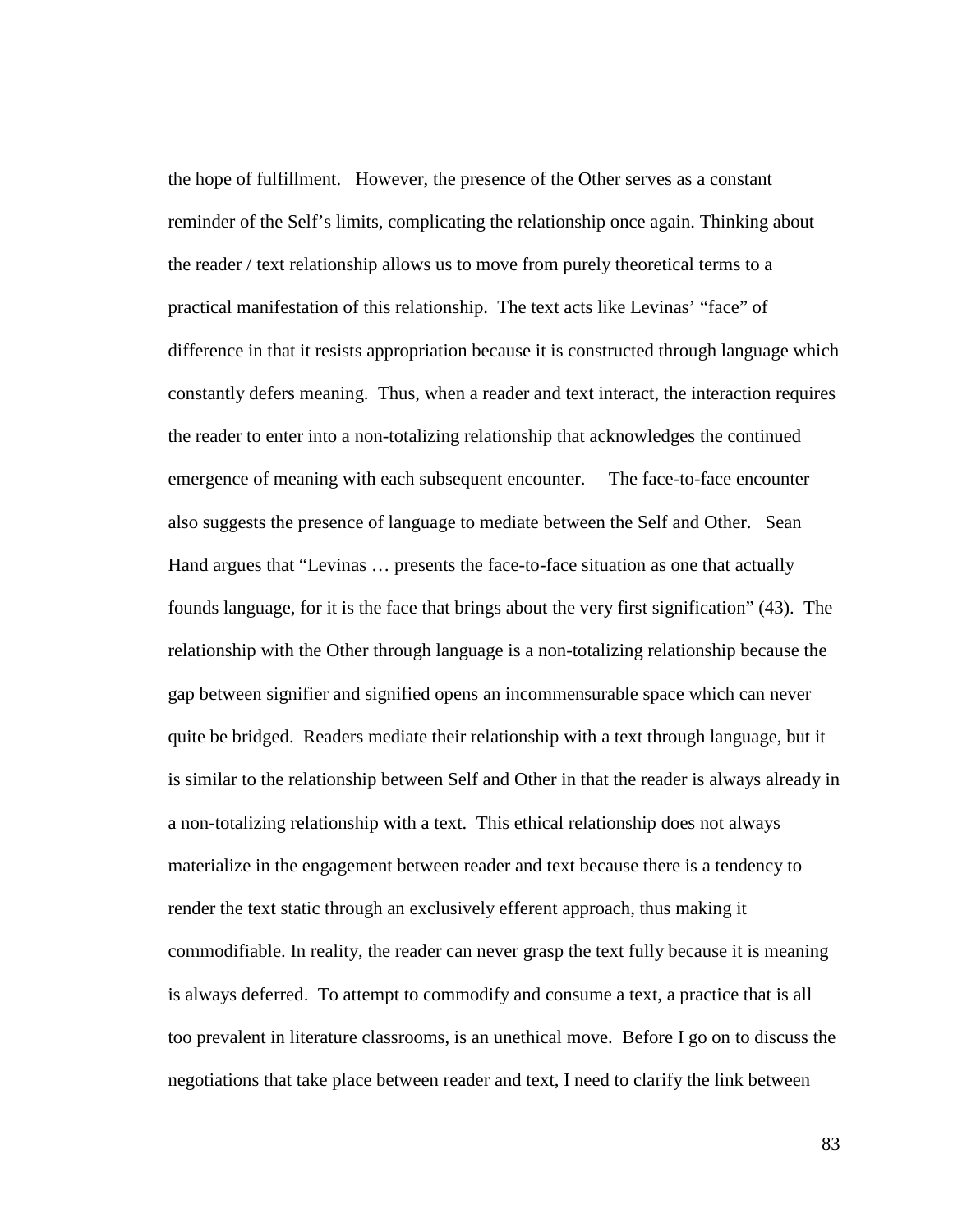self/other<sup>[7](#page-89-0)</sup> and reader/text. It is the retention of separation, the acknowledgement of the presence of the other, which I see as critical in a cosmopolitan reading process. It opens a space where the self must consider something which cannot be contained. This unhoming moment challenges readers of postcolonial literature to maintain an ethical relationship with a text, one in which a space for difference remains. While this is a concept easily understood, in practice it becomes much more difficult. These are the precise moments where Rosenblatt's transactional model are helpful because it provides readers an opportunity to both experience a text aesthetically but also provide contexts which can help them process the historical, temporal, and linguistic contexts from which a text emerges. However, this process takes significant pedagogical work in order to curb the tendency for students to appropriate difference in their existing knowledge systems, creating an environment where difference can be smoothed out to reinforce what students already know about the world. This is a damaging move on many different levels. First, it reifies hegemonic epistemologies, normalizing a center / periphery model. In doing so, it reduces postcolonial texts to aberrations within the classroom. That is, these texts come to represent the position of the other because of their perceived differences from Western perspectives. Secondly, reducing the other to the same inhibits the development of new knowledge and the recognition of non-Western epistemologies. It is in the contact zone with difference that existing knowledges can come together to generate new ways of understanding and knowing. For Homi Bhabha, this Third Space is one of productivity, one in which cultural difference is negotiated in order for, in Salman

<span id="page-89-0"></span><sup>&</sup>lt;sup>7</sup> In my own work, I choose not to capitalize the "o" in other and the "s" in Self in order to present the possibility of multiple alterities within the self and other.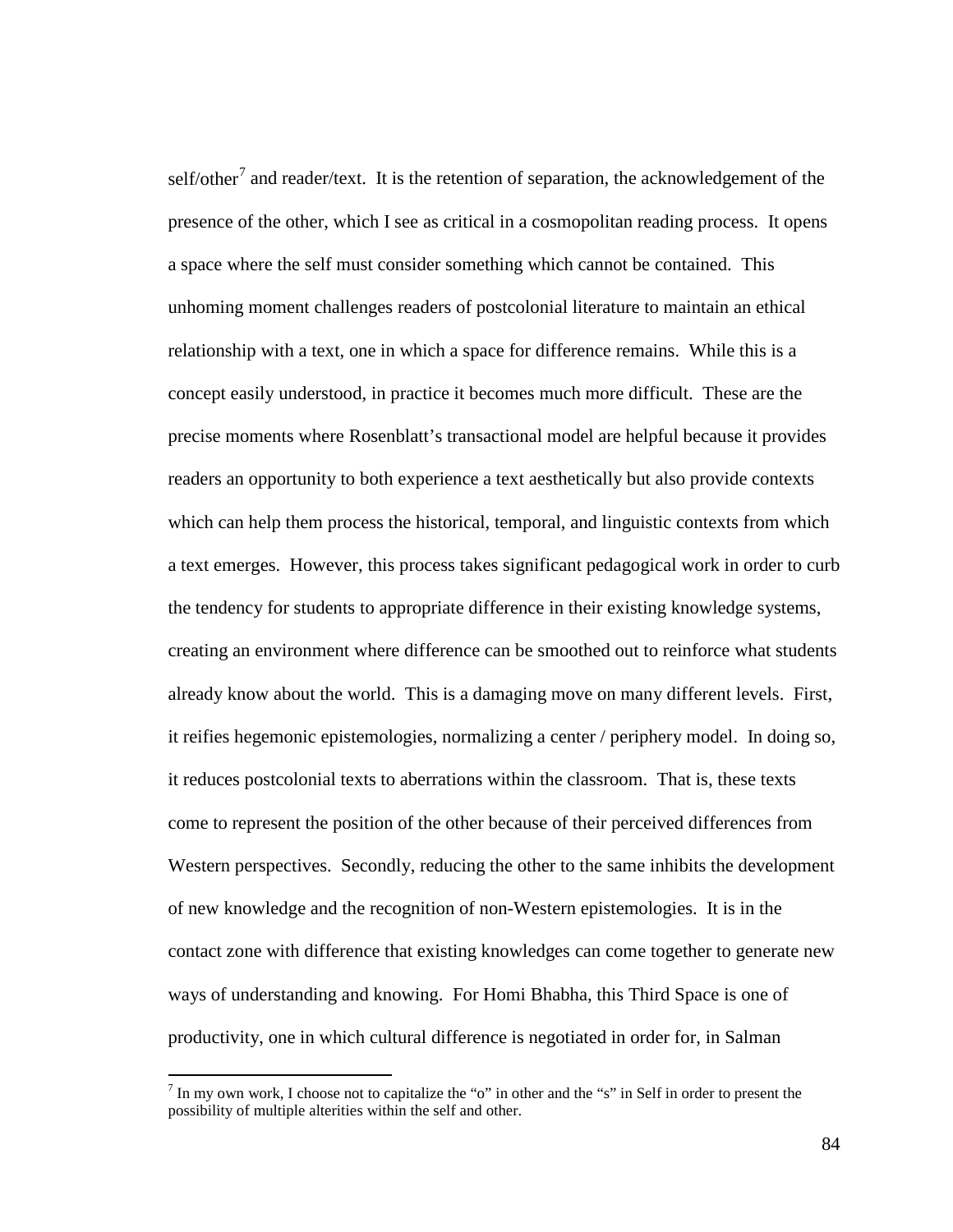Rushdie's words, "'newness to enter the world'" (qtd. in Bhabha, *LC* 324). In more theoretical terms this moment can be considered "'a transferential function, whereby the past dissolves in the present, so that the future becomes (once again) an open question, instead of being specified by the fixity of the past'" (Forrester qtd. in Bhabha 314). If the reader / text relationship is negotiated through an ethical encounter, this moment of literary engagement enables the possibility of newness with every encounter. Getting to that point is difficult and requires more understanding of what constitutes ethics and how it can shape this moment.

 Reframing ethical relationships as moments of educational opportunity re-imagines the benefit that contact with the other provides. The interruption of the sense of autonomy of the self by the other disturbs the comfort of independence. I would argue that this unsettling, which stems from the presence of the other, provides a productive space for learning because it requires individuals to reevaluate what they thought they understood as stable and familiar. Levinas underscores the teaching moment through the ethical engagement with the Other in transcultural interactions. In *Totality and Infinity*, Levinas writes

to approach the Other in conversation is to welcome his expression in which at each instant he overflows the idea a thought would carry away from it. It is therefore to receive from the Other beyond the capacity of the I which means exactly: to have the idea of infinity. But this also means: to be taught. The relation with the Other, or Conversation, is a non-allergic relation, an ethical relation; but inasmuch as it is welcomed this conversation is a teaching. Teaching….comes from the exterior and brings me more than I contain. (qtd. in Dutta 466)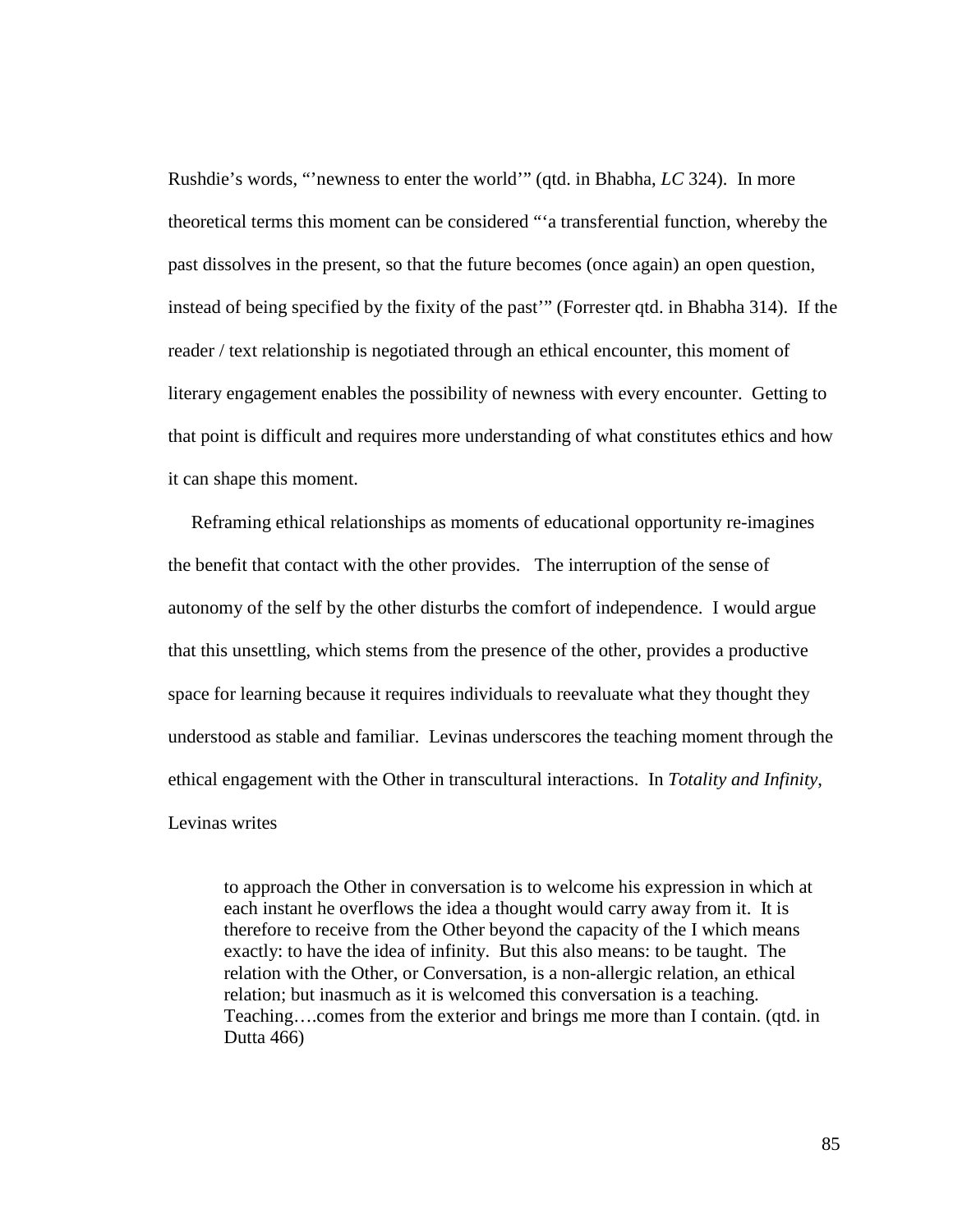Levinas' characterization of teaching is useful in that it shows that knowledge emerges from a location beyond ourselves, through encounters, and brings us what we do not and cannot contain - difference. These "conversations" ask us to confront the fundamental difference of the Other. Situating this dynamic in the contact zone between reader and text can be problematic because it requires a willingness to engage responsibly with difference, something that has proved to be a significant pedagogical challenge. One of the most difficult aspects of teaching is opening students to the call of the text, that is, the recognition of difference as something outside us and our established epistemologies. Presenting this moment through cosmopolitanism allows readers to approach the other with an openness toward that which is outside the self. In doing so, readers do not have to mediate their understanding of a text solely through that which they already know; there exists the possibility of growing from the contact with difference. The participatory cosmopolitanism that I incorporate necessitates that students negotiate with difference instead of totalizing it.

## Wolfgang Iser's Wandering Viewpoint

 The growth that takes place for students reading postcolonial literature emerges from a tension between the desire to domesticate difference and the realization the otherness of the other cannot be reduced to the same. Once students recognize that it is problematic to reduce a text, through a comparative framework to what they already know, then they must reconcile how to live with the remainder of that encounter, that which is beyond their comprehension. A feeling of unsettledness emerges from this tension. For readers, this means never feeling quite comfortable with a text, not knowing how to negotiate the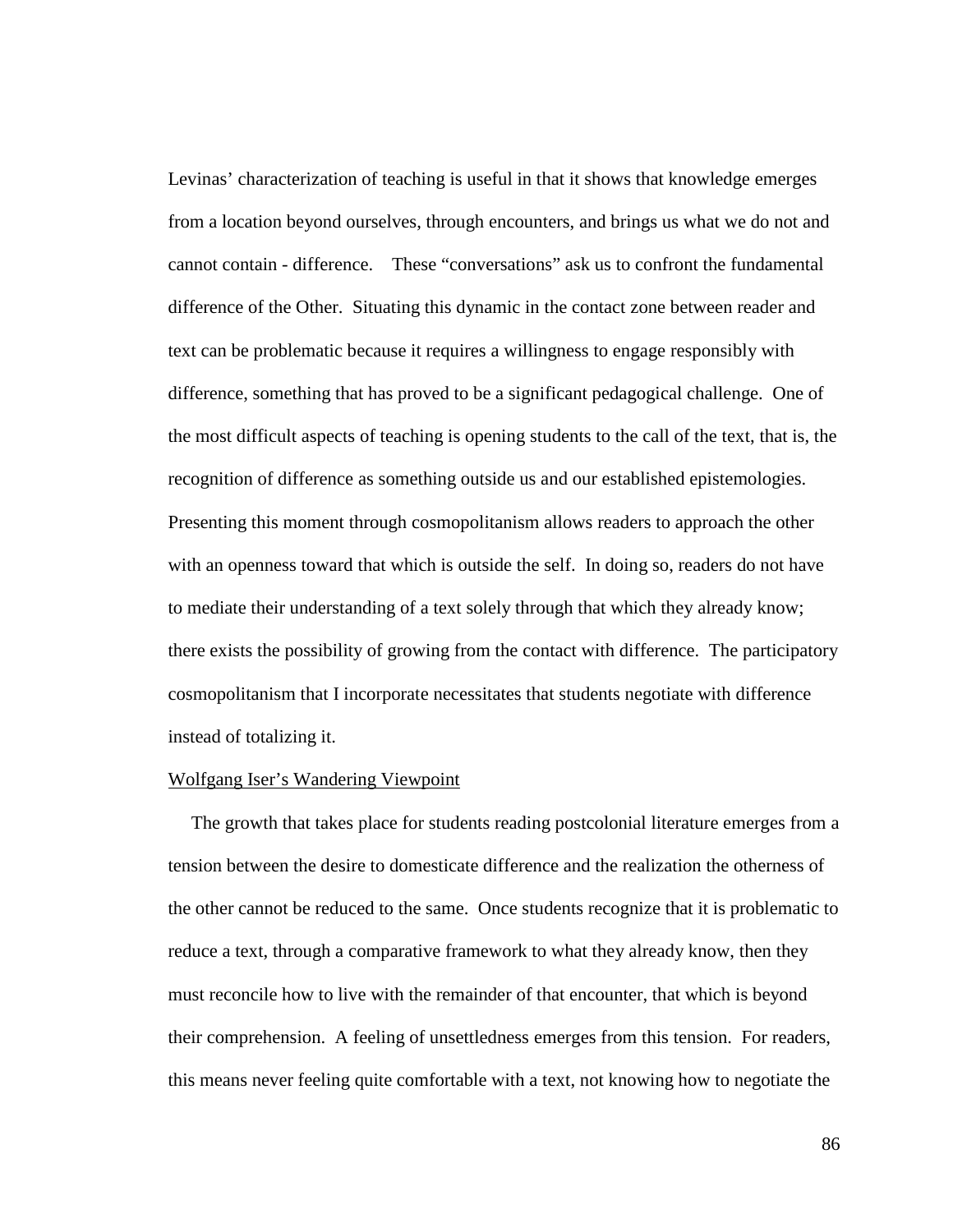inability to identify with the characters or setting. Wolfgang Iser suggests the "wandering viewpoint" as a way to describe the various positions readers inhabit in a text. Iser's work in *The Act of Reading* is helpful in understanding the cogitative process of interpretation. Iser provides a location between structuralism and poststructuralism, recognizing the gaps that need to be bridged in the reading process that continually revises a reader's interpretation. Iser argues that texts provide directions for readers, guiding their reading to produce "a virtual text." One of the ways a text accomplishes this, according to Iser, is through a "wandering viewpoint." In other words, readers continually inhabit new perspectives in a text which help readers fill the gaps or blanks, enabling a constant reevaluation of expectation and understanding. Iser suggests that there are four viewpoints that a reader can inhabit: narrator, the characters, the plot, and the fictitious reader. In Iser's words,

as the reader's wandering viewpoint travels between all these segments, its constant switching during the time flow of reading intertwines them, thus bringing forth a network of perspectives, within which each perspective opens a view not only of others, but also of the intended imaginary object. (1677-78)

In this model, one viewpoint gives way to another in order to progress the interpretation and understanding of a text. The text provides "structural operations in the reader, the execution of which transmits the reciprocal interaction of textual positions into consciousness" (1682). As such, "the shifting blank is responsible for a sequence of colliding images, which condition each other in the time flow of reading" (1682). Once one blank is filled, "the discarded image imprints itself on its successor, even though the latter is meant to resolve the deficiencies of the former" (1682). In Iser's model, "the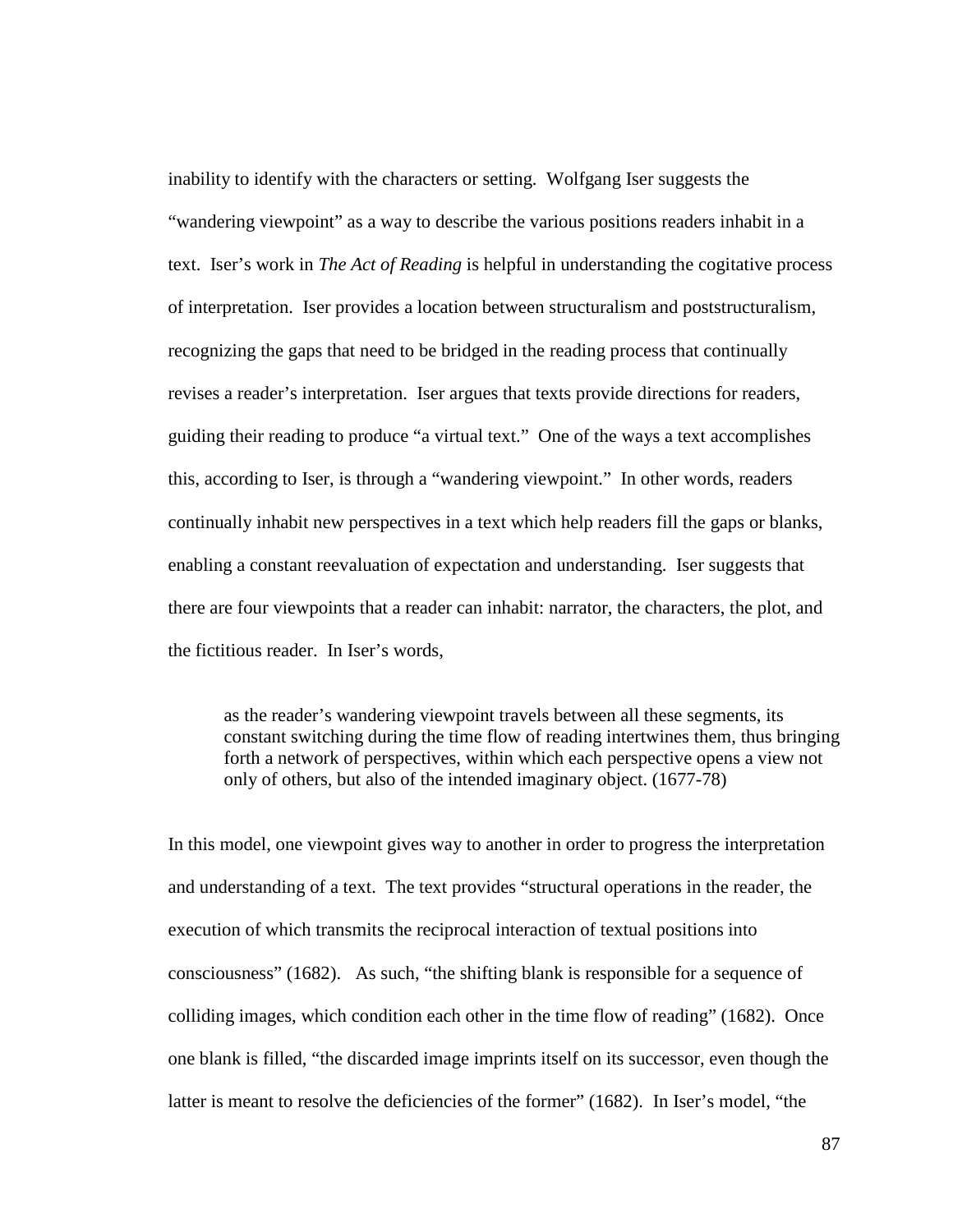images hang together in a sequence, and it is by this sequence that the meaning of the text comes alive in the reader's imagination" (1682). While I think Iser's model is insightful in helping identity the different positions that reader's inhabit, it assumes that the gaps in a text can be bridged by either a shared knowledge between the reader and the text or by clues or cues in a text. However, in some examples of postcolonial literature, and I would argue literature in general, there are gaps that are not meant to be filled or inhabited. In other words, there remains a gulf between the reader's world and the world of the text. I am not saying that these texts are preventing interpretation, but they problematize identification and understanding of particular experiences and events. In a cosmopolitan pedagogy, these moments are important because they require students to find a new set of terms, from which to understand a text often outside of that with which they are familiar. This disruptive moment is productive because it reminds readers of the problems of appropriating difference into one's own knowledge system. A helpful example is located in Chris Abani's novella, *Becoming Abigail*. There is a section of the text that describes an intimate, shared moment between two characters who have experienced the degradation of sexual abuse, the pain of physical violence, and the helplessness of structural oppression. The particular passage begins in third person narration and shifts points of view twice between Abigail and Mary:

And she wept as Mary warmed her limbs in the electric blanket. How Abigail would follow the red line in the snow. The electric cord becoming the umbilical for a new birth. A divine birth. And Mary's tears would melt the snow. And Abigail would whisper: I know. I know. I know.

 And the sound of the words was a hoarse rasp. Formless. And Mary would echo: I know. I know. I know. (92).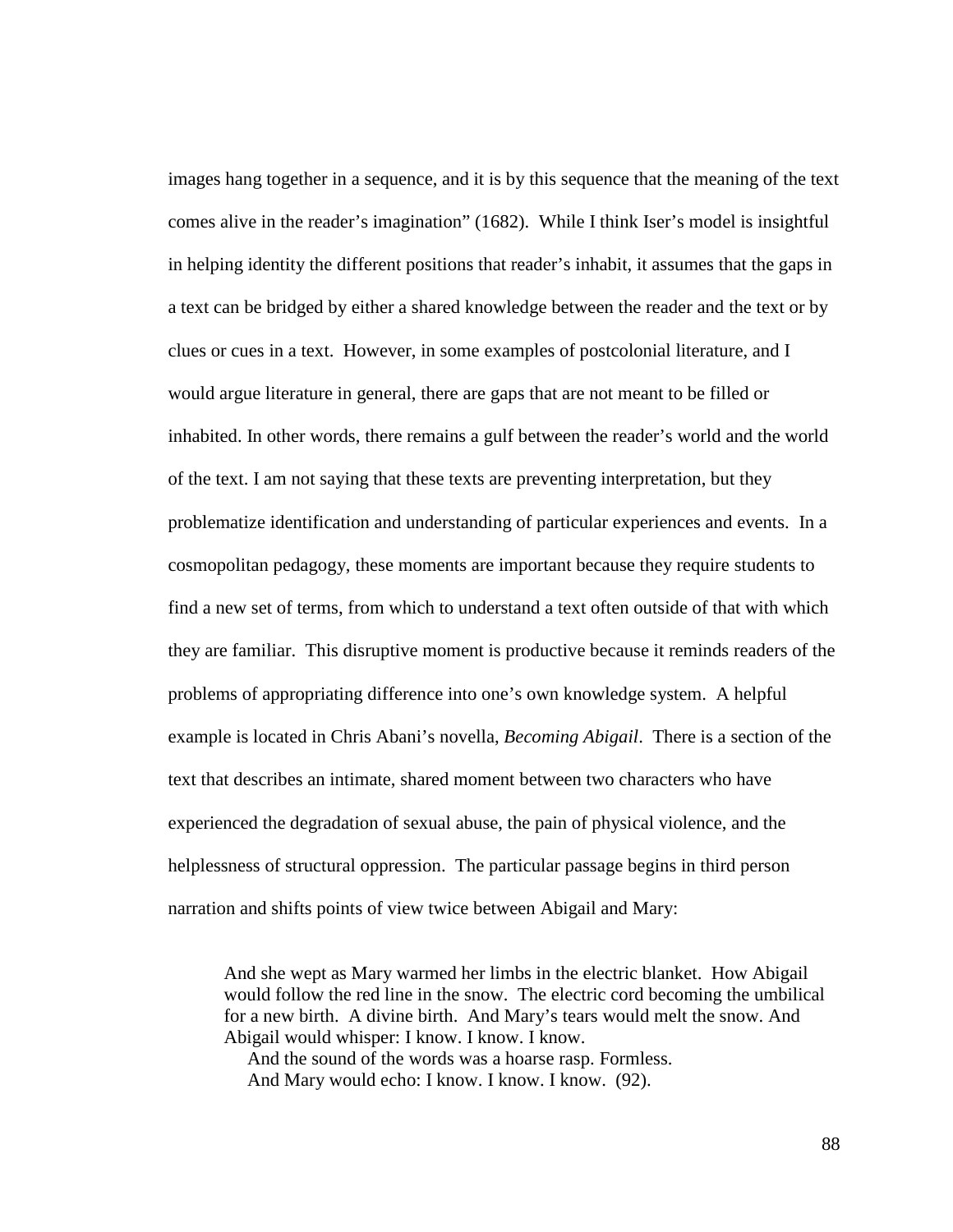This example illustrates the difficulty of fully closing the gaps between reader and text. The characters share a moment of identification but readers are pushed outside of that experience, highlighting their inability to "know" or have access to exactly what Abigail and Mary share. Abani continues this tactic throughout the novella, incorporating pronouns which leave the reader unable to locate the antecedent. In chapter X, mid-way through *Becoming Abigail*, Abani constructs a particularly cryptic passage. He writes:

Sometimes there is no way to leave something behind. Something over. We know this. We know this. We know this. This is the prevalence of ritual. To remember something that cannot be forgotten. Yet not left over. She knew this. As she smoked. She knew This. This. This. And what now? (59).

The question at the end of the passage, "And what now?" is precisely what readers must ask themselves throughout the reading experience (59). What happens when you cannot fill the gaps, when the sequence of images is interrupted by an irreconcilable gap? In other words, when the cues or the call of the text is heard but unrecognizable to the reader, an ethical moment arises. Some readers might choose to fill that gap with their own experience or even leave it blank and move on, but I suggest that cosmopolitanism allows us to recognize that irreducible difference as a moment which calls for the accountability of the other, providing an ethical response to the situation. Participating in the recognition of the incommensurability of the reader's experience with that of the text is an uncanny moment, disrupting the sense of familiarity in which most readers find comfort.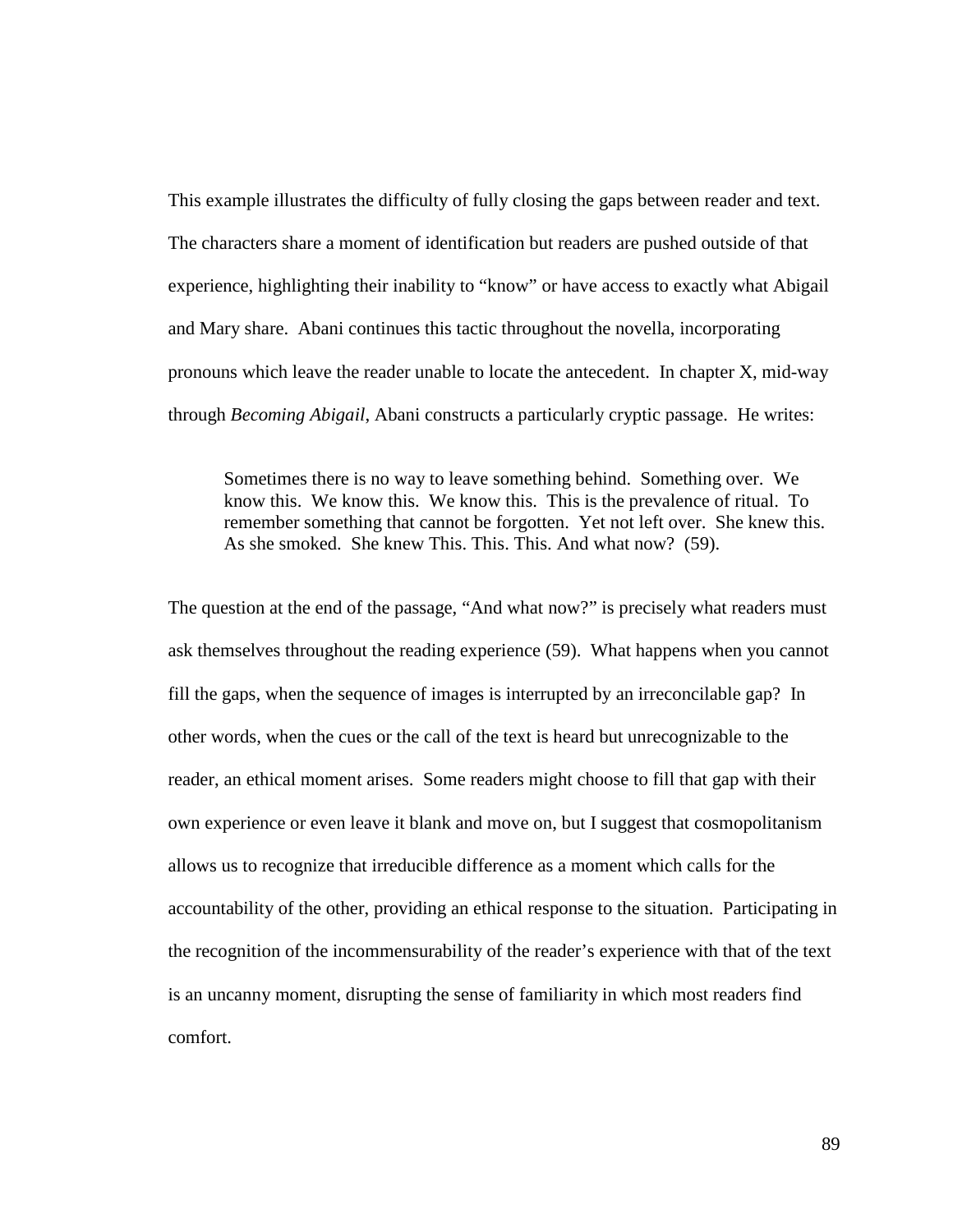## Unhomeliness in the Reading Experience

 In an alterity model, the self is haunted by "the Stranger who disturbs the being at home" (Levinas 39). To me, the result of the presence of "the Stranger" or difference in a text creates a state of unhomeliness for the reader. The idea of unhomeliness emerges from Freud's concept of *unheimliche*, which is roughly translated as uncanny. Freud used this idea to express the incompletion or repression of the past that haunts us in the present and can shape our actions. It is an unsettling state and often in psychoanalysis a non-desirable one. However, Julia Kristeva and Homi Bhabha have developed this state of uncanniness beyond Freud's psychoanalytic approach. For Bhabha, culture presents the uncanny through its perpetual mutability. Bhabha argues that on one side that culture is canny in that it relies on the coherence of meaning through participation, but he argues that on the other hand it is uncanny in that it "has to be translated, disseminated, differentiated, interdisciplinary, intertextual, international, inter-racial (*LC* 136-7). The result of this state is a defamiliarization with the familiar. Bhabha expresses the nature of unhomeliness more fully in his essay "The World at Home." He works through the negative connotations of alienation and dislocation to show how this state can be productive. Bhabha writes that

in the stirrings of the unhomely, another world becomes visible. It has less to do with forcible eviction and more to do with the uncanny literary and social effects of enforced social accommodation, or historical migrations and cultural relocations. The home does not remain the domain of domestic life, nor does the world simply become its social or historical counterpart. The unhomely is the shock of recognition of the world-in-the home, the home-in-the-world. (141)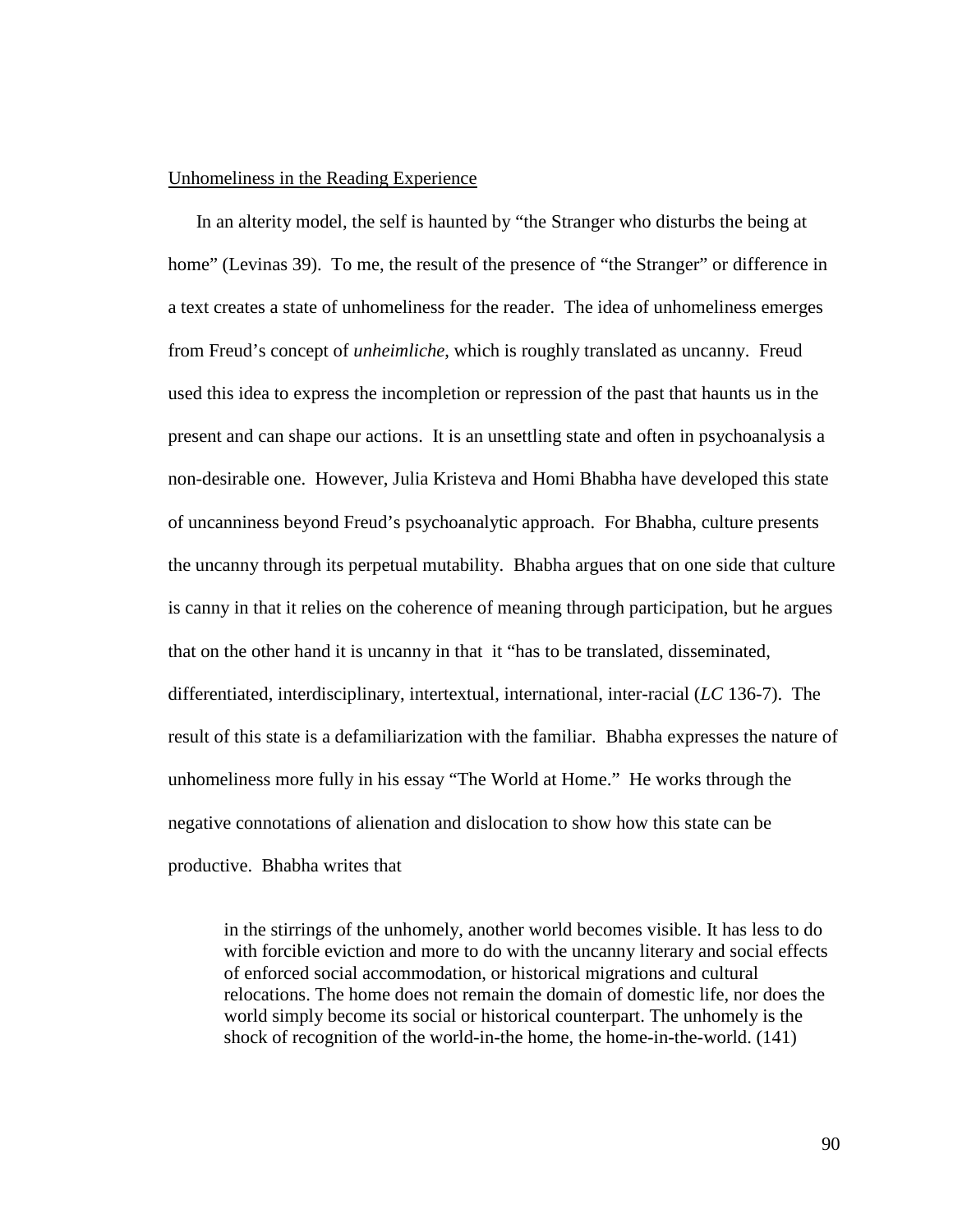Bhabha's articulation of this idea illuminates the false perception of the boundaries between private and public, in many ways the very same boundaries between self and other. The other is always already a part of the self, insisting on recognition. However, that recognition is often pushed aside in favor of a naïve belief in the sovereignty of the individual subject, resulting in a dismissal of our responsibility to the other. What I would like to suggest is that this state of unhomeliness, of recognizing the "world-in-thehome" is ostensibly a cosmopolitan state. Cosmopolitanism has often been characterized as a condition of being at home in the world, but I believe that belies its potential, limiting it to a lifestyle for the elite. Recognizing that the world is with us opens us to an orientation towards difference and unsettles that false sense of home that denies the always already presence of difference. While some cosmopolitan theorists suggest that there needs to be "a willingness to engage with the Other" (Hannerz 239), I argue that in an era of globalization the engagement with the other is not a choice but a part of being in the world. We become accidental cosmopolitans simply by our constant exposure to the increased flow of culture through the world. Not everyone recognizes the presence of the "world-in-the-home" but that does not mean that it is not there. A cosmopolitan pedagogy makes those moments visible through a reading framework that requires students to negotiate the difference of the other. By situating this endeavor in the postcolonial literature classroom students can begin to see themselves among others more clearly. I explore this concept of the unhomely cosmopolitan more fully in Chapter Four by tracing this concept through Joseph Conrad's *Heart of Darkness* and Chris Abani's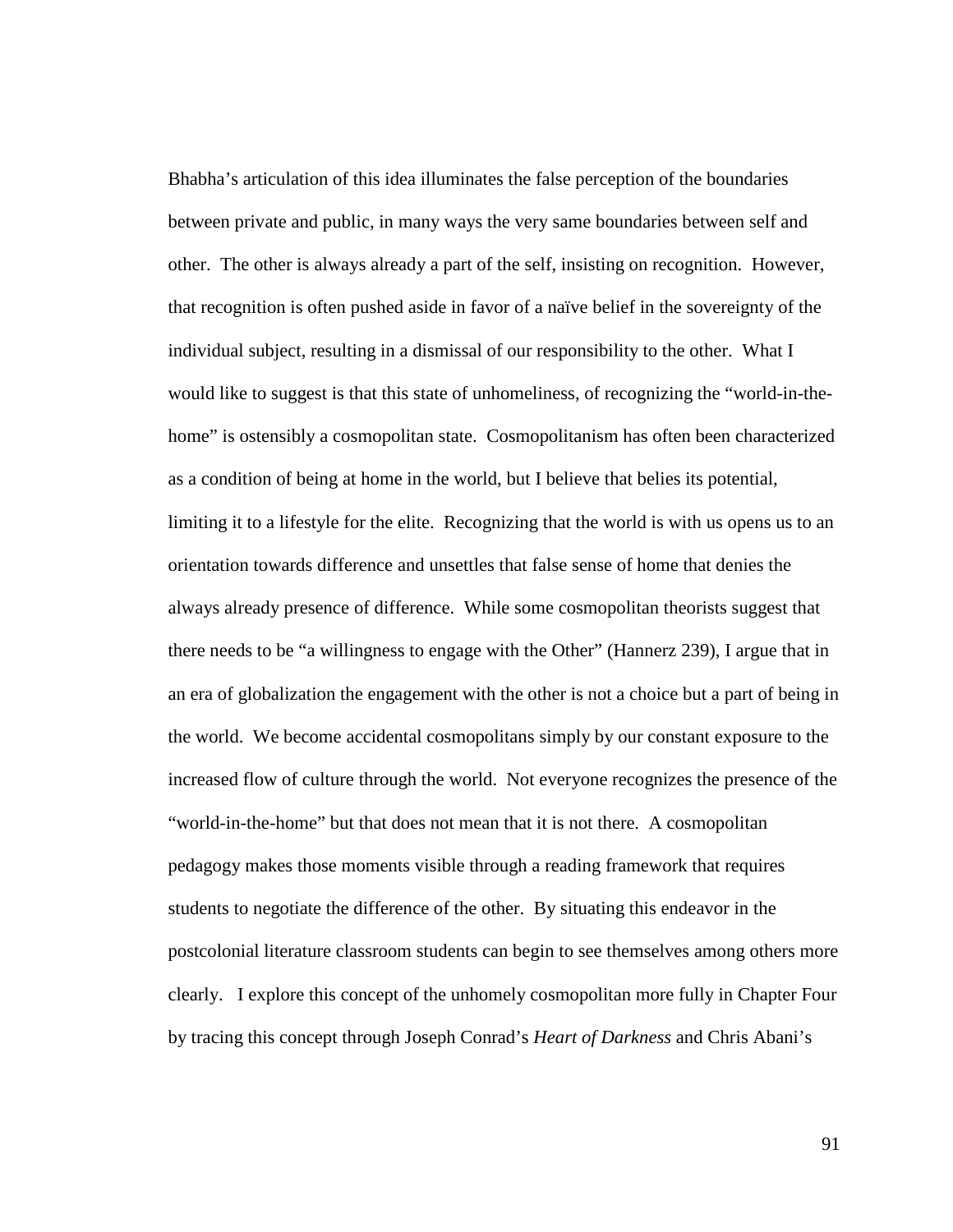*GraceLand* but for now, my focus is on the ethical dimension necessary for readers to navigate what it means to come into contact with otherness.

 The unsettledness, or unhomeliness as I refer to it, that occurs when readers react to difference is a moment of great importance to how readers negotiate their relationship with a text. The calling into question of self, often in the form of counter-hegemonic perspectives and alternative epistemologies, can be unnerving for students who have not faced that challenge before. The previous encounters with literature which might have reinforced student identification with the text fail to prepare students for the alienation that can emerge in relation to postcolonial literary texts. This moment is heightened in postcolonial literature classrooms because the literature often implicates structures that many of the students already inhabit. As Henry Giroux reminds us, "postcolonial texts make visible the ideological supports of global economic and political arrangements" (263). This implicated reader status often leaves students in a liminal space in which they are at once pulled into the work but simultaneously pushed away. I see this space as potentially productive because it breaks the complacent, or unconscious, reliance on preexisting knowledge and requires students to engage with difference in order to produce new ways of seeing the world. Once again, this is an ethical situation as it stems from how a reader receives and negotiates the otherness of the text.

 In "Innovation, Literature, Ethics: Relating to the Other," Derek Attridge continues from Levinas's foundational characterization of the self/other relationship and makes an innovative move to connect alterity in its traditional format with reading and writing. Before he addresses the responsibility involved in approaching a text, he situates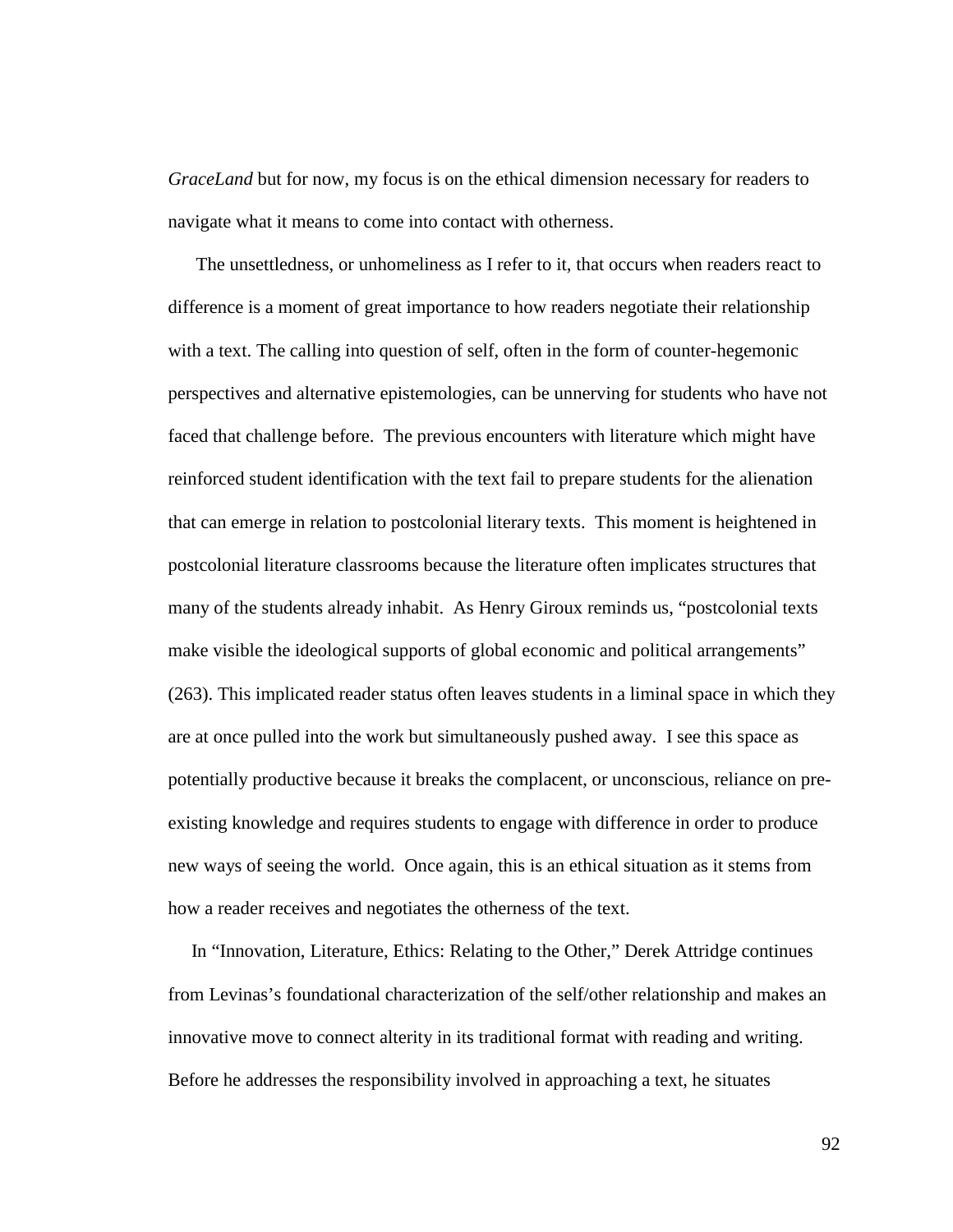Levinas' alterity ultimately as a relationship to God, but suggests that the other is represented and adapted differently in other fields. He defines the relationship of the other in postcolonial studies as representing "the colonized culture or people as viewed by the dominant power" (23). His attempt at examining what the self and other represent in various fields is a way for him to understand the underlying principle of this relationship. Attridge's conclusion regarding alterity is that it works as "an impingent from the outside that challenges assumptions, habit, and values that demand a response" (23). His examination of the fundamental nature of alterity is helpful to me here. His description of something from outside of the self "that challenges assumptions, habit, and values" is precisely what I see as a characteristic of postcolonial literature through the critique of established systems of power and Western-centric perspectives. The product of that challenge is a state of unhomeliness which can be considered a productive space in as far as it destabilizes the positionality of the reader in order to provide the conditions necessary for an ethical engagement with difference. In this sense it is parallel to Levinas' idea that the other puts the self in question. Similarly, literature challenges the fixity of the self because it requires the reader to confront his/her own assumptions about the world. Cosmopolitanism provides the orientation for readers to enter this relationship with an ethical foundation. The second half of Attridge's analysis of alterity states that a response to the other is requested. This is also of importance to me because the very nature of literature is such that it requires a response. There is a call to the reader that demands recognition and response. The question of how one responds is indeed a question of ethics as much as it is a question of making meaning.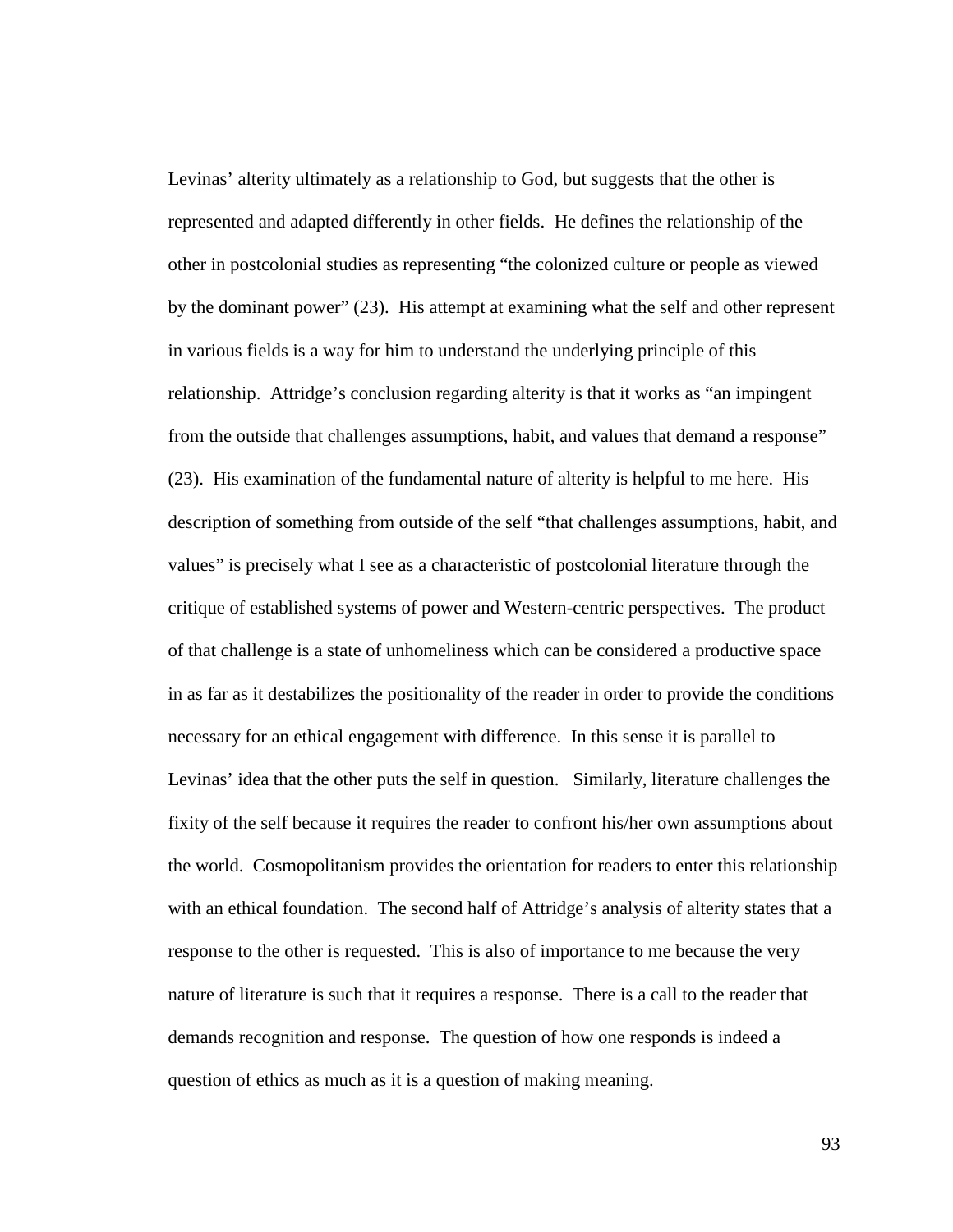Gary Olson, in "Encountering the Other" addresses some of the same issues that Attridge raises. Like Attridge, Olson also builds his thoughts on the relationship with the other on Levinasian alterity. Olson recognizes the baggage that is brought to this contact by readers. He explains that

we all bring to these interactions our own agendas – our own wishes, desires, needs, motivations – and because these agendas are often in conflict (or at least not in perfect concordance), we are constantly negotiating and renegotiating our interactions (85).

Olson's point here is one that is frequently overlooked. It is easy to forget that there is usually a context for interaction. We need to recognize what assumptions are embedded and embodied, particularly in the self, when these meetings take place. He refers to the encounter with difference as contact zones, and he points out that sometimes those contact zones serve as a location to adopt a "multicultural melting pot approach to pedagogy" (88). Consequently, there is often an essentializing or idealizing of the other. A very real danger then exists that if this problem is not addressed, encountering the other becomes an opportunity to categorize or label that in turn reinforces the relationship between center and periphery or self and other. Olson uses Abdul JanMohamed's Lacanian analysis to further illustrate this point. Locating his argument in colonialism, Olson, through JanMohamed, argues that there is a deep seated desire "to be recognized by the Other" (91). He continues, "What's at play here [….] is that in the very act of domination, the one who dominates is able 'to compel the Other's recognition of him and, in the process, allow his own identity to become deeply dependent on his position as a master'" (91). Olson suggests then that imperialist's own identity and 'narcissistic self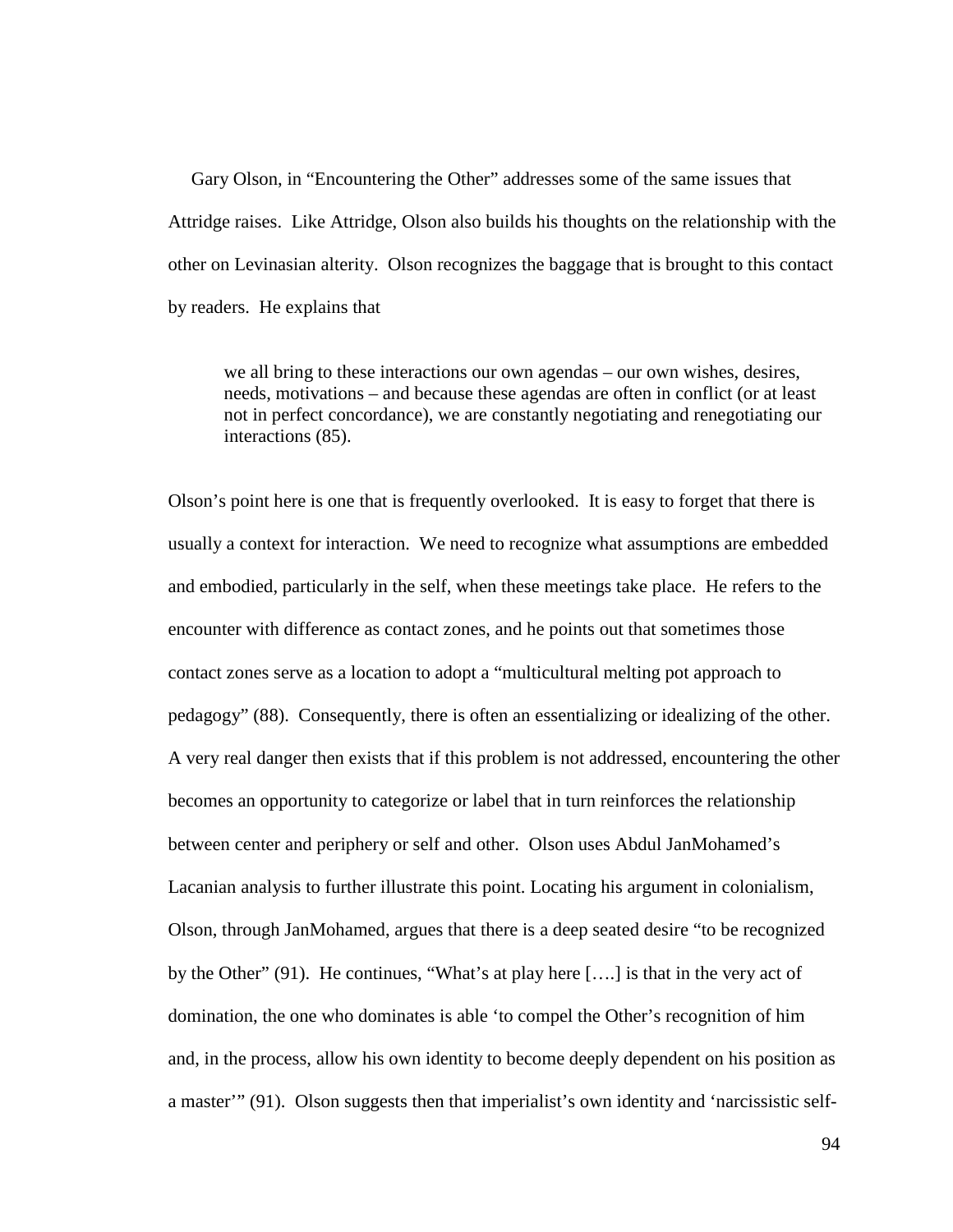recognition' are dependent on the Other, on the power imbalance that constitutes the relationship" (91-92). He concludes his point by arguing that "once such a relationship of dominance and submissiveness is constituted, the one who dominates derives 'affective pleasure' from the perceived moral superiority over the Other" (92). JanMohamed uses this power dynamic in colonial domination, and Olson utilizes it for the classroom. There are numerous parallels between the encounter of colonizer and colonized and reader and text, particularly texts that are perceived as exotic or other. Olson's insights suggest the need for an unmooring of student positionality as a way for them to access an ethical relationship with the other. The idea of unhomeliness is one that promotes the destabilization of reader positionality and asks for a more cosmopolitan perspective to be adopted. This move ruptures the dialectic, suggesting that we are not constructed through our opposition to others but through the presence of difference within ourselves.

 The reason why cosmopolitanism works effectively to dismantle comparative frameworks is that it offers readers the ability to encounter difference without having to totalize it. In other words, when students encounter a text, the meaning that they create does not need to quantify difference. It is that which cannot be absorbed, reduced, or measured, the spectral meaning in a text, which haunts readers, creating that proximal relationship which a cosmopolitan pedagogy values. As discussed in the previous chapter, a cosmopolitan pedagogy builds on and from previous pedagogical approaches such as multiculturalism, but it offers an important distinction. Like multiculturalism, a cosmopolitan pedagogy carries with it the respect for difference and a space from which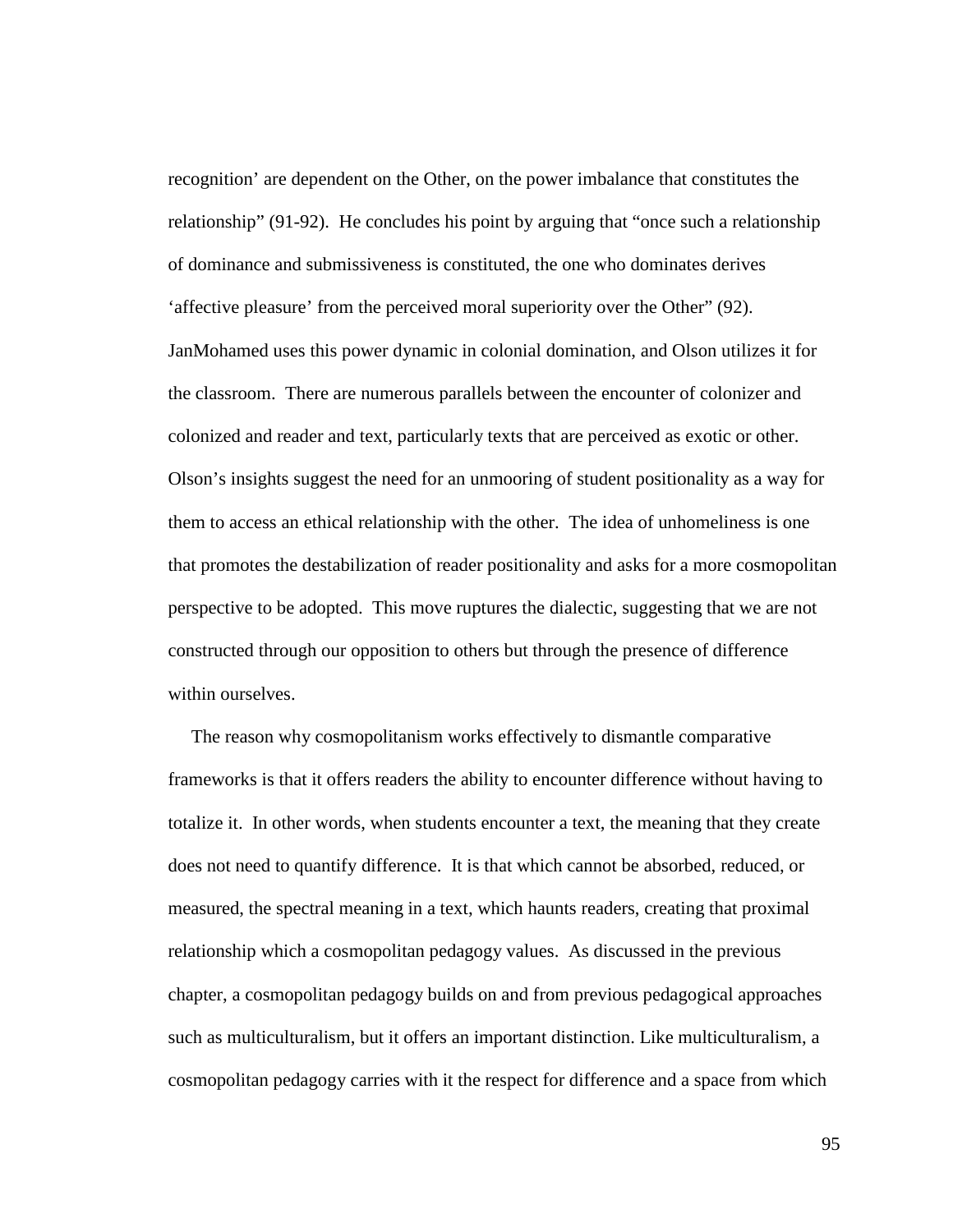once silenced voices can speak, but since the relationships are fluid and individual, the reification of center / periphery positions dissipate, revealing a constantly shifting space in which the encounter with difference is always becoming. In practical terms, this challenges readers to inhabit both their local temporality, that of everyday life, and the time and space of the literary event, echoing the efferent and aesthetic positions suggested in Rosenblatt's transactional theory. Importantly, a cosmopolitan pedagogy acknowledges the rootedness of the reader and the text while not fixing either to those positions. To radically decontextualize the student or the text would be problematic because it would not account for the local ways of knowing which shape these encounters. More importantly, it would alter the call of the text, disconnecting it from the material conditions which influenced its production. However, since these relationships are dynamic, a cosmopolitan pedagogy alleviates the risk of fixing a text to a specific cultural, political, religious, etc. setting. This becomes an important point in the reader / text relationship because it excuses the text from representational responsibility while still maintaining its grounding in a particular setting. This approach creates the conditions in which the text is present in the reader's world and the reader is simultaneously present in the world of the text. It is this multiple positionality which creates a space for unhomeliness.

 To reiterate an earlier point, what postcolonial literature has to offer students is not information about a particular location or event. That information can be obtained in many other ways. Postcolonial literature provides a powerful impetus for student engagement with difference through an imaginative experience. The power of the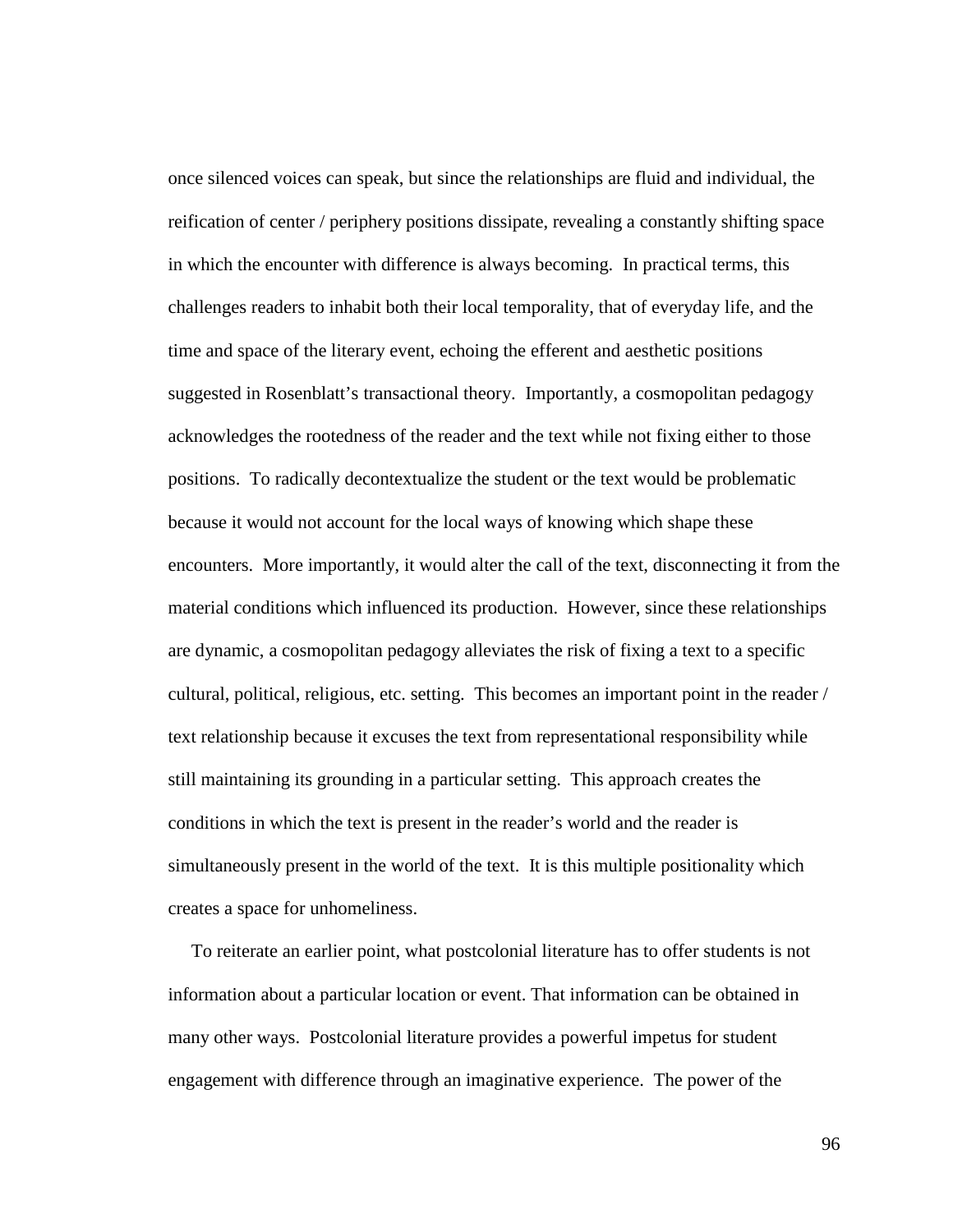literary event is the implication of the reader into "the ethical experience of the impossible" (Spivak, "Thinking Cultural" 336). It is in readers understanding their relationships to these texts that they can begin to engage critically, not simply emotionally, with the issues being raised. At its most basic level, a cosmopolitan pedagogy is predicated on the ability to recognize and respond to the call of the text; something that will help students in any reading situation. The challenge, of course, is in transferring the impossibly utopian ideals of this project into the everyday classroom experience.

## Cosmopolitan Pedagogy in the Classroom

In order to offer a clearer understanding of the way this pedagogy works in the classroom, I will draw from a particular unit on Afghan refugees that I have taught in several postcolonial and human rights related courses. In this particular unit which focuses on Afghan refugees, I incorporate Khaled Hosseini's *The Kite Runner* and Michael Winterbottom's *In This World*. One of the reasons I like to incorporate Hosseini's novel in the classroom is because it has a unique ability to accommodate a multitude of different readings. In the article, "Afghanistan Meets the Amazon: Reading *The Kite Runner* in America," Timothy Aubry explores the broad spectrum of supported readings for *The Kite Runner*. Aubry writes that

what is remarkable about Hosseini's novel is its capacity to appeal to readers who understand it as categorically supporting neoconservative interventionist philosophy and to those who understand it as categorically opposing this position, while also earning praise among many for apparently avoiding a determinate political stance. (34)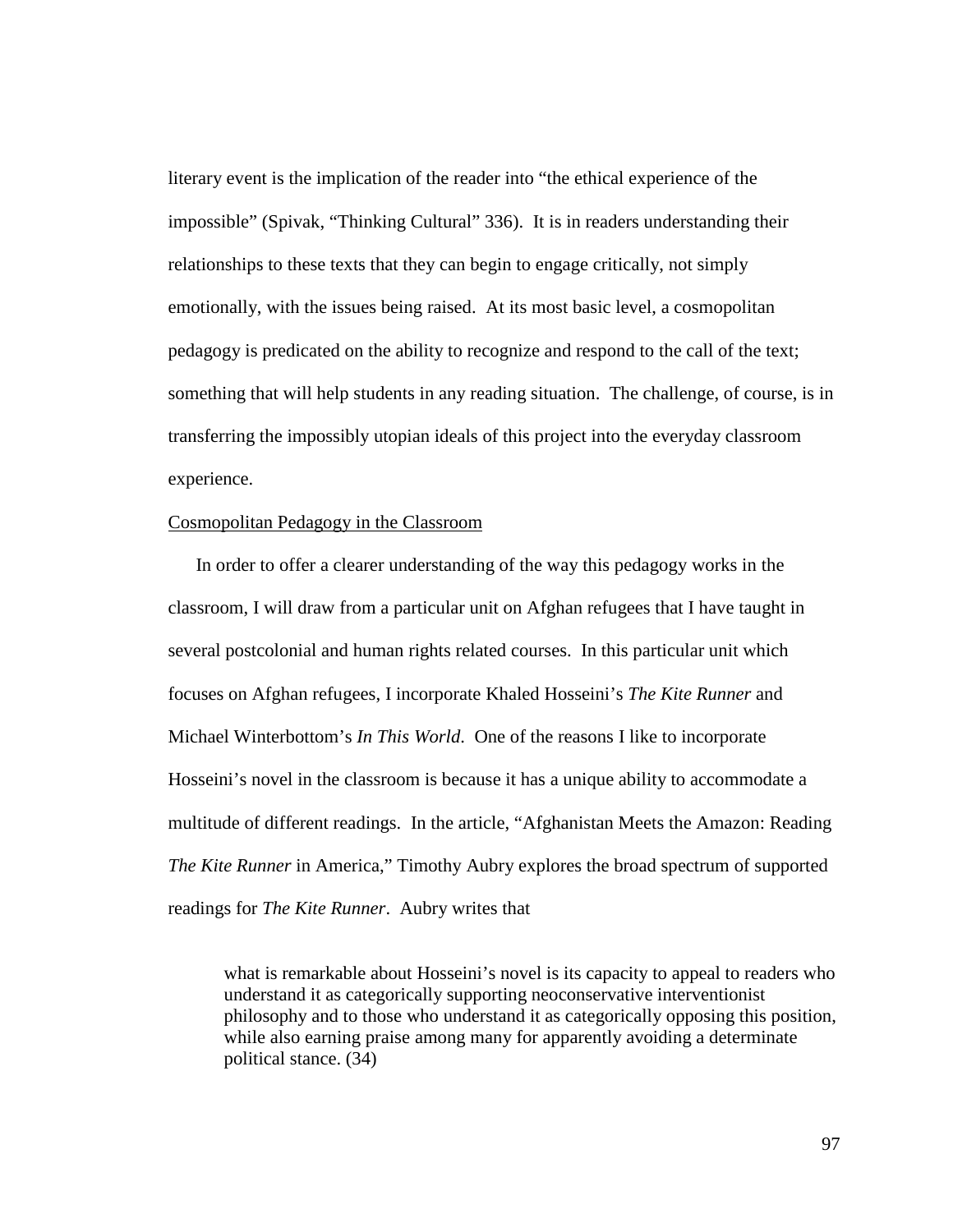By incorporating a novel with such divergent readings, I hope to challenge how their relationship with a text often determines the interpretive outcome to a larger degree than we might normally acknowledge. Additionally, building a unit around human rights discourse provides a challenging complication for the incorporation of a cosmopolitan pedagogy. As I demonstrated in Chapter One, cosmopolitanism is susceptible to being co-opted for ulterior motives such as regime change or economic exploitation. When appropriated in this way, cosmopolitanism remains constructed as elitist and Westcentric. Part of the challenge of a cosmopolitan pedagogy is to navigate the ethical dimensions of human rights discourse in order to resist reification of power structures that only uphold a structure of rights based on a benefactor and beneficiary model. Cosmopolitan pedagogy that relies on an outdated, elitist model could create a similar structure in which the student feels empowered by his or her position vis-à-vis the text. This outcome would manifest itself in student responses such as "I am thankful I don't have to go through that" or "why can't they just be more like us." In other words, when the discourse remains untheorized, the contact that a cosmopolitan pedagogy creates might not necessitate an ethical outcome. The type of cosmopolitanism that I introduce in the classroom offers a counter-hegemonic element which critiques the systems of power which govern relationships. This participatory cosmopolitanism, mindful of the ways in which power circulates, challenges students to create ethical relationships through the encounter with a literary text as a model for engaging with others and otherness outside of the classroom. An important component to a cosmopolitan pedagogy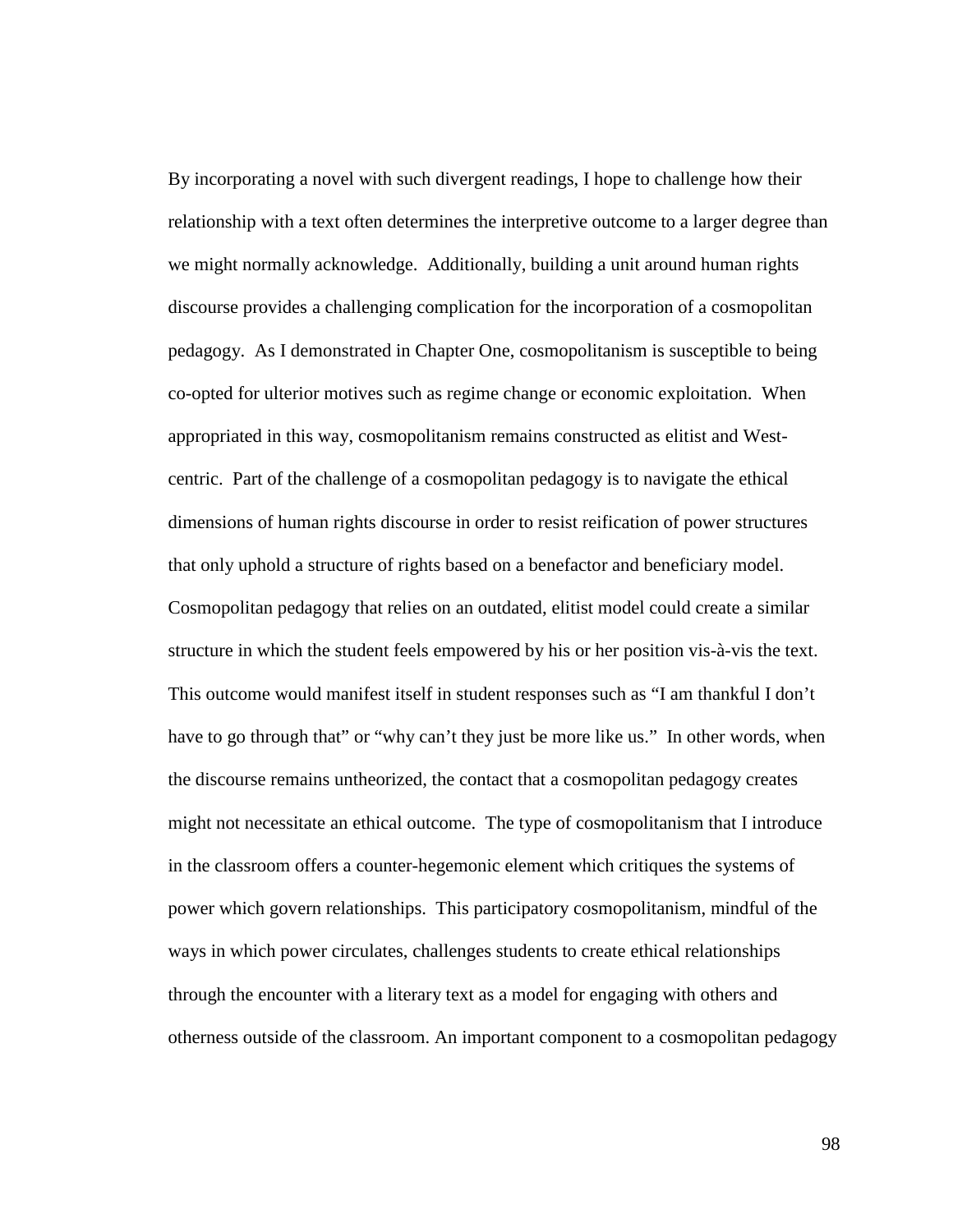is the theoretical engagement with the larger discourse, be it human rights, postcolonial, or something else.

 Before we get started reading *The Kite Runner*, my first order of business in the classroom is to address any preconceived notions students might have about human rights, refugees, Afghanistan, and the United States' relationship to Afghanistan. This pre-reading discussion is particularly interesting because many students have at least some familiarity with Afghanistan. In fact, more than once in my class, I have had relatives or friends of American soldiers who have been deployed to Afghanistan. Obviously, this personalizes the discussion, which can generate some strong reactions, but getting those connections out in the open helps students understand their positionality in regards to the upcoming texts. Allowing students to verbalize their positions before they read the novel or view the film brings to the surface potentially influential relationships of power. In order to unmoor students from a particular position, they need to be able to recognize that they are holding that position. In Freire's terms, this conscientization, a critical consciousness, allows students to create an awareness of their place in the world. It is amazing how much of what a person believes is so fundamentally embedded in who he or she thinks he or she is. I have found that many students are familiar, even though they may not at first recognize it, with the US government's rhetorical stance as liberators of Afghanistan and defenders of freedom. This period of the unit is dedicated to creating an orientation toward the texts that reveals potential biases. This move helps construct the cosmopolitan framework which will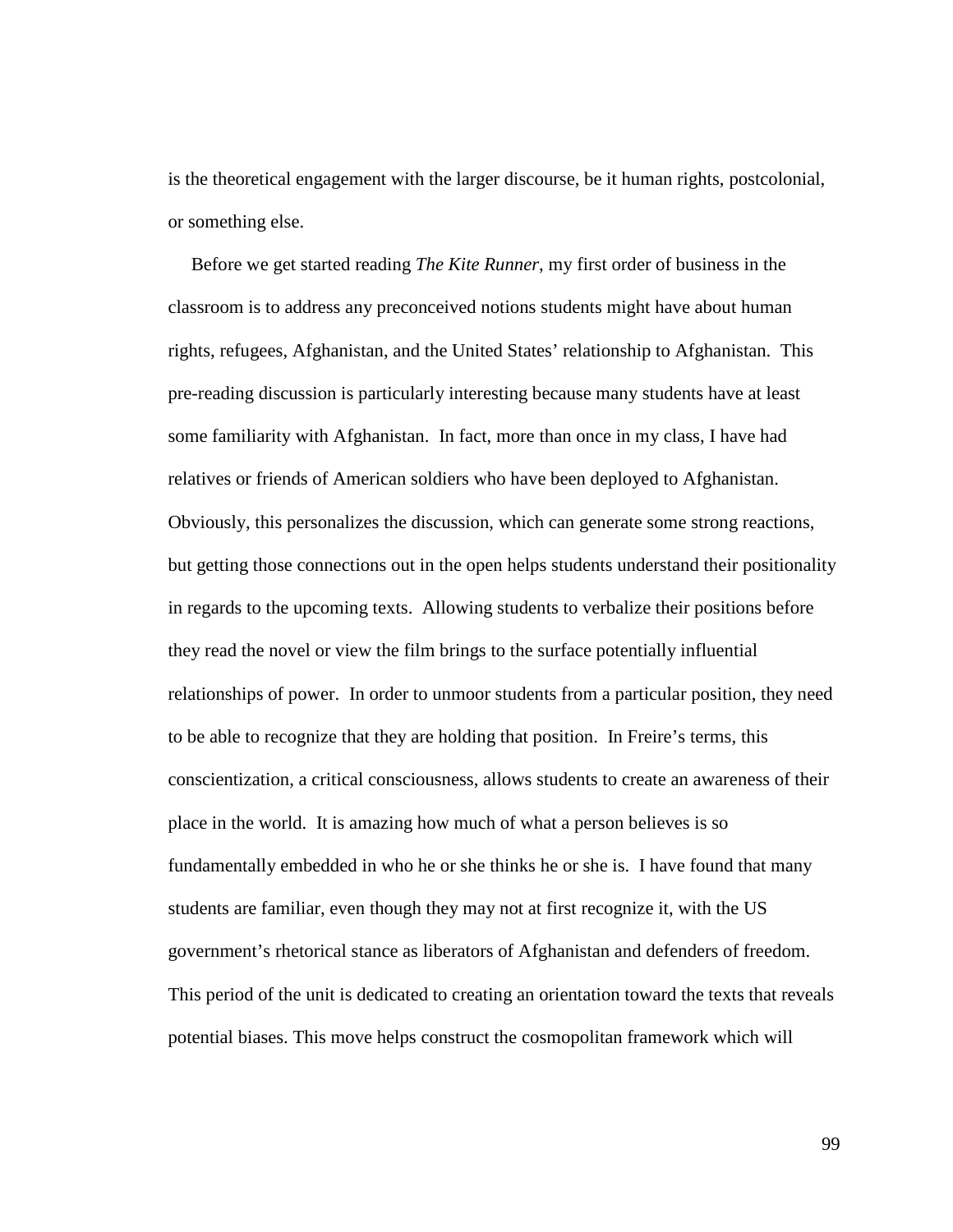enable students to navigate alternative positionalities with an understanding of what factors shape their encounter.

 Interestingly, as the semester unfolds, it becomes quite clear that students actually have very specific expectations about what human rights literature is and what it looks like. To me, this stems from a cultural understanding not only of how we conceive of human rights in the United States<sup>[8](#page-105-0)</sup>, but also of how we understand the US's role in human rights work. Typically, I find that students expect to encounter a narrative trajectory in the literature we read which moves from gross human rights violations, usually involving brutality and some sort of violent oppression, to overcoming a major obstacle before moving to a redemptive ending in which the victim has been vindicated in some way. I realize that I am grossly over simplifying to a large extent. While there are some students who possess a much more sophisticated understanding of human rights literature, I find that a large portion of students I encounter<sup>[9](#page-105-1)</sup> arrive with subconsciously predisposed ideas of what human rights literature looks like. Where do those expectations come from? How do these ideas enter the collective cultural consciousness? Unpacking these questions in class is the key to ensuring the effectiveness of an implementation of a cosmopolitan pedagogy.

 In the Codicil of *Human Rights, Inc.*, Joseph Slaughter quotes a speech President W. George Bush delivered to the Afghan people on March 1, 2006. President Bush describes

<span id="page-105-0"></span> $8$ I draw my examples from teaching experiences in the United States. I recognize of course that every geographical and political location creates a different relationship with human rights discourse.

<span id="page-105-1"></span><sup>9</sup> The majority of the teaching which has informed this project has taken place at a southern, regional state institution. As such, it draws particular from very particular demographics, including first generation college students.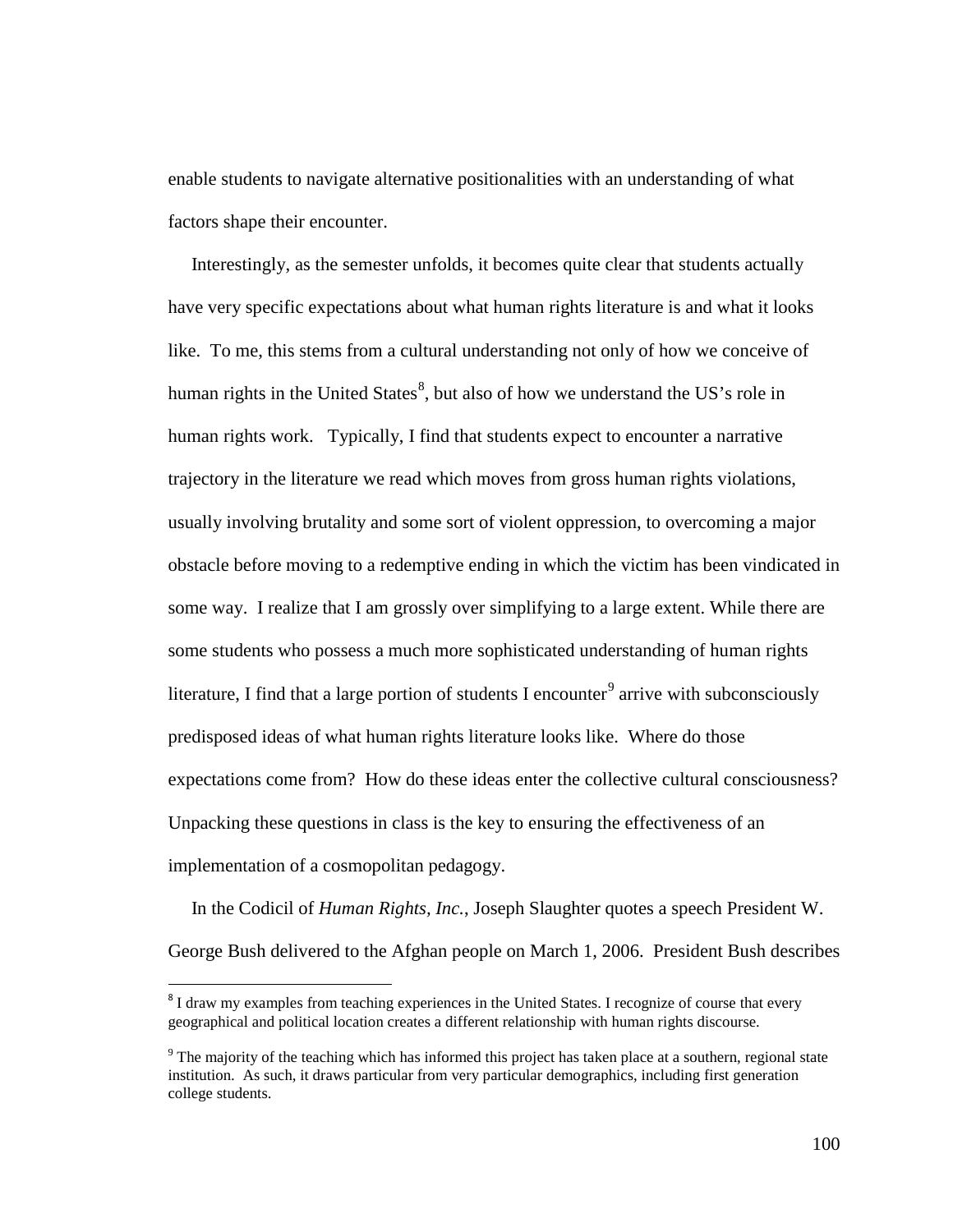what an honor it is to be involved in helping Afghanistan build its future. He goes on to say that, "we like stories of young girls going to school for the first time so they can realize their potential" (317). Only a few lines later, President Bush reiterates his point, explaining, "we like stories, and expect stories, of young girls going to school in Afghanistan" (317). These lines are revealing not only because they lift the veil, exposing the cultural expectations about what human rights "look like," but also because they offer a less than subtle reminder to those who have endured human rights violations of what stories their self-proclaimed protectors wish to hear. This perspective creates a supply and demand in terms of expectations for human rights literature. It is not unsurprising then to see how students might walk into a classroom with the sense of what human rights literature should be, especially when the New York Times best seller lists includes works like *Reading Lolita in Tehran*, *The Kite Runner*, and *A Long Way Gone*, narratives that offer arcs which reinforce the basic premise of President Bush's comments. Not only are students living in a political climate which instills in them a desire to be the benevolent protectors or givers of rights, but also they are in educational environments that prize the commodification of knowledge. These two influences, together, shape reading practices of human rights literature, causing it to be consumed as anthropological adventures or emotional testimonies which do not implicate the reader in global political, social, and economic structures.

 If students enter the classroom with expectations which reinforce a fixed structure of rights, how can we challenge them to reconsider their positionality? The selection of texts is a crucial part of the process. As teachers, we have the responsibility to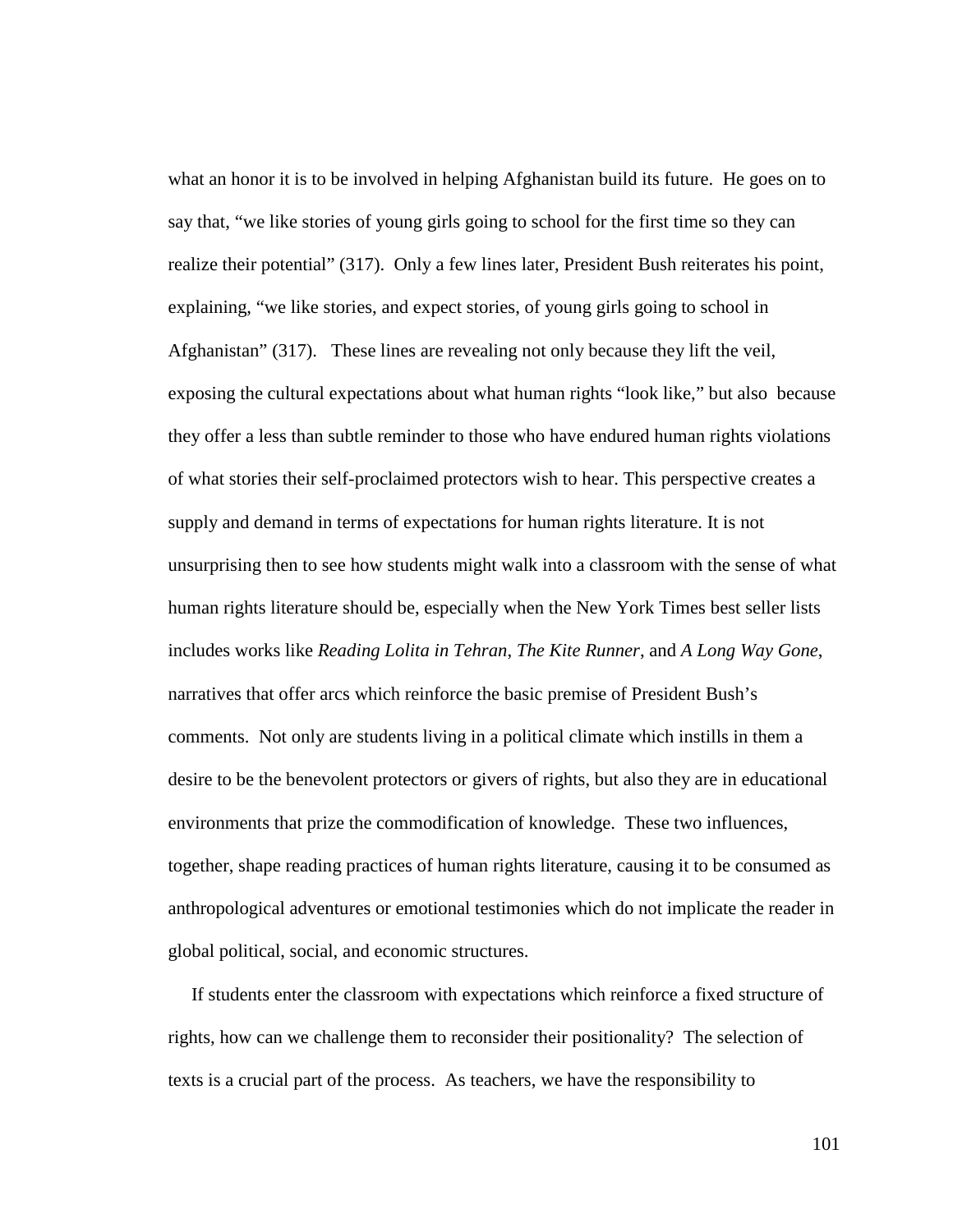understand that the texts we choose often shape how students will engage with these issues. For instance, selecting texts which reify the relationship between the West and, to use Spivak's term, "the children of the rural poor" does not challenge the status quo ("Righting Wrongs" 526). Instead, a judicious assessment of texts provides an opportunity to interrupt students' expectations. In particular, texts that work to call into question representations of victims and/or positions of human rights givers and receivers through narrative structure, character development, among other methods often challenge students to consider human rights from a different perspective cosmopolitanism facilitates that process. Among the most effective texts I have found at achieving this task are Chris Abani's *Song for Night* and Michael Ondaatje's *Anil's Ghost*. In *Song for Night*, Abani creates an ambivalent relationship between the narrator and the reader. In the first line of the novel, the narrator, who is a ghost, informs readers that "what you hear is not my voice" (19). The distancing of the narrator from the reader at the outset of the novel creates a deferred relationship in which the reader will never be able to inhabit that subject position. Alexandra Schultheis describes this bond between the narrator and readers in "African Child Soldiers and Humanitarian Consumption" as a "joint contract to imagine the unimaginable as an (unattainable) goal" (38) The space which opens from the "ethical experience of the impossible" creates an opportunity for interrogation of the relationship readers have with the complexity of human right discourse rather than simply arousing feelings of pity or sympathy (Spivak, "Thinking Cultural Questions in 'Pure' Literary Terms" (336). By resisting empathetic identification, students are unmoored from fixed locations of identification. *Anil's Ghost* raises a different set of issues through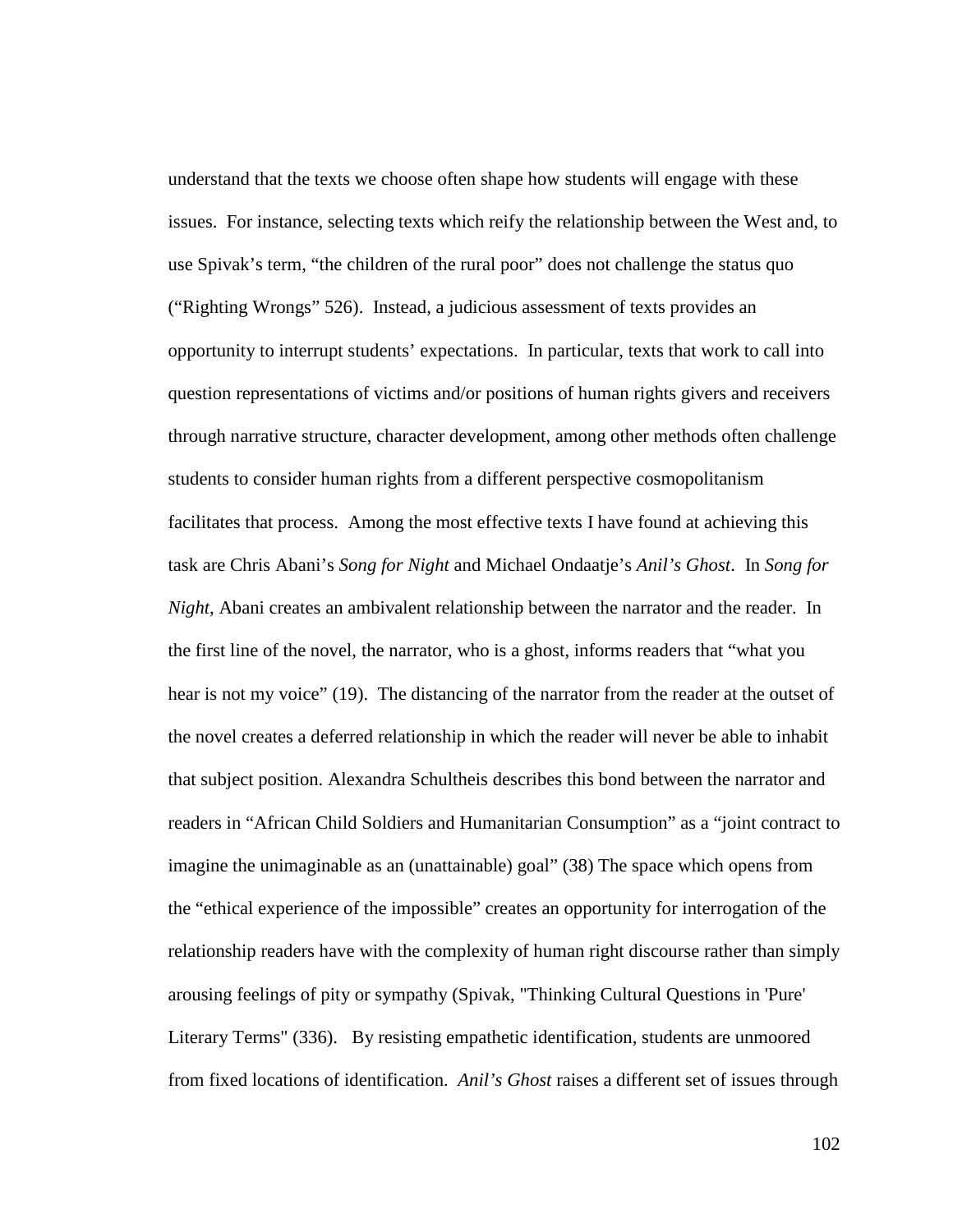questioning where the best solutions for human rights problems emerge. This novel suggests that the West does not always provide the most fitting location from which to address and prosecute human rights violations. Instead, it challenges readers to consider the possibility that the local might offer more potential for human rights intervention. The novel sets up these competing approaches through a juxtaposition of two different methodologies of scientific inquiry, a Western based forensics approach and an indigenous artisan one. In critiquing the scientific rationalism of the West, Ondaatje's novel suggests that local epistemologies can offer an alternative to addressing human rights violations. Importantly, both *Song for Night* and *Anil's Ghost* provide instances in which literary representations move beyond the mere legal imagining of human rights issues, illustrating the importance these types of texts provide for human rights discourse.

 In addition to selecting texts that foster this orientation, assignments crafted with a cosmopolitan theoretical basis can also facilitate openness to difference. A cosmopolitan pedagogy is not a radical reshaping of the classroom, which makes it an easily adapted model. Many classrooms already incorporate the types of assignments that I advocate. What makes these assignments productive in creating a cosmopolitan literary engagement is the philosophical and theoretical positioning through which students conduct their work. In order to infuse these assignments with a cosmopolitan perspective, teachers need to work on developing strategic questions which initiate "a willingness to engage with the Other" (Hannerz 239). These questions help open up students' imaginations to the call of the text.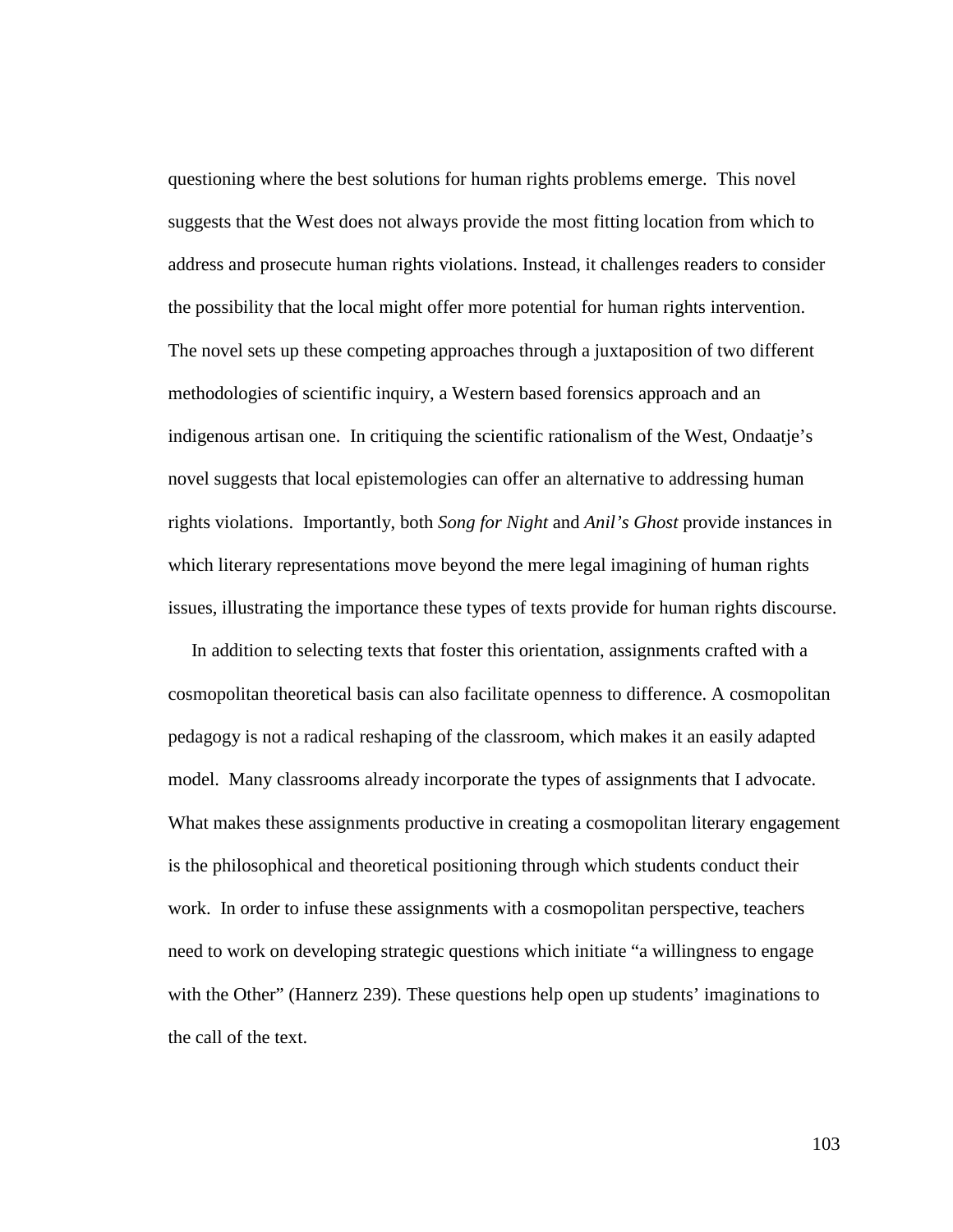One of the major ways I encourage this interaction is through students keeping journals. Specifically, I have used two types of journal activities. The first one is a topic based writing assignment, and the second is a double entry reading journal. Journaling promotes self-reflexive opportunities for students to recognize their own stance in relationship to a text. Additionally, introducing students to theoretical terminology that names these feelings and gives them a language with which to express their ideas is instrumental in creating a cosmopolitan orientation. Optimistically, students would have these moments of reflection naturally, but realistically, as many teachers know, they usually try to finish their reading assignments as quickly as possible. By asking students to slow down and think metacognitively, they are more able to recognize their emerging relationship with the text and the potential responsibilities that might arise from that connection. This is precisely the cosmopolitan moment in which the individual must consider the alterity of the other, recognizing this otherness as a part of the self. How students respond to the presence of the other depends largely on how they negotiate the disquieting presence of alterity. Obviously this is a key pedagogical moment for teachers to help students learn to live in the presence of the irreducibility of difference.

 When giving specific journal prompts, I attempt to initiate a moment for students not only to understand how they feel about a text but also to examine what type of relationship they are establishing with it. Journaling is unproductive when it becomes a moment for students only to reflect on their feelings without thinking critically about why they feel that way. The goal after all is not for students simply to think about how this piece of literature makes them feel, but instead the first step is to help students confront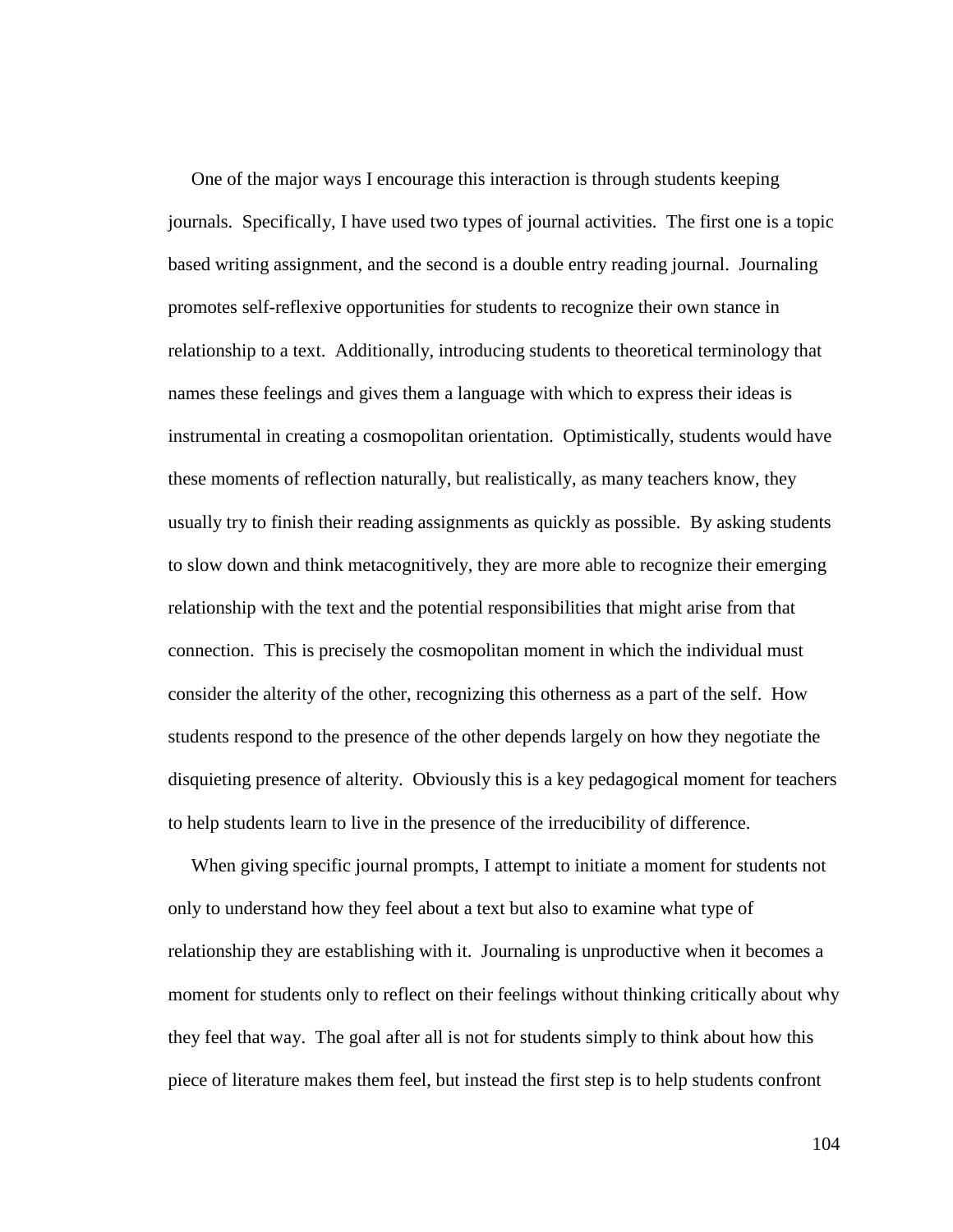the complexity of these issues and how they might be implicated. If students think exclusively about their subject position in regards to a text, then it can reinforce a power dynamic with the text in which students reinscribe already established positions of a human rights protector and human rights beneficiary. In order to break out of that framework, students must engage imaginatively, investing themselves in this relationship since this is the opportunity for students to orient themselves toward the other. From the start of the semester, I advocate short writing activities which challenge students to work towards a better understanding of their relationship with the course material. For instance, during the first class, I incorporate two activities which work to make more transparent the positionality and expectations students bring to the course. First, I ask students to participate in a short cartography exercise in which they are to draw a map of the world, labeling it in as much detail as possible. Clearly this is a difficult task, but even if students are unable to reproduce much of the world in their map, students can still learn from the activity. After students complete their maps, as a class we talk about scale, central focus of the map, and amount of detail. I have conducted this exercise in the United States, Hong Kong, and Lebanon and there have been strikingly similar tendencies. Students typically place the Atlantic in the center<sup>[10](#page-110-0)</sup>, which locates Europe as the focal point of the map. As a class, we talk about how when we construct the geographical representation of the world in this way, it reveals an inherent reliance on European knowledge. Another revealing pattern for students is the ability to draw and

<span id="page-110-0"></span><sup>&</sup>lt;sup>10</sup> There were a few Chinese students in Hong Kong that placed Asia in the center of the map. During the follow up questioning, many of those students explained that they intentionally placed Asia at the center to show its importance.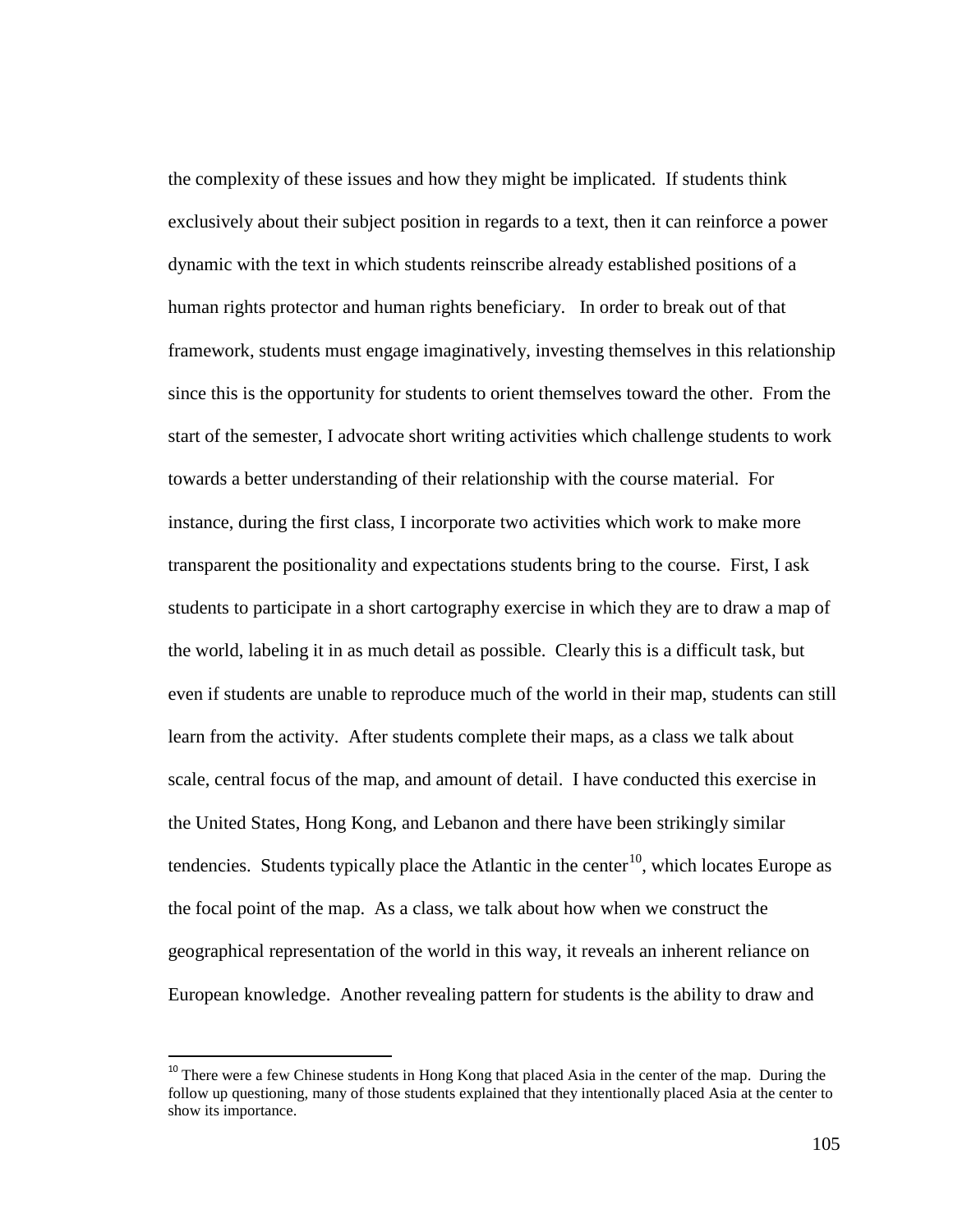label their own geographic region in more detail than other areas. For example, students from North Carolina invariably draw the east coast of the United States in great detail, stressing the Florida peninsula while their depictions of Asian and Eastern European nations remain vague. While this is unsurprising when we talk about it as a class it serves to emphasize how positionality influences that which we are familiar with and that which remains foreign. After looking at the student maps, I project two different maps of the world, one that is Atlantic centered and one that is Pacific centered. By showing students these two different perspectives, I illustrate how something as familiar as a map of the world can become unfamiliar when viewed from a different vantage point. In a Pacific centered map, Europe is pushed to the periphery, making it look marginal and inconsequential. This activity begins the process of establishing a cosmopolitan perspective.

 The second task I ask students to complete is a short writing activity expressing their expectations for the course. Almost to a person, students respond that the course fulfills a requirement, typically a global or non-Western designation. During the follow up discussion, I push students to consider the implications of signing up for a course that deals with human rights issues. It amazes me that students usually refuse to acknowledge that the course will have an impact beyond fulfilling a requirement. The reason I press this issue is that at the outset, I challenge students to confront the fact that by signing up for a course which deals with human rights literature students are engaging in a discourse in which they are implicated. As students read texts for class, teachers can continue to adapt prompts to specific works. One prompt that I have found to be enormously useful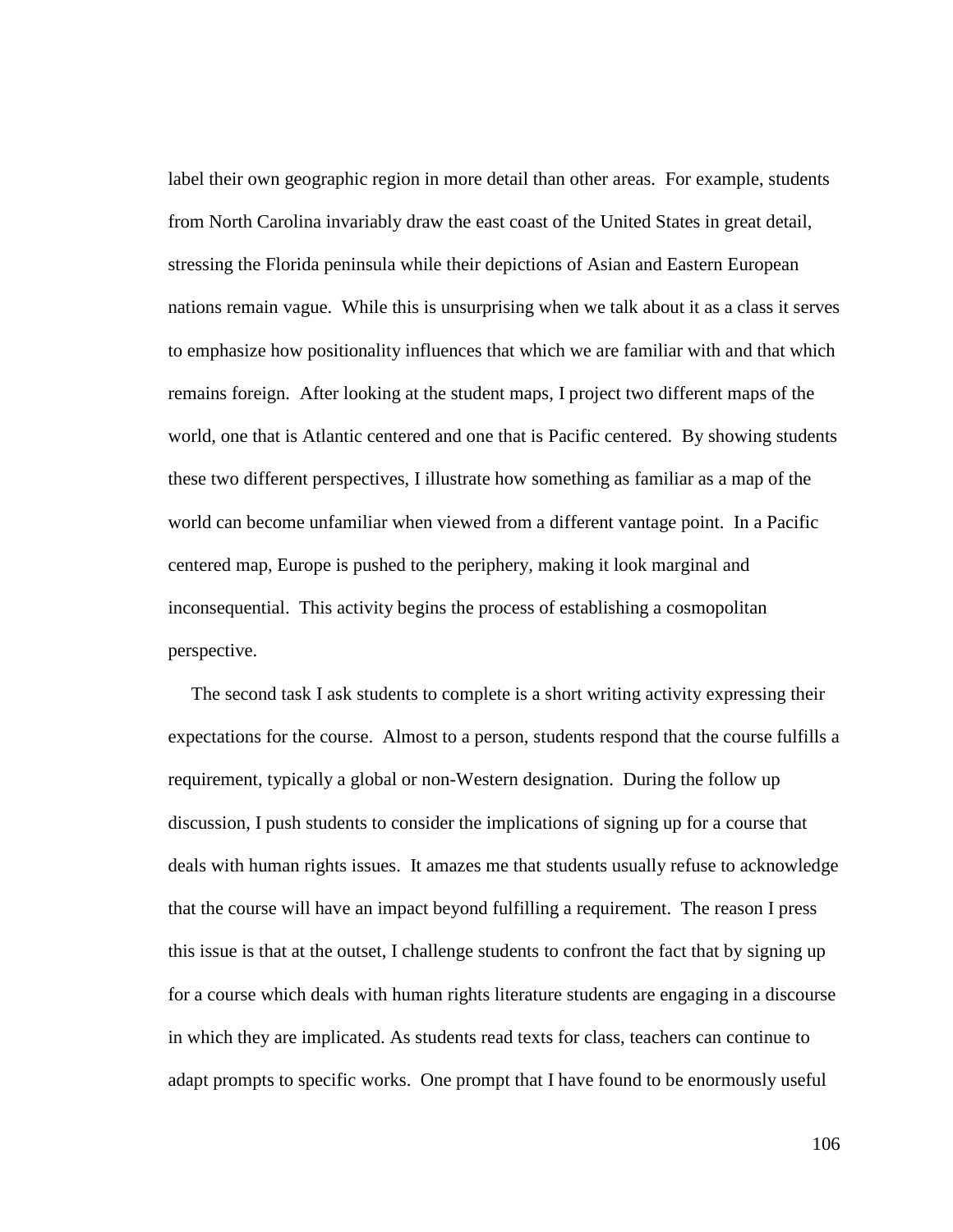in helping students recognize the call of the other is to bring attention to names. I ask students to write about how they negotiate names of people or places that are culturally or linguistically dissimilar<sup>[11](#page-112-0)</sup>. The responses that I receive vary from abbreviating long names to anglicizing names to eliding them completely. Of course some students do sound out the name phonetically and pronounce it as best they can, but the vast majority tends to alter the name in some way. This journal offers a moment for students to consider the ethical implications of changing a character's name. How might he or she be re-representing or misrepresenting that character? How does this give power to the student in the relationship between reader and text? It is in these moments that the cosmopolitan principles which underscore this pedagogical approach emerge. Journals help students recognize the power dynamics emerging between reader and text, however, it is imperative that these journals are supplemented by class discussions so that students are not left to make connections on their own, and they can draw from their classmates' experiences, which can be linked to their own.

 The second type of short writing assignment, the double-entry notebook, offers a way to move beyond initial emotional responses. Ann Bethoff's double-entry style notebook helps students reflect on their thoughts while engaged in the reading process. As Berthoff explains, the double-entry journal "raise[s] consciousness of texts as [an] intermediary form  $\ldots$  developeing a method of critical reading" (46) The goal of the journal is to help students understand why they are responding the way they are to the

<span id="page-112-0"></span><sup>&</sup>lt;sup>11</sup> I recognize that some students may indeed come from the culture that the text is representing and at those moments, it allows students the opportunity to speak openly about any cultural aspects that may be helpful in understanding a text. Additionally, not all texts produce these moments.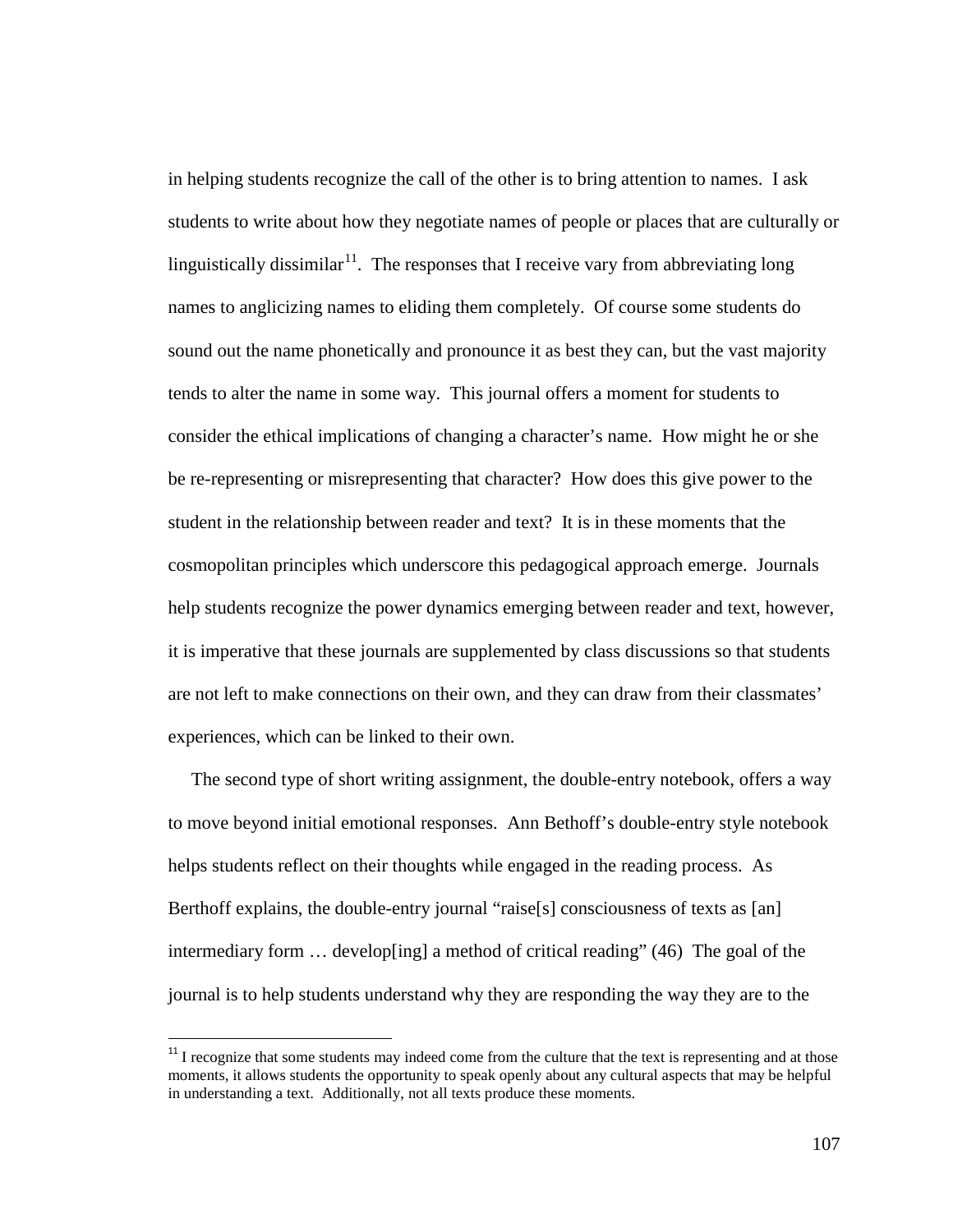text. On one side of the page, students record their reactions, responses, and emotions to the narrative. On the other side of the page, they identify what in the text prompted those first responses. As the journals progress, I ask students to offer more critical readings of the novel in these double-entry journals as a way help the complexity of the text emerge. I find this type of journal to be particularly effective in works that use traumatic and upsetting passages because it requires students to acknowledge and engage with issues that often remain outside of public view. The double-entry notebook was particularly effective with the Uzodinma Iweala's novella *Beasts of No Nation*. The story centers on a pre-adolescent, African boy who is forced to become a child soldier. The narrative is told from the viewpoint of the boy, Agu, in sparse and simple language, which only highlights the young man's inability to process the events in which he participates and witnesses. It can be extremely upsetting for students to see a young boy put in situations where he is raping a woman or killing. The double entry notebook provides a space for students to process their emotional reactions and then proceed to engage with the work that the text is undertaking. This particular type of journal is effective not only at helping students realize that they are unconsciously responding to the call of the text, but also it offers a self-reflexive element which attunes readers to what that call is asking. I do not want to down play the evocative element of many human rights literary texts. In *The Kite Runner*, there are several emotionally charged scenes, including the pivotal confrontation between Amir, the protagonist, and Assef, the Taliban strongman. While this scene moves readers to the edges of their seats through the use of suspense and graphic violence, it also offers an interpretive moment regarding the US' policy of intervention in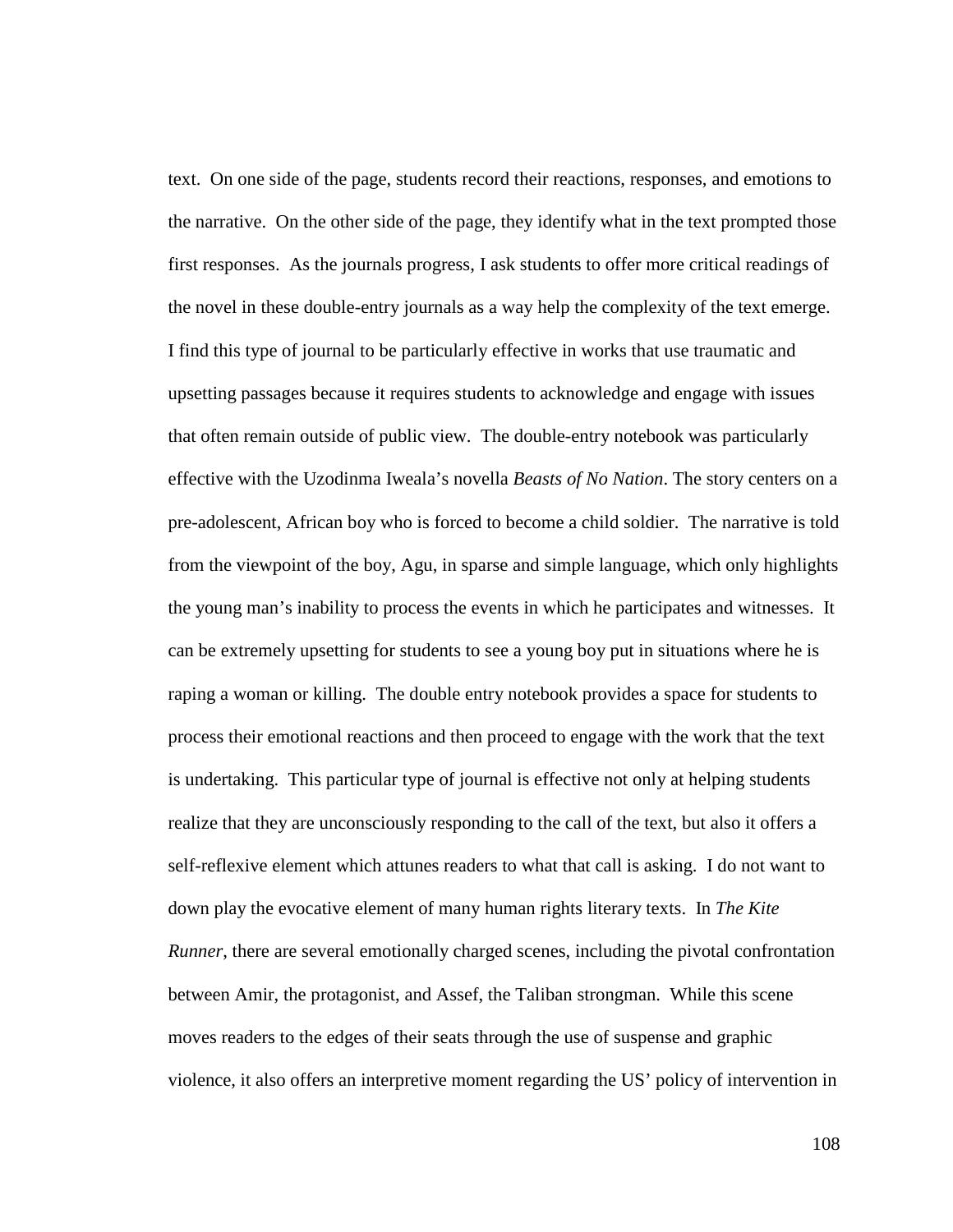Afghanistan. I have found that if students have not processed their visceral responses, they are more prone to remain engaged only on the surface level and ignore political readings. *The Kite Runner* remains a particularly challenging work to teach because it is so good at emotionally drawing readers in that they sometimes lack the perspective to recognize the larger work the text undertakes. Students get so wrapped up in Amir's family dynamics that they eschew the historical and political dimensions of the text. Using a double-entry notebook with this novel enables students to find that balance between emotion and critical engagement. Similarly, in *In This World* viewers are positioned in such a way as to react emotionally to the situations Jamal and Enayatullah face. If they only are responding emotionally, students miss out on the important critique of human trafficking. In other words if students attempt to only have an empathetic relationship with these characters, they lose sight of the larger systemic issues that produce the conditions under which this type of dehumanization can take place. The double-entry notebook helps students work from that surface reaction to a deeper reading by recognizing the call of the text, processing it through initial reactions, and then responding to it through a more critical engagement. In Rosenblatt's terms, this moment depicts "the event" between reader and text.

 Throughout the unit, I incorporated both aforementioned types of journals. One of the specific topic based journals I used to bring out a cosmopolitan orientation dealt with which character students most identified with and why. Cosmopolitanism as a theory works to find similarities, but sometimes that similarity is the shared sense of unhomeliness or uncanniness of the other within the self. Most students answered the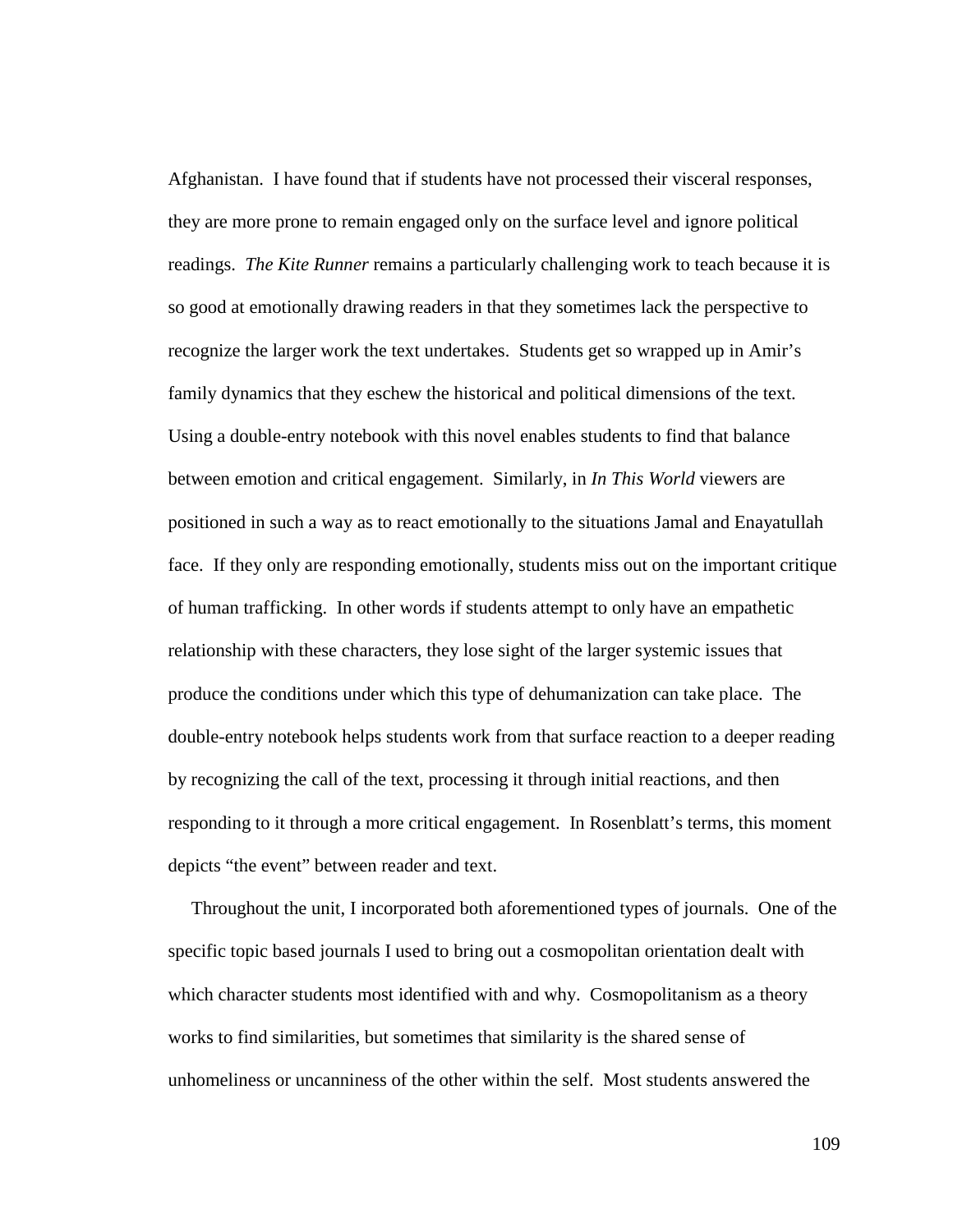journal prompt by saying that they related with Amir, and saw him as they saw themselves. Amir's story became their story. We followed up the journal activity with an in class discussion of students' responses in which we attempted to tease out the complexity of characters that showed the distance between their experience and our realities. This began the task of moving beyond the superficial identification with the characters to get at some of the more complex issues: gender roles in refugee communities, unearned privilege, racism, and interventionism, to name a few. For homework, I had students read Elaine Scarry's "The Difficulty of Imagining Other Persons" and Susan Sontag's "Regarding the Pain of Others" in preparation for a discussion of the ethics of imagining others in order to provide follow-up to our previous discussion. The following class period, I asked students to write about how they thought the United States (all of my students were US citizens) imagined the issue of refugees in order to initiate a conversation about positionality and ethics in relation to refugees. This orientation of seeing the problem from a particular perspective was important in understanding the power structures at play in global refugee crises. Students began to interrogate their own perspective when thinking about these issues and gradually considered counter-hegemonic approaches that deconstructed the structure of rights.

 The following class period, we watched *In This World* as a way to defamiliarize the familiar in order to restore that non-totalizing relationship which promotes productive ways of engaging with these ideas. This film details the overland journey of Afghan refugees Jamal and Enayat from a refugee camp in Pakistan to London. Thematically, this film addresses the harsh economic conditions which necessitate these dangerous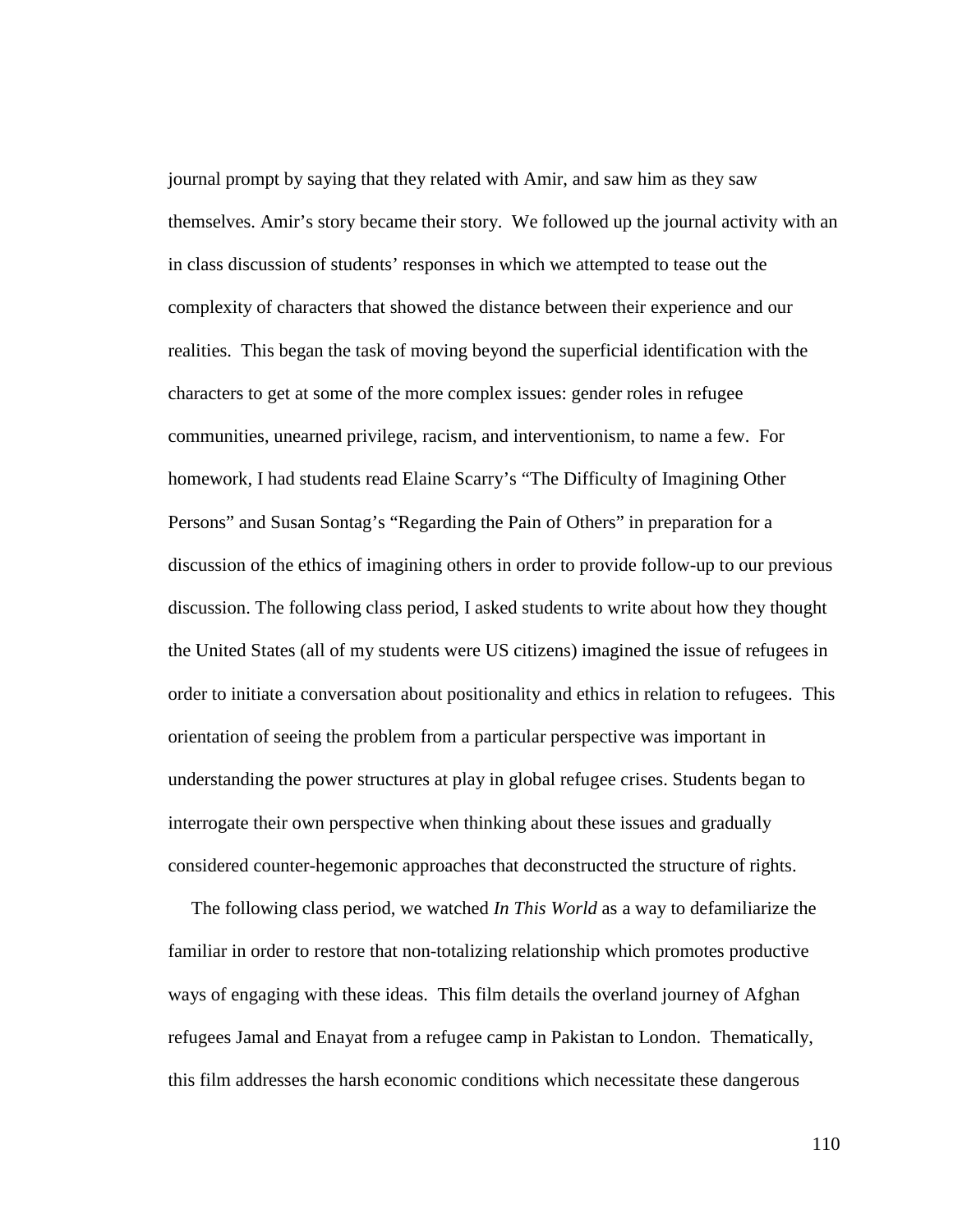migrations, revealing the transformation of humans into cargo as they make their way westward. Since we discussed positionality at the outset of the unit, students were able to begin to see their own role in these issues through the economic globalization portrayed in the film. *In This World* is filmed in a documentary style with handheld digital cameras, which allows the viewer simultaneously to be a part of the journey while also disorienting and constantly reminding students of the distance between themselves and the character. The sense of nausea that viewers feel as the camera bounces around in trucks and buses physically discomfort viewers. Often this leads to negative emotions and reactions about the film, but it offers an opportunity to explore how and from where those thoughts arose. Again, I employ topic based and double entry journals to unpack these complex feelings. While students want to identify with Jamal, they end up realizing that they are not in Jamal's world, drawing attention to structures of power. This disorientation unhomes students from an authoritative position, challenging them to recognize what separates their world and Jamal's. The way students relate to Jamal is diametrically opposed to their earlier relationship with Amir. This is the ethical moment, the cosmopolitan moment if you will, that reconciles their relationship to difference, which is important in human rights literature.

 At the end of the unit, I ask students to write a more extended work on these two texts, negotiating the seemingly contradictory nature of their relationships to *The Kite Runner* and *In This World*. Framing this question through the *bildungsroman* structure challenges the telos of development and socialization is challenged, forcing students to account for the Amir and Jamal's location in a globalized world. Additionally, I invite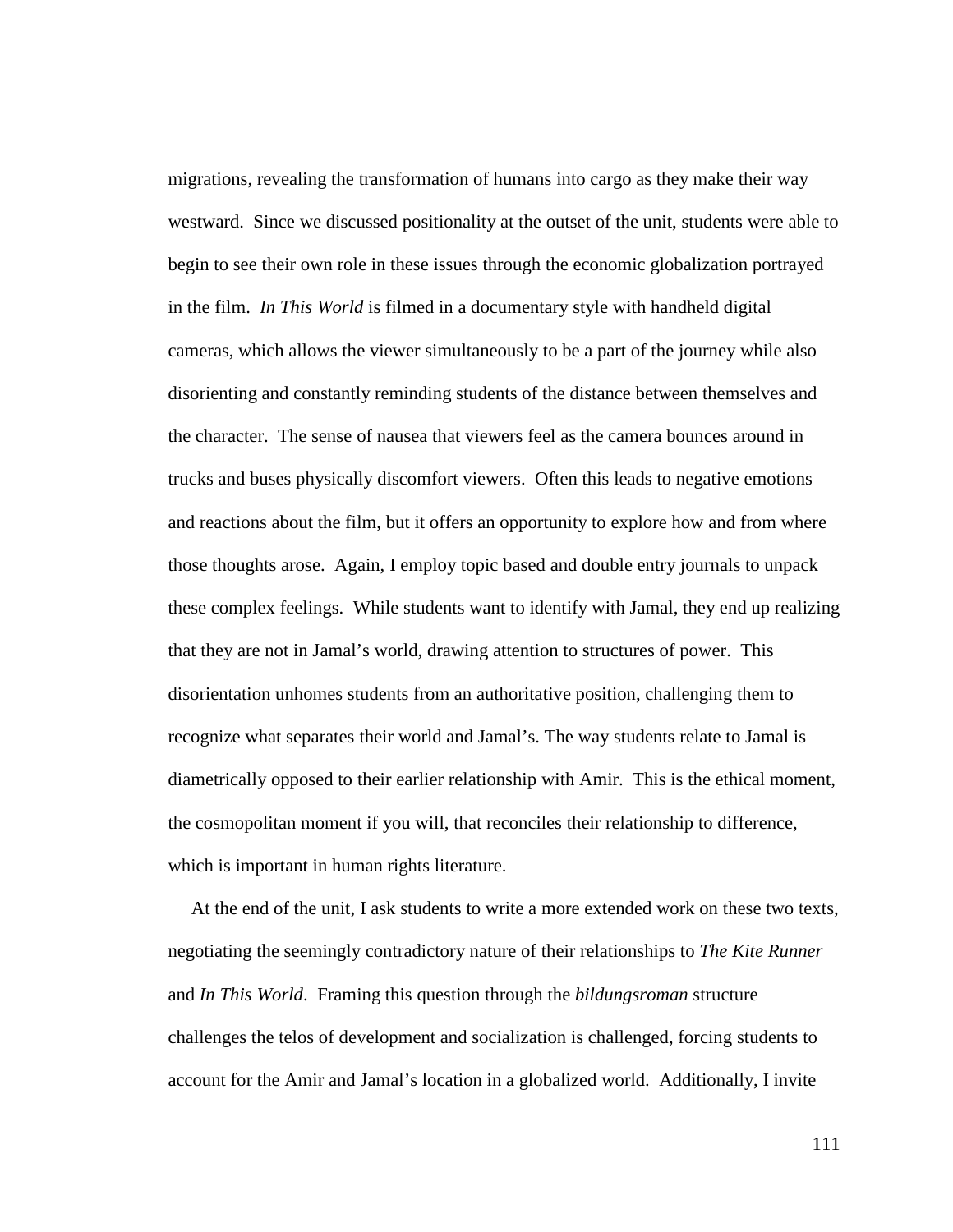students to reconsider legal representation of human rights in favor of imaginative engagements. Underscoring this entire process is the belief that "the way we act toward 'others' is shaped by the way we imagine others" (Scarry 40). Like Elaine Scarry, I believe that this is indeed a difficult process and it needs to be approached both at structural and individual levels. Utilizing a pedagogical approach, which provides rigorous examination of how and why we imagine others the way we do, promotes this ethical imagining. I reiterate that these assignments are familiar ones, but what is different is the cosmopolitan orientation to reading which highlights the entire process. Building those connections across difference challenges students to destabilize their positionality in order to establish an ethical engagement.

 The reading process provides a critical moment of engagement because it implicates students negotiating human rights issues. By utilizing cosmopolitan pedagogy, teachers open up a space in the classroom not only for the presence of difference but also for our responsibility to preserve it. How students negotiate that difference says a lot about how they will engage with human rights issues. Consciousness-raising is not enough; teachers need to help students push beyond superficial readings and invest in the complexity of these issues. Our pedagogical strategies influence how students will interact with these ideas and ultimately how they will face the material realities from which these imaginings emerge. Additionally, simply giving journal prompts is not enough. Teachers need to theorize their own pedagogy and find ways for students to be open to considering new ways of knowing the world. As I mentioned in Chapter One, cosmopolitanism does not describe a person, but rather it describes a person's actions. It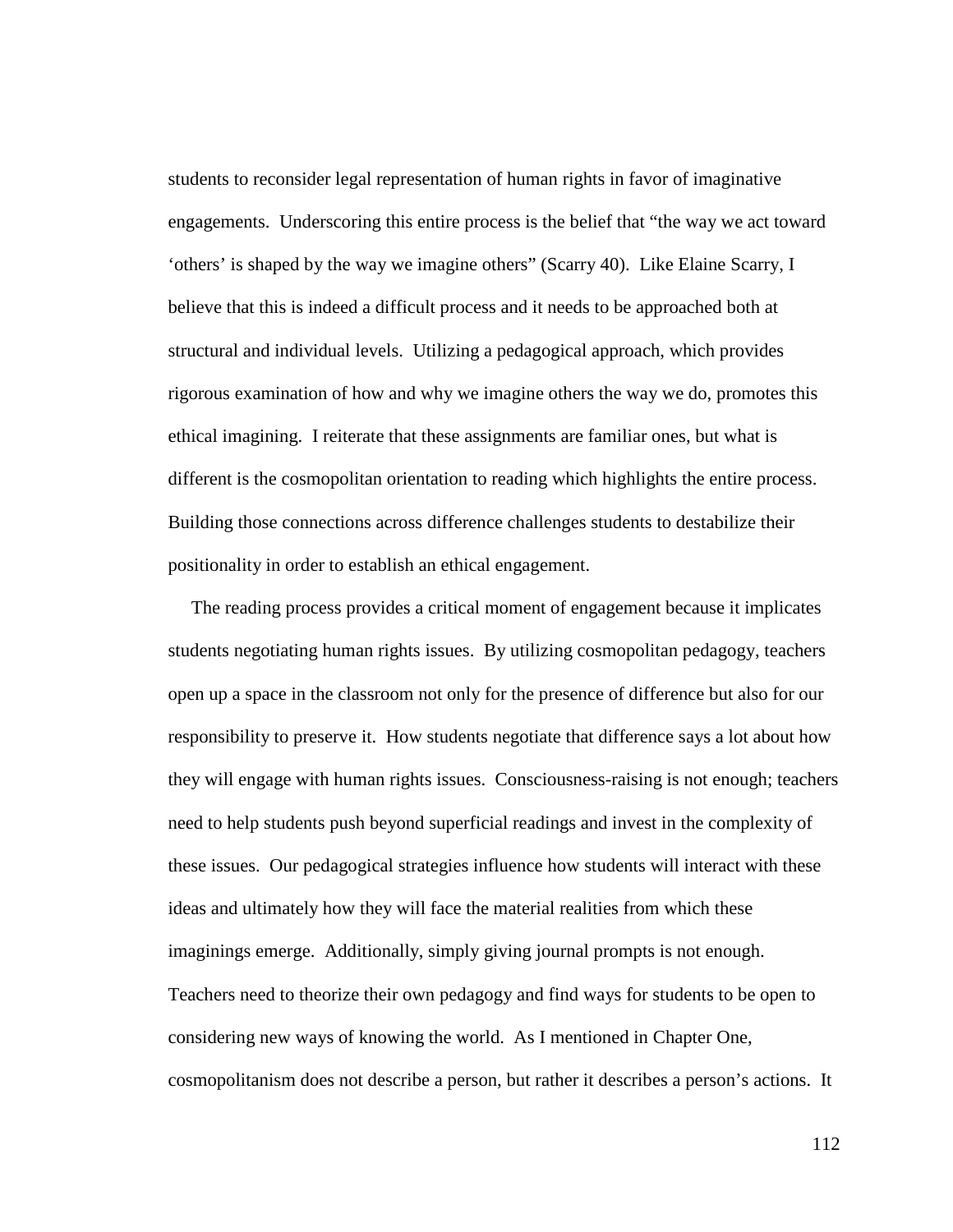is the ethical imagining which is the cosmopolitan action in the classroom. It is only then when we recognize and engage the presence of the other that our actions will reflect an ethics of responsibility. Introducing a cosmopolitan orientation to reading human rights literature offers a way for us to initiate that process. After all, this is a project about how students read not necessarily about what they read. As Spivak reminds us, "the ethical situation can only be figured in the ethical experience of the impossible. And literature, as a play of figures, can give us imaginative access to the experience" ("Thinking Cultural Questions in 'Pure' Literary Terms" 336). A cosmopolitan pedagogy can be a valuable contribution to human rights discourse because it provides an opportunity for an imaginative engagement which helps recognize and preserve the alterity of the other, taking up Domna Stanton's challenge "to deconstruct fixed and unexamined ideas, language, and representations in human rights (1523).

 Literature evades totalization through the trace of the saying, which is the remainder of any linguistic encounter. The irreducibility of the saying provides a constant challenge to our being. When students get fixated on the said, the unchanging words on the page, they appropriate those ideas into their already established knowledge systems. What I hope to do is challenge students to build a nontotalizing relationship in which the literary texts they are reading challenge them and make them ask questions about their responsibilities. Hearing that call, the very call of the text, demands responsibility from us. When we think of these ideas in terms of reading, the task is not to capture the difference of the other, but to recognize the saying within the said. By locating that trace of difference and acknowledging its power over us and its infinite separation from us, we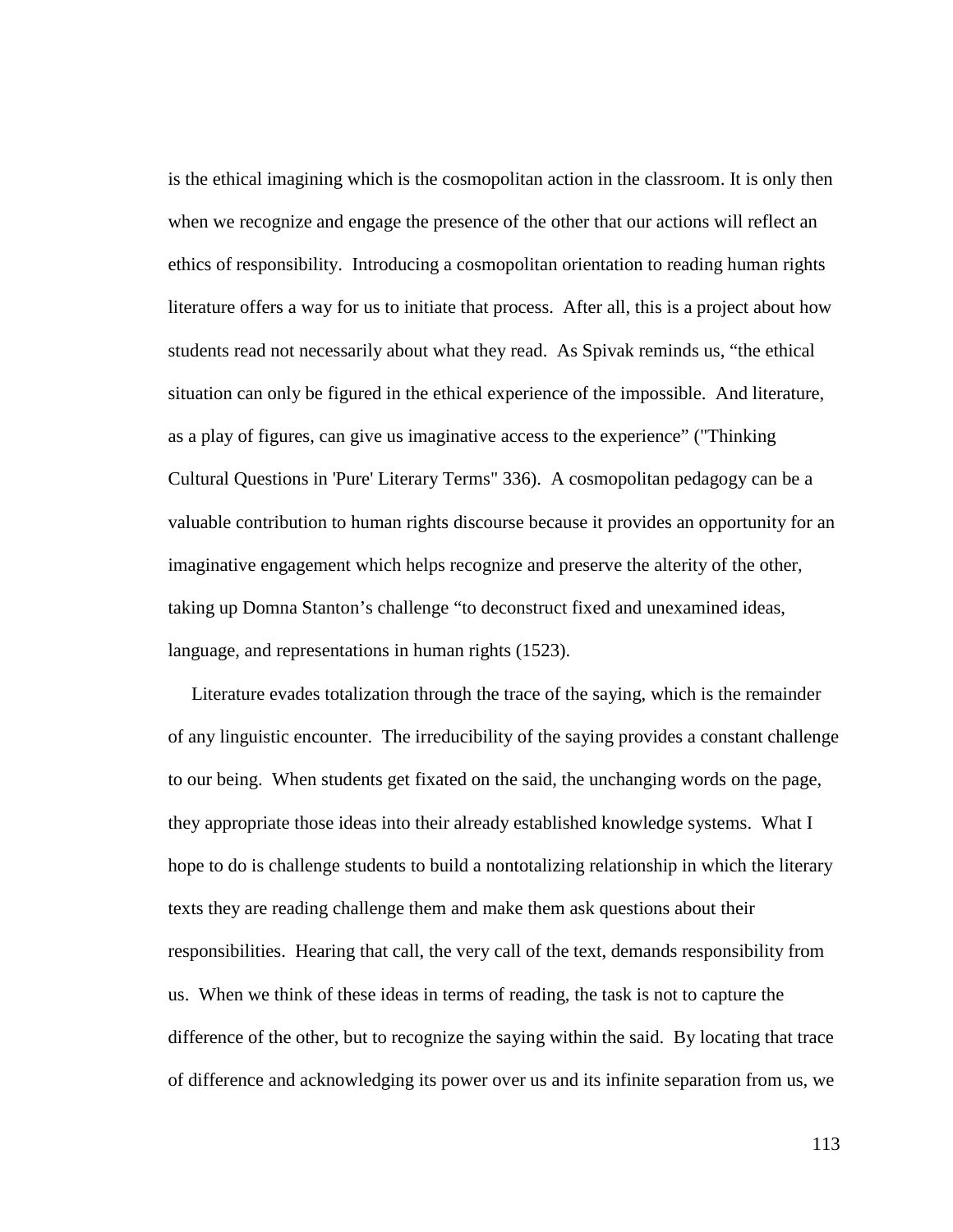preserve the otherness of the other. In doing so, we heed the responsibility to protect the uniqueness of the other. This approach recognizes the importance of the difference of the other and our responsibility to hear the call of the text.

#### The Role of the Teacher

Up to now, I have focused on the particular reader / text event, but in the remaining pages, I would like to explore what type of space is created from an ethical engagement between reader and text. One of the variables that I have left out of the reader / text equation is the teacher. While I presented specific assignments in the preceding section, I did not communicate the delicacy with which teachers must approach their roles. Teachers are responsible for the interpretive community that is formed in the classroom. As Paul Armstrong notes,

the assumptions and habits of understanding of the interpretive community to which we belong may have power over us because they can restrict and direct our way of reading a work, and these constraints matter in turn because interpretive practices have power over texts – configuring them in one form or another to serve different visions of human life and social relations. (137)

Armstrong's reminder helps teachers recognize that they play a very real role in determining the types of interpretations and interactions that will emerge in a classroom. I like to characterize teachers as cultural brokers. The teacher functions as the person who introduces reader and text and establishes the nature of the meeting. This introduction often comes in the form of information about the author, the context surrounding the production of the text, and the historical and cultural traditions from which the text is emerging. This requires a delicate balance so as not to turn the reading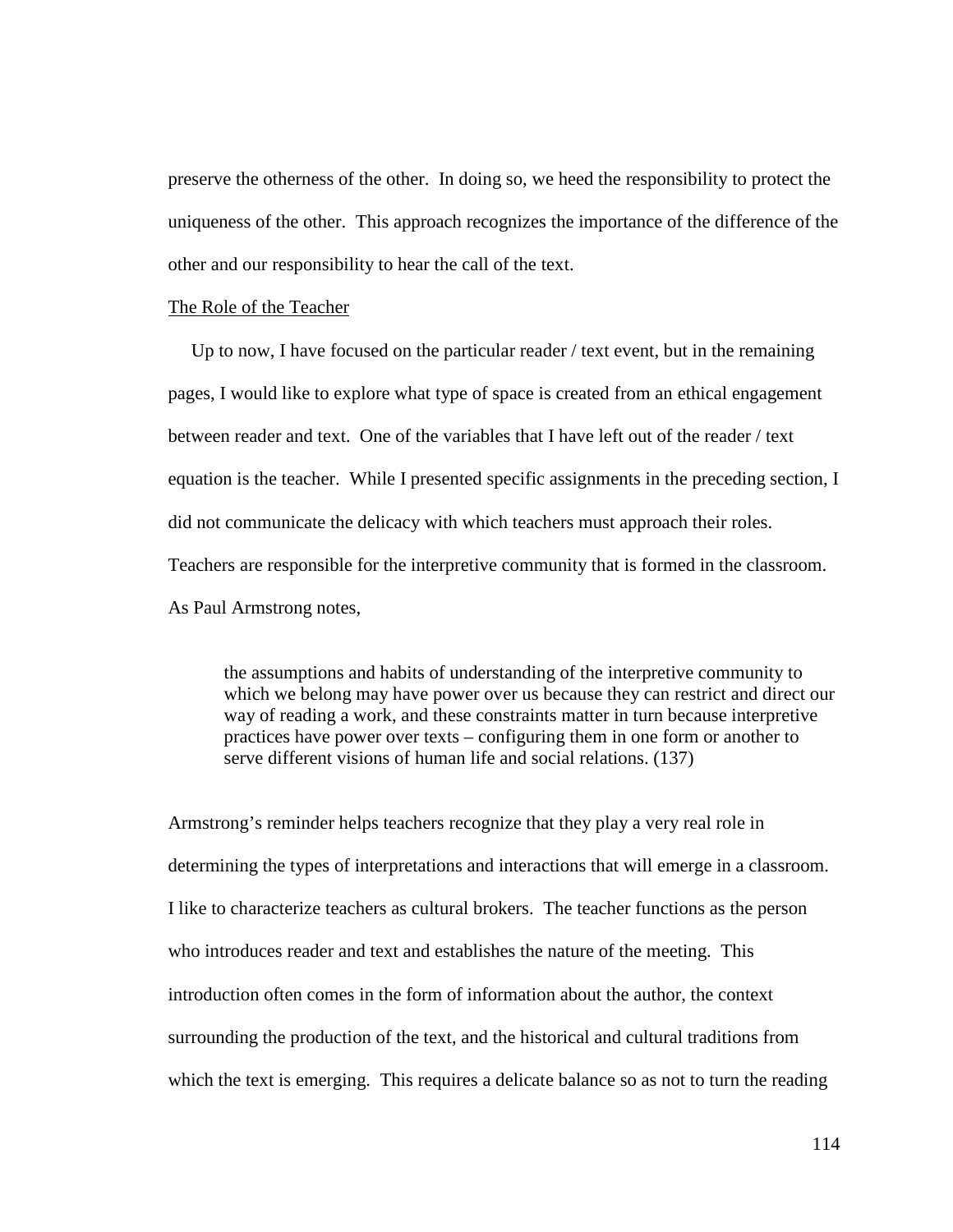experience into an attempt to reaffirm what was learned in the pre-reading stage. For example, when I teach *The Kite Runner* I provide the historical overview of Afghan leadership in order to prepare students for the text's use of that history. This maneuver allows students the ability to see the fluidity of history or culture through literary representation. In making these moves, my goal is to create a space akin to Bhabha's Third Space.

 In the Third Space, which emerges when readers move between the efferent and aesthetic poles of reading, the text and reader will continually enter into unique relationships due to the nature of the interpretation of signs? However, determining the meaning of those signs beforehand once again places the text in a static location. For Bhabha the Third Space "constitutes the discursive conditions of enunciation that ensure that the meaning and symbols of culture have no primordial unity or fixity; that even the same signs can be appropriated, translated, rehistoricized and read anew" (*LC* 55). Teacher involvement in reader/text relationships should foster the continual exploration of possibility rather than the stabilization of meaning. What I refer to as meaning, Bhabha calls newness. Bhabha locates newness at the interstices of cultures. This is not a theoretical space. It is a very real location for people. It is through a necessity of survival in these narrow passages that newness enters the world. Cultural translation or more precisely the untranslatability of culture creates a space where people can negotiate the incommensurable. The example Bhabha provides is Chamcha from Rushdie's *The Satanic Verses*. He looks at Chamcha as trying to negotiate his background as part of a culture of colonized to living in the culture of the colonizer. In the course of this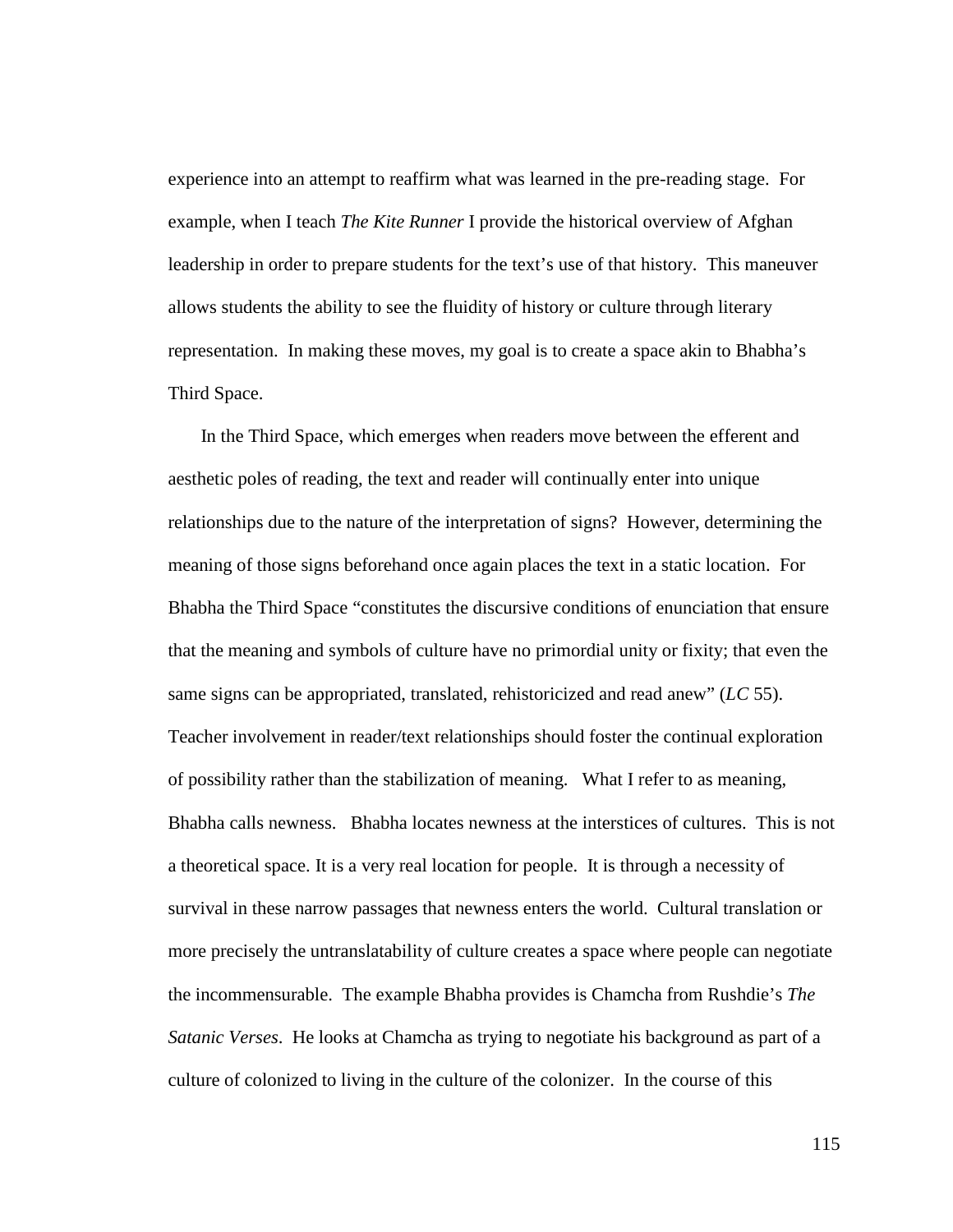attempted translation, Chamcha takes cultural elements from their historical or cultural location and places them in a new context. While Chamcha does this as a matter of survival, there is something subversive in this process. There is a destabilization of culture and history, which threatens the continuous narrative of culture. Bhabha points out that this is precisely why Rushdie faced such backlash from *The Satanic Verses*. Rushdie was accused of blasphemy, and Bhabha writes that "Rushdie's sin lies in opening up a space of discursive contestation that places the authority of the Koran within a perspective of historical and cultural relativism" (323). Bhabha continues his explanation by reminding us that "it is not that the 'content' of the Koran is directly disputed; rather, by revealing other enunciatory positions and possibilities within the framework of Koranic reading, Rushdie performs the subversion of its authenticity though the act of cultural translation" (323). This example shows that the Third Space is in many ways very threatening because it is able to interrupt context. Bhabha uses the example of migrants as creating newness as a means of survival. I propose that this can be attempted in the literature classroom through cultural difference.

 Bhabha juxtaposes cultural difference with cultural diversity. These are dual approaches of facing otherness with vastly different outcomes. Bhabha explains the power of cultural difference comes from the rearticulation of

knowledge from the perspective of the signifying position of the minority that resists totalization - …the minus-in-origin that results in political and discursive strategies where adding to does not add up but serves to disturb the calculation of power and knowledge, producing other spaces of subaltern signification (232-33).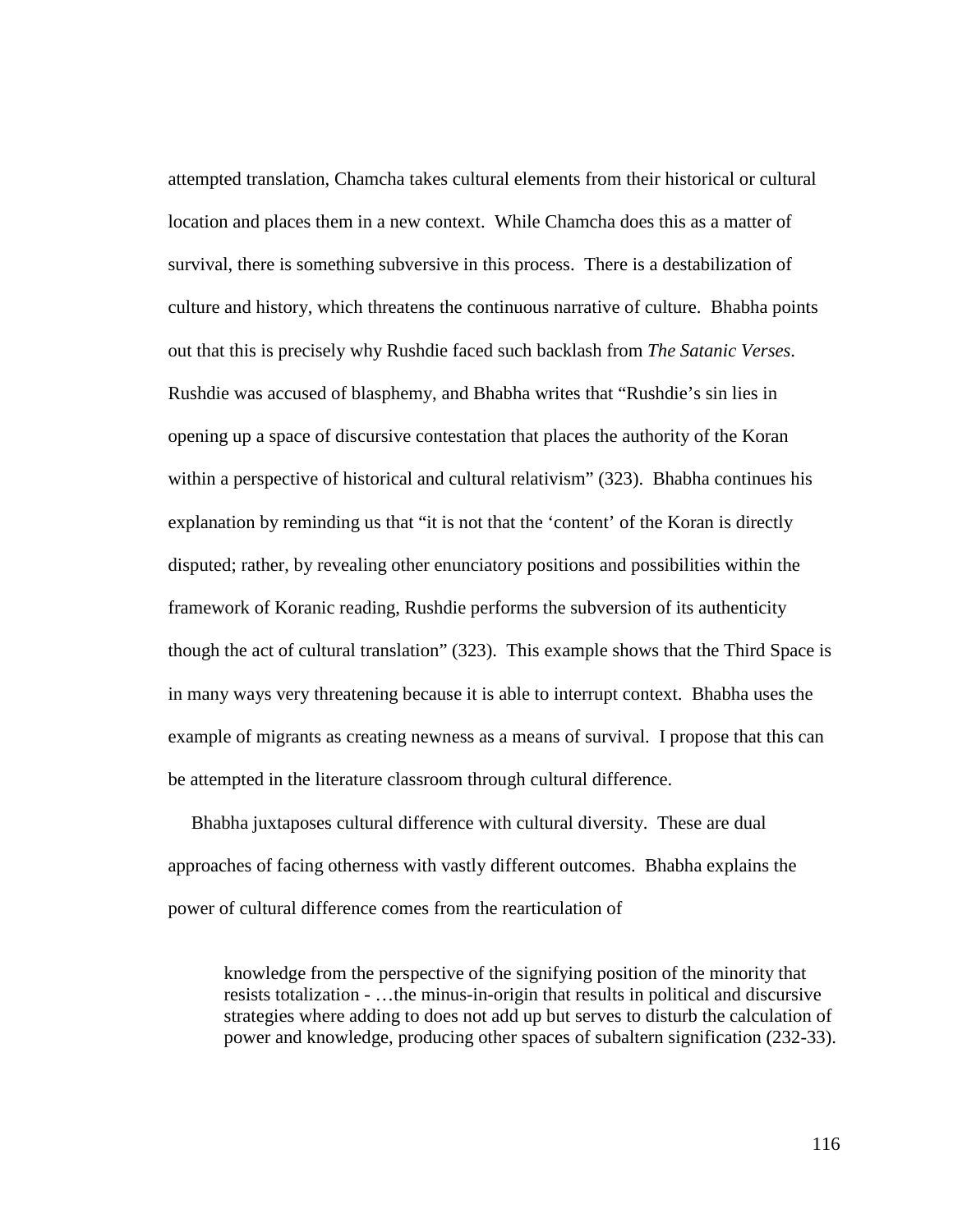In other words, it is the difference of the other, its very irreducibility, which disrupts the totalizing process of hegemonic knowledge production. Bhabha's point is well taken in regards to the treatment of a text. The presentation of a text simply as an object of knowledge once again reifies its static position. It is difficult for students to consider another way of approaching a text though because most classrooms are designed for the acquisition of measurable knowledge. Therefore, a student is put into a position in which he/she is predisposed to look for some piece of intact knowledge, be it cultural or a meaning in a text. Again, Bhabha suggests a way of dealing with this problem of fixed meaning. He proposes that

we must rehistoricize the moment of 'the emergence of the sign', or 'the question of the subject' , or the 'discursive construction of social reality' to quote a few popular topics of contemporary theory. This can only happen if we relocate the referential and institutional demands of such theoretical work in the field of cultural difference – *not cultural diversity*. (47)

In order to break the structure of cultural diversity, readers need to come to a text on a relational level as opposed to arriving at a text with prefigured constructions. One of the major benefits of cultural difference is the dislodging of the rooted historical narratives of both reader and text. There is an interruption to the myth of some originary beginning. The break of the link between past, present, and future allows for a renegotiation of positions, through an unhoming of the reader. In other words, there is a chance to work outside of embedded hierarchies. This is mutually beneficial for text and reader because both are loosed from their set positions. It is at this point that an ethical encounter can begin to occur.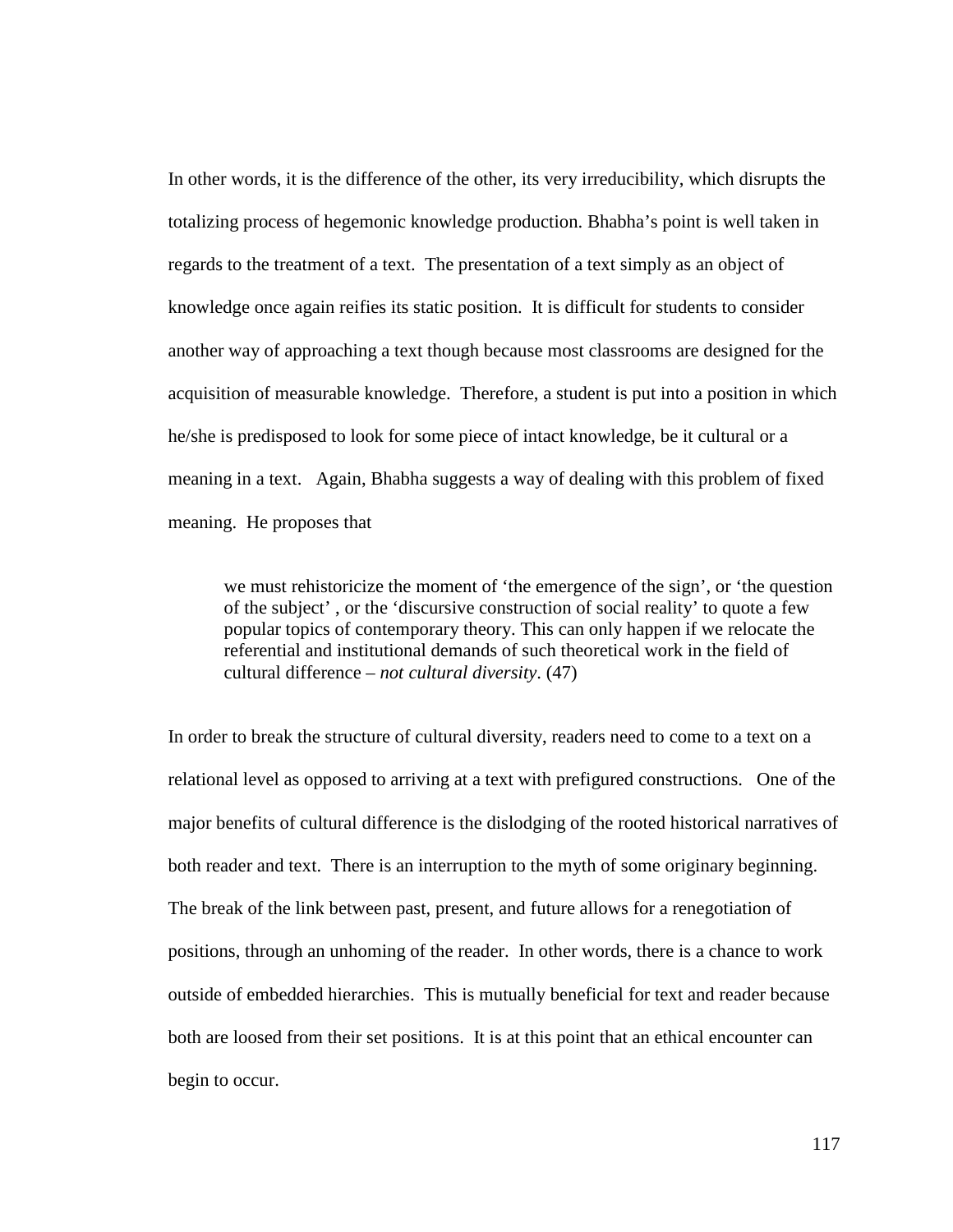While I have spent the majority of this chapter looking at the self/other relationship in regards to reader/text within the classroom, there are implications outside of it as well. At the end of the first chapter of the *Location of Culture*, Bhabha speaks to the benefits of negotiating otherness through a method of difference. He writes that

For a willingness to descend into that alien territory – where I have led you – may reveal that the theoretical of the split-space of enunciation may open the way to conceptualizing an *inter*national culture, based not on the exoticism of multiculturalism or the *diversity* of cultures, but on the inscription and articulation of culture's *hybridity*. To that end we should remember that it is the 'inter' – the cutting edge of translation and negotiation, the *inbetween* space – that carries the burden of the meaning of culture. It makes it possible to begin envisaging national, anti-national histories of the 'people'. And by exploring this Third Space, we may elude the politics of polarity and emerge as the others of our selves. (56)

The importance of treating the other as complex and worthy of conversation is a lesson that resonates far beyond the classroom. We only need to turn on the television to see images or stories which involve the domination of the other or the complete rejection of the other. By helping students in literature classes learn how to approach the other in an ethical manner, we might be able to move away from a very real violence and the polarizing politics we now face, but it begins in resisting the totalizing grasp of a text and instead requires that we allow it to open up not once or even twice but *ad infinitum*.

 When teachers help students move into unfamiliar imaginative worlds, they are asking students to accept the disruption of the self and open up to the difference of the other, a very unsettling affair. In working through that tension, the singular gives way to collaborative ways of making and remaking the world. These moments emerge through the literary engagement. As Gayatri Spivak so eloquently yet simply reminds us, "The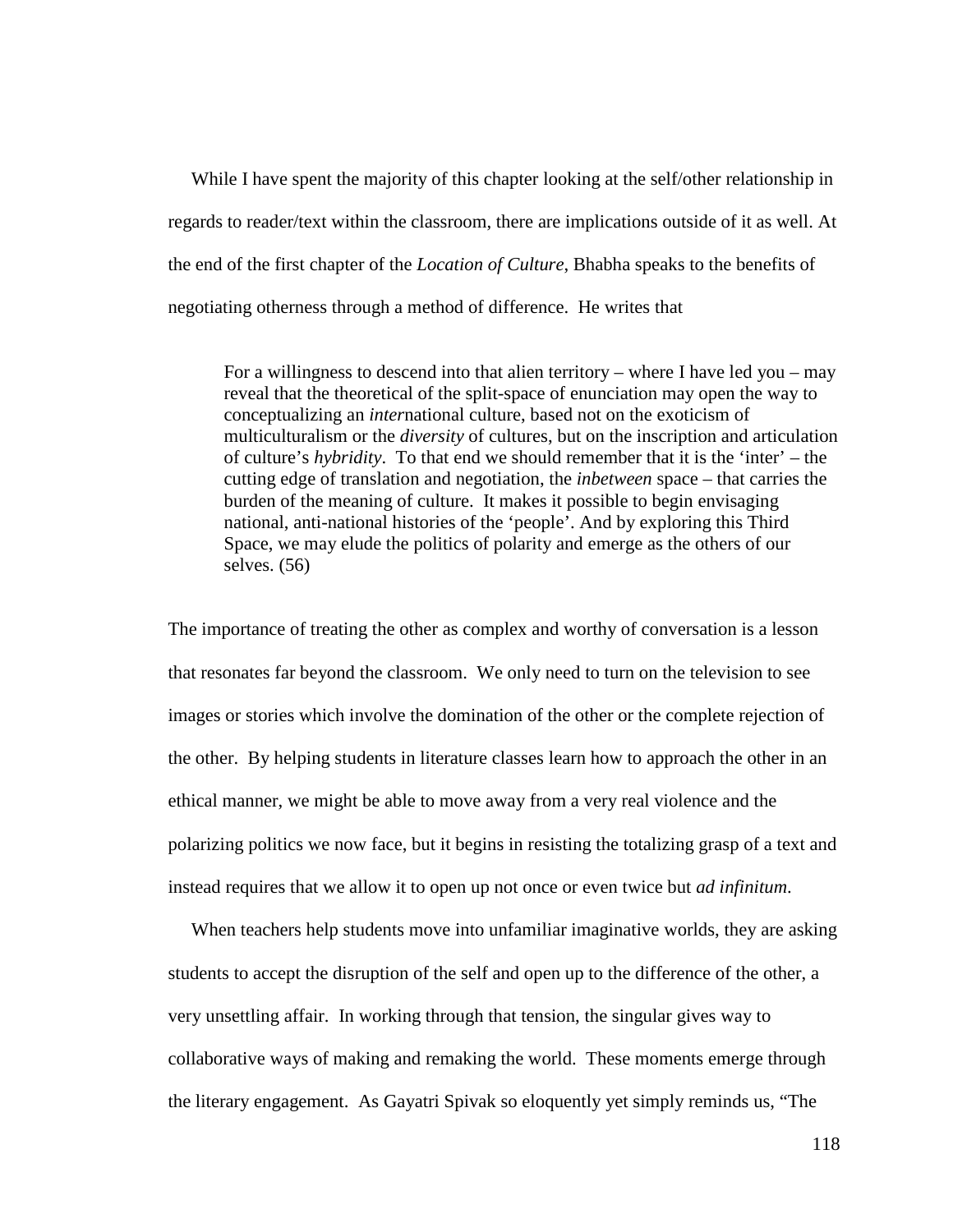imagination is the possibility of being somewhere that is not the Self. This is related to being human, as already being open to a connection with something other. That is what to be human is" ("Interview with Geert Lovink"). Spivak expresses the inherently cosmopolitan endeavor that comprises the literary event. In order to access this potential we must be at home with our unhomeliness.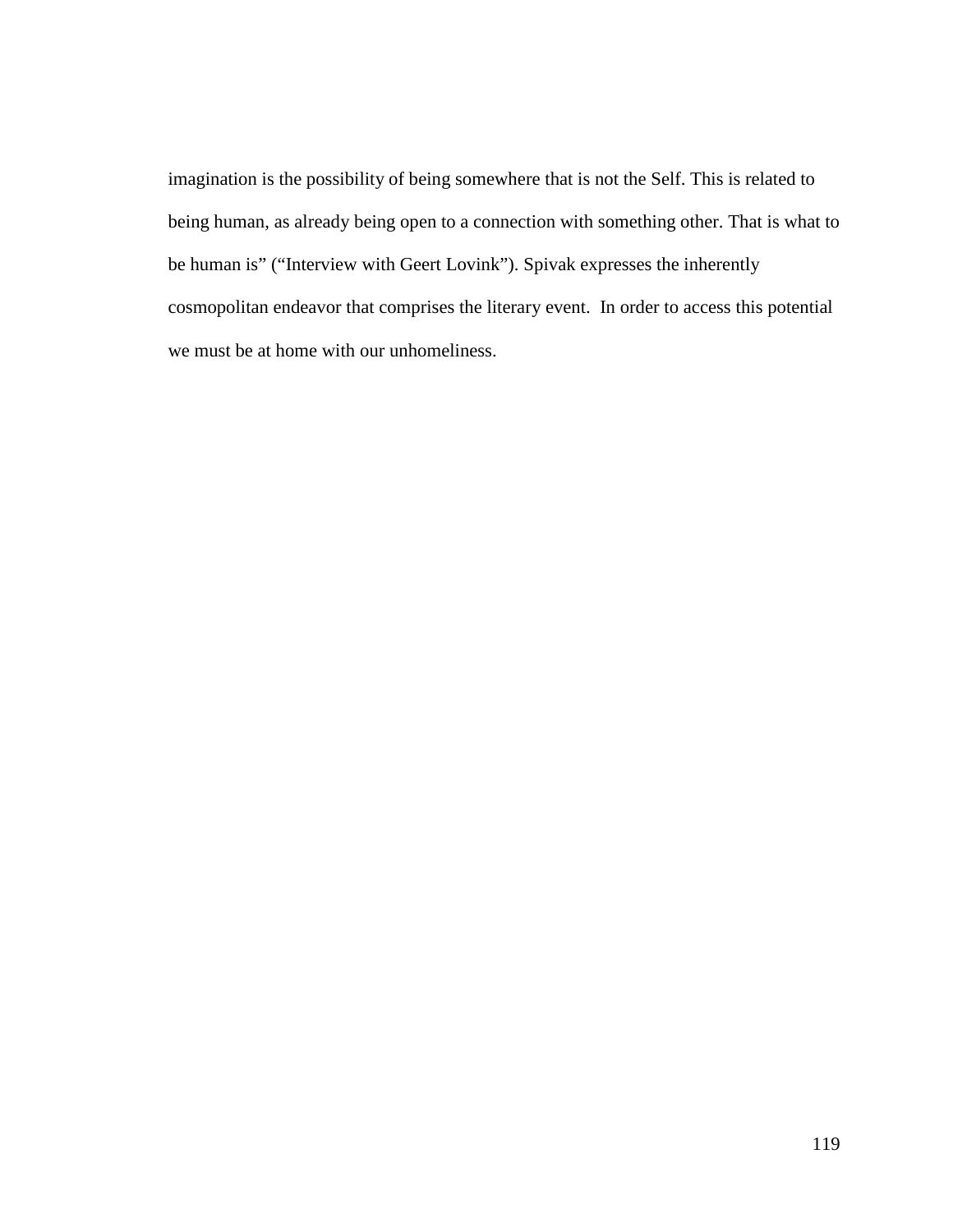## **CHAPTER IV**

# **IMAGINATION: CULTIVATIVING COSMOPOLITAN CLASSROOM COMMUNITIES**

"How does one remain specific yet global at the same time? It's something with which, across the world, we are struggling with more than ever." Chris Abani

 The epigraph by Chris Abani's reflects several of the key challenges caused in part by the weakening of the nation-state: How do we live in local and global temporalities simultaneously? What kind of individual does it take to navigate these two positions? How does this fluid position reshape how we think about community? In this chapter, I locate these questions in the university setting to better understand how the dissolution of the nation-state as the primary reproducer of capital, and subsequently identity, has significantly altered the university's mission and, intentionally or not, opened up a space in the classroom to inhabit the intersticies between this local / global binary. The modern university, which existed from Enlightenment Europe to the latter half of the twentieth century, served as the inculcator of culture, transforming students into citizens of the nation. Rationalism, one of the guiding principles of modernity, ensured that the individual was the center of knowledge production. Through reason, students could better understand the world and recognize its truths. It was in the university, however, that the link between the individual and nation-state was institutionalized and further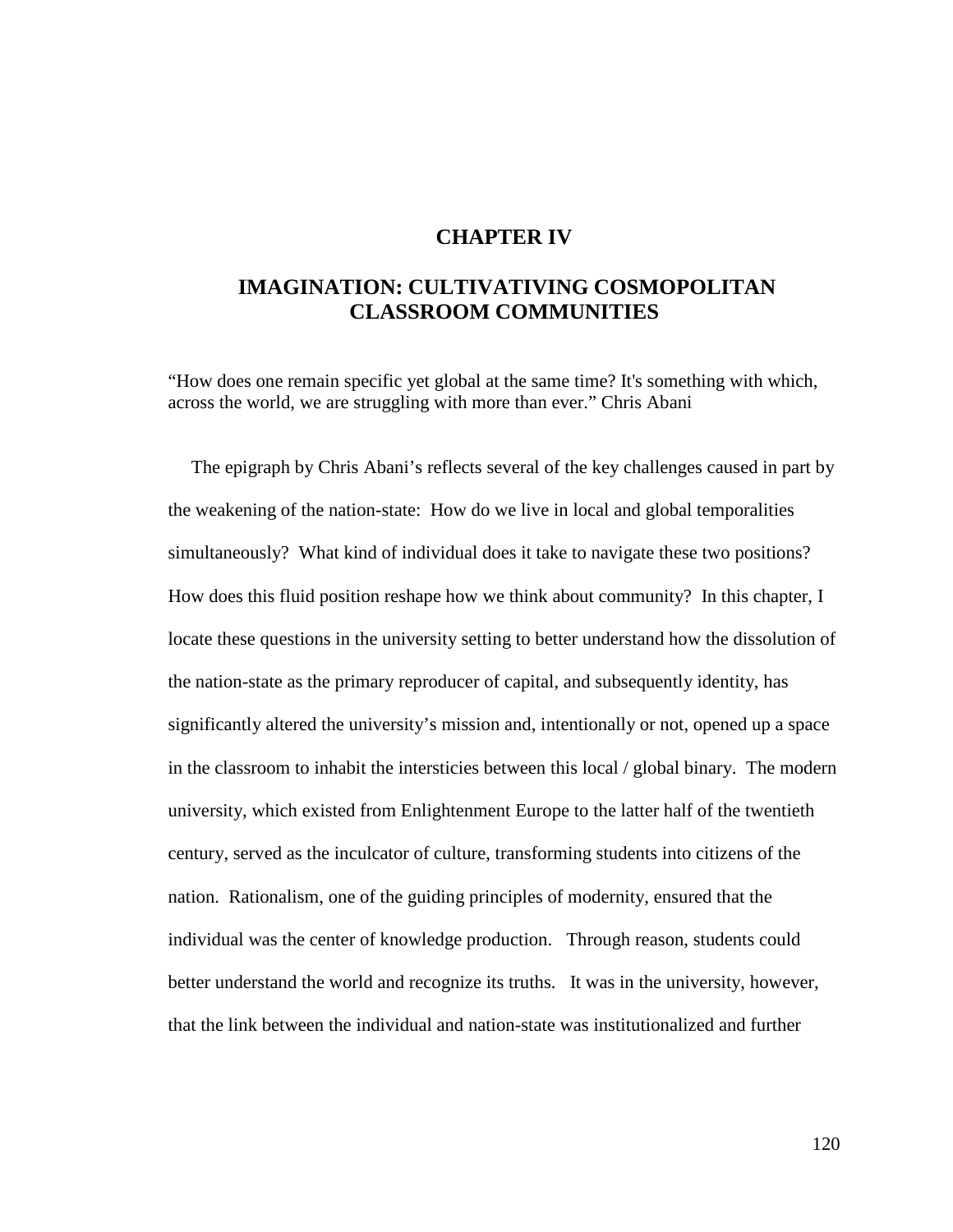solidified. In *The University in Ruins*, Bill Readings gives a lucid, concise explanation of why the citizen became the primary concern of the nation-state. He writes that

instead of being subject to the arbitrary rule of a monarch, the modern citizen becomes the subject of a nation-state, a state whose political discourse is legitimated by recourse to the collective enunciation of a subjective 'we,' as in the phrase 'we, the people.' Hence the aim of the modern state is the revelation of the identity of a national-subject. (45-46)

Historically, the university provided the socialization necessary for individuals to move from that first person singular, "I" of the individual, to the first person plural, "we" of the nation. In this respect, the university offered the necessary training to ensure that young adults transitioned from individualism to a more collective understanding of his, and later her, responsibilities to a larger community. To frame this as a syllogism: the university prepares citizens; citizens do the work of the nation; the nation is therefore invested in the work universities do. This structure and mission remained unchanged for the better part of two hundred years. If anything, in those two hundred years there was a continued strengthening of that mission through the categorization of disciplines, canonization of texts, and general education requirements. In the past two decades though, there has been a major sea change in the university's mission, reflecting a transformation in social structures. No longer the bastion of national values, among other things the university now serves as a training ground for the vast transnational corporations that have become the economic foundation of global capitalism. Because the weakening of the nation-state provided the tipping point for change in the university, we would be remiss not to see this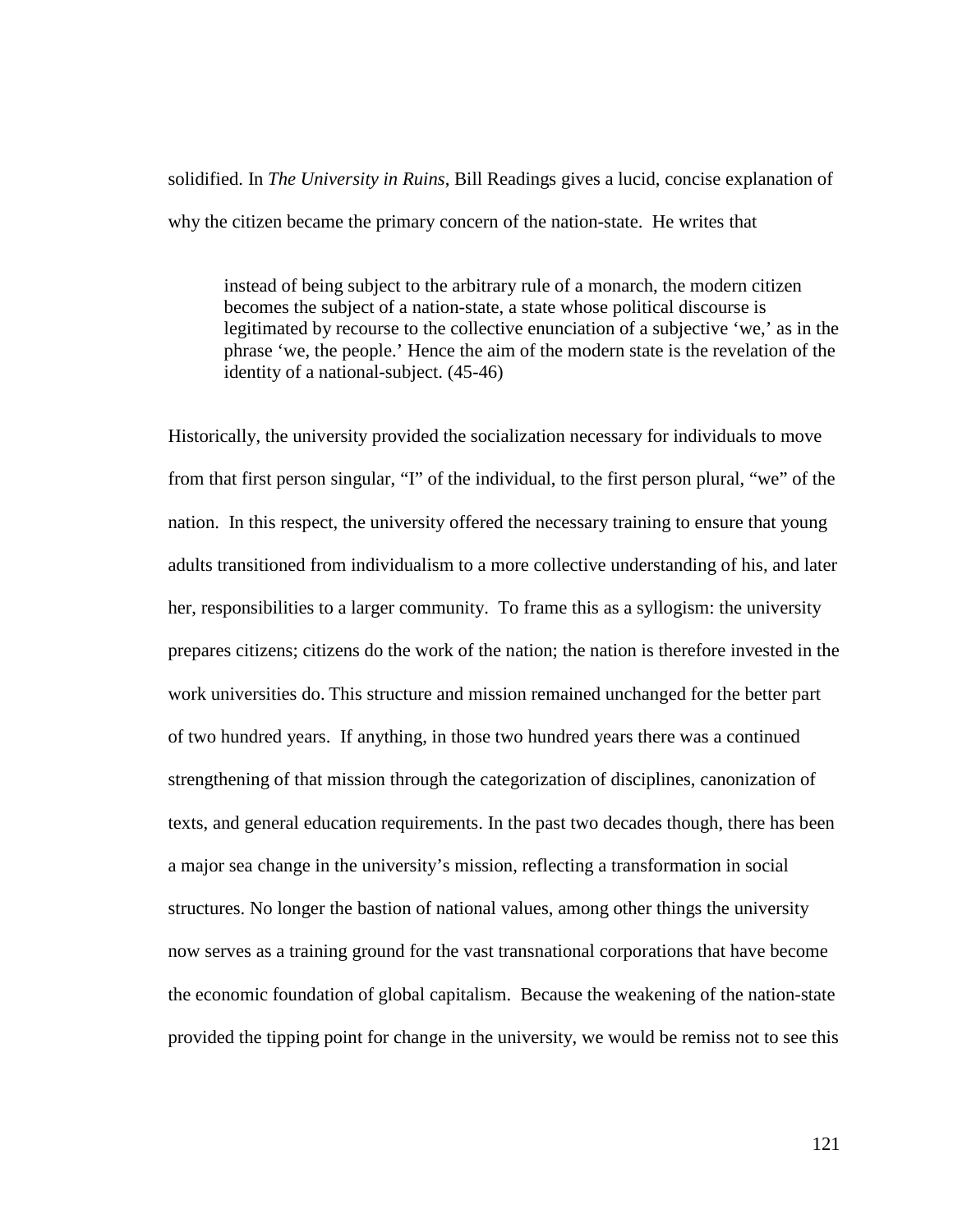as an opportunity to utilize the uncertainty of the university mission for meeting the challenge that Abani describes $<sup>1</sup>$  $<sup>1</sup>$  $<sup>1</sup>$ .</sup>

 In this chapter, I explore how the shift in the university's mission necessitates a pedagogical shift in classroom dynamics, specifically a move away from the mythical autonomous individual supported in the Enlightenment university to an approach predicated on collective interpretive communities. I locate this pedagogical challenge in the literature classroom, specifically the postcolonial literature classroom. These spaces are discursive, fostering encounters with difference which require students to negotiate their relationship with others. I incorporate Mikhail Bakhtin's dialogical approach to reading to further demonstrate how the reading process is always already a social act. The postcolonial literature classroom is one of the most suitable locations for students to engage with questions of cultural difference. Not only does the engagement with this literature implicate readers in global power structures and questions of difference, postcolonial studies provide a vocabulary from which students are able to critically engage these issues. I work to re-imagine the possibilities of literature, transforming the perception about the act of reading from a solitary endeavor to one grounded in the responsibility to/for the other, a move which recognizes the inherently social nature of the educational experience. Using two literary examples as my guide, I draw on Salman

<span id="page-127-0"></span> <sup>1</sup> In *Beyond the Culture Wars: How Teaching the Conflicts Can Revitalize American Education*, Gerald Graff, provides a slightly different trajectory and reading of the American university of the early 1990s. Graff, like Readings also acknowledges a shift, but Graff is more optimistic about the change that is taking place. He observes that "today's university is rocked by unprecedented conflicts is a measure of its vitality, not its decline" (4). Graff does not shy away from introducing these debates as a way to make the university a useful space of knowledge production. In my work, I incorporate both Reading's and Graff's perspectives, suggesting that a commitment to "doing justice of thought" (Readings 165) can be coupled with "teaching the conflicts" Graff 15) as a way to create an environment conducive to an ethical engagement between reader and text.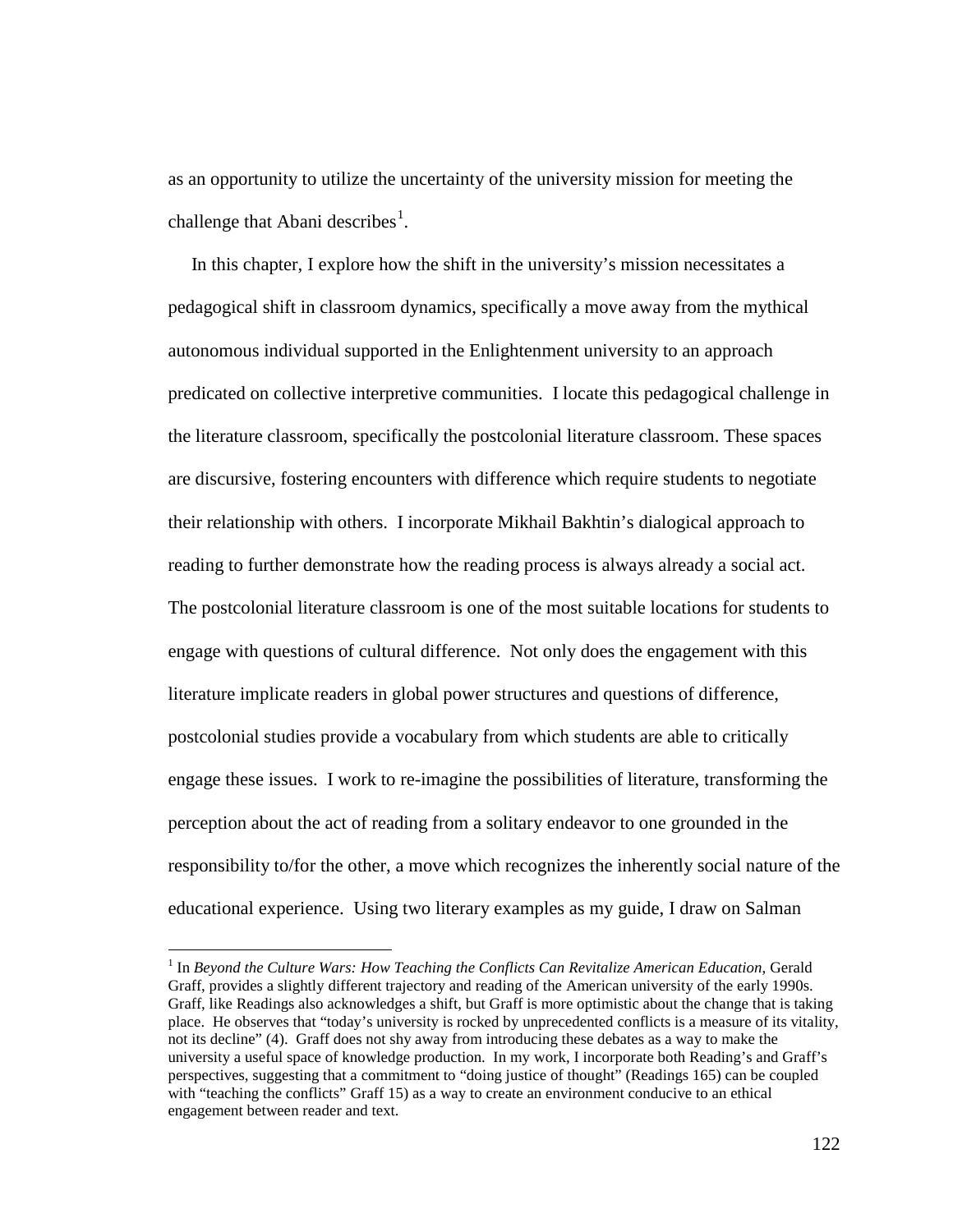Rushdie's *Midnight's Children* and Patrick Chamoiseau's *Texaco*. Through and extended reading of these two novels, I work to show why a bottom up, participatory approach to cosmopolitan community formation is a more effective and sustainable method of community development than a top down approach. Ultimately, this chapter works to provide a pedagogical intervention to the question of the university's responsibility to ethically engaging with difference in an era of globalization. This methodology allows for the possibility of the university maintaining its role in local, grounded communities but suggests that there is a larger responsibility that can be fulfilled through a commitment to theorizing knowledge production in the classroom. Rise of the University of Excellence

 The fall of the Berlin Wall in 1989 served as both the symbolic and literal dismantling of Cold War binarism. The thawing of relations opened an unprecedented opportunity for the rise of global capitalism. Corporations were no longer restricted to operating within a network of "friendly" nations. The scope of their reach became limitless. As these transnational corporations grew, the importance of the nation-state eroded as it became less and less vital in defining an individual's identity because like money, culture was no longer tied to specific geographic designations. The result of making borders more porous was the increased cultural flows between locations (typically in one direction, from more powerful to less powerful). Previously, the nationstate had been the primary location where capital was reproduced, but the rise of transnational corporations provided an economic rival. As of 2000, 51 of the top 100 global economies were corporations (Anderson). The need for a class of global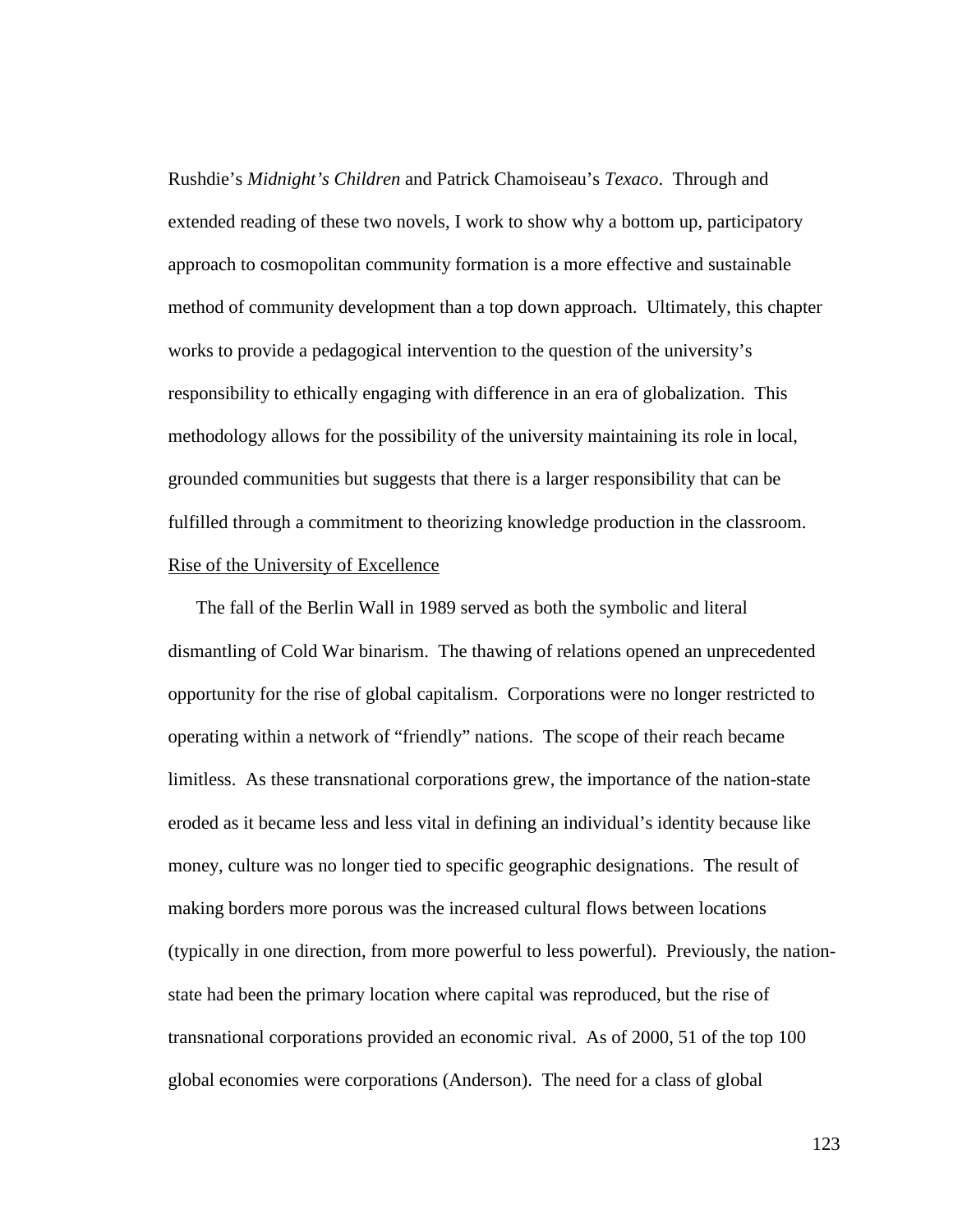technocrats to staff these transnational corporations has created a new way of understanding identity, located outside or between nations. It should be no surprise then that in this new economy, the university has started shifting its purpose from producing national subjects to producing employees of these corporations. Students are being prepared to enter into the world of global capitalism, but unlike previous generations of students, I would argue they are not as prepared to shoulder the responsibilities that arise from joining a larger community. Entering into a corporate culture can create a conflict of interest between working for share holders and humanity at large. This does not have to be a mutually exclusive dichotomy, as some corporations are dedicated to creating sustainable relationships between themselves and local communities, but there are many incidents which suggest corporate loyalty for the sake of profit comes before a commitment to others.

 The fallout from the shift in the university from the Enlightenment *bildung* narrative to one that embraces a corporate model is that as students participate in their academic development, their allegiance can to change from the imagined community that the nation-state provided to the mighty dollar. While I paint a bleak picture, the weakening of the nation-state need not be understood as entirely bad. The possibilities of multiple affiliations and identifications rise as the primacy of nation-state declines. This move also helps to break the binary thinking so easily propagated through nationalism. The exclusivity of the with "us" or against "us" mentality is harder to sustain under a strengthening global economic system, especially when we understand how easily the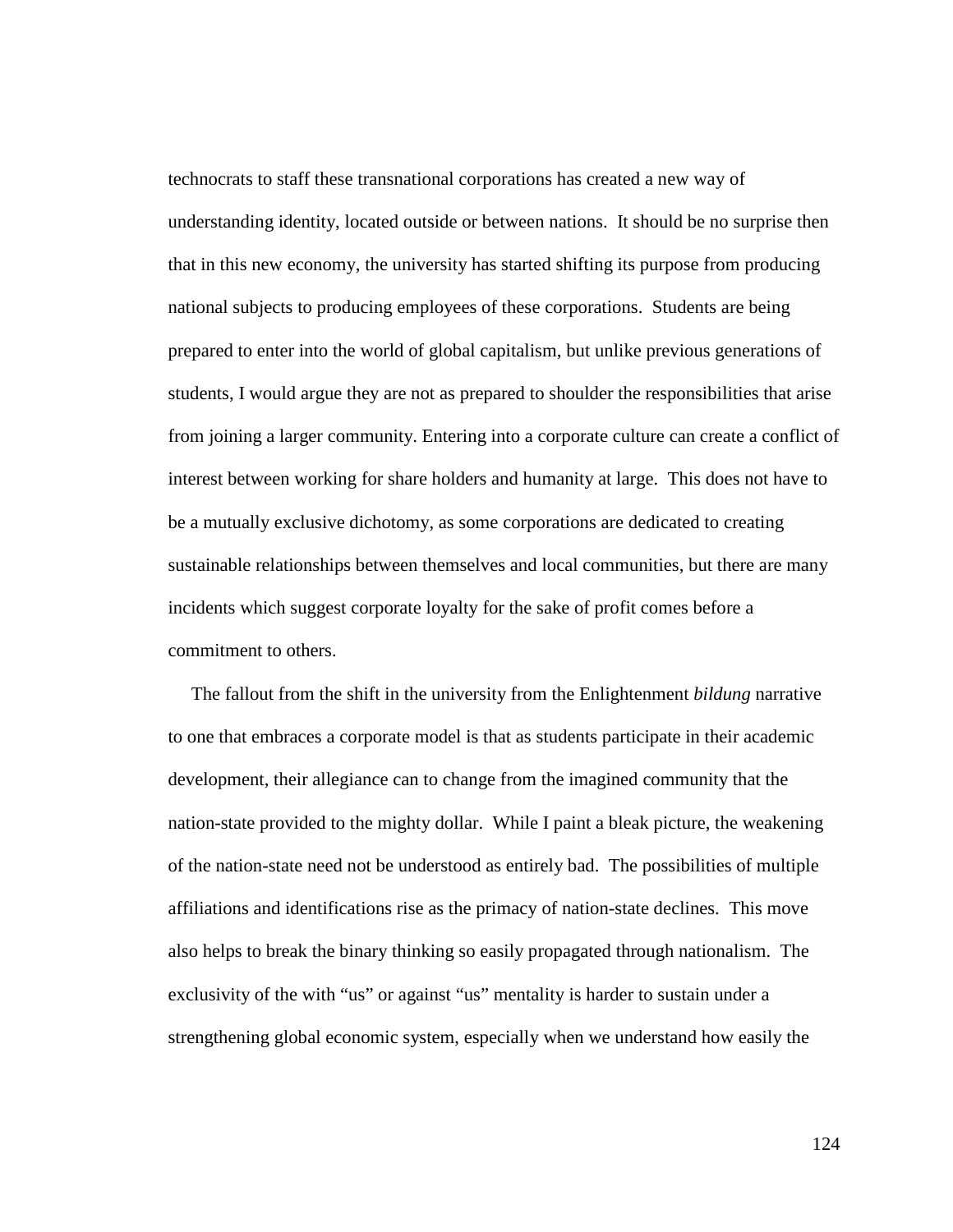money trail travels through national borders<sup>[2](#page-130-0)</sup>. As the flow of capital becomes more transnational, peoples' movements and commitments naturally become more transnational, yet higher education still relies on pedagogical models that produce a socialized individual. The question we must now ask is: what is he/she being socialized into? If becoming a citizen of the nation-state is no longer the *telos* of the education process, what community is the student being asked to join? Perhaps the most troubling question is: to whom or what does the student feel responsible to and for? In many ways, the current university system produces consumers: of culture, education, etc. As students leave the university, they are "no longer a political entity" (Readings 48) but trained to "move to meet the demands of the global market" (49). For me, this is a troubling sign because it indicates that students might lack the understanding of what it means to belong to a larger, imagined community. Under this current system, students potentially miss the ethical understanding of responsibility and obligations to others. The current university-as-training-ground helps students become financially adept and business savvy enough to enter the world of global capitalism, but does it help them understand what it means to be responsible to and for others? This newly emerging managerial class might feel at home in the world, but they are missing that accountability to others whom they share that world with because they no longer have the tools to imagine themselves as part of a larger community.

<span id="page-130-0"></span> $2$ <sup>2</sup> That is not to say that the rise of a global economic system is entirely positive. The continued exploitation of the economically disenfranchised and the widening gap between rich and poor obviously necessitates a critique of the current system. For my purposes, I am examining the possibilities that arise out of increased global contact that comes from the continued trend toward a global economic marketplace.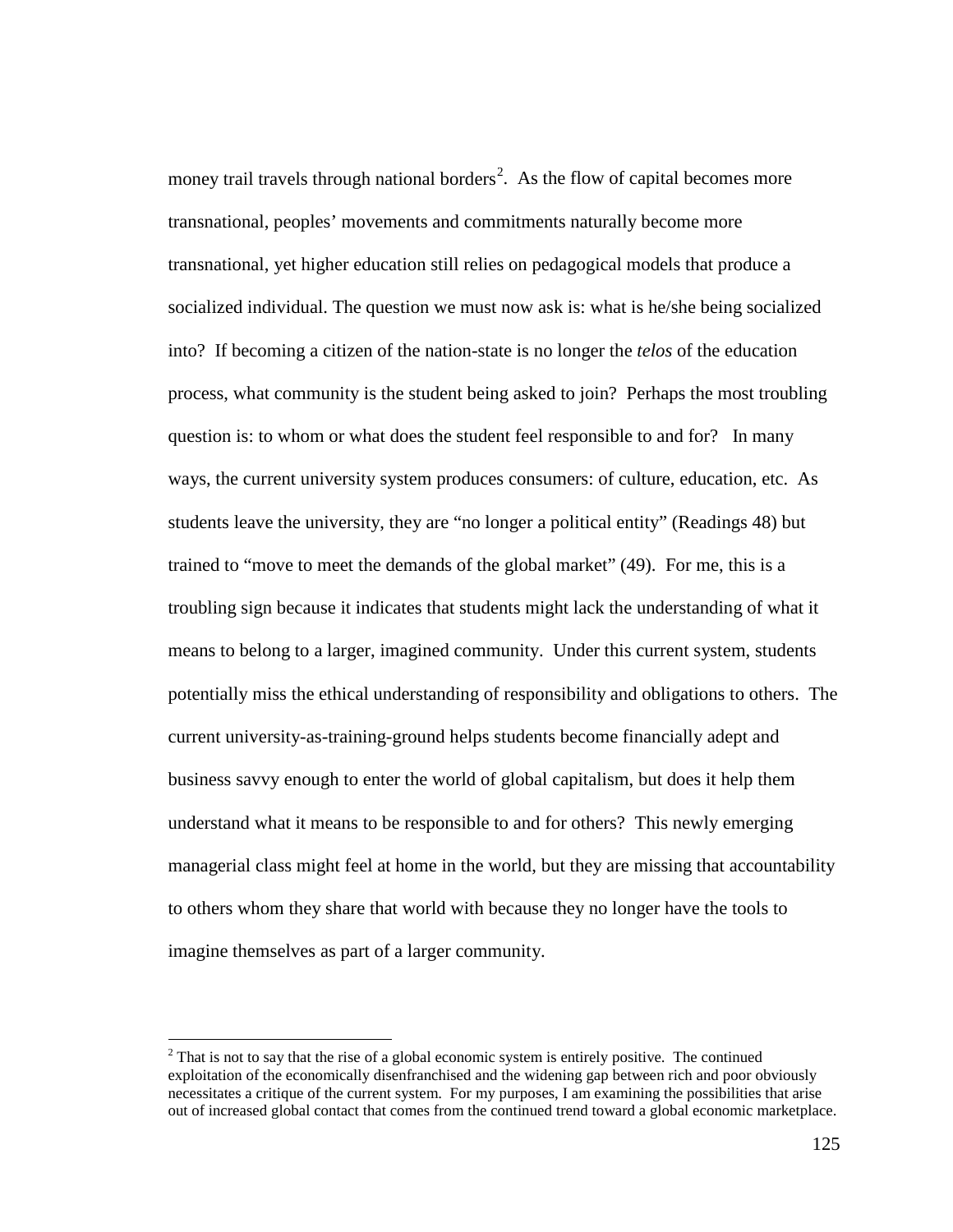Bill Readings' *The University in Ruins* describes a shift in the core value of the university from culture to excellence. Historically, culture has acted as the unifying principle which linked citizens to the nation-state. Formerly, the university provided that cultural education which helped create those bonds between individual and nation. This guiding attitude stems from the rise of the modern university which embraced Enlightenment values, signifying a shift from a society built around the church to one centered on the state. Today, however, the idea of excellence is adapted from business culture and provides a new model on how a university is to be run. Readings is critical of this move because he describes excellence as having "the singular advantage of being entirely meaningless, or to put it more precisely, non-referential" (22). "Excellence" becomes an arbitrary term used across disciplines to achieve some sort of universal standard. But what do you do when that standard is hollow? The fallout, as Readings' describes it, is that "the University of Excellence serves nothing other than itself, another corporation in a world of transnationallly exchanged capital" (43). In the University of Excellence the state has been replaced by the corporation as the center of a student's life, but the troubling realization is that at the center of the corporation is a commitment to reproducing capital. What is lost for students is the ethical engagements with others outside of a totalizing economic framework.

 The fallout from this shift is noticeable both inside the university and outside as well. Inside the university, the necessity to restructure and replace outdated departments and courses has become increasingly evident. No longer needed as an ideological arm for Cold War battles, the university has had to find its footing as a corporate identity. The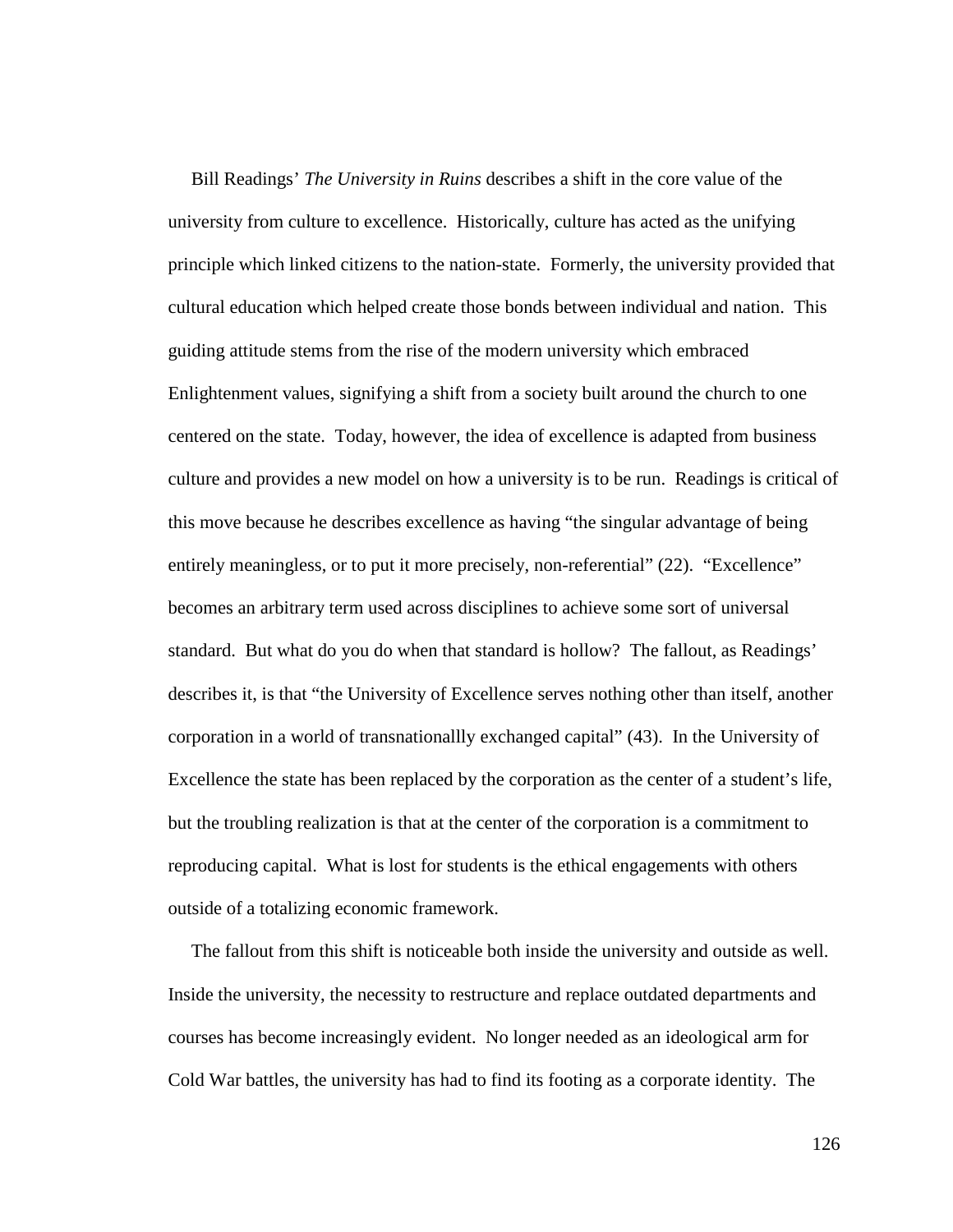English department serves as a good location from which to view the struggle to understand the university's structure and purpose. The culture wars of the late 1980s and early 1990s, and even today, represent the battleground between those attempting to hold onto the university's roots in Enlightenment European thought and those who wish to see a plurality of epistemologies circulate through English departments and the university as a whole. Opening this space has proved to be a contentious process. The rise of the "culture wars" stems from "those who hold cultural power but fear that it no longer matters and those whose exclusion from that cultural power allows them to believe that such power would matter only if they held it" (114). This scramble for control neglects the realization that the center the university does not actually produce a coherent subject. Readings argues, and I agree, that "there is no ideal individual that might achieve either total self-consciousness or a harmonious, balanced relation to others and the world" (116). The centered subject of the Enlightenment university no longer exists, if it really existed beyond the imaginative. The "Culture Wars," perhaps best exemplified in battles over the canon, only serve as a diversion to the more important questions that arise from the shift in the university's mission, which is why I locate this shift at the systemic level of the university and not only a problem in English departments. Focusing only at the departmental level neglects the structural influence the university has on English departments, from funding for new tracks to turning English departments into skills based locations. If the mission of the university is no longer to be the inculcator of culture, than what is its purpose? In a "University of Excellence" can meaning be found? How can we use the structures in place to bring about a change to the university's mission?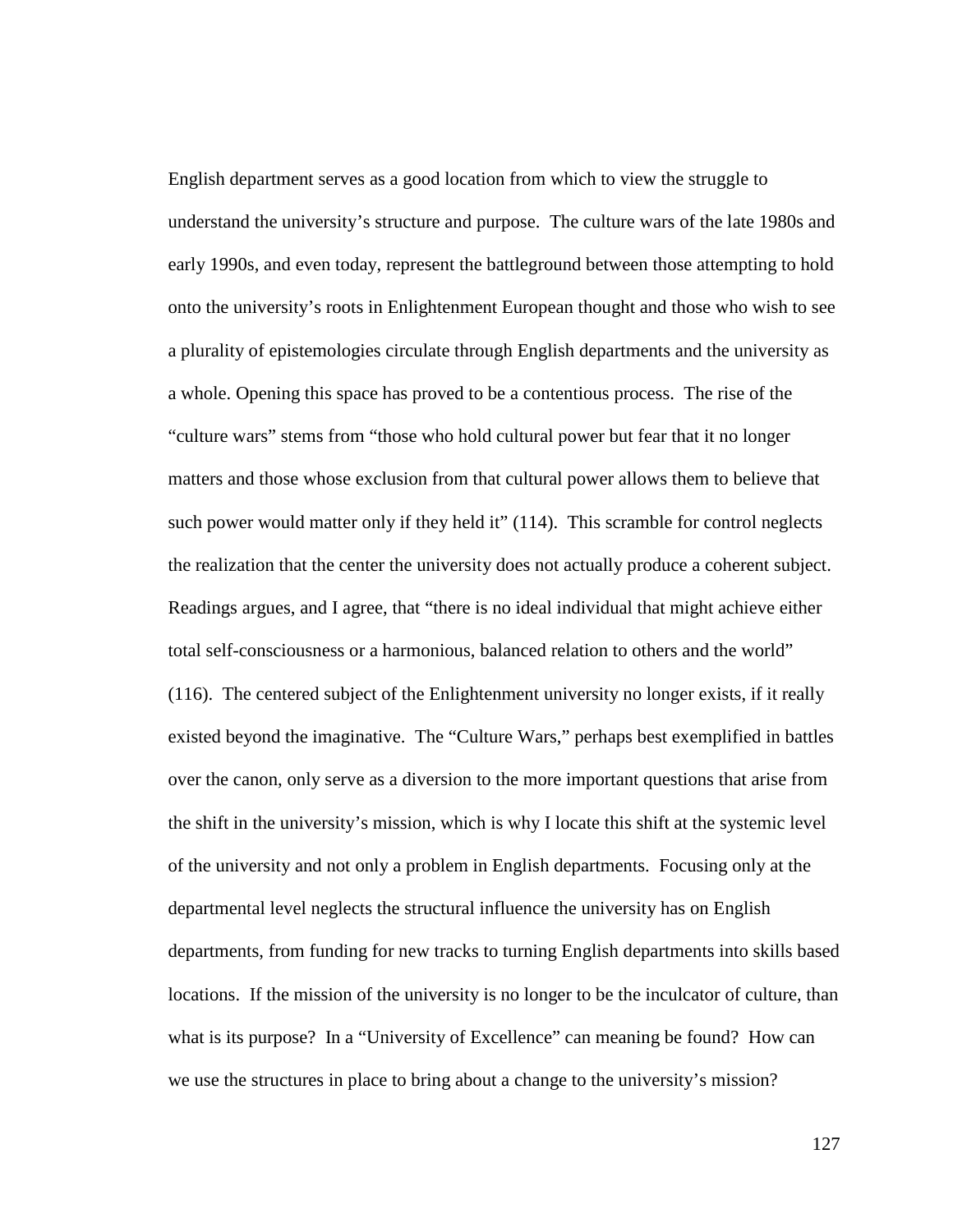When education is approached solely from a commodity exchange point of view, then the teacher / student relationship simply becomes about transactions. The teacher passes along skills, knowledge, or some other commodifiable ideas to the student so that he/she can then claim to be proficient in a particular subject. The scene of teaching loses one of its major characteristics, the ability to engage ethically with ideas and thoughts without reducing them to concrete terms. The fallout from this mentality is a university which could turn into a service based industry. Under this system, a diploma becomes the physical representation, the commodity if you will, of the transaction between university and student. While I project a rather pessimistic view of the contemporary university, I believe good work takes place and the potential for the university to critique the systems of power, particularly economic, with which it is engaged. For me, the way to accomplish this is through a shift in pedagogical commitment from a service based model for the individual to one which recognizes and interrogates knowledge production through collective engagements with learning. I do not want to suggest that the older, Enlightenment university was free from problems. On the contrary, its exclusive privileging of Western rationalism, socio-economic elitism, and reification of the nationstate structure are indeed problematic. What I am arguing is that there is a window of opportunity in the current historical moment as we see a shift from the primacy of the nation-state as the sole guarantor of culture and producer of capital to a transnationalism which opens up spaces between borders for new relationships and identities to form. Capturing the possibilities of this moment in the university requires resisting the continuation of the development narrative for the individual, especially now in economic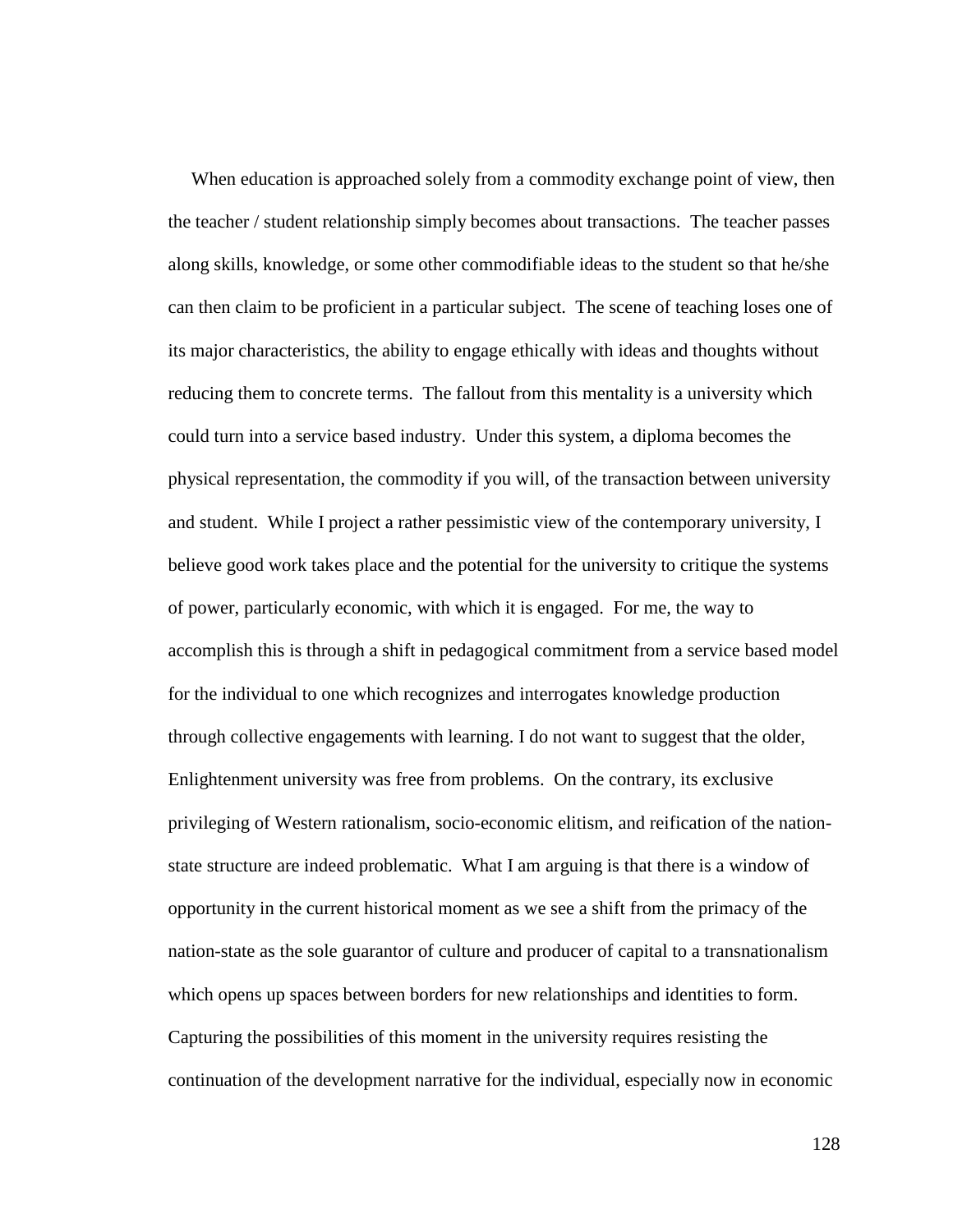terms, and making visible the new connections across borders which require a collective commitment to an ethical engagement with knowledge production. It is in the classroom where this idea is manifested.

### The Postcolonial Literature Classroom

 By understanding how postcolonial literature can often work to subvert systems of power or commodifcation of knowledge, I argue that postcolonial literature is very receptive to, if not specifically calling for, a cosmopolitan pedagogical approach. Through the development of a community of learners environment, supported by a cosmopolitan ethos, we can reinvigorate the classroom space as one predicated on commitment to engagements with difference instead of the longstanding focus on the individual. By decentering the individual in the learning process, we can recognize the classroom as "sites of *obligation*" not simply locations of knowledge transactions (Readings 154). However, this is a challenging task in most literature classrooms because historically the canon has functioned to normalize cultural values, especially the *bildung* narrative, which emphasizes a telos to the education process, the formation of the citizen. What concerns me is the potential for the literary experience to stabilize culture through the transmission of values, norms, and beliefs from text to reader. As such, the experience of reading can become a way for students to tap into the collective unconscious of a culture and in turn adopt those characteristics to become one with the culture. This is not a foregone conclusion; a cosmopolitan pedagogical approach to reading carries with it the potential for the act of reading to destabilize those norms.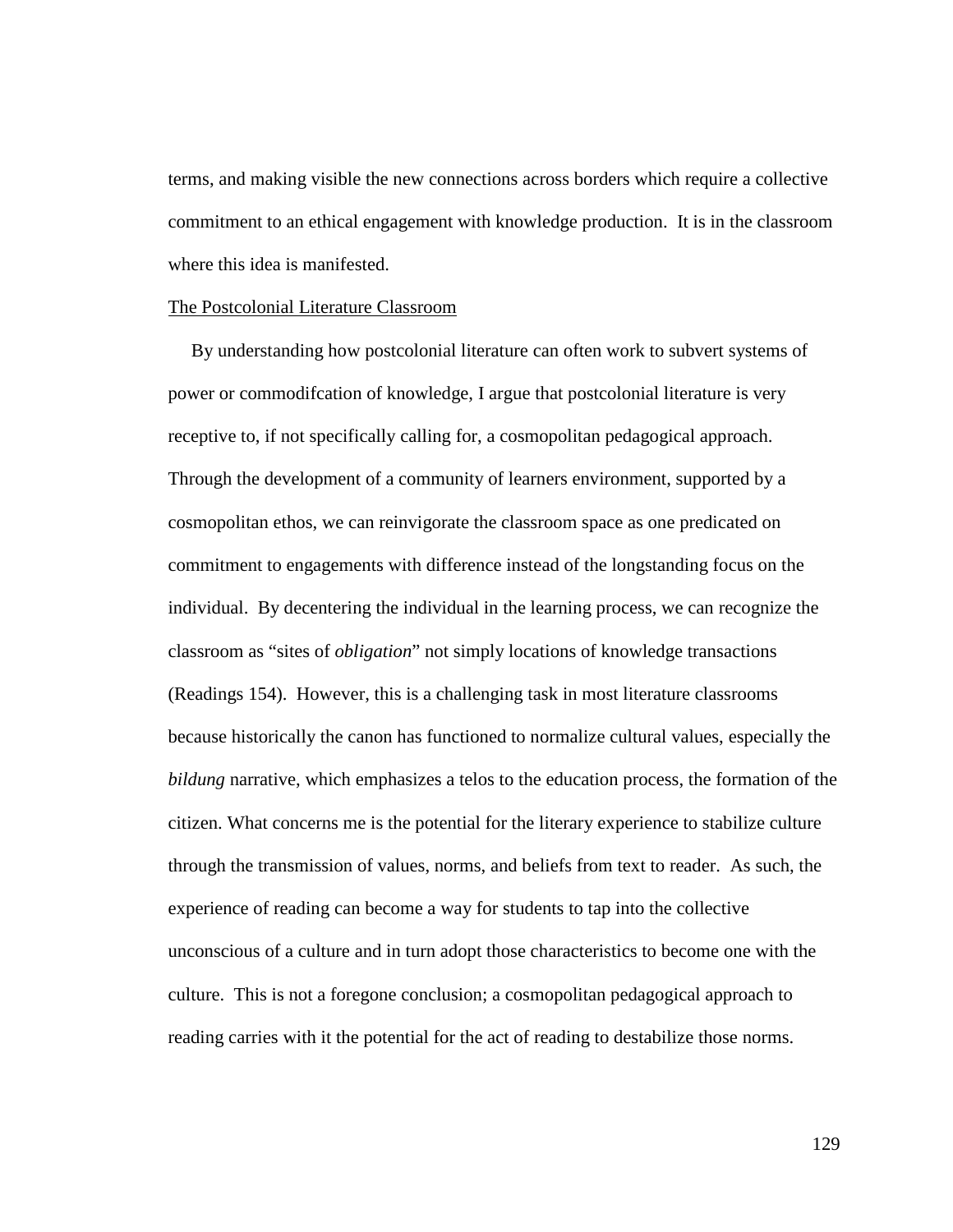Creating an environment which unmoors student positionality and challenges readers to consider what it means to be a part of communities is part of the pedagogical process.

 Surprisingly, reading remains thought of as a solitary act. The university often privileges canonical works which possess a centripetal force, normalizing and unifying culture. It is through the encounter with canonical texts that the reader negotiates the process of being included into a nation's imaginary community, but, interestingly, this is not perceived as a social process, instead, it is played out as an internal struggle. Lisa Lowe argues in *Immigrant Acts* that

the novel of formation has a special status among the works selected for a canon, for it elicits the reader's identification with the bildung narrative of ethical formation, itself a narrative of the individual's relinquishing of a particularity and difference through identification with an idealized 'national' form of subjectivity. (98)

The myth of the autonomous individual remains unchallenged and in some ways strengthened while simultaneously training students to be national subjects. In Chapter Four, I examine how postcolonial literature courses can work against the development narrative to disrupt that socialization process thereby challenging individuals to understand the self among others, but in this chapter, I am more concerned with creating classroom interactions that actively seek to cultivate community engagement with literature, arguing that it is not just about what students read but about how they read.

 In challenging the solitary reading practice, I am working to build an environment committed to fostering collective engagements to knowledge. For Bill Readings, this move reframes the purpose of pedagogy and thus "teaching becomes answerable to *the*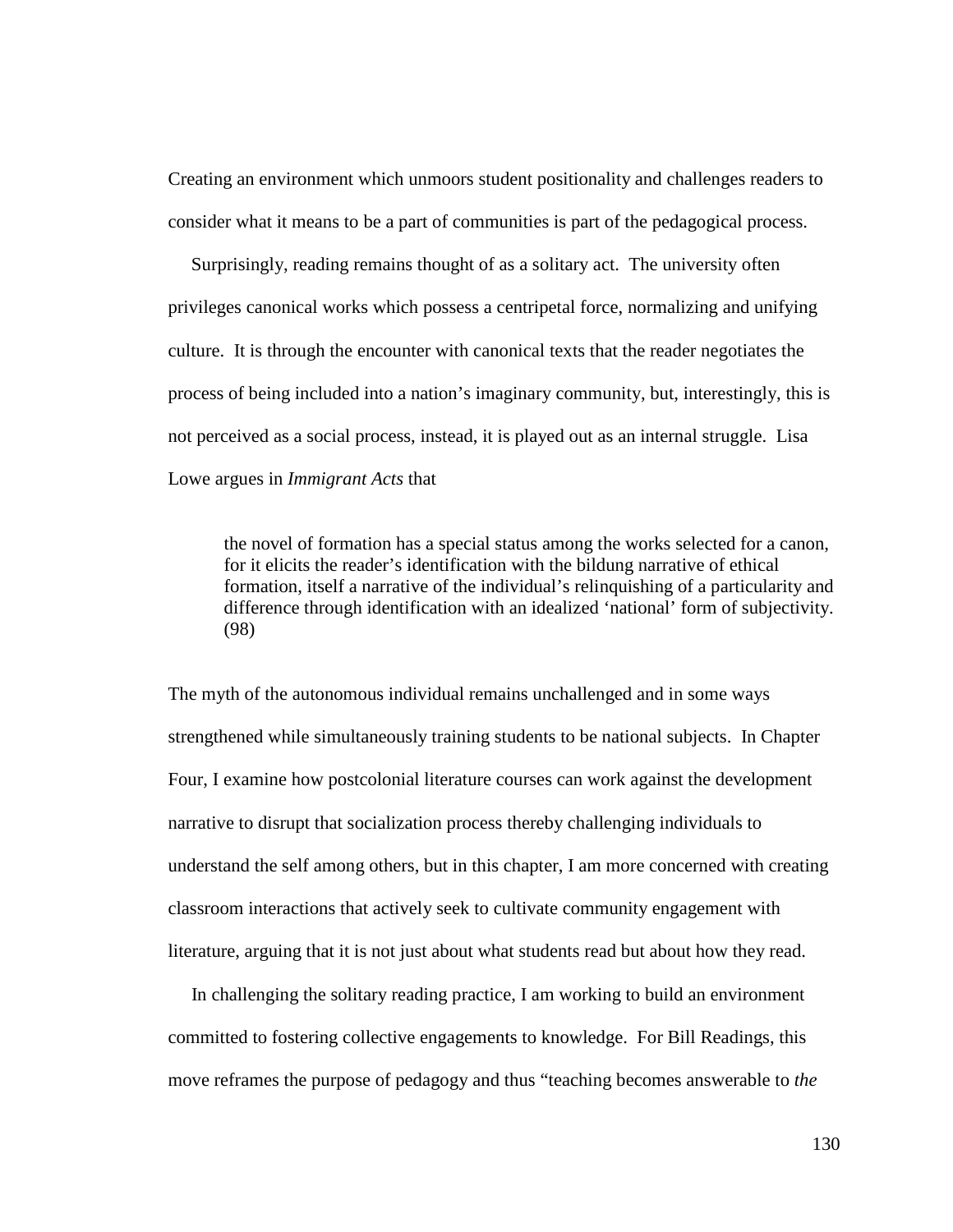*question of justice*, rather than the criteria of truth" (154). Spivak suggests that the responsibility a reader has to a text as one that is both singular and secret. Here "secret" does not mean outside of public, literally in secret, instead, it should be thought of as describing an intimate encounter. The important point that Spivak makes is that "ethical action is not an object of benevolence, for here responses flow from both sides. Yet on both sides there is always a sense that something has not got across" (270). It is this gap that prompts Spivak to make the seemingly paradoxical claim that "ethics is the experience of the impossible" (270). That is not to say that ethics are impossible but rather that ethics, like love, exists as something intangible and always becoming. My goal is to help students recognize the need for an openness to the other before they are faced with that literary encounter. This move establishes an ethical framework that provides the basis for the continued negotiation between self and other, reader and text. Since I argue that ethics is a dynamic process, I, like Spivak, understand its unattainability. What this means for readers is that ethical relations are always becoming and must constantly be renegotiated anew. I find that postcolonial literature is particularly effective in prompting students to consider questions of alterity that bring ethics to the forefront, while simultaneously ensuring that students remain mindful of their responsibilities to the text. In particular, postcolonial texts which challenge Western epistemologies, the autonomy of the individual, and the primacy of the nation-state are helpful because they bring into question many of the assumptions upon which students have built their worldviews. This destabilization of core beliefs the cosmopolitan pedagogy enables opens up the possibility of renegotiating some fundamental questions of knowledge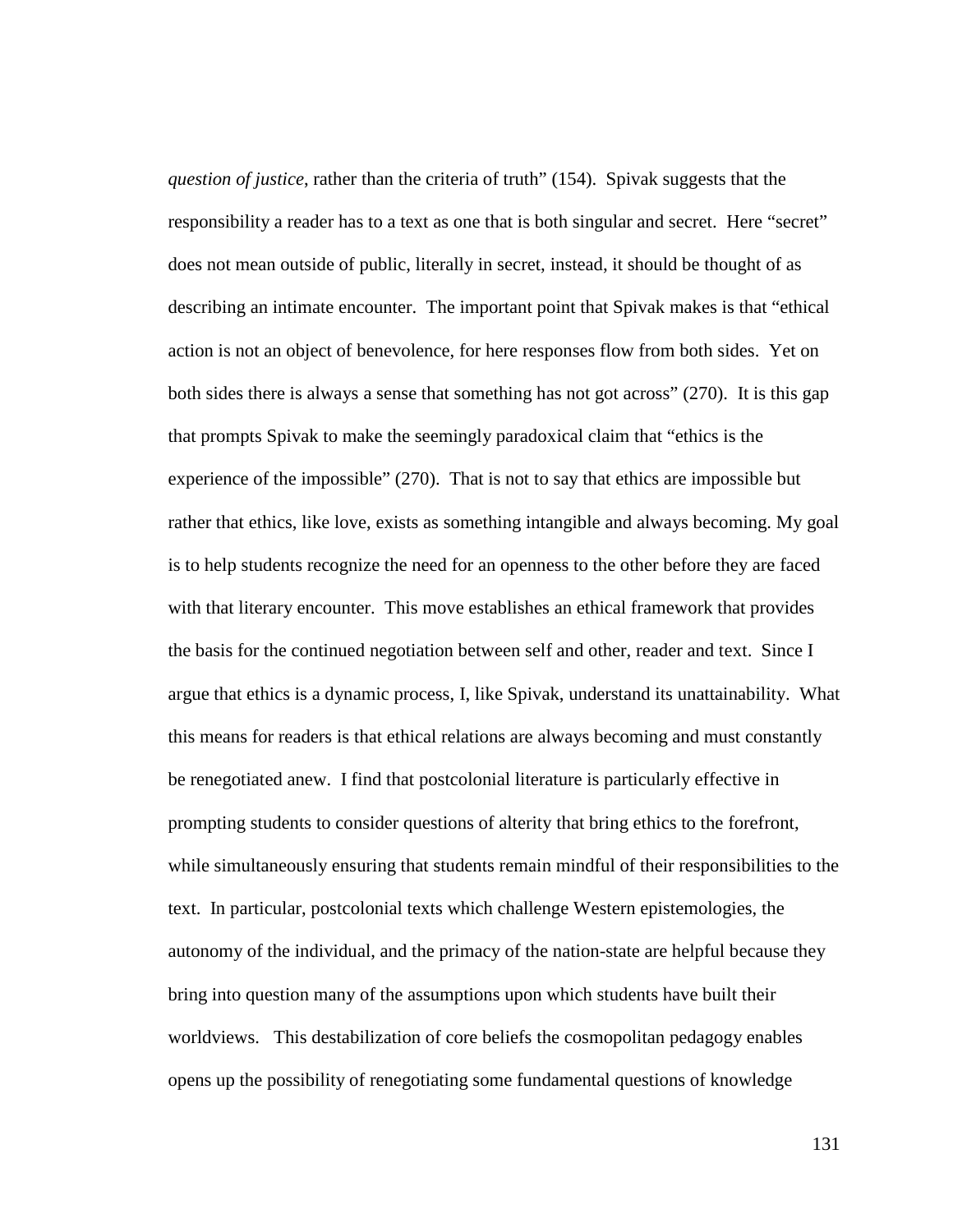production. In this chapter, the particular question that I take up is the role that community plays in shaping knowledge production. Addressing these questions helps students understand that knowledge production is a collective responsibility to the other, not merely an individual experience. The primacy of the *bildung* narrative that has persisted in the university has continued to organize knowledge construction around individual encounters. Readers are inherently a part of a social world and the experience of reading takes place within that framework. Language by its very nature necessitates a social dynamic, but that dynamic is often constructed through ideology. Once again, situating this process in the postcolonial literature classroom, with its insistence on engaging with and interrogating oppositional frameworks and interrogation of power structures, helps call attention to those social forces that shape reader / text encounters. Bakhtin's Dialogic Reading

 Language does not exist in abstraction. It is situated in social contexts which communicate values, perspectives, and beliefs from the speaker/writer to the listener/reader and vice versa. Language works as the building block of alterity because it situates the other as present in the enunciative moment, linking the self and other but not collapsing them. The problem with believing that writing or reading occurs in isolation is that it ignores language's social construction. In failing to recognize that reading is a social act, we fail to see our connection with those material realities which produced the text, and I would argue, more importantly, we fail to see our connections with the shared imaginative experience which occurs across time and space when we read. As a result, when we do not implicate ourselves in the language we read or speak,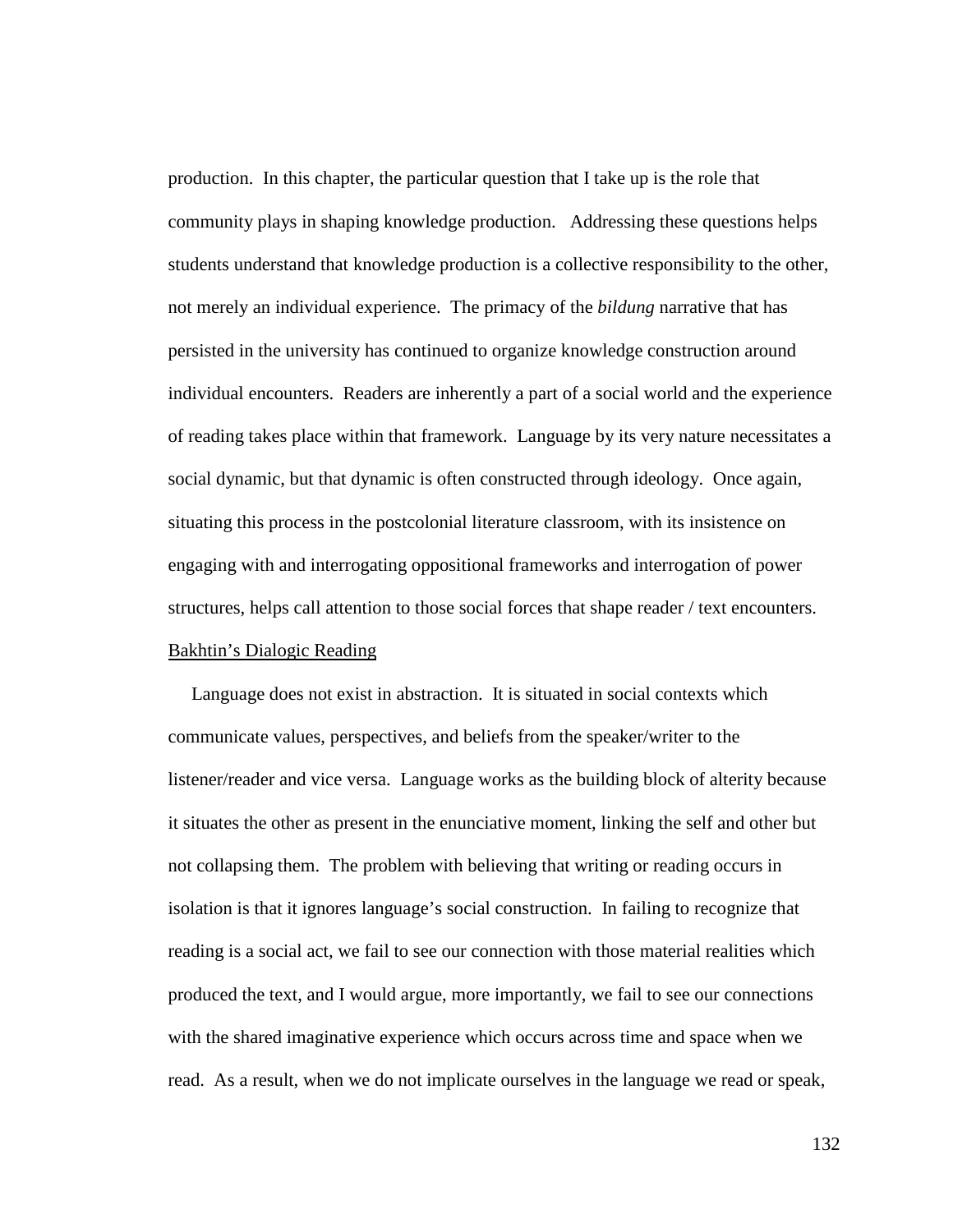we escape that ethical responsibility to the other. Instead of sticking our head in the sand, so to speak, we should spend more time realizing how the text connects us to others. Mikhail Bakhtin's dialogical approach to reading offers a helpful theoretical explanation of what occurs in that reading process.

 Bakhtin suggests that every word enters into a dialogism, that is a continuous state of making and remaking based on what has come before and what is to come. His work resists any frameworks which attempt to render language, or to a larger extent culture, fixed. This constant fluctuation of words comes as a result of an ever mutable social system. Language is always becoming and no final word can ever be uttered because it is always unstable. The same theoretical perspective applies to texts. The "conversation" in, between and with texts constantly shapes and reshapes them, always suggesting the possibility of reading anew. This relational understanding of language really emphasizes the social nature of reading. In particular it shifts the idea of reading as a solitary act to one of community involvement. The more we can recognize ourselves among others, the more our reading experience becomes a collective activity. As Bakhtin so states: "the word in language is half someone else's" (293). What we do with that other half is a question of ethics. The presence of an other in language requires our participation in the preservation of that difference. That shared responsibility for language is the foundation of an ethical reading practice, particularly in the novelistic genre. As Bakhtin suggests in *The Dialogic Imagination*, the novel as a form encompasses a plurality of voices. That is, any given text has various voices, Bakhtin's way of articulating that many dialects and jargons are present within the novel. He explains this idea by suggesting that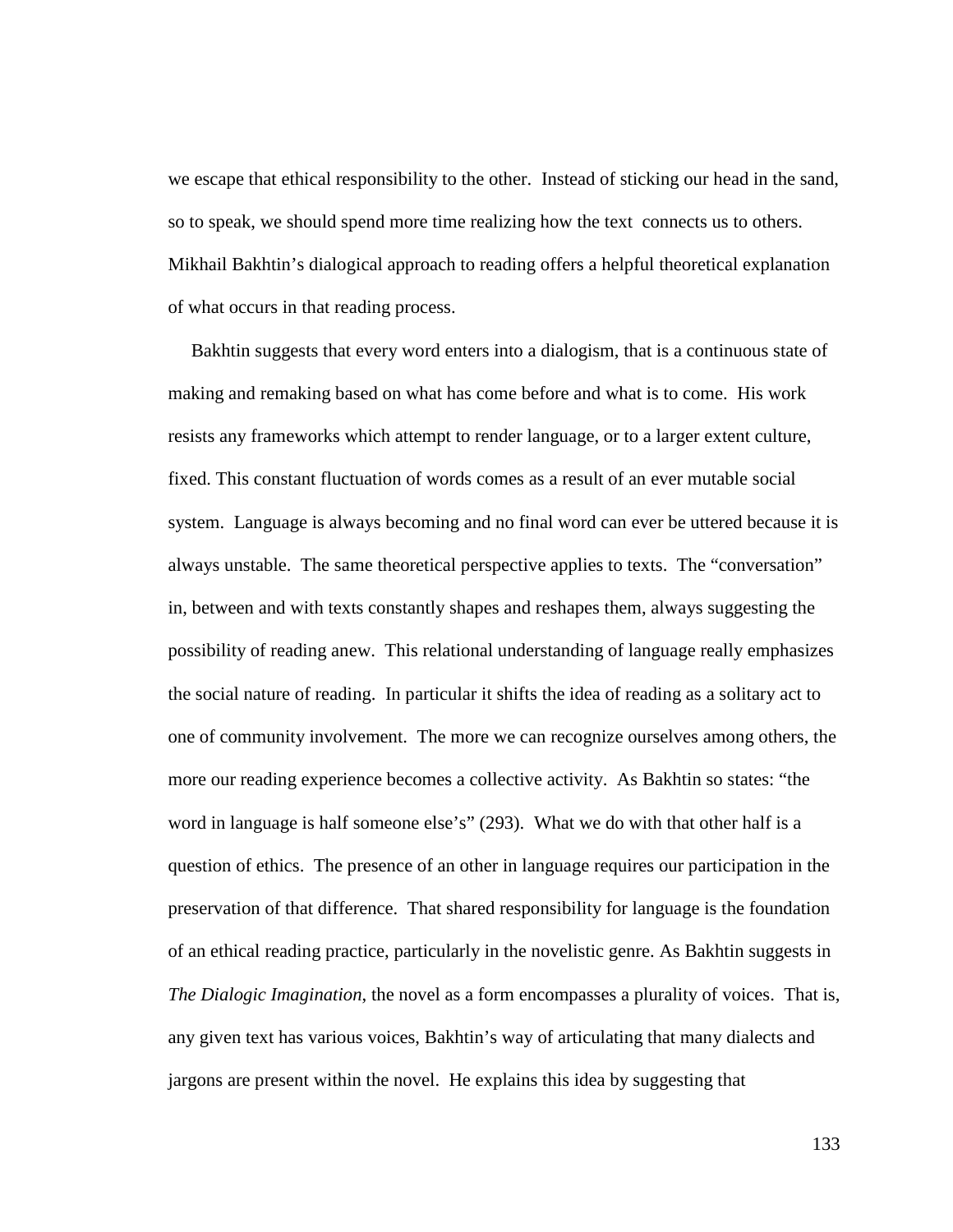the novel orchestrates all its themes, the totality of the world of objects and ideas depicted and expressed in it, by means of the social diversity of speech types and by the differing individual voices that flourish under such conditions (*Discourse in the Novel* 263)

Recognizing "social diversity" in a novel is one thing, but understanding ourselves as also a part of that heteroglossia is more difficult. Ostensibly, when we see the literature classroom as a dialogic space, it opens up as a location where ideas can be exchanged more openly. The institutional, centripetal pressures pushing toward coherence, unity of thought and commodified knowledge falls away in the recognition that the classroom walls are indeed permeable. In this regard, the reading process becomes a transcultural experience<sup>[3](#page-139-0)</sup>. This understanding transforms how we see and imagine the classroom experience. It is not just students and teachers who make up the classroom community but also imagined others. The presence of these imagined others ask classroom participants to recognize their commitments to those beyond the physical space and time of the classroom. How we construct these classroom communities proves a more challenging experience than we might think.

 One of Bakhtin's lesser known theoretical concepts, addressivity, offers a way to reconceptualize the foundation of classroom communities. Bakhtin defines this concept as "the quality of turning to someone" (99). Thinking back to the first chapter which described basic cosmopolitan principles, we can see how Bakhtin's addressivity echoes Ulf Hannerz's definition of cosmopolitanism as "an orientation, a willingness to engage

<span id="page-139-0"></span> $3$  Mary Louise Pratt's "Arts of the Contact Zone" gives a good description of how the classroom space is characterized by the power dynamics that occur in cross cultural encounters. While Pratt focuses on the classroom dynamics, I choose to include the power dynamics exerted between reader and text as well.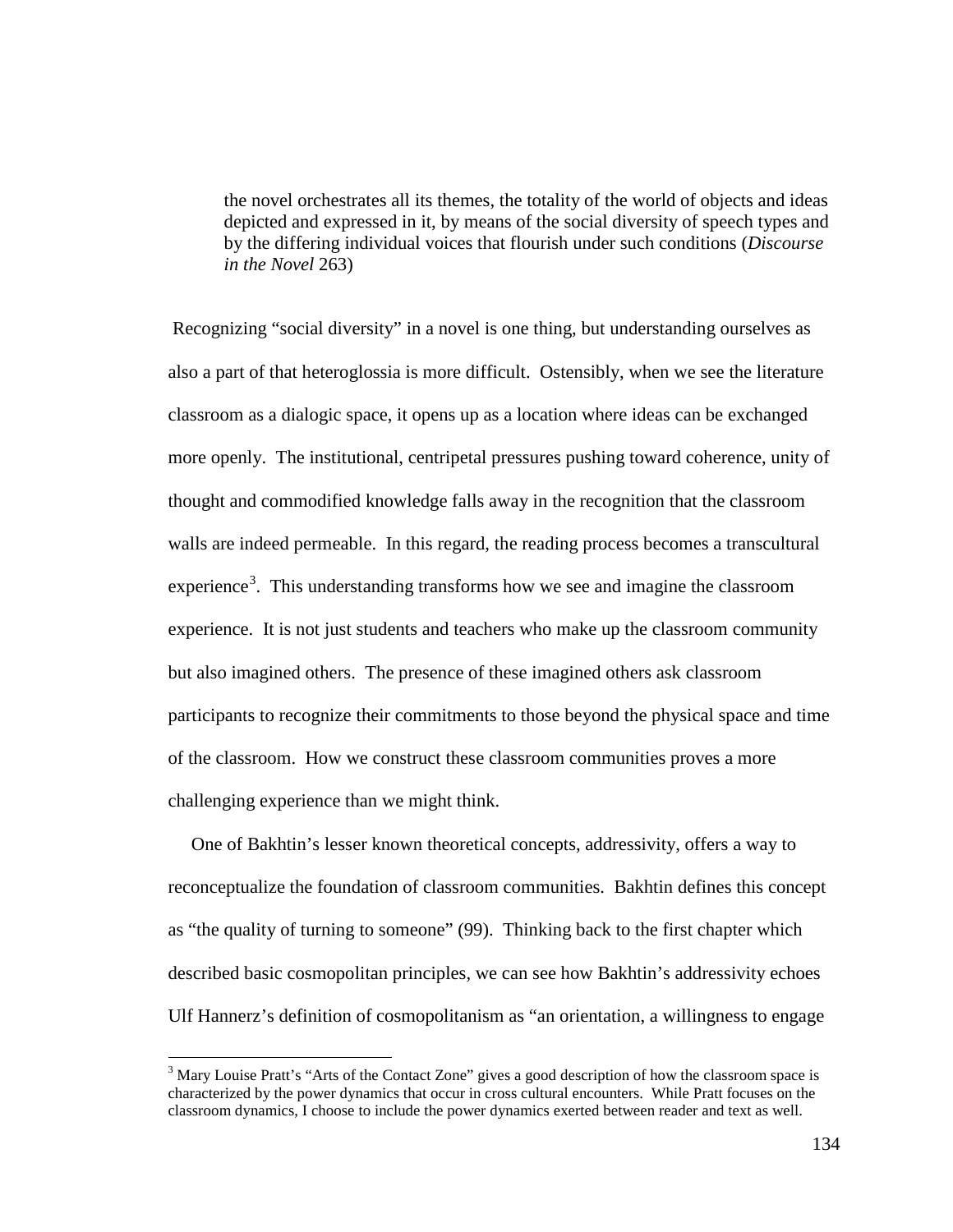with the Other" (239). Hannerz continues that cosmopolitanism "is an intellectual and aesthetic stance of openness toward divergent cultural experiences, a search for contrasts rather than uniformity" (239). Cosmopolitanism's comfort with the centrifugal nature of dialogical reading allows it to work as an organizing principle in the classroom because it encourages the possibilities of living with difference. Therefore, when we understand that addressivity "requires addressees who participate together in the creation of the meaning of any utterance" we begin to understand that the process of literary interpretation is always a negotiation with difference which does not necessarily yield an "answer" (Dimitriadis 52). What is important about the process of interpretation is that it requires cooperation and participation both between reader and text but also between readers who work at building a collective reading of the text. The question then remains of how to construct a community which is essentially Janus faced, at once looking inward toward the classroom community but simultaneously looking outside the classroom walls as well. This challenge echoes Chris Abani's paradox of, "How does one remain specific yet global at the same time?" (Abani 5).

### Cosmopolitanism: Bringing us Together, Pulling us Apart

 Cosmopolitanism offers a way to begin to work through Abani's question of balancing local epistemologies with global responsibilities in order to create a community capable of meeting this challenge. By offering an extended reading of Salman Rushdie's *Midnight's Children* and Patrick Chamoiseau's *Texaco*, I look to juxtapose two approaches to cosmopolitan community creation, a top-down model and a grass roots, participatory model of instruction. I turn to literary representations of these communities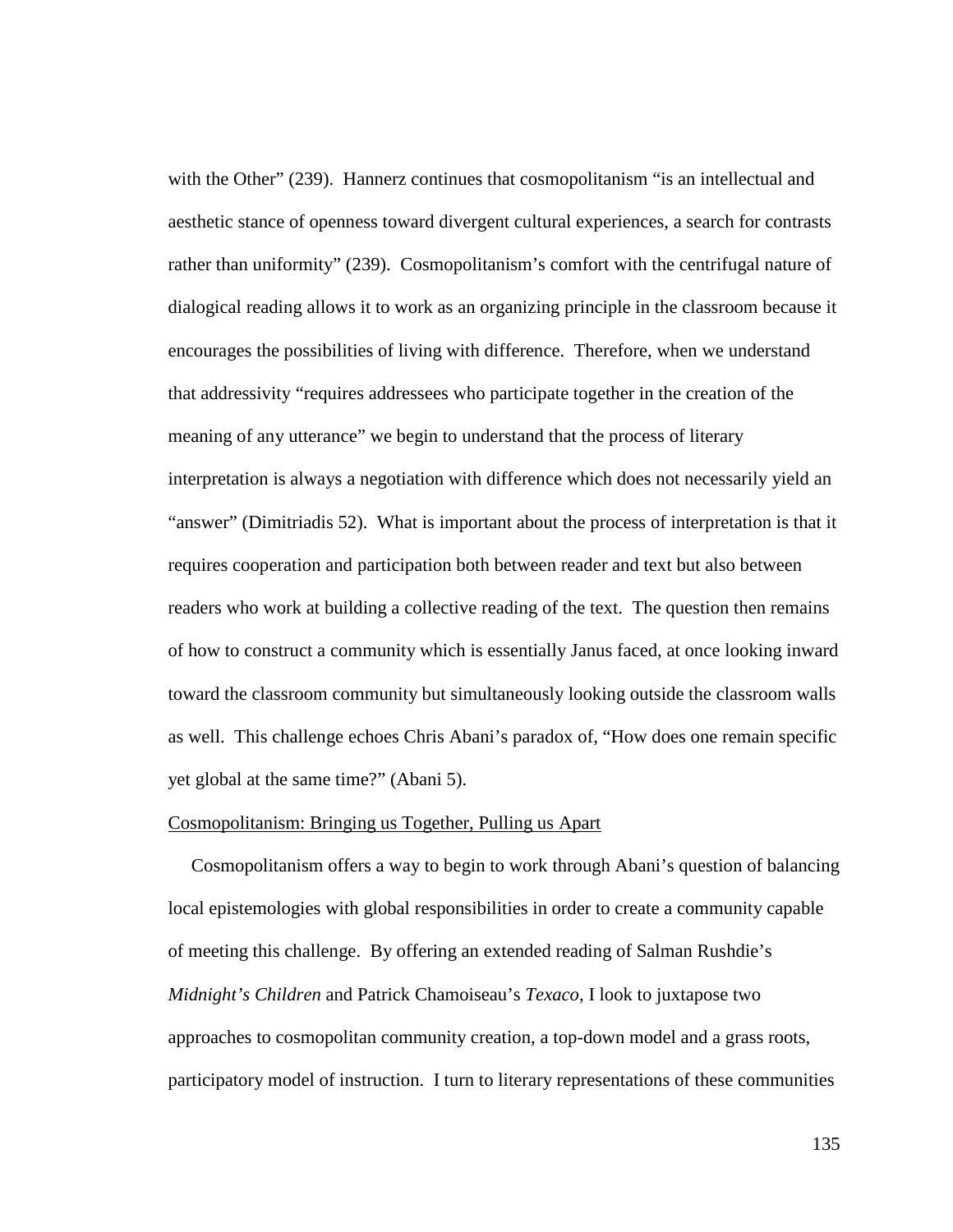with Gayatri Spivak's words in mind: "of course the literary is not a blueprint to be followed in unmediated social action, but if as teachers of literature we teach reading, literature can be our teacher as well as our object of investigation" (*Death of a Discipline* 23). In reading these two novels, not only do I examine two examples of how community is constructed to accommodate difference, but also I explore how those models might translate to community construction in the classroom.

 Both *Midnight's Children* and *Texaco* undertake the same problem: how to manage the internal diversity of postcolonial communities in the wake of decolonization. *Midnight's Children* relies on the nation-state structure as a guiding principle, but it critiques this structure through the narrator Saleem's search for meaning and coherence as well as through the form of the novel. *Texaco* eschews the nation-state structure altogether, presenting a grassroots, local community as an alternative to the top-down approach incorporated by the nation-state. Both communities attempt the same challenge of unifying diverse populations under one community. How these communities are constructed determines to a large extent the relative success or failure of the overall mission. Historically, postcolonial nations have been plagued with famously disastrous results at replicating the European nation-state models. Civil wars, genocide, and ethnic cleansing are just a few ways in which these newly emerging nations have struggled with managing the internal diversity within their borders. Obviously, many of the current problems arise from the process of colonization that often worked to fracture communities and further stratify societies in order to more effectively and efficiently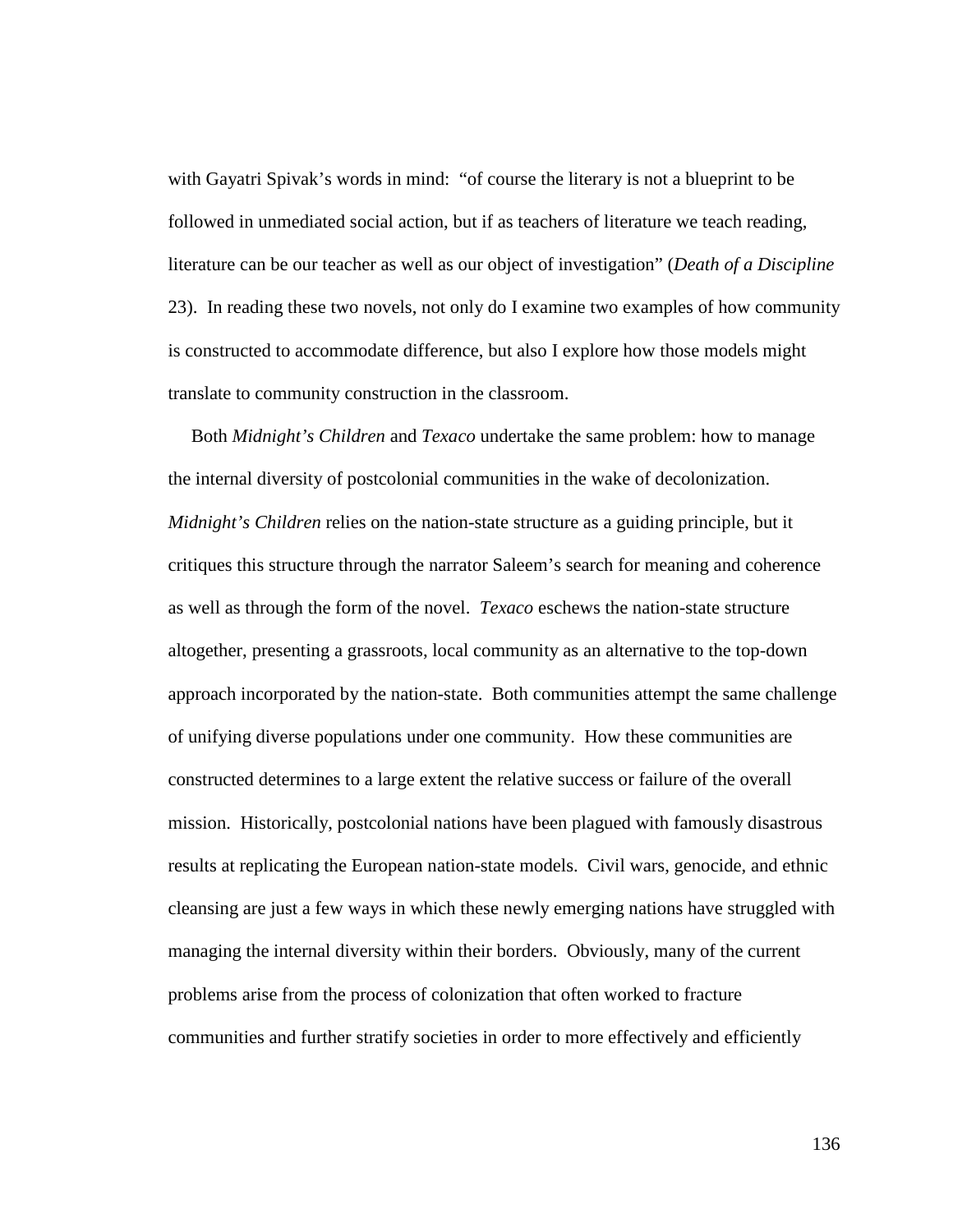govern them, but identifying the cause does not always provide the solution to the present concerns.

 Both Salman Rushdie and Patrick Chamoiseau navigate the turbulent waters of identity formation with mixed success in their novels *Midnight's Children* and *Texaco*. In each case, narrators are charged with the responsibility of giving their personal histories in an effort to represent a larger community. However, the approach of the narrators, Saleem in *Midnight's Children* and Oiseau de Cham<sup>[4](#page-142-0)</sup> in *Texaco*, arise from opposite positions. The following lines from the novels exemplify this differentiation:

Consumed multitudes are jostling and shoving inside me; and guided only by the memory of a large white bedsheet…, I must commence the business of remaking my life from the point at which it really began. (Rushdie, *Midnight's Children* 4)

Little fellow, permit me to tell you Texaco's story…That's probably how, Oiseau de Cham, I began to tell him the story of our Quarter and of our conquest of City, to speak in the name of us all, pleading our cause, telling my life…" (Chamoiseau 27)

Saleem feels he is inextricably connected with India and therefore, his identity formation is tied up with India's identity formation, a kind of synecdoche. Rushdie's construction of Saleem as slightly inept and self-aggrandizing gives readers pause to think about the futility of what Saleem is attempting to accomplish. Saleem's attempt to find a way to manage the multitudes gets lost in his own fragmentation and eventual physical disintegration. Rushdie takes careful measures to ensure that Saleem can never work as a

<span id="page-142-0"></span><sup>&</sup>lt;sup>4</sup> There are several layers of narration in Texaco. In most cases this paper will deal with Marie-Sophie's narrative, however, in order to show the overall purpose of the narrative approach in *Texaco* it is important to use the quote from Oiseau de Cham.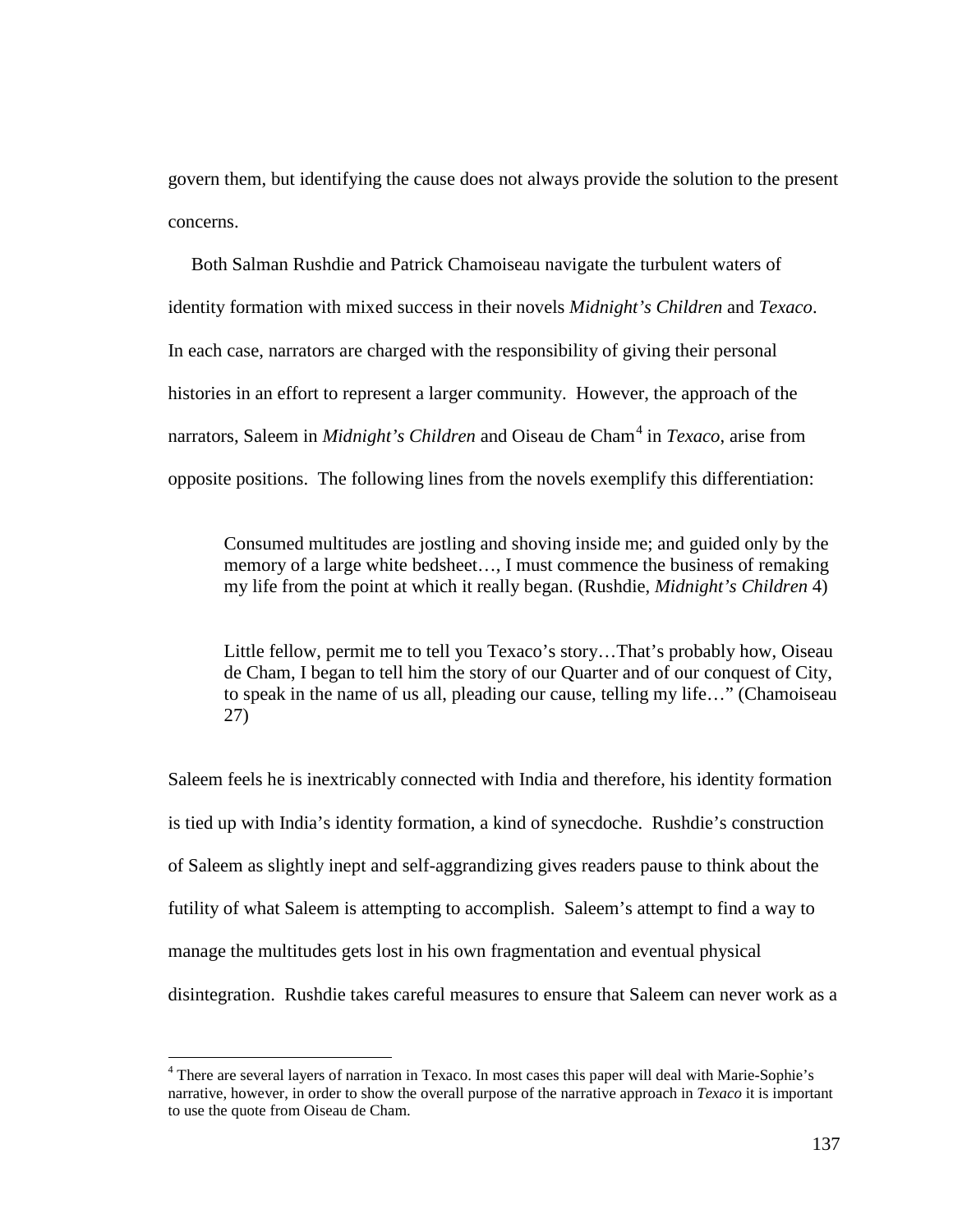stand-in for the nation. This move reveals the fundamental problem of attempting to stabilize difference in a unified narrative. Conversely, the narrator(s) in *Texaco* do not try to define the community of Texaco as some fixed identity. Instead, by narrating the history of Texaco through personalized accounts, Marie-Sophie hopes that the story of the formation of this community will contribute to its continuous development. The biggest difference in the narrators' methods lies in the approach to identity formation, specifically how they imagine the community they are trying to establish. In *Imagined Communities*, Benedict Anderson differentiates between how communities are perceived and conceived by explaining that "all communities larger than primordial villages of face-to-face contact (and perhaps even these) are imagined. Communities are to be distinguished, not by their falsity/genuineness, but by the style in which they are imagined" (6). Saleem attempts to implement his vision of India on the "amnesiac nation" (Rushdie, *Midnight's Children* 530) through a top down approach which utilizes a western nation-state framework, while Marie-Sophie hopes to take a bottom up, more grassroots manner of developing the Texaco community in which she draws on local epistemologies. The narrators are not acting independently though; their views of identity formation echo the philosophical approaches of their authors. Rushdie's concern for how India handles its heterogeneous populations manifests in Saleem's embracing of the "multitudes,"(4) however, Rushdie's playfulness in creating such a ridiculous character also reveals the limitations for cosmopolitanism in this context. Presenting a narrator as self-absorbed as Saleem uncovers the challenge of cosmopolitanism in a context which is so focused on the individual. Chamoiseau's belief in Creoleness shapes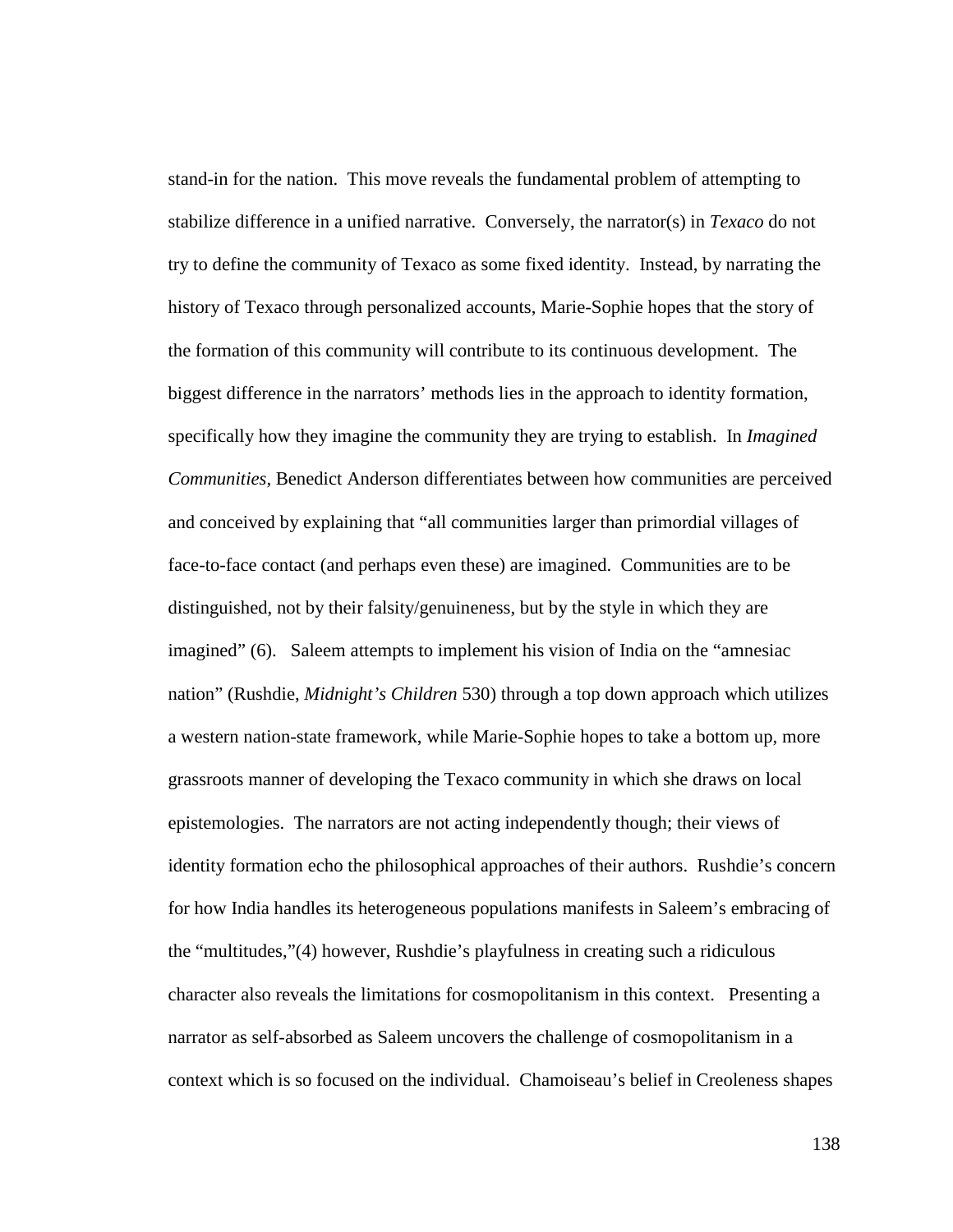the way community functions in *Texaco* and serves as a literary extension of his political and philosophical writings.

 The inseparable histories of colonizer and colonized complicate the ability of selfdefinition for both individual and nation in these novels. It is impossible for an individual or a newly emerging postcolonial nation to gloss over that colonial period because it so deeply shapes the present. However, what can be done, and often with great struggle, is to take control of that history and reimagine it in order to achieve a better understanding of self. In fact, one of the challenges that the framers of these new communities are faced with is the very idea of community. In the case of *Midnight's Children*, Saleem is working with the traditional nation-state model, which carries with it a belief in the telos of the nation as a stable, coherent entity. Therefore, Saleem's energies are directed toward shaping the identity of India as a whole through a reflection of his own coherent subjectivity. This challenge is undermined throughout the novel by Saleem's own short comings, which lead to the opposite of unity, disarray. As Linda Hutcheon argues about *Midnight's Children* in *A Poetics of Postmodernism*, "Despite the presence of a single, insistent, controlling narrator - a writer who knows he both reports and creates public and private history - the (male) center of this novel is constantly displaced and dispersed. The search for unity (narrative, historical, subjective) is constantly frustrated" (Hutcheon 161-62). The sheer enormity and improbability of the project of pulling together India under one identity is made apparent by an impotent, balding narrator. On the other hand, in *Texaco* Marie-Sophie is working on a much smaller scale, not only because Martinique is much smaller, but also because she is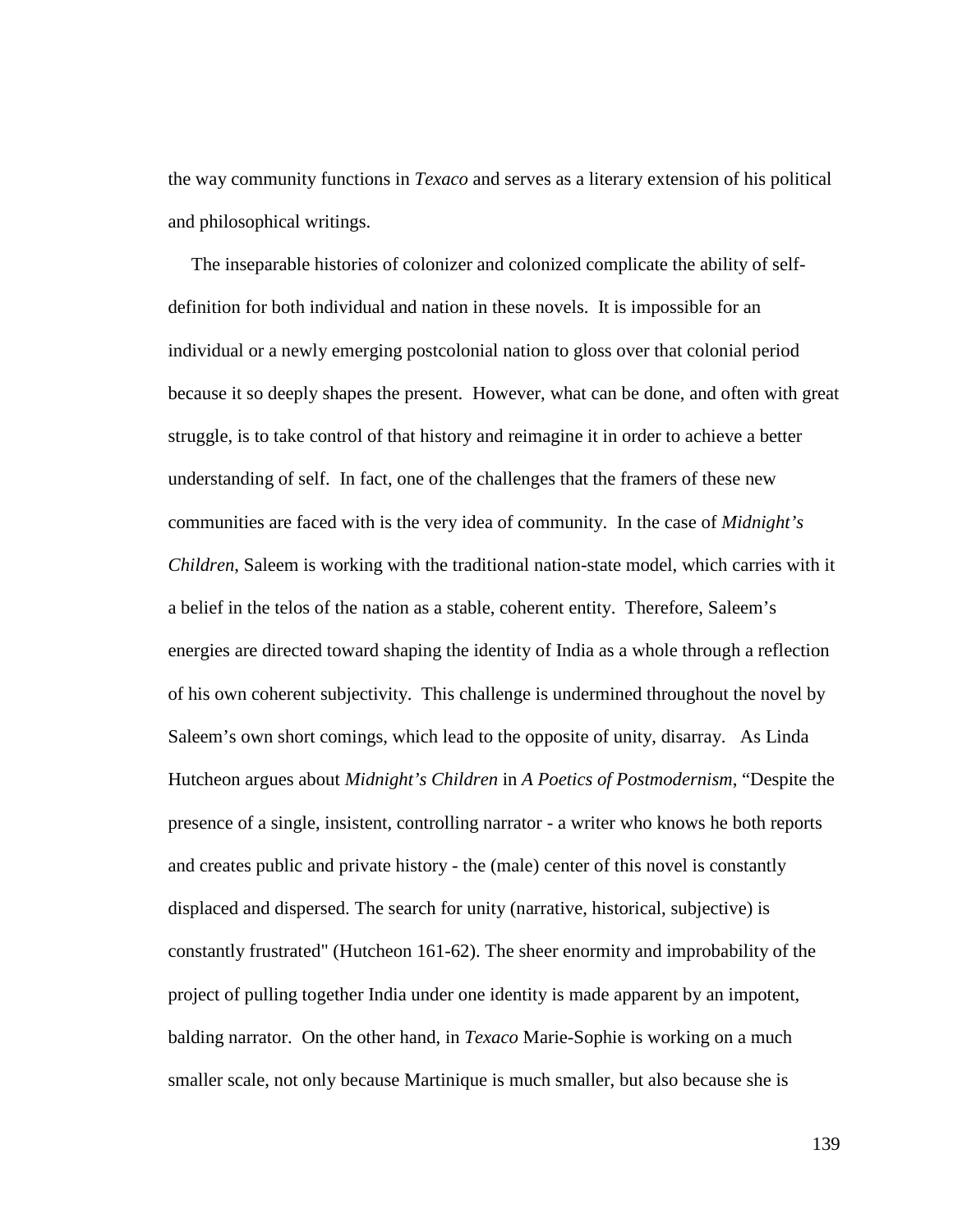working on a micro-level approach to community formation. By the end of *Texaco*, Texaco, the community, is only a portion of the ever-encroaching "City," however, it is clear that Texaco will not be completely subsumed by its relationship to City, maintaining an autonomy to grow and develop through an organic process. What is revealed in this process is that Marie-Sophie provides only one of many stories which complement and construct this community. The underlying principles that form the foundation of Texaco are located in the philosophy of Creoleness. The cornerstone of this philosophy, as stated in the essay "In Praise of Creoleness," co-authored by Chamoiseau and Jean Bernabe, Raphael Confiant, and Mohamed B. Taleb Khyar, is to eventually achieve a pan-Caribbean culture whose diversity is the foundation of its unity. Chamoiseau and the other authors of this essay attempt to work with a model that breaks free from the traditional nation-state approach. The connection Chamoiseau incorporates is not based on nationality, but shared experience, specifically shared diversity.

 In many instances, national or collective narratives effectively offer a person or a group a sense of shared experience, and therefore, shared identity. Timothy Brennan unpacks this idea, explaining that "nations, then, are imaginary constructs that depend for their existence on an apparatus of cultural fictions in which imaginative literature plays a decisive role" (8). Rushdie's approach to writing a fictional India may have served to make sense of the "consumed multitudes" for himself but it also served a larger purpose (4). In "Imaginary Homelands," he explains that "what I was doing was a novel of memory and about memory, so that my India was just that: 'my' India, a version and no more than one version of all the hundreds of millions of possible versions" (10).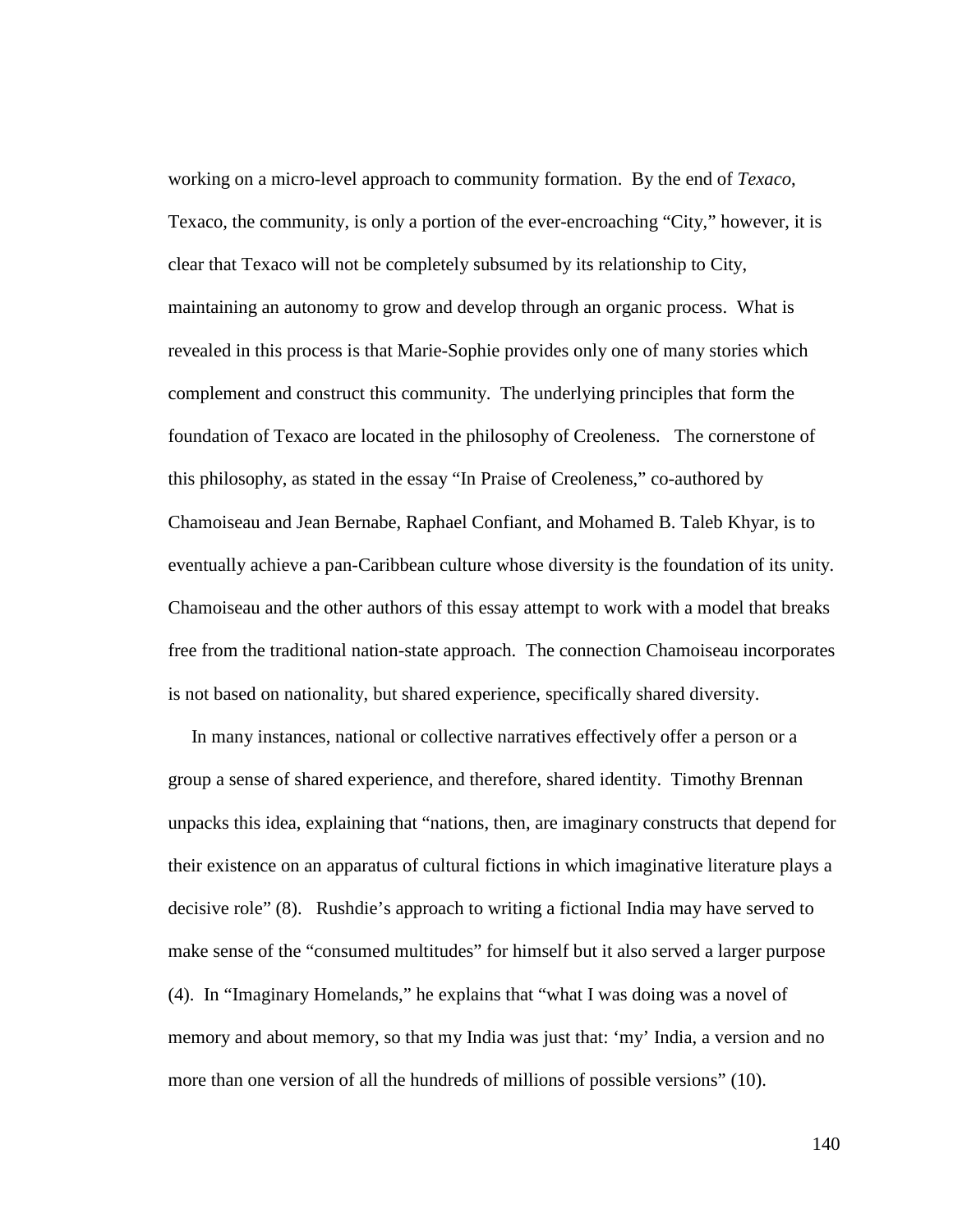Ironically though, *Midnight's Children* creates a space for those many multiple India's to come together to create a collective imagining through the novel genre. The shared experience that the novel creates allows readers to come together to collectively imagine community. Anthony Appiah argues that "if nationals are bound together, it is not *in propria persona*, but through their shared exposure to events: in folktale and novel and movie, in newspapers and magazines, on radio and television, in the national histories taught in modern national schools" (24[5](#page-146-0))<sup>5</sup>. *Midnight's Children* works as a national text because, precisely as Appiah describes, it is a shared text. However, the novel ultimately works to describe the disintegration and fragmentation of the populations in India, but in doing so it provides a kind of collective belief that India will always be a cacophony voices. [6](#page-146-1)

 Patrick Chamoiseau attempts a similar project with *Texaco*, writing a fictional narrative for Martinique. Yet, his narrative resonates on an even larger scale throughout the Caribbean and to the world, presenting a model of community development from the ground up, but even more importantly, it recognizes the intersubjectivity of all people thereby suggesting that difference is not something to be managed or consolidated but rather something to be understood as always already present in community construction. Again, Appiah, in *The Ethics of Identity*, highlights the relationship between an

<span id="page-146-0"></span><sup>&</sup>lt;sup>5</sup> Appiah is working with the traditional nation-state model. His ideas of cosmopolitanism, specifically rooted cosmopolitanism suggests that there can be an allegiance to both nation and the world community. I think it is important though to note the model from which he is working.

<span id="page-146-1"></span><sup>&</sup>lt;sup>6</sup> A similar point is argued by John Su in his article, "Epic of Failure: Disappointment as Utopian Fantasy in Midnight's Children." Su concludes that "failure contains an implicit utopian promise. This promise locates in the unrepresentabilty of the future the possibility of unraveling deterministic national narratives and discovering political formations that are presently unimaginable" (17). Thus, there is a collective hope in the unimaginable.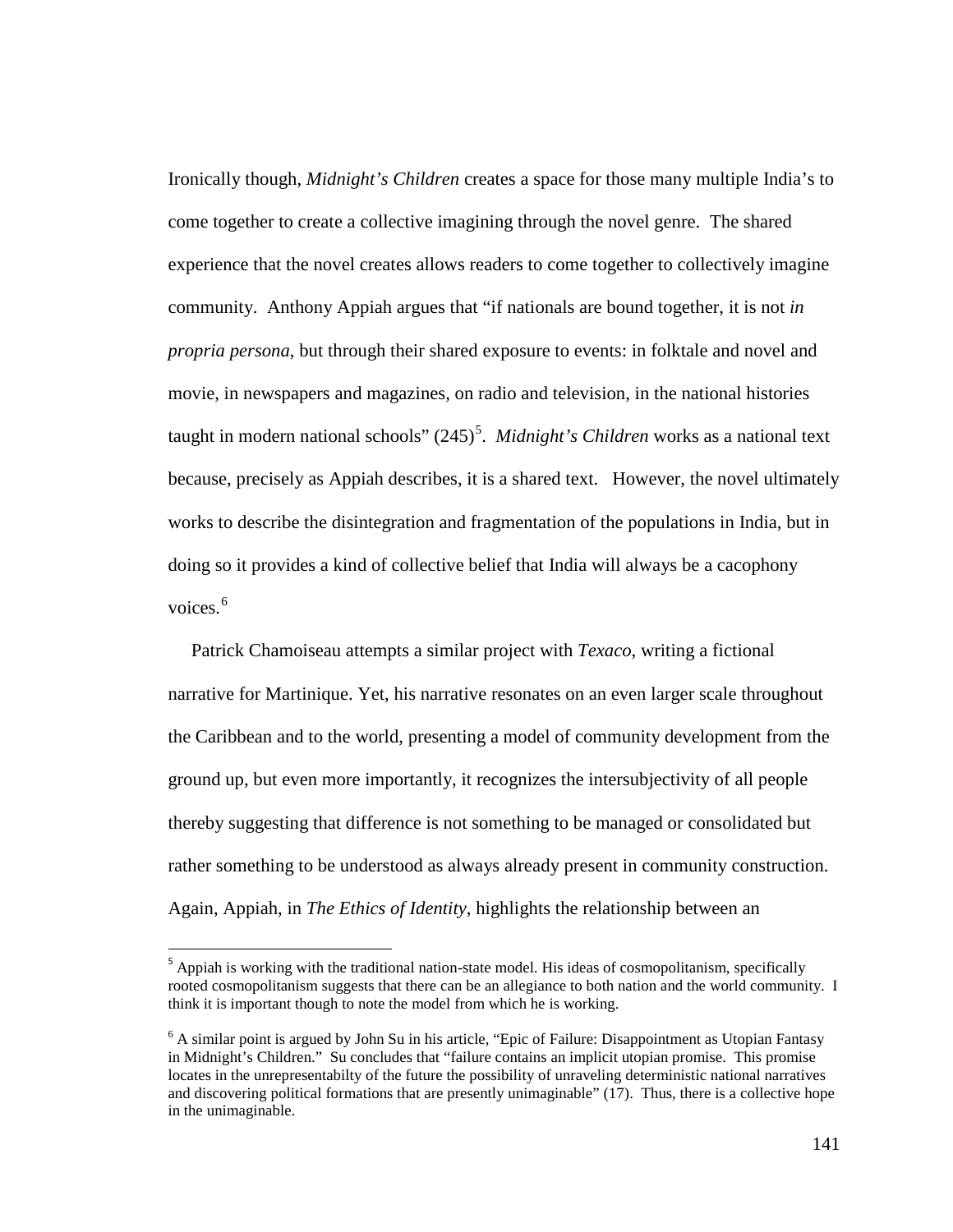individual narrative and the larger community. Appiah explains that "modern political communities … are bound together through representations in which the community itself is an actor; and what binds each of us to the community – and thus to each other – is our participation, through our national identity, in that action. Our modern solidarity derives from stories in which we participate through synecdoche" (245). This idea of synecdoche, a part representing the whole, is a key concept in understanding how *Texaco*  can speak beyond the local to the national and even regional communities. *Texaco* presents a participatory community in which each member's participation contributes to Texaco's growth. In *Midnight's Children*, a similar endeavor is attempted, but rather than creating a dynamic in which the community is an actor in the collective imagining, Saleem becomes the central figure, absurdly connecting his birthright to India's future, which in turn negates the possibility of bringing something larger than individual experience into existence.

 As I mentioned earlier, the fundamental difference, and the determining factor in the sustainability or limitations to community development, is the approach of the implementation of the collective identity. *Midnight's Children* offers an interesting look at community formation because it critiques communities whose premise is based on exclusivity, opting instead to look for cosmopolitan avenues for the creation of sustainable communities. One example Rushdie employs in order to critique community development is the formation of Pakistan. The example of Pakistan serves to show how a nation built on religious identification will never become fully functional. In Pakistan,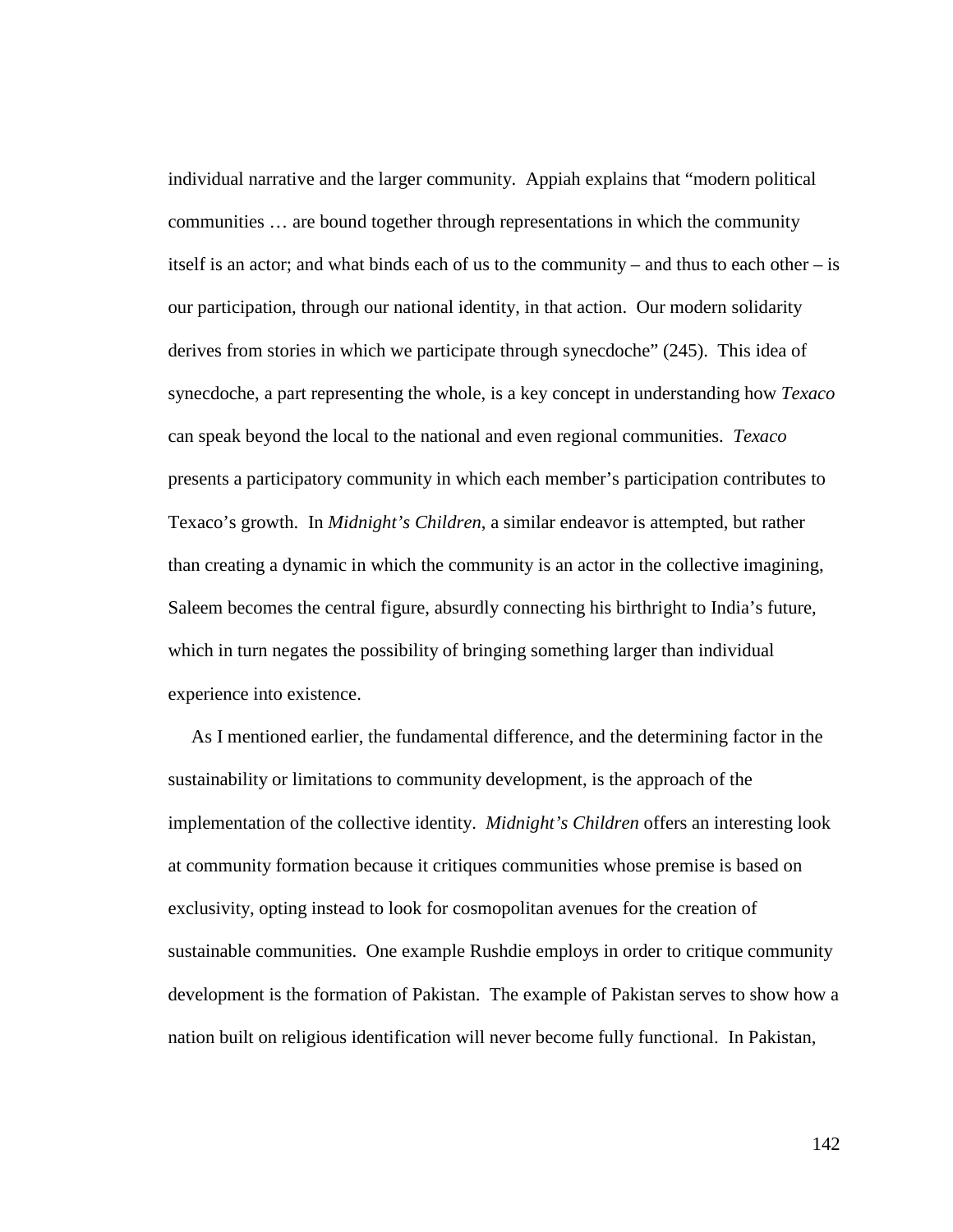Saleem shows how "the Land of the Pure" (Rushdie, *Midnight's Children* 328) is wrought with political and military dissention. Karachi, in Pakistan, is described as being

clearly constructed on top of entirely unsuitable cords, it was full of deformed houses, the stunted hunchback children of deficient life-lines, houses growing mysteriously blind, with no visible windows … whose inadequacies as living quarters were exceeded only by their quite exceptional ugliness (354).

The description highlights the concerns about community formation. When the description of Pakistan is juxtaposed with Bombay, the differences are striking. For example, when Saleem describes Bombay's origins and its growth, he traces difference through the various types of rice. Saleem states that "Patna rice, Basmati, Kashmiri rice travels to the metropolis daily; so the original, ur-rice has left its mark upon us all (103). While there are very clear origins, the influx of variety into the city only makes the city richer. In "Midnight's Children" an essay for the collection *The Novel*, Homi Bhabha captures the energy that is generated in the descriptive passages of Bombay. He writes, "A mere taxi ride reveals the itinerant taxonomy of the material culture of this city where every detail registers both plenitude and plurality" (723). Bombay's cosmopolitanism is privileged over Pakistan's monoculture. However, Saleem does not spare India from critique either, calling into question Indira Gandhi's regime for it intolerance. The two most important failed communities to examine are the magicians' community and the Midnight's Children Conference (MCC) because they illustrate the failure of both plurality and participation.

Saleem arrives at the magicians' ghetto after a long exile from India, which involves time in Pakistan and in the newly formed Bangladesh. Upon Saleem's arrival, India is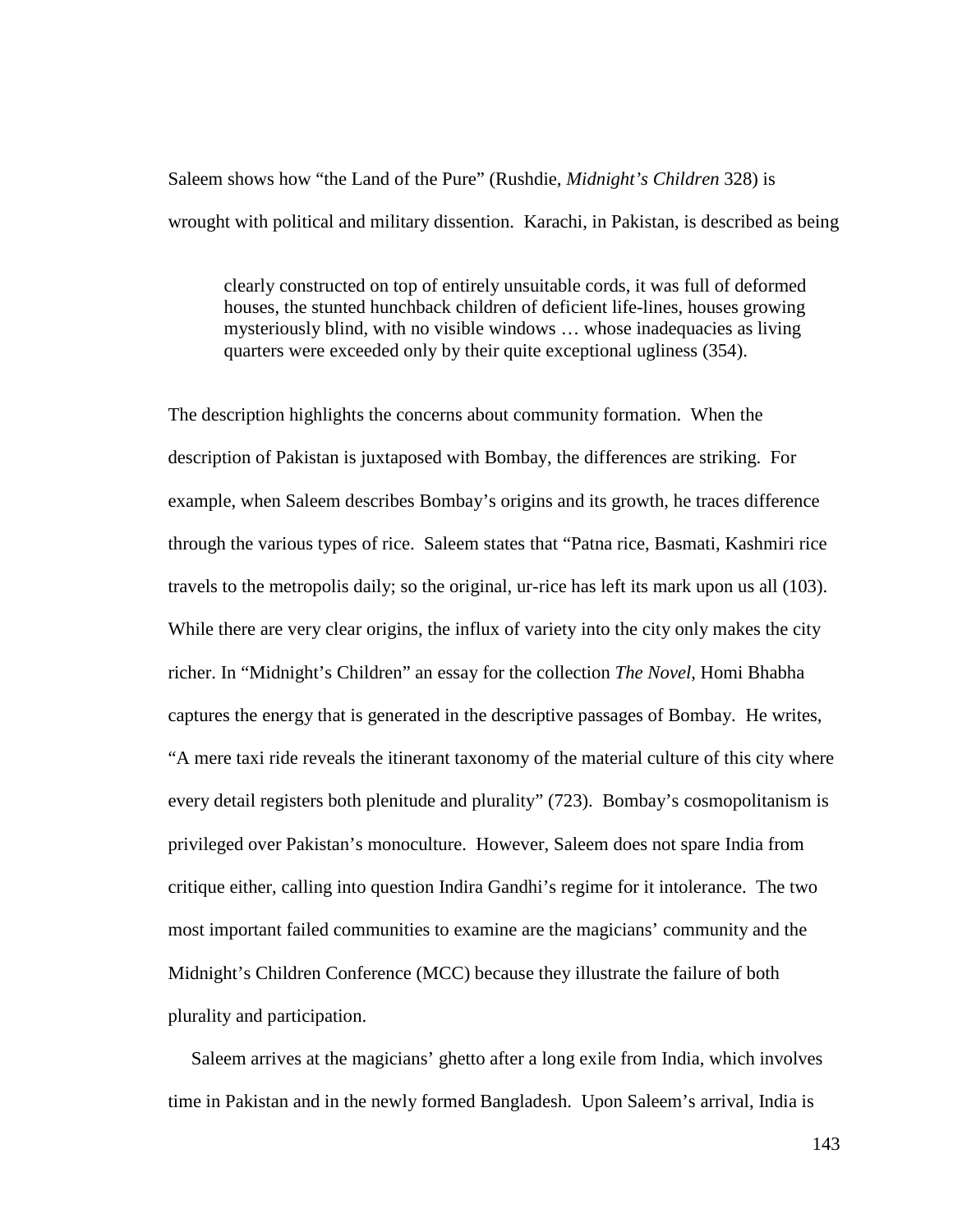basking in the *glory* of Indira Gandhi's political reign in which "Mrs. Gandhi's New Congress Party held a more-than-two-thirds majority in the National Assembly" (444). There is a compulsion in Saleem after he arrives "to save the country" (444). Saleem's proclamation begs the question: save India from what? On the heels of this announcement, Saleem expresses his love for India, whom he refers to as his "true birthsister," once again illustrating Saleem's self-aggrandizing attempt to write himself into history (444). This sibling love still does not fully explain what he is saving India from; it only gives a hint to his motivation. What I propose is that Saleem, (and Rushdie, whose motivation will be discussed later) is responding to the Congress Party's national narrative. With a two-thirds majority in the National Assembly, Indira Gandhi's party controls the direction and to a large extent the identity of India. Throughout the time Saleem spends in the magicians' ghetto, readers become increasingly aware of the strong critique Saleem offers of Indira Gandhi. The magicians' community tries to provide an alternative political philosophy in the form of communism. However, the magicians' ghetto is not successful in providing a competing political ideology to that of the Congress Party. In fact, Saleem explains that "the problems of the magicians' ghetto were the problems of the Communist movement in India; within the confines of the colony could be found, in miniature, the many divisions and dissensions which racked the Party in the country" (459). Not surprisingly then, this is another example of a failed community in *Midnight's Children* because of the fractured interests and objectives. Eventually, under the guise of the Emergency, the community itself is wiped out by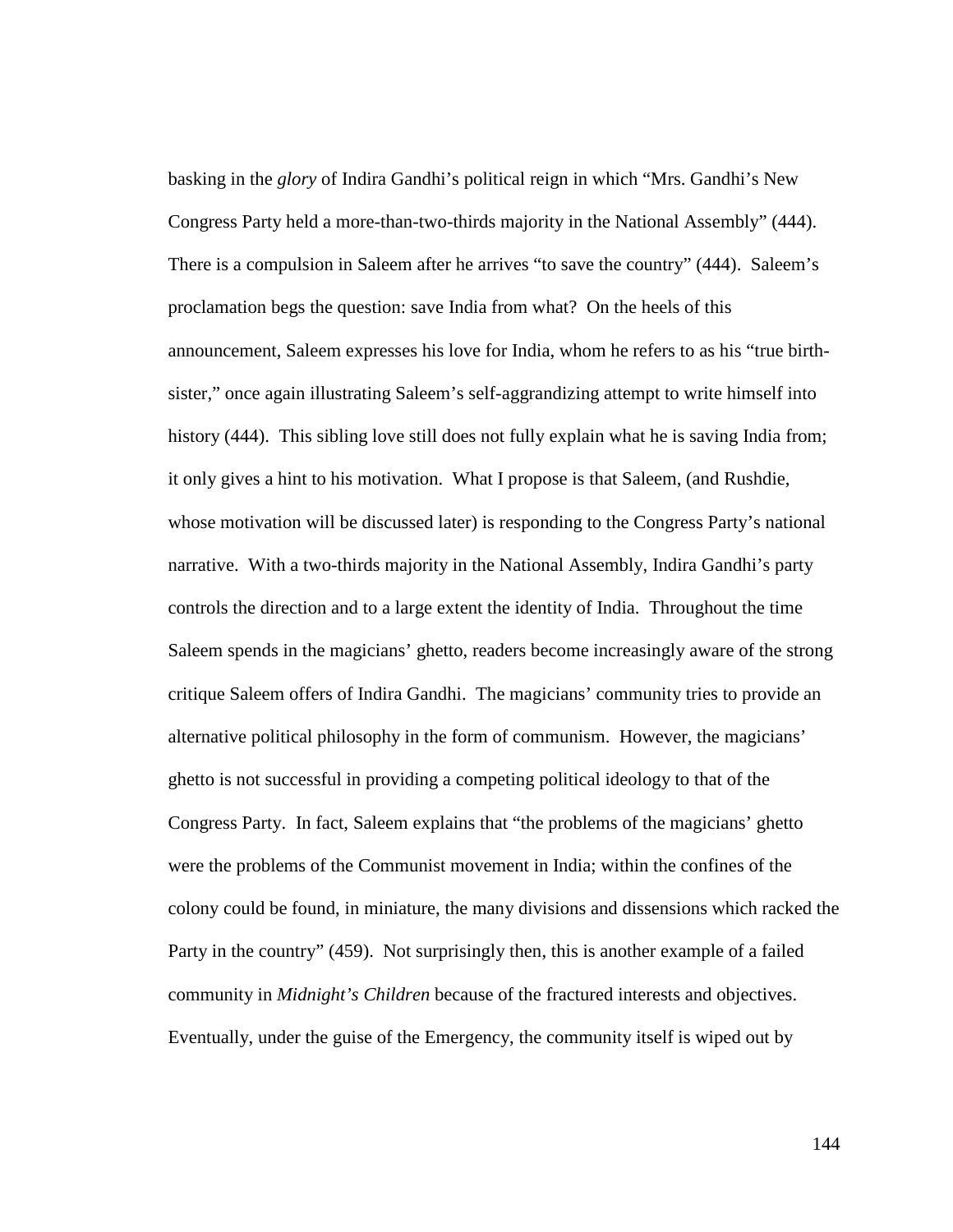bulldozers sent by the Gandhi regime. They relocate but are never able to compete with the dominant political party and thus, their bid at shaping India's identity is denied.

 With the failure of so many communities, Saleem searches for a different method and model from which to influence India's consciousness. From the time of his birth, he has cultivated an inextricable link between his identity and India's. Saleem's search for personal meaning is mediated through an absurdly self-important identification with the nation. Myths have long been a part of India's identity. Rushdie in talking about one common mythologized period in India history, the Nehru-Ghandhi family, describes "myths as being composed out of compressed meanings. Any mythological tale can bear a thousand and one interpretations, because the peoples who have lived with and used the story have, over time, poured all those meanings into it. This wealth of meaning is the secret of the power of any myth" ("Dynasty"  $48$ ).<sup>[7](#page-150-0)</sup> In Saleem's attempt to challenge the new myths that are being created, particularly by Indira Gandhi, he decides to create his own metanarrative as a sort of birthright, his and India's. Saleem describes India at its birth as "a country which would never exist except by the efforts of a phenomenal collective will – except in a dream we all agreed to dream" (Rushdie, *Midnight's Children* 124). Yet Saleem continually undermines that possibility by constructing a

<span id="page-150-0"></span><sup>&</sup>lt;sup>7</sup> In the essay, "Dynasty," Rushdie goes on to explain that the Nehru-Gandhi family had a hand in developing the myth about themselves. He reserves his harshest criticism for Indira Gandhi and the Western leaders that attempted to reinterpret the Emergency . Rushdie is vehement in his disdain for the handling of those events, explaining that "It would, obviously, be possible to offer counter-myths to set against the mythologized Family. One such myth might usefully be that of Pandora and her box. It has seemed to me, ever since it happened, that the imposition of the Emergency was an act of folly comparable to the opening of that legendary box; and that many of the evils besetting India today – notably the resurgence of religious extremism – can be traced back to the days of dictatorship and State violence." (52).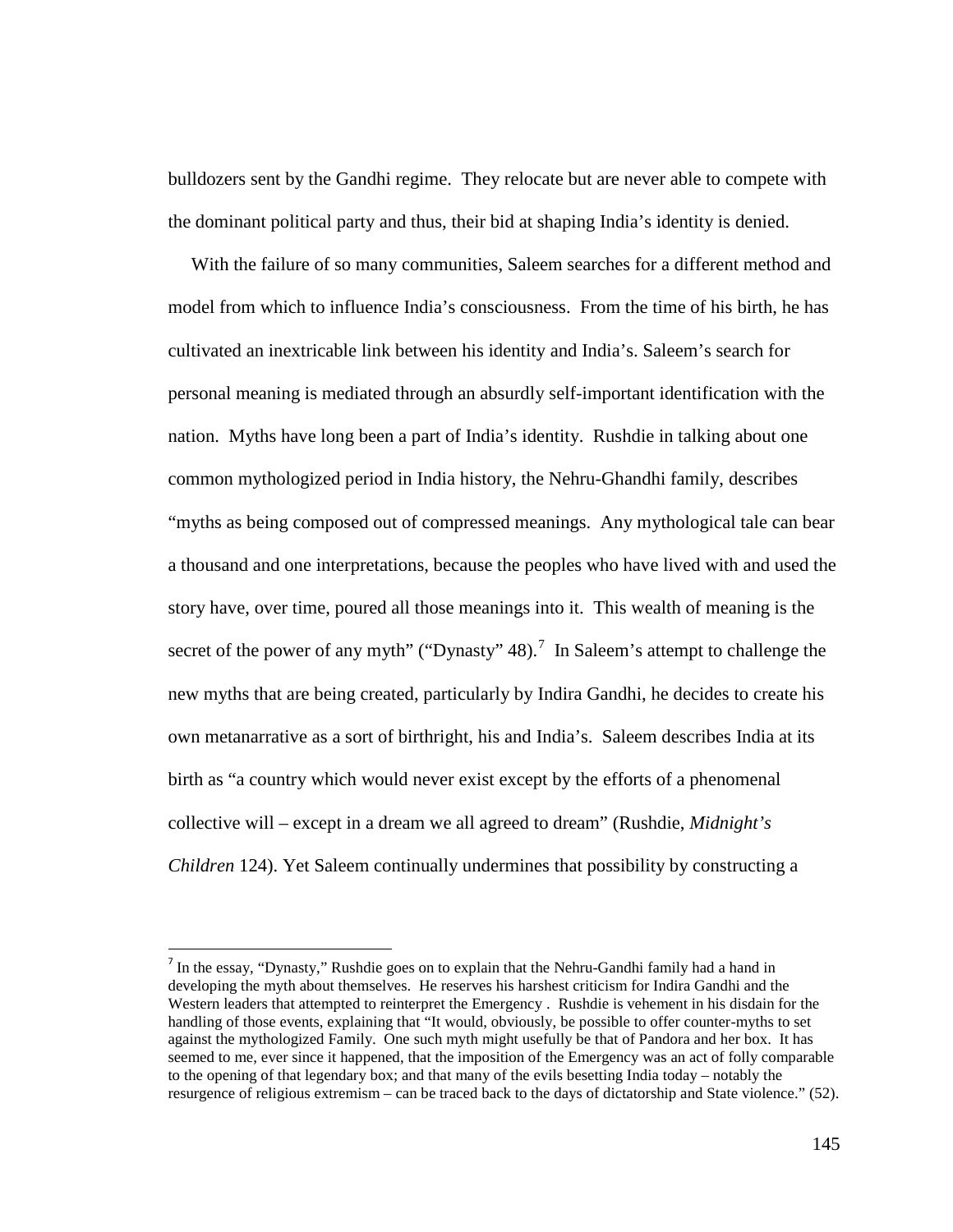narrative for India through his own unreliability and limitations. He reminds readers at the end of the novel that

I fell victim to the temptation of every autobiographer, to the illusion that since the past exists only in one's memories and the words which strive vainly to encapsulate them, it is possible to create past events simply by saying they occurred. (510)

What does this say about the prospects of creating a shared identity when the "dream we all agreed to dream" is a fiction (124)?

 Outside of the Saleem's unreliability, there are two central problems with Saleem's idea of unifying India.. First, his method of creating an identity for India rests on the shoulders of one individual, even if Saleem does believe he embodies the diversity in India. Working as an individual, Saleem's only recourse is to impose his version of India on the population and the only manner in which he sees this task as achievable is through a top down approach. Even if Saleem's vision is positive, it still requires coercion. The approach is problematic and its methods can be seen in newly emerging political parties such as Shiv Sena $^8$  $^8$  and the Bharatiya Janata Party (BJP) $^9$  $^9$  which rely on unified idea of India. Saleem is unable to find a method of introducing his vision of India that does not require the same tactics as the ones employed by those he opposes. The other problem that Saleem faces is that he looks to the past and reinterprets or even mythologizes events in a hope that this will shape the future of India. At the end of his narrative, he even

<span id="page-151-0"></span><sup>&</sup>lt;sup>8</sup> Shiv Sena is the political party that is responsible for initializing and succeeding in the name change of Bombay to Mumbai.

<span id="page-151-1"></span> $9$  The BJP party was formed in 1980 and it quickly catered to Hindu fundamentalists. This party is associated with *Hindutva*, a radicalized, fundamentalist version of Hinduism.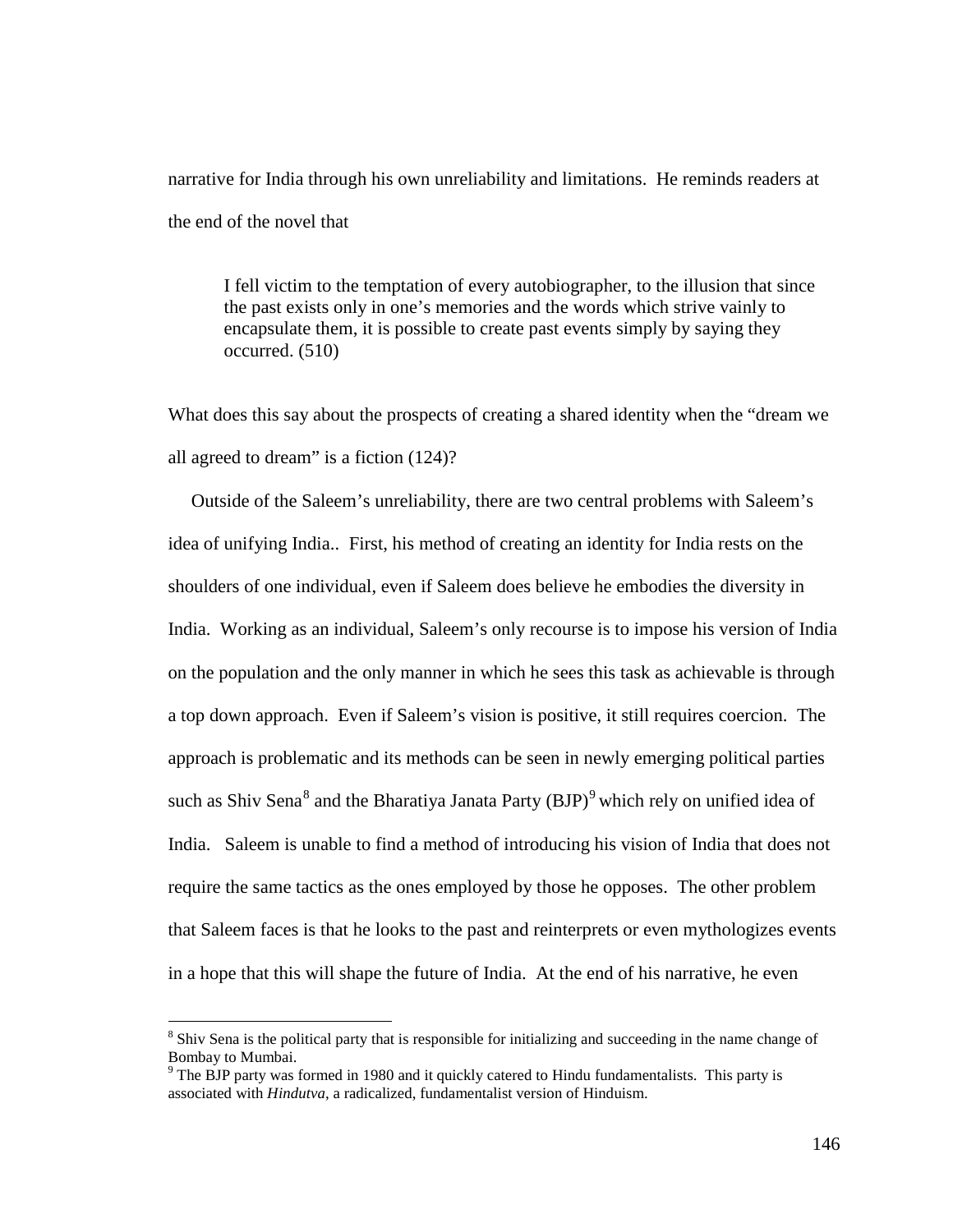confesses that "new myths are needed; but that's none of my business" (527). Saleem's business seems to be a reinterpretation of India rather than a building and shaping of India. He looks to the past instead of preparing for the future. Saleem's work concerning the past is his way of preparing for the future, but he never does anything tangible to impact the future, which is emphasized through his impotence. Perhaps he is leaving the job of creating new myths to his son Adam. In essence then, India's identity is already established and Saleem's job is to change the collective imaginings of people like Indira Gandhi and Shiv Sena. However, the difficulty of shaping other people's imaginations lies in the fact that Saleem's political vision, unlike that of Indira Gandhi and Shiv Sena, lacks both practicality and a physical manifestation, thus rendering his ideology ineffectual. In other words, the inability to find a participatory approach to identity formation for India means that one system is just replacing another rather than creating a transformative approach to national identity formation. Rushdie's treatment of Saleem is an acknowledgement that the subject/nation equation is not sufficient, thus, the Saleem's narrative and eventual fragmentation may be read as a space-clearing gesture, making room for other articulations of identity and belonging. This distance is emphasized in the novel's structure which remains open ended and unfinished. The novel itself is a blending of styles, epic, oral narrative, magical realism, mythic, autobiographical, and more, but like Saleem, it cannot contain that heterogeneity in one coherent narrative.

 The closest Saleem gets to seeing his ideology come to fruition is in the form of the Midnight Children's Conference. This conference is comprised of the 1,001 children in India born in the hour of midnight in 1947. As a ten-year-old, Saleem unearths his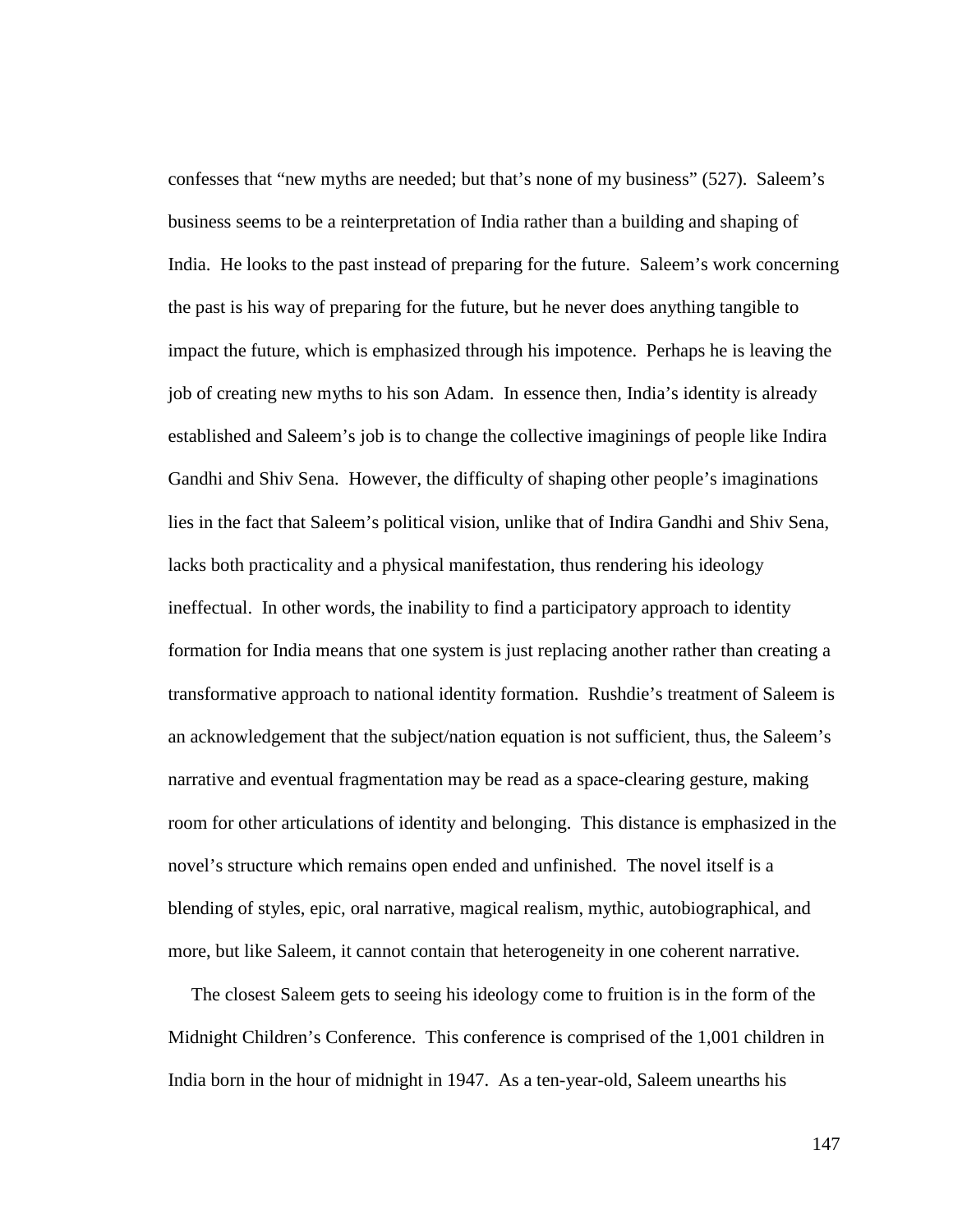supernatural power – the ability to enter the heart and mind of any individual. Saleem carves out a space in his mind, which allows all of Midnight's Children to get together to discuss issues of national concern. He describes this group as a "sort of loose federation of equals, all points of view given free expression…" (252). The model that Saleem creates is similar to Habermas's idea of "the public sphere." Nancy Fraser describes Habermas' concept as

a theater in modern societies in which political participation is enacted through the medium of talk. It is the space in which citizens deliberate about their common affairs, hence, an institutionalized arena of discursive interaction. This arena is conceptually distinct from the state. (2)

Saleem attempts to create a participatory space free from state influence, but this plan is fundamentally flawed. Habermas's model stresses the need for equality of status in the forum in order to reduce power structures within this conceptual space, but as Fraser points out it has a history of soft coercion and exclusivity, which makes sense that Saleem would incorporate this model. Even a quick look at the model Saleem uses reveals the great inequality between himself and all the other participants. Saleem is the vehicle through which all the children participate. This indicates a very real issue of control. Saleem determines when everyone will meet, and perhaps more importantly, he knows what all of the members are thinking. The imbalance of power in this model already reveals cracks and fissures in Saleem's public sphere. The lack of physical representation reveals another serious flaw of the Midnight's Children Conference that needs consideration. This conference takes place in virtual space, solely in Saleem's mind, void of physical embodiment. There is never a physical gathering of the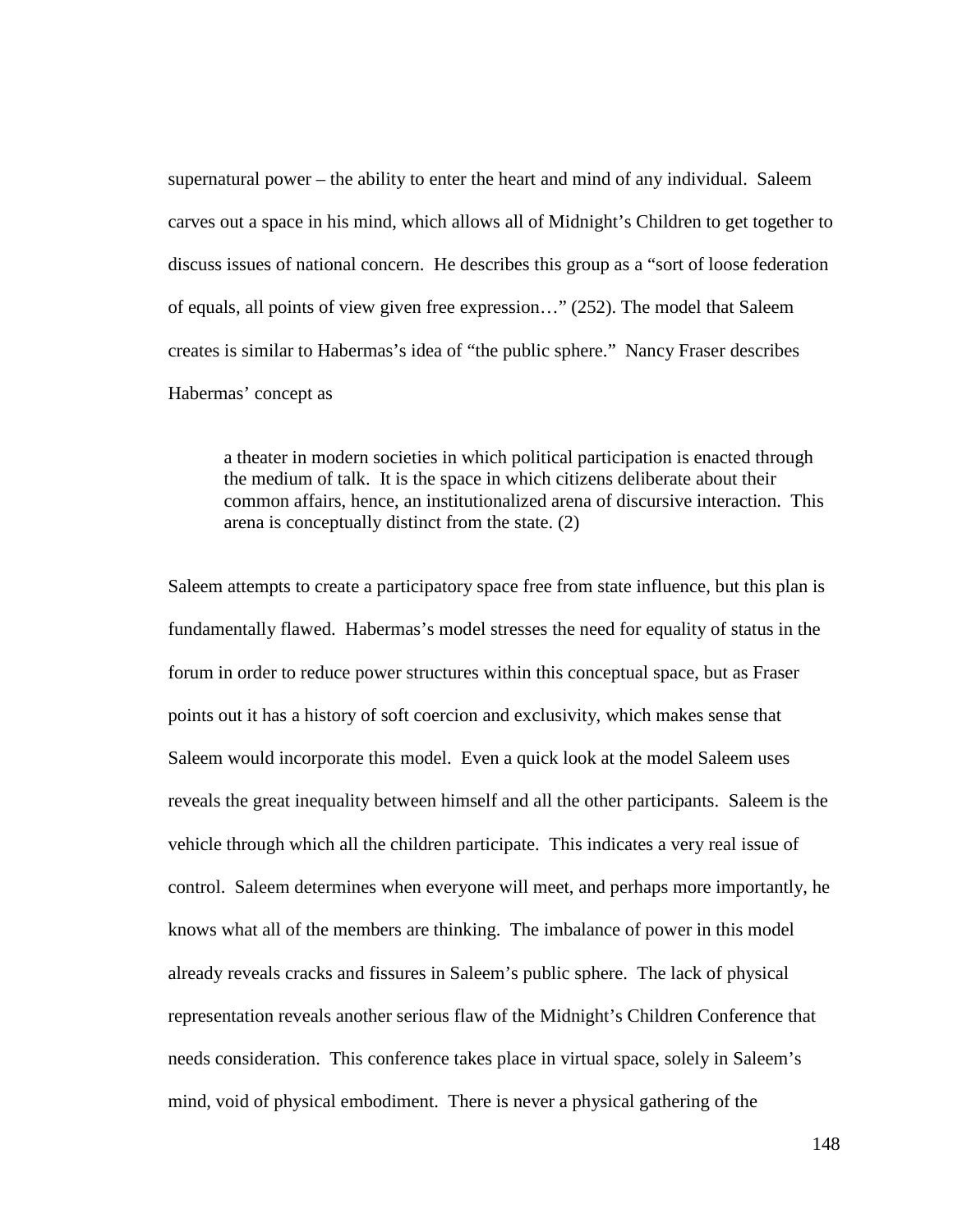participants, leading to concerns of the negotiation of physical differences and potential questions of gender equality.I recognize that this is an attempt to exist purely in an imaginative space in order to reconceptualize the problems the country faces, but this approach, like Habermas' public sphere, ignores very real issues of caste, class, and gender which can't be separated from the body. Additionally, this approach never impacts India in *Midnight's Children*, which is in stark contrast to how we see other political groups exercise their political ideologies. The dominant example is Indira Gandhi's Emergency. She takes very real action, action that Saleem does not seem capable of mobilizing. Indira does not let her slogan "Indira is India, India is Indira" ring hollow. Her actions against the magicians' ghetto demonstrate her frighteningly strong capabilities. Saleem's last recourse to shape India's imagination resides in the completion of his personal narrative. The problem that Saleem still encounters is that the physical action, the writing, is only a way to convince himself of his link with India's history, but as he admits, even those events are fictionalized. He still does not know how to enact a participatory approach to community development which can exist in material reality. Saleem's last ditch attempt, putting bits of his story into the pickles that are being bottled, seems destined for failure. If by chance, this method does work, it still employs a structural problem in that it relies on coercion rather than participation. That is to say, he would be convincing people to believe his dream rather than have them participate in the collective dreaming. The fact that Saleem cannot find a way to demonstrate his ideas leaves his task incomplete of both community identity formation and personal identity formation unfulfilled.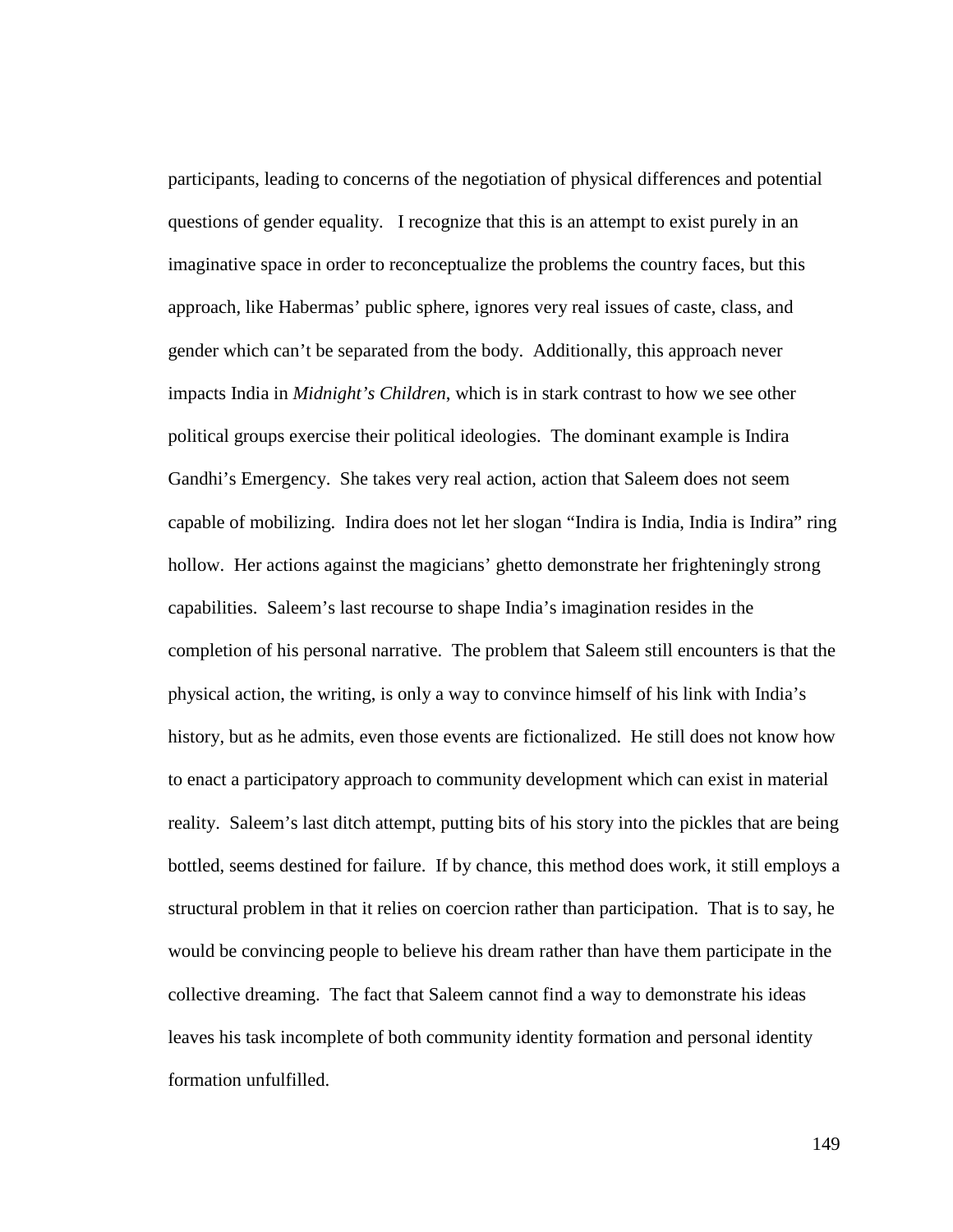In *Texaco*, there is a clear progression of community formation, a distinct contrast from Saleem's attempts, long before Texaco is established. The failed communities in *Texaco* offer lessons that serve to ensure the success of Texaco's future. One of the most important lessons in the sustainability of a community is in how it is formed. Marie-Sophie understands the necessity of the bottom up, grassroots method of community building. Juxtaposing this bottom up style of development with the top down approach used in *Midnight's Children* emphasizes the elemental factors in creating a successful community out of a heterogeneous population. One particular contrast that merits attention is located in how public space is used to support this community development. In *Texaco*, the housing of Marie-Sophie's and the Urban Planner's documents at the Schoelcher library is of particular importance. The conceptual approaches in the two novels contrast greatly, that is not to say they that should reduced to successful or unsuccessful in regards to community formation, but they should be understood as engaging with the difficulties of community formation from heterogeneous populations.

 Marie-Sophie, like Saleem, spends a large portion of her narrative on the past, for it is through historical events, private and public, that the present is shaped. However, while Saleem seems almost subversive with his desire "to include memories, dreams, [and] ideas" that will be "unleashed upon the amnesiac nation," (530) Marie-Sophie incorporates an approach that will allow the community to participate in her past as well as in her dreams for Texaco. One way in which she is able to create a collective past for Texaco is through chronicling the types of communities that precede Texaco. The communities that are presented in *Texaco* run roughly parallel to the historical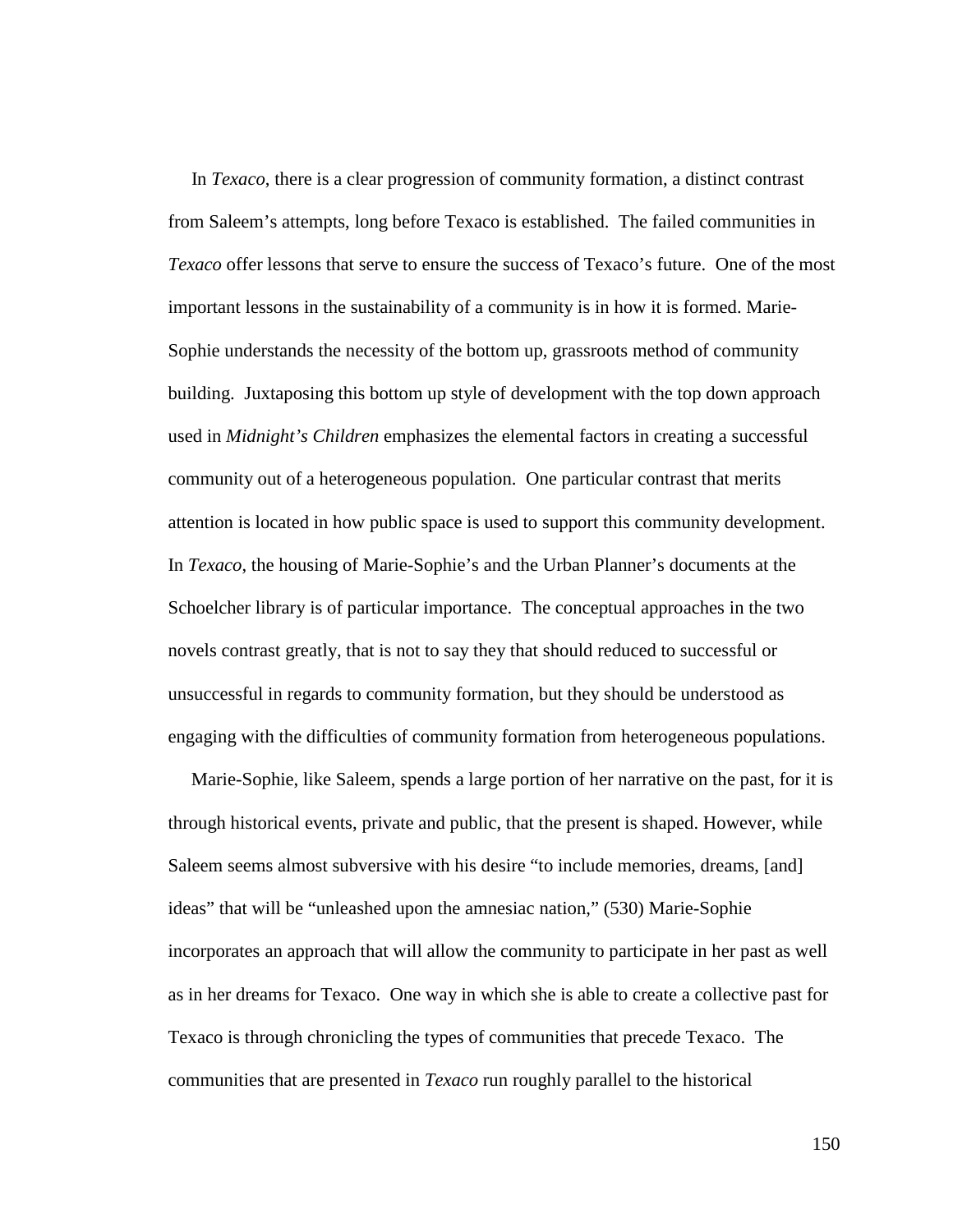development of Creoleness as presented in "In Praise of Creoleness." Marie-Sophie's historical tracing of communities begins with "The Big Hutch" or plantation life. In this setting, the reader encounters Marie-Sophie's father, Esternome. His struggle on the plantation reflects his inability to achieve self-determination. At the beginning of his life, his physical being as well as physical space is defined by the Beke. "In Praise of Creoleness" associates this period with the inability to achieve interiority. There is very little opportunity for self-definition with primary identification coming through one's position as a slave. Through the course of Esternome's youth, he is given increasing freedom on the plantation, which provides him with the time to be tutored by a Mentoh $^{10}$  $^{10}$  $^{10}$ . Esternome's interaction with the Mentoh and his subsequent founding of the Nouteka community in the hills of Martinique reflect another step in the drive toward creating a successful community. Nouteka is an isolated community in the high hills of Martinque. The community learned to be self-sufficient, growing enough to keep themselves nourished. This step in the process of Creolization parallels Aime Cesaire's philosophy of Negritude in that it draws on African traditions as a means of sustaining the community at the exclusion of other, local ways of being. However, ultimately Nouteka was not successful because it simply replaced one illusion, one created by the slave owners with another rooted in Africa, denying opportunities for a plurality of being. Chamoiseau et al. level the same criticism at Cesaire's Negritude, while still crediting it was an important step towards creolization. They argue that "Negritude replaced the

<span id="page-156-0"></span><sup>&</sup>lt;sup>10</sup> Mentohs serve as the preservers of the collective humanity of the slaves. They maintain the roots of slaves with Africa.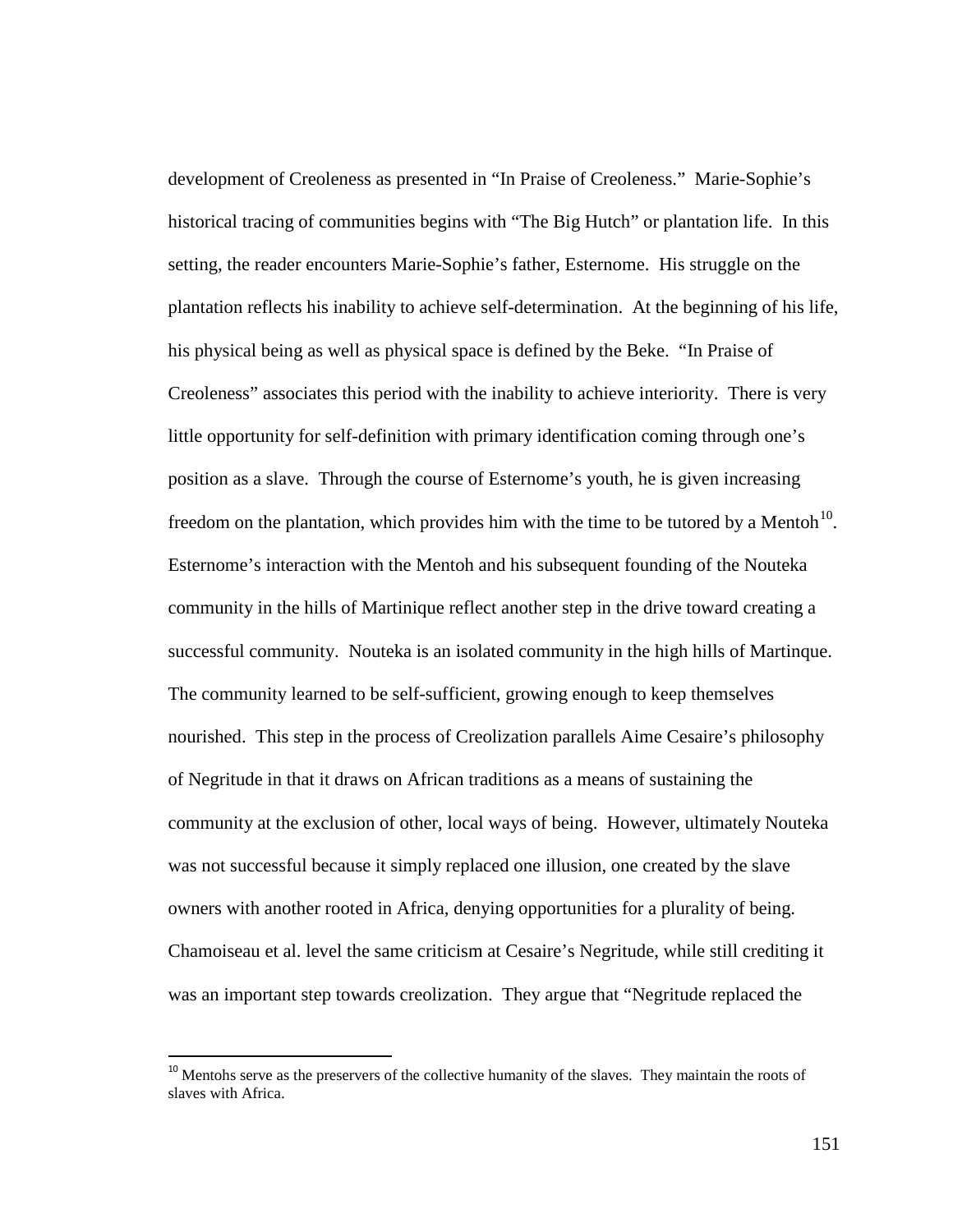illusion of Europe by an African illusion" (889). But they are quick to note that "it was a necessary dialectical moment, an indispensable development" (889). Nouteka eventually fell prey to the lure of "City," nevertheless, it was a necessary step toward creating a community that has a connection with its past. Nouteka lived under the illusion that the past could be re-created in the high hills of Martinique, but it did not recognize that the fluidity of culture, embodied in the heterogeneity of the present, prevents a turning back to what was. The Martinican landscape is a blend of cultures and ethnicities and retreating to an unattainable precolonial period ignores the complexity of identity on the island.

 City serves as the point at which the diversity of Martinique meets, but this community was not without problems either. When Estrenome and the remainder of the Nouteka community left the hills for "City," they faced the danger of losing the little bit of past they recovered while living in Nouteka. Marie-Sophie describes the trap of "City," saying,

City they say, everyone wants City and starts running to it like flies to syrup, but I, posted here, I see the other side of the light, I know the wanderings which peel memories, I see the scales of the seven headed beast, I feel its blood, its chiggers, its filth, its slops; they say City, they want City but what to do with all of this, where to throw it, City mingles its feet in City and no longer knows what to do with its own body, they say City I say the *beke's kitchen*. (Chamoiseau 281)

This step from Nouteka to City mirrors the step in creolization from Cesaire's Negritude to Edouard Glissant's Caribbeanness. Caribbeanness moves beyond the European and African illusions and instead examines what comprises Martinican society. However, the same danger that Esternome and Marie-Sophie face in City was faced in realizing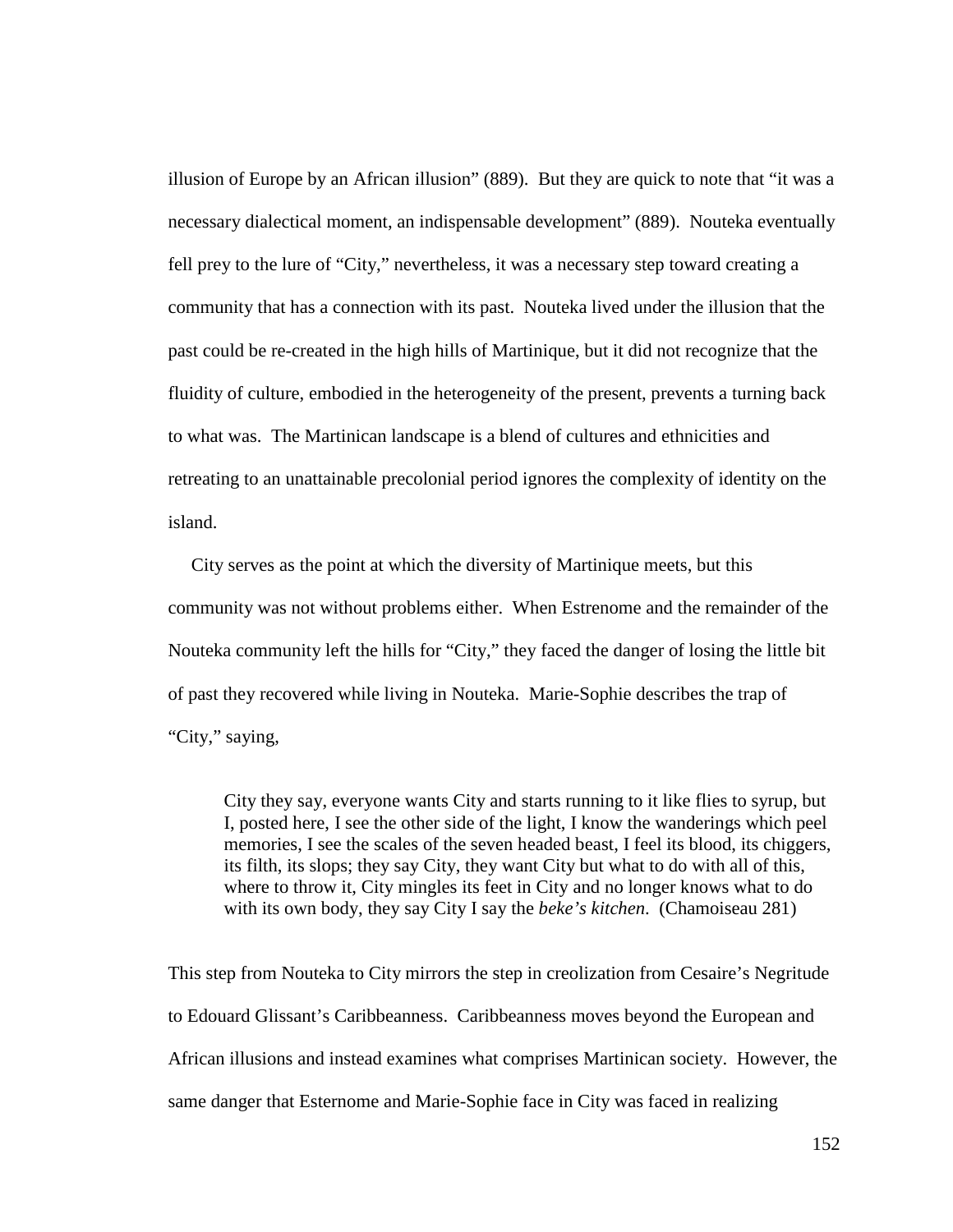Caribbeanness. Chamoiseau and his co-authors of "In Praise of Creoleness" explain that "the paths of penetration in Caribbeanness were not marked out. We went around them for a long time with the helplessness of dogs on board a skiff" (890). It is clear that there is a progression happening in the development of community. The exteriority as seen in the plantation community is giving way to an interiority that allows individual as well as community self-definition. The culmination of this progression is materialized in Texaco.

 The construction of Texaco, then, mirrors the construction of Creole identity. Marie-Sophie erects the first home in Texaco, and "then things went very fast. My hutch attracted other hutches. Word about the place blew about like the wind" (Chamoiseau 300). Marie-Sophie may be the founding mother, but she does not control the direction in which Texaco will grow. By looking at the labyrinth-like layout of Texaco, it is difficult to say who is responsible for Texaco's growth. It seems to be an organic movement that works in harmony with the landscape and the residents. The community is confronted with the rationalizing principles of the Urban Planner when he comes to survey Texaco's development. The nature of the Urban Planner's job suggests his proclivity for organization and order and because he represents City, Texaco's future ability to maintain its own, local logic is questioned. Through the telling of her tale, Marie-Sophie convinces the Urban Planner of Texaco's necessity. In turn, the Urban Planner relays to the Word Scratcher, Oiseau de Cham, the reason for preserving Texaco. He explains that "crossing out Texaco as I was asked to do, would be like amputating a part of the city's future and, especially, of this irreplaceable wealth which is memory"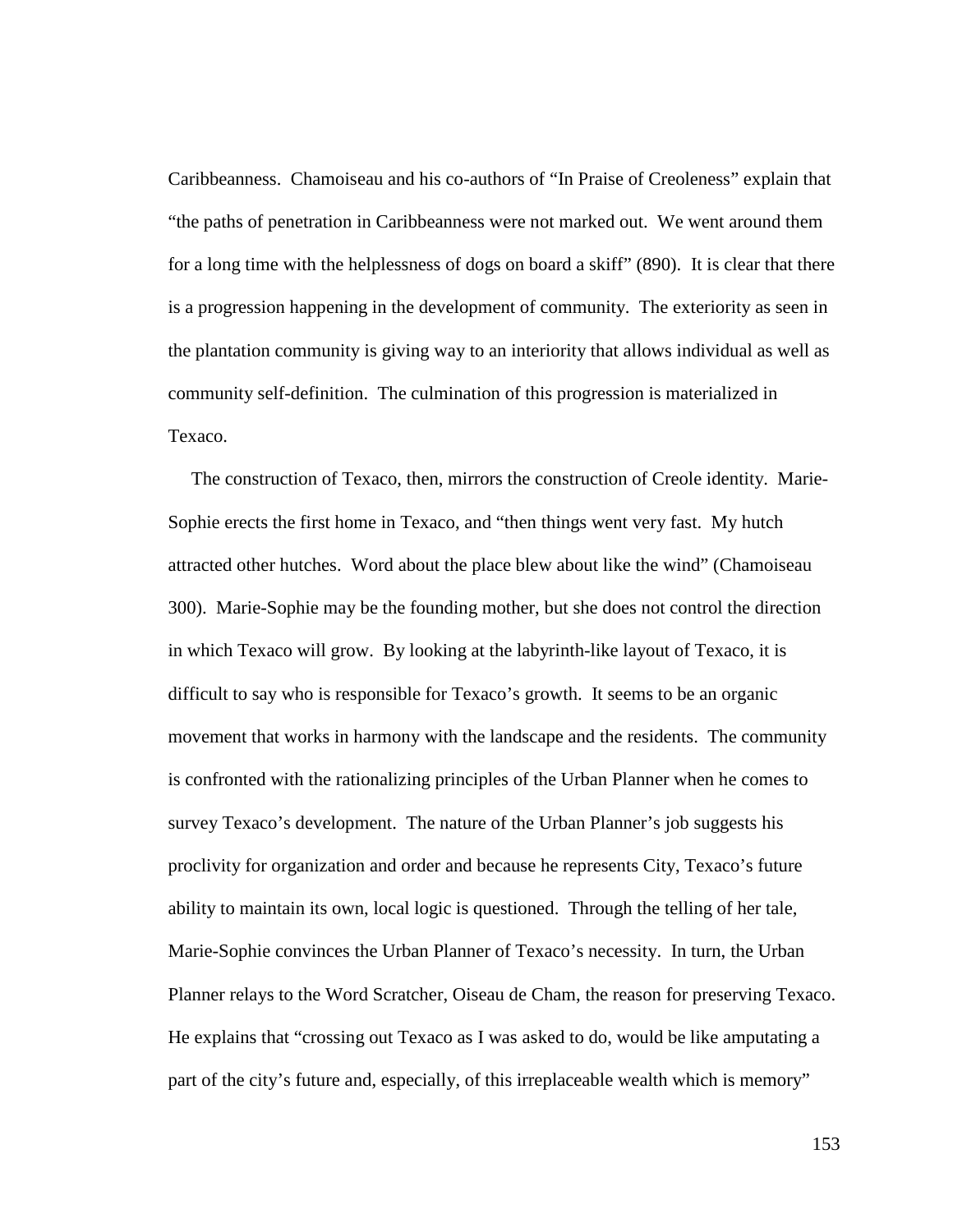(336). The Urban Planner acknowledges the dual purpose of Texaco, preserving history and creating the future. This history and the possibility of future are also embraced by Marie-Sophie's narrative. Her story becomes as important as Texaco itself.

 As recognition of the importance of Marie-Sophie's words and the Urban Planner's understanding of the creole city, Marie-Sophie's notebooks and notes of the Urban Planner are housed in the Schoelcher Library<sup>[11](#page-159-0)</sup>. In *Midnight's Children*, Saleem tried to create a democratic space in the form of the Midnight's Children Conference. It failed because of its inherent inequality. Saleem controlled the forum and others did not have a share its making. The Schoelcher Library achieves the democratic space that Midnight's Children failed to because it truly is open to all. There, community members can read, consider and interpret these documents in a way that is not dependent on one person. This allows Marie-Sophie's story to serve as a foundation for the history of Texaco and Creoleness. Unlike Saleem, Marie-Sophie is not trying to write herself into history. She is providing her history so that others have a history to imagine. Through this effort, she is able to create the "collective fiction" that Saleem fails to achieve (*Midnight's Children* 125). Marie-Sophie echoes this point at the end of the novel when she expresses her hope that her words are "sung somewhere, in the ears of future generations, that we had fought with City, not to conquer it (it was City that gobbled us), but to conquer ourselves in the Creole unsaid which we had to name – in ourselves and for ourselves – until we

<span id="page-159-0"></span><sup>&</sup>lt;sup>11</sup> The Schoelcher library was originally erected in Paris in 1889 as a part of the Paris exposition. After the exposition, it was dismantled and shipped to Martinique. There it housed the library of French abolitionist, Victor Schoelcher, and was subsequently named for him. The Schoelcher library has been and remains an active library and is open to all. By situating Marie-Sophie's transcripts here, Chamoiseau suggests the communal nature of her text and the suggestion that there is that same communal authorship of Texaco**.**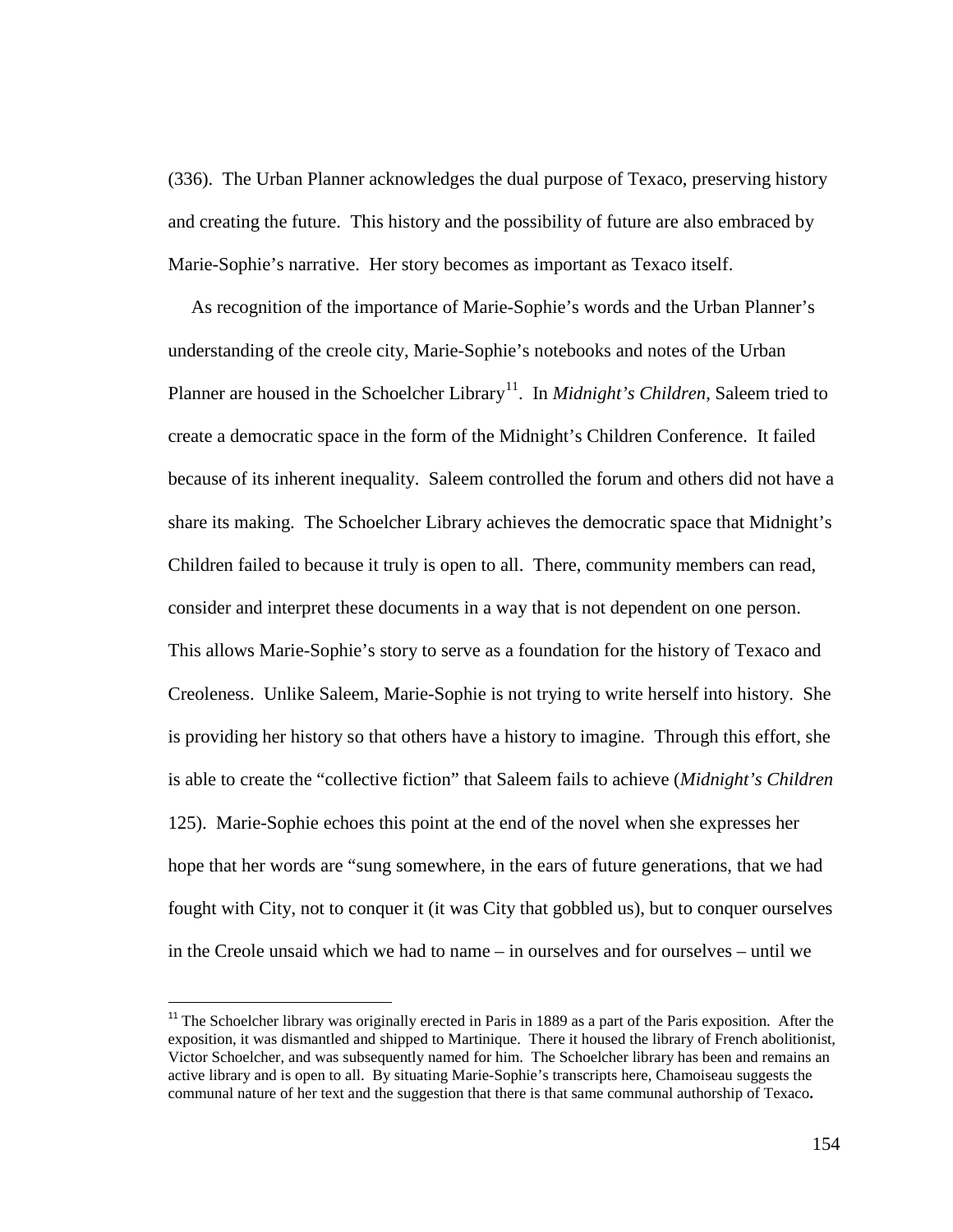came into our own" (Chamoiseau 390). Her journey to Texaco is the journey toward Creoleness, and in order for this life-philosophy to flourish, its past must be documented. By the end of the novel, Texaco is so firmly entrenched in the landscape that not even Marie-Sophie's death seems to slow the development of this community. Marie-Sophie started as the lone voice of Texaco, but at the end of the novel, listening bureaus have been established to hear the chorus of voices that are Texaco. These listening bureaus serve as a space of collective concern for the community. Power does not reside in one pair of hands, but instead is hoist onto the shoulder of all the residents. In order for Texaco to function, it must draw on all of its inhabitants to participate in Texaco's dayto-day reality. Through the tangled maze of houses rises a Creole identity for which no one person is responsible for. It can only be achieved through the collective will of a people.

## Chakrabarty's History 1 and History 2

Dipesh Chakrabarty's *Provincializing Europe* offers a useful way of framing how *Midnight's Children* and *Texaco* work within larger narrative structures<sup>[12](#page-160-0)</sup>. As I have already looked in depth at how these communities are constructed, I believe it is necessary to shift to locate the work that these texts are undertaking within a larger historical narrative of Enlightenment modernity. By exploring how they work within and

<span id="page-160-0"></span> $12$  I choose to focus on how these novels work within Chakrabarty's History 1 and History 2 designations, but I would be remiss if I did not recognize the gendered aspects of these novels which serve a similar purpose, namely to comment on hegemonic and counter hegemonic community constructions. Specifically, there is room to examine Saleem's attempt to construct community through top-down means, while noting Rushdie's critique of that model through Saleem's impotence. Additionally, *Texaco* can be read to represent a feminine model of community development through Marie-Sophie's organic approach to building Texaco which incorporates the traditions of past generations and the diverse voices of the current community.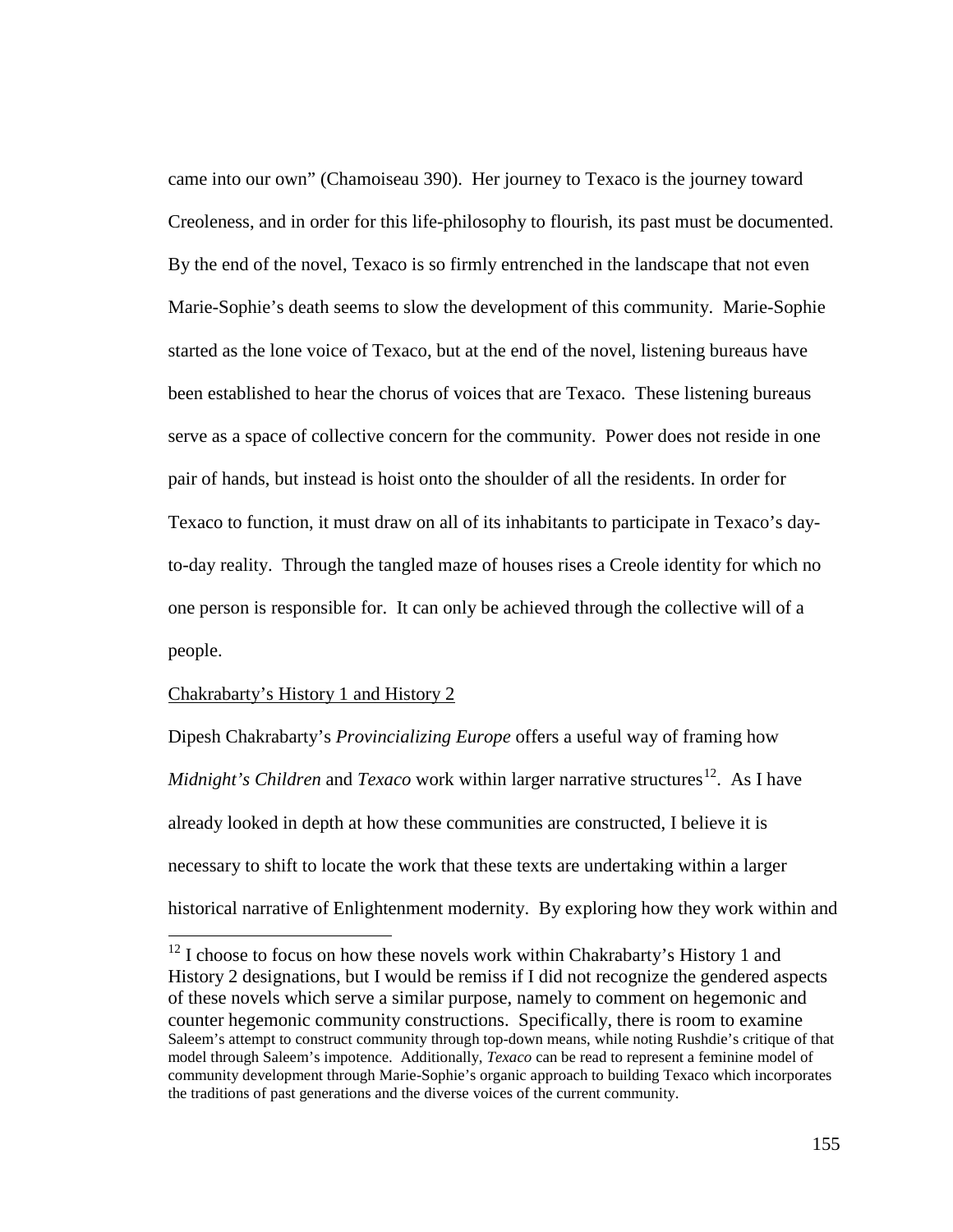against this tradition, we can see how *Texaco* begins to interrupt the totalizing forces of European thought and history. Later in the chapter, I will further explore how Chakrabarty's use of History 1 and History 2 provide a way of understanding the role that cosmopolitan pedagogy can function in the classroom through a disruption of the standard Enlightenment narrative of university mission. For now, I concentrate on how these two texts work with Chakrabarty's theory. In *Provincializing Europe*, Chakrabarty examines how historicism within the academy has played a part at universalizing European history and thought, one example is the privileging of the nation-state as "the most desirable form of political community" (41). As such, all other projects must juxtapose themselves with this standard. Chakrabarty suggests that his project is not a rejection of European modernity but rather a project which writes "into the history of modernity the ambivalences, contradictions, the use of force, and the tragedies and ironies that attend it" (43). He continues to add that subaltern groups have benefited from many of these modern political structures but there is a history of "repression and violence that are … instrumental in the victory of the modern" (44). Making these moments visible displaces "hyperreal Europe from the center toward which all historical imagination currently gravitates" (45). This move opens a space for once silenced histories to become evident in the project of modernity.

 Chakrabarty's use of History 1 and History 2 is helpful when thinking about the work that *Midnight's Children* and *Texaco* undertake. Chakrabarty situates these histories within Marx's writing on capital. History 1 is a totalizing project which takes any antecedents to capital and frames them in terms of the logic of capital. In other words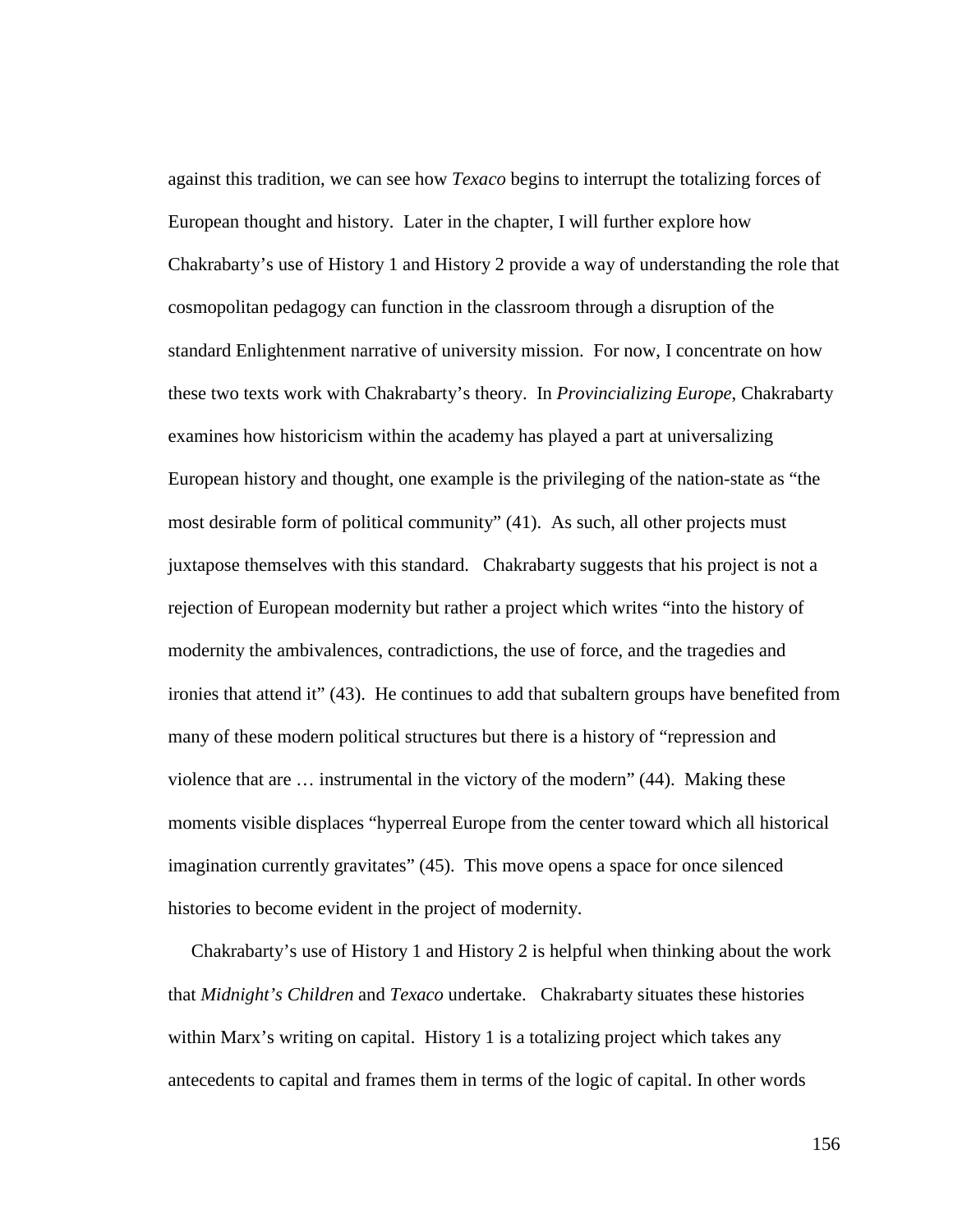History 1 "forms the backbone of the usual narratives of transition to the capitalist mode of production" (63). The project of History 2 is not to subsume History 1 and take its place but rather it "is better thought of as a category charged with the function of constantly interrupting the totalizing thrusts of History 1" (66). History 2 then provides resists the universalizing tendencies instead locating itself in the "multiple ways of being human and their relationship to the global logic of capital" (67). *Midnight's Children* directly engages with the logic of the nation-state to attempt to provide a structure for holding the multitudes that are India. Instead of working to disrupt that totalizing narrative of modernity, Saleem attempts to fit the plurality of being in India into this nation-state framework, but the result is not a coherent individual or nation, but instead a disjointed, fragmented person and narrative. In this regard, *Midnight's Children* presents itself as a History 2 project. When we think about how Saleem is constantly battling the Indira Gandhi regime, we can see how this novel is also working to disrupt that "official" history created by political figures. And thus, it should not be surprising that *Midnight's Children* pushes figures like Mohandas Gandhi and Jawaharlal Nehru to the periphery to present an autobiographical, however problematic, account of India's emergence. Part of the work that *Midnight's Children* undertakes is to critique and undermine the dominant narratives which have circulated about India through an absurd, unreliable narrator whose ambitious goal of his and India's autobiography remains incomplete and inconclusive. The novel opens a space to challenge authorized histories and leaves an opening for counter narratives to emerge. Community formation in *Texaco* provides an insightful contrast to *Midnight's Children's* but still engages with a form of History 2. In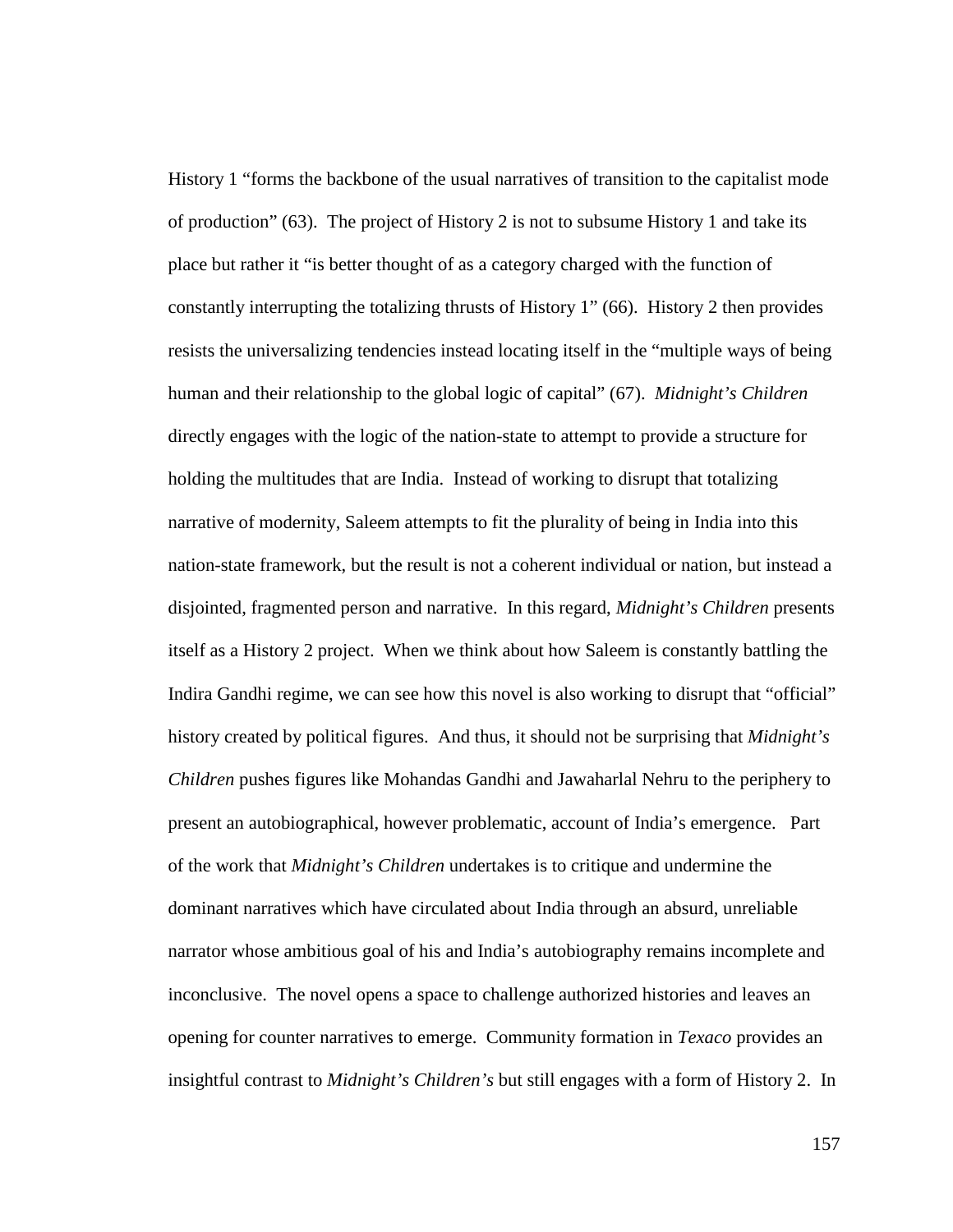*Texaco*, Maria-Sophie's narrative serves to disrupt the totalizing presence of City. While Texaco may become incorporated by City, it still will make visible "the politics of human belonging and diversity" (67). Texaco's community, with its ramshackle housing and labyrinthine streets challenges the city planners organizing principles, calling into question the totalizing logic presented in City. Existing side-by-side with City, Texaco accomplishes what Chakrabarty argues for, namely "diverse ways of being, the infinite incommensurabilities through which we struggle – perennially, precariously, but unavoidably – to 'world the earth' in order to live within our different senses of ontic belonging"  $(254)$ .

 Thinking about these two novels within Chakrabarty's History 1 and History 2 opens a way to see the different projects which they undertake. *Midnight's Children* remains committed to destabilizing Enlightenment projects which attempt to stabilize the individual and the nation-state as coherent entities. The novel challenges the sovereignty of these two identities and insists that replacing one top-down approach to identity configuration with another will only result in futility. Saleem attempts to be the modern individual; after all he is born precisely at the moment of India's recognition as a sovereign nation. However, he never finds a path to be able to provide an alternative to this construction. I am not suggesting that Saleem should attempt to or even could overturn that tradition, but it does speak to *Midnight's Children's* inability to locate the voices that offer counter-narratives to the narrative of modernity. By contrast, *Texaco* is committed to providing a community whose very presence is a manifestation of that challenge. Chakrabarty reminds us though that these communities "while documentable,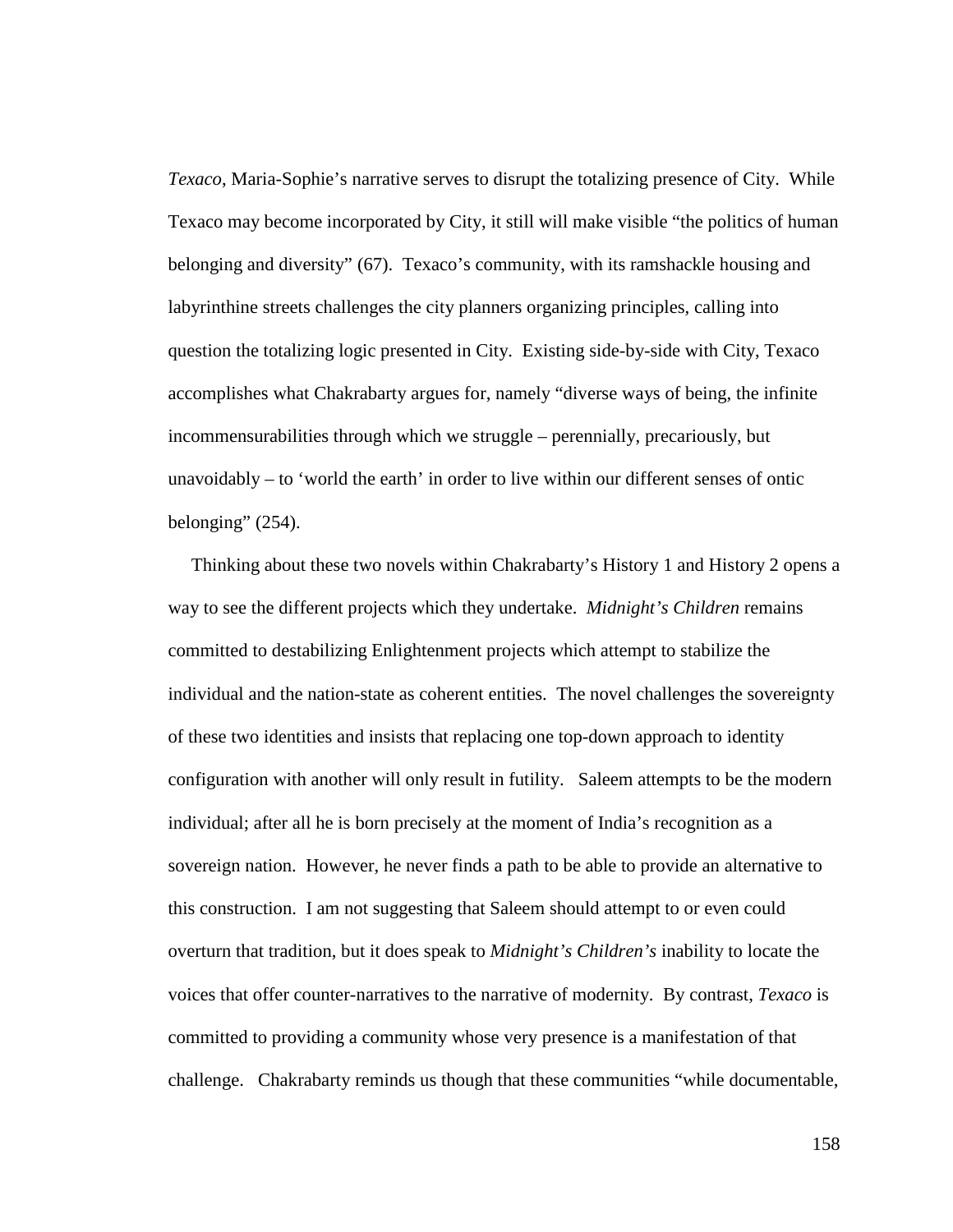will never enjoy the privilege of providing the metanarratives or teleologies of our histories. This is partly because these narratives often themselves bespeak an antihistorical consciousness, that is, they entail subject positions and configurations of memory that challenge and undermine the subject that speaks in the name of history" (37). Marie-Sophie's history is one of the many histories which make up Texaco. The role of that history in the logic of modernity is as a spectral presence which haunts the universal and totalizing project of History 1. The presence of the transcripts of Marie-Sophie's narrative history in the Schoelcher Library gives hope that it will be included as a part of City's past.

## Cosmopolitanism at Work

 While it is insightful to look at the success and failure of communities from the actions of the primary characters in these respective works, it is perhaps more important to examine the underlying political ideologies at work. In *Midnight's Children*, Rushdie appears intent on embracing and celebrating the diversity in India. In "the Riddle of Midnight: India, August 1987," Rushdie expresses how he has always viewed India. He writes, "I come from Bombay, and from a Muslim family, too. 'My' India has always been based on ideas of multiplicity, pluralism, hybridity: ideas to which the ideologies of the communalists are diametrically opposed" (32). These thoughts shed light not only on Rushdie's cosmopolitan view of India, but the competing views as well. Rushdie's cosmopolitanism is not universalist in its approach, namely because it works inside the framework of the nation-state. The cosmopolitanism that was popularized in the 1990s stressed the bond created at the supra-national level. However, in India there is so much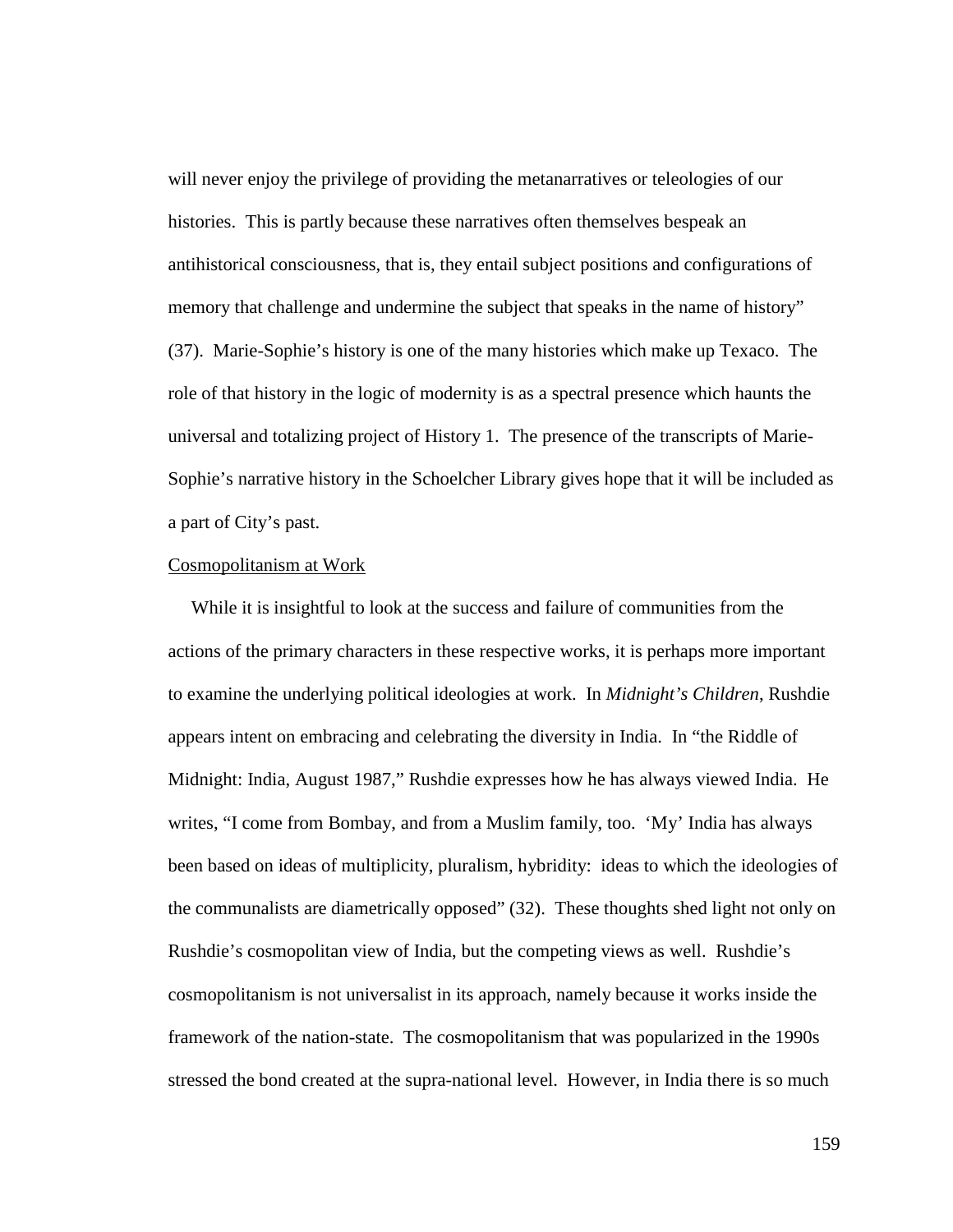diversity, and as a result, Rushdie seems to be proposing the idea of not finding how all humans are connected but rather how Indians are connected through its diversity. Rushdie's ideological outlook seems motivated by the rise of communalism and nationalism in the 1970s and 1980s. He even goes so far as to credit Indira Gandhi's emergency with "the resurgence of religious extremism" currently facing India (Rushdie, "Dynasty" 52). Rushdie's displeasure with the nationalist and communalist revival is palpable, but he does not appear to have a concrete answer for it, much in the way Saleem is unable to battle the same forces. In some respects, the failure of Saleem to draft an autobiographical narrative of India is Rushdie's success. The inability to close off India into a unified narrative ironically opens it up to the myriad of voices which inhabit the country. Rushdie has commented that "writers and politicians are natural rivals. Both groups try to make the world in their images; they fight for the same territory. And the novel is one way of denying the official, politicians' version of truth" (Rushdie, "Imaginary Homelands" 14). The idea of writing a competing narrative for India is a step toward proactiveness. By creating a narrator so self-aggrandizing and incompetent, Rushdie parody's the project of creating a national narrative. As Linda Hutcheon explains in *A Theory of Parody*, parody works

not only to restore history and memory in the face of the distortions of the 'history of forgetting,' but also, at the same time, to put into question the authority of any act of writing by locating the discourses of both history and fiction within an everexpanding intertextual network that mocks an notion of either single origin or simple causality. (29)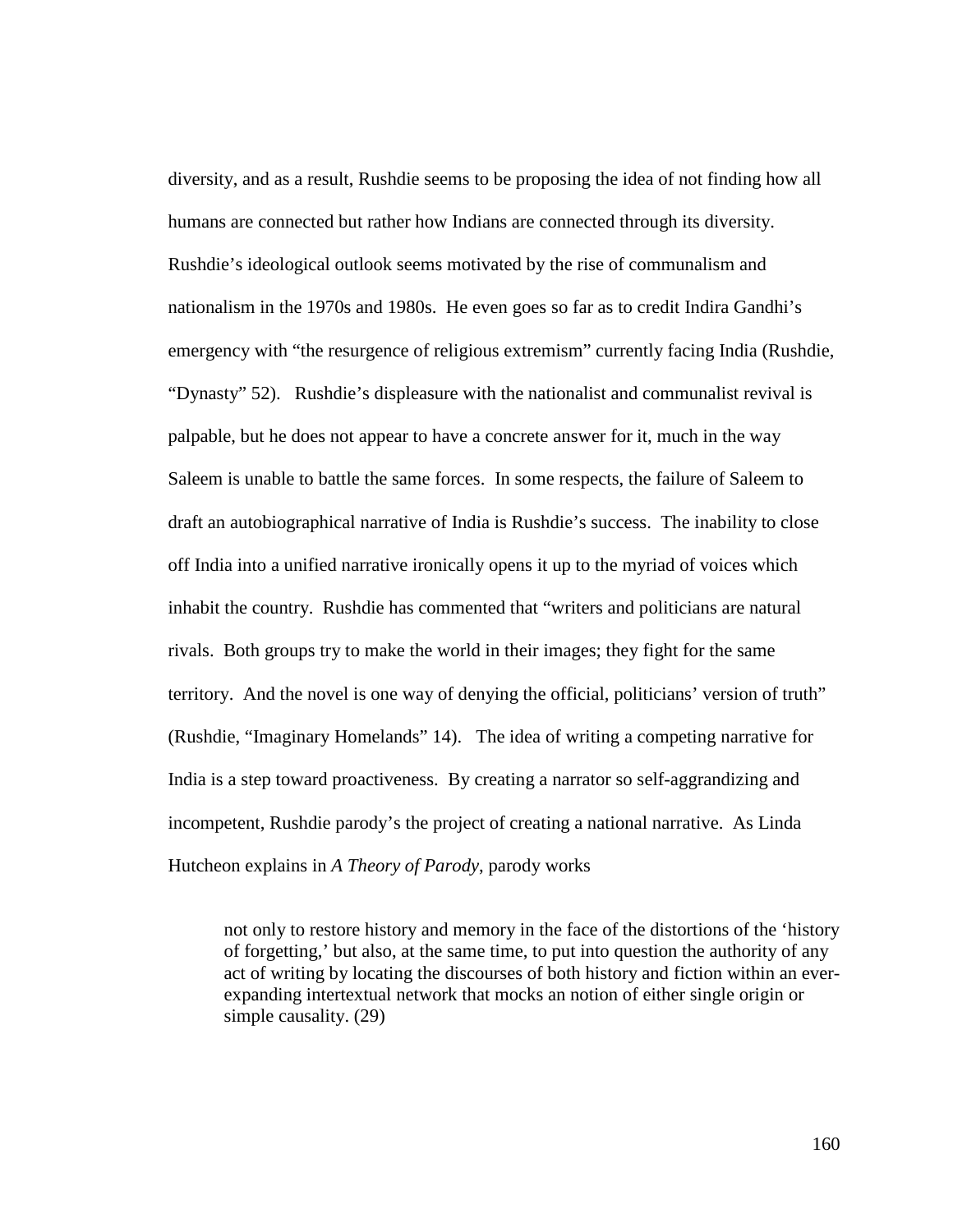The novel is not a failure because it cannot find a way to reconcile the plurality of being in India, but a success because of this. It works to create space for other narratives to emerge. Saleem's attempt to create a top-down model for managing difference is ultimately flawed but there is hope that India will be able to keep moving forward in spite of this. Rushdie supports this reading, believing that his only recourse is to have faith that "the old functioning anarchy will, somehow or other, keep on functioning, for another forty years, and no doubt another forty after that. But don't ask me how" (Rushdie, "the Riddle of Midnight: India, August 1987 33). This powerlessness that Rushdie expresses manifests itself in a character like Saleem and renders his attempts at community development ineffectual. My one critique of Rushdie's perspective is that he relies on an elite cosmopolitanism, as described in chapter one, in which only a select few have the ability to move across difference seamlessly. Rushdie's childhood background in Bombay prepares him to recognize the diverse populations in India, but he fails to recognize the difficulty that rural communities in India might face in embracing the plurality of identities in India. Those communities do not have the same access or voice in the process of national construction and as a result they become recipients, many times unwilling, of structural change. Because Rushdie's cosmopolitanism lacks development, he is left with a bumbling narrator who doesn't know how to connect across difference. In some ways, both Rushdie and his narrator are left with a hopeful dream of the possibility of an India united in diversity. While Rushdie's dream is admirable, it does not provide any ways to reach across to neglected and underrepresented voices, especially compared to Chamoiseau's work.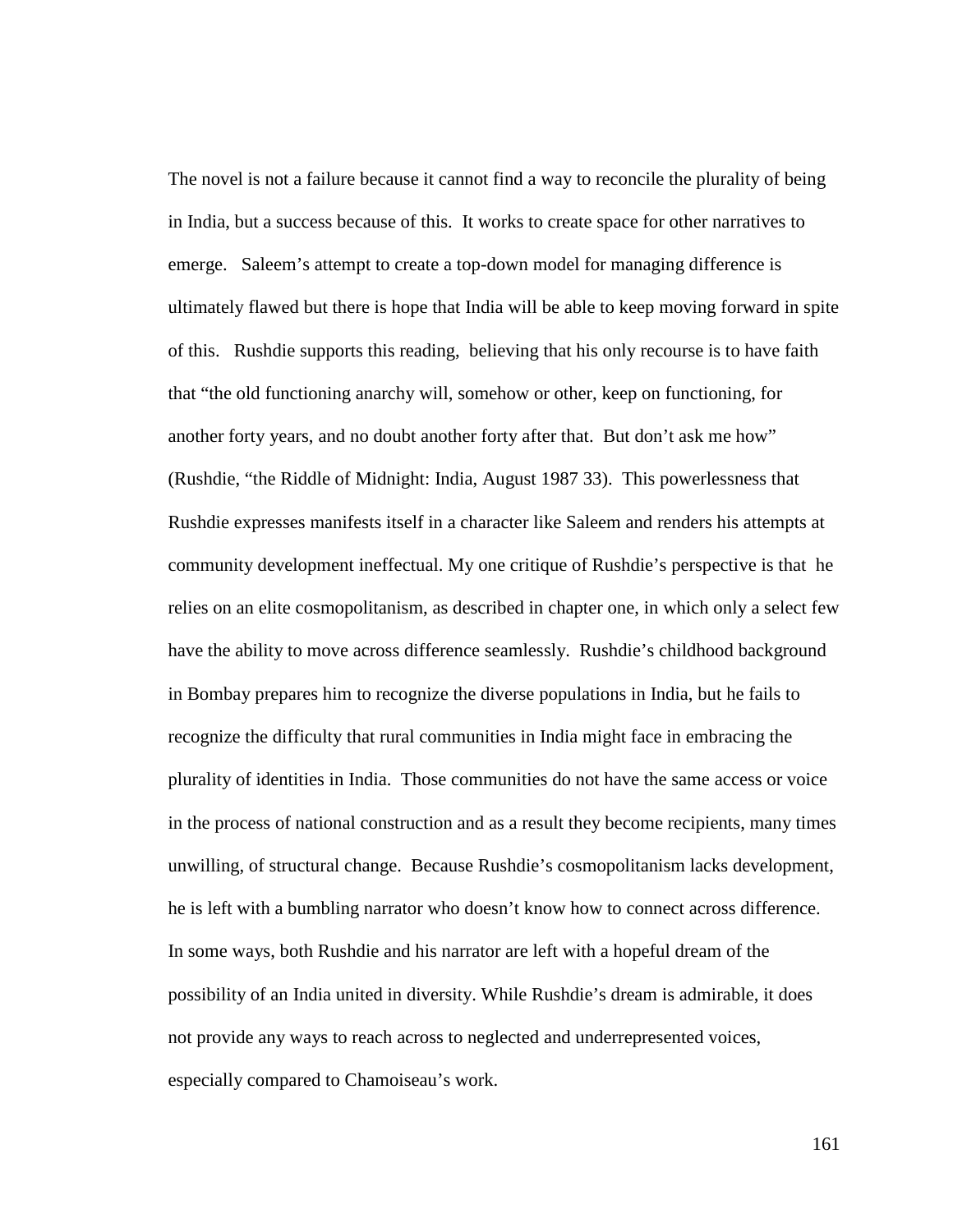Chamoiseau faces a similar challenge in creating a political ideology that promotes inclusion of the diversity in the Caribbean, but specifically Martinique, as opposed to the exclusivity that occurred under colonial rule. Chamoiseau's solution, and the one he presents in *Texaco*, is Creoleness. As opposed to Rushdie's brand of cosmopolitanism, Chamoiseau's Creoleness is a well-conceived philosophy. In fact, two years before *Texaco* was written Chamoiseau, along with several co-authors, wrote "In Praise of Creoleness" which laid the groundwork for the premises of Creoleness. This essay does not just examine what it means to be Creole or how it takes shape in art; it looks to the future and declares that "the claims of Creoleness are not just aesthetic in nature, as we saw, they also have important ramifications touching on all fields of activity in our societies, and especially the most fundamental ones: political and economic" (904). Chamoiseau's use of Creoleness in *Texaco* allows the Texaco community to identify with a concrete philosophy. He spends time showing the development of the philosophy in the form of the failed communities that precede Texaco. Whereas Saleem is falling apart at the end of *Midnight's Children*, Marie-Sophie develops a rootedness not only with the land, but also with the community due to Chamoiseau's pan-Carribean Creoleness. Marie-Sophie has gathered the scraps of material available to her and created a successful community, much in the way that Chamoiseau has gathered the tattered history of Martinique, represented by Asians, Africans, Europeans, and the indigenous peoples, to form the Creole community. The reader leaves this nascent community knowing that a plan is in place. For Chamoiseau, Texaco, both the community and the novel, is merely a starting point for the further development of Creoleness in the Caribbean region.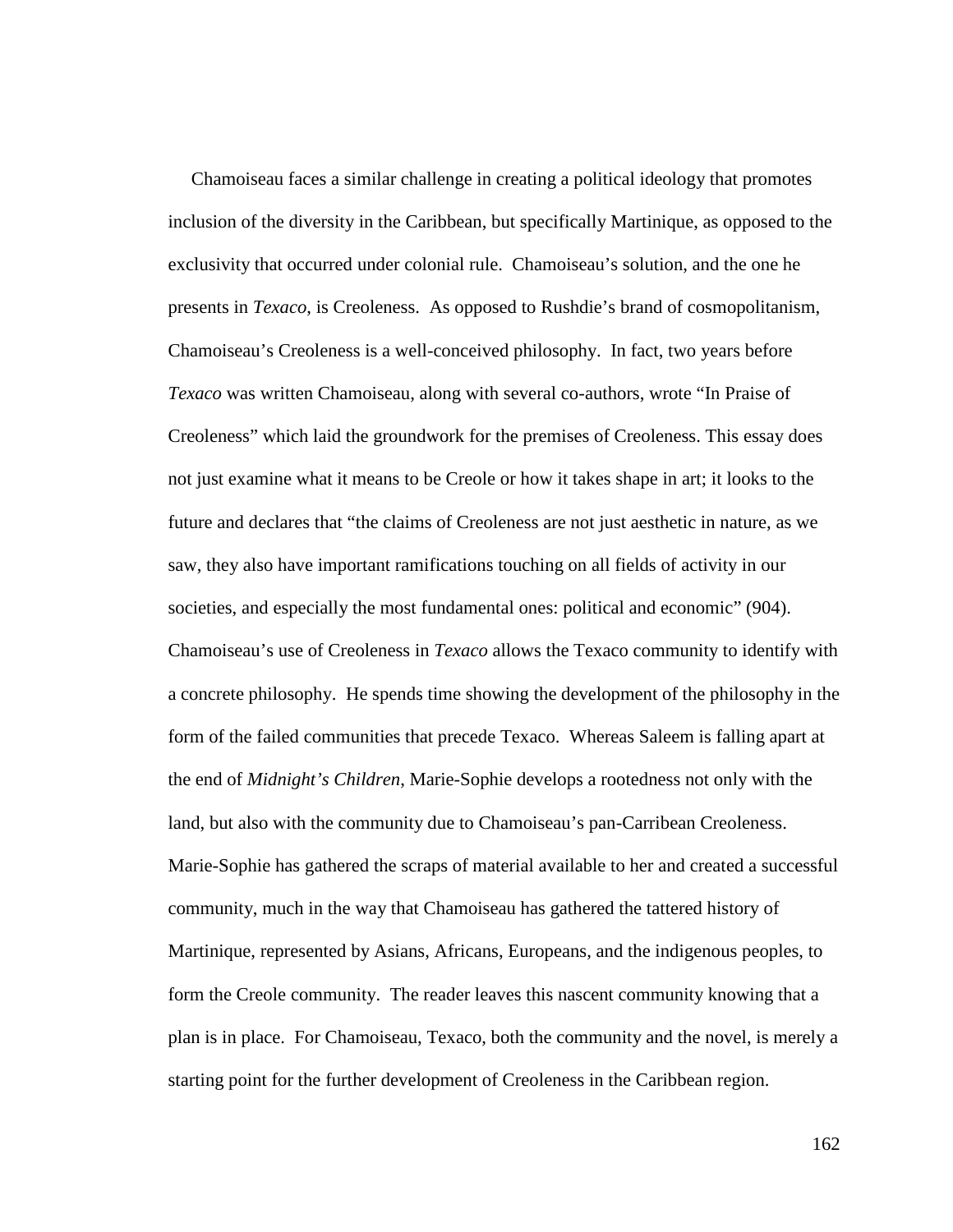In putting these two novels into conversation, we can see that they both are working to destabalze official histories, but we also see two different ways of opening a space for difference to be recognized. *Midnight's Children*, through its fragmented narrative structure and disintegrating narrator, creates an opening for the possibilities of other narratives to emerge. *Texaco* shows what happens when those voices join together through a grassroots, participatory effort at the creation of a community. Rather than seeing these novels as simply successes or failures at community development, it is helpful to consider the scope and scale of the projects as well as what both of them ultimately accomplish. Through Saleem, Rushdie has created a space-clearing gesture from which to initiate a shift from official national narratives to individual imaginings that might make up the collective fiction that is India. Marie-Sophie, on the other hand, has no difficulty enlisting help in Texaco's construction. By the end of the novel, she is just one of the residents of Texaco, and while her link to its formation is noted by the preservation of her words, she is no more responsible for Texaco's future than the rest of its residents. The benefit of Marie-Sophie's approach is not only recognized in the sustainability of Texaco, but in the recognition that each individual has an opportunity to contribute to Texaco's growth. Texaco is an example of a community that maintains a commitment to local epistemologies, as seen in the architecture and construction of the houses, while recognizing the demands that City, the region, and to some extent world are placing on it. In this regard, Texaco is fluid between the individual and the community and between the local and the regional, offering a space that can adapt to meet the demands placed on it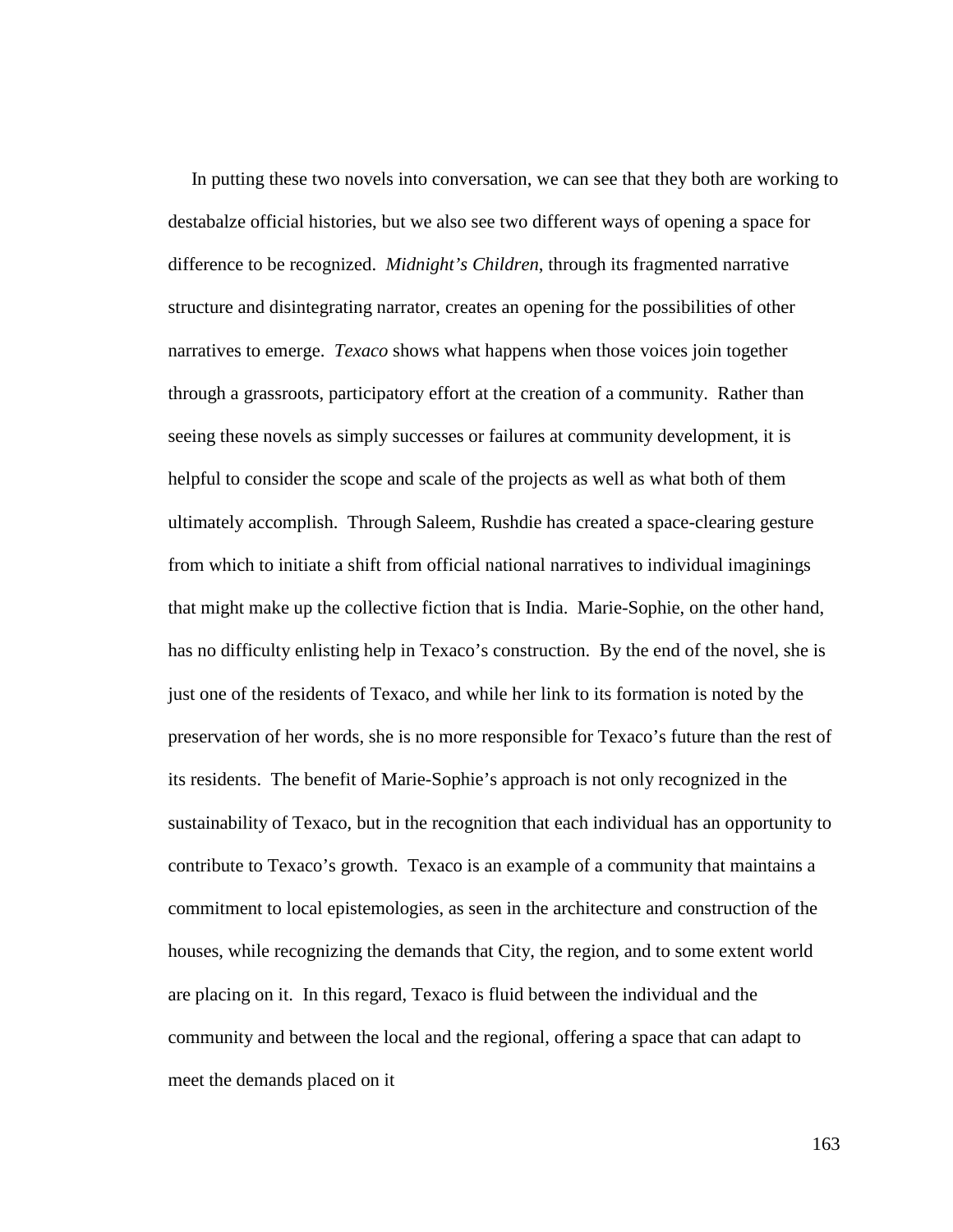#### From the Novel to the Classroom

 Echoing Spivak's words, we need to remember that "literature can be our teacher as well as our object of investigation" (*Death of a Discipline* 23). Thinking about community formation in *Midnight's Children* and *Texaco* helps teachers not only reimagine the classroom space and consider ways of constructing a space which embraces a commitment to recognizing the social nature of literary engagements, but also offers insight on how to construct a community equipped to deal with encounters with difference. One of the principle features of these novels, the destabilization of the belief in sovereign subjectivity, opens a space for a counter-hegemonic cosmopolitanism which works through the recognition of the presence of the other within the self. As such, learning becomes accountable not only to recognizing the presence of the other but also in Spivak's terms, "learning to learn from below" ("Interview with Gayatri Spivak). Additionally, examining these two novels provides contrasting social formations which attempt to embrace the naturally heterogeneous populations which comprise their communities. Translating these models to the classroom requires an imaginative engagement with the underlying social structures. Looking at how these communities are organized and run offers insight into our own pedagogical challenges, to encourage Chakrabarty's formulation of a disruptive History 2, which creates a space for difference.

 What a cosmopolitan pedagogy can accomplish is a commitment to acknowledging and incorporating the voices of those that have been silenced by official histories. Incorporating marginalized voices into the process of knowledge production provides a way to positively incorporate the natural heterogeneity that comes from the reader/text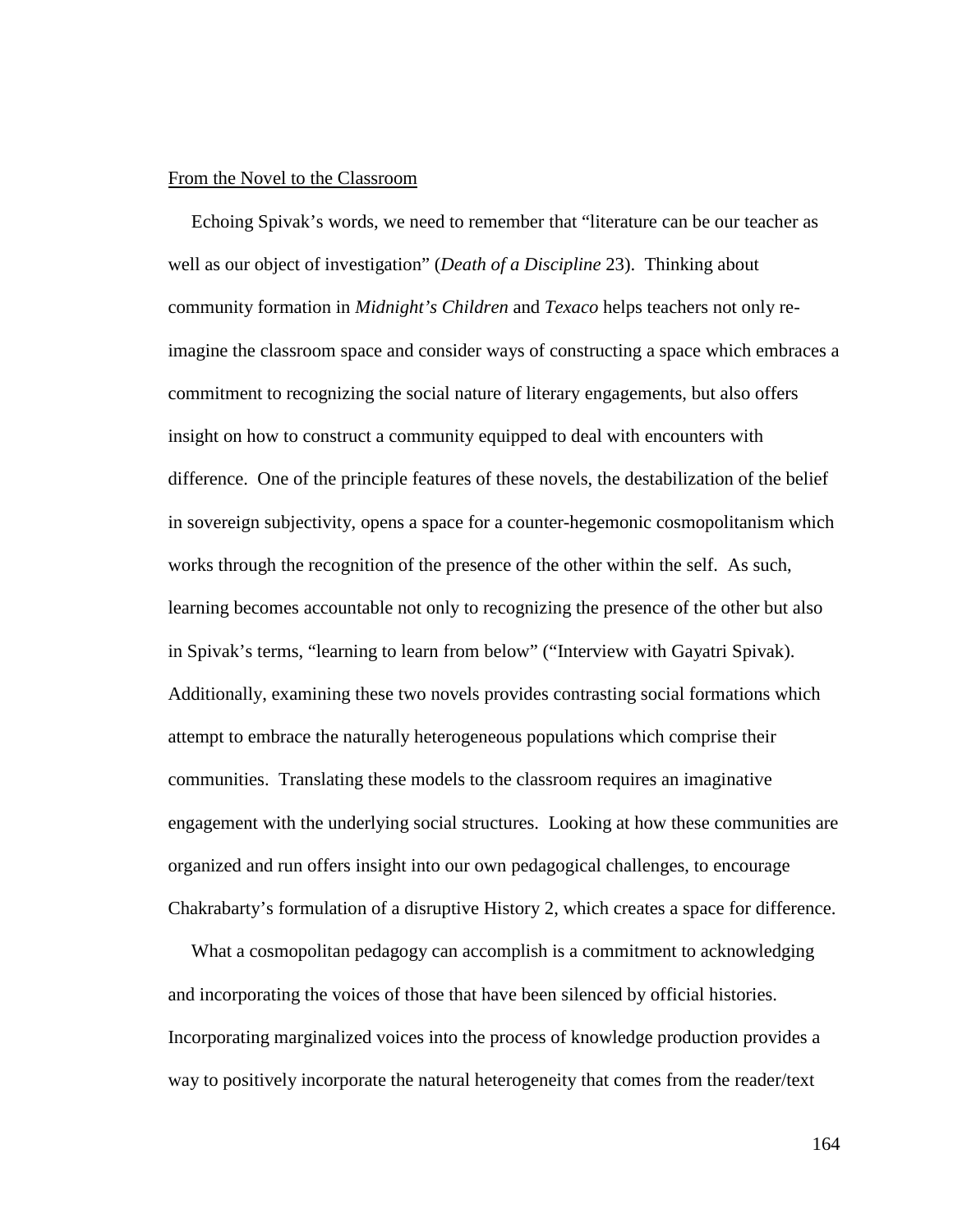encounter. By participating in this project of creating new knowledge, students are faced with the challenge of accountability to and for others. Walter Mignolo describes participatory cosmopolitan as a project which is designed to include not only the voices of those whom Enlightenment modernity has been imposed upon, but also it connects those outlying positions to each other in order to create a new organizing principle based on a plurality of voices and positions instead of always working through the "center." Mignolo explains that

A cosmopolitansim that only connects from the center of the large circle outward, and leaves the outer place disconnected from each other, would be a cosmopolitanism from above, like Vitoria's and Kant's cosmopolitanism in the past and Rawls's and Habermas's cosmopolitanism today, and like the implications of human rights discourse, according to which only one philosophy has it 'right' (184)

If we imagine what the flow of conversation looks like in a participatory cosmopolitan classroom, we can see that the discussion moves in a more dynamic and fluid manner, much in the way that Texaco grows organically from its surroundings. Students bounce ideas between each other and build a community of learners environment from their interpretive acts. This model provides the recognition of the inherently social nature of the literary engagement by turning the very process of interpretation into a collective event. The individual is no longer the center of the class and thus the process of knowledge production shifts from an individual, internalized endeavor to a collective responsibility for what is being produced. This approach ultimately asks readers to be responsible for creating collective readings which respect the multiple points of engagement with texts. Ultimately, this model works as a History 2, in Chakrabarty's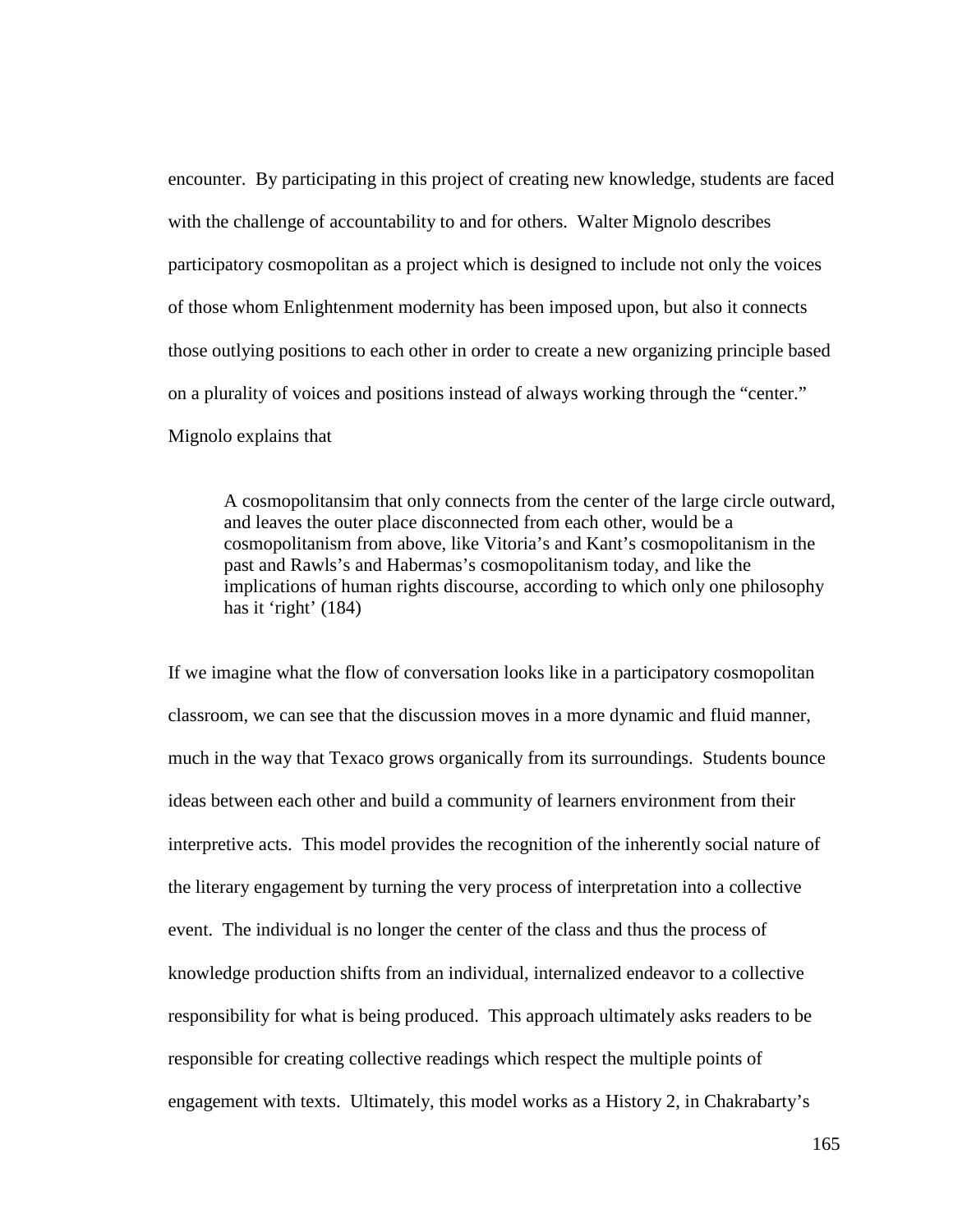terms, to reconnect "the relationship between thought and modes of human belonging" (255). The universalizing tendency of History 1 "produce forms of thought that ultimately evacuate the place of the local" (254-55). What my pedagogical approach attempts to do is repopulate the local in the universal through a cosmopolitan pedagogy which recognizes the social and collective process of reader / text engagement, thereby carving out a space for difference in the classroom and beyond it.

#### From Theory to Practice

 To illustrate the point of how power is decentered in the classroom, I will draw on an example from my teaching experience. During my first semester of teaching a university class, the composition director visited my freshman composition class for a formal evaluation. The class went really well. We discussed the use of *Ethos*, *Logos*, and *Pathos* and their use in academic settings and outside the classroom. I worked through inductive reasoning, allowing students to draw from what they already understood. To say the least, I was proud of that class. Later that week, I was scheduled to conference with the composition director about the class. I had no trepidation walking into the director's office; after all, I felt that the class went extremely well. As the conference proceeded, I began to recognize that the class was not as perfect as I had imagined. The issue that began to emerge was the flow of conversation in the classroom. While I thought that the students were particularly talkative, I did not pay attention to how that conversation was managed. The director showed me a flow chart of the conversation and after every student comment, there was an arrow pointing back to me. Looking at the entire map of the conversation, it became painfully clear that I was the center of the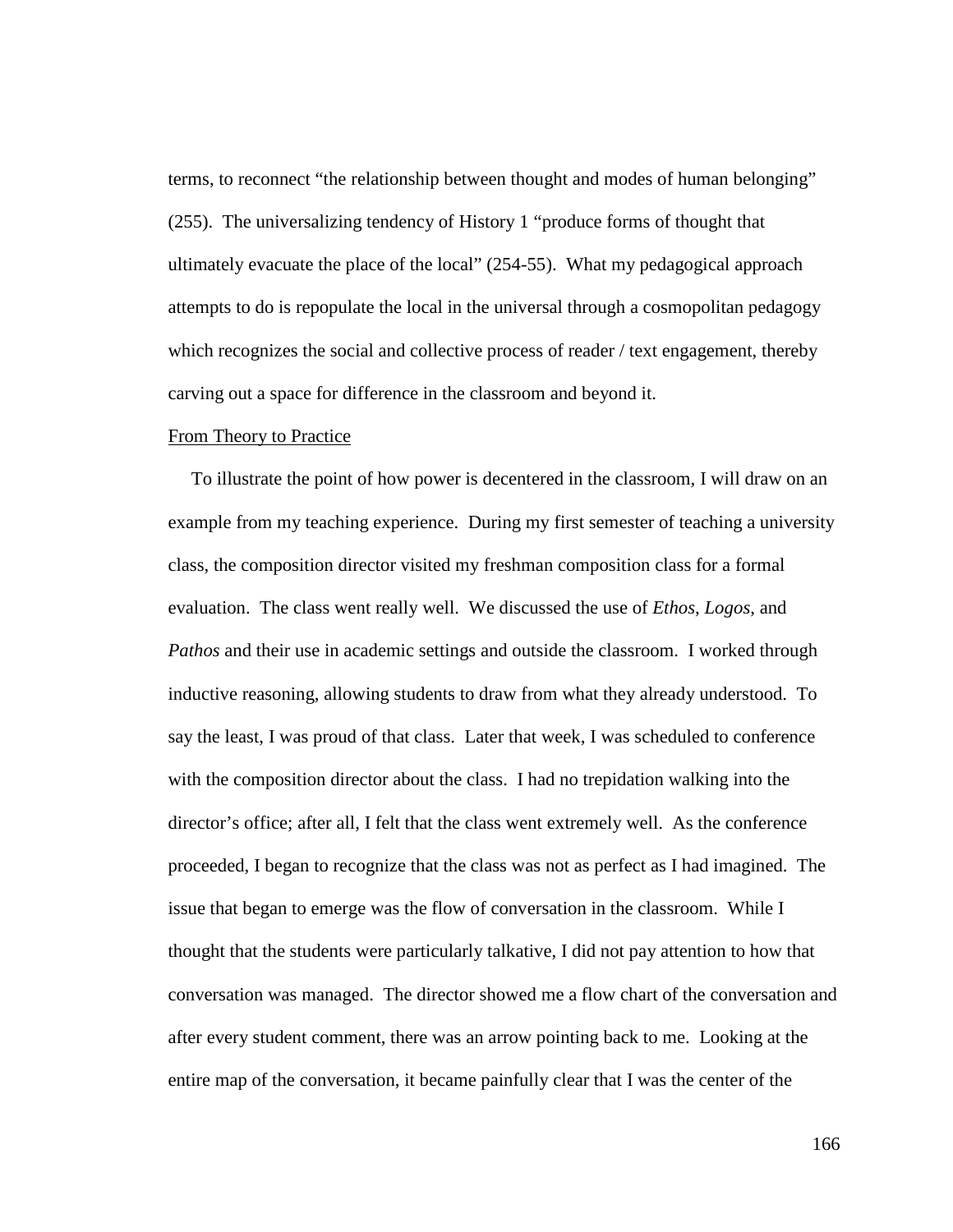conversation. Even when students contributed to the discussion, their comments had to be filtered through my acknowledgement or response. The result is that authority was centralized in the classroom, inhibiting students from learning from each other.

 Today, my classroom dynamics are completely different. I have become ultra aware of my presence in the classroom and the need to decenter that authority. Accomplishing this task is a complicated process. I utilize assignments, manipulate the physical space in the classroom, and alter the types of responses to students in order to achieve a classroom more consistent with a cosmopolitan pedagogy's goal of learning to learn from others. Rather than presenting material for students to respond to, I always utilize a student discussant nearly every class period. The student is responsible for setting the agenda for a particular reading. This requires them to think through the plan for the day and consider what they hope to accomplish. This type of accountability changes the way students approach texts, thinking about how they will engage others in discussion rather than rendering the text static by trying to "find the meaning." Most students are uncomfortable in this role, but that discomfort often produces positive outcomes because it asks students to move from passive recipient of material to actively engaging with it. The second aspect I have changed, repositioning myself within the classroom, seems simple but causes a dramatic change in the focus of a classroom. Due to class size and types of classrooms, I am often not able to reposition the desks. As a result, the traditional model of student rows with the blackboard at the front is what I am often forced to use. The way I break the flow of everything facing forward is to simply sit amongst the students. Since I have a student presenter, there is usually someone at the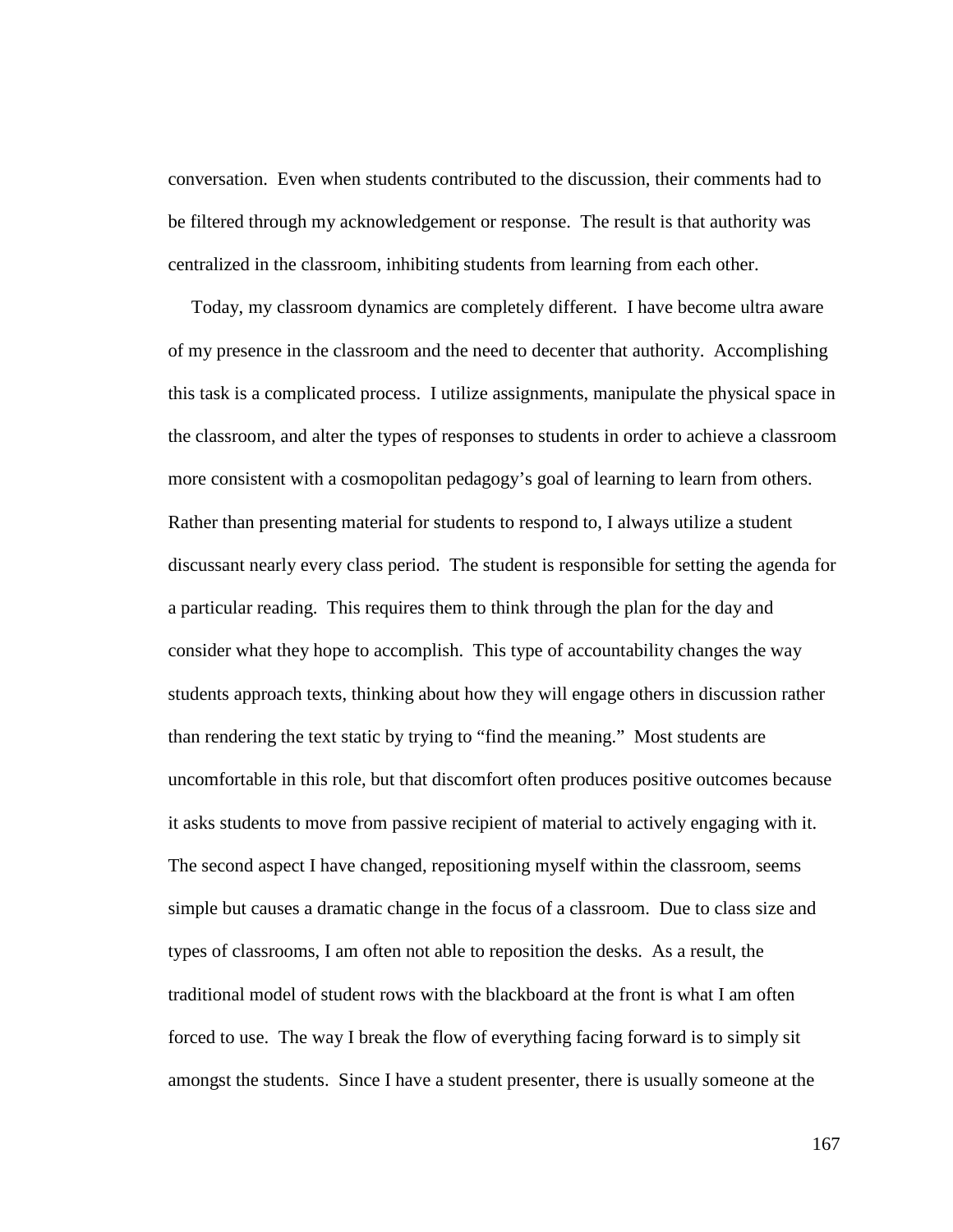front of the room who draws attention. However, when the teacher sits with the class, it breaks the traditional roles. Students appear more willing to turn to face the person they are responding to or to hear what others are saying. This creates a slightly more dynamic class where the physical orientation towards others is noticeably different from traditional models. The final change, altering the type of responses to student comments, is the component which stimulates interaction in the class. Instead of simply reforming and recasting student comments to fit my goal for a particular discussion, I incorporate more response questions and connective comments. For example, when a student makes a point about a text, I might respond with a follow-up question for that student or for the entire class. This helps initiate that continued conversation. Additionally, from time-totime I will respond to a student comment by connecting it with something another student has said earlier. This way, I am fostering dialogue in the classroom at moments when students might not see those connections. As a teacher, I can change the flow of conversation, even building new lines of communication where students might not have seen them. When I look at flow charts of discussions in my classroom now, I see arrows pointing from student to student or if a comment does come to me, it continues on, connecting with another student. Understanding this in Mignolo's cosmopolitan framework, the center / margin structure that was in my classroom and that is a part of the power structure of elite cosmopolitanism gives way to a model in which the margins are connected directly to each other instead of through the center. What this means for knowledge production in the classroom is that students can and should learn from each other instead of just from the teacher. Accomplishing this task is a matter of pedagogical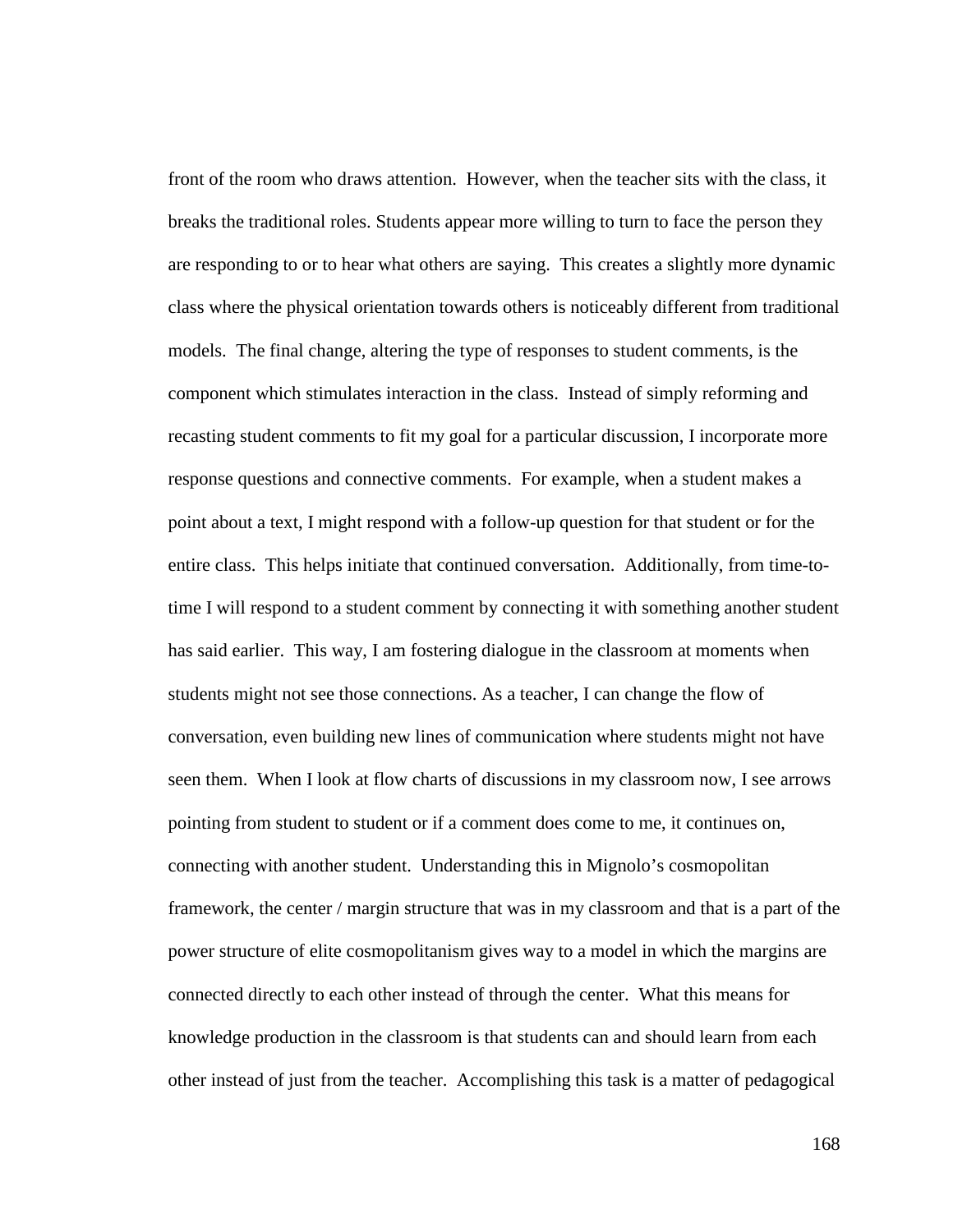intervention in the classroom. Utilizing cosmopolitan principles of orientation toward others and fostering dialogue across difference helps build the methodology to support such a system.

 Exploring community in the classroom is more than just making an argument for discussion based classes versus lecture format classes. While I am arguing explicitly for a dynamic environment which does incorporate collaborative learning, I also believe that making visible the heteroglossia of language, of literature, and of the classroom creates an environment in which learning is a product of an encounter with difference. Using the reader/text relationship as a starting point, this project works to help students build the ability to recognize the call of the text and respond ethically. In this way, a cosmopolitan pedagogy can work to provide a mission for the university outside of simply stocking companies with employees. A cosmopolitan pedagogy establishes the foundation for what it means to belong to the global community today. Through these pedagogical practices, students can respond to Abani's challenge of remaining "specific yet global."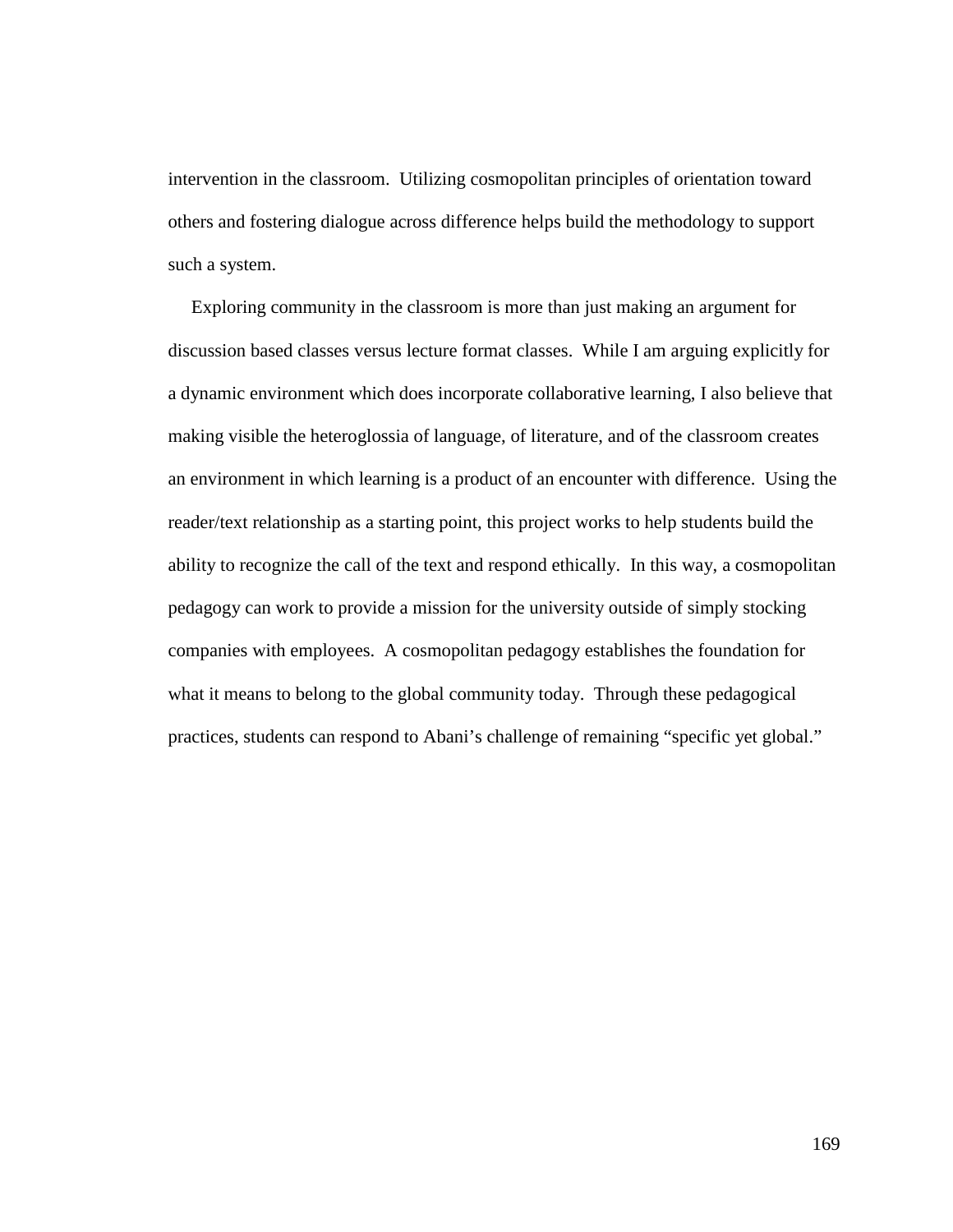# **CHAPTER V**

# **THE UNHOMELY COSMOPOLITAN: ADRIFT IN THE GLOBAL PUBLIC SPHERE**

 Martha Nussbaum argues in her 1994 essay "Patriotism and Cosmopolitanism" that "becoming a citizen of the world is often a lonely business" (15). She goes on to add that cosmopolitanism does not create a community akin to family, "it offers only reason and the love of humanity, which may seem at times less colorful than other sources of belonging" (15). Nussbaum's essay sparked a multitude of responses, affirming her position and critiquing it, which are assembled in the collection *For Love of Country?*. Interestingly both Nussbaum's critics and supporters find her construction of cosmopolitanism as a solitary endeavor problematic, arguing the need for thick relationships grounded in local affiliations. The most recognized theoretical response to Nussbaum's depiction of the rootless individual, Kwame Anthony Appiah's rooted cosmopolitanism, explores the possibility of the simultaneity of local and global responsibilities. In "Cosmopolitan Patriots" Appiah uses his father as an example of someone who negotiated the local / global divide through multiple relationships, including affiliations to the Asante region of Ghana, Ghana, England, Africa, and the world. On the opposite end of the cosmopolitan spectrum, Gertrude Himmelfarb gives a strong defense for the exclusivity of rooted identity, stating that "we come into it [the world] complete with all the particular, defining characteristics that go into a fully formed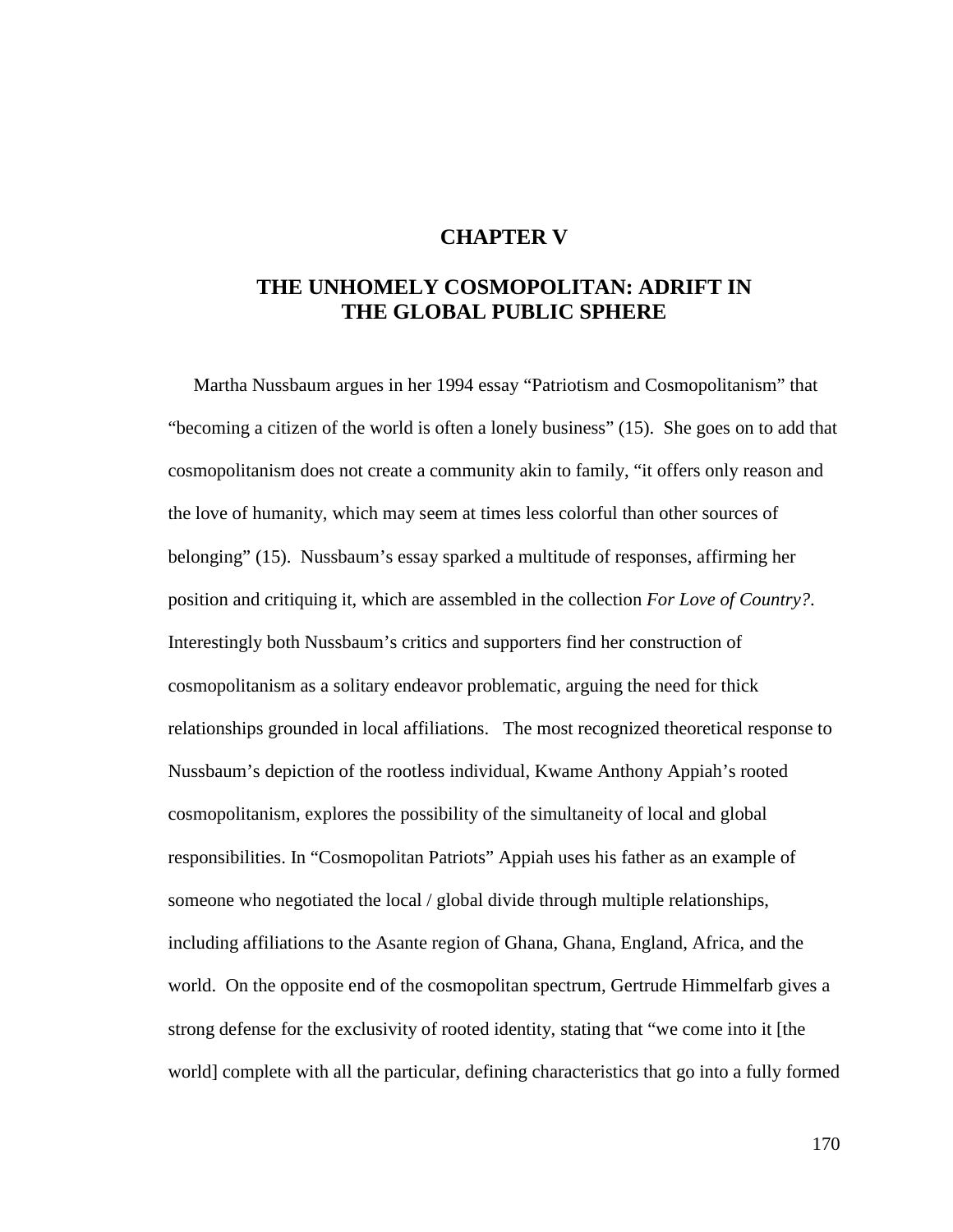human being, a being with an identity. Identity is neither an accident nor a matter of choice. It is given, not willed" (77). Himmelfarb maintains that "parents, ancestors, family, race, religion, heritage, history, culture, tradition, community –and nationality ... are not 'accidental' attributes to the individual. They are essential attributes" (77). Himmelfarb refuses to acknowledge the privileged position that informs her critique, but additionally, she categorically dismisses the potential for identity develop through encounters with difference. While Appiah and Himmelfarb present two radically different approaches to rooted identities, they do agree on one thing: the necessity of local affiliations, which work to establish a sense of place for individuals, grounding them in a specific historical temporality. I am no Nussbaum apologist, in fact, I would argue her work oversimplifies many of the complexities inherent to cosmopolitanism, but I do think she raises an interesting point about cosmopolitanism being a "lonely business." Far from being at home in the world, a phrase which has come to represent new cosmopolitanism especially with the publication of Timothy Brennan's 1997 work, *At Home in the World: Cosmopolitanism Now*, I argue that there is a contemporary cosmopolitan who emerges from the postocolony as an unhomely figure. The rooted cosmopolitanism so popular since the 1990s, is a privileged condition only open to those who have the economic and cultural capital to smoothly transition from one community to another. The unhomely cosmopolitan I write of is produced from the margins and is recognized in locations of cultural difference, migratory wanderings, and diasporic displacements. In this chapter, I explore how the unhomely cosmopolitan emerged from the colonial encounter, displaced yet displacing Enlightenment narratives of modernity.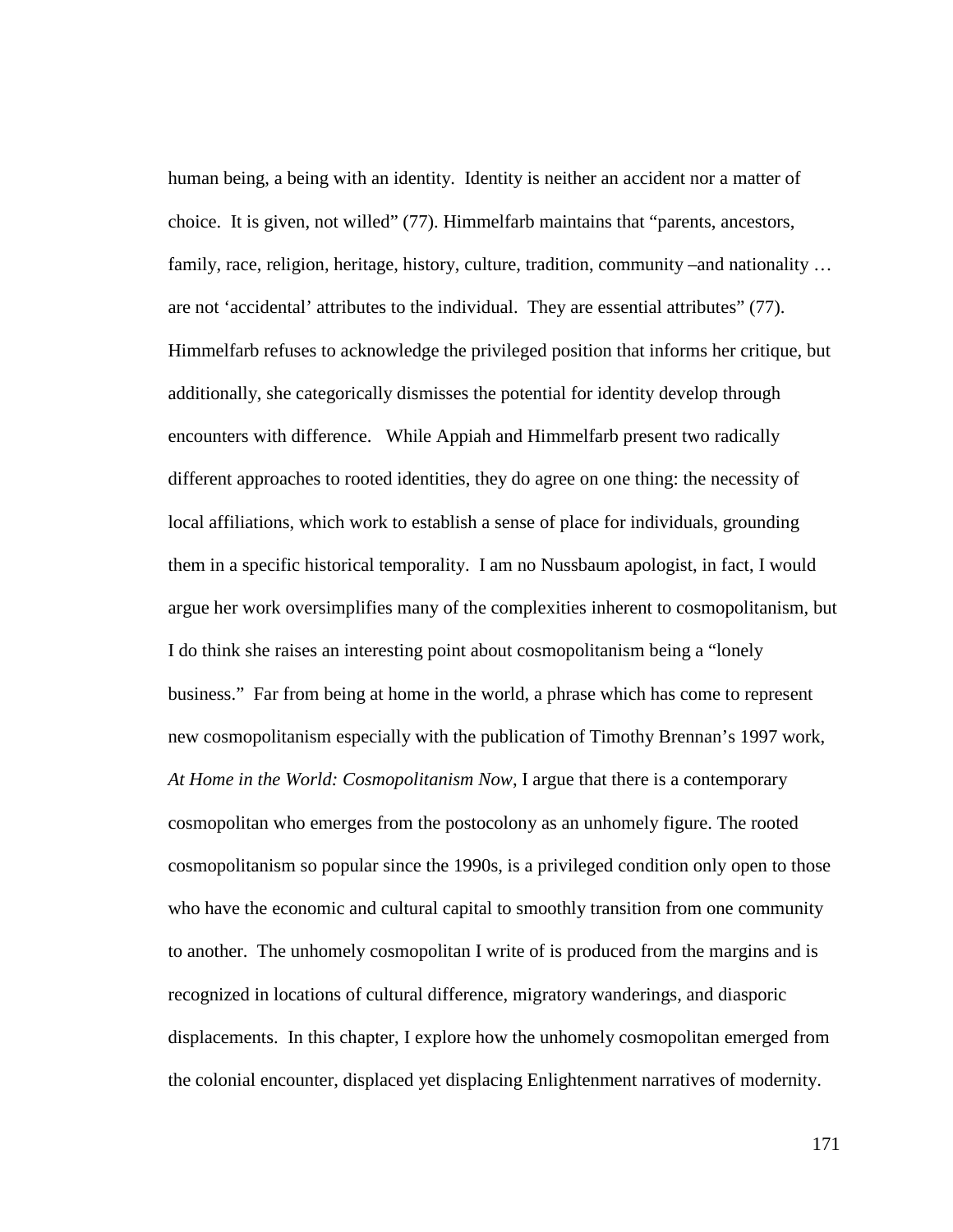Additionally in this chapter, I explore two potential unhomely cosmopolitans, one from the colonial subject position and one from the postcolonial subject position. I juxtapose the experiences of Marlow in Joseph Conrad's *Heart of Darkness* and Elvis in Chris Abani's *GraceLand* to reveal how the colonial enterprise which ultimately grounds Marlow within a specific historical tradition unhomes Elvis from tradition and nation. In exploring these two cases, I demonstrate how the unhomely cosmopolitan is a product of a colonial modernity which destroys narratives of belonging and development which exist outside of a Western Enlightenment tradition and continues this legacy today in the form of a globalization.

#### The Unhomely

 *Das Unheimliche,* Freud's term which expresses the repressed desires which return to haunt an individual, is derived through a negation of the German term "*Heimlich*." "*Heimlich*" has two principle meanings. First, it can mean of or belonging to the home while the second definition suggests something concealed or hidden. Freud pulls these two definitions together which allows us to understand *Heimlich* as something that combines the security and familiarity of the home with something private or to be hidden. The home, understood as a private space, a location at once secure and intimate is shielded from public view. If *Heimlich* means of the home or familiar as its first definition, then the first rendering of *Das Unheimliche* is understood to be something unfamiliar. Similarly, the second definition of *Heimlich*, private or concealed, then yields "revealed" as its opposite. Put together, *Das Unheimlich*, then emerges to suggest a defamiliarization of the familiar. Translated from German, the term "uncanny"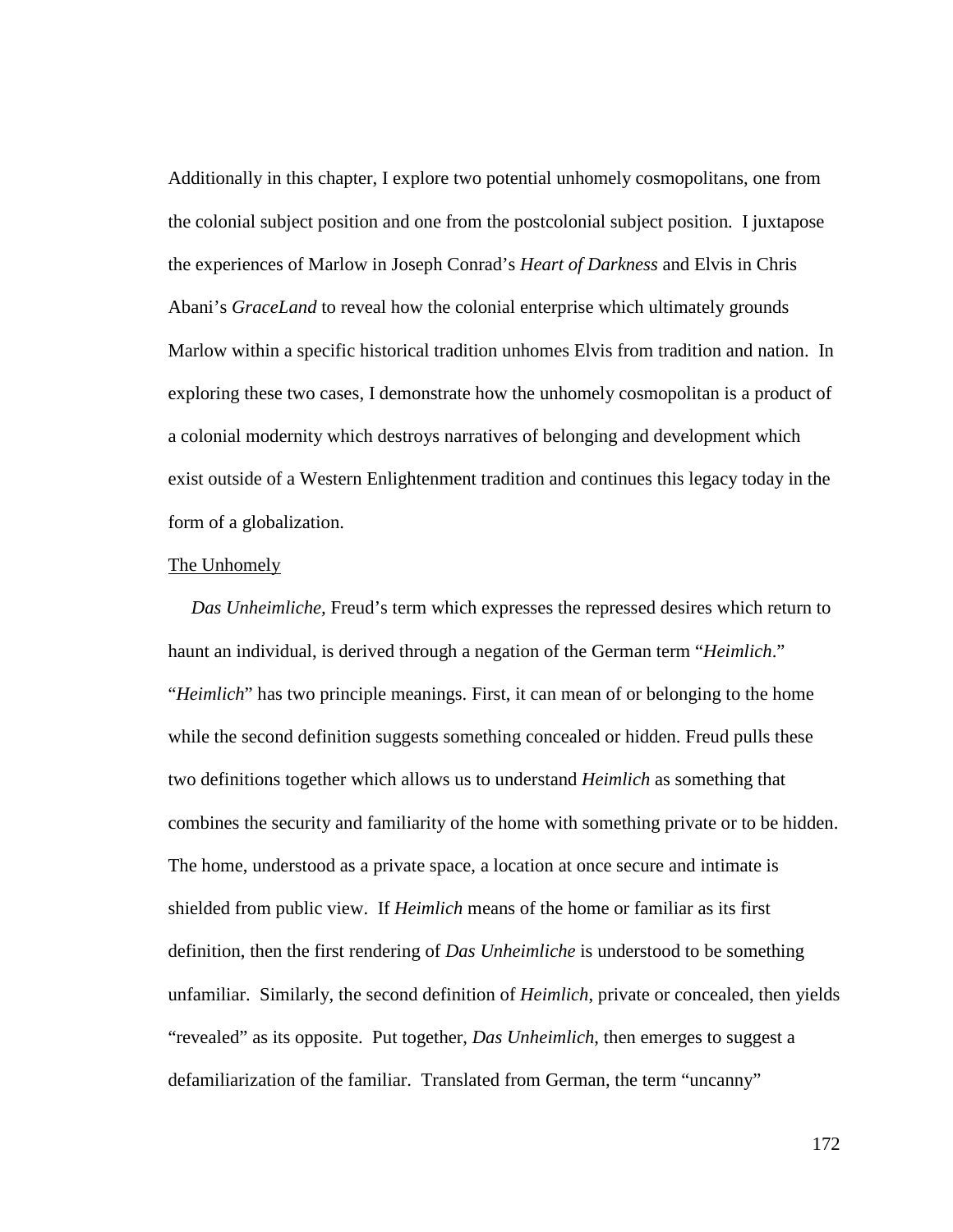characterizes this condition. In "The Uncanny" Freud incorporates Friedrich Schilling's definition which further explains the state of uncanniness. Schilling explains that "'*Unheimlich'* is the name for everything that ought to have remained secret and hidden but has come to light" (Freud, "The Uncanny" 224). David Huddart elaborates:

for Freud the uncanny contains its apparent opposite: if the canny is the homely, what is close to home, it none the less has a tendency to morph into the profoundly unfamiliar, the uhomely, which alienates or estranges us from what we thought was most properly our own. (83)

The uncanny is a haunting, a presence of something familiar from the past which disturbs the present. As such, it interrupts the sense of cohesiveness of the present, through a memory of the past, yielding an uncertain future. It is in this regard, the disturbance of what we thought was sacred, safe, or pure, that Homi Bhabha begins to make the transition from a purely psychoanalytic approach to the uncanny to one grounded in cultural difference. But before Bhabha can make that theoretical leap, he is indebted to Kristeva's inquiry into identity politics and the uncanny. Kristeva's work also serves to link the uncanny with a cosmopolitan tradition, developing the idea that alterity is always already a part of the individual prompting a universal condition of otherness.

 Julia Kristeva's *Strangers to Ourselves* links the uncanny with subjectivity in order to suggest an always already present alterity within the self. She characterizes the uncanny as a depersonalization in which the alterity of "the other leaves us separate, incoherent" (187). It is the very foreignness of the other that "shocks me" (187), but that shock emerges in the familiar space of the self, interrupting a unified subjectivity. Kristeva moves her work beyond the individual, showing how the same characteristic of the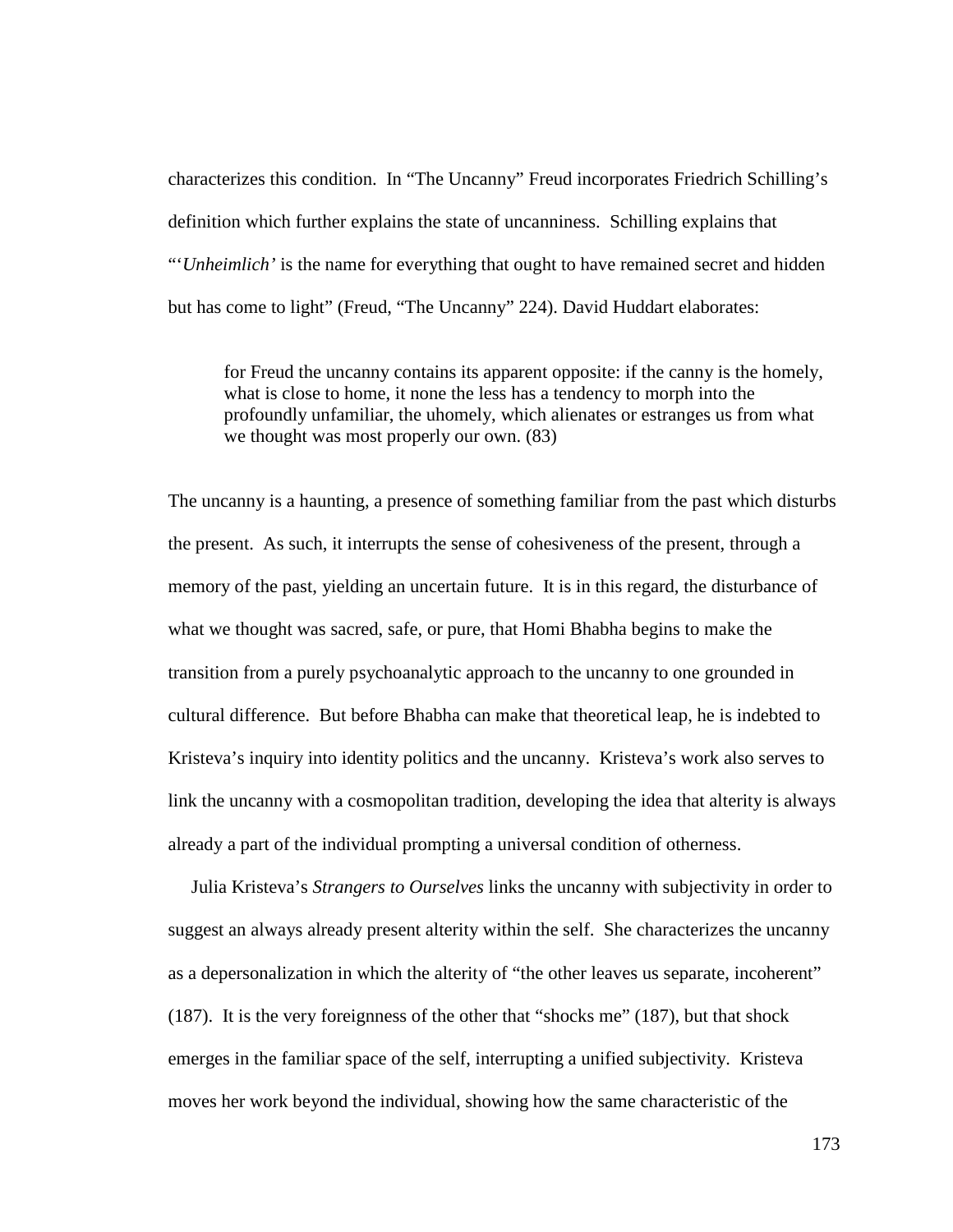uncanny is at work in the nation-state. For Kristeva, as the unified subject of the individual dissolves, so does the coherence of a unified the nation-state. This move is encapsulated in the following enthymeme from Kristeva "the foreigner is within me, hence we are all foreigners. If I am a foreigner, there are no foreigners" (192). Kristeva's argument disrupts the narrative of a coherent, unified nation-state through the presence of difference as always already a part of the nation. Colonial projects' reliance on binary logic resisted the presence of the other within the nation, suggesting that there was distinction between the "us" and "them" and this oppositional framework marked those differences through contrasts such as enlightened / primitive, modern / traditional, and unsurprisingly white and black. However, it is from the position of the margins, liminal spaces, and colonies that the initial fissures of an imagined national unity emerge. Rather than denying the presence of difference, Kristeva suggests that embracing it provides an ethical foundation for our relationships with others, enabling the possibility of living with the irreducibility of difference. This implicitly cosmopolitan perspective suggests a way to recognize that the difference of others is always already a part of ourselves. The outcome of this approach is a universal condition of otherness. Cosmopolitanism can arise out of being unhomely in the world rather than at home in the world because it forges a collective bond of displacement, creating identification with the other as the foundation for an ethical relationship across difference. When we recognize our unhomeliness, we are calling "ourselves disintegrated in order not to integrate foreigners and even less so to hunt them down, but rather to welcome them to that uncanny strangeness, which is as much theirs as it is ours" (192). Colonialism was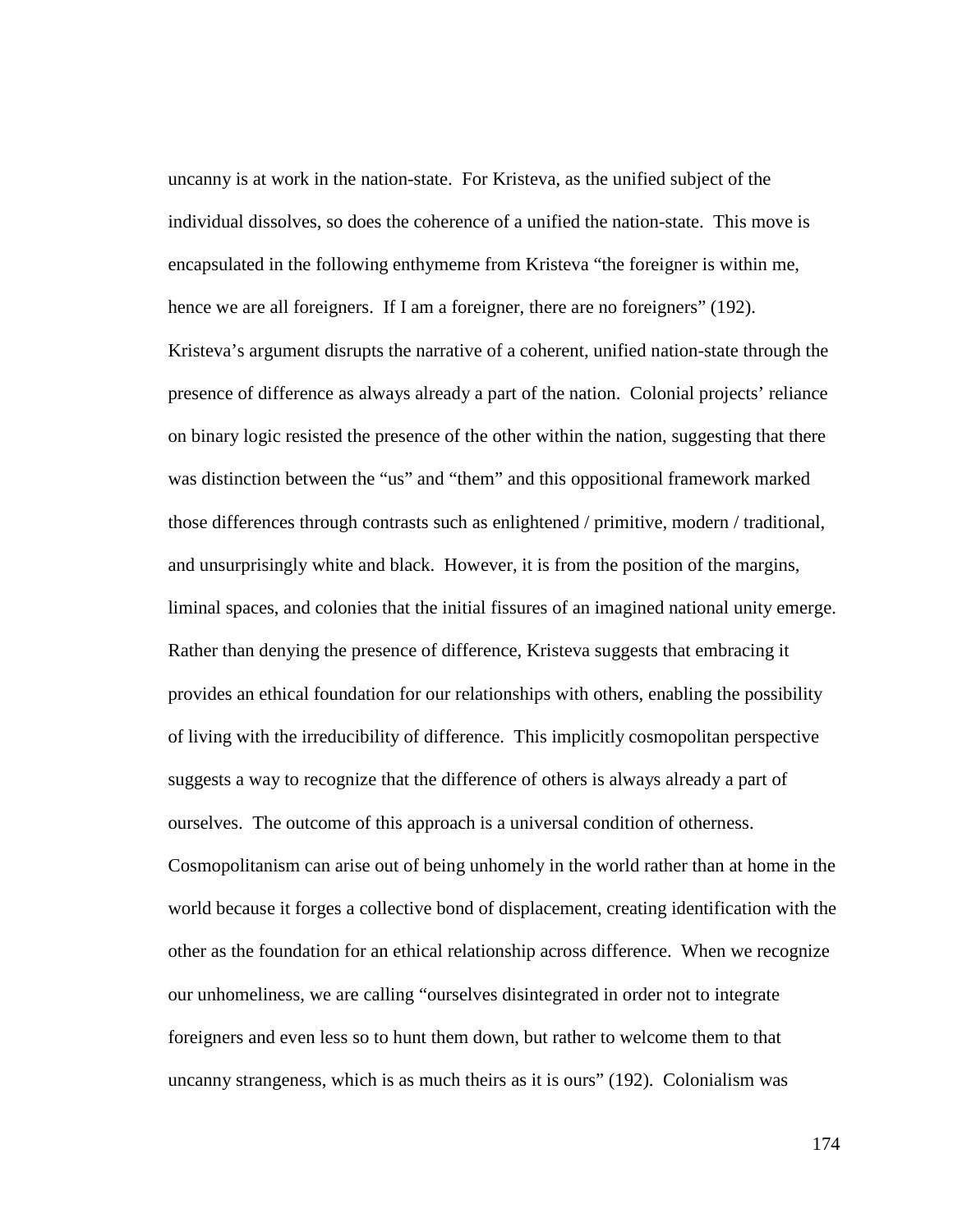particularly damaging because while it brought peoples into contact, it divided, classified and ordered according to difference established by European thought. Not only was this a denial of the presence of the difference within the self, it was a reaffirmation of the difference between self and other. For Europe it reified their positionality as the center of modernity and displaced other traditions. For cultures and individuals from the colonial margins, colonialism was the force of displacement from that which was home, namely culture and tradition. Under globalization, the same type of dynamic is taking place. As I have explored in the previous chapters, the dissolution of the nation-state as the primary political identity has opened a space for new conceptions of belonging, in particular cosmopolitanism. However, there are two types of cosmopolitanisms which emerge from globalization; one squarely in the tradition of colonial modernity and one from the postcolony. Cosmopolitanism which emerges from European Enlightenment traditions is a privileged cosmopolitanism which caters to those who are rooted in a specific historical tradition that recognizes and legtitimzes their location. The cosmopolitanism from the margins, what I refer to as an unhomely cosmopolitanism, is a disorientating and destabilizing project that casts individuals adrift outside of narratives of modernity. I believe there is an agency possible for the unhomely cosmopolitan through a collective solidarity that connects at the margins and through the margins rather than seeking legitimization through the West in order to introduce new ways of being which can destabilize the normativity of the European Enlightenment narrative. Kristeva describes this form of cosmopolitan as project which cuts "across governments, economies, and markets, [and] might work for a mankind whose solidarity is founded on the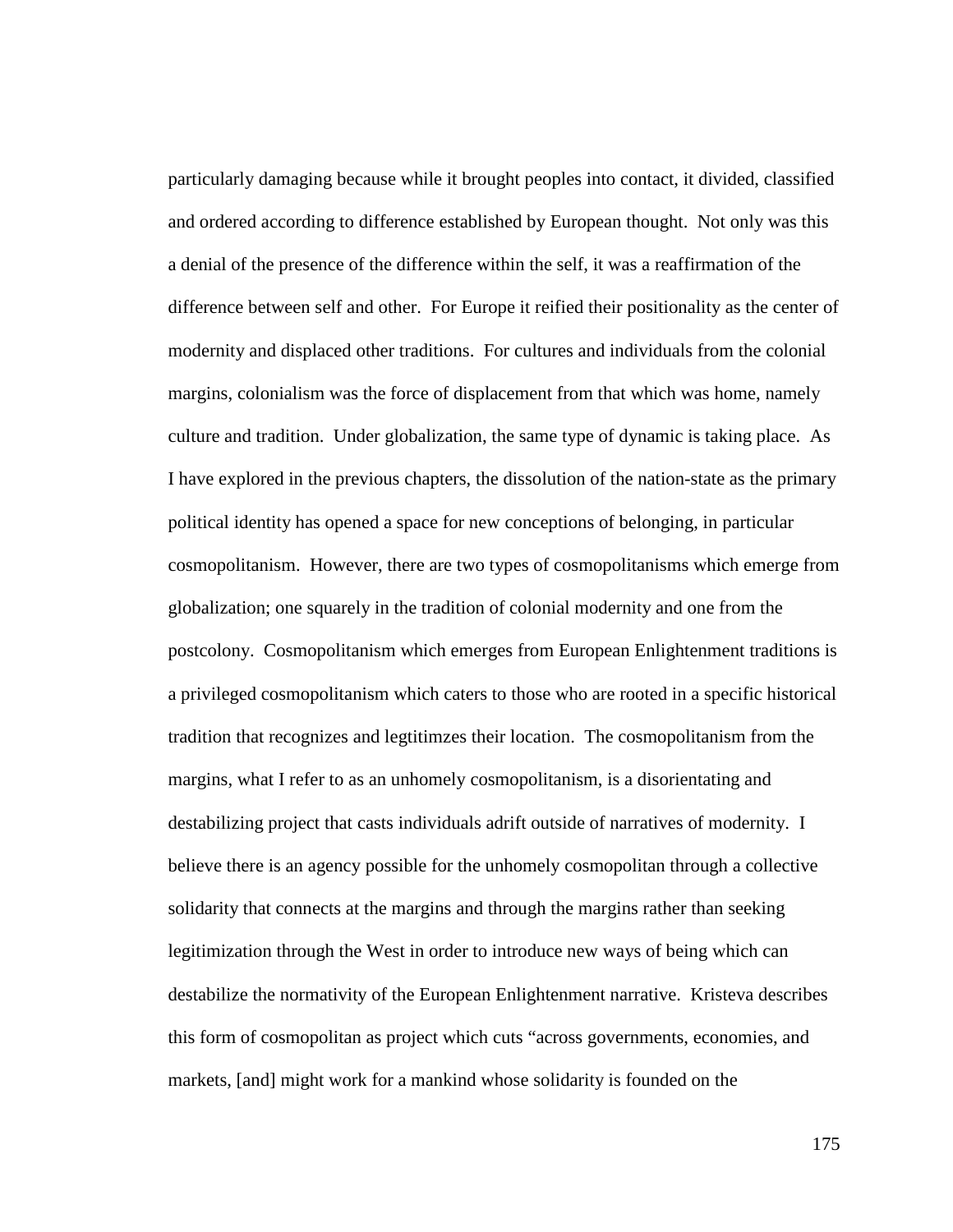consciousness of its unconsciousness – desiring, destructive, fearful, empty, impossible" (192); it is an unhomely cosmopolitanism.

 Bhabha picks up on this turn of the uncanny from a psychoanalytic position to a political one and argues for a politics of cultural difference as a way to recognize this space of enunciation. Bhabha reads the uncanny through cultural terms as a way to establish this Third Space of difference in which "the border between home and world becomes confused; and, uncannily, the private and the public become part of each other, forcing upon us a vision that is as divided as it is disorienting" ("The World and the Home" 141). The condition Bhabha describes is necessarily a product of the postcolony. The postcolonial nation emerged with the promise of "modernity outside the tutelage of colonialism," but contemporary globalization has undermined that project (Gikandi 610). In the postcolony, the nation-state structure takes on an ambivalence becoming "both the form that structures modern identities and the sign of their displacement and alienation" (615). As Simon Gikandi argues in "Globalization and the Claims of Postcoloniality,"

recognition of the ambivalent role nationalism plays in the construction of culture, and the insistence that culture can actually flow between national boundaries, undermines one of the key terms in the narrative of modernity – the assumption that cultures are, by their nature, national in character. (615)

In the postcolony, the nation becomes the site of unhomeliness; it is at once a location of identification yet simultaneously it produces an estrangement. Bhabha unpacks culture's uncanniness through a look at how culture intrinsically possesses and produces a location of ambivalence. At once, culture maintains its hold and idea of cohesiveness through communal commitments and actions. The familiarity of these beliefs creates a shared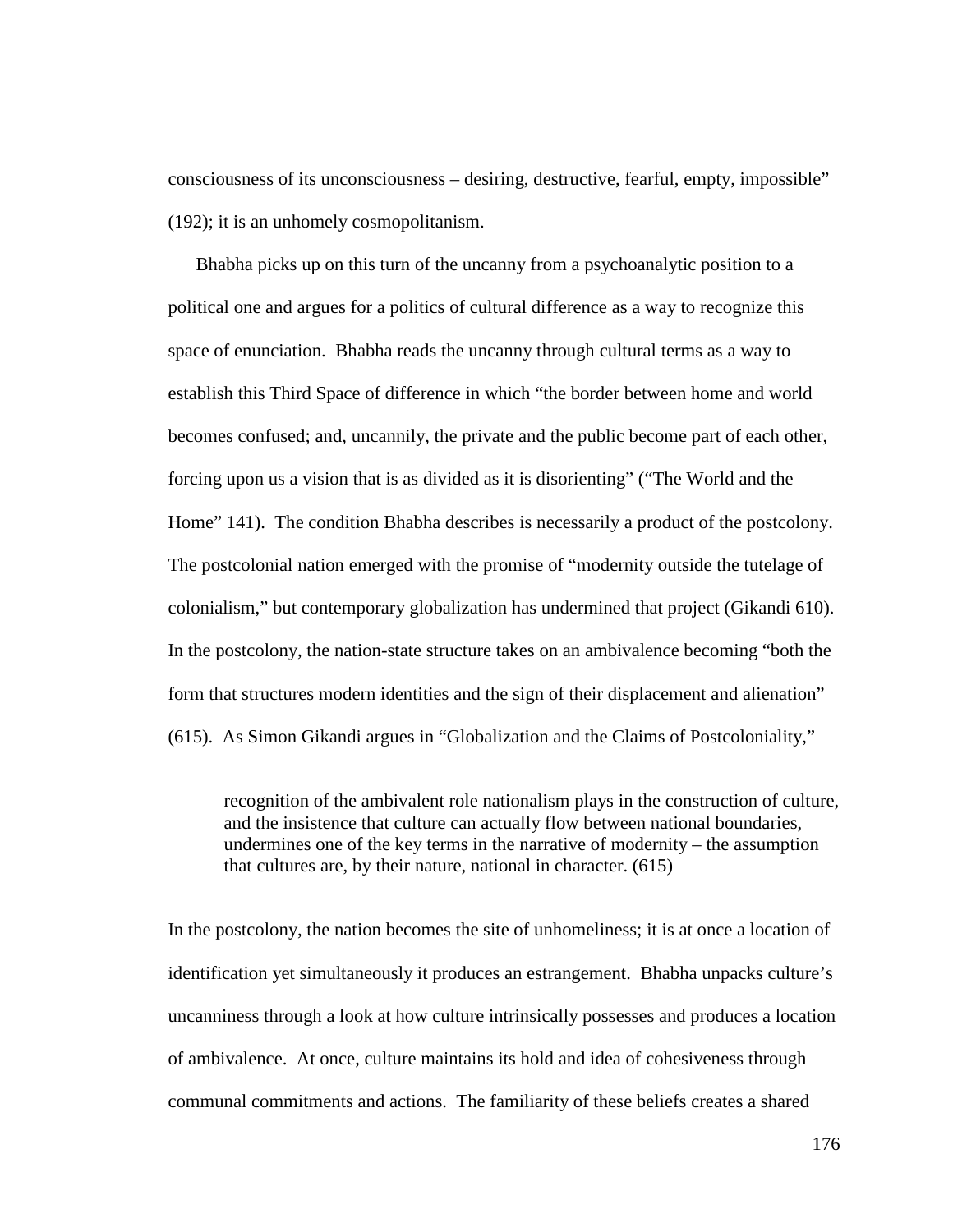sense of intimacy and security, forming the bounds of the nation-state. However, culture necessarily defines itself in opposition to other cultures in order to establish its uniqueness. Thus the presence of the other reinforces the unity of a culture. The presence of this cultural difference which represents the uncanny, the existence of that which would compromise the homogeneity of culture, destabilizes the originary myth of culture as fixed. For Bhabha, in the postcolony, this state of unhomeliness "marks a deeper historical displacement" initiated through colonialism (*LC* 18). Once this myth of culture as being tied to nation has been destabilized through many forces, but in particular globalization which promotes flows of capital as well as people through increasingly porous borders, identity no longer rests on geography. With culture no longer intimately tied to the nation, the state apparatus has a vested interest in securing the link between nation and state in order to maintain its legitimacy. In the case of Nigeria, the location of Chris Abani's *GraceLand*, the construction of a nation by England out of numerous different tribes reinforces the artificiality of the nation as a cohesive culture while simultaneously solidifying Englishness through these colonial projects. As a result, a novel like *GraceLand* marks the disruption of the postcolonial nation-state, which culminates in the emergence of the unhomely cosmopolitan. However, before the emergence of the unhomely cosmopolitan from the postcolony, colonial projects created a cosmopolitan who was rooted in the historical project of colonial modernity. Marlow in *Heart of Darkness* is the epitome of this colonial cosmopolitan.

 If the colonial cosmopolitan is rooted in history through colonial modernity, the unhomely cosmopolitan is cast adrift from "a deeper historical displacement" (Bhabha,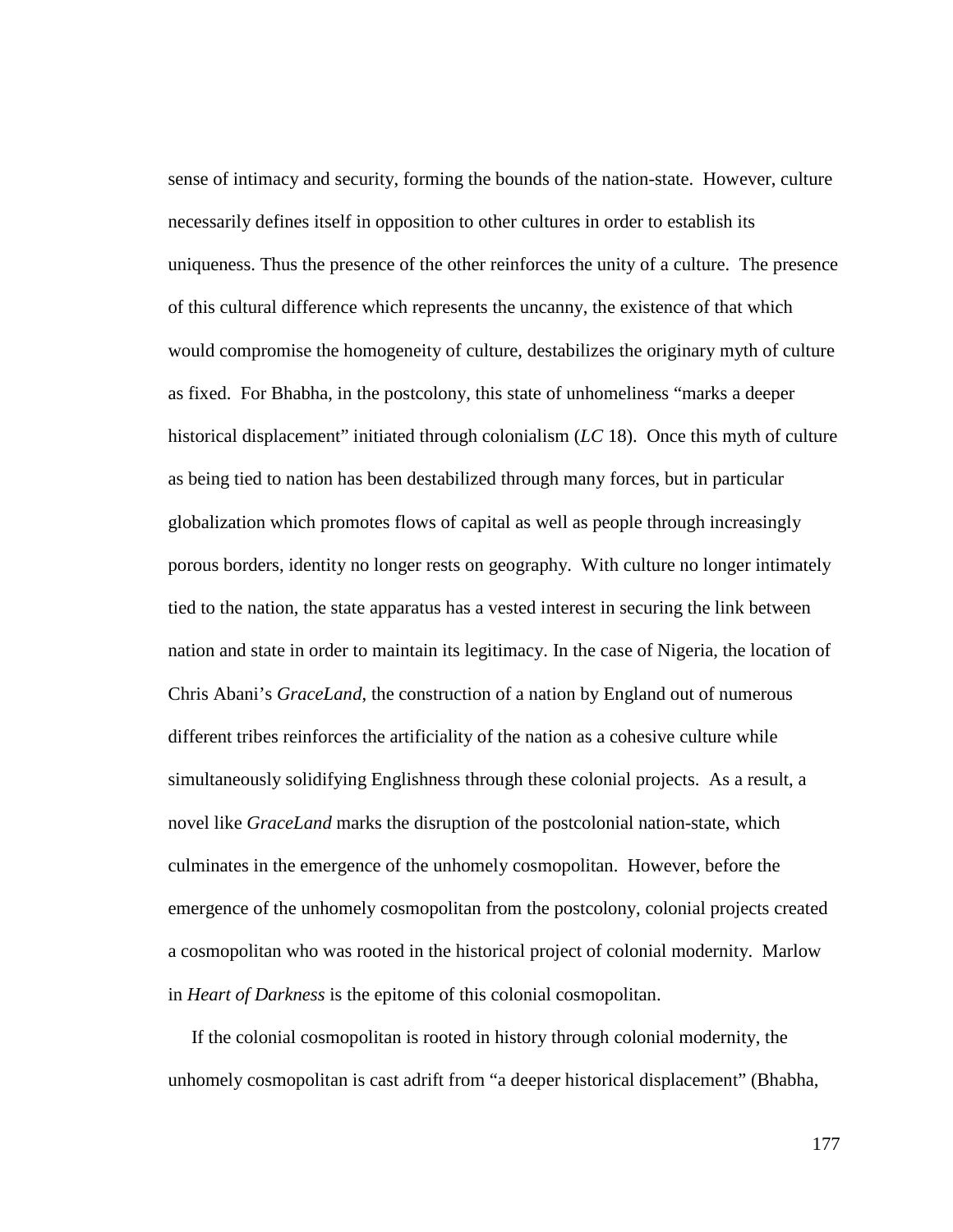*LC* 18). This state is not merely to be homeless, in fact, it carries "the condition of extraterritorial and cross-cultural initiations" (*LC* 13). As such, it suggests an unmooring of individuals and communities from their rootedness, opening up a space for negotiations with cultural difference. Often that uprooting has been forced on individuals through slavery, war, and more recently economic globalization. Yet, those negotiations with cultural difference play out in public and private spaces initiating moments of enunciation, which loosen the grip of a homogenizing, originary past and open the future to an unknown heterogeneity generated from encounters with difference. Emerging from this state of unhomeliness is the unhomely cosmopolitan who surfaces as an unintentional consequence of history and enters an "unhomely world, to find its ambivalences and ambiguities" and "affirm a profound desire for social solidarity" (*LC* 27). In the remainder of the chapter I explore two literary characters, *Heart of Darkness'* Marlow and *GraceLand's* Elvis, to show how they are products of historical rootedness and historical displacement. These characters are located at both ends of the colonial spectrum, representing the indelibly intertwined relationship between colonizer and colonized, but it is through that entanglement that a cosmopolitan ethos emerges, questioning the public and the private, the local and the global and prompting a consideration of cultural difference through a shared alienation.

## *Heart of Darkness*

 At the outset of *Heart of Darkness*, Marlow, sitting apart from the rest of the passengers on the *Nellie*, breaks into story, startling his passengers, gesturing toward a connection between their position on the Thames and the outlying, colonial world.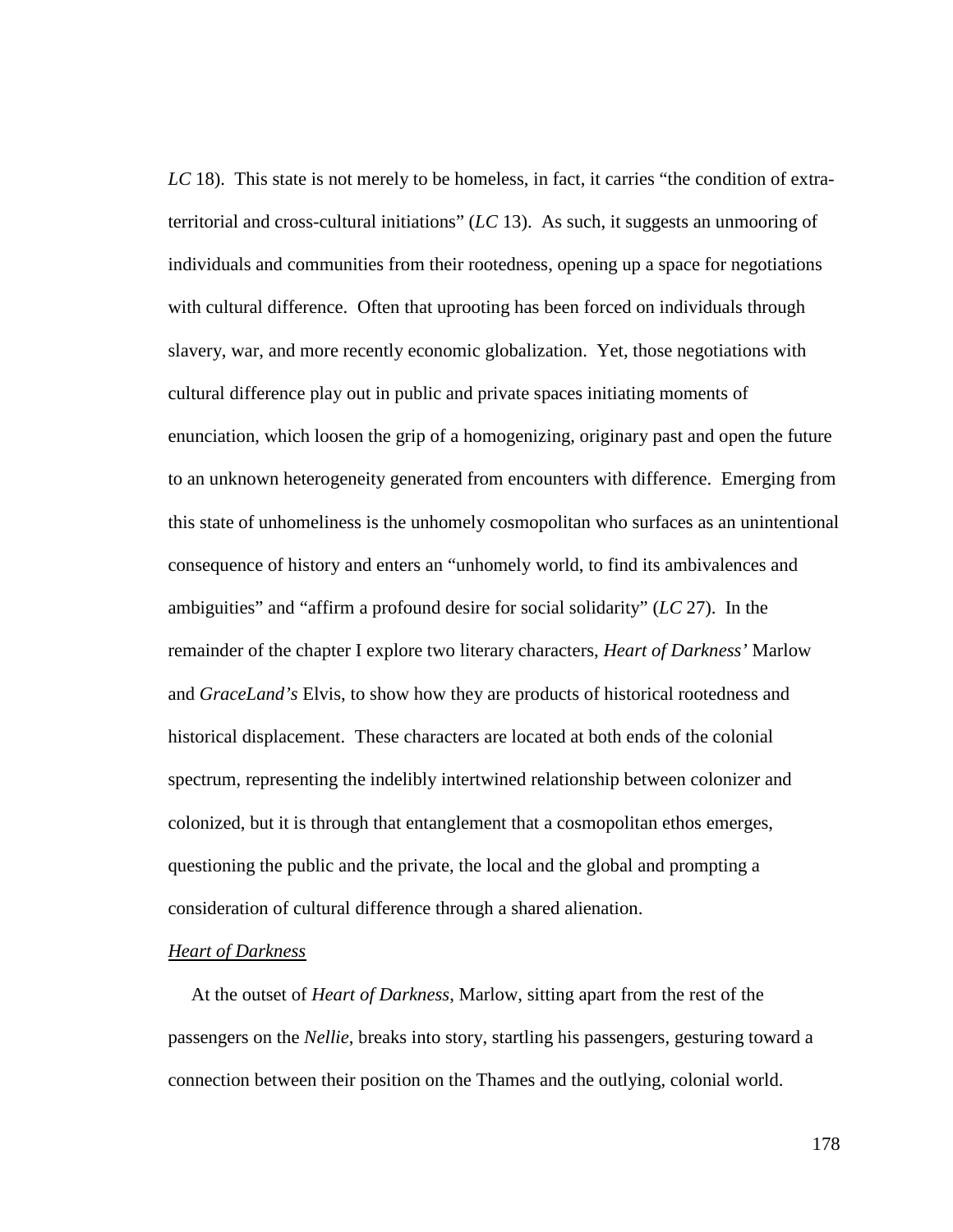Marlow is surrounded by the pillars of British colonial society, the captain, who is a Director of Companies, an accountant, a lawyer, and the unnamed narrator. These men represent successful British society whose wealth is likely to have emerged from Britain's growing empire. Marlow's assertion that "this also ... has been one of the dark places of the earth" (9) reminds the passengers and readers that England does not exist outside of history. Its legacy is one in which empire has played out on these very shores. The narrator's description of Marlow also reinforces his unique position of being connected to these passengers but also situated as an outsider both in his physical location on the boat and because of his experiences in Africa. The narrator explains that

Marlow was not typical … and to him the meaning of an episode was not inside like a kernel but outside, enveloping the tale which brought it out only as a glow brings out a haze, in the likeness of one of these misty halos that, sometimes, are made visible by the spectral illumination of moonshine. (Conrad 9)

This portrayal of Marlow suggests that all meaning is framed within a historical context, specifically a colonial historical context. Marlow's story is brought to light by this context and that "spectral illumination of moonshine" reveals the haunting of the unhomely brought about by colonialism. The colonizer's position is elaborated when Marlow explains how the Romans must have felt when they entered Britain. He tells us through the anecdote of an imagined Roman colonizer that "he has to live in the midst of the incomprehensible" and "it has a fascination … that goes to work upon him" (10). The opening of Marlow's tale situates listeners, both on board the Nellie and readers, as implicated within colonial modernity. This move prevents ahistoricization of events and reminds us that readers are always working through a historical legacy of colonialism.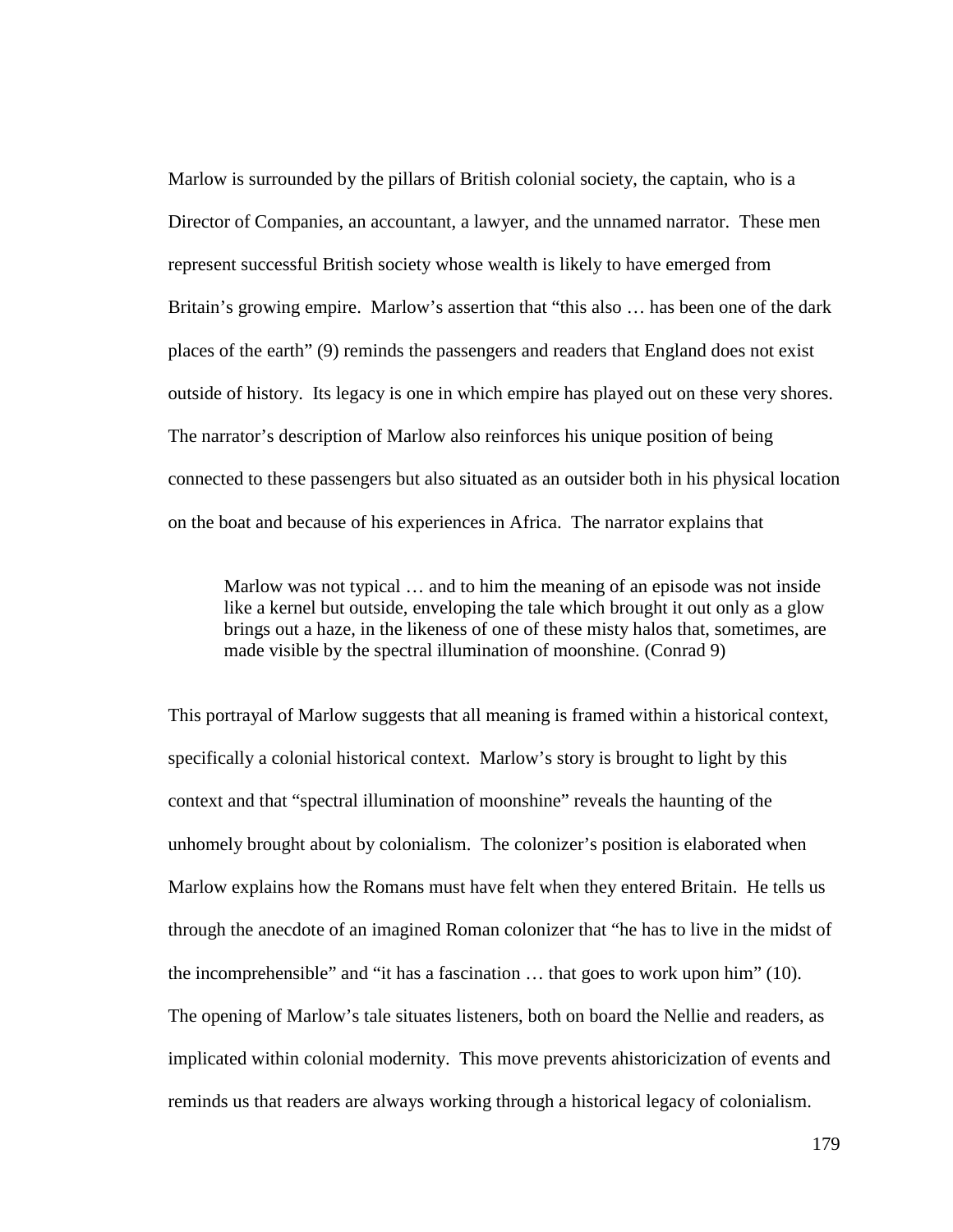The oral narrative frame technique employed in *Heart of Darkness* acts as the means by which the world is brought into consciousness of Marlow's shipmates and readers. The frame narrative provides a bond between speaker and listener, writer and reader that extends beyond content of the message to connect at a basic level of alterity. As Ihor Junyk observes in "Beyond the Dialectic: Conrad, Levinas, and the Scene or Recognition," "language is not primarily important because of the constative statements that it is able to make, but as utterance addressed to the Other" (149-150). The specifics of what is said is not necessarily what is most important, but the relationship created through the telling of the tale suggests that an ethical relationship must unfold between speaker and listener. It is important to note that we do not hear the story directly from Marlow. Instead, it is through the unnamed narrator that the tale unfolds, suggesting a continuance of the ethical obligation between speaker and listener from the unnamed to narrator and from the reader to the unnamed narrator. It is not the specific relationship between the narrator and Marlow but the frame which carries the obligation to otherness. Junyk's argument echoes the distinction Levinas makes between the Saying and the Said. The act of saying places listeners under a responsibility for the other. Levinas articulates this point in *Totality and Infinity* by arguing that

[t]he saying is a way of greeting the Other, but to greet the Other is already to answer for him. It is difficult to be silent in someone's presence; this difficulty has its ultimate foundation in this signification proper to the saying, whatever is the said. It is necessary to speak of something, of the rain and fine weather, no matter what, but to speak, to respond to him and already to answer for him. (88)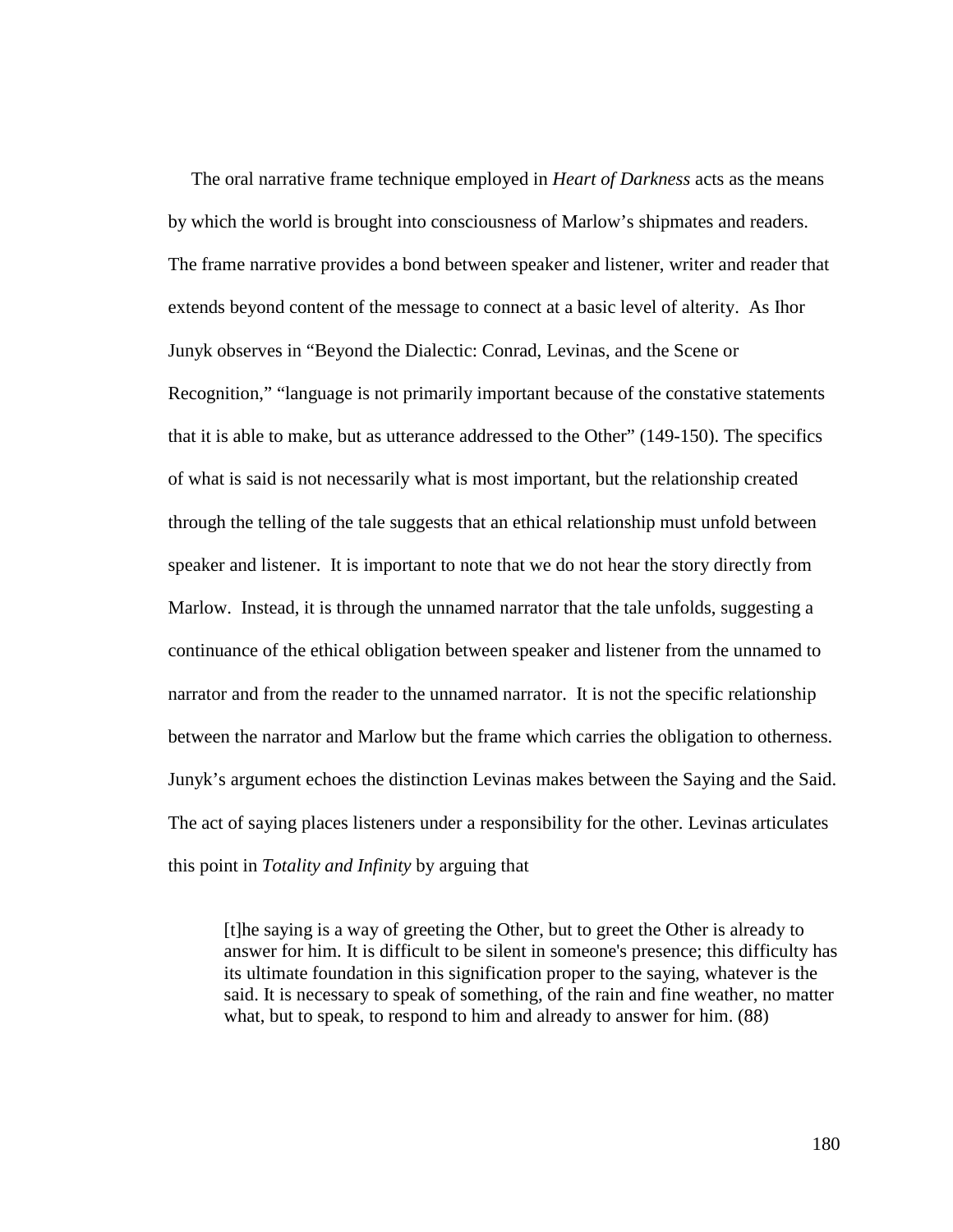This position is reinforced midway through the novella when the unnamed narrator in the pitch black darkness reveals that "I listened on the watch for the sentence, for the word that would give me the clue to the faint uneasiness inspired by this narrative that seemed to shape itself without human lips in the heavy night-air of the river" (Conrad 30). The "uneasiness" that the narrator feels is characteristic of the unhomely. Marlow's tale breaks down the barriers between public and private that separate English homes from the colonies. The barrier between domestic life in England and their colonial endeavors allowed England to maintain a sense of blissful ignorance to the ravages of colonialism while resting comfortably at home. Marlow is the messenger from those colonies, arriving to unsettle the dominant narrative of English history which has categorically excluded peoples on the periphery from having a voice in shaping the world. However, Marlow's complicity in the colonial project, even while carrying the other of history in his tale, historicizes his actions in a colonial framework, locating his participation in a racist project. As such, Marlow tests the limits to which he could be characterized as an unhomely cosmopolitanism. While Marlow feels disoriented by his experience in Africa, he fails to transcend the historical context which shapes his worldview. The unfortunate fallout from Marlow's implication within the historical narrative of colonial modernity is that the ethical framework of the saying and the said, that responsibility to and for the other, only serves to recognize European bonds at the exclusion of the colonial other. Through the frame narrative, *Heart of Darkness* risks reifying and recreating the binary opposition between colonizer and colonized with each subsequent reading.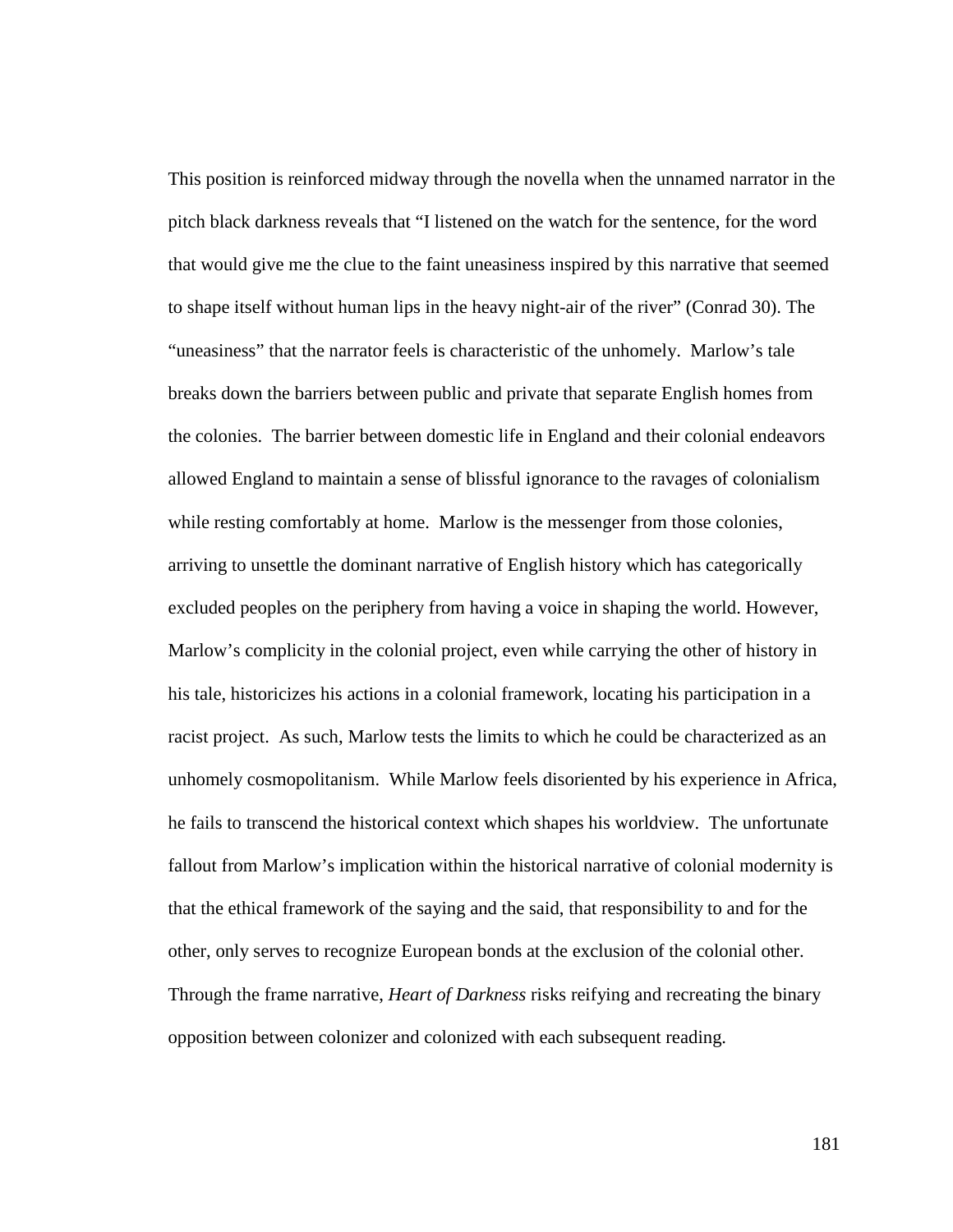Marlow's journey from Belgium to Africa and ultimately to Kurtz's compound is one of continuous disorientation, for Marlow and readers. Marlow attempts to resist the incomprehension by reaffirming an Enlightenment narrative of rationalism in which "I belonged to a world of straightforward facts" (17). Through his work and his mission for the Company, for a time Marlow was able to resist the advancement of a destabilizing uncertainty. Readers get signs along Marlow's journey of the continuing absurdity of the proceedings. Situations ranging from French gun boats aimlessly lobbing cannon balls into the African coastline to an almost maniacal desire for rivets serve as a reminder of the ever increasing meaninglessness of the journey. Marlow is able to fend off those feelings of ridiculousness, but as he traveled further up the river, it was like "traveling back to the earliest beginnings of the world, when vegetation rioted on the earth and the big trees were kings" (35). In this pre-historic state, Marlow confronts the disquieting silence that "did not the least resemble a peace; It was a stillness of an implacable force brooding over an inscrutable intention" (36). Conrad's depiction of Marlow's unearthly surroundings sets up a contrast between an Englishman and the African environment. Conrad's' use of setting is problematic though in that it reinforces the logic of colonialism which suggests that Africa remains untamed, and it is in this wilderness that the enlightened man must rely on his civility to battle the incomprehensibility of Africa. Conrad does not provide readers with a vantage point from which to critique Marlow's racism. Readers are left to understand this narrative through Marlow and the unnamed narrator who are located within that colonial project, and as a result, rather than interrupting an enlightenment narrative of progress, *Heart of Darkness* works in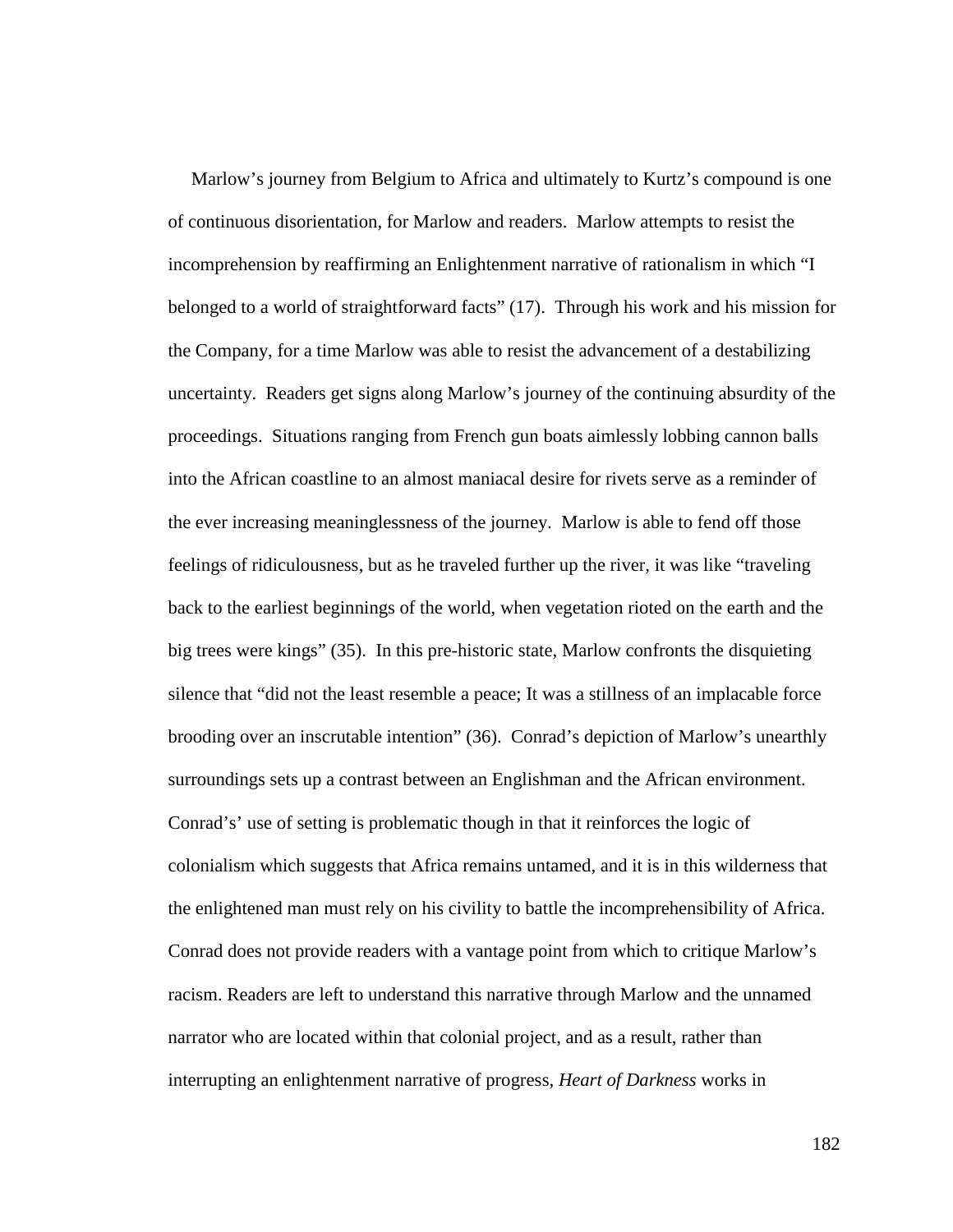complicity with this project. Ultimately, the outcome is not an unhoming for Marlow but instead a fixity within history and modernity. Rather than working against binaries, which Marlow seems to suggest at the outset of the narrative by suggesting that England was once a dark place, his racist discourse reinforces a binary logic between England and Africa.

 What Marlow finds in Kurtz is someone who has recognized the other within the self but exploits it through his own aggrandizement. Rather than seeing the other within the self as a moment of ethical engagement, Kurtz asserts his dominance over the other. Instead of taking responsibility for the other's difference, and recognizing that difference within his own subjectivity, Kurtz reigns over the other. As Kristeva reminds us in *Strangers to Ourselves*

The uncanny strangeness can be evacuated: 'No, that does not bother me; I laugh or take action – I go away, I shut my eyes, I strike, I command . . . ' Such an elimination of the strange could lead to an elimination of the psyche, leaving, at the cost of mental impoverishment, the way open to acting out, including paranoia and murder. From another point of view, there is no uncanny strangeness for the person enjoying an acknowledged power and a resplendent image. Uncanniness, for that person, is changed into management and authorized expenditure: strangeness is for the 'subjects,' the sovereign ignores it, knowing how to have it administered. (190)

This passage is frightening in its similarity with Kurtz's behavior. The paranoia and power that Marlow sees in Kurtz is not borne of insanity but arises from Kurtz's refusal to acknowledge his relationship to the radical other. As such, Kurtz assumes the power position within the tribe he joins. The heads on the fence are signposts of Kurtz's denial of a responsibility to others. While members of the colonial infrastructure condemn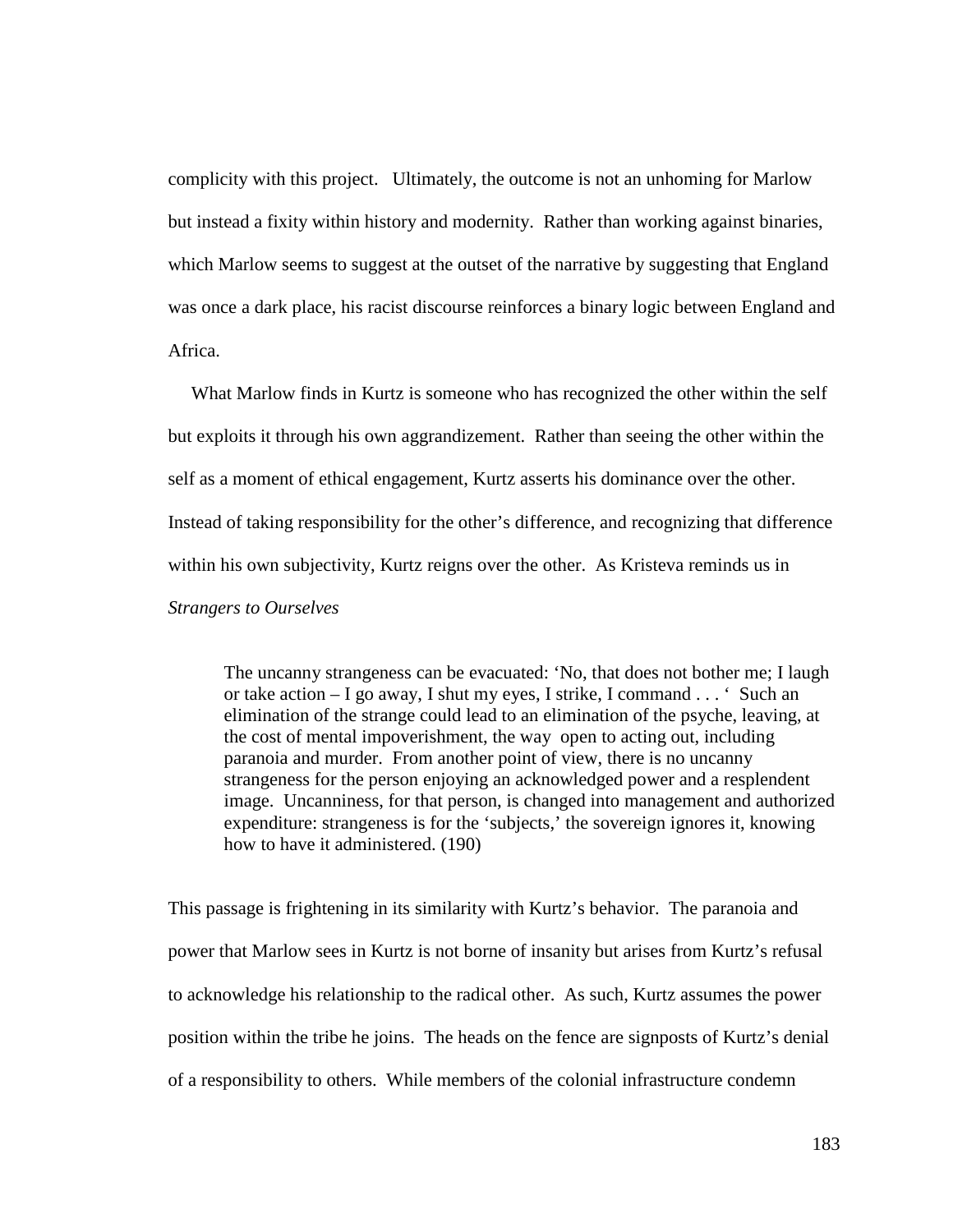Kurtz because he has become a threat to the power of the company, Marlow realizes all too well that "all Europe contributed to the making of Kurtz" (50). Kurtz's behavior is an implication and indictment of all Europe, of all colonial missions. This is what makes Marlow's actions so important both in terms of passing along this story but also in confronting Kurtz's Intended. There is an opportunity to interrupt that legacy, but instead, we see Marlow's participation in its perpetuation.

 As readers witness Marlow's journey down the Congo, descending ever deeper into a world of unhomely alterity, they see his behavior in response to being confronted by the other who puts the self into question. While Marlow must consider the cultural otherness of the indigenous people in Africa, it is Kurtz who ultimately wakes Marlow up to an always already present alterity which recognizes the other's difference. It is precisely this point which gives credence to Achebe's critique of *Heart of Darkness*. Achebe's argument that the novel "projects the image of Africa as 'the other world,' the antithesis of Europe and therefore of civilization" is problematic (252). It is clear that *Heart of Darkness* establishes "Africa as a foil for Europe" (251) and "depersonalizes a portion of the human race" (257) for the purpose of recognizing the other within the European self. Marlow and Kurtz are provided an exotic backdrop from which to play out a European narrative of development. At times the novel seems to disrupt that narrative but without a vantage point to critique the practice, the participants only reinforce the colonial project, rooting them in an historical context. The principles on which colonialism rests are sometimes problematized but ultimately the gendered structure of the narrative reinforces colonial practices. In particular, the depiction of Africans as primitive and childlike and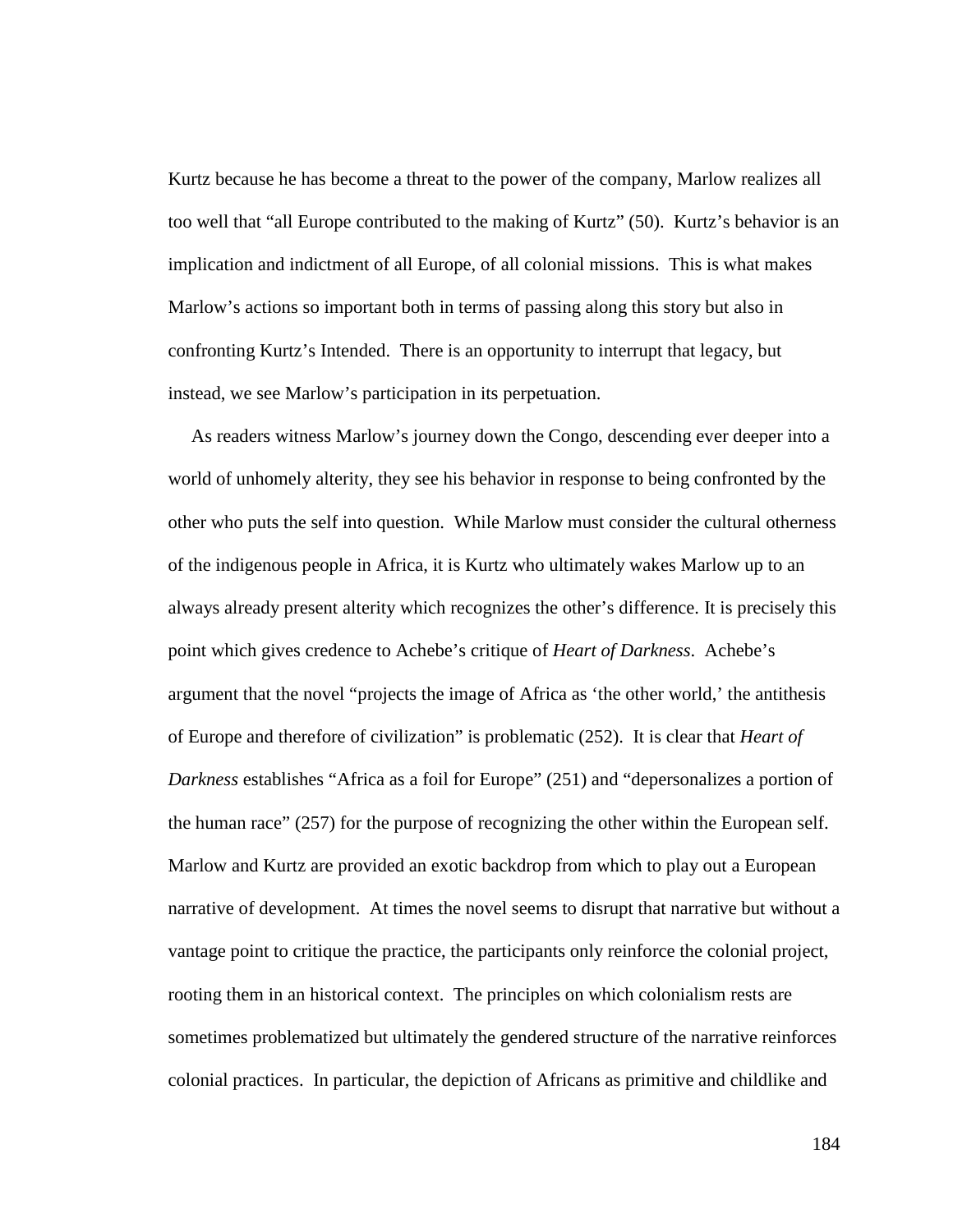women, both in Africa and in England, as dependent on European men for their understanding of the world positions the novel within colonial discourse.

 Just as Marlow observes that "the earth seemed unearthly" as he travels into the interior of Africa, he is similarly feeling displaced when he returns to the sepulchral city, Brussels. Marlow returns to the imperial center with a different burden of responsibility. He has unyoked himself from the responsibilities of being a good company man but now carries with him Kurtz's legacy. This new burden which grew out of sharing Kurtz's last moment, a moment which afford Kurtz the opportunity to peer into the abyss and sum up. Kurtz did sum up what he saw which is captured in the infamous refrain, "'The horror! The horror!"" (68). As he describes, "it is his extremity that I seem to have lived through. True, he had made that last stride, he had stepped over the edge, while I had been permitted to draw back my hesitating foot" (69). Marlow has come face-to-face with Kurtz's and it is from that moment that he has "remained loyal to Kurtz to the last" (70). One way of reading this moment, which reinforces the fixity of Marlow and Kurtz within a colonial modernity, is to think of this as a moment of self-discovery afforded to men by colonialism. Rather than unhoming Marlow through the insight into the colonial mission, the commitment to Kurtz grounds Marlow. That loyalty is played out upon Marlow's return to Europe in which the narrative of colonial brutality is hidden from Kurtz's Intended. Rather than carrying back a cosmopolitan unhomeliness from Africa, Marlow carries back Kurtz's legacy, a legacy steeped in colonialism, rooting them both to European modernity.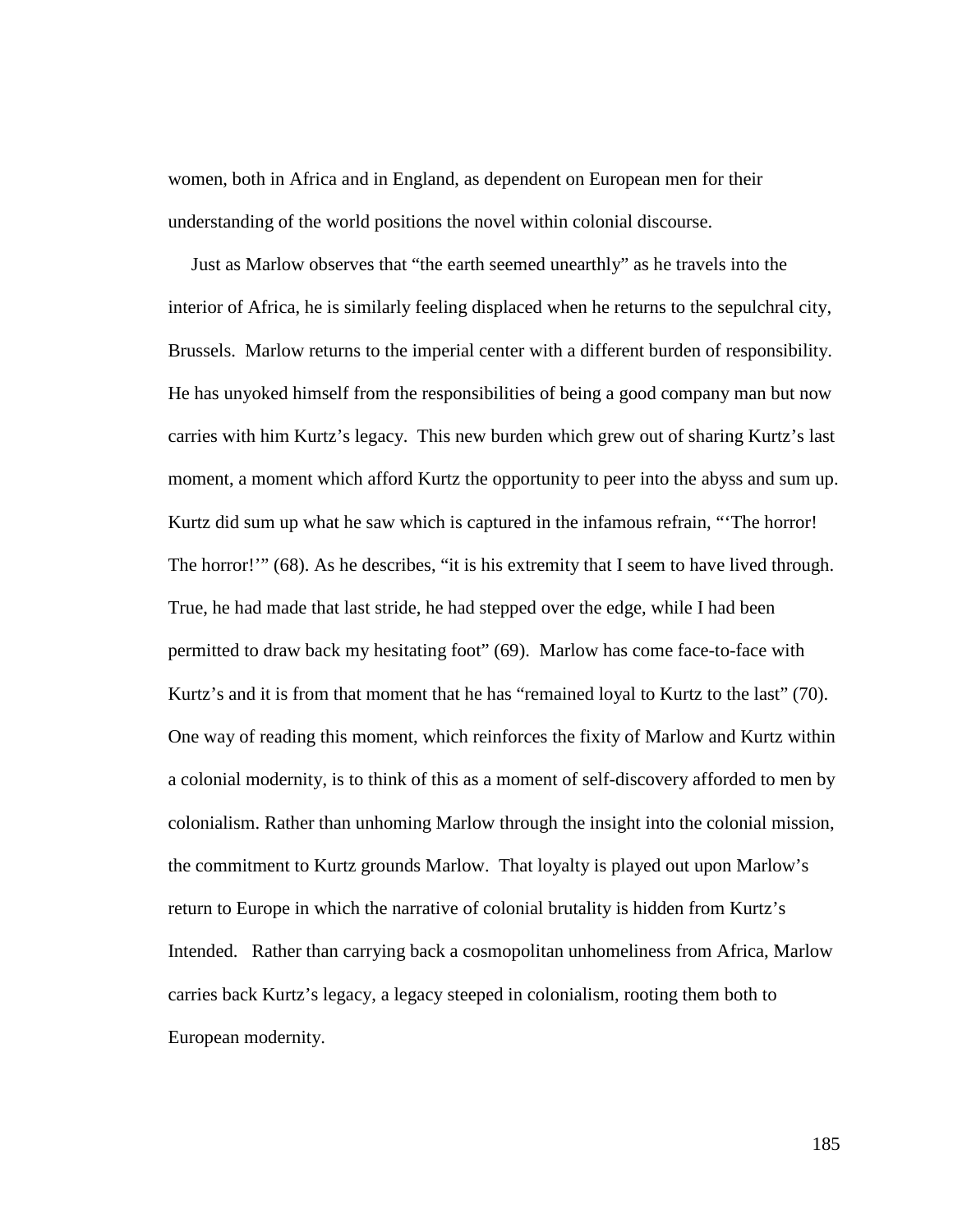Marlow's arrival in Belgium underscores the distance he feels from the everyday workings of a society which ignores the presence of the colonial other. This is the same society which contributed to Kurtz and ultimately abandoned him for acting out the end game of colonialism. If "the conquest of the earth" is only redeemed by "an idea at the back of it" then Kurtz has shattered that design for Marlow (10). When he sees "the sight of people hurrying through the streets to filch a little money from each other, to devour their infamous cookery, to gulp their unwholesome beer, to dream their insignificant and silly dreams," he is disgusted by "the assurance of perfect safety" (70). Yet, Marlow cannot quite let go of the binary construction that colonialism produces. The critique that Marlow momentarily offers when observing city life in the streets of Belgium is immediately undermined when he arrives at Kurtz's Intended's home.

 Marlow arrives at the Intended's front door with Kurtz's words weighing heavily on his mind. It is a moment in which readers wonder if Marlow will shatter the illusions of the domestic space, bringing the world into the home, revealing the presence of the colonial other even in the private space. Marlow recalls a conversation with Kurtz in which Kurtz explains that the ivory he has collected "at a very great personal risk" will more than likely be claimed by the Company (72). Kurtz continues, now pondering to Marlow, "what do you think I ought to do – resist?" (72). Ultimately, Kurtz concludes "I want no more than justice" (72). With those words echoing in his ears, Marlow "rang the bell before a mahogany door" (72). The justice that Kurtz and Marlow are contemplating is not material; it is not about compensation for ivory, instead it is about recognition of who Kurtz was and what he represents. The Company has turned away from Kurtz,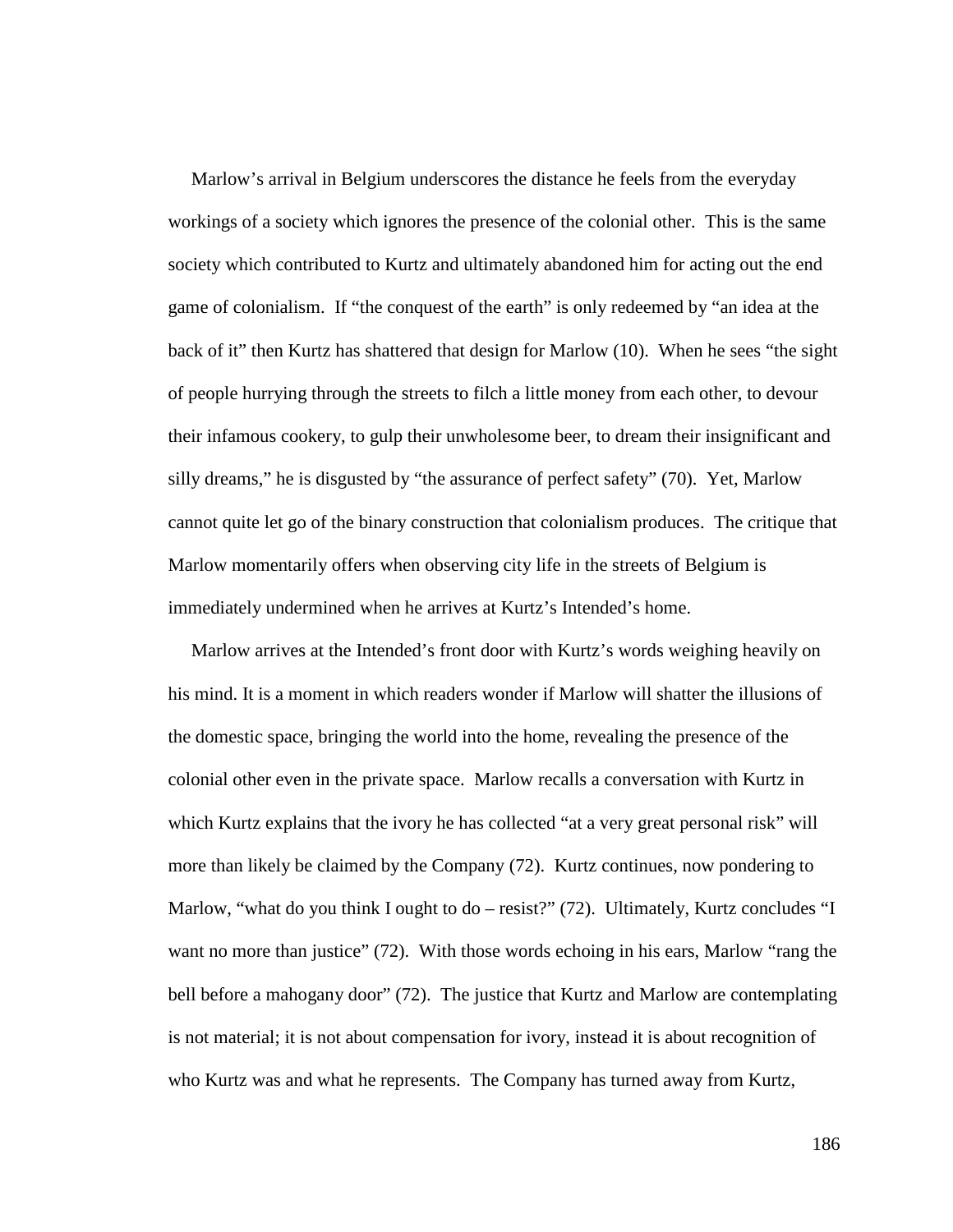writing him off as an outcast, but Marlow struggles to uphold Kurtz's project. Marlow enters the Intended's home as "dusk was falling" (72). In the drawing room, Marlow waits in contradictions of "monumental whiteness" and "dark gleams" for her (72). In the drawing room, Marlow gives an account of his relationship with Kurtz and Kurtz's final moments. As he narrates these events "the room was growing darker and only her forehead smooth and white remained illumined by the unextinguishable light of belief and love" (73). This battle of light and dark is the battle between public and private, between self and other. Marlow has brought the world into the Intended's home and is set to break down the illusion that was established through a colonial regime. When Marlow is asked what Kurtz's last words were, he backs away from taking the final step of shattering the lie that has held the empire together. In his essay "Beyond Evil in *Heart of Darkness,*" Lewis Livesay argues that "the 'lie' at the heart of the novella stems from the rationalizations of civilization itself, fostering our blind commitment to comfortable ways of reading, consuming, and possessing the marginalized other" (93). Marlow responds to the Intended's question with a lie of his own, that Kurtz's last word "'was – your name'" (75). Marlow remarks that "the heavens did not fall for such a trifle," but he does wonder "would they have fallen … if I had rendered Kurtz that justice which was his due?" (76). He surmises that telling her the truth "would have been too dark – too dark altogether" (76). At once Marlow fails to break down the barrier between domestic and public sphere and is forced to withdraw from this space to one more suitable for his station.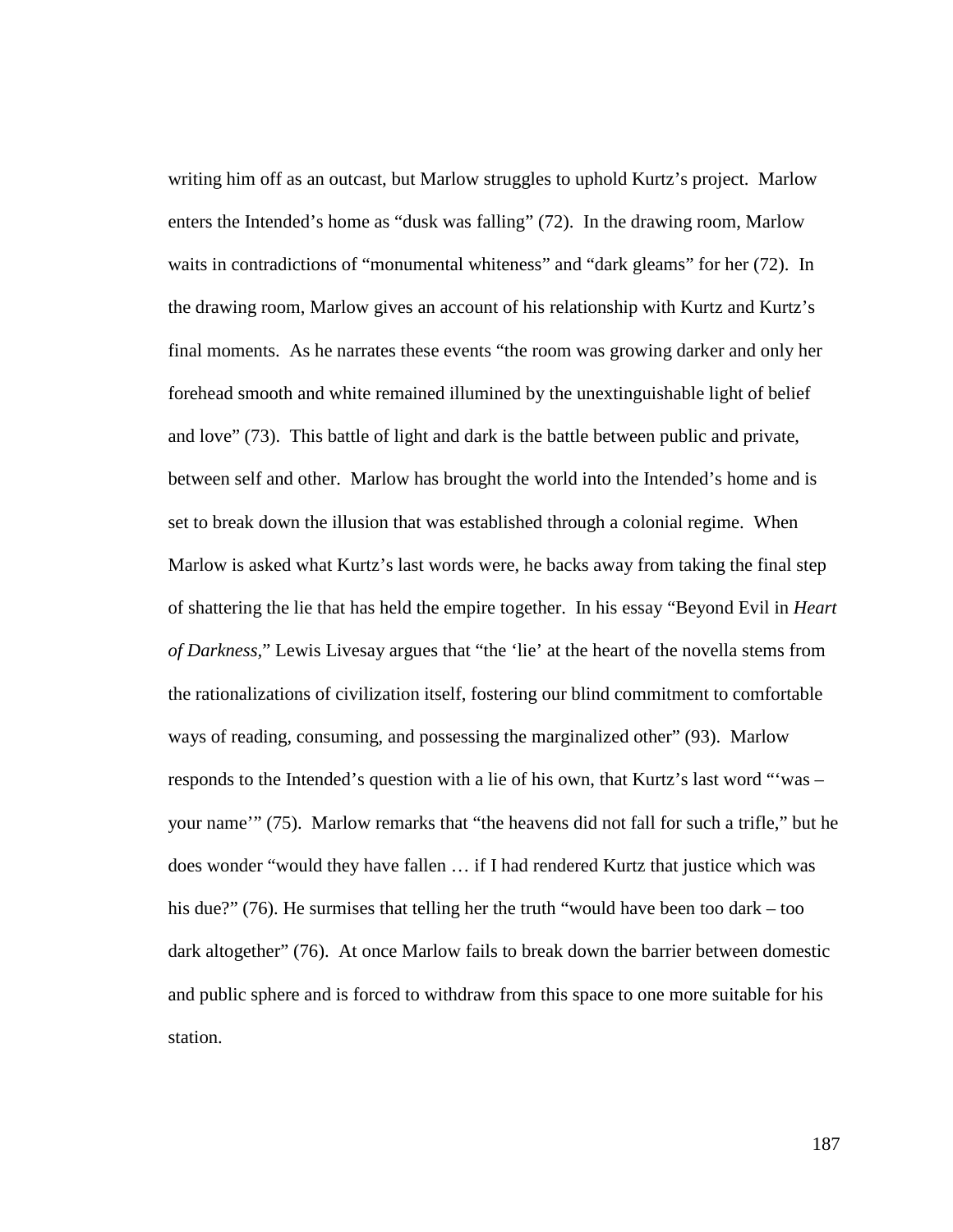We are quickly transported in the last paragraph of the novella from the drawing room back aboard the *Nellie*.Marlow is once again placed in context with his peers, which is noticeably a gendered space, but readers get a sense of increasing distance between Marlow and society; the very loneliness of the cosmopolitan of which Nussbaum spoke. The unnamed narrator reinforces this underlying distance through a spatial depiction: Marlow was sitting "apart, indistinct and silent, in the pose of a meditating Buddha" (76). The colonial project which created in Marlow a privileged cosmopolitanism also separates him from his companions and it is only through the frame narrative that they are linked. I return to Levinas to express the intentionality of the saying which places the listener under a responsibility for the other. It is Marlow's enunciative moment that brings him into being and asks for recognition of his alterity from the listeners for himself and for Kurtz, but their denial of the presence of the African other reinforces a Eurocentric cosmopolitanism. In doing so, the listeners must grapple with the recognition of alterity but within a colonial framework. Earlier in the novel, we are reminded of the power of the saying. The narrator interrupts Marlow's tale, showing the impact it is having on him. He says, "I listened, I listened on the watch for the sentence, for the word that would give me the clue to the faint uneasiness inspired by his narrative that seemed to shape itself without human lips in the heavy night-air of the river" (30). What is evident in this statement is the trace of otherness that lingers in the saying, unsettling the narrator. As I mentioned earlier, it is the frame narrative itself that provides this otherness rather than Marlow's tale. His tale is one which ultimately upholds a colonial narrative of modernity. Marlow's cosmopolitanism is produced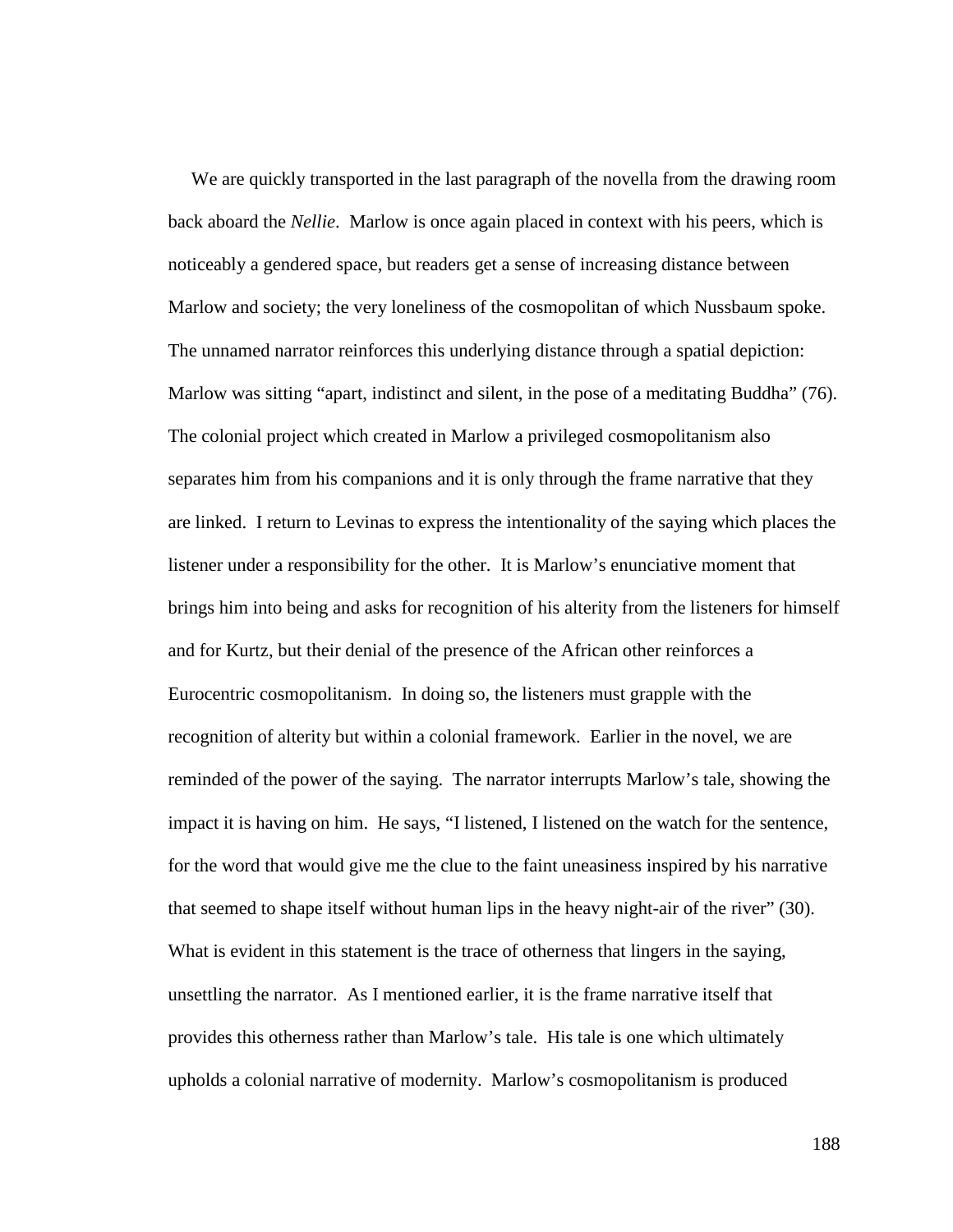through colonial modernity, and as such it is grounded in a racist discourse which does not provide a space for the world-in-the-home and the home-in-the-world. The limitations of Marlow as an unhomely cosmopolitan are because of his fixity of position. If as readers we are to recognize and respond to Marlow's alterity in the way that Marlow has done for Kurtz, we risk reifying a colonial positionality. Rather than interrupting an Enlightenment narrative of modernity, *Heart of Darkness* upholds many of the conditions which made colonial projects work. What this reading provides is a limitation to the possibility of an unhomely cosmopolitan who works within a colonial structure, but it is through the displacement that those structures create that gives rise to an unhomely cosmopolitan from the postcolony.

## *GraceLand*

 At the tail end of the twentieth century, we find the unhomely cosmopolitan, dealing with an uncanniness borne out of colonialism, emerging from a failing postcolonial nation-state. Elvis Oke, the protagonist in Chris Abani's *GraceLand*, is alienated from himself and his surroundings. The novel alternates settings between Elvis's boyhood village of Afikpo and the bustling, labyrinthine mega-city, Lagos, in order to juxtapose what it means to be "home" both in terms of family and in terms of the nation-state. The move to Lagos also provides a space to explore the flows of global capital in order to showcase an increasingly neo-colonial Nigeria, further illustrating the challenge of the postcolonial nation-state to provide a home for its citizens in an era of globalization. In fact, it is the Nigerian government's struggle to maintain its power that ultimately pushes Elvis from his home into an unfamiliar world. Elvis' unhomely cosmopolitanism arises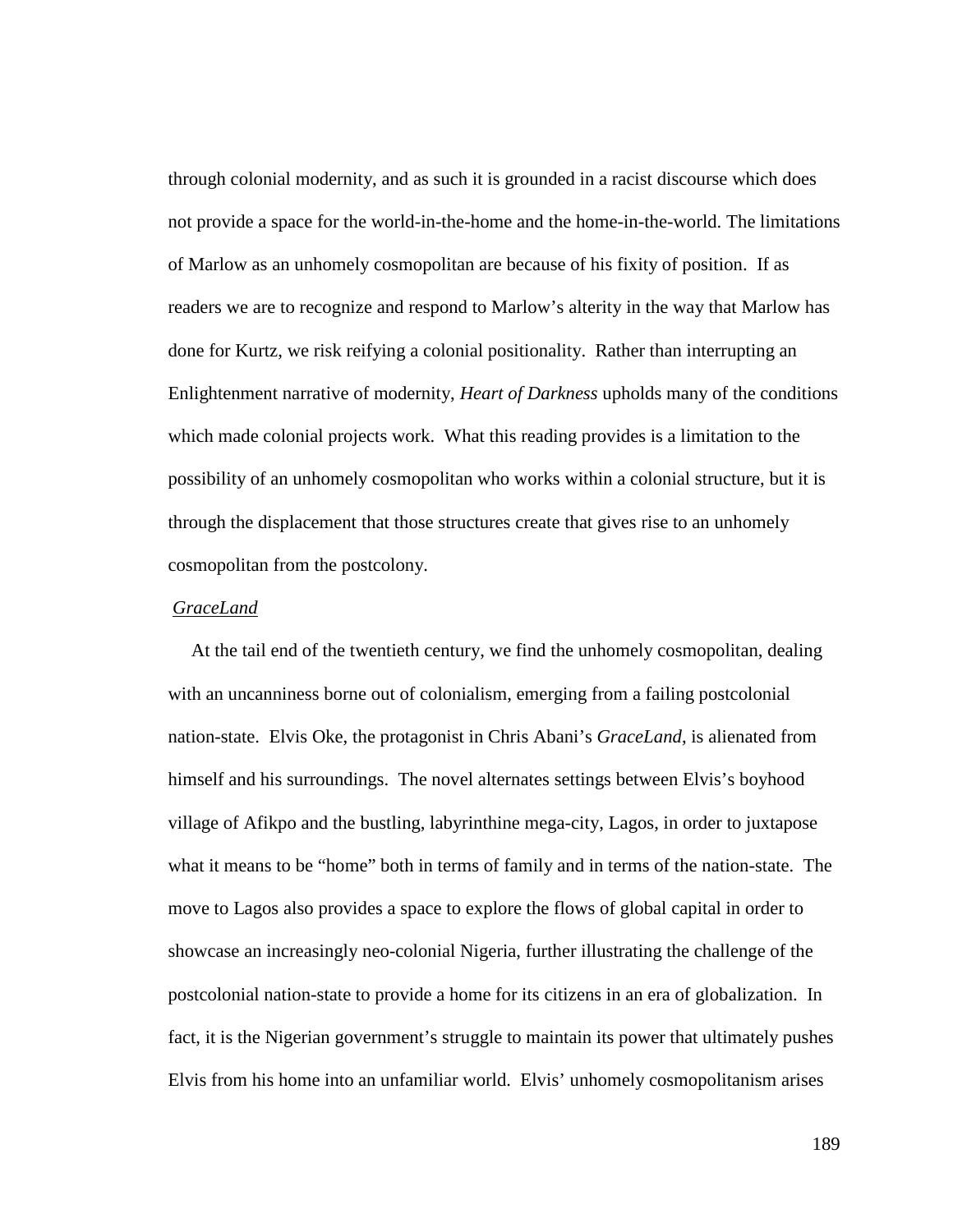from self-preservation and necessity more than from a willingness to embrace the cultural difference which emerges in the interstitial space Elvis inhabits at the end of the novel. Abani's critique of the postcolonial nation-state not only implicates corrupt domestic regimes that attempt to bring order to Lagos and ultimately Nigeria, but it extends to readers as well. Through Elvis' displacement, Abani also disturbs reader appropriation of the novel, challenging readers to problematize narratives which suggest the possibility of authenticity. Elvis' sense of unhomeliness is then mirrored by readers' own sense of displacement, occurring from the critique of narratives of develop, ultimately leading to a space in which reader and text come together in recognition of the presence of the self within the other.

 Fashioned as a contemporary *bildungsroman*, *GraceLand* tells the story of Elvis Oke's coming-of-age, tracing his growth from a rural Nigerian community, Afikpo, through the slumscapes of Lagos, leaving Elvis on the precipice of transnationality. The *bildungsroman* structure generates reader expectation that Elvis will emerge from his experiences a fully integrated member of Nigerian society. Historically, the *bildungsroman* form has worked to tie the modern subject to the nation through a narrative of development, culminating in socialization of the individual into society. As Lisa Lowe argues in *Immigrant Acts*,

the novel as a form of print culture has constituted a privileged site for the unification of the citizen with the 'imagined community' of the nation, while the national literary canon functioned to unify aesthetic culture as a domain in which material differences and localities were resolved and reconciled. The novel of formation has a special status among the works selected for a canon, for it elicits the reader's identification with the bildung narrative of ethical formation, itself a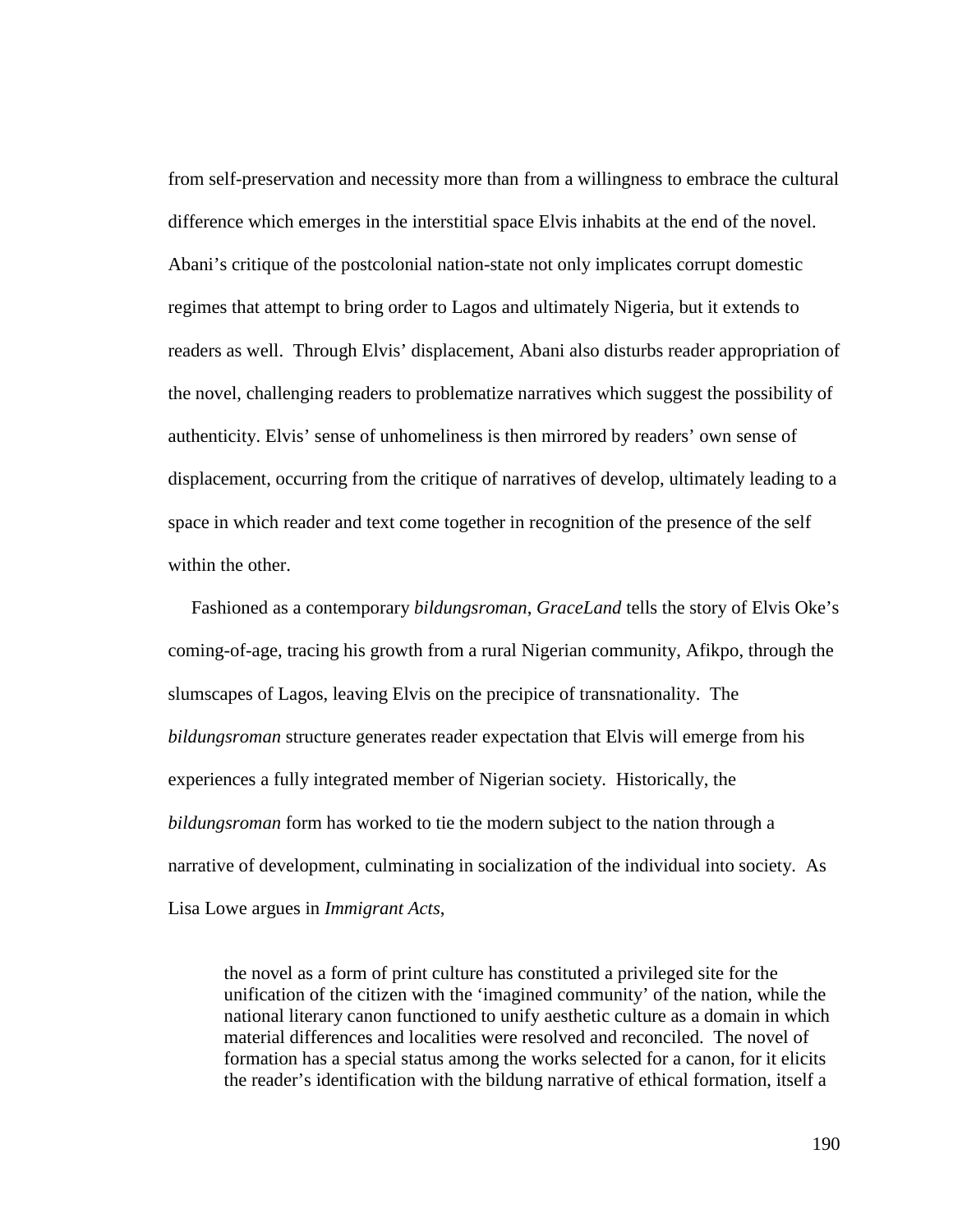narrative of the individual's relinquishing of a particularity and difference through identification with an idealized 'national' form of subjectivity. (98)

Reading Lowe's assessment of the *bildungsroman* through Elvis' failed socialization, the novel challenges the "idealized 'national' form of subjectivity" (98). By resisting the development of a unified subject, the novel is enacting a fluid subject, defined only through its mutability. As Elvis contemplates the many ways of being in Lagos (traditional Igbo path, anti-governmental protestor, street hustler, criminal, just to name a few), so too must the reader reconcile with the plurality of being in Lagos. Elvis' assertion at the end of the novel, that "nothing is ever resolved…[i]t just changes," opens a space of ambiguity for readers in which they are required to read Elvis on his own terms instead of through a national framework or some anthropological study of Nigeria(320). By destabilizing the nation-state structure and any perceived authenticity of Nigeria, Abani works to create solidarity through a shared uncertainty instead through national identification. As Abani attests in an interview with the *South China Morning Post's* Bron Sibree, *GraceLand*

hinges on the question of becoming. How we become who we are. What we really become is not so interesting to me, because I think that whenever we think we've become something we are just catching our breath before we begin the transformation again. So the books are always about moments of change. (5)

Placing this constant mutability of identity in the *bildungsroman* genre problematizes a coherent national identity. *GraceLand* eschews the telos of the classic *bildungsroman*, socialization, in favor of an instability which asks readers to constantly renegotiate their expectation of what it means to belong. Readers are left to consider a heterogeneity of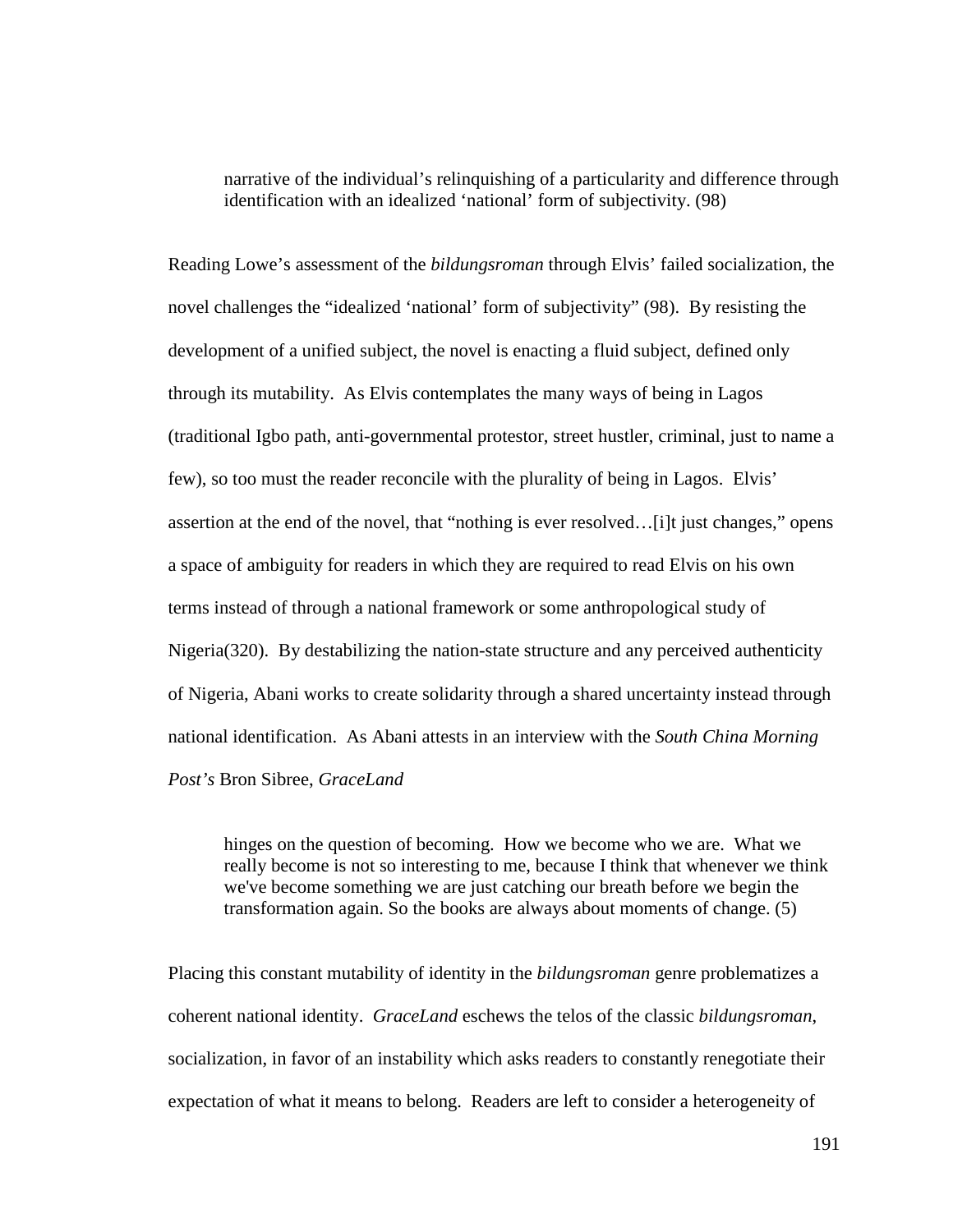being, even within the nation-state. The space that Elvis inhabits is an unhomely space, at once familiar but ultimately alienating.

 In addition to appropriating European literary traditions, Abani incorporates traditional Nigerian literary techniques but also pushes the genre forward in new directions. In general, Abani works against the traditional reception that African novelists act as native informants to the West. He argues that "[t]he West wants you to be a good African, and there's a little dance you have to do. But the Nigerians … have their own expectations for how you should represent Nigeria. And you, the writer, are stuck in the middle, trying to find a sense of integrity" (34-35). Abani recognizes the double bind that many emerging writers of postcolonial literature face.

They are in a catch-22 of recognizing the demands from both the domestic and international audiences. Caught up in a paradoxical relationship, many African novels have incorporated this genre which was borne out of European tradition but attempt to make it fit the contours of non-Western life. The established normativity of the novel as European in origin has reshaped how novels from "the periphery" are received. Eileen Julien develops this argument fully in "The Extroverted African Novel." Her contention that the African novel<sup>[1](#page-197-0)</sup> is one that faces outward, toward the center "represent[ing] locality to nonlocal others, be they expatriate communities abroad, other African nationals on the continent, Japanese, Europeans, Brazilians, or U.S. students" (684). This turning outward can be a productive gesture. When a text calls to the reader across culture, it also welcomes the reader into a transcultural space. When postcolonial

<span id="page-197-0"></span><sup>&</sup>lt;sup>1</sup> One particular type of novel from Africa. I would also argue that other literary traditions, such as those from the Caribbean and India also face these challenges.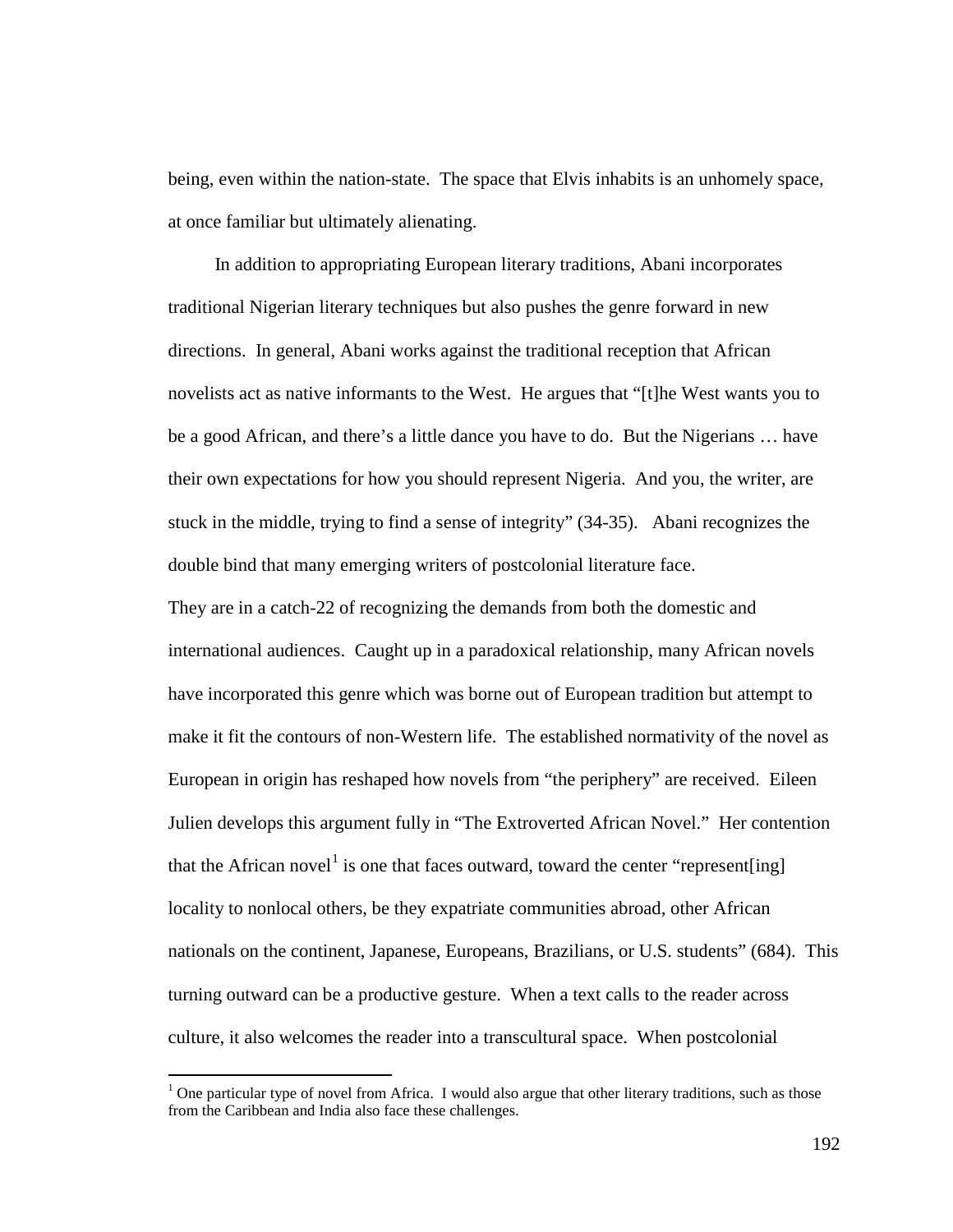literature turns outward, one of the risks is that in doing so they do not engage but rather inform. An unfortunate consequence is that a text is in jeopardy of presenting a unified idea of culture which encourages readers to understand that experience as an accurate representation of life in a particular place. In the past, some authors even found it necessary to present their culture to the West as a way of taking back the power to represent. This view is echoed in some of the first generation Nigerian novelists' works, most notably Chinua Achebe. In an interview with Simon Gikandi in 1991, Achebe proclaimed, "[I]f someone is in search of information, or knowledge, or enlightenment about the total life of these people – the Igbo people – I think my novels would be a good source" (qtd. in Huggan 26). The problem with such a view is that novels are transformed into ethnographic and anthropological representations. The power of the novel to imagine and create is usurped by readers taking a cultural tour. In *The Postcolonial Exotic*, Graham Huggan refers to this process as the anthropological exotic. He explains that

The anthropological exotic … describes a mode of both perception and consumption; it invokes the familiar aura of the other, incommensurably 'foreign' cultures while appearing to provide a modicum of information that gives the uninitiated reader access to the text and, by extension, the 'foreign' culture itself. Thus, the perceptual framework of the anthropological exotic allows for a rereading of African literature as the more or less transparent window onto a richly detailed and culturally specific, but still somehow homogenous – and of course readily marketable – African world. (37)

Abani has recognized the danger that can befall a writer communicating across culture. He has carved out a space between speaking to and speaking for as a way to communicate the interstitial realities of identity. This space, which is inherently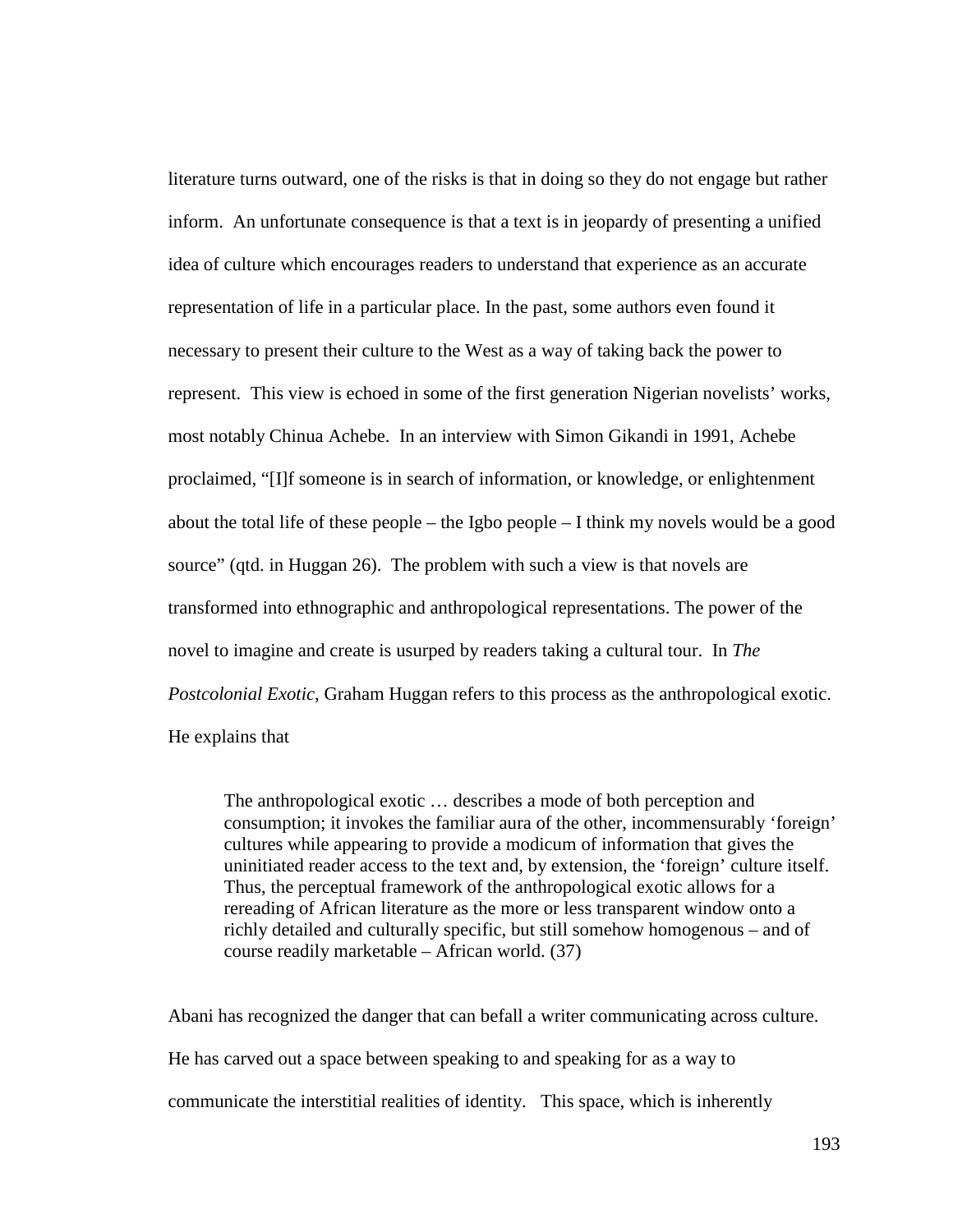cosmopolitan, allows Abani to present culture as always already becoming. The way Abani opens this space both for his novel and for readers is through disorienting and disrupting, a characteristic of the unhomely which will be examined in more detail later in the chapter. Like Elvis, who is a product of dislocation, readers also find themselves equally displaced.

 In addition to the genre, *GraceLand* also employs narrative techniques which shape the structure of the novel in a manner that locates a space of cultural difference. At the outset of each chapter, Abani includes two descriptions of the kola nut ceremony, one from an insider position and one from an anthropological position. The juxtaposition of these two readings of the ceremony signifies a gap between cultural understandings of the kola nut ceremony, opening a space of cultural translation. At the beginning of Chapter Eleven, part of the Igbo kola-nut ceremony is described in the following way: "Four lines on the King's head mark the destination; the moment of royalty, the full crown. This star, spread like a child's smile or the reaching of four fingers, is rare" (107). This passage is followed by an anthropological reading: "the four-lobed kola nut is the King nut. Rare, it is always a good omen. Four, in Igbo cosmology, is the number of completion, of dominion over the physical universe. It is also the number of energy pockets that true sorcerers and sorceresses need to perform their sacred duty" (107). Readers are easily caught up in trying to decipher the "meaning" of the ceremony in the book, but it is in the narrative passages which follow these kola nut ceremony descriptions that undermine traditional Igbo practices, depicting Elvis' ambivalence toward and eventual rejection of traditional Igbo culture. He recognizes that this culture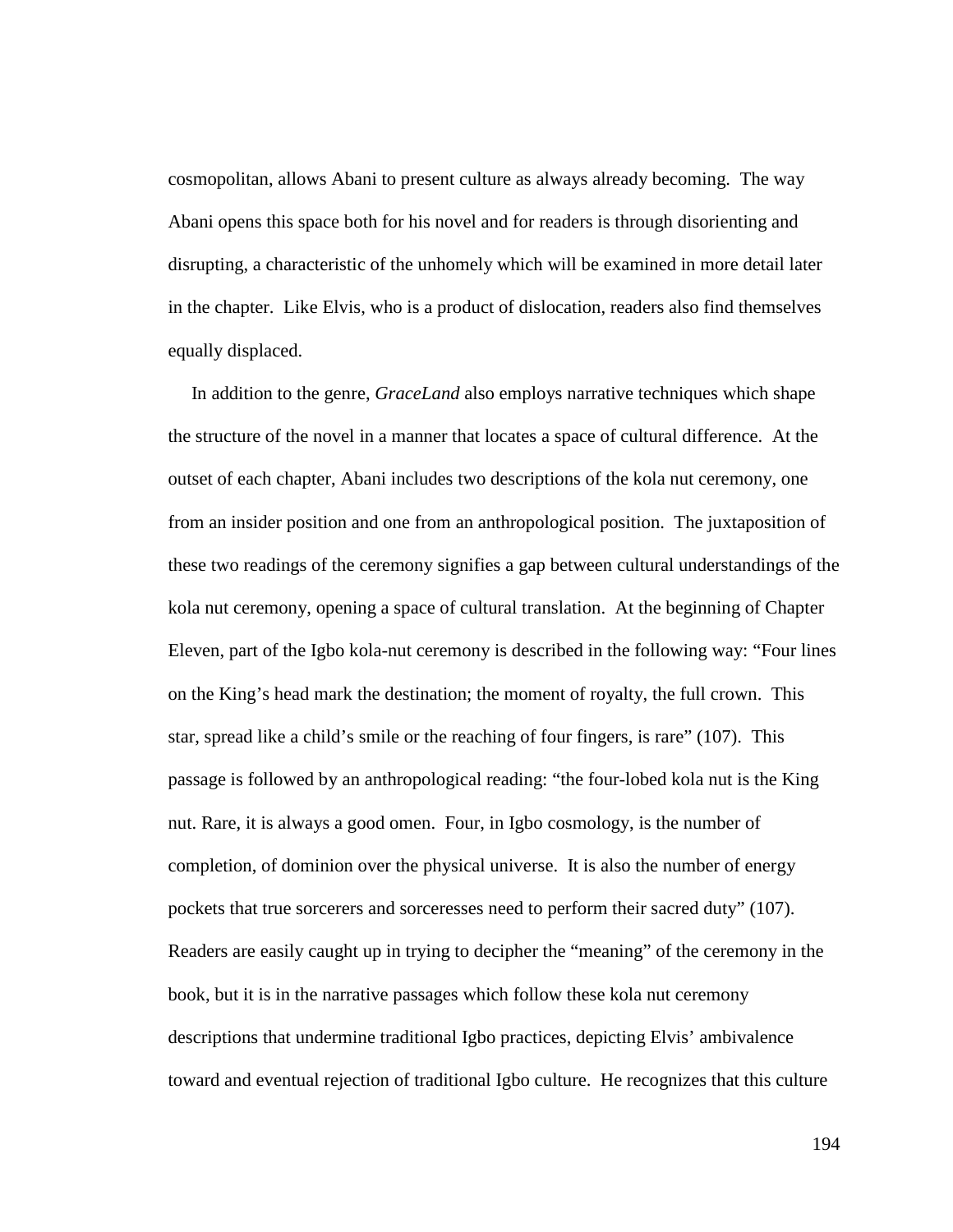is a part of him, but it does not define him. Readers see this sentiment echoed in the eagle-sacrifice coming-of-age ritual in the novel. The ceremony turns into a farce when the eagle is substituted with a baby chick, which is already struck by an arrow. For Elvis, the hollowness of this ritual reflects the emptiness of traditional Igbo practices in contemporary Nigeria. Elvis resides in a conflicted space which shows the incompatibility of traditional ways of life in a modern society.

 Abani reinforces the idea of living in contradistinctive worlds through another narrative technique incorporated at the end of each chapter. Following Elvis' narrative, Abani places recipes, homeopathic remedies, and plant descriptions taken from Elvis' mother's journal at the end of each chapter. Elvis keeps this journal with him at all times. In moments of reflection, he often leafs through the pages, thinking about his mother. The odd thing for Elvis about this journal is that he can't remember anyone actually preparing the recipes contained in the journal. At the end of the novel as Elvis is about to board a plane to the US, he transfers his mother's journal to his carry-on bag. In that moment, Elvis reflects that the journal "had never revealed his mother to him. Never helped him understand her, or his life, or why anything had happened the way it had" (320). That is not to say that the journal was entirely unhelpful for Elvis. It did provide a way to keep memories of his mother alive and offer a potential alternative epistemology in the face of an ever growing distance from nature. The fact that Elvis does not feel that same connection to the natural world that his mother did illustrates his disconnection from his physical surroundings. Elvis' culture and his surroundings do not offer him a sense of self. We can read this space as a condition of the modern postcolony in which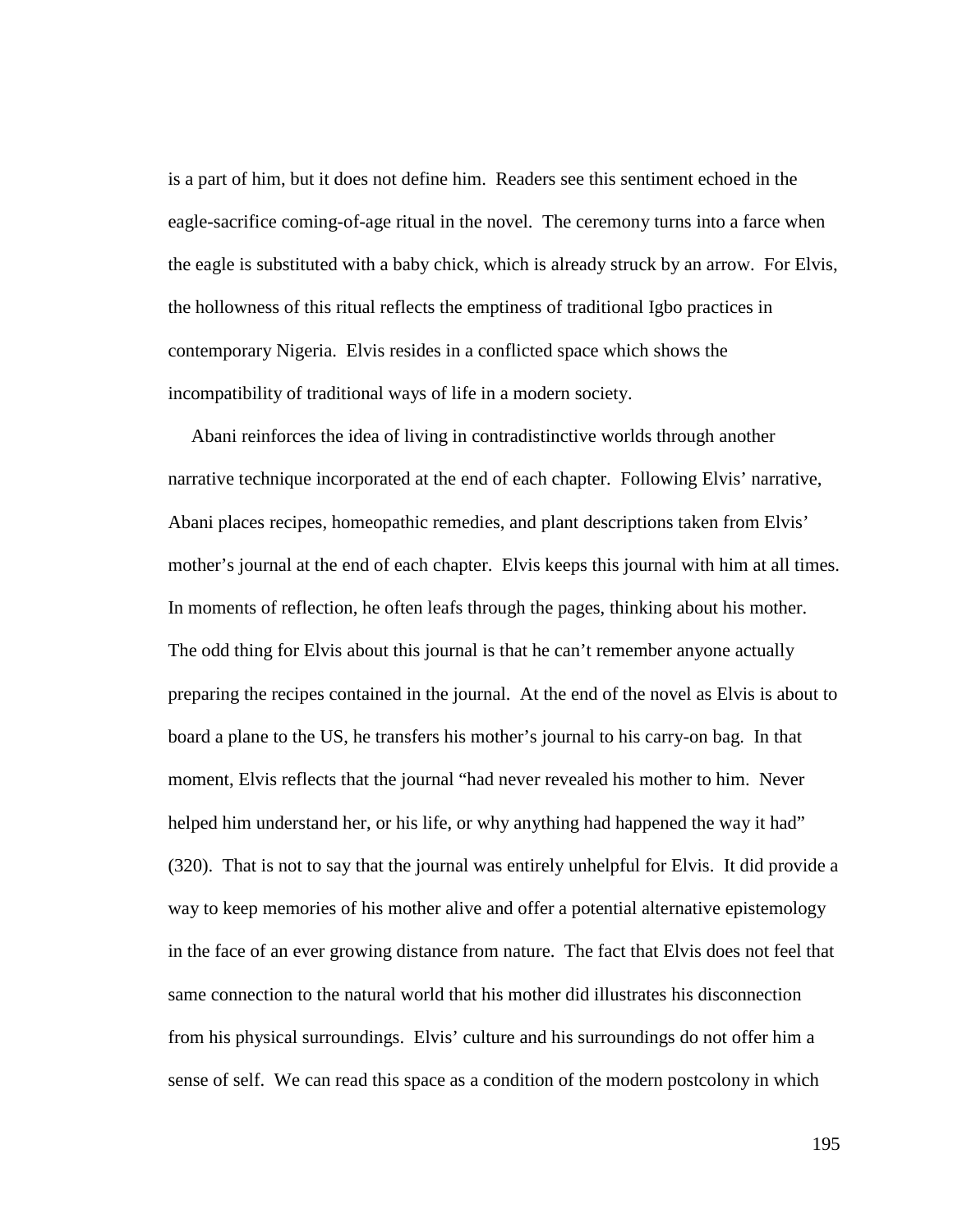the nation-state structure, one grounded in the belief that "cultures are, by their nature, national in character" is incommensurable with economic and social opportunity (615). Identity is removed from traditional ways of life and the nation-state, forcing individuals into metaphorical exiles and diasporas even within their own national borders in an attempt to find home.

 In some ways, the space that Abani creates with *GraceLand* is one which uses postcolonialism to comment on postcoloniality. Graham Huggan makes the distinction between these "two regimes of value" (5). Huggan explains that postcolonialism is "an ensemble of loosely connected oppositional practices … and by an aesthetic of largely textualized, partly localised resistance" (6). As such, postcolonialism "becomes an anticolonial intellectualism that reads and valorizes the signs of social struggle in the faultlines of literary and cultural texts" (6). Abani's appropriation of the *bildungsroman* form along with an aesthetic construction of the chapters resists conspicuous consumption. According to Huggan, postcoloniality, on the other hand, is a "regime of cultural value … within the global late-capitalist system of commodity exchange" (6). Postcoloniality then comes to represent "marginal products in the global marketplace" (6). Huggan argues that postcolonialism is ultimately implicated within this larger system of postcoloniality whereby postcolonialism becomes a commodity, stripping it of its oppositional power. Through *GraceLand*, structurally, aesthetically, and through the figure of Elvis, Abani critiques this global capitalist system which attempts to locate these oppositional forces within a process of commodification. The unhomely cosmopolitan emerges as a product of the displacement of postcoloniality but this figure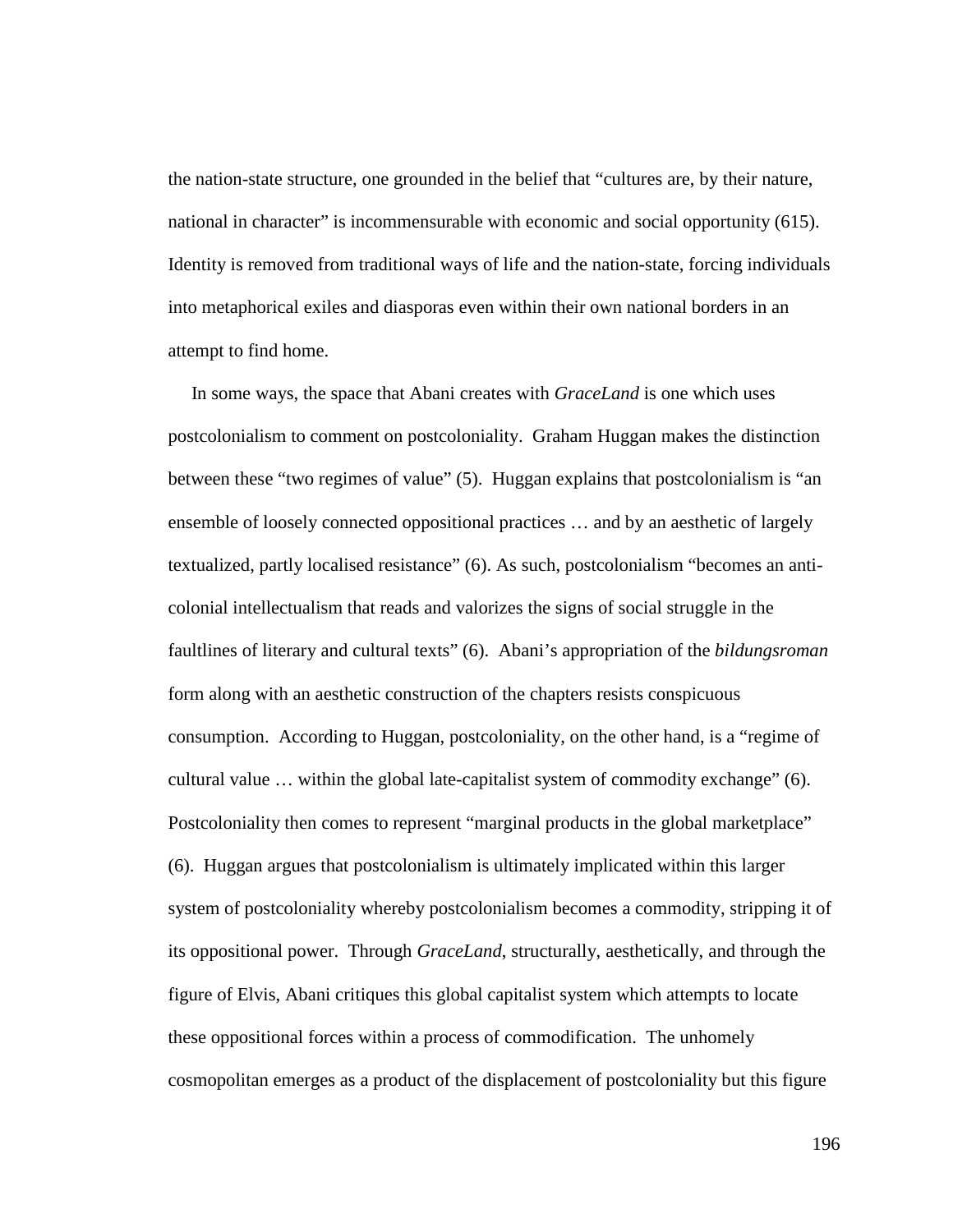provides postcolonialism's critique of a totalizing colonial modernity which lies at the heart of globalization.

 Abani maps this displacement onto Elvis' body, marking it as a site of gender ambiguity which serves to disrupt the connection between heteronormativity and the perpetuation of the nation-state. Throughout the novel, Elvis continually slips between gender positions, refusing to uphold the binary structure of man / woman. From his ineptitude at performing the rites of manhood as a boy of five to his sexual exploration and to his experimentation with make-up, Elvis continually refuses to perform the role of "man" which is expected from him both by his culture and his nation. Elvis is surrounded by male relatives who continually prove their manhood through sexual acts and violence, holding up the patriarchal structure which replicates the family as a microlevel representation of the nation-state. In a flashback to Elvis' youth, readers learn of a particularly traumatic experience between Elvis and his father. On a Friday evening, while Elvis watches his Aunt Felicia and her friends get ready for an evening out, he dreams of taking part in this ritual. Eventually,

Aunt Felicia finally gave into his badgering and wove his hair into lovely cornrows. One of the other girls put lipstick on him. Giggling, and getting into the game, another pulled a minidress over his head. On Elvis, it fell nearly to the floor, like an evening gown. He stepped into a pair of Aunt Felicia's too-big platforms and pranced about, happy, proud, chest stuck out. (61)

After Elvis is all made up, he spots his father, Sunday, returning home from work. Before the women are able to get Elvis cleaned up, because they are all too aware of the danger Elvis is in, he bolts out the door thinking "that somehow his father would like him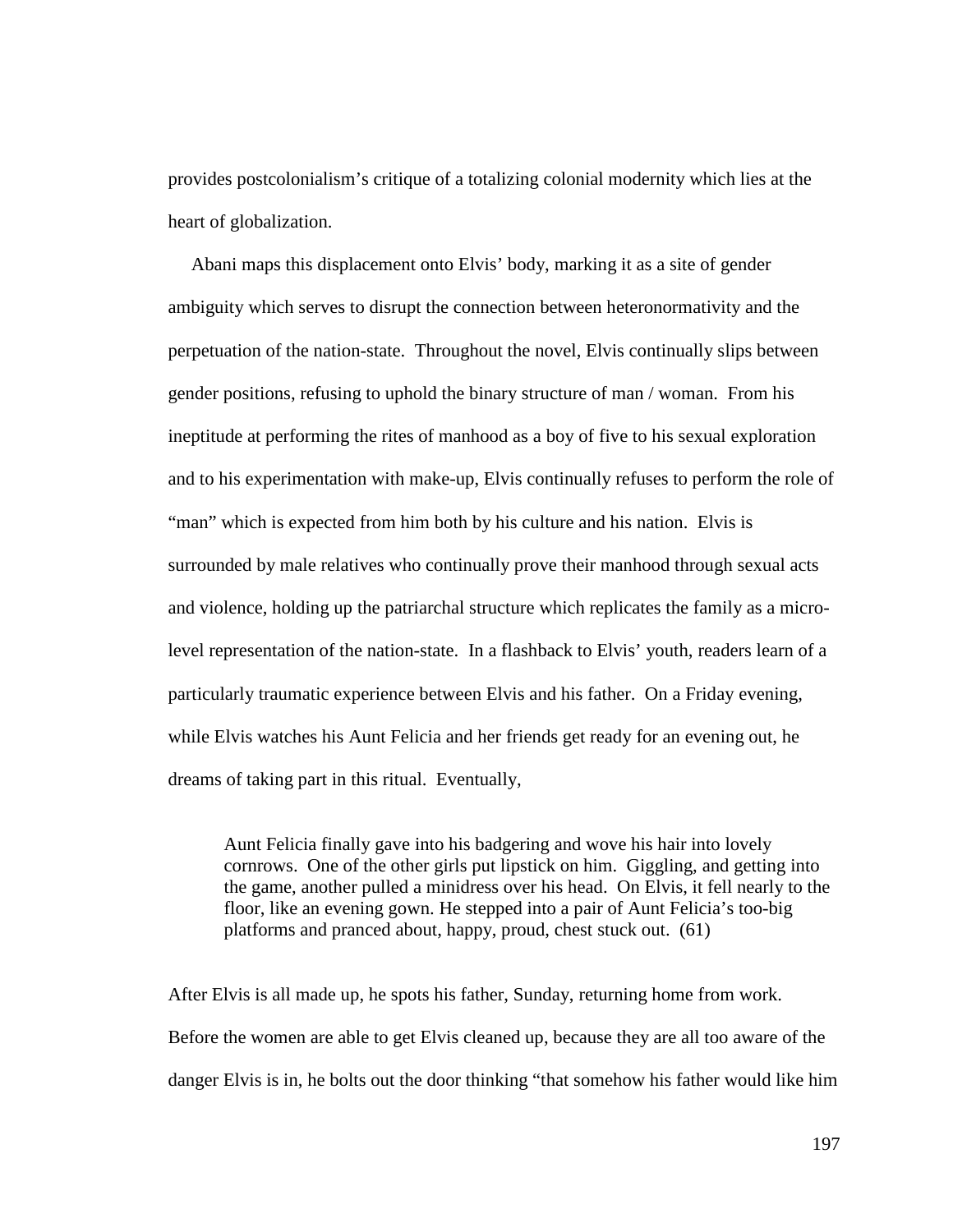better with the new hairdo" (61). Instead of being met with an embrace, Elvis "ran straight into the first blow, which nearly took his head off" (61). Elvis is bewildered by his father's reaction and does not grasp what Felicia and her friends and Sunday understand implicitly – boys do not wear make-up. To further reinforce his point, Sunday shaves Elvis' head, explaining that he is "doing dis for your own good" (63). This was an early lesson for Elvis on the cultural expectations for boys and girls. Ironically, immediately after his haircut, Elvis bursts into the house to grab some money and finds his Uncle Joseph raping his cousin Efua. The juxtaposition of these events serve to undermine male authority and problematize the patriarchal structure which refuses to allow boys to explore questions of gender but preserves the power of a father to rape his daughter. This perversion of power replicates the same relationship the nationstate takes with its subjects, forcing them to recognize the state's legitimacy through acts of violence. For example, at one point in the novel Elvis is arrested at a political protest and tortured by the police. They attempt to gather information on the King of the Beggars and when Elvis refuses to cooperate, he is strung up by his arms and beaten with the inner tube of a bicycle tire. The Colonel explains to Elvis that "Dis is what happens when my questions are not answered" (296). It is through physical abuse that the state attempts to maintain control.

 As an adolescent, Elvis experiments with make-up again, but this time under the guise of impersonating Elvis Pressley. While not entirely socially acceptable, the idea that the make-up is being used for economic gain makes it more palatable in hyper-capitalist Lagos. Still, Elvis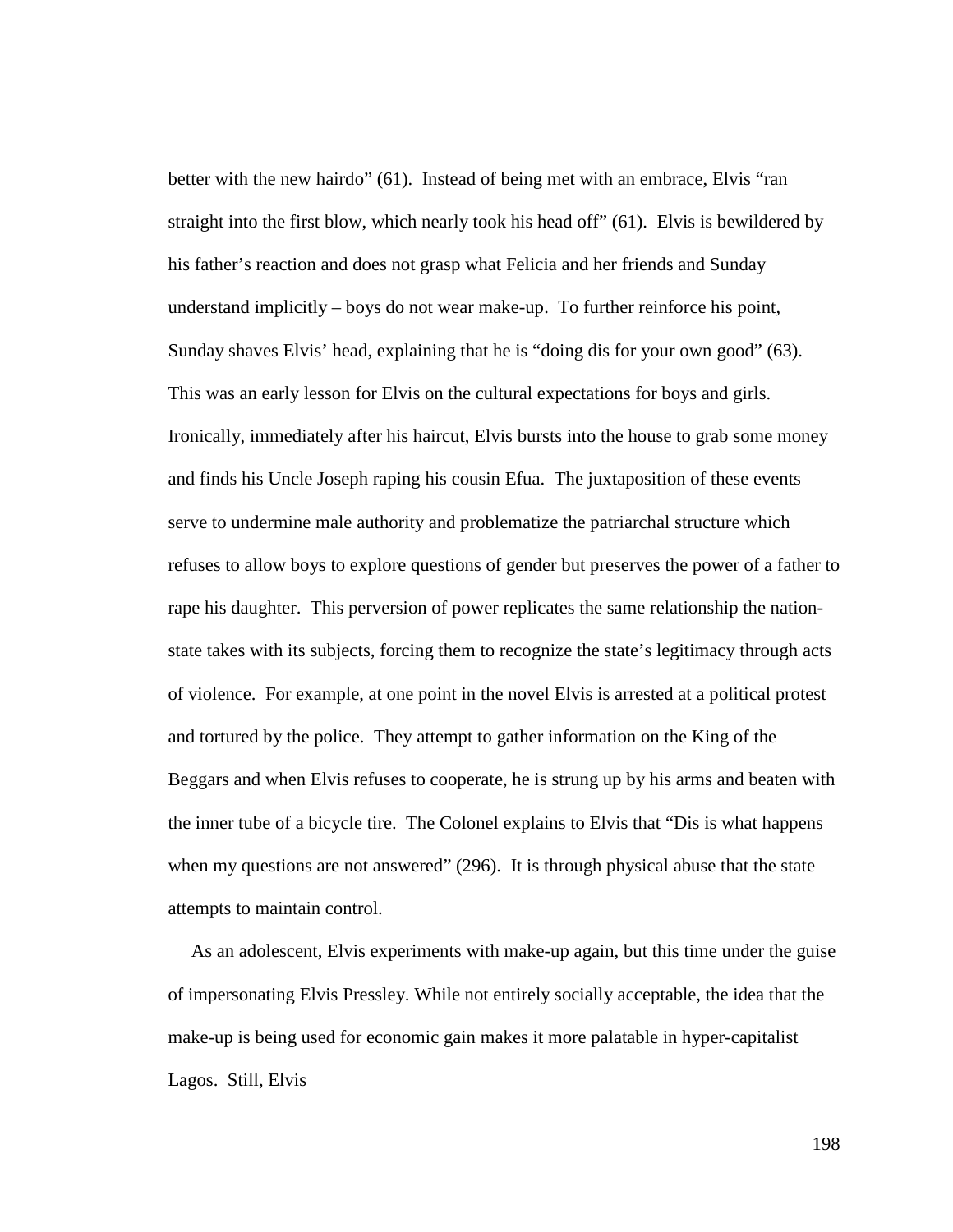thought it a shame that he could not wear makeup in public. That's not true, he mentally corrected himself. He could, like the transvestites that haunted the car parks of hotels favored by rich locals and visiting whites. But like them, he would be a target of some insult, or worse, physical beatings, many of which were meted out by the police, who then took turns with their victims in the back of their vans. It was exasperating that he couldn't appear in public looking as much like the real Elvis Presley as possible. (77)

What emerges from this passage is a clear distinction between public and private spheres, something that is maintained through policing. Elvis' performance of Elvis Presley is not only problematic because of the threat to gender normativity, but also it challenges a global social hierarchy which prevents a boy from the slums of Nigeria from impersonating an American icon. The ridiculousness that others see when Elvis is all powdered up and sprayed is just a reminder of the limitations being placed on Elvis within a global capitalist structure. As a man, Elvis must appear in public as upholding the values of the nation-state or risk drawing the ire of police, much in the same way that he had to fear his father in the domestic space. Both the police and his father represent spectacles of power whose histrionic displays of force enact their very authority. For much of the novel, this authority is played out on Elvis body through constant physical abuse by both his father and the police. Elvis' presence as difference within society challenges the complete authority that is a staple of the modern nation-state. Anything that undermines the legitimacy of heteronormativity and the family structure is othered. The state attempts to organize civil society in a manner which provides policing of the public by the state and policing of the private by the patriarch. Homi Bhabha suggests that the unhomely breaks the binary of public and private "by the difference of genders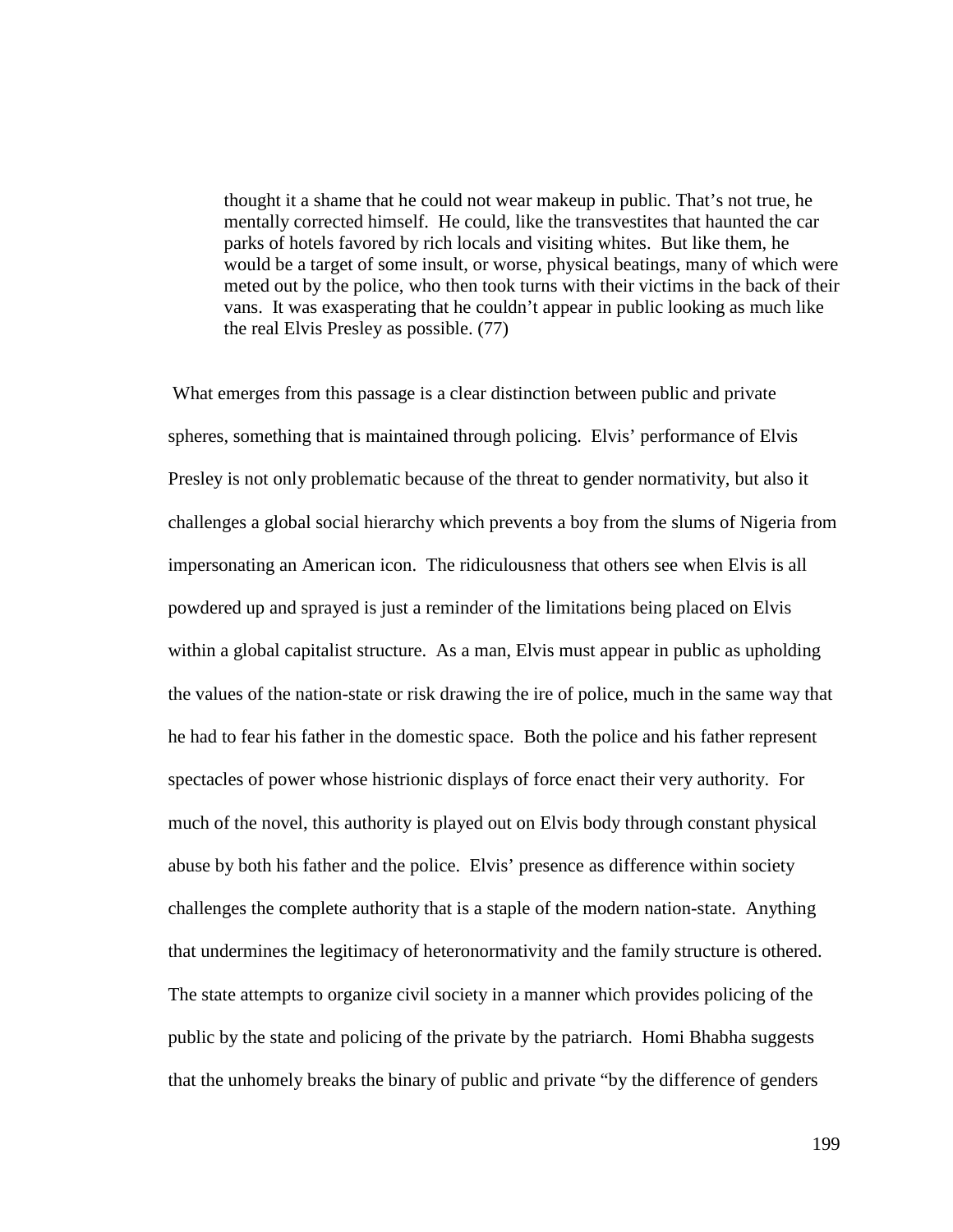which does not neatly map on to the private and the public, but becomes disturbingly supplementary to them" (*LC* 15). The outcome is that the "the personal-is-the-political" and the recognition of "the world-in-the-home" (15). In *GraceLand*, Elvis marks that disruption which poses a threat to stability and order. The state is forced to respond to this challenge and attempt to restore the social structure to one which maintains a distinction between public and private and upholds gender roles.

 The performance of authority in the postcolony is closely tied with legacies of colonialism. In *GraceLand*, the state is masculinized through a portrayal of an authoritarian, patriarchal power structure which responds to threats through violence and destruction. It is through these acts of force and spectacle that power is legitimized in the eyes of the nation. Often these projects take the form of "official" operations with vague and vapid slogans used to reinforce a sense of stability and security. In "Criminal Obsessions, after Foucault: Postcoloniality, Policing, and the Metaphysics of Disorder," Comaroff and Comaroff explain that it is through "the spectacle of policing, the staging of which strives to make actual, both to its subjects and to itself, the authorized face, and force, of the state – of a state, that is, whose legitimacy is far from unequivocal"  $(276)$ . In *GraceLand*, Operation Clean de Nation, an organized dismantling of several slums in Lagos, including Maroko, the slum where Elvis lives, is the campaign enlisted to legitimate state control. The need for this theatrical action arises from the postcolony's inability to provide "modernity outside the tutelage of colonialism" (Gikandi 610). Gikandi argues that the process of decolonization which promised to produce sovereign nation-states which could "fulfill the nationalist mandate" of economic opportunity has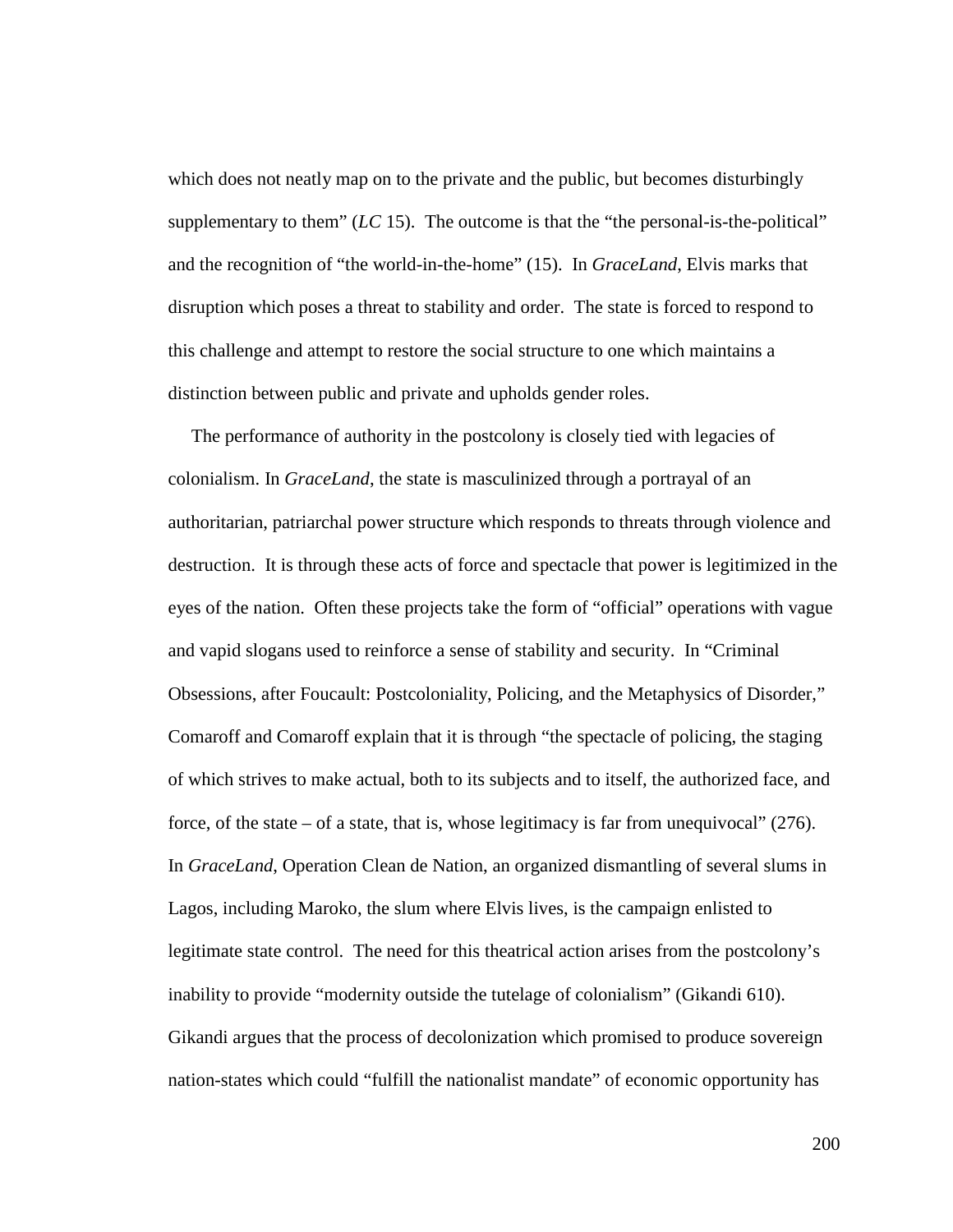failed in the face of a contemporary globalization which remains rooted in Enlightenment modernism (610). The celebrated hybridity that arises from cultural flows and encounters under globalization has come to undermine the attempt at development, security, and prosperity within the postcolonial nation-state because these influences end up being hegemonic representations of the West. As a result "the nation becomes both the form that structures modern identities and the sign of their displacement and alienation" (615). The process of decolonization was often girded by an expressly cultural turn which attempted to give coherence to the scattered remnants of pre-colonial communities through the construction of a single culture in the form of the nation-state. However, once that nationalist rhetoric cooled, citizens began to recognize that the nation-state could not provide the economic opportunity which would bring individuals and countries into prosperity. Nation-states were forced to turn to international organizations such as the IMF and World Bank to fulfill their mandate. Instead of providing independence for these countries, this move reestablished imperial control through a system of economic loans which required specific conditions to be met before money was delivered. Many of those conditions were established to create open local markets to global competition. Instead of nurtuing the desired effect of economic stability, the result was often the destruction of local markets due to an inability to compete with heavily subsidized transnational corporations. The result is that "like the legendary subalterns of colonial culture, the majority of the postcolonial subjects who live through the experience of globalization cannot speak" because they are cut off from economic independence (622). Not only are these individuals cut off from entering into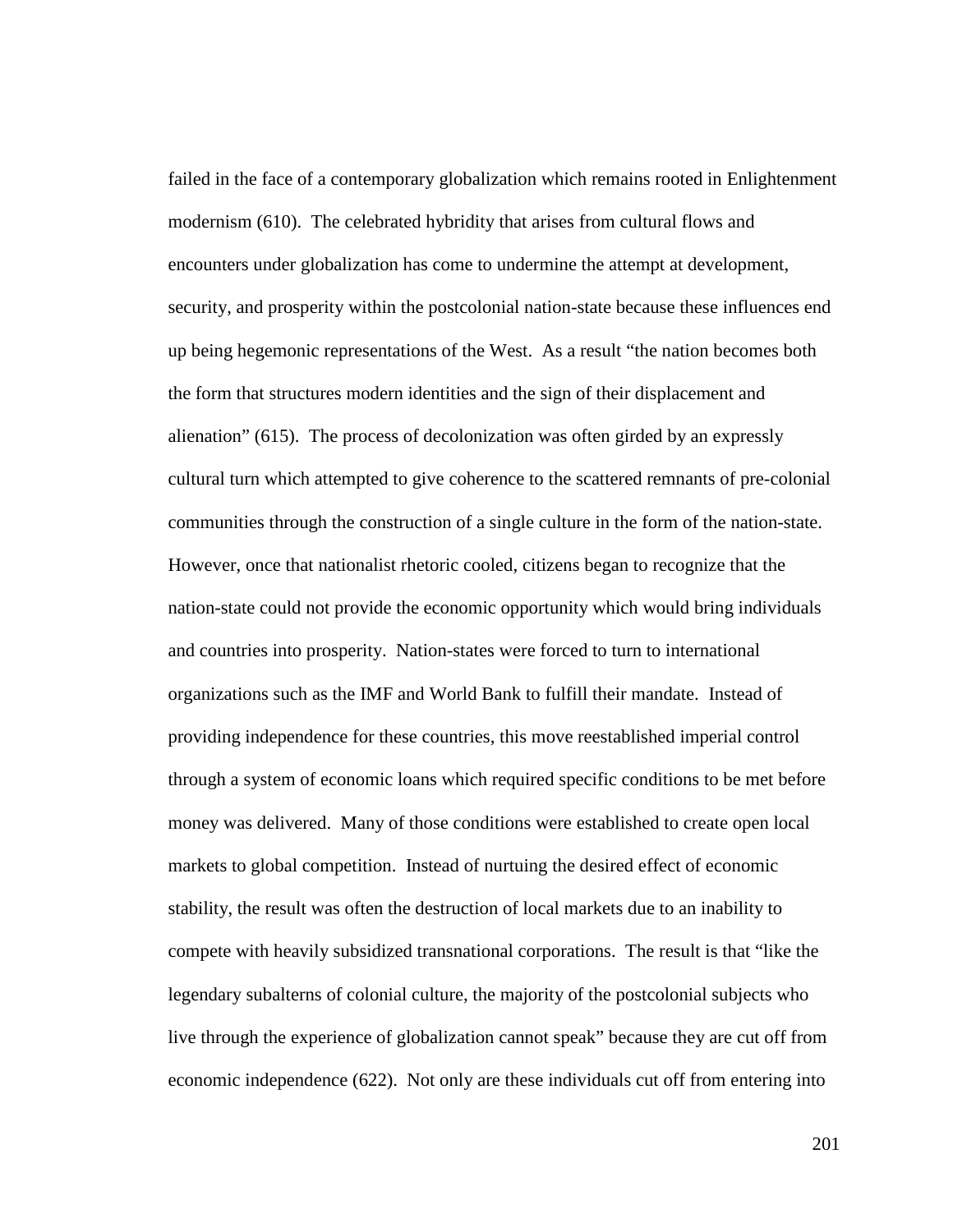global public discourse they are often othered within their own nation-states. Comaroff and Comaroff remind us:

where governance is seriously compromised, law enforcement may provide a privileged site for staging efforts … to summon the active presence of the state into being, to render it perceptible to the public eye, to produce both rulers and subjects who recognize its legitimacy. (280)

These police actions are often the literal and figurative displacements which create a state of unhomeliness for citizens. This scenario plays out in *GraceLand* as Elvis becomes physically unhomed by police action, casting him onto the streets as a spectral being whose presence is unnoticed but whose actions form the basis of the informal economy which supports Lagos. Targeting the slums of Lagos is a particularly important strategy for the police because the very make-up of these spaces resists control. Slums grow informally without governmental planning and supervision, often existing off any official grid. Mike Davis in *Planet of Slums* argues that "slums… are frequently seen as threats simply because they are invisible to state surveillance and, effectively, 'off-Panopticon'" (111). By referencing "Panopticon," Davis invokes Foucault's *Discipline and Punish* which carries a very specific message of order and control. The labyrinthine streets of the slums of Lagos resist easy observation by the state, making those spaces not only threatening but also more economically taxing to patrol. The Panopticon works through its efficiency of control, using only a few to manage many. In order to create a space more conducive to state observation, Operation Clean de Nation sweeps through Maroko with initial resistance briefly offered in the form of community solidarity, but the power of the state over local collectives proves too commanding. The nation-state which was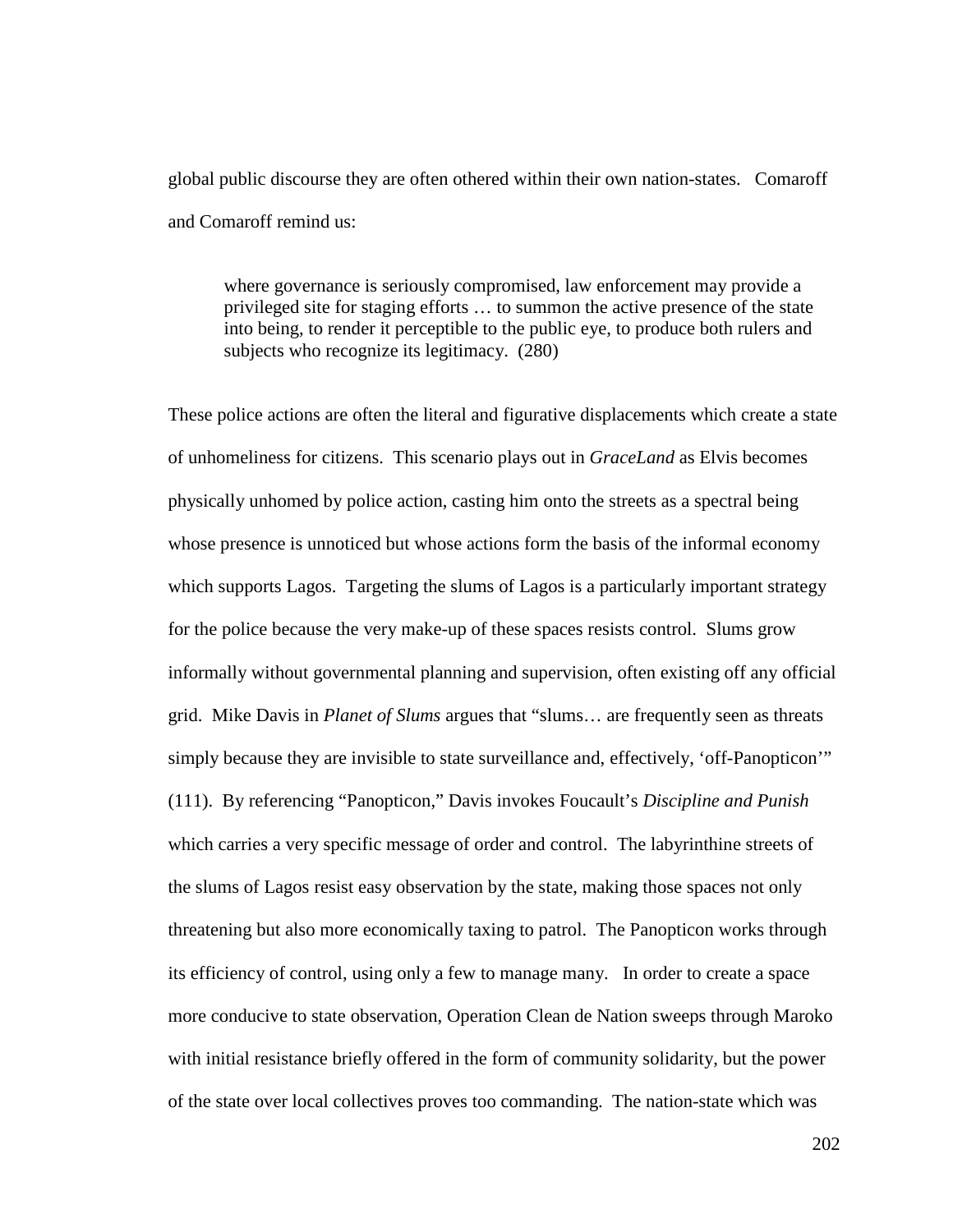supposed to provide identity, opportunity, and security has now turned to martial control in order to justify its authority.

 As the novel concludes, Elvis, physically unhomed and disconnected from his culture, turns to the only option left, escape. His friend, Redemption, hands over a passport and a visa to the United States, telling Elvis, "America is better dan here. For you. Your type no fit to survive here long" (318). As Elvis waits to board a flight to the United States, he opens up James Baldwin's *Going to Meet the Man*. Far from being a reassuring moment, the pages of the novel acknowledge the global struggle of the unhomely. Suddenly the United States does not appear able to provide Elvis with the home for which he has been searching. As Elvis reads, he "began to see a lot of parallels between himself and the description of a dying black man slowly being engulfed by flame" (319). In closing the book, Elvis reflects on "that degradation that no metaphor could contain" (320). For Elvis the unhomely is unrepresentable and as he waits at the gate to board the plane for the United States, he is in a literal and figurative no man's land. The only solidarity Elvis finds is in the similar struggle with unhomeliness played out the world over, which is ultimately the only redemption he finds.

 Throughout the novel, Elvis is constantly referring to all the books, films, and music he reads, watches, and listens to. The literature ranges from Nigerian popular literature to Western classics. Early on in the novel, Elvis falls asleep while reading Ralph Ellison's *Invisible Man*. The link established between Elvis and the unnamed narrator in *Invisible Man* offers a helpful way to read the challenge of identity formation in the novel. Just a few pages later in the novel, Elvis opens "his current inspirational tome, a well-thumbed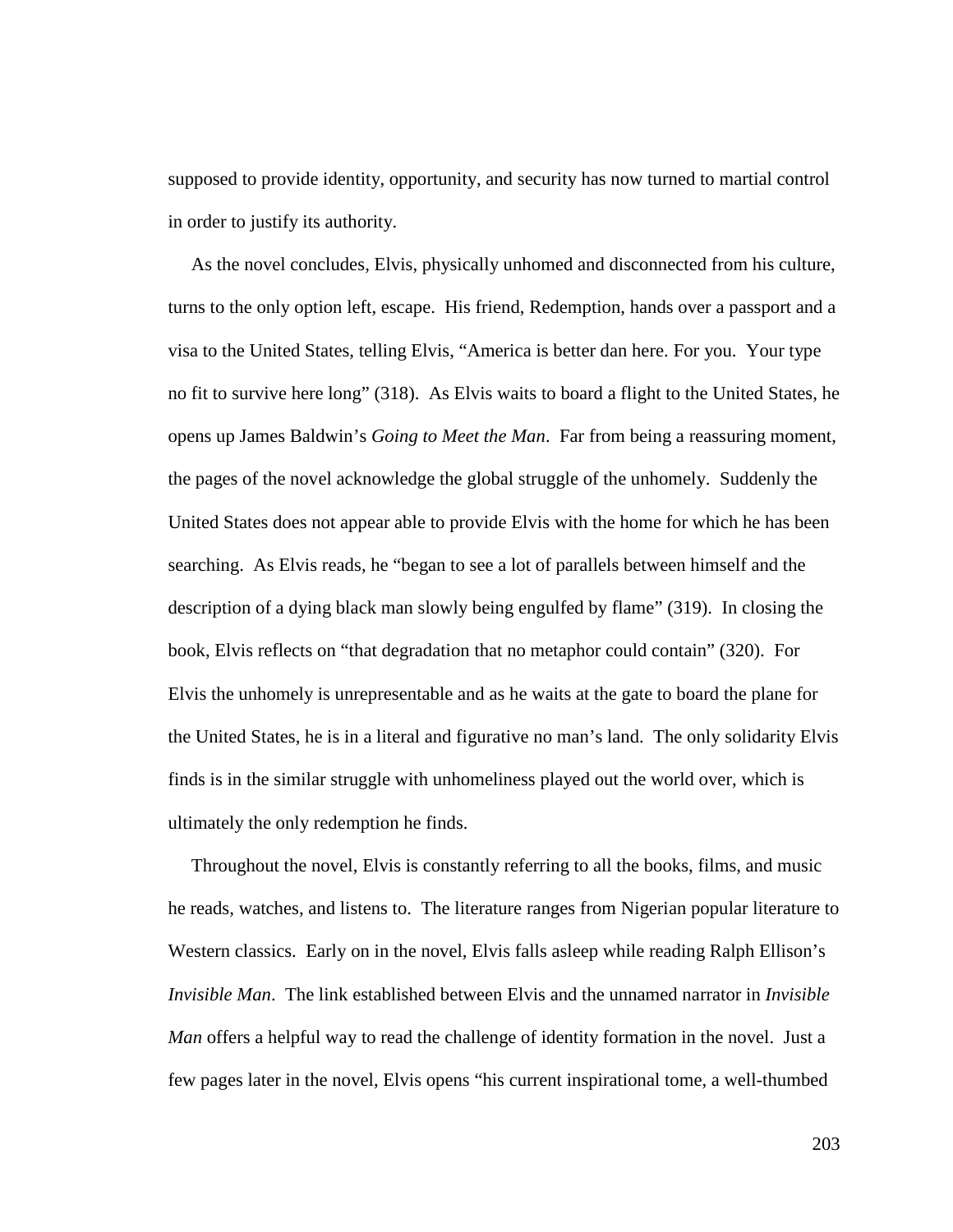copy of Rilke's *Letters to a Young Poet*" (7). These books provide insight for Elvis as he attempts to negotiate his own way in the world. Elvis is surrounded by competing narratives, traditional Igbo society, Catholicism, a life of crime, etc. but it is in these cross-cultural texts that Elvis can contemplate his own complex identity. The mention of these works should not be read as a simple homage, but instead they should be understood as offering a glimpse of how crossing literary borders opens the possibility of crossing literal border. The transcultural nature of literary engagement interrupts the sovereignty of the nation-state and problematizes genres like the *bildungsroman*. Literature speaks across borders, not to elucidate others on a particular way of life, but rather open readers up to the more universal struggles. In Abani's own words,

this is the beautiful thing about literature, that books have multiple possibilities and multiple lives. That's what writers dream about, that their books can have that kind of life. That's what I hope for my books, that they don't close the world down into 'them and us' categories, rather that they open it up. (Sibree)

Recognizing the inherent cosmopolitan characteristic of *GraceLand* helps readers negotiate the transcultural space in a way that does not appropriate difference, situating it in what we already know about the world, but rather it reveals to readers up to what it means to be human, even if that disrupts the Enlightenment narratives of development.

 These unhomely cosmopolitans are reminders of the presence of difference within seemingly totalizing categories, disrupting narratives of *homeland* as cohesive and welcoming spaces. These figures carry with them the displacement of modernity but it is a space "'otherwise' than modernity … not outside it" (*LC* 26). As such, when we recognize historical forces such as colonization or globalization at the level of the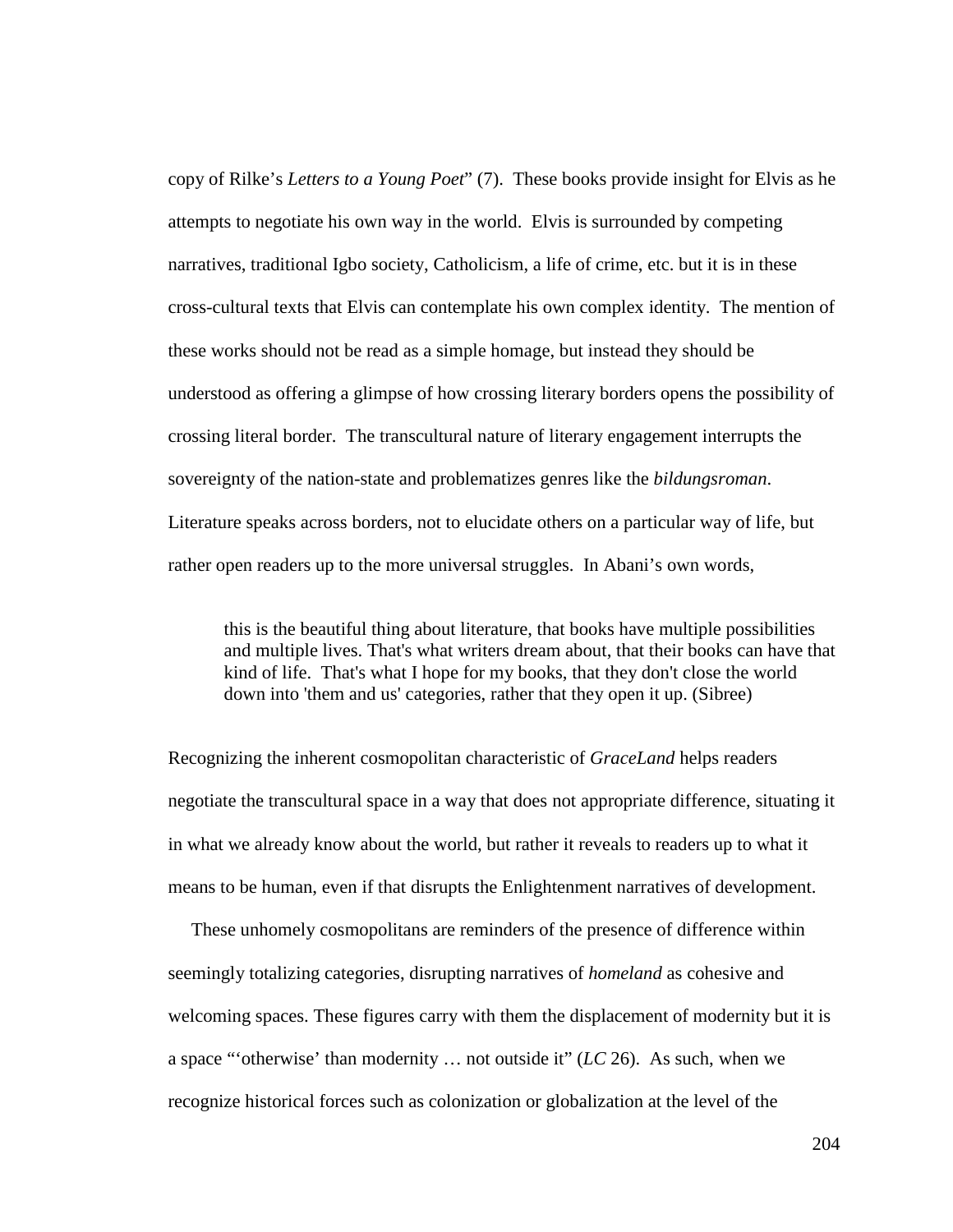individual, this presence breaks apart the public / private binary and opens the world into the home and the home into the world. For readers though, this should not be received as a moment of alienation, but one of potential solidarity. Homi Bhabha reminds us that "to live in the unhomely world, to find its ambivalencies and ambiguities enacted in the house of fiction … is also to affirm a profound desire for social solidarity" (*LC* 26-27). The cosmopolitan quality of this openness to the recognition of the unhomely provides the potential for a moment of connection through the literary engagement. It is in this sense that we can mark the rise of an emergent global literature which makes visible the inhabitants that exist in the global sphere, from the subaltern to the elite, and which asks readers to step out of their own homes and inhabit the unfamiliar.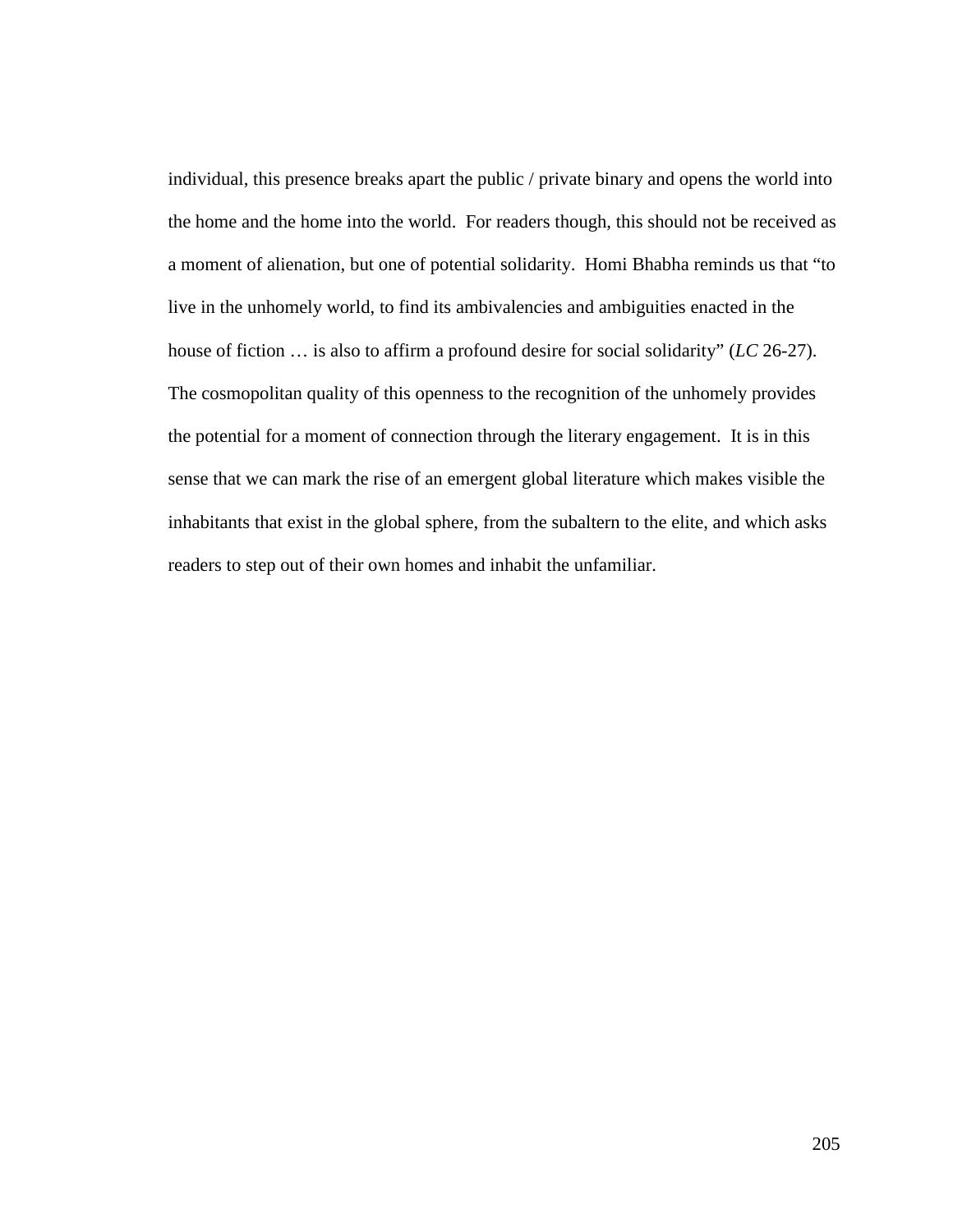## **AFTERWARD**

On October 2<sup>nd</sup> 2000, in the first days of the *al-Aqsa Intifada*, a member of the Seeds of Peace family, a friend of mine, Asel Asleh was killed by an Israeli Defense Force soldier. He was present at a protest in the village of Arabeh, in northern Israel, and it is widely documented that he was observing the protest as a bystander. He was chased by soldiers, beaten and shot in the neck at close range in a nearby olive grove. He died on the way to the hospital.

 Asel was a 17 year-old Arab-Israeli, living in-between clashing cultures, inhabiting a shrinking interstitial reality. Asel was a bright, engaging young man who spent three summers at the Seeds of Peace International Camp, and in that time I saw him grow from an inquisitive boy into an assured young man. He could communicate fluently in Arabic, Hebrew, and English, moving between languages as seamlessly as he moved between groups. It seems that Asel knew he occupied a unique space, the in-between. When helping others, at camp or at home, navigate the challenges of identity and allegiance, he was famous for quoting the Persian poet, Rumi. A particularly favorite line that Asel often referenced was: "Out beyond ideas of right-doing and wrong-doing, there is a field. I'll meet you there" (Barks 16). Asel dared to use his experiences as a way to teach the world of the connection between peoples. I refuse to read Asel's death as anything other than a tragedy, but I do recognize that in his short time on earth, he has left an indelible impression on those he came into contact with, including myself. I hope Asel has found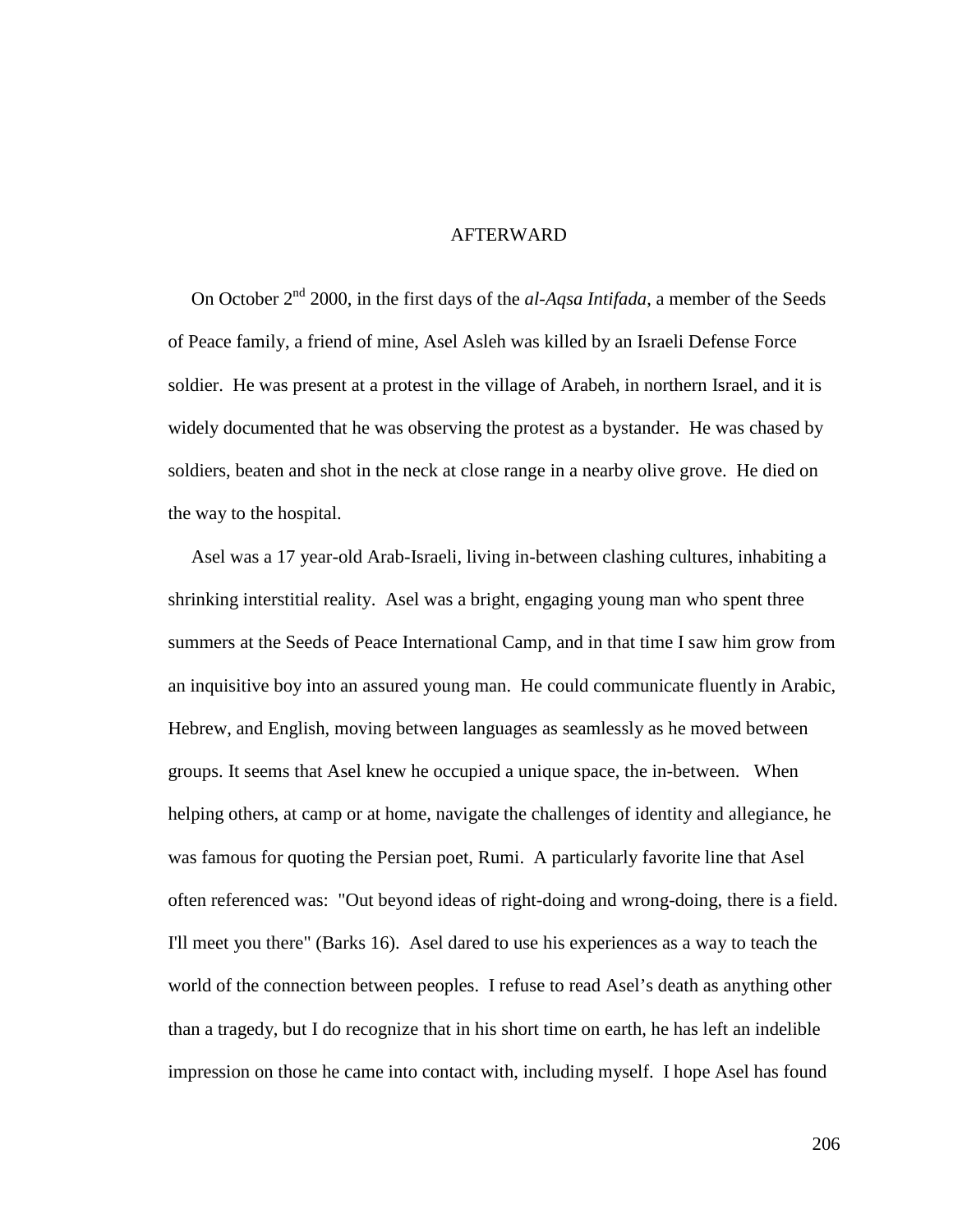that field beyond right-doing and wrong-doing and I only hope we can meet him there. I owe this project to Asel because I want to be sure that this project is not divorced from the world—keeps it mindful of the material realities of the world.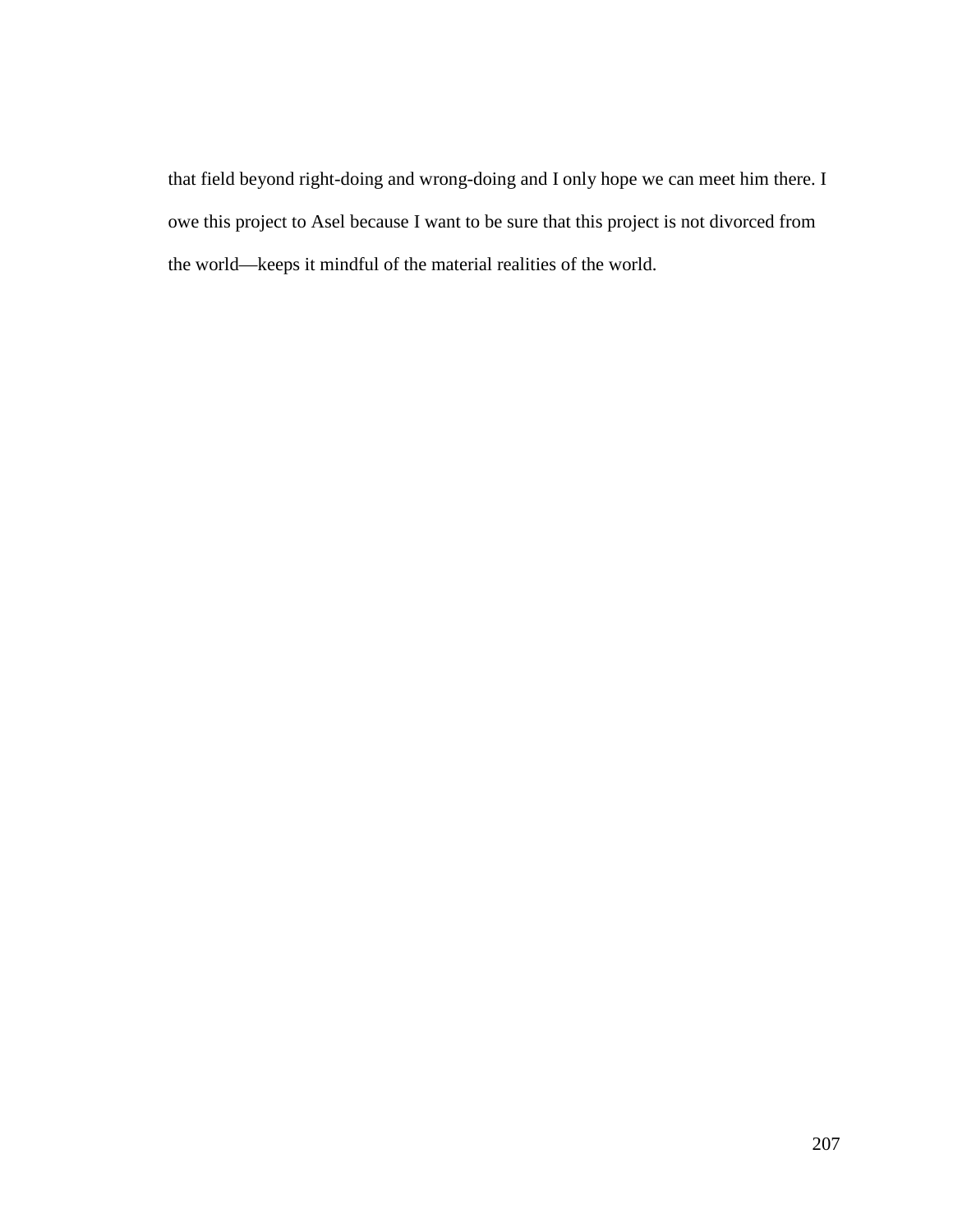## WORKS CITED

Abani, Chris. *Becoming Abigail*. New York. Akashic Books, 2006. Print.

- ---. "A Good African." *PEN America*. 8 (2008) 34-35. Print.
- ---. *GraceLand*. New York: Picador, 2004. Print.
- ---. *Song for Night*. New York. Akashic Books, 2007. Print.

Anderson, Benedict. *Imagined Communities*. New York: Verso, 1991. Print.

- Anderson, Sarah and John Cavanagh. "Top 200: The Rise of Corporate Global Power." *Institute for Policy Studies*. 4 Dec. 2000. Web. 3 March 2010.
- Appiah, Anthony. "Cosmopolitan Patriots." *For Love of Country?*. Boston: Beacon Press, 2002. 21-29. Print.
- ---. *Cosmopolitanism: Ethics in a World of Strangers*. New York: W.W. Norton, 2006. Print.
- ---. *The Ethics of Identity*. Princeton, NJ: Princeton UP, 2005. Print.
- Archibugi, Daniele. "Terrorism and Cosmopolitanism." *Social Science Research Council*. Print.
- Arendt, Hannah. *The Origins of Totalitarianism*. NY: Meridian, 1958. Print.
- Armstrong, Paul. *Conflicting Readings*. Chapel Hill: UNC P, 1990. Print.
- Attridge, Derek. "Innovation, Literature, Ethics: Relating to the Other." *PMLA* Special Topic: Ethics and Literary Studies, 114 (1999): 20-31. Print.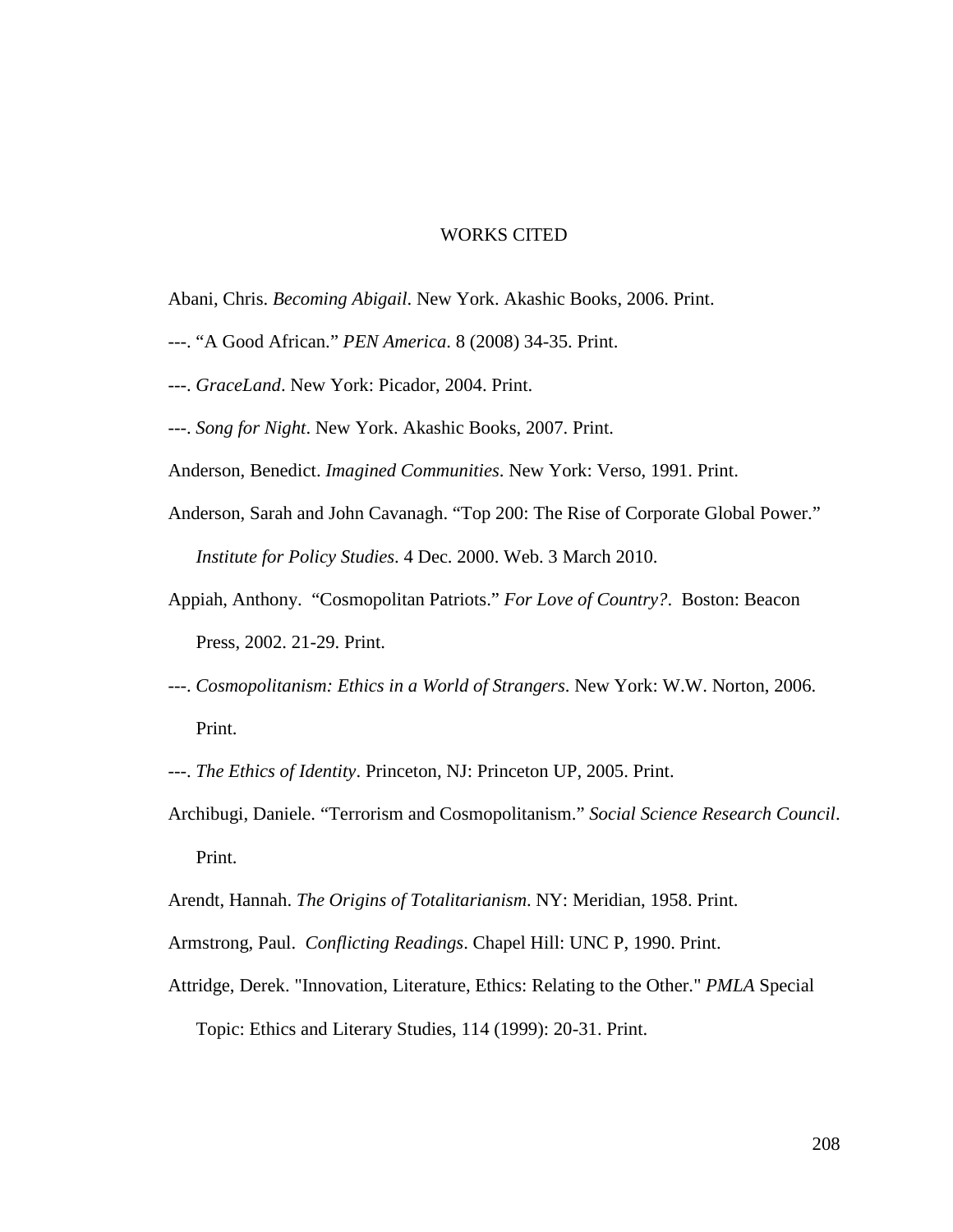Aubry, Timothy. "Afghanistan Meets the Amazon: Reading *The Kite Runner* in America." PMLA. 124.1 (2009): 25-43. Print.

Barks, Coleman. *The Essential Rumi*. Edison, NJ: Castle Books, 1997. Print.

- Bernabe, Jean, Patrick Chamoiseau, Raphael Confiant, and Mohamed B. Taleb Khyar. "In Praise of Creoleness." *Callaloo.* Vol. 13, No. 4 (Autumn, 1990), 886-909. Print. Berthoff, Ann. *The Making of Meaning*. Upper Montclair, NJ: Boyton/Cook Publisher,
- 1981. Print.
- Bhabha, Homi K. "Bombay." *The Novel*. Ed. Fronco Moretti. Princeton: Princeton UP, 2006. 721-727. Print.
- ---. *The Location of Culture*. New York: Routledge, 1994. Print.
- ---. "The World and the Home." *Social Text*. 31/32 (1992): 141-53. Print.
- Bhaktin, Mikhail. *The Dialogic Imagination: Four Essays*. Eds. Michael Holquist and Vadim Liapunov. Trans. Kenneth Brostrom. Austin, TX: U of Texas P, 1982. Print.

Brown, Wendy. *Regulating Aversion*: *Tolerance in the Age of Identity and Empire.* Princeton, NJ: Princeton UP, 2006. Print.

- Bush, George H.W. President Bush's Speech to Congress. Washington, DC. 6 March, 1991. Print.
- Calhoun, Craig. "The Class Consciousness of Frequent Travelers: Towards a Critique of Actually Existing Cosmopolitanism." *Conceiving Cosmopolitanism*. New York: Oxford UP, 2002. Print.
- Chakrabarty, Dipesh. *Provincializing Europe: Postcolonial Thought and Historical Difference*. Princeton, Princeton UP, 2000. Print.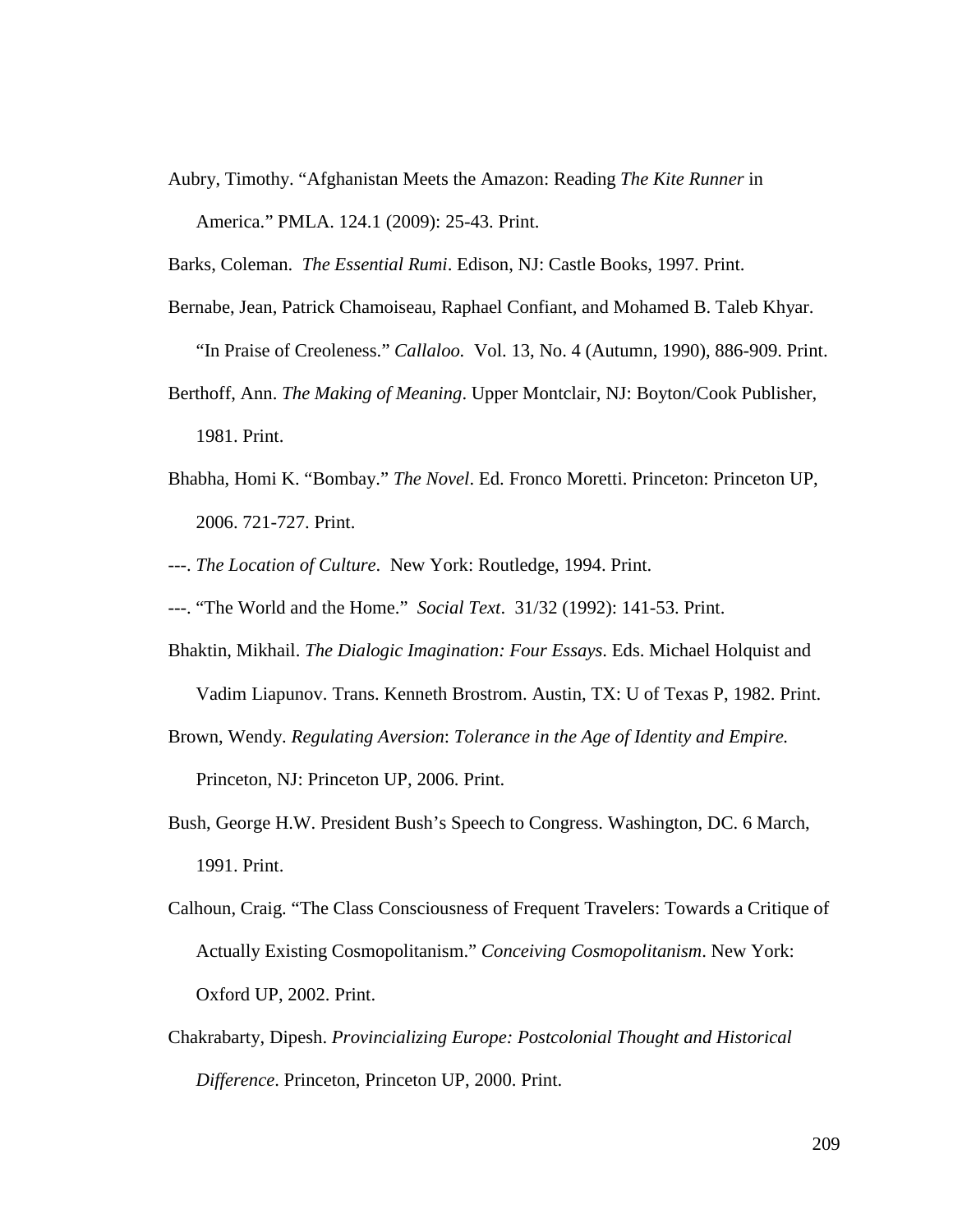Chamoiseau, Patrick. *Texaco*. New York: Vintage, 1998. Print.

Chow, Rey. *Ethics After Idealism*. Bloomington: Indiana UP, 1998. Print.

- Comaroff, Jean and John Comaroff. "Criminal Obsessions, after Foucault:
	- Postcoloniality, Policing, and the Metaphysics of Disorder." *Law and Disorder in the Postcolony*. Eds. Jean Comaroff and John Comaroff. Chicago: U of Chicago P, 2006. Print.

Conrad, Joseph. *Heart of Darkness*. New York: W.W. Norton, 1987. Print.

- Cornell, Drucilla. "Post-Structuralism, the Ethical Relation, and the Law." Cardozo Law Review. 9 (1988): 1587-628. Print.
- "Cosmopolitanism" Stanford Encyclopedia of Philosophy. Web. 9 September 2009.

Davis, Mike. *Planet of Slums*. New York: Verso, 2007. Print.

- De Sousa Santos, Boaventura, João Arriscado Nunes and Maria Paula Meneses. "Introduction." *Another Knowledge is Possible: Beyond Northern Epistemologies*. New York: Verso, 2007. Print.
- ---. *Toward a New Legal Common Sense*. Chicago: Northwestern UP, 2003. Print.

Dimitriadis, Greg. Theory for Education. New York: Routledge, 2006. Print.

- Dutta, Nandana. "The Face of the Other: Terror and the Return of Binarism." *Interventions* 6 (2004): 431-450. Print.
- Ellison, Ralph. "The World and the Jug." *The Collected Essays of Ralph Ellison*. Ed. John Callahan. New York : Modern Library, 1995. Print.
- Fine, Robert. *Political Investigations: Hegel, Marx, Arendt*. New York: Routledge, 2001. Print.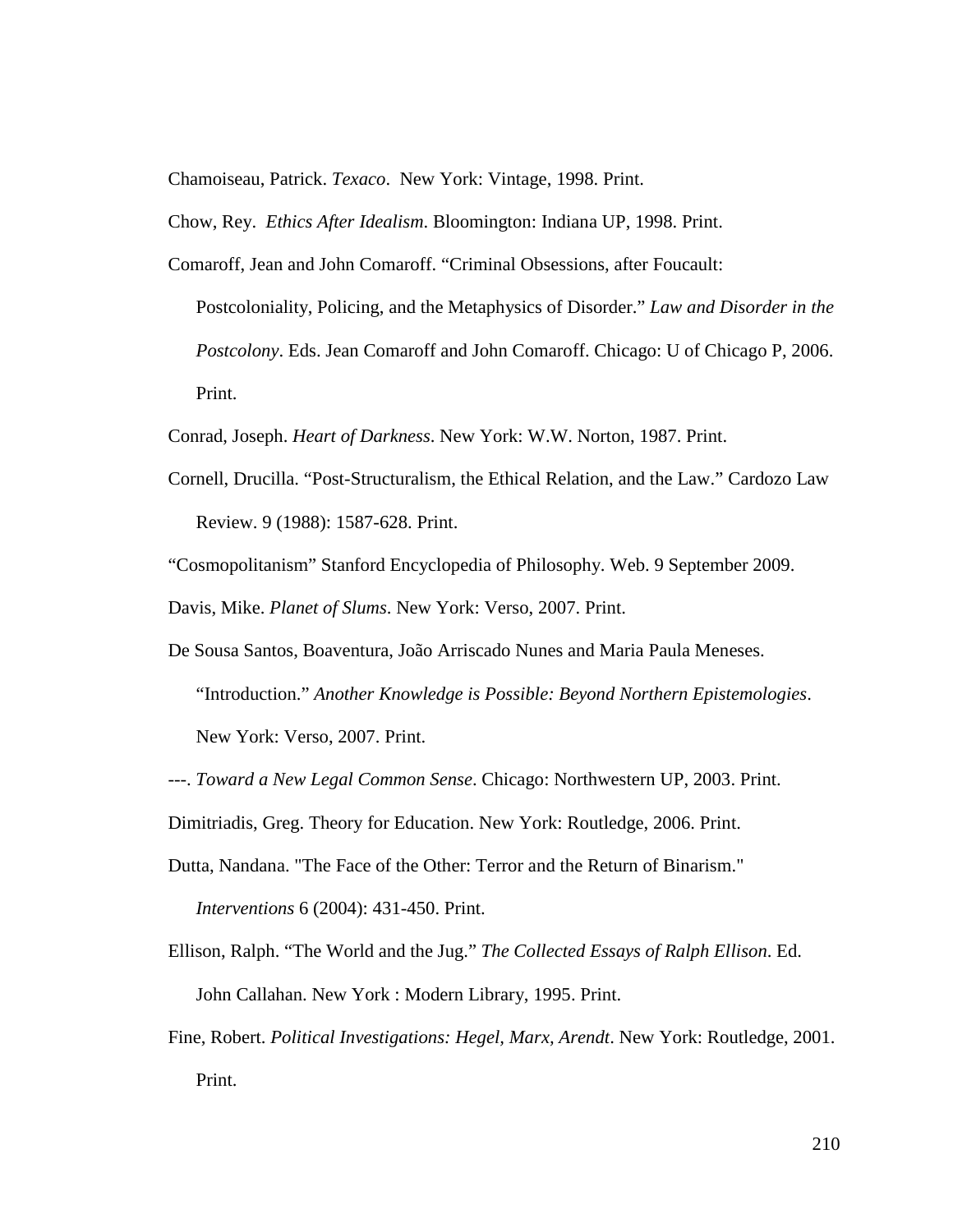Fine, Robert and Robin Cohen. "Four Cosmopolitan Moments." *Conceiving* 

*Cosmopolitanism: Theory, Context, and Practice*. Oxford: Oxford UP, 2003. Print.

- Fraser, Nancy. "Rethinking the Public Sphere: A Contribution to the Critique of Axtually Existing Democracy*.*" *The Phantom Public Sphere*. Ed. Bruce Robbins. Minneapolis, MN: U of Minnesota Press, 1993. Print.
- Freire, Paulo. *Pedagogy of the Oppressed*. Trans. Maya Bergman Ramos. New York: Continuum, 2000. Print.
- Freud, Sigmund. "The Uncanny." Standard Edition of the Complete Psychological Works of Sigmund Freud. Trans. James Strachey. XVII. London: Hogarth Press, 1959. Print.
- Gikandi, Simon. "Globalization and the Claims of Postcoloniality." *South Atlantic Quarterly*. 100.3 (2001) 627-658. Print.

Gilroy, Paul. *Postcolonial Melancholia*. New York: Columbia UP, 2005. Print.

- Giroux, Henry. "Academic Repression in the First Person: The Attack on Higher Education and the Necessity of Critical Pedagogy." CUNY Graduate Center Advocate. Feb. 2007. Print.
- ---. "Literacy and the Pedagogy of Political Empowerment." *Literacy: Reading the Word and the World*. New York: Bergin and Garvey Paperback, 1987. Print.
- ---. *The University in Chains: Confronting the Military-Industrial-Academic Complex*. Boulder: Paradigm Publishers, 2007. Print.
- Graff, Gerald. *Beyond the Culture Wars: How Teaching the Conflicts Can Revitalize American Education*. New York: W.W. Norton, 1992. Print.

Gupta, Suman. *Globalization and Literature*. Malden, MA: Polity, 2009.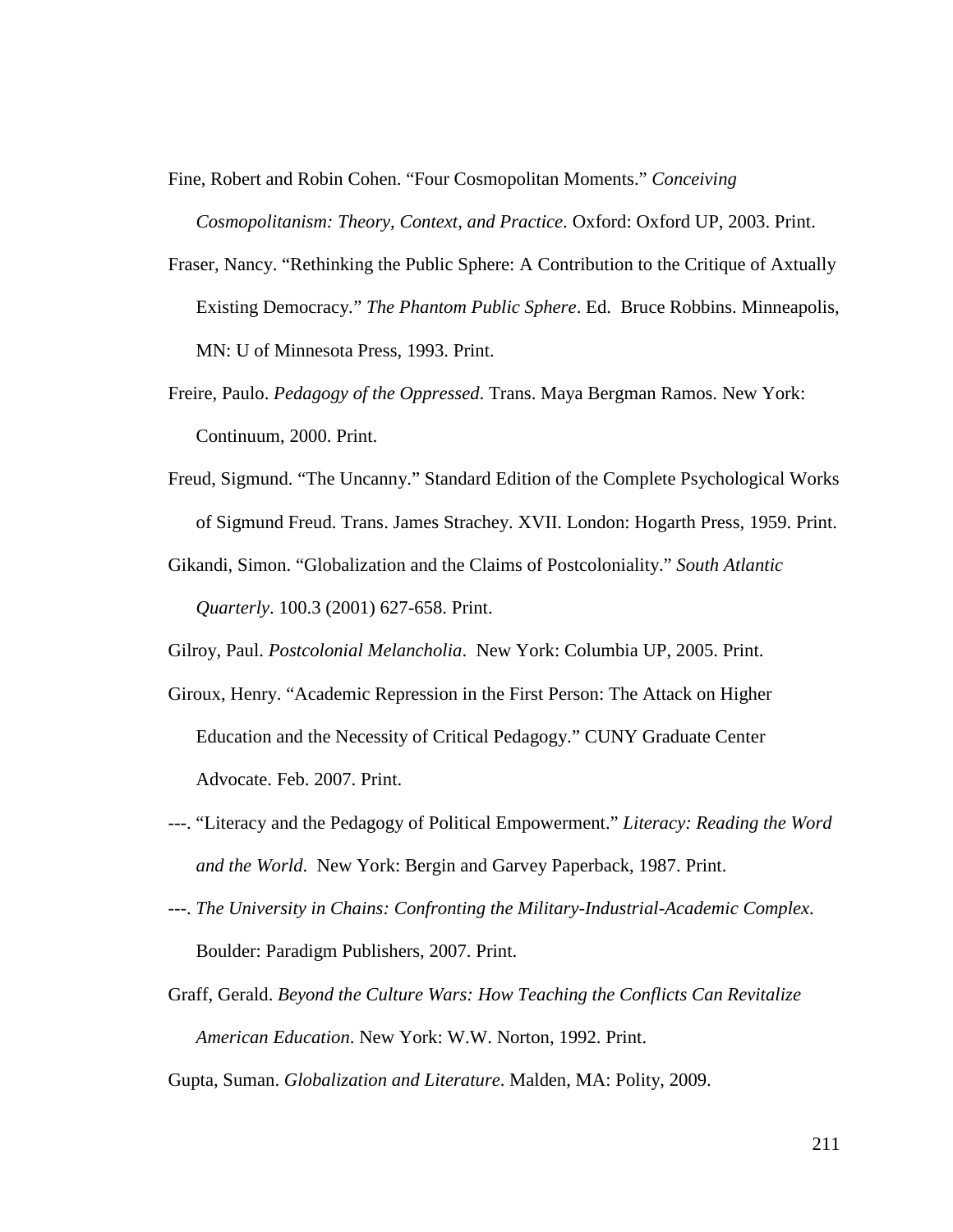- Hall, Mark and Mary Rosner. Pratt and Pratfalls: Revisioning Contact Zones." 95-109. *Crossing Borderlands: Composition and Postcolonial Studies*. Pittsburg: U of Pittsburg Press, 2004. Print.
- Hannerz, Ulf. "Cosmopolitans and Locals in World Culture". *Theory, Culture and Society* 7 (1990): 237-251. Print.
- Harvey, David. "Cosmopolitanism and the Banality of Geographic Evils." *Public Culture* 12 (2000): 529-564. Print.
- ---. *Cosmopolitanism and the Geography of Freedom*. New York, Columbia UP, 2009. Print.
- Himmelfarb, Gertrude. "The Illusions of Cosmopolitanism." *For Love of Country?*. Boston: Beacon Press, 2002. 72-77. Print.
- Huggan, Graham. *The Post-Colonial Exotic: Marketing the Margins*. New York: Routledge, 2001. Print.
- Huntington, Samuel. "The Clash of Civilizations?" *Foreign Affairs*. Summer 1993. Print.

Hutcheon, Linda. *A Poetics of Postmodernism*. New York: Routledge, 1988. Print.

---. *A Theory of Parody*. New York: Methuen, 1985. Print.

- Iser, Wolfgang. *The Act of Reading*: *A Theory of Aesthetic Response*. Baltimore, MD: Johns Hopkins UP, 1980. Print.
- Jameson, Fredric. "Third World Literature in the Era of Multi-national Capitalism." *Social Text*. 15(1986): 65-88. Print.
- Julien, Eileen. "The Extroverted African Novel." *The Novel: History, Georgraphy and Culture.* Vol 1. Ed. Franco Moretti. Princeton U Pr, 2006. Print.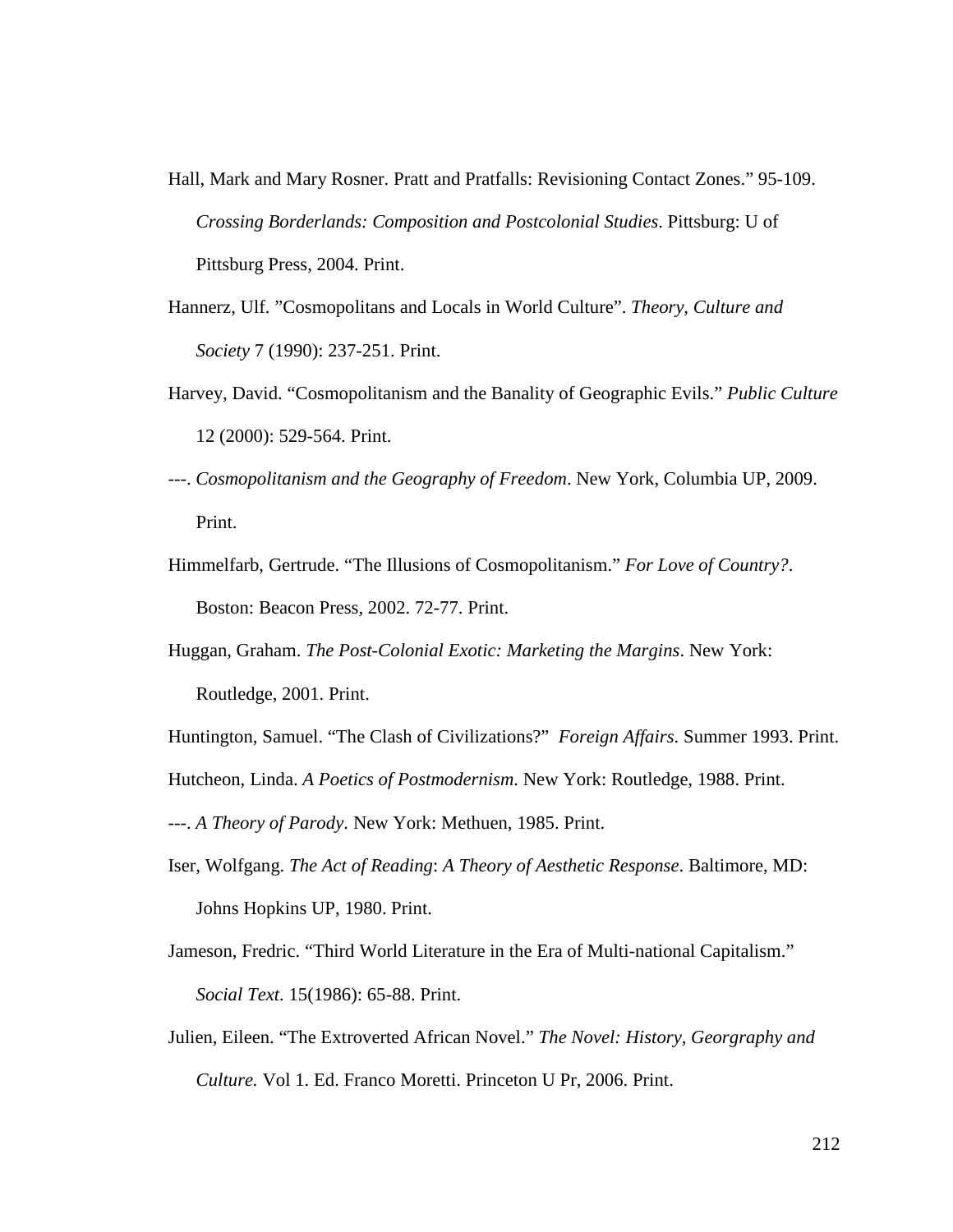Junyk, Ihor. "Beyond the Dialectic: Conrad, Levinas, and the Scene or Recognition." *Modern Fiction Studies*. 54.1 (2008) 140-159. Print.

Kristeva, Julia. *Strangers to Ourselves*. New York: Columbia UP, 1991. Print.

- Levinas, Emmanuel. *Totality and Infinity*. Trans. Alphonso Lingis. Pittsburgh, PA: Duquesne UP, 1998. Print.
- Livesay, Lewis. "Beyond Evil in *Heart of Darkness*." *The Enigma of Good and Evil: The Moral Sentiment in Literature*. Amsterdam: Springer Netherlands, 2005. Print.
- Lowe, Lisa. *Immigrant Acts*: *On Asian American Cultural Politics*. Durham, NC: Duke UP, 1996. Print.
- Mignolo, Walter. "The Many Faces of Cosmo-polis: Border Thinking and Critical Cosmopolitanism." *Cosmopolitanism*. Eds. Carol Breckenridge, Sheldon Pollock, Homi Bhabha, and Dipesh Chakrabarty. Durham, NC: Duke UP, 2002. Print.
- Mohan, Rajeswari. "Dodging the Crossfire: Questions for Postcolonial Pedagogy." *College Literature*. 19/20 (1992): 28-44. Print.
- Mohanty, Chandra Talpade. *Feminism Without Borders: Decolonizing Theory, Practicing Solidarity*. Durham, NC: Duke UP, 2003. Print.
- Mukherjee, Bharati. "Beyond Multiculturalism." *MultiAmerica*. Ed. Ishmael Reed. New York: Penguin, 1997. Print.
- Nussbaum, Martha. "Patriotism and Cosmopolitanism." *For Love of Country?*. Boston: Beacon Press, 2002. 3-17. Print.
- Olson, Gary. "Encountering the Other: Postcolonial Theory and Composition Scholarshiop." *Crossing Borderlands: Composition and Postcolonial Studies*. Eds.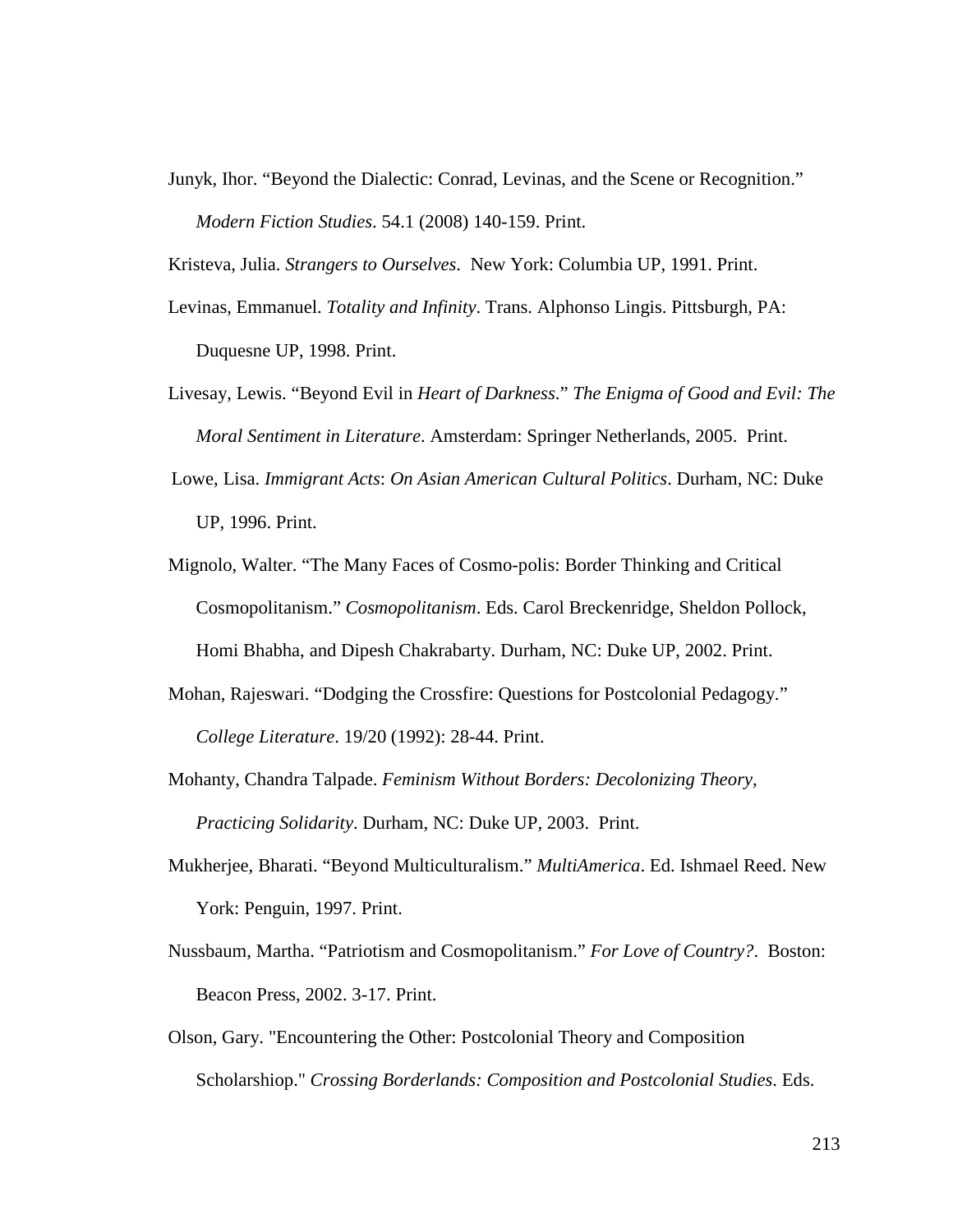Lunsford, Andrea A., and Lahoucine Ouzgane Pittsburgh, PA: U of Pitt P, 2004. 84- 94. Print.

- Parry, Benita. "The Institutionalization of Postcolonial Studies." *The Cambridge companion to Postcolonial Literary Studies*. Ed. Neil Lazarus. Cambridge UP, 2004. Print.
- Pratt, Mary Louise. "Arts of the Contact Zone." *Professions 91*. New York: MLA, 1991. 33-40. Print.
- Readings, Bill. *The University in Ruins*. Cambridge, Mass: Harvard Press, 1996. Print.
- Rosenblatt, Louise. *The Reader, The Text, The Poem: The Transactional Theory of the Literary Work*, Carbondale, IL: Southern Illinois University Press (1978). Print.
- Rushdie, Salman. "Dynasty." *Imaginary Homelands*. New York: Granata Books, 1991. Print.
- ---. "The Riddle of Midnight: India, August 1987." *Imaginary Homelands*. New York: Granata Books, 1991. Print.
- ---. *Midnight's Children*. New York: Penguin, 1991. Print.
- Said, Edward. Said, Edward. "The Clash of Definitions." *Reflections on Exile and Other Essays*. Cambridge: Harvard UP, 2000. Print.
- ---. *Orientalism*. New York: Vintage, 1979. Print.
- Scarry, Elaine. "The Difficulty of Imagining Other Persons." *The Handbook of Interethnic Coexistence*. Ed. Eugene Weiner. New York: Continuum, 1998. Print.
- Schultheis, Alexandra. "African Child Soldiers and Humanitarian Consumption." *Peace Review*. 20.1 (2008): 31-40. Print.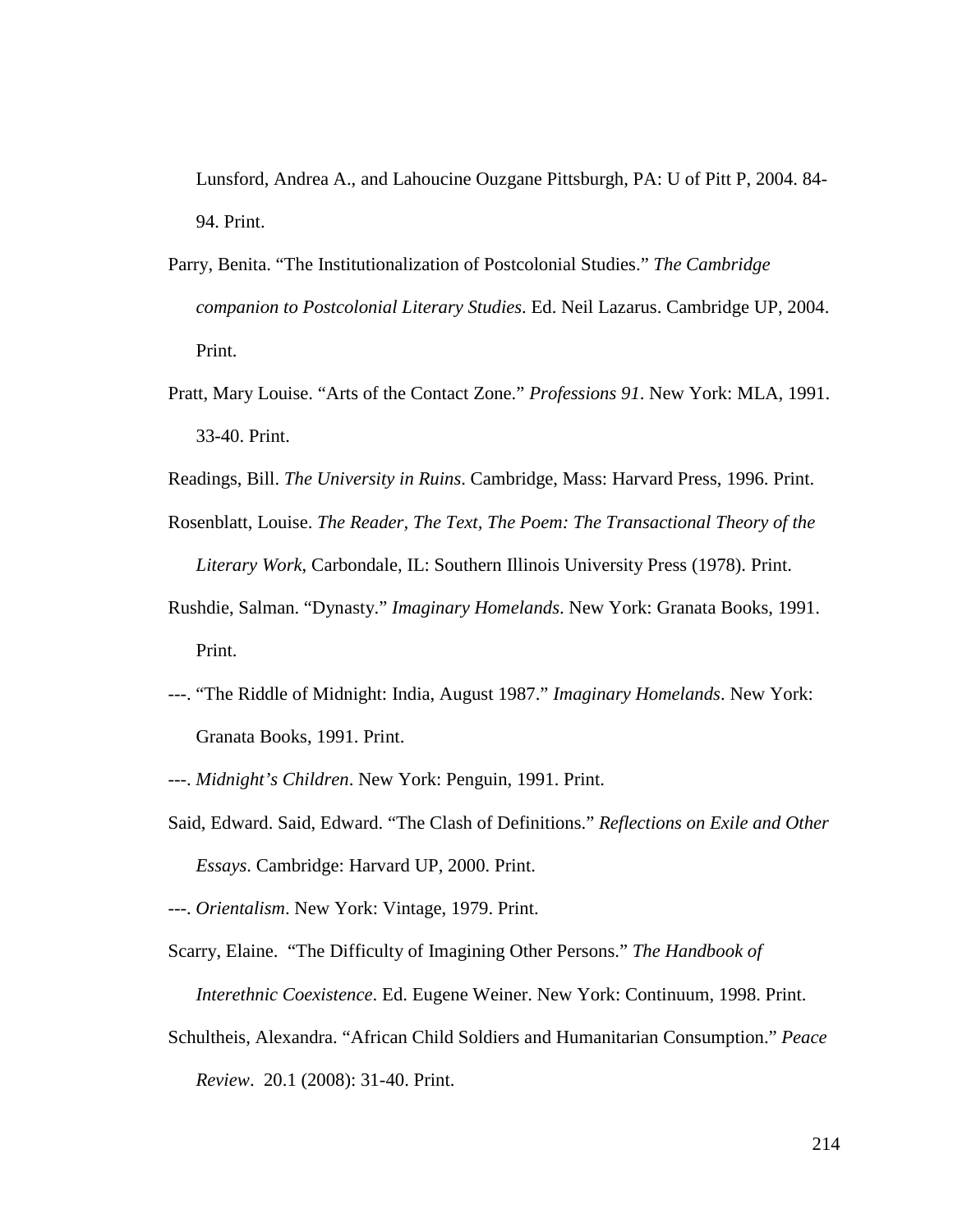Sibree, Bron. "Shaped By Suffering." *South China Morning Post*. 19 Oct. 2008: 5. Print.

Slemon, Stephen. "Post-colonial Critical Theories." New National and Post-colonial

Literatures: An Introduction. Oxford: Clarendon Press, 1996. Print.

- Slaughter, Joseph. *Human Rights, Inc*.: *The World Novel, Narrative Form, and International Law*. Bronx, NY: Fordham UP, 2007. Print.
- Spivak, Gayatri. "Ethics and Politics in Tagore, Coetzee, and Certain Scenes of Teaching." Diacritics 32. 3-4 (2002): 17-31. Print.
- ---. "Translator's Preface." *Imaginary Maps*. By Mahasweta Devi. New York: Routledge, 1994. Print.
- ---. Interview with Geert Lovink. *Pax Electronica: against crisis-driven global telecommunication*. 23 July 1997. Print.
- ---. "Righting Wrongs." South Atlantic Quarterly 103.2-3 (2004): 523-81. Print.
- ---. "Thinking Cultural Questions in 'Pure' Literary Terms." *Without Guarantees: In Honour of Stuart Hall*. Eds. Paul Gilroy, Lawrence Grossberg, Angela McRobbie. London: Verso, 2000. 355-357. Print.
- Stanton, Domna. "The Humanities in Human Rights." *PMLA: Publications of the Modern Language Association of America* 121.5 (2006): 1515-661. Print.

Travis, Molly Abel. *Reading Cultures*. Carbondale, Ill: Southern Illinois UP, 1998. Print.

- Vertovec, Steven and Robin Cohen. "Introduction." *Conceiving Cosmopolitanism: Theory, Context, and Practice*. Oxford: Oxford UP, 2003. Print.
- Walzer, Michael. "Spheres of Affection." *For Love of Country?*. Boston: Beacon Press, 2002. 125-130. Print.